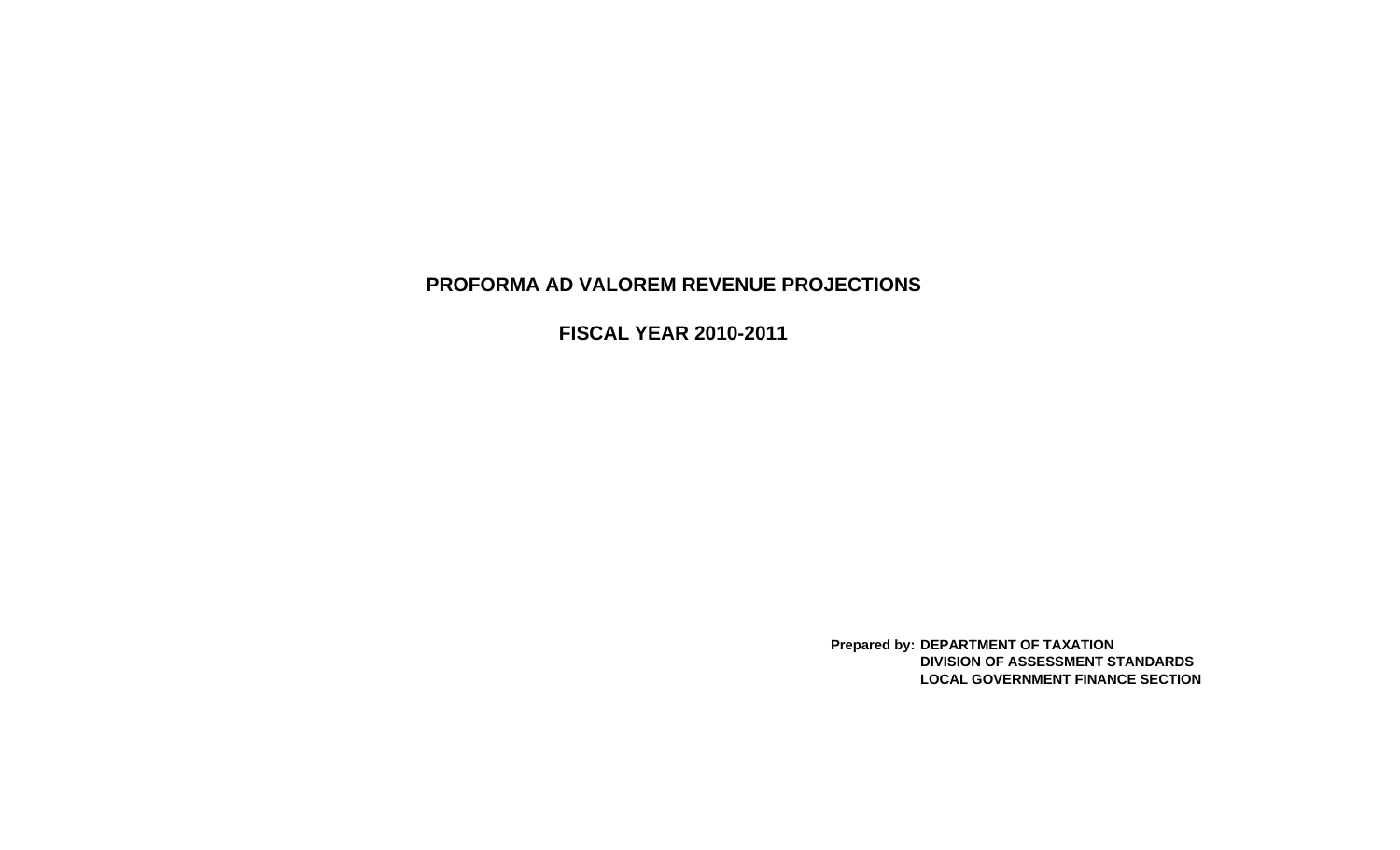## INDEX TO PRO FORMA AD VALOREM PROJECTIONS FY 2010-2011

| <b>COUNTY</b>                  | <b>PAGE NUMBER</b> |
|--------------------------------|--------------------|
| <b>CARSON CITY</b>             | 1                  |
| <b>CHURCH</b>                  | 4                  |
| <b>CLARK</b>                   | $\overline{7}$     |
| <b>DOUGLAS</b>                 | 21                 |
| <b>ELKO</b>                    | 30                 |
| <b>ESMERALDA</b>               | 35                 |
| <b>EUREKA</b>                  | 37                 |
| <b>HUMBOLDT</b>                | 41                 |
| <b>LANDER</b>                  | 46                 |
| <b>LINCOLN</b>                 | 50                 |
| <b>LYON</b>                    | 55                 |
| <b>MINERAL</b>                 | 61                 |
| <b>NYE</b>                     | 63                 |
| <b>PERSHING</b>                | 69                 |
| <b>STOREY</b>                  | 72                 |
| <b>WASHOE</b>                  | 74                 |
| <b>WHITE PINE</b>              | 81                 |
|                                |                    |
| <b>STATEWIDE SUMMARY</b>       | 83                 |
| <b>STATE 17 CENTS</b>          | 84                 |
| <b>SCHOOL DISTRICT SUMMARY</b> | 85                 |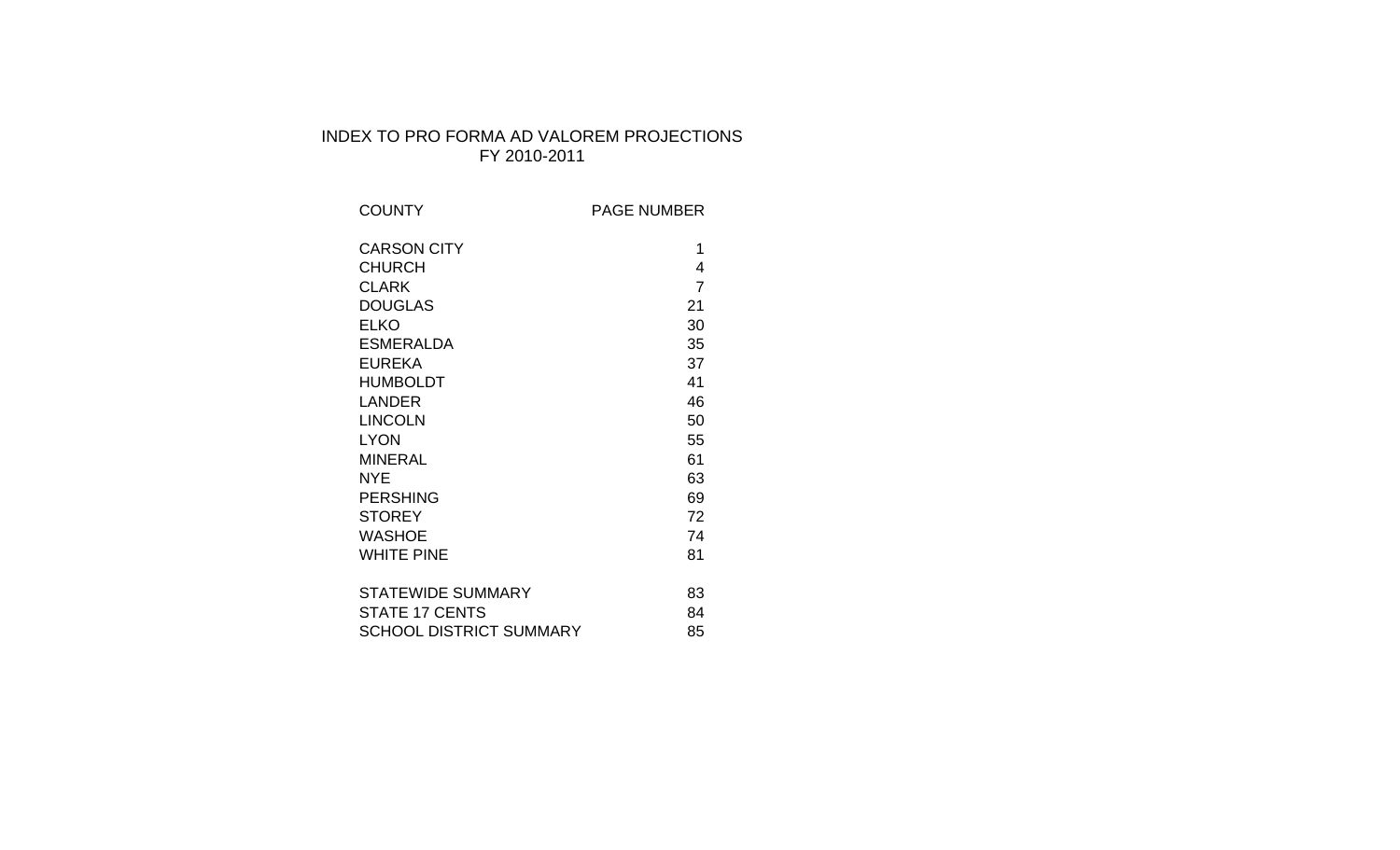| <b>CARSON CITY</b>                         |                                                    |                                              |                               |                                                          |                                      |                                                                 |                                                                          |                   |                                   |                                                                        |                                   |                      |                  |                                                  |                                                          |
|--------------------------------------------|----------------------------------------------------|----------------------------------------------|-------------------------------|----------------------------------------------------------|--------------------------------------|-----------------------------------------------------------------|--------------------------------------------------------------------------|-------------------|-----------------------------------|------------------------------------------------------------------------|-----------------------------------|----------------------|------------------|--------------------------------------------------|----------------------------------------------------------|
|                                            | (1)                                                | (2)                                          | (3)                           | (4)                                                      | (5)                                  | (6)                                                             | (7)                                                                      | (8)               | (9)                               | (10)                                                                   | (11)                              | (12)                 | (13)             | (14)                                             | (15)                                                     |
| <b>TAX ENTITY</b>                          | <b>PROPOSED</b><br><b>FY 11 TAX</b><br><b>RATE</b> | <b>FY 11</b><br><b>EXEMPT</b><br><b>RATE</b> | <b>PARCEL</b><br><b>COUNT</b> | <b>TOTAL ASSESSED</b><br><b>VALUE</b><br>(EXCLUDING NPM) | <b>TAX ON NEW</b><br><b>PROPERTY</b> | <b>CAP-SUBJECT</b><br><b>TAX ON EXISTING</b><br><b>PROPERTY</b> | <b>CAP-EXEMPT</b><br><b>TAX ON</b><br><b>EXISTING</b><br><b>PROPERTY</b> | <b>EXEMPTIONS</b> | <b>RECAPTURE</b><br><b>AMOUNT</b> | <b>TOTAL</b><br><b>PREABATED TAX</b><br><b>AMOUNT</b><br>$(5+6+7-8+9)$ | <b>ABATEMENT</b><br><b>AMOUNT</b> | NET_TAX<br>$(10-11)$ | <b>REDEVELOP</b> | <b>LEED</b><br><b>ABATEMEN</b><br>$\mathbf \tau$ | <b>NET TAX LESS</b><br><b>REDEVELOPMENT</b><br>$(12-13)$ |
| <b>ALL ENTITIES</b>                        |                                                    |                                              |                               |                                                          |                                      |                                                                 |                                                                          |                   |                                   |                                                                        |                                   |                      |                  |                                                  |                                                          |
| <b>STATE OF NEVADA</b>                     | 0.1700                                             |                                              | 18,456                        | 1,760,856,255                                            | 12,462.35                            | 2,987,391.08                                                    |                                                                          | 6,438.44          | 64.02                             | 2,993,479.01                                                           | 411,143.44                        | 2,582,335.57         | 103,831.02       |                                                  | 2,478,504.55                                             |
| <b>GENERAL COUNTY</b>                      | 1.7066                                             | $\overline{\phantom{a}}$                     | 18,456                        | 1,760,856,272                                            | 125,107.44                           | 29,989,879.28                                                   |                                                                          | 63,703.12         | 783.30                            | 30,052,066.90                                                          | 9,425,536.60                      | 20,626,530.30        | 1,033,339.02     | $\sim$                                           | 19,593,191.28                                            |
| <b>SCHOOL DISTRICT</b>                     | 1.1800                                             | $\sim$                                       | 18,456                        | 1,760,856,264                                            | 86,503.41                            | 20,736,004.31                                                   |                                                                          | 44,707.90         | 438.58                            | 20,778,238.40                                                          | 2,848,486.69                      | 17,929,751.71        | 787,616.15       | $\sim$                                           | 17, 142, 135.56                                          |
| EVUWB                                      | 0.0010                                             | $\sim$                                       | 16,978                        | 1,612,938,845                                            | 71.47                                | 16,092.49                                                       | $\sim$                                                                   | 32.99             | 0.42                              | 16,131.38                                                              | 3,209.84                          | 12,921.54            | 644.14           | $\sim$                                           | 12,277.40                                                |
| CWSD                                       | 0.0300                                             |                                              | 18,453                        | 1,758,974,025                                            | 2,195.79                             | 526,625.41                                                      |                                                                          | 1,137.38          | 11.29                             | 527,695.11                                                             | 72,507.89                         | 455,187.22           | 20,023.16        |                                                  | 435,164.06                                               |
| <b>CVUWB</b>                               | 0.0023                                             |                                              | 329                           | 34,350,339                                               | 1.46                                 | 790.59                                                          |                                                                          | 1.97              | $\sim$                            | 790.08                                                                 | 492.77                            | 297.31               |                  |                                                  | 297.31                                                   |
| <b>SFFPD</b>                               | 0.1000                                             | $\sim$                                       | 922                           | 147,102,742                                              | 618.92                               | 146,618.53                                                      | $\sim$                                                                   | 134.80            | 0.01                              | 147,102.66                                                             | 27,136.31                         | 119,966.35           | 14,535.96        | $\sim$                                           | 105,430.39                                               |
| <b>TOTAL COUNTY</b>                        |                                                    |                                              | 18.456                        | 1,760,856,255                                            | 226,960.85                           | 54,403,401.67                                                   | $\overline{\phantom{a}}$                                                 | 116,156.60        | 1,297.62                          | 54,515,503.54                                                          | 12,788,513.54                     | 41,726,990.00        | 1,959,989.45     |                                                  | 39,767,000.55                                            |
|                                            |                                                    |                                              |                               |                                                          |                                      |                                                                 |                                                                          |                   |                                   | <b>Abatement Percent</b>                                               | 23.46%                            |                      |                  |                                                  |                                                          |
| <b>STATE OF NEVADA</b>                     |                                                    |                                              |                               |                                                          |                                      | 2,829,848                                                       |                                                                          | 3,047,988         |                                   |                                                                        |                                   |                      |                  |                                                  |                                                          |
| <b>Existing Secured</b>                    | 0.1700                                             |                                              | 18,456                        | 1,661,592,140                                            | 2,044.23                             | 2,827,803.35                                                    |                                                                          | 5,181.58          | 57.41                             | 2,824,723.41                                                           | 403,863.95                        | 2,420,859.46         | 103,316.25       |                                                  | 2,317,543.21                                             |
| <b>New Property</b>                        | 0.1700                                             | $\sim$                                       |                               | 3,442,658                                                | 5,852.52                             |                                                                 |                                                                          |                   |                                   | 5,852.52                                                               |                                   | 5,852.52             |                  |                                                  | 5,852.52                                                 |
| <b>Existing Unsecured</b>                  | 0.1700                                             | $\sim$                                       |                               | 51,297,425                                               |                                      | 87,205.62                                                       | $\sim$                                                                   |                   |                                   | 87,205.62                                                              |                                   | 87,205.62            |                  |                                                  | 87,205.62                                                |
| <b>Centrally Assessed</b>                  |                                                    |                                              |                               |                                                          |                                      |                                                                 |                                                                          |                   |                                   |                                                                        |                                   |                      |                  |                                                  |                                                          |
| Secured                                    | 0.1700                                             |                                              |                               | 42,389,297                                               | 936.56                               | 72,382.11                                                       |                                                                          | 1,256.86          | 6.61                              | 72,068.42                                                              | 7,279.49                          | 64,788.93            | 487.51           |                                                  | 64,301.42                                                |
| Unsecured                                  | 0.1700                                             |                                              |                               | 2,134,735                                                | 3,629.04                             |                                                                 |                                                                          |                   | $\sim$                            | 3,629.04                                                               |                                   | 3,629.04             | 27.26            |                                                  | 3,601.78                                                 |
| <b>TOTAL STATE OF NV</b>                   | 0.1700                                             |                                              | 18,456                        | 1,760,856,255                                            | 12,462.35                            | 2,987,391.08                                                    |                                                                          | 6,438.44          | 64.02                             | 2,993,479.01                                                           | 411,143.44                        | 2,582,335.57         | 103,831.02       |                                                  | 2,478,504.55                                             |
| Total AV - March Seg - Col. Q              |                                                    |                                              |                               | 1,687,942,157                                            |                                      |                                                                 |                                                                          |                   |                                   |                                                                        |                                   |                      |                  |                                                  |                                                          |
| <b>Difference</b><br><b>GENERAL COUNTY</b> |                                                    |                                              |                               | 72,914,098                                               |                                      |                                                                 |                                                                          |                   |                                   |                                                                        |                                   |                      |                  |                                                  |                                                          |
| <b>Existing Secured</b>                    |                                                    |                                              |                               |                                                          |                                      |                                                                 |                                                                          |                   |                                   |                                                                        |                                   |                      |                  |                                                  |                                                          |
| <b>City Operating</b>                      | 1.4788                                             |                                              | 18,456                        | 1,661,592,140                                            | 17,782.17                            | 24,598,550.59                                                   |                                                                          | 44,137.90         | 499.38                            | 24,572,694.24                                                          | 8,686,398.04                      | 15,886,296.20        | 877,615.19       |                                                  | 15,008,681.01                                            |
| Cooperate Extension                        | 0.0128                                             |                                              | 18,456                        | 1,661,592,140                                            | 153.85                               | 212,916.46                                                      |                                                                          | 392.13            | 4.33                              | 212,682.51                                                             | 30,410.36                         | 182,272.15           | 8,504.21         |                                                  | 173,767.94                                               |
| Senior Citizen                             | 0.0500                                             |                                              | 18,456                        | 1,661,592,140                                            | 601.26                               | 831,706.24                                                      |                                                                          | 1,524.62          | 16.88                             | 830,799.76                                                             | 118,778.74                        | 712,021.02           | 33,220.87        |                                                  | 678,800.15                                               |
| <b>Hospital Supplemental Indigent</b>      | 0.0150                                             |                                              | 18,456                        | 1,661,592,140                                            | 180.36                               | 249,512.43                                                      |                                                                          | 457.02            | 5.07                              | 249,240.84                                                             | 35,635.11                         | 213,605.73           | 9,966.42         |                                                  | 203,639.31                                               |
| State Medical Indigent                     | 0.1000                                             |                                              | 18,456                        | 1,661,592,140                                            | 1,202.48                             | 1,663,413.67                                                    |                                                                          | 3,049.30          | 33.78                             | 1,661,600.63                                                           | 237,563.89                        | 1,424,036.74         | 66,441.61        |                                                  | 1,357,595.13                                             |
| <b>Capital Project</b>                     | 0.0500                                             |                                              | 18,456                        | 1,661,592,140                                            | 601.26                               | 831,706.81                                                      |                                                                          | 1,524.70          | 16.88                             | 830,800.25                                                             | 118,779.17                        | 712,021.08           | 33,220.91        |                                                  | 678,800.17                                               |
| <b>GENERAL TOTAL</b>                       | 1.7066                                             |                                              | 18.456                        | 1,661,592,140                                            | 20,521.38                            | 28.387.806.20                                                   |                                                                          | 51.085.67         | 576.32                            | 28,357,818.23                                                          | 9,227,565.31                      | 19,130,252.92        | 1,028,969.21     |                                                  | 18, 101, 283. 71                                         |
| <b>New Property</b>                        | 1.7066                                             |                                              |                               | 3,442,674                                                | 58,752.68                            |                                                                 |                                                                          |                   |                                   | 58,752.68                                                              |                                   | 58,752.68            |                  |                                                  | 58,752.68                                                |
| <b>Existing Unsecured</b>                  | 1.7066                                             |                                              |                               | 51,297,425                                               |                                      | 875,441.86                                                      |                                                                          |                   |                                   | 875,441.86                                                             |                                   | 875,441.86           |                  |                                                  | 875,441.86                                               |
| <b>Centrally Assessed</b>                  |                                                    |                                              |                               |                                                          |                                      |                                                                 |                                                                          |                   |                                   |                                                                        |                                   |                      |                  |                                                  |                                                          |
| Secured                                    | 1.7066                                             |                                              |                               | 42,389,297                                               | 9,401.98                             | 726,631.22                                                      |                                                                          | 12,617.45         | 206.98                            | 723,622.73                                                             | 197,971.29                        | 525,651.44           | 4,096.17         |                                                  | 521,555.27                                               |
| Unsecured                                  | 1.7066                                             |                                              |                               | 2,134,735                                                | 36,431.40                            |                                                                 |                                                                          | $\sim$            | $\sim$                            | 36,431.40                                                              | $\sim$                            | 36,431.40            | 273.64           |                                                  | 36,157.76                                                |
| TOTAL GENERAL COUNTY                       | 1.7066                                             |                                              | 18,456                        | 1,760,856,272                                            | 125,107.44                           | 29,989,879.28                                                   |                                                                          | 63,703.12         | 783.30                            | 30,052,066.90                                                          | 9,425,536.60                      | 20,626,530.30        | 1,033,339.02     |                                                  | 19,593,191.28                                            |
| <b>March Assessors Report:</b>             |                                                    |                                              |                               |                                                          |                                      |                                                                 |                                                                          |                   |                                   |                                                                        |                                   |                      |                  |                                                  |                                                          |
| New secured                                |                                                    |                                              |                               | 4.646.451                                                |                                      |                                                                 |                                                                          |                   |                                   |                                                                        |                                   |                      |                  |                                                  |                                                          |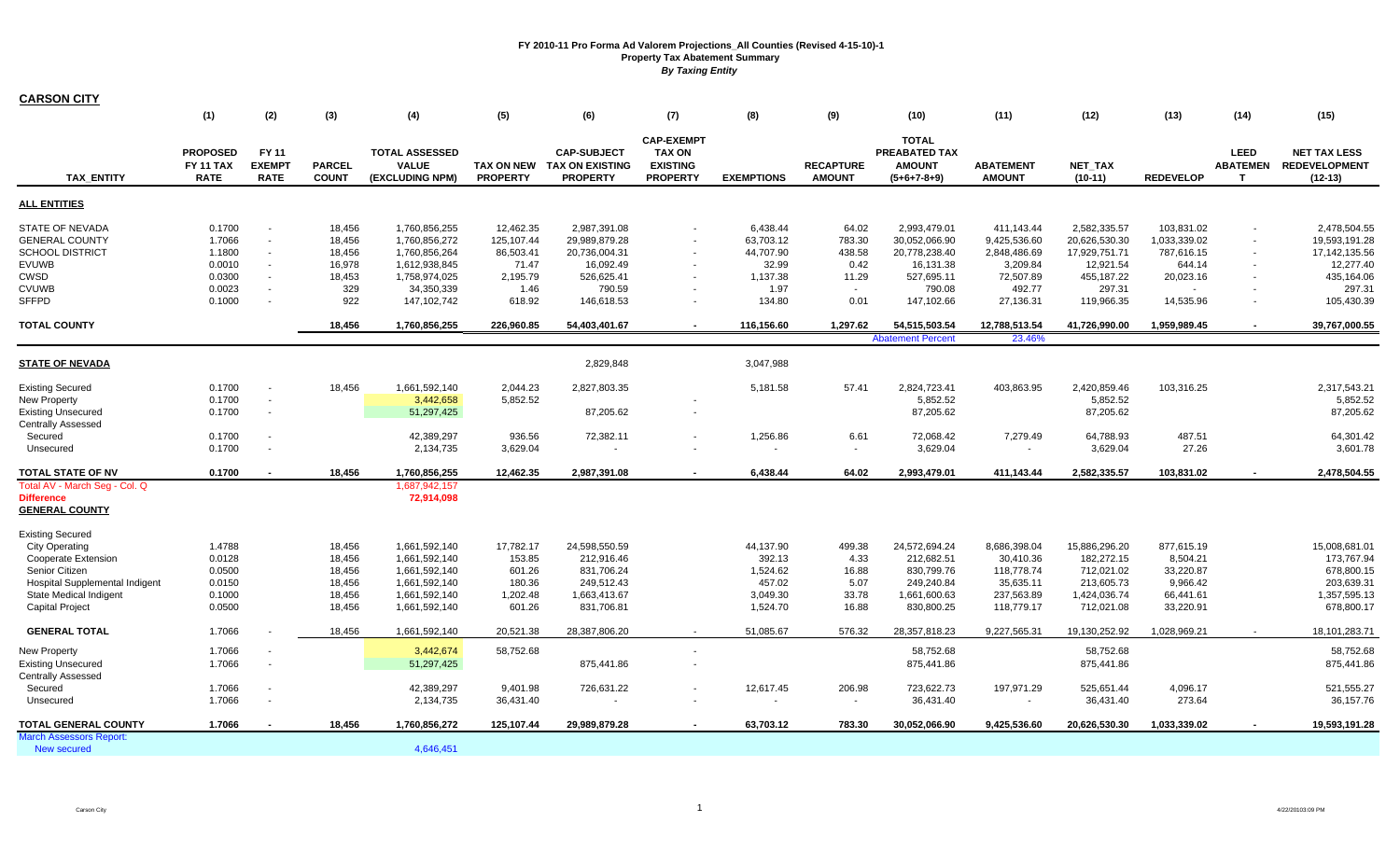| <b>CARSON CITY</b>                                                                                       |                                                    |                                              |                               |                                                          |                       |                                                                     |                                                                          |                            |                                   |                                                                 |                                   |                                          |                    |                                                |                                                          |
|----------------------------------------------------------------------------------------------------------|----------------------------------------------------|----------------------------------------------|-------------------------------|----------------------------------------------------------|-----------------------|---------------------------------------------------------------------|--------------------------------------------------------------------------|----------------------------|-----------------------------------|-----------------------------------------------------------------|-----------------------------------|------------------------------------------|--------------------|------------------------------------------------|----------------------------------------------------------|
|                                                                                                          | (1)                                                | (2)                                          | (3)                           | (4)                                                      | (5)                   | (6)                                                                 | (7)                                                                      | (8)                        | (9)                               | (10)                                                            | (11)                              | (12)                                     | (13)               | (14)                                           | (15)                                                     |
| <b>TAX ENTITY</b>                                                                                        | <b>PROPOSED</b><br><b>FY 11 TAX</b><br><b>RATE</b> | <b>FY 11</b><br><b>EXEMPT</b><br><b>RATE</b> | <b>PARCEL</b><br><b>COUNT</b> | <b>TOTAL ASSESSED</b><br><b>VALUE</b><br>(EXCLUDING NPM) | <b>PROPERTY</b>       | <b>CAP-SUBJECT</b><br>TAX ON NEW TAX ON EXISTING<br><b>PROPERTY</b> | <b>CAP-EXEMPT</b><br><b>TAX ON</b><br><b>EXISTING</b><br><b>PROPERTY</b> | <b>EXEMPTIONS</b>          | <b>RECAPTURE</b><br><b>AMOUNT</b> | <b>TOTAL</b><br>PREABATED TAX<br><b>AMOUNT</b><br>$(5+6+7-8+9)$ | <b>ABATEMENT</b><br><b>AMOUNT</b> | NET_TAX<br>$(10-11)$                     | <b>REDEVELOP</b>   | <b>LEED</b><br><b>ABATEMEN</b><br>$\mathbf{T}$ | <b>NET TAX LESS</b><br><b>REDEVELOPMENT</b><br>$(12-13)$ |
|                                                                                                          |                                                    |                                              |                               |                                                          |                       |                                                                     |                                                                          |                            |                                   |                                                                 |                                   |                                          |                    |                                                |                                                          |
| <b>Existing Secured</b><br><b>Difference</b>                                                             |                                                    |                                              |                               | 1,587,419,381<br>1.592.065.832<br>69,526,308             | 4.37%                 |                                                                     |                                                                          |                            |                                   |                                                                 |                                   |                                          |                    |                                                |                                                          |
| Total AV - March Seg - Col. Q<br><b>Difference</b>                                                       |                                                    |                                              |                               | 1,687,942,157<br>72,914,115                              |                       |                                                                     |                                                                          |                            |                                   |                                                                 |                                   |                                          |                    |                                                |                                                          |
| <b>SCHOOL DISTRICT</b>                                                                                   |                                                    |                                              |                               |                                                          |                       |                                                                     |                                                                          |                            |                                   |                                                                 |                                   |                                          |                    |                                                |                                                          |
| <b>Existing Secured</b><br>New Property<br><b>Existing Unsecured</b><br><b>Centrally Assessed</b>        | 0.7500<br>0.7500<br>0.7500                         | $\overline{\phantom{a}}$<br>$\sim$           | 18,456                        | 1,661,592,140<br>3,442,667<br>51,297,425                 | 9,018.59<br>25,820.01 | 12,475,599.46<br>384,730.69                                         | $\sim$                                                                   | 22,869.62                  | 253.28                            | 12,462,001.71<br>25,820.01<br>384,730.69                        | 1,781,754.09                      | 10,680,247.62<br>25,820.01<br>384,730.69 | 498,310.24         |                                                | 10,181,937.38<br>25,820.01<br>384,730.69                 |
| Secured<br>Unsecured                                                                                     | 0.7500<br>0.7500                                   |                                              |                               | 42,389,297<br>2,134,735                                  | 4,131.88<br>16,010.50 | 319,332.81                                                          |                                                                          | 5,544.99                   | 25.49<br>$\sim$                   | 317,945.19<br>16,010.50                                         | 28,722.13<br>$\sim$               | 289,223.06<br>16,010.50                  | 2,173.07<br>120.25 |                                                | 287,049.99<br>15,890.25                                  |
| <b>TOTAL SCHOOL OPERATING</b>                                                                            | 0.7500                                             |                                              | 18,456                        | 1,760,856,264                                            | 54,980.98             | 13,179,662.96                                                       | $\blacksquare$                                                           | 28,414.61                  | 278.77                            | 13,206,508.10                                                   | 1,810,476.22                      | 11,396,031.88                            | 500,603.56         | $\sim$                                         | 10,895,428.31                                            |
| <b>SCHOOL DEBT</b>                                                                                       |                                                    |                                              |                               |                                                          | 6,500.83<br>25,189.86 | 502,416.96                                                          | $\sim$                                                                   | 8,724.12                   | 40.10<br>$\sim$                   | 500,233.77<br>25,189.86                                         | 45,189.49<br>$\sim$               | 455,044.28<br>25,189.86                  | 3,418.96<br>189.20 | $\sim$                                         | 451,625.32<br>25,000.66                                  |
| <b>Existing Secured</b><br><b>New Property</b><br><b>Existing Unsecured</b><br><b>Centrally Assessed</b> | 0.4300<br>0.4300<br>0.4300                         | $\sim$                                       | 18,456                        | 1,661,592,140<br>3,442,667<br>51,297,425                 | 5,170.66<br>14,803.47 | 7,152,678.27<br>220,578.93                                          | $\sim$                                                                   | 13,114.16                  | 145.20                            | 7,144,879.97<br>14,803.47<br>220,578.93                         | 1,021,543.11                      | 6,123,336.86<br>14,803.47<br>220,578.93  | 285,697.75         |                                                | 5,837,639.11<br>14,803.47<br>220,578.93                  |
| Secured<br>Unsecured                                                                                     | 0.4300<br>0.4300                                   |                                              |                               | 42,389,297<br>2,134,735                                  | 2,368.95<br>9,179.36  | 183,084.15                                                          |                                                                          | 3,179.13<br>$\blacksquare$ | 14.61<br>$\sim$                   | 182,288.58<br>9,179.36                                          | 16,467.36                         | 165,821.22<br>9,179.36                   | 1,245.89<br>68.95  |                                                | 164,575.33<br>9,110.41                                   |
| <b>TOTAL SCHOOL DEBT</b>                                                                                 | 0.4300                                             |                                              | 18,456                        | 1,760,856,264                                            | 31,522.43             | 7,556,341.34                                                        |                                                                          | 16.293.29                  | 159.81                            | 7,571,730.30                                                    | 1,038,010.47                      | 6,533,719.83                             | 287,012.59         | $\blacksquare$                                 | 6,246,707.24                                             |
| <b>TOTAL SCHOOL DISTRICT</b>                                                                             | 1.1800                                             |                                              | 18,456                        | 1,760,856,264                                            | 86,503.41             | 20,736,004.31                                                       | $\blacksquare$                                                           | 44,707.90                  | 438.58                            | 20,778,238.40                                                   | 2,848,486.69                      | 17,929,751.71                            | 787,616.15         | $\sim$                                         | 17,142,135.56                                            |
| Total AV - March Seg - Col. Q<br><b>Difference</b><br><b>EAGLE VALLEY UNDERGROUND WATER BASIN</b>        |                                                    |                                              |                               | 1,687,942,157<br>72,914,107                              |                       |                                                                     |                                                                          |                            |                                   |                                                                 |                                   |                                          |                    |                                                |                                                          |
| <b>Existing Secured</b><br>New Property<br><b>Existing Unsecured</b><br><b>Centrally Assessed</b>        | 0.0010<br>0.0010<br>0.0010                         | $\sim$<br>$\sim$                             | 16,978                        | 1,516,718,899<br>3,443,649<br>50,805,654                 | 11.92<br>34.44        | 15,183.11<br>508.06                                                 | $\sim$                                                                   | 26.28                      | 0.34                              | 15,169.09<br>34.44<br>508.06                                    | 3,166.53                          | 12,002.56<br>34.44<br>508.06             | 641.13             |                                                | 11,361.43<br>34.44<br>508.06                             |
| Secured<br>Unsecured                                                                                     | 0.0010<br>0.0010                                   | $\overline{\phantom{a}}$                     |                               | 39,990,045<br>1,980,598                                  | 5.31<br>19.80         | 401.32                                                              |                                                                          | 6.71<br>$\sim$             | 0.08<br>$\sim$                    | 400.00<br>19.80                                                 | 43.31                             | 356.69<br>19.80                          | 2.85<br>0.16       |                                                | 353.84<br>19.64                                          |
| <b>TOTAL EVUW</b><br>Total AV - March Seg - Col. Q<br><b>Difference</b>                                  | 0.0010                                             |                                              | 16,978                        | 1,612,938,845<br>1,539,987,259<br>72,951,586             | 71.47                 | 16,092.49                                                           |                                                                          | 32.99                      | 0.42                              | 16,131.38                                                       | 3,209.84                          | 12,921.54                                | 644.14             |                                                | 12,277.40                                                |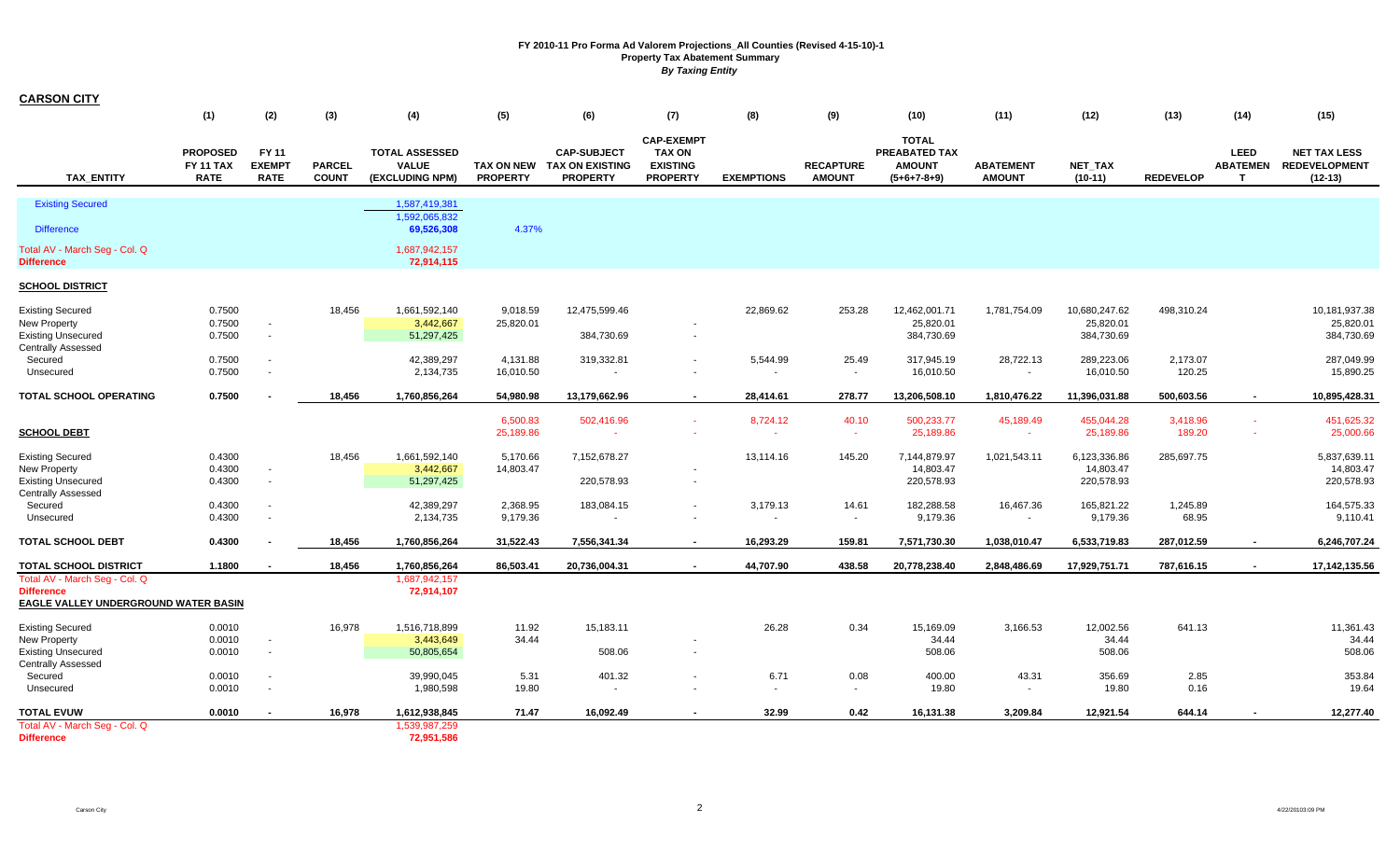| <b>CARSON CITY</b>                           |                                             |                                       |                               |                                                          |                 |                                                                     |                                                                          |                          |                                   |                                                                 |                                   |                      |                  |                                                  |                                                          |
|----------------------------------------------|---------------------------------------------|---------------------------------------|-------------------------------|----------------------------------------------------------|-----------------|---------------------------------------------------------------------|--------------------------------------------------------------------------|--------------------------|-----------------------------------|-----------------------------------------------------------------|-----------------------------------|----------------------|------------------|--------------------------------------------------|----------------------------------------------------------|
|                                              | (1)                                         | (2)                                   | (3)                           | (4)                                                      | (5)             | (6)                                                                 | (7)                                                                      | (8)                      | (9)                               | (10)                                                            | (11)                              | (12)                 | (13)             | (14)                                             | (15)                                                     |
| <b>TAX ENTITY</b>                            | <b>PROPOSED</b><br>FY 11 TAX<br><b>RATE</b> | FY 11<br><b>EXEMPT</b><br><b>RATE</b> | <b>PARCEL</b><br><b>COUNT</b> | <b>TOTAL ASSESSED</b><br><b>VALUE</b><br>(EXCLUDING NPM) | <b>PROPERTY</b> | <b>CAP-SUBJECT</b><br>TAX ON NEW TAX ON EXISTING<br><b>PROPERTY</b> | <b>CAP-EXEMPT</b><br><b>TAX ON</b><br><b>EXISTING</b><br><b>PROPERTY</b> | <b>EXEMPTIONS</b>        | <b>RECAPTURE</b><br><b>AMOUNT</b> | <b>TOTAL</b><br>PREABATED TAX<br><b>AMOUNT</b><br>$(5+6+7-8+9)$ | <b>ABATEMENT</b><br><b>AMOUNT</b> | NET_TAX<br>$(10-11)$ | <b>REDEVELOP</b> | <b>LEED</b><br><b>ABATEMEN</b><br>$\mathbf \tau$ | <b>NET TAX LESS</b><br><b>REDEVELOPMENT</b><br>$(12-13)$ |
| <b>CARSON WATER SUBCONSERVANCY DISTRICT</b>  |                                             |                                       |                               |                                                          |                 |                                                                     |                                                                          |                          |                                   |                                                                 |                                   |                      |                  |                                                  |                                                          |
| <b>Existing Secured</b>                      | 0.0300                                      |                                       | 18,453                        | 1,659,897,742                                            | 360.78          | 498,517.21                                                          |                                                                          | 917.05                   | 10.13                             | 497,971.07                                                      | 71,235.82                         | 426,735.25           | 19,932.31        |                                                  | 406,802.94                                               |
| <b>New Property</b>                          | 0.0300                                      |                                       |                               | 3,442,546                                                | 1,032.76        |                                                                     |                                                                          |                          |                                   | 1,032.76                                                        |                                   | 1,032.76             |                  |                                                  | 1,032.76                                                 |
| <b>Existing Unsecured</b>                    | 0.0300                                      | $\blacksquare$                        |                               | 51,297,425                                               |                 | 15,389.23                                                           | $\sim$                                                                   |                          |                                   | 15,389.23                                                       |                                   | 15,389.23            |                  |                                                  | 15,389.23                                                |
| <b>Centrally Assessed</b>                    |                                             |                                       |                               |                                                          |                 |                                                                     |                                                                          |                          |                                   |                                                                 |                                   |                      |                  |                                                  |                                                          |
| Secured                                      | 0.0300                                      |                                       |                               | 42,212,883                                               | 165.24          | 12,718.97                                                           | $\sim$                                                                   | 220.33                   | 1.16                              | 12,665.04                                                       | 1,272.07                          | 11,392.97            | 86.04            |                                                  | 11,306.93                                                |
| Unsecured                                    | 0.0300                                      | $\overline{\phantom{a}}$              |                               | 2,123,429                                                | 637.01          |                                                                     |                                                                          | $\overline{\phantom{a}}$ | $\sim$                            | 637.01                                                          | $\sim$                            | 637.01               | 4.81             |                                                  | 632.20                                                   |
| <b>TOTAL CWSD</b>                            | 0.0300                                      |                                       | 18,453                        | 1,758,974,025                                            | 2,195.79        | 526,625.41                                                          |                                                                          | 1,137.38                 | 11.29                             | 527,695.11                                                      | 72,507.89                         | 455,187.22           | 20,023.16        |                                                  | 435,164.06                                               |
| Total AV - March Seg - Col. Q                |                                             |                                       |                               | 1,686,058,493                                            |                 |                                                                     |                                                                          |                          |                                   |                                                                 |                                   |                      |                  |                                                  |                                                          |
| <b>Difference</b>                            |                                             |                                       |                               | 72,915,532                                               |                 |                                                                     |                                                                          |                          |                                   |                                                                 |                                   |                      |                  |                                                  |                                                          |
| <b>CARSON VALLEY UNDERGROUND WATER BASIN</b> |                                             |                                       |                               |                                                          |                 |                                                                     |                                                                          |                          |                                   |                                                                 |                                   |                      |                  |                                                  |                                                          |
| <b>Existing Secured</b>                      | 0.0023                                      |                                       | 329                           | 33,613,345                                               | 0.22            | 774.52                                                              |                                                                          | 1.62                     |                                   | 773.12                                                          | 484.98                            | 288.14               |                  |                                                  | 288.14                                                   |
| <b>New Property</b>                          | 0.0023                                      | $\overline{\phantom{a}}$              |                               | 112                                                      | 0.00            |                                                                     |                                                                          |                          |                                   | 0.00                                                            |                                   | 0.00                 |                  |                                                  | 0.00                                                     |
| <b>Existing Unsecured</b>                    | 0.0023                                      | $\blacksquare$                        |                               | 122,832                                                  |                 | 2.83                                                                | $\sim$                                                                   |                          |                                   | 2.83                                                            |                                   | 2.83                 |                  |                                                  | 2.83                                                     |
| <b>Centrally Assessed</b>                    |                                             |                                       |                               |                                                          |                 |                                                                     |                                                                          |                          |                                   |                                                                 |                                   |                      |                  |                                                  |                                                          |
| Secured                                      | 0.0023                                      |                                       |                               | 578,015                                                  | 0.41            | 13.24                                                               | $\sim$                                                                   | 0.35                     |                                   | 13.30                                                           | 7.79                              | 5.51                 |                  |                                                  | 5.51                                                     |
| Unsecured                                    | 0.0023                                      |                                       |                               | 36,036                                                   | 0.83            | $\sim$                                                              |                                                                          | $\sim$                   |                                   | 0.83                                                            | $\sim$                            | 0.83                 |                  |                                                  | 0.83                                                     |
| <b>TOTAL CVUWB</b>                           | 0.0023                                      | $\overline{\phantom{a}}$              | 329                           | 34,350,339                                               | 1.46            | 790.59                                                              | $\overline{\phantom{a}}$                                                 | 1.97                     |                                   | 790.08                                                          | 492.77                            | 297.31               |                  |                                                  | 297.31                                                   |
| Total AV - March Seq - Col. Q                |                                             |                                       |                               | 34,382,063                                               |                 |                                                                     |                                                                          |                          |                                   |                                                                 |                                   |                      |                  |                                                  |                                                          |
| <b>Difference</b>                            |                                             |                                       |                               | (31, 724)                                                |                 |                                                                     |                                                                          |                          |                                   |                                                                 |                                   |                      |                  |                                                  |                                                          |
| SIERRA FOREST FIRE PROTECTION DISTRICT       |                                             |                                       |                               |                                                          |                 |                                                                     |                                                                          |                          |                                   |                                                                 |                                   |                      |                  |                                                  |                                                          |
| <b>Existing Secured</b>                      | 0.1000                                      |                                       | 922                           | 142,392,733                                              | 455.03          | 142,022.18                                                          |                                                                          | 84.56                    |                                   | 142,392.65                                                      | 26,699.49                         | 115,693.16           | 14,535.96        |                                                  | 101,157.20                                               |
| <b>New Property</b>                          | 0.1000                                      |                                       |                               |                                                          |                 |                                                                     | $\sim$                                                                   |                          |                                   |                                                                 |                                   | $\sim$               |                  |                                                  |                                                          |
| <b>Existing Unsecured</b>                    | 0.1000                                      | $\blacksquare$                        |                               | 2,745,820                                                |                 | 2,745.82                                                            | $\sim$                                                                   |                          |                                   | 2,745.82                                                        |                                   | 2,745.82             |                  |                                                  | 2,745.82                                                 |
| <b>Centrally Assessed</b>                    |                                             |                                       |                               |                                                          |                 |                                                                     |                                                                          |                          |                                   |                                                                 |                                   |                      |                  |                                                  |                                                          |
| Secured                                      | 0.1000                                      |                                       |                               | 1,848,814                                                | 48.51           | 1,850.53                                                            | $\overline{a}$                                                           | 50.24                    | 0.01                              | 1,848.81                                                        | 436.82                            | 1,411.99             |                  |                                                  | 1,411.99                                                 |
| Unsecured                                    | 0.1000                                      | $\blacksquare$                        |                               | 115,375                                                  | 115.38          | $\sim$                                                              | $\sim$                                                                   | $\sim$                   | $\sim$                            | 115.38                                                          |                                   | 115.38               |                  |                                                  | 115.38                                                   |
| <b>TOTAL SFFPD</b>                           | 0.1000                                      | $\sim$                                | 922                           | 147,102,742                                              | 618.92          | 146,618.53                                                          | $\blacksquare$                                                           | 134.80                   | 0.01                              | 147,102.66                                                      | 27,136.31                         | 119,966.35           | 14,535.96        |                                                  | 105,430.39                                               |
| Total AV - March Seg - Col. Q                |                                             |                                       |                               | 128,389,857                                              |                 |                                                                     |                                                                          |                          |                                   |                                                                 |                                   |                      |                  |                                                  |                                                          |
| <b>Difference</b>                            |                                             |                                       |                               | 18,712,885                                               |                 |                                                                     |                                                                          |                          |                                   |                                                                 |                                   |                      |                  |                                                  |                                                          |

**Note: The total existing secured value in column (4) includes incremental value of parcels located within the boundary of the Redevelopment Authority.**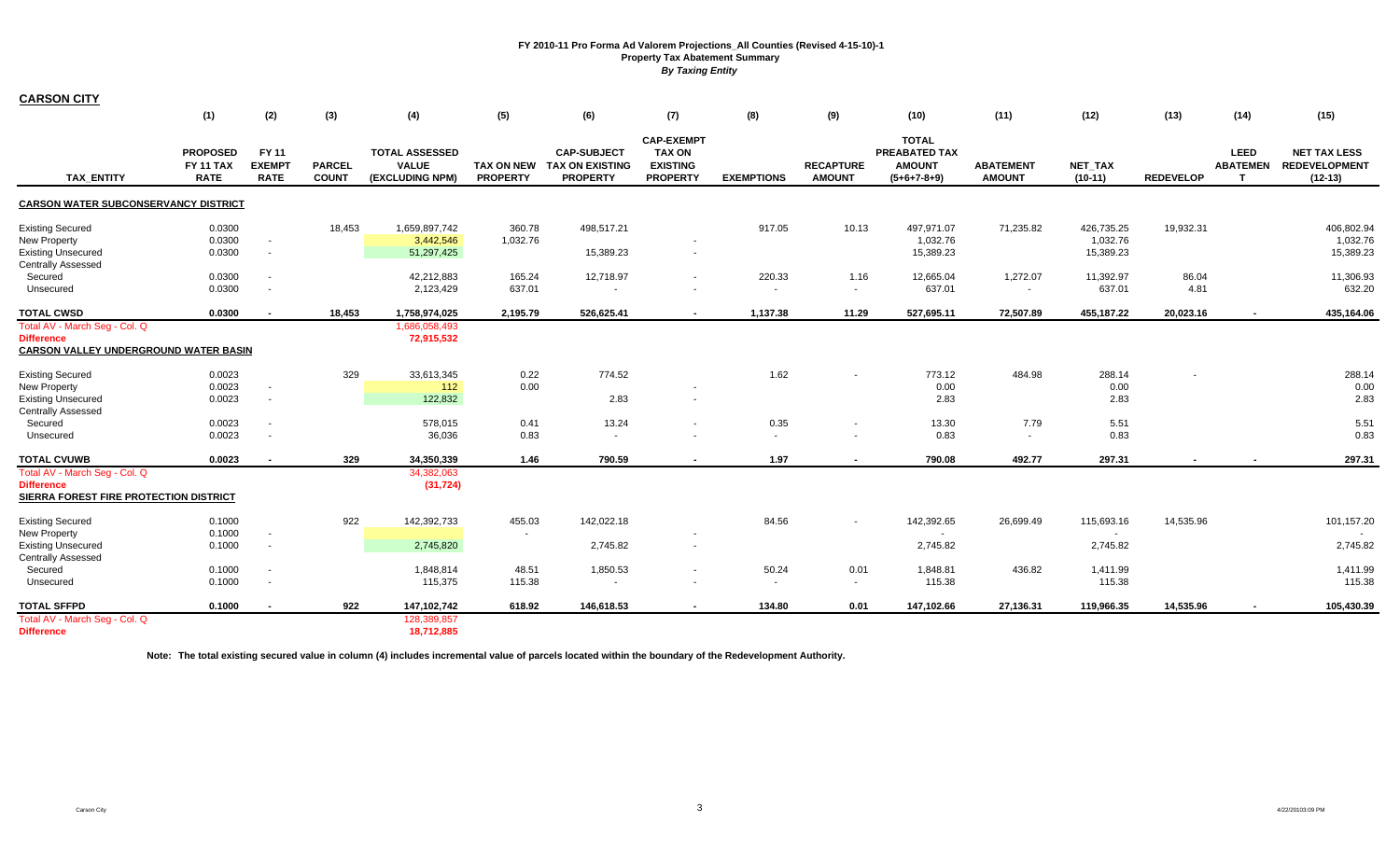| <b>CHURCHILL COUNTY</b>                                                                                           |                                                          |                                                                  |                                                         |                                                                                        |                                                                                |                                                                                          |                                                                                      |                                                                         |                                               |                                                                                           |                                                                             |                                                                                          |                                                      |                            |                                                                                          |
|-------------------------------------------------------------------------------------------------------------------|----------------------------------------------------------|------------------------------------------------------------------|---------------------------------------------------------|----------------------------------------------------------------------------------------|--------------------------------------------------------------------------------|------------------------------------------------------------------------------------------|--------------------------------------------------------------------------------------|-------------------------------------------------------------------------|-----------------------------------------------|-------------------------------------------------------------------------------------------|-----------------------------------------------------------------------------|------------------------------------------------------------------------------------------|------------------------------------------------------|----------------------------|------------------------------------------------------------------------------------------|
|                                                                                                                   | (1)                                                      | (2)                                                              | (3)                                                     | (4)<br><b>TOTAL</b>                                                                    | (5)                                                                            | (6)                                                                                      | (7)                                                                                  | (8)                                                                     | (9)                                           | (10)                                                                                      | (11)                                                                        | (12)                                                                                     | (13)                                                 | (14)                       | (15)                                                                                     |
| <b>TAX ENTITY</b>                                                                                                 | <b>PROPOSED</b><br><b>FY 11 TAX</b><br><b>RATE</b>       | <b>FY 11</b><br><b>EXEMPT</b><br><b>RATE</b>                     | <b>PARCEL</b><br><b>COUNT</b>                           | <b>ASSESSED</b><br><b>VALUE</b><br>(EXCLUDING<br>NPM)                                  | <b>TAX ON NEW</b><br><b>PROPERTY</b>                                           | <b>CAP-SUBJECT</b><br><b>TAX ON</b><br><b>EXISTING</b><br><b>PROPERTY</b>                | <b>CAP-EXEMPT</b><br><b>TAX ON</b><br><b>EXISTING</b><br><b>PROPERTY</b>             | <b>EXEMPTIONS</b>                                                       | <b>RECAPTURE</b><br><b>AMOUNT</b>             | <b>TOTAL</b><br><b>PREABATED</b><br><b>TAX AMOUNT</b><br>$(5+6+7-8+9)$                    | <b>ABATEMENT</b><br><b>AMOUNT</b>                                           | <b>NET TAX</b><br>$(10-11)$                                                              | REDEVELO ABATEME<br>P                                | <b>LEED</b><br><b>NT</b>   | <b>NET TAX LESS</b><br><b>REDEVELOPMENT</b><br>$(12-13)$                                 |
| <b>ALL ENTITIES</b>                                                                                               |                                                          |                                                                  |                                                         |                                                                                        |                                                                                |                                                                                          |                                                                                      |                                                                         |                                               |                                                                                           |                                                                             |                                                                                          |                                                      |                            |                                                                                          |
| STATE OF NEVADA<br><b>GENERAL COUNTY</b><br><b>SCHOOL DISTRICT</b><br><b>FALLON</b><br>CHURCHILL MOSQUITO<br>CWSD | 0.1700<br>1.2229<br>1.3000<br>0.8371<br>0.0800<br>0.0300 | $\sim$<br>0.0300<br>$\sim$<br>$\sim$<br>$\sim$<br>$\blacksquare$ | 12,062<br>12,062<br>12,062<br>3,684<br>12,062<br>11,698 | 779,115,058<br>779,115,061<br>779,115,076<br>210,220,090<br>779,115,286<br>727,875,682 | 117.444.94<br>828,104.44<br>898,108.38<br>126,667.23<br>55,268.20<br>19,999.42 | 1.216.431.81<br>8,535,775.72<br>9,302,122.86<br>1,647,137.00<br>572,437.47<br>199,947.93 | $\sim$<br>231,404.90<br>$\overline{\phantom{a}}$<br>$\blacksquare$<br>$\blacksquare$ | 9.369.97<br>67,315.13<br>71,668.02<br>14,008.69<br>4,412.37<br>1,585.71 | 0.79<br>20.41<br>2.92<br>1.66<br>0.37<br>0.14 | 1,324,507.57<br>9,527,990.34<br>10,128,566.14<br>1,759,797.20<br>623,293.66<br>218,361.78 | 53.396.22<br>529,174.45<br>395,873.56<br>69,443.45<br>25,127.65<br>8,760.59 | 1.271.111.35<br>8,998,815.89<br>9,732,692.58<br>1,690,353.75<br>598.166.01<br>209,601.19 | $\overline{\phantom{a}}$<br>$\overline{\phantom{a}}$ | $\sim$<br>$\sim$<br>$\sim$ | 1,271,111.35<br>8,998,815.89<br>9,732,692.58<br>1,690,353.75<br>598,166.01<br>209,601.19 |
| <b>TOTAL COUNTY</b>                                                                                               |                                                          |                                                                  | 12,062                                                  | 779,115,058                                                                            | 2,045,592.60                                                                   | 21,473,852.79                                                                            | 231,404.90                                                                           | 168,359.89                                                              | 26.29                                         | 23,582,516.69                                                                             | 1,081,775.92                                                                | 22,500,740.77                                                                            |                                                      |                            | 22,500,740.77                                                                            |
|                                                                                                                   |                                                          |                                                                  |                                                         |                                                                                        |                                                                                |                                                                                          |                                                                                      |                                                                         |                                               | <b>Abatement Percent</b>                                                                  | 4.59%                                                                       |                                                                                          |                                                      |                            |                                                                                          |
| <b>STATE OF NEVADA</b>                                                                                            |                                                          |                                                                  |                                                         |                                                                                        | 3,756,441                                                                      |                                                                                          |                                                                                      |                                                                         |                                               |                                                                                           |                                                                             |                                                                                          |                                                      |                            |                                                                                          |
| <b>Existing Secured</b><br><b>New Property</b><br><b>Existing Unsecured</b><br><b>Centrally Assessed</b>          | 0.1700<br>0.1700<br>0.1700                               | $\blacksquare$<br>$\blacksquare$                                 | 12,062                                                  | 505,687,490<br>55,797,394<br>157,186,021                                               | 6,385.95<br>94,855.57                                                          | 861,038.93<br>267,216.24                                                                 | $\sim$                                                                               | 7.744.96                                                                |                                               | 859,679.92<br>94,855.57<br>267,216.24                                                     | 40,994.39                                                                   | 818,685.53<br>94,855.57<br>267,216.24                                                    |                                                      |                            | 818,685.53<br>94,855.57<br>267,216.24                                                    |
| Secured<br>Unsecured                                                                                              | 0.1700<br>0.1700                                         | $\blacksquare$<br>$\overline{\phantom{a}}$                       |                                                         | 57,899,920<br>2,544,233                                                                | 11,893.24<br>4,310.18                                                          | 88,161.63<br>15.01                                                                       | $\blacksquare$<br>$\overline{\phantom{a}}$                                           | 1,625.01                                                                | 0.79<br>$\sim$                                | 98,430.65<br>4,325.19                                                                     | 12,401.83                                                                   | 86,028.82<br>4,325.19                                                                    |                                                      |                            | 86,028.82<br>4,325.19                                                                    |
| TOTAL STATE OF NV                                                                                                 | 0.1700                                                   |                                                                  | 12,062                                                  | 779,115,058                                                                            | 117,444.94                                                                     | 1,216,431.81                                                                             |                                                                                      | 9,369.97                                                                | 0.79                                          | 1,324,507.57                                                                              | 53,396.22                                                                   | 1,271,111.35                                                                             |                                                      |                            | 1,271,111.35                                                                             |
| Total AV - March Seg - Col. Q<br><b>Difference</b><br><b>GENERAL COUNTY</b>                                       |                                                          |                                                                  |                                                         | 780,222,345<br>(1, 107, 287)                                                           |                                                                                |                                                                                          |                                                                                      |                                                                         |                                               |                                                                                           |                                                                             |                                                                                          |                                                      |                            |                                                                                          |
| <b>Existing Secured</b><br>General Co.                                                                            | 0.7740                                                   |                                                                  | 12,062                                                  | 505,687,490                                                                            | 29,074.96                                                                      | 3,920,262.06                                                                             |                                                                                      | 35,208.31                                                               |                                               | 3,914,128.71                                                                              | 270,091.77                                                                  | 3,644,036.94                                                                             |                                                      |                            | 3,644,036.94                                                                             |
| Social Servs.<br>Ag Extension<br>Pub. Library                                                                     | 0.0779<br>0.0200<br>0.0841                               | $\blacksquare$<br>$\sim$<br>$\blacksquare$                       | 12,062<br>12,062<br>12,062                              | 505,687,490<br>505,687,490<br>505,687,490                                              | 2,926.53<br>751.21<br>3,159.03                                                 | 394,558.23<br>101,300.02<br>425,961.44                                                   | $\sim$<br>$\blacksquare$                                                             | 3,541.22<br>909.34<br>3,833.06                                          | $\sim$<br>$\blacksquare$<br>$\sim$            | 393,943.54<br>101,141.89<br>425,287.41                                                    | 29,661.13<br>4,823.69<br>20.282.19                                          | 364,282.41<br>96,318.20<br>405,005.22                                                    |                                                      |                            | 364,282.41<br>96,318.20<br>405,005.22                                                    |
| Cap.Imp.Fund<br>Tax Act 1991<br>Hosp.Care MVA                                                                     | 0.0500<br>0.0219<br>0.0150                               | $\blacksquare$<br>$\sim$<br>$\sim$                               | 12,062<br>12,062<br>12,062                              | 505,687,490<br>505,687,490<br>505,687,490                                              | 1,878.25<br>822.66<br>563.32                                                   | 253,246.47<br>110,920.39<br>75,973.48                                                    | $\blacksquare$                                                                       | 2,278.51<br>997.87<br>683.52                                            | $\sim$                                        | 252,846.21<br>110,745.18<br>75,853.28                                                     | 12,055.91<br>5,281.35<br>3,616.68                                           | 240,790.30<br>105,463.83<br>72,236.60                                                    |                                                      |                            | 240,790.30<br>105,463.83<br>72,236.60                                                    |
| Fire Equip.<br>Youth Service<br>Ind Med Care                                                                      | 0.0300<br>0.0500<br>0.1000                               | 0.0300<br>$\sim$<br>$\sim$                                       | 12,062<br>12,062<br>12,062                              | 505,687,490<br>505,687,490<br>505,687,490                                              | 1,126.85<br>1,878.24<br>3,756.43                                               | $\sim$<br>253,246.48<br>506,494.43                                                       | 151,949.28<br>$\blacksquare$                                                         | 1,370.72<br>2,278.51<br>4,524.52                                        | $\sim$<br>$\sim$<br>$\sim$                    | 151,705.41<br>252,846.21<br>505,726.34                                                    | (1.69)<br>12,055.92<br>48,634.29                                            | 151,707.10<br>240,790.29<br>457,092.05                                                   |                                                      |                            | 151,707.10<br>240,790.29<br>457,092.05                                                   |
| <b>GENERAL TOTAL</b>                                                                                              | 1.2229                                                   | 0.0300                                                           | 12,062                                                  | 505,687,490                                                                            | 45,937.48                                                                      | 6,041,963.00                                                                             | 151,949.28                                                                           | 55,625.58                                                               |                                               | 6,184,224.18                                                                              | 406,501.24                                                                  | 5,777,722.94                                                                             |                                                      |                            | 5,777,722.94                                                                             |
| <b>New Property</b><br><b>Existing Unsecured</b>                                                                  | 1.2229<br>1.2229                                         | 0.0300<br>0.0300                                                 |                                                         | 55,797,397<br>157,186,021                                                              | 665,607.15                                                                     | 1,875,072.04                                                                             | 16,739.22<br>47,155.81                                                               |                                                                         |                                               | 682,346.37<br>1,922,227.85                                                                |                                                                             | 682,346.37<br>1,922,227.85                                                               |                                                      |                            | 682,346.37<br>1,922,227.85                                                               |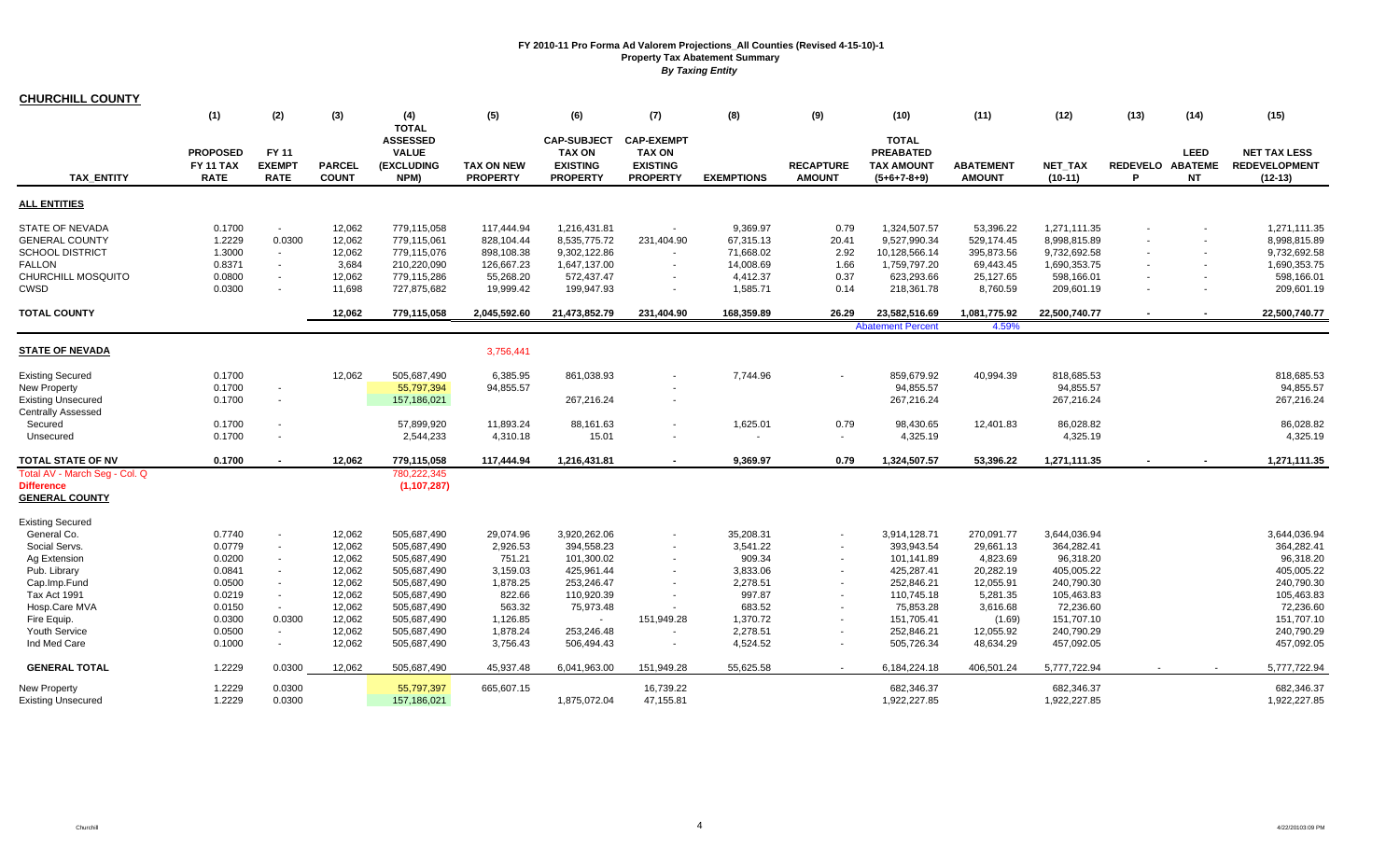| <b>CHURCHILL COUNTY</b>                                                                                  |                                                    |                                              |                               |                                                       |                                      |                                                                           |                                                                          |                     |                                   |                                                                        |                                   |                                            |      |                                              |                                                          |
|----------------------------------------------------------------------------------------------------------|----------------------------------------------------|----------------------------------------------|-------------------------------|-------------------------------------------------------|--------------------------------------|---------------------------------------------------------------------------|--------------------------------------------------------------------------|---------------------|-----------------------------------|------------------------------------------------------------------------|-----------------------------------|--------------------------------------------|------|----------------------------------------------|----------------------------------------------------------|
|                                                                                                          | (1)                                                | (2)                                          | (3)                           | (4)<br><b>TOTAL</b>                                   | (5)                                  | (6)                                                                       | (7)                                                                      | (8)                 | (9)                               | (10)                                                                   | (11)                              | (12)                                       | (13) | (14)                                         | (15)                                                     |
| <b>TAX ENTITY</b>                                                                                        | <b>PROPOSED</b><br><b>FY 11 TAX</b><br><b>RATE</b> | <b>FY 11</b><br><b>EXEMPT</b><br><b>RATE</b> | <b>PARCEL</b><br><b>COUNT</b> | <b>ASSESSED</b><br><b>VALUE</b><br>(EXCLUDING<br>NPM) | <b>TAX ON NEW</b><br><b>PROPERTY</b> | <b>CAP-SUBJECT</b><br><b>TAX ON</b><br><b>EXISTING</b><br><b>PROPERTY</b> | <b>CAP-EXEMPT</b><br><b>TAX ON</b><br><b>EXISTING</b><br><b>PROPERTY</b> | <b>EXEMPTIONS</b>   | <b>RECAPTURE</b><br><b>AMOUNT</b> | <b>TOTAL</b><br><b>PREABATED</b><br><b>TAX AMOUNT</b><br>$(5+6+7-8+9)$ | <b>ABATEMENT</b><br><b>AMOUNT</b> | <b>NET TAX</b><br>$(10-11)$                | P    | <b>LEED</b><br>REDEVELO ABATEME<br><b>NT</b> | <b>NET TAX LESS</b><br><b>REDEVELOPMENT</b><br>$(12-13)$ |
| <b>Centrally Assessed</b><br>Secured<br>Unsecured                                                        | 1.2229<br>1.2229                                   | 0.0300<br>0.0300                             |                               | 57,899,920<br>2,544,233                               | 85,554.36<br>31,005.45               | 618,635.37<br>105.31                                                      | 15,557.95<br>2.64                                                        | 11,689.55<br>$\sim$ | 20.41<br>$\sim$                   | 708,078.54<br>31,113.40                                                | 122,673.21                        | 585,405.33<br>31,113.40                    |      |                                              | 585,405.33<br>31,113.40                                  |
| <b>TOTAL GENERAL COUNTY</b>                                                                              | 1.2229                                             | 0.0300                                       | 12,062                        | 779,115,061                                           | 828,104.44                           | 8,535,775.72                                                              | 231,404.90                                                               | 67,315.13           | 20.41                             | 9,527,990.34                                                           | 529,174.45                        | 8,998,815.89                               |      |                                              | 8,998,815.89                                             |
| <b>March Assessors Report:</b><br><b>New secured</b><br><b>Existing Secured</b><br><b>Difference</b>     |                                                    |                                              |                               | 3,591,174<br>503,076,635<br>506,667,809<br>(980, 319) | $-0.19%$                             |                                                                           |                                                                          |                     |                                   |                                                                        |                                   |                                            |      |                                              |                                                          |
| Total AV - March Seg - Col. Q<br><b>Difference</b>                                                       |                                                    |                                              |                               | 780,222,345<br>(1, 107, 284)                          |                                      |                                                                           |                                                                          |                     |                                   |                                                                        |                                   |                                            |      |                                              |                                                          |
| <b>SCHOOL DISTRICT</b>                                                                                   |                                                    |                                              |                               |                                                       |                                      |                                                                           |                                                                          |                     |                                   |                                                                        |                                   |                                            |      |                                              |                                                          |
| <b>Existing Secured</b><br>New Property<br><b>Existing Unsecured</b><br><b>Centrally Assessed</b>        | 0.7500<br>0.7500<br>0.7500                         | $\blacksquare$<br>$\blacksquare$             | 12,062                        | 505,687,490<br>55,797,412<br>157,186,021              | 28,173.17<br>418,480.59              | 3,798,700.70<br>1,178,895.16                                              |                                                                          | 34,177.78           | $\blacksquare$                    | 3,792,696.09<br>418,480.59<br>1,178,895.16                             | 180,861.39                        | 3,611,834.70<br>418,480.59<br>1,178,895.16 |      |                                              | 3,611,834.70<br>418,480.59<br>1,178,895.16               |
| Secured<br>Unsecured                                                                                     | 0.7500<br>0.7500                                   | $\blacksquare$                               |                               | 57,899,920<br>2,544,233                               | 52,470.17<br>19,015.52               | 388,948.38<br>66.21                                                       |                                                                          | 7,169.17            | 1.68<br>$\overline{\phantom{a}}$  | 434,251.07<br>19,081.73                                                | 47,527.30<br>$\blacksquare$       | 386,723.76<br>19,081.73                    |      |                                              | 386,723.76<br>19,081.73                                  |
| TOTAL SCHOOL OPERATING                                                                                   | 0.7500                                             |                                              | 12,062                        | 779,115,076                                           | 518,139.45                           | 5,366,610.46                                                              | $\sim$                                                                   | 41,346.95           | 1.68                              | 5,843,404.64                                                           | 228,388.69                        | 5,615,015.94                               |      |                                              | 5,615,015.94                                             |
| <b>SCHOOL DEBT</b>                                                                                       |                                                    |                                              |                               |                                                       | 90,948.29<br>32,960.23               | 674,177.20<br>114.77                                                      |                                                                          | 12,426.56           | 2.92<br>$\sim$                    | 752,701.85<br>33,075.00                                                | 82,380.66<br>$\sim$               | 670,321.19<br>33,075.00                    |      |                                              | 670,321.19<br>33,075.00                                  |
| <b>Existing Secured</b><br><b>New Property</b><br><b>Existing Unsecured</b><br><b>Centrally Assessed</b> | 0.5500<br>0.5500<br>0.5500                         | $\overline{\phantom{a}}$<br>$\blacksquare$   | 12,062                        | 505,687,490<br>55,797,417<br>157,186,021              | 20,660.30<br>306,885.79              | 2,785,711.92<br>864,523.12                                                | $\sim$                                                                   | 25,063.68           | $\sim$                            | 2,781,308.54<br>306,885.79<br>864,523.12                               | 132,631.51                        | 2,648,677.03<br>306,885.79<br>864,523.12   |      |                                              | 2,648,677.03<br>306,885.79<br>864,523.12                 |
| Secured<br>Unsecured                                                                                     | 0.5500<br>0.5500                                   | $\mathbf{r}$                                 |                               | 57,899,920<br>2,544,233                               | 38,478.12<br>13,944.71               | 285,228.82<br>48.56                                                       |                                                                          | 5,257.39            | 1.24<br>$\blacksquare$            | 318,450.78<br>13,993.27                                                | 34,853.36<br>$\blacksquare$       | 283,597.43<br>13,993.27                    |      |                                              | 283,597.43<br>13,993.27                                  |
| <b>TOTAL SCHOOL DEBT</b>                                                                                 | 0.5500                                             |                                              | 12,062                        | 779,115,081                                           | 379,968.93                           | 3,935,512.41                                                              | $\sim$                                                                   | 30,321.07           | 1.24                              | 4,285,161.50                                                           | 167,484.87                        | 4,117,676.63                               |      |                                              | 4,117,676.63                                             |
| TOTAL SCHOOL DISTRICT<br>Total AV - March Seg - Col. Q<br><b>Difference</b><br><b>CITY OF FALLON</b>     | 1.3000                                             |                                              | 12,062                        | 779,115,076<br>780,222,345<br>(1, 107, 269)           | 898.108.38                           | 9,302,122.86                                                              |                                                                          | 71,668.02           | 2.92                              | 10,128,566.14                                                          | 395,873.56                        | 9,732,692.58                               |      | $\blacksquare$                               | 9,732,692.58                                             |
| <b>Existing Secured</b><br><b>New Property</b><br><b>Existing Unsecured</b>                              | 0.8371<br>0.8371<br>0.8371                         | $\blacksquare$<br>$\blacksquare$             | 3,684                         | 182,031,492<br>8,177,251<br>11,303,001                | 6,949.99<br>68,451.77                | 1,530,669.12<br>94.617.42                                                 |                                                                          | 13,790.32           |                                   | 1,523,828.79<br>68,451.77<br>94,617.42                                 | 68,041.17                         | 1,455,787.62<br>68,451.77<br>94,617.42     |      |                                              | 1,455,787.62<br>68,451.77<br>94,617.42                   |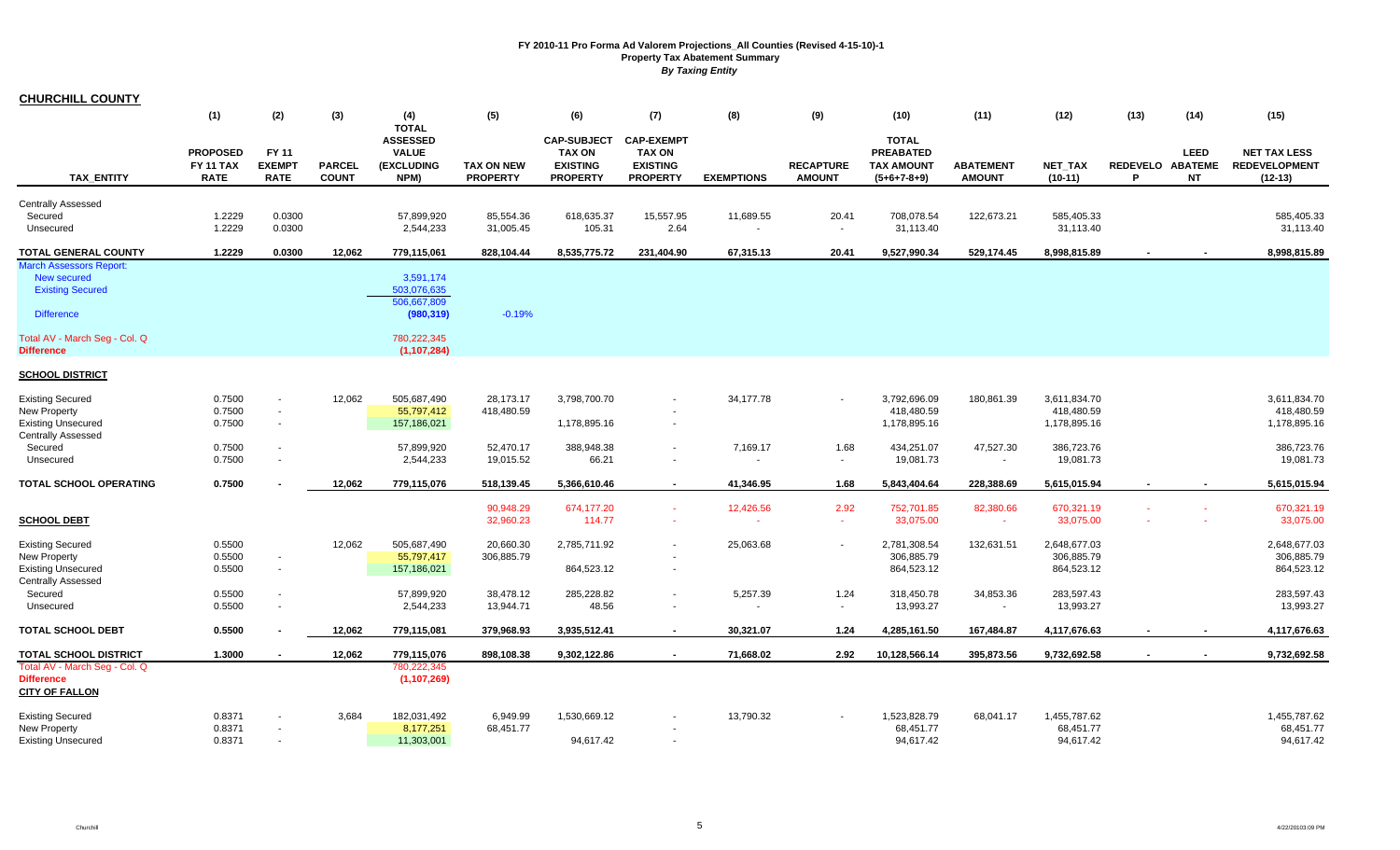|                                                                                                          | (1)                                                | (2)                                                  | (3)                           | (4)                                                                   | (5)                                  | (6)                                                                       | (7)                                                                              | (8)                                | (9)                               | (10)                                                                   | (11)                              | (12)                                  | (13) | (14)                                         | (15)                                                     |
|----------------------------------------------------------------------------------------------------------|----------------------------------------------------|------------------------------------------------------|-------------------------------|-----------------------------------------------------------------------|--------------------------------------|---------------------------------------------------------------------------|----------------------------------------------------------------------------------|------------------------------------|-----------------------------------|------------------------------------------------------------------------|-----------------------------------|---------------------------------------|------|----------------------------------------------|----------------------------------------------------------|
| <b>TAX ENTITY</b>                                                                                        | <b>PROPOSED</b><br><b>FY 11 TAX</b><br><b>RATE</b> | FY 11<br><b>EXEMPT</b><br><b>RATE</b>                | <b>PARCEL</b><br><b>COUNT</b> | <b>TOTAL</b><br><b>ASSESSED</b><br><b>VALUE</b><br>(EXCLUDING<br>NPM) | <b>TAX ON NEW</b><br><b>PROPERTY</b> | <b>CAP-SUBJECT</b><br><b>TAX ON</b><br><b>EXISTING</b><br><b>PROPERTY</b> | <b>CAP-EXEMPT</b><br><b>TAX ON</b><br><b>EXISTING</b><br><b>PROPERTY</b>         | <b>EXEMPTIONS</b>                  | <b>RECAPTURE</b><br><b>AMOUNT</b> | <b>TOTAL</b><br><b>PREABATED</b><br><b>TAX AMOUNT</b><br>$(5+6+7-8+9)$ | <b>ABATEMENT</b><br><b>AMOUNT</b> | <b>NET TAX</b><br>$(10-11)$           | P    | <b>LEED</b><br>REDEVELO ABATEME<br><b>NT</b> | <b>NET TAX LESS</b><br><b>REDEVELOPMENT</b><br>$(12-13)$ |
| <b>Centrally Assessed</b>                                                                                |                                                    |                                                      |                               |                                                                       |                                      |                                                                           |                                                                                  |                                    |                                   |                                                                        |                                   |                                       |      |                                              |                                                          |
| Secured                                                                                                  | 0.8371                                             | $\overline{\phantom{a}}$                             |                               | 8,389,000                                                             | 48,592.22                            | 21,850.46                                                                 | $\overline{a}$                                                                   | 218.37                             | 1.66                              | 70,225.97                                                              | 1,402.28                          | 68,823.69                             |      |                                              | 68,823.69                                                |
| Unsecured                                                                                                | 0.8371                                             | $\overline{\phantom{a}}$                             |                               | 319,346                                                               | 2,673.25                             |                                                                           |                                                                                  |                                    | $\sim$                            | 2,673.25                                                               |                                   | 2,673.25                              |      |                                              | 2,673.25                                                 |
| <b>TOTAL FALLON</b>                                                                                      | 0.8371                                             |                                                      | 3,684                         | 210,220,090                                                           | 126,667.23                           | 1,647,137.00                                                              |                                                                                  | 14,008.69                          | 1.66                              | 1,759,797.20                                                           | 69,443.45                         | 1,690,353.75                          |      |                                              | 1,690,353.75                                             |
| Total AV - March Seg - Col. Q<br><b>Difference</b><br>CHURCHILL CO. MOSQUITO DISTRICT                    |                                                    |                                                      |                               | 211,228,851<br>(1,008,761)                                            |                                      |                                                                           |                                                                                  |                                    |                                   |                                                                        |                                   |                                       |      |                                              |                                                          |
| <b>Existing Secured</b><br><b>New Property</b><br><b>Existing Unsecured</b><br><b>Centrally Assessed</b> | 0.0800<br>0.0800<br>0.0800                         | $\overline{\phantom{a}}$<br>$\overline{\phantom{a}}$ | 12,062                        | 505,687,490<br>55,797,623<br>157,186,021                              | 3,004.97<br>44,638.10                | 405,193.76<br>125,748.82                                                  | $\overline{\phantom{a}}$<br>$\overline{\phantom{a}}$<br>$\overline{\phantom{a}}$ | 3,647.64                           |                                   | 404,551.09<br>44,638.10<br>125,748.82                                  | 19,291.49                         | 385,259.60<br>44,638.10<br>125,748.82 |      |                                              | 385,259.60<br>44,638.10<br>125,748.82                    |
| Secured<br>Unsecured                                                                                     | 0.0800<br>0.0800                                   | $\overline{\phantom{a}}$<br>$\overline{\phantom{a}}$ |                               | 57,899,920<br>2,544,233                                               | 5,596.82<br>2,028.31                 | 41,487.83<br>7.06                                                         | $\overline{\phantom{a}}$<br>$\overline{\phantom{a}}$                             | 764.73<br>$\sim$                   | 0.37<br>$\sim$                    | 46,320.29<br>2,035.37                                                  | 5,836.16                          | 40,484.13<br>2,035.37                 |      |                                              | 40,484.13<br>2,035.37                                    |
| <b>TOTAL MOSQUITO DISTRICT</b>                                                                           | 0.0800                                             | $\sim$                                               | 12,062                        | 779,115,286                                                           | 55,268.20                            | 572,437.47                                                                | $\sim$                                                                           | 4,412.37                           | 0.37                              | 623,293.66                                                             | 25,127.65                         | 598,166.01                            |      |                                              | 598,166.01                                               |
| Total AV - March Seg - Col. Q<br><b>Difference</b><br><b>CARSON WATER SUBCONSERVANCY DISTRICT</b>        |                                                    |                                                      |                               | 780,222,345<br>(1, 107, 059)                                          | 3,722,433                            |                                                                           |                                                                                  |                                    |                                   |                                                                        |                                   |                                       |      |                                              |                                                          |
| <b>Existing Secured</b><br><b>New Property</b><br><b>Existing Unsecured</b><br><b>Centrally Assessed</b> | 0.0300<br>0.0300<br>0.0300                         | $\sim$<br>$\sim$<br>$\sim$                           | 11,698                        | 503,440,051<br>53,941,801<br>118,706,475                              | 1,116.73<br>16,182.54                | 151,282.98<br>35,611.94                                                   | $\sim$<br>$\overline{\phantom{a}}$                                               | 1,368.78                           | $\sim$                            | 151,030.93<br>16,182.54<br>35,611.94                                   | 7,183.15                          | 143,847.78<br>16,182.54<br>35,611.94  |      |                                              | 143,847.78<br>16,182.54<br>35,611.94                     |
| Secured<br>Unsecured                                                                                     | 0.0300<br>0.0300                                   | $\overline{\phantom{a}}$                             |                               | 49,774,067<br>2,013,288                                               | 2,098.81<br>601.34                   | 13,050.37<br>2.64                                                         | $\overline{\phantom{a}}$<br>$\overline{\phantom{a}}$                             | 216.93<br>$\overline{\phantom{a}}$ | 0.14<br>$\sim$                    | 14,932.39<br>603.98                                                    | 1,577.44<br>$\sim$                | 13,354.95<br>603.98                   |      |                                              | 13,354.95<br>603.98                                      |
| <b>TOTAL CWSD</b>                                                                                        | 0.0300                                             |                                                      | 11,698                        | 727,875,682                                                           | 19,999.42                            | 199,947.93                                                                | $\overline{\phantom{a}}$                                                         | 1,585.71                           | 0.14                              | 218,361.78                                                             | 8,760.59                          | 209,601.19                            |      |                                              | 209,601.19                                               |
| Total AV - March Seg - Col. Q<br><b>Difference</b>                                                       |                                                    |                                                      |                               | 729,195,849<br>(1,320,167)                                            |                                      |                                                                           |                                                                                  |                                    |                                   |                                                                        |                                   |                                       |      |                                              |                                                          |

**CHURCHILL COUNTY**

**Note:**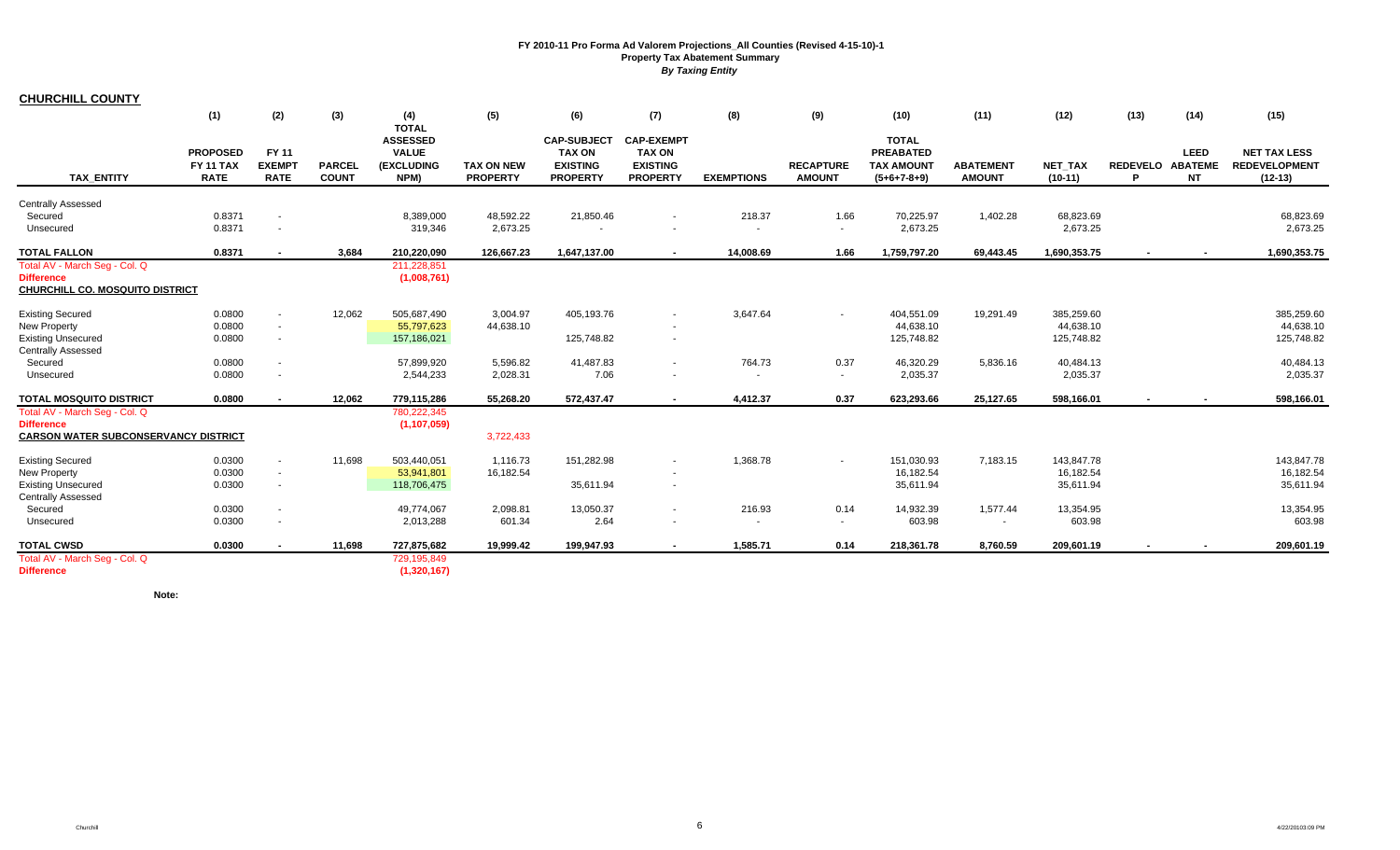|                                   | (1)                                         | (2)                                   | (3)                           | (4)                                                             | (5)                                  | (6)                                                             | (7)                                                                      | (8)               | (9)                               | (10)                                                         | (11)                              | (12)                        | (13)             | (14)                     | (15)                                                     |
|-----------------------------------|---------------------------------------------|---------------------------------------|-------------------------------|-----------------------------------------------------------------|--------------------------------------|-----------------------------------------------------------------|--------------------------------------------------------------------------|-------------------|-----------------------------------|--------------------------------------------------------------|-----------------------------------|-----------------------------|------------------|--------------------------|----------------------------------------------------------|
| <b>TAX ENTITY</b>                 | <b>PROPOSED</b><br>FY 11 TAX<br><b>RATE</b> | FY 11<br><b>EXEMPT</b><br><b>RATE</b> | <b>PARCEL</b><br><b>COUNT</b> | <b>TOTAL ASSESSED</b><br><b>VALUE</b><br><b>(EXCLUDING NPM)</b> | <b>TAX ON NEW</b><br><b>PROPERTY</b> | <b>CAP-SUBJECT TAX</b><br><b>ON EXISTING</b><br><b>PROPERTY</b> | <b>CAP-EXEMPT</b><br><b>TAX ON</b><br><b>EXISTING</b><br><b>PROPERTY</b> | <b>EXEMPTIONS</b> | <b>RECAPTURE</b><br><b>AMOUNT</b> | <b>TOTAL PREABATED</b><br><b>TAX AMOUNT</b><br>$(5+6+7-8+9)$ | <b>ABATEMENT</b><br><b>AMOUNT</b> | <b>NET TAX</b><br>$(10-11)$ | <b>REDEVELOP</b> | LEED<br><b>ABATEMENT</b> | <b>NET TAX LESS</b><br><b>REDEVELOPMENT</b><br>$(12-13)$ |
| <b>ALL ENTITIES</b>               |                                             |                                       |                               |                                                                 |                                      |                                                                 |                                                                          |                   |                                   |                                                              |                                   |                             |                  |                          |                                                          |
| <b>STATE OF NEVADA</b>            | 0.1700                                      |                                       | 730.749                       | 80.252.785.768                                                  | 1.829.084.63                         | 131.487.208.65                                                  |                                                                          | 24.371.132.72     | 14.331.09                         | 108.959.491.65                                               | 4.745.696.36                      | 104.213.795.29              | 38.837.90        |                          | 104.174.957.39                                           |
| <b>GENERAL COUNTY</b>             | 0.6541                                      | $\overline{\phantom{a}}$              | 730,749                       | 80,253,289,663                                                  | 7,036,631.55                         | 504,742,362.79                                                  |                                                                          | 93,440,829.61     | 54,277.14                         | 418,347,145.57                                               | 18, 133, 730. 46                  | 400,213,415.11              | 150,037.59       |                          | 400,063,377.52                                           |
| SCHOOL DISTRICT                   | 1.3034                                      | $\blacksquare$                        | 730,749                       | 80,253,289,648                                                  | 14,029,995.77                        | 1,015,498,992.84                                                |                                                                          | 187,664,583.49    | 115,221.57                        | 841,979,626.69                                               | 36,958,443.25                     | 805,021,183.44              | 297,773.71       |                          | 804,723,409.73                                           |
| <b>BOULDER CITY</b>               | 0.2600                                      | $\overline{\phantom{a}}$              | 7,553                         | 1,192,429,433                                                   | 20,630.00                            | 2,817,597.19                                                    |                                                                          | 1,386,594.12      | 441.68                            | 1,452,074.75                                                 | 129,609.44                        | 1,322,465.31                | 995.76           |                          | 1,321,469.55                                             |
| <b>HENDERSON</b>                  | 0.7108                                      | $\overline{\phantom{a}}$              | 110,723                       | 11,456,727,379                                                  | 956,168.73                           | 76,026,007.95                                                   |                                                                          | 8,187,944.15      | 4,873.57                          | 68,799,106.10                                                | 2,228,881.78                      | 66,570,224.32               | 59,655.34        |                          | 66,510,568.98                                            |
| <b>LAS VEGAS</b>                  | 0.6765                                      |                                       | 398,460                       | 16,201,111,690                                                  | 844,988.87                           | 116,068,688.37                                                  |                                                                          | 12,092,435.73     | 17,059.89                         | 104,838,301.40                                               | 1,960,176.00                      | 102,878,125.40              | 85,311.21        |                          | 102,792,814.19                                           |
| <b>MESQUITE</b>                   | 0.5520                                      |                                       | 11,681                        | 859,366,759                                                     | 81,021.69                            | 3,837,768.02                                                    |                                                                          | 470,050.35        | 1,227.14                          | 3,449,966.50                                                 | 103,835.06                        | 3,346,131.44                | 7,477.40         |                          | 3,338,654.04                                             |
| N LAS VEGAS                       | 1.1587                                      | $\overline{\phantom{a}}$              | 77,948                        | 5,859,675,599                                                   | 930,980.81                           | 66,006,629.61                                                   | $\overline{\phantom{a}}$                                                 | 12,651,826.56     | 13,622.57                         | 54,299,406.44                                                | 1,550,717.35                      | 52,748,689.09               | 18,750.57        |                          | 52,729,938.52                                            |
| <b>BUNKERVILLE</b>                | 0.0200                                      |                                       | 1,235                         | 192,325,042                                                     | 114.44                               | 38,436.76                                                       |                                                                          | 29,609.95         | 0.21                              | 8,941.46                                                     | 627.65                            | 8,313.81                    |                  |                          | 8,313.81                                                 |
| <b>ENTERPRISE</b>                 | 0.2064                                      | $\overline{\phantom{a}}$              | 73,235                        | 6,875,631,943                                                   | 275,933.16                           | 13,937,687.88                                                   |                                                                          | 1,827,007.73      | 2,244.01                          | 12,388,857.32                                                | 831,410.47                        | 11,557,446.85               |                  |                          | 11,557,446.85                                            |
| <b>INDIAN SPRINGS</b>             | 0.0200                                      |                                       | 411                           | 27,748,770                                                      | 59.05                                | 5,524.66                                                        |                                                                          | 2,682.25          | $\sim$                            | 2,901.45                                                     | 443.10                            | 2,458.35                    |                  |                          | 2,458.35                                                 |
| LAUGHLIN                          | 0.8416                                      |                                       | 4,451                         | 621,518,066                                                     | 37,985.76                            | 5,204,322.97                                                    |                                                                          | 1,196,889.96      | 176.81                            | 4,045,595.58                                                 | 551,225.26                        | 3,494,370.32                |                  |                          | 3,494,370.32                                             |
| <b>MOAPA</b>                      | 0.1094                                      | $\mathbf{r}$                          | 1,225                         | 162,866,414                                                     | 1,271.65                             | 156,237.45                                                      |                                                                          | 76,856.46         | $\sim$                            | 80,652.63                                                    | 5,630.05                          | 75,022.58                   |                  |                          | 75,022.58                                                |
| <b>MOAPA VALLEY</b>               | 0.0200                                      |                                       | 4,726                         | 327,269,452                                                     | 405.76                               | 65,257.60                                                       |                                                                          | 23,654.30         | 2.00                              | 42.011.07                                                    | 2,822.07                          | 39,189.00                   |                  |                          | 39,189.00                                                |
| <b>MT CHARLESTON</b>              | 0.0200                                      | $\overline{\phantom{a}}$              | 1,065                         | 117,873,946                                                     | 113.84                               | 23,487.08                                                       |                                                                          | 13,216.73         | $\sim$                            | 10,384.19                                                    | 423.37                            | 9,960.82                    |                  |                          | 9,960.82                                                 |
| PARADISE                          | 0.2064                                      | $\overline{\phantom{a}}$              | 61,543                        | 15,348,299,659                                                  | 742,618.31                           | 30,969,124.13                                                   |                                                                          | 2,644,369.52      | 668.80                            | 29,068,041.72                                                | 1,668,787.48                      | 27,399,254.24               |                  |                          | 27,399,254.24                                            |
| <b>SEARCHLIGHT</b>                | 0.0600                                      |                                       | 1,228                         | 129,778,923                                                     | 697.24                               | 77,470.39                                                       |                                                                          | 60,063.73         | 5.86                              | 18,109.76                                                    | 3,119.47                          | 14,990.29                   |                  |                          | 14,990.29                                                |
| <b>SPRING VALLEY</b>              | 0.2064                                      |                                       | 70,581                        | 5,794,257,370                                                   | 130,269.72                           | 11,854,115.51                                                   |                                                                          | 1,062,388.47      | 10.41                             | 10,922,007.17                                                | 238,429.39                        | 10,683,577.78               |                  |                          | 10,683,577.78                                            |
| <b>SUMMERLIN</b>                  | 0.2064                                      | $\overline{\phantom{a}}$              | 12,149                        | 1,806,210,307                                                   | 66,234.83                            | 3,666,834.99                                                    |                                                                          | 242,014.44        | 651.94                            | 3,491,707.32                                                 | 107,448.45                        | 3,384,258.87                |                  |                          | 3,384,258.87                                             |
| <b>SUNRISE MANOR</b>              | 0.2064                                      | $\overline{\phantom{a}}$              | 49,234                        | 3,012,240,022                                                   | 123,783.99                           | 6,116,695.96                                                    |                                                                          | 1,356,380.25      | 1,640.44                          | 4,885,740.14                                                 | 135,354.62                        | 4,750,385.52                |                  |                          | 4,750,385.52                                             |
| <b>WHITNEY</b>                    | 0.2064                                      |                                       | 14,527                        | 794,464,445                                                     | 26.447.06                            | 1,619,058.38                                                    |                                                                          | 478.742.47        | 1.29                              | 1,166,764.26                                                 | 30,706.93                         | 1,136,057.33                |                  |                          | 1,136,057.33                                             |
| <b>WINCHESTER</b>                 | 0.2064                                      |                                       | 9,260                         | 2,059,882,596                                                   | 13,787.16                            | 4,241,674.50                                                    |                                                                          | 415,559.35        | 2,012.37                          | 3,841,914.68                                                 | 655,839.53                        | 3,186,075.15                |                  |                          | 3,186,075.15                                             |
| <b>BOULDER CITY LIBRARY</b>       | 0.1485                                      |                                       | 7,553                         | 1,192,564,559                                                   | 11,142.63                            | 1,510,622.87                                                    |                                                                          | 667,725.11        | 423.43                            | 854,463.82                                                   | 41,045.75                         | 813,418.07                  | 618.50           |                          | 812,799.57                                               |
| BOULDER CITY REDEVELOPMENT        |                                             |                                       | 663                           | 158,106,023                                                     | $\overline{\phantom{a}}$             | 2,072,584.85                                                    |                                                                          | 1,143,466.22      | 5,762.02                          | 934,880.65                                                   | 80,391.90                         | 854,488.75                  |                  |                          | 854,488.75                                               |
| <b>CLARK COUNTY FIRE</b>          | 0.2197                                      |                                       | 300,585                       | 37,680,429,710                                                  | 1,516,219.70                         | 81,402,529.86                                                   |                                                                          | 9,920,574.72      | 8,016.13                          | 73,006,190.97                                                | 4,043,664.69                      | 68,962,526.28               |                  |                          | 68,962,526.28                                            |
| <b>CLARK COUNTY REDEVELOPMENT</b> |                                             |                                       |                               |                                                                 |                                      |                                                                 |                                                                          |                   |                                   |                                                              |                                   |                             |                  |                          |                                                          |
| COYOTE SPRINGS GOUND WATER        | 0.0022                                      |                                       | 266                           | 97,088,776                                                      | 210.43                               | 1,927.18                                                        |                                                                          | 940.71            | 3.16                              | 1,200.06                                                     | 393.07                            | 806.99                      |                  |                          | 806.99                                                   |
| HENDERSON PUBLIC LIBRARY          | 0.0576                                      |                                       | 110,723                       | 11,456,727,392                                                  | 77,483.51                            | 6,160,802.00                                                    |                                                                          | 663,502.01        | 395.44                            | 5,575,178.95                                                 | 203,668.06                        | 5,371,510.89                | 4,496.00         |                          | 5,367,014.89                                             |
| HENDERSON REDEVELOPMENT           |                                             |                                       | 10,267                        | 1,002,192,814                                                   | 15,139.22                            | 15,910,577.71                                                   |                                                                          | 3,866,286.58      | 1,645.58                          | 12,061,075.93                                                | 2,475,820.09                      | 9,585,255.84                |                  |                          | 9,585,255.84                                             |
| KYLE CANYON WATER DEBT            | 0.0346                                      |                                       | 575                           | 41,099,244                                                      | 150.16                               | 14,092.23                                                       |                                                                          | 1,310.29          | $\sim$                            | 12,932.10                                                    | 113.80                            | 12,818.30                   | $\sim$           |                          | 12,818.30                                                |
| LAS VEGAS ARTESIAN BASIN          | 0.0013                                      | $\sim$                                | 674,180                       | 69,415,948,277                                                  | 12,536.26                            | 866,576.14                                                      | $\overline{\phantom{a}}$                                                 | 109,384.17        | 107.42                            | 769,835.66                                                   | 58,698.55                         | 711,137.11                  | 211.78           |                          | 710,925.33                                               |
| LAS VEGAS/CLARK COUNTY LIBRA      | 0.0941                                      |                                       | 534,525                       | 61,744,457,365                                                  | 802,646.01                           | 56, 161, 579.09                                                 |                                                                          | 10,827,615.70     | 6,001.54                          | 46,142,610.94                                                | 3,255,605.72                      | 42,887,005.22               | 7,960.59         |                          | 42,879,044.63                                            |
| LAS VEGAS/CLARK CO LIBRARY - [    |                                             |                                       |                               |                                                                 |                                      |                                                                 |                                                                          |                   | 514.41                            |                                                              |                                   |                             |                  |                          | 3,574,561.56                                             |
|                                   | 0.0070                                      | $\overline{\phantom{a}}$              | 592,607                       | 66,325,430,426                                                  | 65,736.45                            | 4,477,107.86                                                    |                                                                          | 840,149.74        |                                   | 3,703,208.97                                                 | 127,024.08                        | 3,576,184.89                | 1,623.33         |                          |                                                          |
| LOWER MOAPA VALLEY GWB            | 0.0007                                      |                                       | 3,757                         | 284,790,715                                                     | 10.72                                | 1,986.66                                                        |                                                                          | 616.67            | 0.05                              | 1.380.75                                                     | 163.52                            | 1,217.23                    |                  |                          | 1,217.23                                                 |
| LVMPD MANPOWER (LV)               | 0.2800                                      |                                       | 199,230                       | 16,201,276,660                                                  | 336,191.18                           | 44,205,115.69                                                   |                                                                          | 4,960,366.43      | 7,384.44                          | 39,588,324.89                                                | 793,454.65                        | 38,794,870.24               | 30,959.59        |                          | 38,763,910.65                                            |
| LVMPD MANPOWER (CO)               | 0.2800                                      |                                       | 323,614                       | 44,646,125,895                                                  | 2,013,502.85                         | 123,222,156.65                                                  |                                                                          | 27,714,588.99     | 10,980.50                         | 97,532,051.01                                                | 5,723,648.96                      | 91,808,402.05               | $\sim$           |                          | 91,808,402.05                                            |
| LVMPD EMERGENCY 911               | 0.0050                                      |                                       | 512,835                       | 56,149,602,293                                                  | 40,647.33                            | 2,713,189.52                                                    |                                                                          | 374,259.10        | 293.91                            | 2,379,871.66                                                 | 109,721.50                        | 2,270,150.16                | 555.76           |                          | 2,269,594.40                                             |
| LAS VEGAS REDEVELOPMENT           |                                             |                                       | 6,748                         | 1,594,729,978                                                   | 120,723.90                           | 29,836,409.68                                                   |                                                                          | 8,730,846.26      | 18,275.17                         | 21,244,562.49                                                | 1,260,358.12                      | 19,984,204.37               |                  |                          | 19,984,204.37                                            |
| MESQUITE REDEVELOPMENT            |                                             |                                       | 1,057                         | 181,555,976                                                     | 38,139.42                            | 3,460,080.21                                                    |                                                                          | 136,099.46        | 11,712.18                         | 3,373,832.35                                                 | 294,692.28                        | 3,079,140.07                |                  |                          | 3,079,140.07                                             |
| <b>MT CHARLESTON FIRE</b>         | 0.8813                                      |                                       | 1,150                         | 126,073,806                                                     | 5,008.04                             | 1,107,231.23                                                    |                                                                          | 652,829.53        | $\sim$                            | 459,409.75                                                   | 18,654.29                         | 440,755.46                  |                  |                          | 440,755.46                                               |
| MUDDY RIVER SPRINGS WATER B/      |                                             |                                       |                               | 173,869                                                         |                                      |                                                                 |                                                                          |                   |                                   |                                                              | $\overline{\phantom{a}}$          |                             |                  |                          |                                                          |
| NORTH LAS VEGAS CITY LIBRARY      | 0.0632                                      |                                       | 77,948                        | 5,859,675,600                                                   | 50,779.32                            | 3,600,258.05                                                    |                                                                          | 690,082.39        | 743.05                            | 2,961,698.03                                                 | 85,925.71                         | 2,875,772.32                | 1,002.46         |                          | 2,874,769.86                                             |
| NORTH LAS VEGAS 911               | 0.0050                                      |                                       | 77,948                        | 5,859,675,559                                                   | 4,017.35                             | 284,830.48                                                      |                                                                          | 54,599.63         | 58.79                             | 234,306.99                                                   | 6,798.65                          | 227,508.34                  | 79.29            |                          | 227,429.05                                               |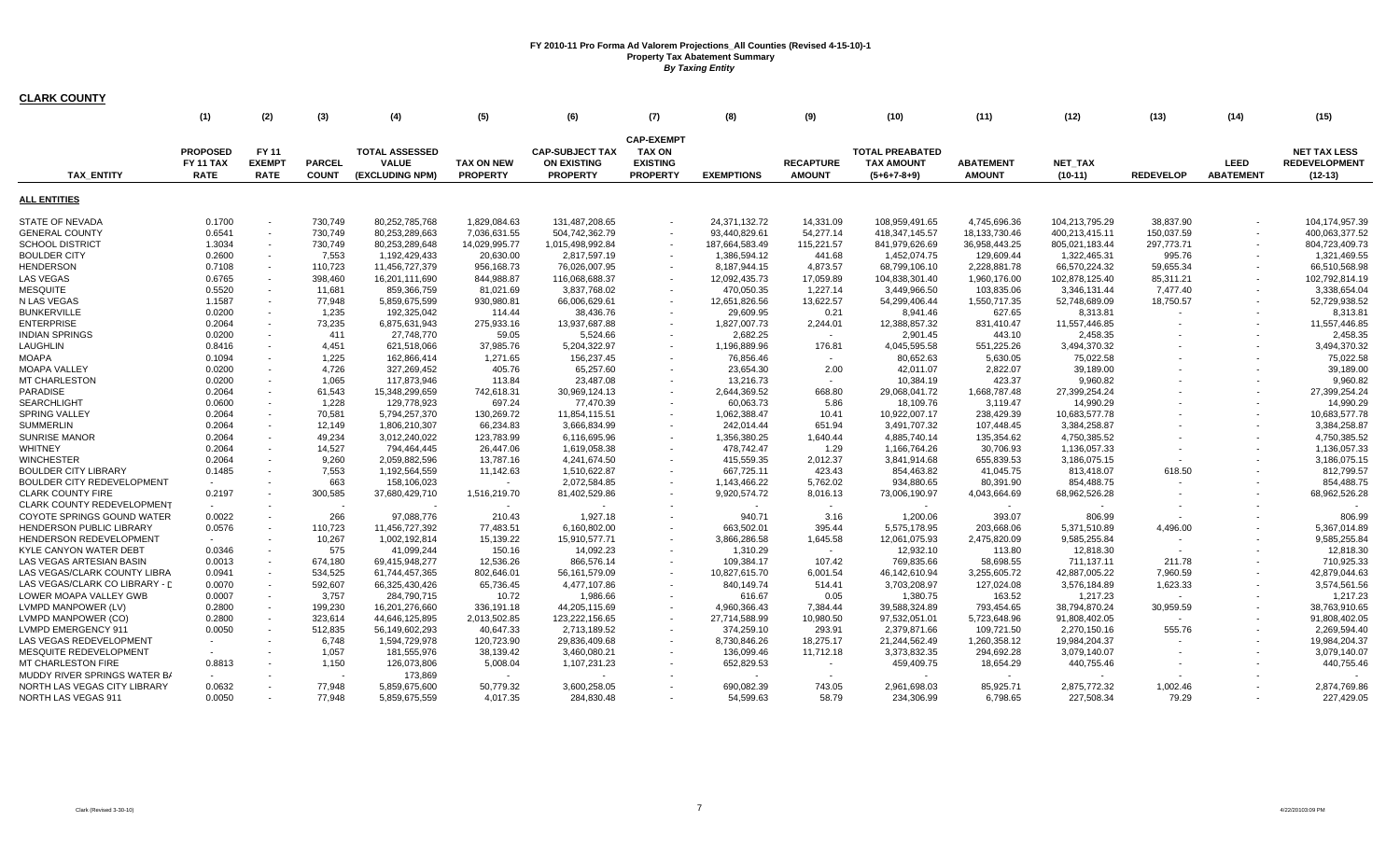| <b>CLARK COUNTY</b>                                                                           |                                                    |                                       |                               |                                                                  |                                      |                                                                 |                                                                          |                                        |                                   |                                                              |                                   |                                               |                         |                          |                                                          |
|-----------------------------------------------------------------------------------------------|----------------------------------------------------|---------------------------------------|-------------------------------|------------------------------------------------------------------|--------------------------------------|-----------------------------------------------------------------|--------------------------------------------------------------------------|----------------------------------------|-----------------------------------|--------------------------------------------------------------|-----------------------------------|-----------------------------------------------|-------------------------|--------------------------|----------------------------------------------------------|
|                                                                                               | (1)                                                | (2)                                   | (3)                           | (4)                                                              | (5)                                  | (6)                                                             | (7)                                                                      | (8)                                    | (9)                               | (10)                                                         | (11)                              | (12)                                          | (13)                    | (14)                     | (15)                                                     |
| <b>TAX ENTITY</b>                                                                             | <b>PROPOSED</b><br><b>FY 11 TAX</b><br><b>RATE</b> | FY 11<br><b>EXEMPT</b><br><b>RATE</b> | <b>PARCEL</b><br><b>COUNT</b> | <b>TOTAL ASSESSED</b><br><b>VALUE</b><br>(EXCLUDING NPM)         | <b>TAX ON NEW</b><br><b>PROPERTY</b> | <b>CAP-SUBJECT TAX</b><br><b>ON EXISTING</b><br><b>PROPERTY</b> | <b>CAP-EXEMPT</b><br><b>TAX ON</b><br><b>EXISTING</b><br><b>PROPERTY</b> | <b>EXEMPTIONS</b>                      | <b>RECAPTURE</b><br><b>AMOUNT</b> | <b>TOTAL PREABATED</b><br><b>TAX AMOUNT</b><br>$(5+6+7-8+9)$ | <b>ABATEMENT</b><br><b>AMOUNT</b> | <b>NET TAX</b><br>$(10-11)$                   | <b>REDEVELOP</b>        | LEED<br><b>ABATEMENT</b> | <b>NET TAX LESS</b><br><b>REDEVELOPMENT</b><br>$(12-13)$ |
| NORTH LAS VEGAS REDEVELOPMI                                                                   | $\sim$                                             |                                       | 1,961                         | 171,290,932                                                      | 21,099.96                            | 2,887,246.90                                                    | $\sim$                                                                   | 740,513.09                             | $\sim$                            | 2,167,833.77                                                 | 74,209.49                         | 2,093,624.28                                  |                         | $\sim$                   | 2,093,624.28                                             |
| <b>TOTAL COUNTY</b>                                                                           |                                                    |                                       | 730,749                       | 80,252,785,768                                                   | 32,280,608.46                        | 2,374,358,088.53                                                | $\overline{\phantom{a}}$                                                 | 421,790,589.14                         | 300,786.01                        | 1,985,103,597.57<br><b>Abatement Percent</b>                 | 88,697,410.42<br>4.47%            | 1,896,406,187.15                              | 706,346.78              | $\sim$                   | 1,895,699,840.37                                         |
| <b>STATE OF NEVADA</b>                                                                        |                                                    |                                       |                               |                                                                  |                                      |                                                                 |                                                                          | 14,232,787,117.65                      |                                   |                                                              |                                   |                                               |                         |                          |                                                          |
| <b>Existing Secured</b><br><b>New Property</b><br><b>Existing Unsecured</b>                   | 0.1700<br>0.1700<br>0.1700                         | $\sim$<br>$\sim$                      | 730,749                       | 74,554,473,368<br>618,315,440<br>2,860,102,713                   | 514,485.12<br>1,051,136.25           | 122,939,282.78<br>4,862,174.61                                  | $\sim$                                                                   | 24,195,738.10                          | 13,914.66                         | 99,271,944.46<br>1,051,136.25<br>4,862,174.61                | 3,591,347.69                      | 95,680,596.77<br>1,051,136.25<br>4,862,174.61 |                         |                          | 95,680,596.77<br>1,051,136.25<br>4,862,174.61            |
| <b>Centrally Assessed</b><br>Secured<br>Unsecured                                             | 0.1700<br>0.1700                                   | $\overline{\phantom{a}}$              |                               | 2,066,491,175<br>153,403,072                                     | 30,159.29<br>233,303.97              | 3,658,270.33<br>27,480.93                                       | $\sim$<br>$\sim$                                                         | 175,394.62<br>$\sim$                   | 416.43<br>$\sim$                  | 3,513,451.43<br>260,784.90                                   | 1,154,348.66<br>0.01              | 2,359,102.77<br>260,784.89                    | 34,253.42<br>4,584.48   |                          | 2,324,849.35<br>256,200.41                               |
| TOTAL STATE OF NV                                                                             | 0.1700                                             |                                       | 730,749                       | 80,252,785,768                                                   | 1,829,084.63                         | 131,487,208.65                                                  | $\sim$                                                                   | 24,371,132.72                          | 14,331.09                         | 108,959,491.65                                               | 4,745,696.36                      | 104,213,795.29                                | 38,837.90               | $\sim$                   | 104,174,957.39                                           |
| Total AV - March Seg - Col. Q<br><b>Difference</b><br><b>GENERAL COUNTY</b>                   |                                                    |                                       |                               | 63,923,601,627<br>2,096,397,023                                  |                                      |                                                                 |                                                                          |                                        |                                   |                                                              |                                   |                                               |                         |                          |                                                          |
| <b>Existing Secured</b>                                                                       | 0.6541                                             |                                       | 730,749                       | 74,554,473,368                                                   | 1,929,924.42                         | 471,852,960.36                                                  |                                                                          | 92,765,973.32                          | 52,655.78                         | 381,069,567.24                                               | 13,723,564.22                     | 367,346,003.02                                |                         |                          | 367,346,003.02                                           |
|                                                                                               |                                                    |                                       |                               |                                                                  |                                      |                                                                 |                                                                          |                                        |                                   |                                                              |                                   |                                               |                         |                          |                                                          |
|                                                                                               |                                                    |                                       |                               |                                                                  |                                      |                                                                 |                                                                          |                                        |                                   |                                                              |                                   |                                               |                         |                          |                                                          |
|                                                                                               |                                                    |                                       |                               |                                                                  |                                      |                                                                 |                                                                          |                                        |                                   |                                                              |                                   |                                               |                         |                          |                                                          |
|                                                                                               |                                                    |                                       |                               |                                                                  |                                      |                                                                 |                                                                          |                                        |                                   |                                                              |                                   |                                               |                         |                          |                                                          |
|                                                                                               |                                                    |                                       |                               |                                                                  |                                      |                                                                 |                                                                          |                                        |                                   |                                                              |                                   |                                               |                         |                          |                                                          |
| <b>GENERAL TOTAL</b>                                                                          | 0.6541                                             |                                       | 730,749                       | 74,554,473,368                                                   | 1,975,220.72                         | 471,852,960.36                                                  | $\sim$                                                                   | 14, 182, 231, 053. 36<br>92,765,973.32 | 52,655.78                         | 381,069,567.24                                               | 13,723,564.22                     | 367,346,003.02                                |                         |                          | 367,346,003.02                                           |
| <b>New Property</b><br><b>Existing Unsecured</b><br><b>Centrally Assessed</b>                 | 0.6541<br>0.6541                                   | $\sim$                                |                               | 618,819,335<br>2,860,102,713                                     | 4,047,697.27                         | 18,707,931.85                                                   | $\sim$                                                                   |                                        |                                   | 4,047,697.27<br>18,707,931.85                                |                                   | 4,047,697.27<br>18,707,931.85                 |                         |                          | 4,047,697.27<br>18,707,931.85                            |
| Secured<br>Unsecured                                                                          | 0.6541<br>0.6541                                   | $\sim$<br>$\sim$                      |                               | 2,066,491,175<br>153,403,072                                     | 116,041.64<br>897,671.92             | 14,075,733.03<br>105,737.55                                     | $\overline{\phantom{a}}$<br>$\sim$                                       | 674,856.29<br>$\sim$                   | 1,621.36<br>$\sim$                | 13,518,539.74<br>1,003,409.47                                | 4,410,166.24                      | 9,108,373.50<br>1,003,409.47                  | 132,398.10<br>17,639.49 |                          | 8,975,975.40<br>985,769.98                               |
| TOTAL GENERAL COUNTY                                                                          | 0.6541                                             |                                       | 730,749                       | 80,253,289,663                                                   | 7,036,631.55                         | 504,742,362.79                                                  |                                                                          | 93,440,829.61                          | 54,277.14                         | 418,347,145.57                                               | 18,133,730.46                     | 400,213,415.11                                | 150,037.59              | $\sim$                   | 400,063,377.52                                           |
| <b>March Assessors Report:</b><br>New secured<br><b>Existing Secured</b><br><b>Difference</b> |                                                    |                                       |                               | 268,335,865<br>58,111,489,449<br>58,379,825,314<br>1,992,417,001 | 3.41%                                |                                                                 |                                                                          |                                        |                                   |                                                              |                                   |                                               |                         |                          |                                                          |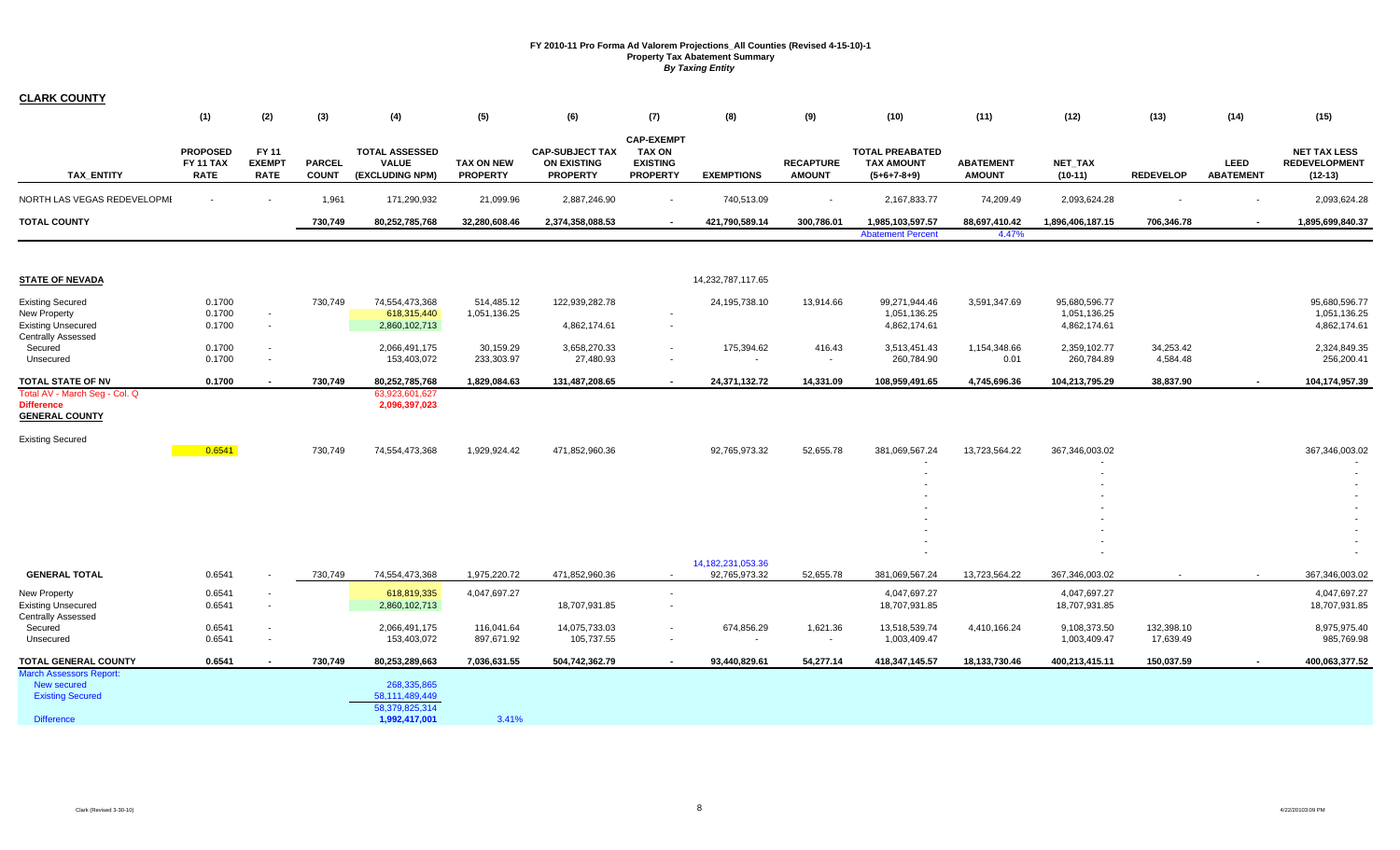| <b>CLARK COUNTY</b>                                                                                          |                                                    |                                            |                               |                                                                 |                                              |                                                                 |                                                                          |                                                  |                                     |                                                                  |                                                |                                                                  |                                    |                          |                                                                  |
|--------------------------------------------------------------------------------------------------------------|----------------------------------------------------|--------------------------------------------|-------------------------------|-----------------------------------------------------------------|----------------------------------------------|-----------------------------------------------------------------|--------------------------------------------------------------------------|--------------------------------------------------|-------------------------------------|------------------------------------------------------------------|------------------------------------------------|------------------------------------------------------------------|------------------------------------|--------------------------|------------------------------------------------------------------|
|                                                                                                              | (1)                                                | (2)                                        | (3)                           | (4)                                                             | (5)                                          | (6)                                                             | (7)                                                                      | (8)                                              | (9)                                 | (10)                                                             | (11)                                           | (12)                                                             | (13)                               | (14)                     | (15)                                                             |
| <b>TAX ENTITY</b>                                                                                            | <b>PROPOSED</b><br><b>FY 11 TAX</b><br><b>RATE</b> | FY 11<br><b>EXEMPT</b><br><b>RATE</b>      | <b>PARCEL</b><br><b>COUNT</b> | <b>TOTAL ASSESSED</b><br><b>VALUE</b><br>(EXCLUDING NPM)        | <b>TAX ON NEW</b><br><b>PROPERTY</b>         | <b>CAP-SUBJECT TAX</b><br><b>ON EXISTING</b><br><b>PROPERTY</b> | <b>CAP-EXEMPT</b><br><b>TAX ON</b><br><b>EXISTING</b><br><b>PROPERTY</b> | <b>EXEMPTIONS</b>                                | <b>RECAPTURE</b><br><b>AMOUNT</b>   | <b>TOTAL PREABATED</b><br><b>TAX AMOUNT</b><br>$(5+6+7-8+9)$     | <b>ABATEMENT</b><br><b>AMOUNT</b>              | <b>NET TAX</b><br>$(10-11)$                                      | <b>REDEVELOP</b>                   | LEED<br><b>ABATEMENT</b> | <b>NET TAX LESS</b><br><b>REDEVELOPMENT</b><br>$(12-13)$         |
| Total AV - March Seg - Col. Q<br><b>Difference</b>                                                           |                                                    |                                            |                               | 63,923,601,627<br>2,147,456,983                                 |                                              |                                                                 |                                                                          |                                                  |                                     |                                                                  |                                                |                                                                  |                                    |                          |                                                                  |
| <b>SCHOOL DISTRICT</b>                                                                                       |                                                    |                                            |                               |                                                                 |                                              |                                                                 |                                                                          |                                                  |                                     |                                                                  |                                                |                                                                  |                                    |                          |                                                                  |
| <b>Existing Secured</b><br>New Property<br><b>Existing Unsecured</b><br><b>Centrally Assessed</b><br>Secured | 0.7500<br>0.7500<br>0.7500<br>0.7500               | $\overline{\phantom{a}}$<br>$\sim$         | 730,749                       | 74,554,473,368<br>618,819,320<br>2,860,102,713<br>2,066,491,175 | 2,264,815.08<br>4,641,144.90<br>133,054.96   | 540,981,116.34<br>21,450,770.35<br>16,139,428.20                |                                                                          | 105,682,002.69<br>773,799.47                     | 60,375.87<br>1,837.76               | 437,624,304.60<br>4,641,144.90<br>21,450,770.35<br>15,500,521.45 | 15,735,639.10<br>5,092,714.77                  | 421,888,665.50<br>4,641,144.90<br>21,450,770.35<br>10,407,806.68 | 151,118.76                         |                          | 421,888,665.50<br>4,641,144.90<br>21,450,770.35<br>10,256,687.92 |
| Unsecured                                                                                                    | 0.7500                                             |                                            |                               | 153,403,072                                                     | 1,029,282.90                                 | 121,240.12                                                      |                                                                          |                                                  |                                     | 1,150,523.02                                                     | 0.01                                           | 1,150,523.02                                                     | 20,225.63                          |                          | 1,130,297.39                                                     |
| <b>TOTAL SCHOOL OPERATING</b><br><b>SCHOOL DEBT</b>                                                          | 0.7500                                             |                                            | 730,749                       | 80,253,289,648                                                  | 8,068,297.84<br>3,970,830.28<br>231,231.78   | 578,692,555.01<br>949,961,540.62<br>28,048,174.29               | $\sim$                                                                   | 106.455.802.16<br>186,319,823.19<br>1,344,760.30 | 62,213.63<br>112,027.79<br>3,193.78 | 480,367,264.32<br>767,724,575.50<br>26,937,839.55                | 20,828,353.87<br>28,107,984.00<br>8,850,459.24 | 459.538.910.45<br>739,616,591.50<br>18,087,380.31                | 171.344.39<br>$\sim$<br>262,624.26 | $\sim$<br>÷.             | 459,367,566.06<br>739,616,591.50<br>17,824,756.05                |
| <b>Existing Secured</b><br>New Property<br><b>Existing Unsecured</b>                                         | 0.5534<br>0.5534<br>0.5534                         | $\sim$<br>$\overline{\phantom{a}}$         | 730,749                       | 74,554,473,368<br>614,028,256<br>2,860,102,713                  | 1,788,756.44<br>1,706,015.20<br>3,398,032.37 | 210,699.17<br>408,980,424.28<br>15,827,808.41                   |                                                                          | 80,637,820.50                                    | 51,651.92                           | 1,999,455.61<br>330,100,270.90<br>3,398,032.37<br>15,827,808.41  | 0.01<br>12,372,344.90                          | 1,999,455.60<br>317,727,926.00<br>3,398,032.37<br>15,827,808.41  | 35,149.45                          |                          | 1,964,306.15<br>317,727,926.00<br>3,398,032.37<br>15,827,808.41  |
| <b>Centrally Assessed</b><br>Secured<br>Unsecured                                                            | 0.5534<br>0.5534                                   |                                            |                               | 2,066,491,175<br>153,403,072                                    | 98,176.82<br>759,473.54                      | 11,908,746.09<br>89,459.05                                      |                                                                          | 570,960.83                                       | 1,356.02<br>$\sim$                  | 11,437,318.10<br>848,932.59                                      | 3,757,744.47<br>0.00                           | 7,679,573.63<br>848,932.58                                       | 111,505.50<br>14,923.82            |                          | 7,568,068.13<br>834,008.76                                       |
| <b>TOTAL SCHOOL DEBT</b>                                                                                     | 0.5534                                             |                                            | 730,749                       | 80,248,498,583                                                  | 5,961,697.93                                 | 436,806,437.83                                                  |                                                                          | 81,208,781.33                                    | 53,007.94                           | 361,612,362.36                                                   | 16,130,089.38                                  | 345,482,272.99                                                   | 126,429.32                         | $\sim$                   | 345,355,843.67                                                   |
| <b>TOTAL SCHOOL DISTRICT</b><br>Total AV - March Seg - Col. Q<br><b>Difference</b><br><b>BOULDER CITY</b>    | 1.3034                                             |                                            | 730,749                       | 80,253,289,648<br>63,923,601,627<br>2,238,754,329               | 14,029,995.77                                | 1,015,498,992.84                                                | $\sim$                                                                   | 187,664,583.49                                   | 115,221.57                          | 841,979,626.69                                                   | 36,958,443.25                                  | 805,021,183.44                                                   | 297,773.71                         | $\sim$                   | 804,723,409.73                                                   |
| <b>Existing Secured</b><br><b>New Property</b><br><b>Existing Unsecured</b><br><b>Centrally Assessed</b>     | 0.2600<br>0.2600<br>0.2600                         | $\blacksquare$<br>$\overline{\phantom{a}}$ | 7,553                         | 1,101,047,074<br>679,377<br>63,152,897                          | 14,059.91<br>1,766.38                        | 2,584,221.86<br>164, 197.53                                     | $\overline{a}$                                                           | 1,384,242.85                                     | 394.54                              | 1,214,433.46<br>1,766.38<br>164,197.53                           | 113,336.16                                     | 1,101,097.30<br>1,766.38<br>164,197.53                           |                                    |                          | 1,101,097.30<br>1,766.38<br>164,197.53                           |
| Secured<br>Unsecured                                                                                         | 0.2600<br>0.2600                                   |                                            |                               | 26,245,222<br>1,304,862                                         | 2,336.29<br>2,467.42                         | 68,252.58<br>925.22                                             |                                                                          | 2,351.27                                         | 47.14<br>$\sim$                     | 68,284.74<br>3,392.64                                            | 16,262.06<br>11.22                             | 52,022.68<br>3,381.42                                            | 894.53<br>101.23                   |                          | 51,128.15<br>3,280.19                                            |
| <b>TOTAL BOULDER CITY</b><br>Total AV - March Seg - Col. Q<br><b>Difference</b><br><b>CITY OF HENDERSON</b>  | 0.2600                                             |                                            | 7,553                         | 1,192,429,433<br>564,973,634<br>95,054,703                      | 20,630.00                                    | 2,817,597.19                                                    |                                                                          | 1,386,594.12                                     | 441.68                              | 1,452,074.75                                                     | 129,609.44                                     | 1,322,465.31                                                     | 995.76                             |                          | 1,321,469.55                                                     |
| <b>Existing Secured</b><br><b>New Property</b>                                                               | 0.7108<br>0.7108                                   |                                            | 110,723                       | 10,797,153,996<br>93,084,281                                    | 142,414.51<br>661,643.07                     | 72,049,079.17                                                   | $\overline{a}$                                                           | 8,085,508.73                                     | 4,770.09                            | 64,110,755.04<br>661,643.07                                      | 1,523,234.49                                   | 62,587,520.55<br>661,643.07                                      |                                    |                          | 62,587,520.55<br>661,643.07                                      |

٠.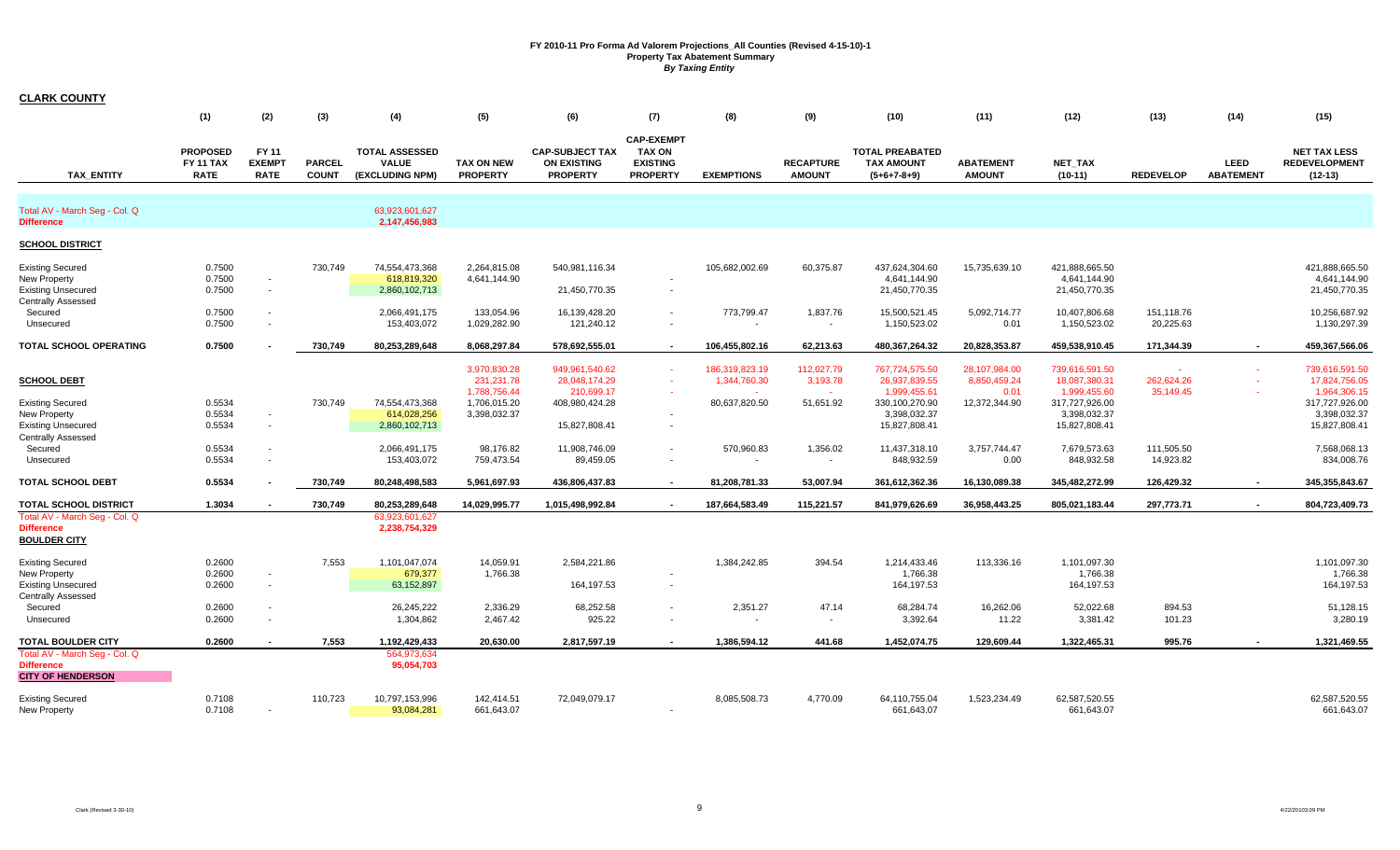|                                                                                      | (1)                                         | (2)                                   | (3)                           | (4)                                                      | (5)                                  | (6)                                                             | (7)                                                                      | (8)                  | (9)                               | (10)                                                         | (11)                              | (12)                                   | (13)                  | (14)                            | (15)                                                     |
|--------------------------------------------------------------------------------------|---------------------------------------------|---------------------------------------|-------------------------------|----------------------------------------------------------|--------------------------------------|-----------------------------------------------------------------|--------------------------------------------------------------------------|----------------------|-----------------------------------|--------------------------------------------------------------|-----------------------------------|----------------------------------------|-----------------------|---------------------------------|----------------------------------------------------------|
| <b>TAX ENTITY</b>                                                                    | <b>PROPOSED</b><br>FY 11 TAX<br><b>RATE</b> | FY 11<br><b>EXEMPT</b><br><b>RATE</b> | <b>PARCEL</b><br><b>COUNT</b> | <b>TOTAL ASSESSED</b><br><b>VALUE</b><br>(EXCLUDING NPM) | <b>TAX ON NEW</b><br><b>PROPERTY</b> | <b>CAP-SUBJECT TAX</b><br><b>ON EXISTING</b><br><b>PROPERTY</b> | <b>CAP-EXEMPT</b><br><b>TAX ON</b><br><b>EXISTING</b><br><b>PROPERTY</b> | <b>EXEMPTIONS</b>    | <b>RECAPTURE</b><br><b>AMOUNT</b> | <b>TOTAL PREABATED</b><br><b>TAX AMOUNT</b><br>$(5+6+7-8+9)$ | <b>ABATEMENT</b><br><b>AMOUNT</b> | <b>NET TAX</b><br>$(10-11)$            | <b>REDEVELOP</b>      | <b>LEED</b><br><b>ABATEMENT</b> | <b>NET TAX LESS</b><br><b>REDEVELOPMENT</b><br>$(12-13)$ |
| <b>Existing Unsecured</b><br><b>Centrally Assessed</b>                               | 0.7108                                      |                                       |                               | 277,048,688                                              |                                      | 1,969,262.07                                                    | $\sim$                                                                   |                      |                                   | 1,969,262.07                                                 |                                   | 1,969,262.07                           |                       |                                 | 1,969,262.07                                             |
| Secured<br>Unsecured                                                                 | 0.7108<br>0.7108                            |                                       |                               | 268.031.264<br>21,409,151                                | 7.320.10<br>144,791.05               | 2,000,281.49<br>7,385.22                                        | $\sim$                                                                   | 102,435.42<br>$\sim$ | 103.48<br>$\sim$                  | 1,905,269.65<br>152,176.27                                   | 705,647.29                        | 1,199,622.36<br>152,176.27             | 52,067.66<br>7,587.68 |                                 | 1,147,554.70<br>144,588.59                               |
| <b>TOTAL HENDERSON</b>                                                               | 0.7108                                      |                                       | 110,723                       | 11,456,727,379                                           | 956,168.73                           | 76,026,007.95                                                   | $\sim$                                                                   | 8,187,944.15         | 4,873.57                          | 68,799,106.10                                                | 2,228,881.78                      | 66,570,224.32                          | 59,655.34             | $\sim$                          | 66,510,568.98                                            |
| Total AV - March Seg - Col. Q<br><b>Difference</b><br><b>CITY OF LAS VEGAS</b>       |                                             |                                       |                               | 9,784,715,277<br>534,489,771                             |                                      |                                                                 |                                                                          |                      |                                   |                                                              |                                   |                                        |                       |                                 |                                                          |
| <b>Existing Secured - City</b>                                                       | 0.6765                                      |                                       | 199,230                       | 15,323,844,231                                           | 148,475.42                           | 95,656,844.30                                                   |                                                                          | 10,167,837.52        | 14,273.06                         | 85,651,755.26                                                | 506,662.23                        | 85,145,093.03                          |                       |                                 | 85,145,093.03                                            |
| <b>Fire Safety</b>                                                                   | 0.0950                                      |                                       | 199,230                       | 15,323,844,231                                           | 25,386.72                            | 14,554,145.58                                                   |                                                                          | 1,755,926.23         | 2,691.08                          | 12,826,297.15                                                | 118,241.49                        | 12,708,055.66                          |                       |                                 | 12,708,055.66                                            |
| <b>New Property</b><br><b>Existing Unsecured</b><br><b>Centrally Assessed</b>        | 0.6765<br>0.6765                            | $\sim$<br>$\sim$                      |                               | 61,354,195<br>368,082,898                                | 415,061.13                           | 2,490,080.80                                                    | $\sim$<br>$\sim$                                                         |                      |                                   | 415,061.13<br>2,490,080.80                                   |                                   | 415,061.13<br>2,490,080.80             |                       |                                 | 415,061.13<br>2,490,080.80                               |
| Secured                                                                              | 0.6765                                      |                                       |                               | 414,396,878                                              | 4,734.35                             | 3,361,009.58                                                    | $\sim$                                                                   | 168,671.98           | 95.75                             | 3,197,167.70                                                 | 1,335,272.28                      | 1,861,895.42                           | 75,156.96             |                                 | 1,786,738.46                                             |
| Unsecured                                                                            | 0.6765                                      | $\overline{\phantom{a}}$              |                               | 33,433,488                                               | 251,331.25                           | 6,608.11                                                        |                                                                          |                      |                                   | 257,939.36                                                   |                                   | 257,939.36                             | 10,154.25             |                                 | 247,785.11                                               |
| <b>TOTAL LAS VEGAS</b>                                                               | 0.6765                                      |                                       | 398,460                       | 16,201,111,690                                           | 844,988.87                           | 116,068,688.37                                                  | $\sim$                                                                   | 12,092,435.73        | 17,059.89                         | 104,838,301.40                                               | 1,960,176.00                      | 102,878,125.40                         | 85,311.21             | $\sim$                          | 102,792,814.19                                           |
| Total AV - March Seg - Col. Q<br><b>Difference</b><br><b>CITY OF MESQUITE</b>        |                                             |                                       |                               | 13,718,834,481<br>979,270,924                            |                                      |                                                                 |                                                                          |                      |                                   |                                                              |                                   |                                        |                       |                                 |                                                          |
| <b>Existing Secured</b><br><b>New Property</b><br><b>Existing Unsecured</b>          | 0.5520<br>0.5520<br>0.5520                  | $\sim$                                | 11,681                        | 833,020,147<br>8,180,405<br>13,409,964                   | 31,763.74<br>45,155.84               | 3,741,201.88<br>74,023.00                                       | $\sim$                                                                   | 469,659.56           | 1,227.14                          | 3,304,533.20<br>45,155.84<br>74,023.00                       | 103,834.76                        | 3,200,698.44<br>45,155.84<br>74,023.00 |                       |                                 | 3,200,698.44<br>45,155.84<br>74,023.00                   |
| <b>Centrally Assessed</b>                                                            |                                             |                                       |                               |                                                          |                                      |                                                                 |                                                                          |                      |                                   |                                                              |                                   |                                        |                       |                                 |                                                          |
| Secured<br>Unsecured                                                                 | 0.5520<br>0.5520                            |                                       |                               | 4,510,305<br>245,939                                     | 2,755.49<br>1,346.62                 | 22,532.18<br>10.96                                              | $\sim$                                                                   | 390.79<br>$\sim$     |                                   | 24,896.88<br>1,357.58                                        | 0.30                              | 24,896.58<br>1,357.58                  | 7,093.63<br>383.77    |                                 | 17,802.95<br>973.81                                      |
| <b>TOTAL MESQUITE</b>                                                                | 0.5520                                      |                                       | 11,681                        | 859,366,759                                              | 81,021.69                            | 3,837,768.02                                                    |                                                                          | 470,050.35           | 1,227.14                          | 3,449,966.50                                                 | 103,835.06                        | 3,346,131.44                           | 7,477.40              |                                 | 3,338,654.04                                             |
| Total AV - March Seg - Col. Q<br><b>Difference</b><br><b>CITY OF NORTH LAS VEGAS</b> |                                             |                                       |                               | 636,455,142<br>137,828,363                               |                                      |                                                                 |                                                                          |                      |                                   |                                                              |                                   |                                        |                       |                                 |                                                          |
| Existing Secured - N. Las Vegas                                                      | 1.1587                                      |                                       | 77,948                        | 5,249,802,386                                            | 123,711.61                           | 19,666,399.14                                                   |                                                                          | 4,153,626.17         | 4.459.00                          | 15,640,943.58                                                | 242,878.10                        | 15,398,065.48                          |                       |                                 | 15,398,065.48                                            |
| <b>Public Safety</b>                                                                 |                                             |                                       | 77,948                        | 5,249,802,386                                            | 177,329.64                           | 28,190,043.08                                                   |                                                                          | 5,953,840.99         | 6,391.58                          | 22,419,923.31                                                | 348,147.70                        | 22,071,775.61                          |                       |                                 | 22,071,775.61                                            |
| <b>Street Maint/Fire/Park</b>                                                        |                                             |                                       | 77,948                        | 5,249,802,386                                            | 72,543.94                            | 11,532,290.35                                                   |                                                                          | 2,435,667.76         | 2,614.73                          | 9,171,781.26                                                 | 142,423.34                        | 9,029,357.92                           |                       |                                 | 9,029,357.92                                             |
| New Property<br><b>Existing Unsecured</b><br><b>Centrally Assessed</b>               | 1.1587<br>1.1587                            | $\sim$<br>$\sim$                      |                               | 33,236,980<br>372,089,471                                | 385,116.88                           | 4,311,400.70                                                    | $\sim$<br>$\sim$                                                         |                      |                                   | 385,116.88<br>4,311,400.70                                   |                                   | 385,116.88<br>4,311,400.70             |                       |                                 | 385,116.88<br>4,311,400.70                               |
| Secured<br>Unsecured                                                                 | 1.1587<br>1.1587                            |                                       |                               | 189,767,873<br>14,778,889                                | 3,216.17<br>169,062.57               | 2,304,315.90<br>2,180.44                                        | $\sim$                                                                   | 108,691.64           | 157.26<br>$\sim$                  | 2,198,997.69<br>171,243.01                                   | 817,268.21                        | 1,381,729.48<br>171,243.01             | 16,379.86<br>2,370.71 |                                 | 1,365,349.62<br>168,872.30                               |
| TOTAL NORTH LAS VEGAS                                                                | 1.1587                                      | $\sim$                                | 77,948                        | 5,859,675,599                                            | 930,980.81                           | 66,006,629.61                                                   |                                                                          | 12,651,826.56        | 13,622.57                         | 54,299,406.44                                                | 1,550,717.35                      | 52,748,689.09                          | 18,750.57             |                                 | 52,729,938.52                                            |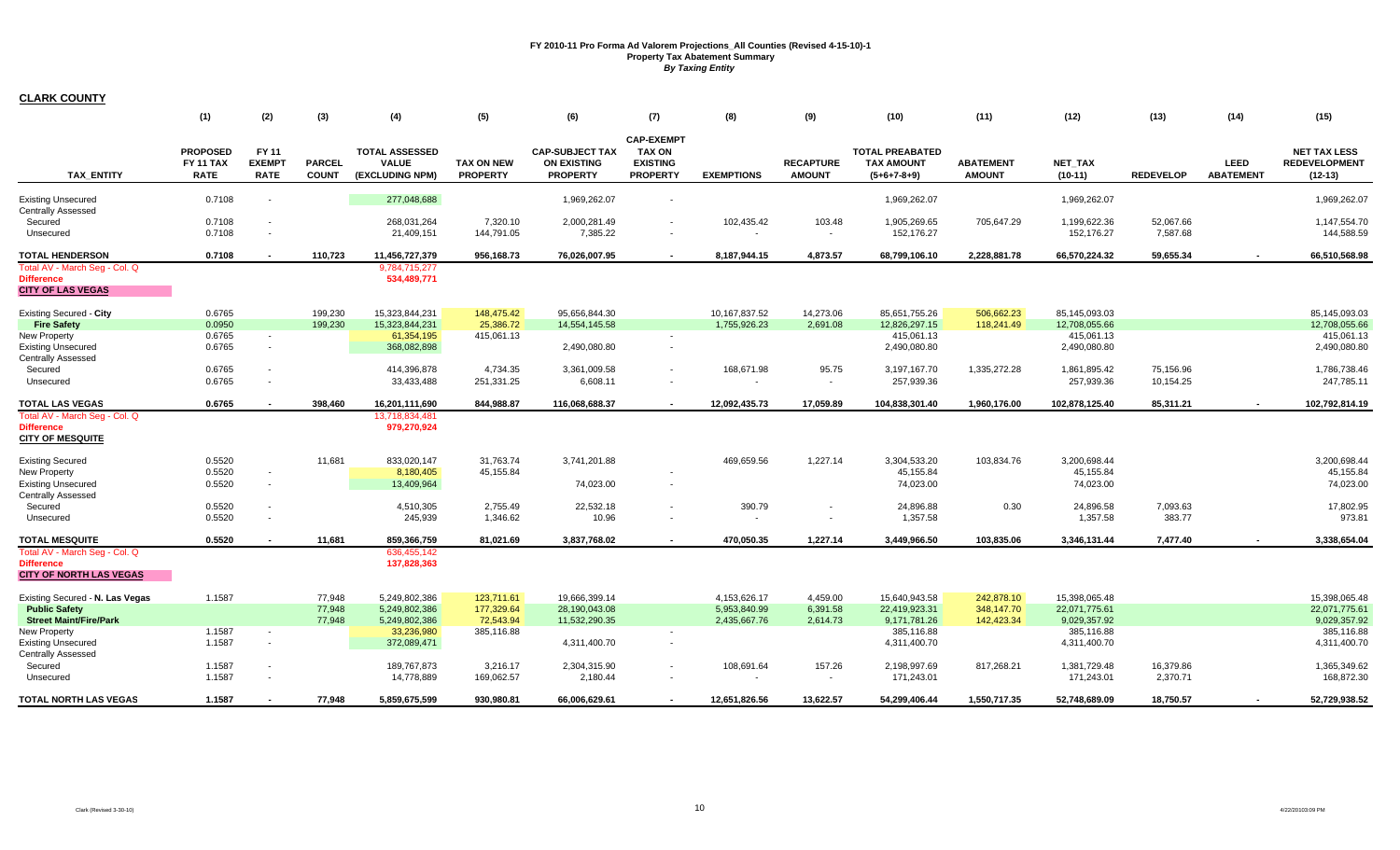|                                                                                                             | (1)                                                | (2)                                                  | (3)                           | (4)                                                      | (5)                                  | (6)                                                             | (7)                                                                      | (8)                | (9)                               | (10)                                                         | (11)                              | (12)                                      | (13)             | (14)                     | (15)                                                     |
|-------------------------------------------------------------------------------------------------------------|----------------------------------------------------|------------------------------------------------------|-------------------------------|----------------------------------------------------------|--------------------------------------|-----------------------------------------------------------------|--------------------------------------------------------------------------|--------------------|-----------------------------------|--------------------------------------------------------------|-----------------------------------|-------------------------------------------|------------------|--------------------------|----------------------------------------------------------|
| <b>TAX ENTITY</b>                                                                                           | <b>PROPOSED</b><br><b>FY 11 TAX</b><br><b>RATE</b> | FY 11<br><b>EXEMPT</b><br><b>RATE</b>                | <b>PARCEL</b><br><b>COUNT</b> | <b>TOTAL ASSESSED</b><br><b>VALUE</b><br>(EXCLUDING NPM) | <b>TAX ON NEW</b><br><b>PROPERTY</b> | <b>CAP-SUBJECT TAX</b><br><b>ON EXISTING</b><br><b>PROPERTY</b> | <b>CAP-EXEMPT</b><br><b>TAX ON</b><br><b>EXISTING</b><br><b>PROPERTY</b> | <b>EXEMPTIONS</b>  | <b>RECAPTURE</b><br><b>AMOUNT</b> | <b>TOTAL PREABATED</b><br><b>TAX AMOUNT</b><br>$(5+6+7-8+9)$ | <b>ABATEMENT</b><br><b>AMOUNT</b> | <b>NET TAX</b><br>$(10-11)$               | <b>REDEVELOP</b> | LEED<br><b>ABATEMENT</b> | <b>NET TAX LESS</b><br><b>REDEVELOPMENT</b><br>$(12-13)$ |
| Total AV - March Seq - Col. Q<br><b>Difference</b><br><b>BUNKERVILLE TOWN</b>                               |                                                    |                                                      |                               | 4,719,007,066<br>58,150,632                              |                                      |                                                                 |                                                                          |                    |                                   |                                                              |                                   |                                           |                  |                          |                                                          |
| <b>Existing Secured</b><br>New Property<br><b>Existing Unsecured</b><br><b>Centrally Assessed</b>           | 0.0200<br>0.0200<br>0.0200                         | $\overline{\phantom{a}}$<br>$\sim$                   | 1,235                         | 172,395,782<br>93,819<br>1,369,378                       | 18.76                                | 34,490.30<br>273.88                                             | $\sim$                                                                   | 29,534.88          |                                   | 4,955.42<br>18.76<br>273.88                                  | 624.87                            | 4,330.55<br>18.76<br>273.88               |                  |                          | 4,330.55<br>18.76<br>273.88                              |
| Secured<br>Unsecured                                                                                        | 0.0200<br>0.0200                                   | $\overline{\phantom{a}}$<br>$\overline{\phantom{a}}$ |                               | 18,023,325<br>442,738                                    | 73.87<br>21.81                       | 3,605.83<br>66.75                                               | $\sim$<br>$\sim$                                                         | 75.07              | 0.21<br>$\sim$                    | 3,604.84<br>88.56                                            | 2.78                              | 3,602.06<br>88.56                         |                  |                          | 3,602.06<br>88.56                                        |
| <b>TOTAL BUNKERVILLE</b>                                                                                    | 0.0200                                             | $\sim$                                               | 1,235                         | 192,325,042                                              | 114.44                               | 38,436.76                                                       | $\sim$                                                                   | 29,609.95          | 0.21                              | 8,941.46                                                     | 627.65                            | 8,313.81                                  |                  |                          | 8,313.81                                                 |
| Total AV - March Seg - Col. Q<br><b>Difference</b><br><b>ENTERPRISE TOWN</b>                                |                                                    |                                                      |                               | 44,661,470<br>(10, 828)                                  |                                      |                                                                 |                                                                          |                    |                                   |                                                              |                                   |                                           |                  |                          |                                                          |
| <b>Existing Secured</b><br>New Property<br><b>Existing Unsecured</b><br><b>Centrally Assessed</b>           | 0.2064<br>0.2064<br>0.2064                         | $\sim$<br>$\sim$                                     | 73,235                        | 6,478,365,152<br>81,762,713<br>152,607,707               | 81,313.87<br>168,758.24              | 13,295,769.02<br>314,982.31                                     | $\sim$                                                                   | 1,810,428.30       | 2,206.35                          | 11,568,860.94<br>168,758.24<br>314,982.31                    | 710,515.94                        | 10,858,345.00<br>168,758.24<br>314,982.31 |                  |                          | 10,858,345.00<br>168,758.24<br>314,982.31                |
| Secured<br>Unsecured                                                                                        | 0.2064<br>0.2064                                   | ۰<br>$\sim$                                          |                               | 150,606,907<br>12,289,464                                | 1,945.85<br>23,915.20                | 325,486.23<br>1,450.32                                          | $\sim$<br>$\sim$                                                         | 16,579.43          | 37.66<br>$\sim$                   | 310,890.31<br>25,365.52                                      | 120,894.53                        | 189,995.78<br>25,365.52                   |                  |                          | 189,995.78<br>25,365.52                                  |
| <b>TOTAL ENTERPRISE</b><br>Total AV - March Seg - Col. Q<br><b>Difference</b><br><b>INDIAN SPRINGS TOWN</b> | 0.2064                                             | $\sim$                                               | 73.235                        | 6,875,631,943<br>5,979,000,173<br>19,486,276             | 275,933.16                           | 13,937,687.88                                                   | $\sim$                                                                   | 1,827,007.73       | 2.244.01                          | 12,388,857.32                                                | 831,410.47                        | 11,557,446.85                             |                  | $\overline{\phantom{a}}$ | 11,557,446.85                                            |
| <b>Existing Secured</b><br>New Property<br><b>Existing Unsecured</b><br><b>Centrally Assessed</b>           | 0.0200<br>0.0200<br>0.0200                         | $\overline{\phantom{a}}$<br>$\sim$                   | 411                           | 23,578,524<br>80,683<br>1,277,079                        | 16.14                                | 4,721.83<br>255.42                                              | $\sim$                                                                   | 2,654.43           |                                   | 2,067.40<br>16.14<br>255.42                                  | 217.01                            | 1,850.39<br>16.14<br>255.42               |                  |                          | 1,850.39<br>16.14<br>255.42                              |
| Secured<br>Unsecured                                                                                        | 0.0200<br>0.0200                                   | $\overline{\phantom{a}}$<br>$\overline{\phantom{a}}$ |                               | 2,597,911<br>214,574                                     | $\sim$<br>42.91                      | 547.41                                                          |                                                                          | 27.82<br>$\sim$    |                                   | 519.59<br>42.91                                              | 226.09                            | 293.50<br>42.91                           |                  |                          | 293.50<br>42.91                                          |
| TOTAL INDIAN SPRINGS<br>Total AV - March Seg - Col. Q<br><b>Difference</b><br><b>LAUGHLIN TOWN</b>          | 0.0200                                             | $\blacksquare$                                       | 411                           | 27,748,770<br>14,488,689<br>(12,069)                     | 59.05                                | 5,524.66                                                        |                                                                          | 2,682.25           |                                   | 2,901.45                                                     | 443.10                            | 2,458.35                                  | $\overline{a}$   |                          | 2,458.35                                                 |
| <b>Existing Secured</b><br><b>New Property</b><br><b>Existing Unsecured</b><br><b>Centrally Assessed</b>    | 0.8416<br>0.8416<br>0.8416                         | $\overline{\phantom{a}}$<br>$\overline{\phantom{a}}$ | 4,451                         | 585,049,132<br>2,841,039<br>16,316,714                   | 1,838.05<br>23,910.18                | 4,926,734.75<br>137,321.47                                      | $\sim$                                                                   | 1,190,076.62       | 6.05                              | 3,738,502.23<br>23,910.18<br>137,321.47                      | 499,215.05                        | 3,239,287.18<br>23,910.18<br>137,321.47   |                  |                          | 3,239,287.18<br>23,910.18<br>137,321.47                  |
| Secured<br>Unsecured                                                                                        | 0.8416<br>0.8416                                   | $\sim$                                               |                               | 16,102,163<br>1,209,019                                  | 2,523.51<br>9,714.02                 | 139,805.64<br>461.11                                            |                                                                          | 6,813.34<br>$\sim$ | 170.76<br>$\sim$                  | 135,686.57<br>10,175.13                                      | 52,010.21                         | 83,676.36<br>10,175.13                    |                  |                          | 83,676.36<br>10,175.13                                   |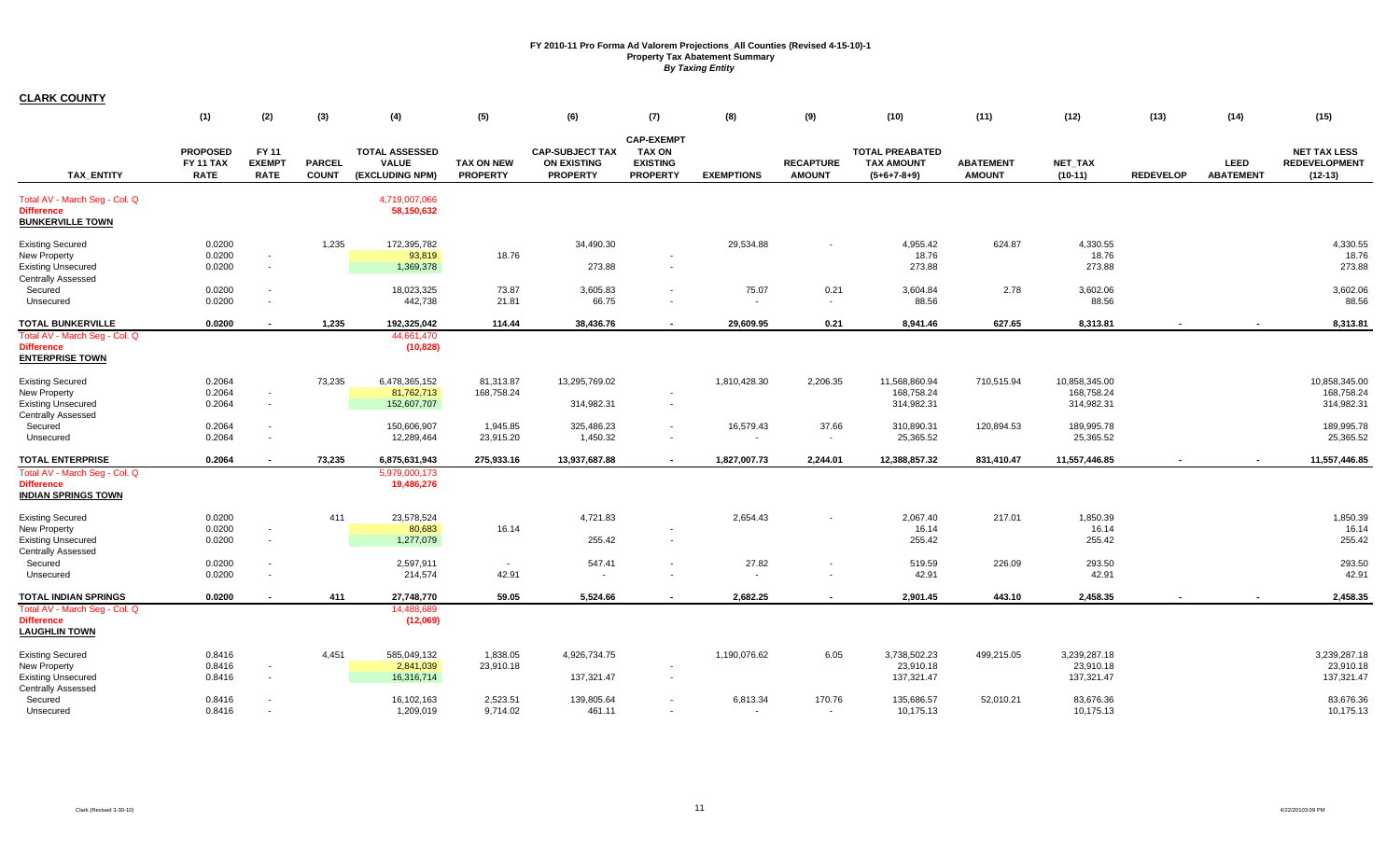|                                                                                                   | (1)                                                | (2)                                   | (3)                           | (4)                                                      | (5)                                  | (6)                                                             | (7)                                                                      | (8)                                  | (9)                               | (10)                                                         | (11)                              | (12)                                        | (13)             | (14)                     | (15)                                                     |
|---------------------------------------------------------------------------------------------------|----------------------------------------------------|---------------------------------------|-------------------------------|----------------------------------------------------------|--------------------------------------|-----------------------------------------------------------------|--------------------------------------------------------------------------|--------------------------------------|-----------------------------------|--------------------------------------------------------------|-----------------------------------|---------------------------------------------|------------------|--------------------------|----------------------------------------------------------|
| <b>TAX ENTITY</b>                                                                                 | <b>PROPOSED</b><br><b>FY 11 TAX</b><br><b>RATE</b> | FY 11<br><b>EXEMPT</b><br><b>RATE</b> | <b>PARCEL</b><br><b>COUNT</b> | <b>TOTAL ASSESSED</b><br><b>VALUE</b><br>(EXCLUDING NPM) | <b>TAX ON NEW</b><br><b>PROPERTY</b> | <b>CAP-SUBJECT TAX</b><br><b>ON EXISTING</b><br><b>PROPERTY</b> | <b>CAP-EXEMPT</b><br><b>TAX ON</b><br><b>EXISTING</b><br><b>PROPERTY</b> | <b>EXEMPTIONS</b>                    | <b>RECAPTURE</b><br><b>AMOUNT</b> | <b>TOTAL PREABATED</b><br><b>TAX AMOUNT</b><br>$(5+6+7-8+9)$ | <b>ABATEMENT</b><br><b>AMOUNT</b> | NET_TAX<br>$(10-11)$                        | <b>REDEVELOP</b> | LEED<br><b>ABATEMENT</b> | <b>NET TAX LESS</b><br><b>REDEVELOPMENT</b><br>$(12-13)$ |
| <b>TOTAL LAUGHLIN</b>                                                                             | 0.8416                                             |                                       | 4,451                         | 621,518,066                                              | 37,985.76                            | 5,204,322.97                                                    |                                                                          | 1,196,889.96                         | 176.81                            | 4,045,595.58                                                 | 551,225.26                        | 3,494,370.32                                |                  |                          | 3,494,370.32                                             |
| Total AV - March Seg - Col. Q<br><b>Difference</b><br><b>MOAPA TOWN</b>                           |                                                    |                                       |                               | 468,970,811<br>11,140,813                                |                                      |                                                                 |                                                                          |                                      |                                   |                                                              |                                   |                                             |                  |                          |                                                          |
| <b>Existing Secured</b><br><b>New Property</b><br><b>Existing Unsecured</b>                       | 0.1094<br>0.1094<br>0.1094                         | $\sim$<br>$\sim$                      | 1,225                         | 120,738,161<br>71,651<br>6,390,243                       | 78.39                                | 108,456.45<br>6,990.93                                          | $\sim$                                                                   | 73,892.16                            |                                   | 34,564.29<br>78.39<br>6,990.93                               | 4,823.13                          | 29,741.16<br>78.39<br>6,990.93              |                  |                          | 29,741.16<br>78.39<br>6,990.93                           |
| <b>Centrally Assessed</b><br>Secured<br>Unsecured                                                 | 0.1094<br>0.1094                                   |                                       |                               | 34,090,577<br>1,575,783                                  | 110.86<br>1,082.40                   | 40,148.54<br>641.53                                             | $\sim$<br>$\overline{\phantom{a}}$                                       | 2,964.30<br>$\overline{\phantom{a}}$ |                                   | 37,295.10<br>1,723.93                                        | 806.92                            | 36,488.18<br>1,723.93                       |                  |                          | 36,488.18<br>1,723.93                                    |
| <b>TOTAL MOAPA</b>                                                                                | 0.1094                                             |                                       | 1,225                         | 162,866,414                                              | 1,271.65                             | 156,237.45                                                      |                                                                          | 76,856.46                            |                                   | 80,652.63                                                    | 5,630.05                          | 75,022.58                                   |                  |                          | 75,022.58                                                |
| Total AV - March Seg - Col. Q<br><b>Difference</b><br><b>MOAPA VALLEY TOWN</b>                    |                                                    |                                       |                               | 75, 147, 253<br>20,176,053                               |                                      |                                                                 |                                                                          |                                      |                                   |                                                              |                                   |                                             |                  |                          |                                                          |
| <b>Existing Secured</b><br>New Property<br><b>Existing Unsecured</b>                              | 0.0200<br>0.0200<br>0.0200                         | $\sim$<br>$\sim$                      | 4,726                         | 306,914,111<br>1,313,615<br>8,918,813                    | 12.75<br>262.72                      | 61,436.10<br>1,783.76                                           | $\overline{\phantom{a}}$                                                 | 23,510.86                            | 1.43                              | 37,939.42<br>262.72<br>1,783.76                              | 2,814.41                          | 35,125.01<br>262.72<br>1,783.76             |                  |                          | 35,125.01<br>262.72<br>1,783.76                          |
| <b>Centrally Assessed</b><br>Secured<br>Unsecured                                                 | 0.0200<br>0.0200                                   | $\overline{\phantom{a}}$              |                               | 9,383,636<br>739,277                                     | 116.70<br>13.59                      | 1,903.47<br>134.27                                              | $\sim$<br>$\overline{\phantom{a}}$                                       | 143.44                               | 0.57<br>$\sim$                    | 1,877.30<br>147.86                                           | 7.66                              | 1,869.64<br>147.86                          |                  |                          | 1,869.64<br>147.86                                       |
| <b>TOTAL MOAPA VALLEY</b>                                                                         | 0.0200                                             |                                       | 4,726                         | 327,269,452                                              | 405.76                               | 65,257.60                                                       |                                                                          | 23,654.30                            | 2.00                              | 42,011.07                                                    | 2,822.07                          | 39,189.00                                   |                  |                          | 39,189.00                                                |
| Total AV - March Seg - Col. Q<br><b>Difference</b><br><b>MT CHARLESTON TOWN</b>                   |                                                    |                                       |                               | 209,937,068<br>(221, 916)                                |                                      |                                                                 |                                                                          |                                      |                                   |                                                              |                                   |                                             |                  |                          |                                                          |
| <b>Existing Secured</b><br>New Property<br><b>Existing Unsecured</b><br><b>Centrally Assessed</b> | 0.0200<br>0.0200<br>0.0200                         | $\sim$<br>$\sim$                      | 1,065                         | 114,612,606<br>370,963<br>647,375                        | 5.04<br>74.19                        | 22,920.69<br>129.48                                             | $\sim$                                                                   | 13,193.82                            |                                   | 9,731.91<br>74.19<br>129.48                                  | 310.81                            | 9,421.10<br>74.19<br>129.48                 |                  |                          | 9,421.10<br>74.19<br>129.48                              |
| Secured<br>Unsecured                                                                              | 0.0200<br>0.0200                                   | $\overline{\phantom{a}}$              |                               | 2,069,983<br>173,019                                     | $\sim$<br>34.61                      | 436.91<br>$\overline{\phantom{a}}$                              | $\overline{\phantom{a}}$                                                 | 22.91<br>$\overline{\phantom{a}}$    |                                   | 414.00<br>34.61                                              | 112.56                            | 301.44<br>34.61                             |                  |                          | 301.44<br>34.61                                          |
| TOTAL MT CHARLESTON                                                                               | 0.0200                                             |                                       | 1,065                         | 117,873,946                                              | 113.84                               | 23,487.08                                                       | $\blacksquare$                                                           | 13,216.73                            | $\overline{\phantom{a}}$          | 10,384.19                                                    | 423.37                            | 9,960.82                                    |                  |                          | 9,960.82                                                 |
| Total AV - March Seg - Col. Q<br><b>Difference</b><br><b>PARADISE TOWN</b>                        |                                                    |                                       |                               | 51,875,590<br>65,338,665                                 |                                      |                                                                 |                                                                          |                                      |                                   |                                                              |                                   |                                             |                  |                          |                                                          |
| <b>Existing Secured</b><br>New Property<br><b>Existing Unsecured</b>                              | 0.2064<br>0.2064<br>0.2064                         | $\overline{\phantom{a}}$<br>$\sim$    | 61,543                        | 13,900,523,833<br>253,905,552<br>954,712,856             | 186,964.34<br>524,061.06             | 28,516,832.82<br>1,970,527.33                                   | $\sim$                                                                   | 2,624,633.53                         | 624.23                            | 26,079,787.86<br>524,061.06<br>1,970,527.33                  | 1,541,153.55                      | 24,538,634.31<br>524,061.06<br>1,970,527.33 |                  |                          | 24.538.634.31<br>524,061.06<br>1,970,527.33              |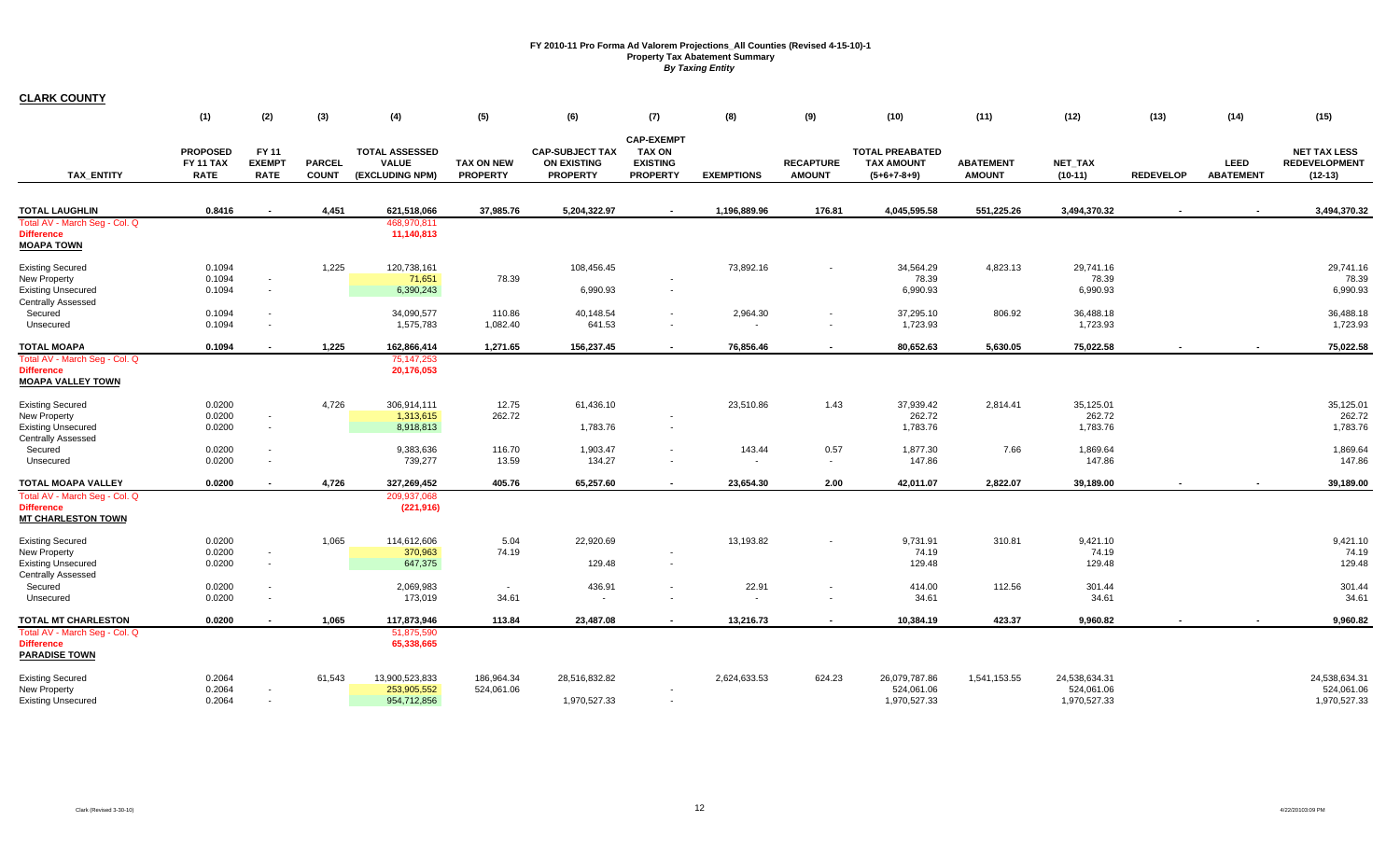|                                                                                 | (1)                                         | (2)                                   | (3)                           | (4)                                               | (5)                                  | (6)                                                             | (7)                                                                      | (8)                      | (9)                               | (10)                                                         | (11)                              | (12)                      | (13)             | (14)                            | (15)                                                     |
|---------------------------------------------------------------------------------|---------------------------------------------|---------------------------------------|-------------------------------|---------------------------------------------------|--------------------------------------|-----------------------------------------------------------------|--------------------------------------------------------------------------|--------------------------|-----------------------------------|--------------------------------------------------------------|-----------------------------------|---------------------------|------------------|---------------------------------|----------------------------------------------------------|
| <b>TAX ENTITY</b>                                                               | <b>PROPOSED</b><br>FY 11 TAX<br><b>RATE</b> | FY 11<br><b>EXEMPT</b><br><b>RATE</b> | <b>PARCEL</b><br><b>COUNT</b> | <b>TOTAL ASSESSED</b><br>VALUE<br>(EXCLUDING NPM) | <b>TAX ON NEW</b><br><b>PROPERTY</b> | <b>CAP-SUBJECT TAX</b><br><b>ON EXISTING</b><br><b>PROPERTY</b> | <b>CAP-EXEMPT</b><br><b>TAX ON</b><br><b>EXISTING</b><br><b>PROPERTY</b> | <b>EXEMPTIONS</b>        | <b>RECAPTURE</b><br><b>AMOUNT</b> | <b>TOTAL PREABATED</b><br><b>TAX AMOUNT</b><br>$(5+6+7-8+9)$ | <b>ABATEMENT</b><br><b>AMOUNT</b> | NET_TAX<br>$(10-11)$      | <b>REDEVELOP</b> | <b>LEED</b><br><b>ABATEMENT</b> | <b>NET TAX LESS</b><br><b>REDEVELOPMENT</b><br>$(12-13)$ |
| <b>Centrally Assessed</b>                                                       |                                             |                                       |                               |                                                   |                                      |                                                                 |                                                                          |                          |                                   |                                                              |                                   |                           |                  |                                 |                                                          |
| Secured                                                                         | 0.2064                                      |                                       |                               | 223,788,464                                       | 2,176.68                             | 479,458.68                                                      |                                                                          | 19,735.99                | 44.57                             | 461,943.94                                                   | 127,633.93                        | 334,310.01                |                  |                                 | 334,310.01                                               |
| Unsecured                                                                       | 0.2064                                      | $\overline{\phantom{a}}$              |                               | 15,368,955                                        | 29,416.23                            | 2,305.30                                                        | $\sim$                                                                   | $\overline{\phantom{a}}$ | $\sim$                            | 31,721.53                                                    |                                   | 31,721.53                 |                  |                                 | 31,721.53                                                |
| <b>TOTAL PARADISE</b>                                                           | 0.2064                                      |                                       | 61,543                        | 15,348,299,659                                    | 742,618.31                           | 30,969,124.13                                                   |                                                                          | 2,644,369.52             | 668.80                            | 29,068,041.72                                                | 1,668,787.48                      | 27,399,254.24             |                  |                                 | 27,399,254.24                                            |
| Total AV - March Seq - Col. Q<br><b>Difference</b><br><b>SEARCHLIGHT TOWN</b>   |                                             |                                       |                               | 14,094,285,960<br>(17,611,073)                    |                                      |                                                                 |                                                                          |                          |                                   |                                                              |                                   |                           |                  |                                 |                                                          |
| <b>Existing Secured</b>                                                         | 0.0600                                      |                                       | 1,228                         | 118,041,132                                       | 72.06                                | 70,770.82                                                       |                                                                          | 59,781.64                |                                   | 11,061.24                                                    | 2,754.53                          | 8,306.71                  |                  |                                 | 8,306.71                                                 |
| <b>New Property</b>                                                             | 0.0600                                      | $\overline{\phantom{a}}$              |                               | 22,483                                            | 13.49                                |                                                                 |                                                                          |                          |                                   | 13.49                                                        |                                   | 13.49                     |                  |                                 | 13.49                                                    |
| <b>Existing Unsecured</b><br><b>Centrally Assessed</b>                          | 0.0600                                      | $\sim$                                |                               | 1,254,181                                         |                                      | 752.51                                                          |                                                                          |                          |                                   | 752.51                                                       |                                   | 752.51                    |                  |                                 | 752.51                                                   |
| Secured                                                                         | 0.0600                                      | $\overline{\phantom{a}}$              |                               | 9,763,812                                         | 250.65                               | 5,889.71                                                        |                                                                          | 282.09                   | 5.86                              | 5,864.13                                                     | 364.94                            | 5,499.19                  |                  |                                 | 5,499.19                                                 |
| Unsecured                                                                       | 0.0600                                      | $\overline{\phantom{a}}$              |                               | 697,315                                           | 361.04                               | 57.35                                                           | $\sim$                                                                   | $\overline{\phantom{a}}$ | $\sim$                            | 418.39                                                       |                                   | 418.39                    |                  |                                 | 418.39                                                   |
| <b>TOTAL SEARCHLIGHT</b>                                                        | 0.0600                                      |                                       | 1,228                         | 129,778,923                                       | 697.24                               | 77,470.39                                                       | $\sim$                                                                   | 60,063.73                | 5.86                              | 18,109.76                                                    | 3,119.47                          | 14.990.29                 |                  |                                 | 14.990.29                                                |
| Total AV - March Seg - Col. Q<br><b>Difference</b><br><b>SPRING VALLEY TOWN</b> |                                             |                                       |                               | 30,290,165<br>(147, 309)                          |                                      |                                                                 |                                                                          |                          |                                   |                                                              |                                   |                           |                  |                                 |                                                          |
| <b>Existing Secured</b>                                                         | 0.2064                                      |                                       | 70,581                        | 5,464,861,783                                     | 51,625.13                            | 11,237,224.34                                                   |                                                                          | 1,046,725.21             | 4.56                              | 10,242,128.82                                                | 125,767.62                        | 10,116,361.20             |                  |                                 | 10,116,361.20                                            |
| <b>New Property</b>                                                             | 0.2064                                      | $\sim$                                |                               | 27,021,741                                        | 55,772.87                            |                                                                 |                                                                          |                          |                                   | 55,772.87                                                    |                                   | 55,772.87                 |                  |                                 | 55,772.87                                                |
| <b>Existing Unsecured</b><br><b>Centrally Assessed</b>                          | 0.2064                                      | $\overline{\phantom{a}}$              |                               | 152,879,848                                       |                                      | 315,544.01                                                      | $\sim$                                                                   |                          |                                   | 315,544.01                                                   |                                   | 315,544.01                |                  |                                 | 315,544.01                                               |
| Secured                                                                         | 0.2064                                      |                                       |                               | 138,289,076                                       | 1,181.36                             | 299.910.57                                                      |                                                                          | 15,663.26                | 5.85                              | 285,434.52                                                   | 112,661.77                        | 172,772.75                |                  |                                 | 172,772.75                                               |
| Unsecured                                                                       | 0.2064                                      | $\sim$                                |                               | 11,204,922                                        | 21,690.36                            | 1,436.59                                                        | $\sim$                                                                   | $\sim$                   | $\sim$                            | 23,126.95                                                    |                                   | 23,126.95                 |                  |                                 | 23,126.95                                                |
| <b>TOTAL SPRING VALLEY</b>                                                      | 0.2064                                      |                                       | 70,581                        | 5,794,257,370                                     | 130,269.72                           | 11,854,115.51                                                   | $\sim$                                                                   | 1,062,388.47             | 10.41                             | 10,922,007.17                                                | 238.429.39                        | 10,683,577.78             |                  |                                 | 10,683,577.78                                            |
| Total AV - March Seg - Col. Q<br><b>Difference</b><br><b>SUMMERLIN TOWN</b>     |                                             |                                       |                               | 5,299,930,742<br>(12,807,679)                     |                                      |                                                                 |                                                                          |                          |                                   |                                                              |                                   |                           |                  |                                 |                                                          |
| <b>Existing Secured</b>                                                         | 0.2064                                      |                                       | 12,149                        | 1,703,020,043                                     | 7,960.57                             | 3,508,847.43                                                    |                                                                          | 238,737.38               | 651.86                            | 3,278,722.48                                                 | 81,491.99                         | 3,197,230.49              |                  |                                 | 3,197,230.49                                             |
| <b>New Property</b>                                                             | 0.2064                                      | $\sim$                                |                               | 25,805,232                                        | 53,262.00                            |                                                                 |                                                                          |                          |                                   | 53,262.00                                                    |                                   | 53,262.00                 |                  |                                 | 53,262.00                                                |
| <b>Existing Unsecured</b><br><b>Centrally Assessed</b>                          | 0.2064                                      | $\overline{\phantom{a}}$              |                               | 42,159,832                                        |                                      | 87,017.89                                                       | $\sim$                                                                   |                          |                                   | 87,017.89                                                    |                                   | 87,017.89                 |                  |                                 | 87,017.89                                                |
| Secured                                                                         | 0.2064                                      |                                       |                               | 32,806,373                                        | 52.67                                | 70,936.80                                                       | $\overline{\phantom{a}}$                                                 | 3,277.06                 | 0.08                              | 67,712.49                                                    | 25,956.46                         | 41,756.03                 |                  |                                 | 41,756.03                                                |
| Unsecured                                                                       | 0.2064                                      | $\blacksquare$                        |                               | 2,418,827                                         | 4,959.59                             | 32.87                                                           | $\overline{\phantom{a}}$                                                 | $\overline{\phantom{a}}$ | $\sim$                            | 4,992.46                                                     |                                   | 4,992.46                  |                  |                                 | 4,992.46                                                 |
| <b>TOTAL SUMMERLIN</b>                                                          | 0.2064                                      | $\blacksquare$                        | 12,149                        | 1,806,210,307                                     | 66,234.83                            | 3.666.834.99                                                    | $\sim$                                                                   | 242.014.44               | 651.94                            | 3,491,707.32                                                 | 107.448.45                        | 3,384,258.87              |                  |                                 | 3,384,258.87                                             |
| Total AV - March Seg - Col. Q<br><b>Difference</b><br><b>SUNRISE MANOR TOWN</b> |                                             |                                       |                               | 1,672,920,907<br>17,622,065                       |                                      |                                                                 |                                                                          |                          |                                   |                                                              |                                   |                           |                  |                                 |                                                          |
| <b>Existing Secured</b><br><b>New Property</b>                                  | 0.2064<br>0.2064                            | $\overline{\phantom{a}}$              | 49,234                        | 2,749,569,002<br>8,188,592                        | 88,697.10<br>16,901.25               | 5,597,414.30                                                    | $\sim$                                                                   | 1,344,164.68             | 1,637.34                          | 4,343,584.06<br>16,901.25                                    | 43,916.44                         | 4,299,667.62<br>16,901.25 |                  |                                 | 4,299,667.62<br>16,901.25                                |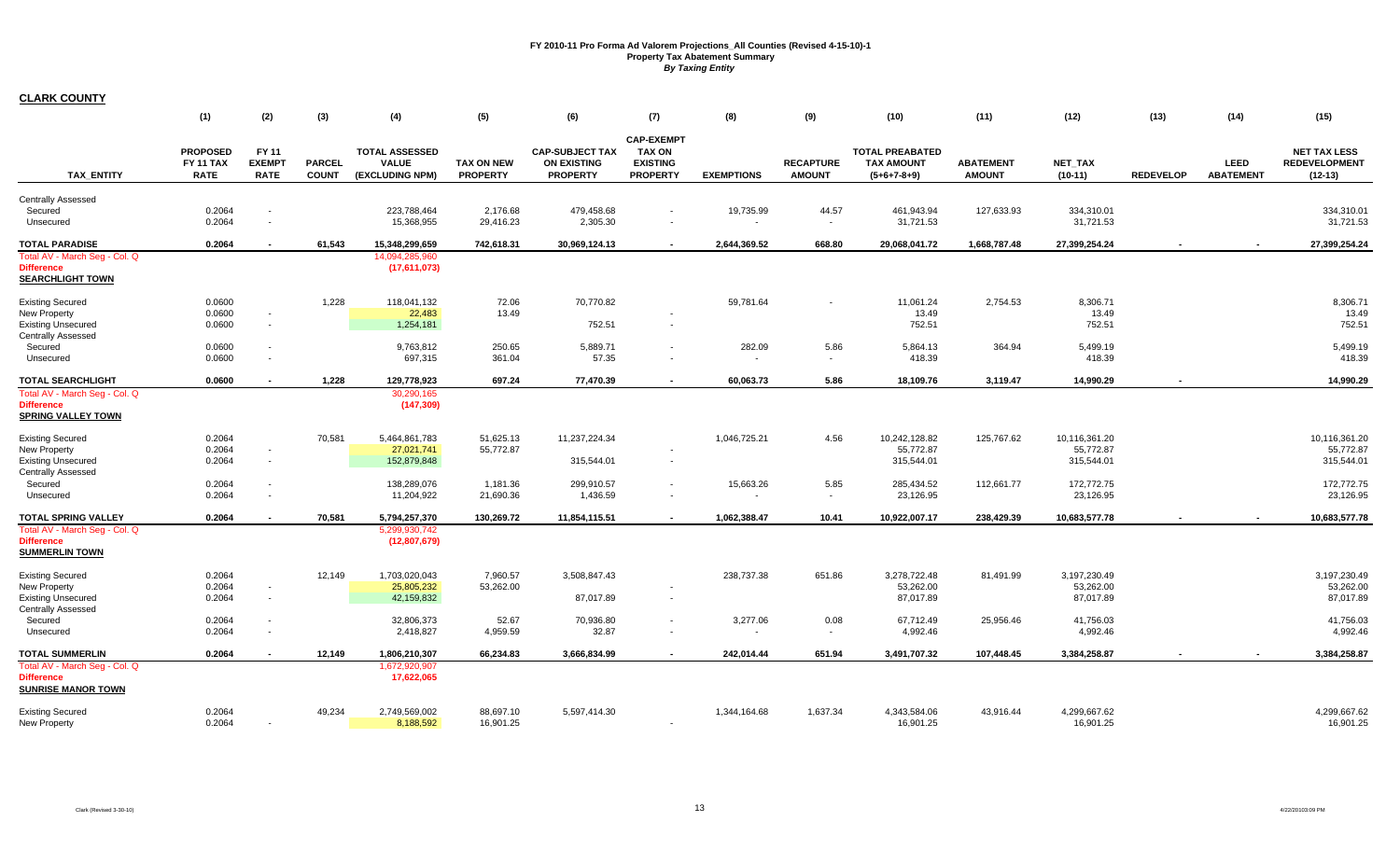|                                                                                                          | (1)                                                | (2)                                   | (3)                           | (4)                                                      | (5)                                  | (6)                                                             | (7)                                                                      | (8)                 | (9)                               | (10)                                                         | (11)                              | (12)                                    | (13)             | (14)                            | (15)                                                     |
|----------------------------------------------------------------------------------------------------------|----------------------------------------------------|---------------------------------------|-------------------------------|----------------------------------------------------------|--------------------------------------|-----------------------------------------------------------------|--------------------------------------------------------------------------|---------------------|-----------------------------------|--------------------------------------------------------------|-----------------------------------|-----------------------------------------|------------------|---------------------------------|----------------------------------------------------------|
| <b>TAX ENTITY</b>                                                                                        | <b>PROPOSED</b><br><b>FY 11 TAX</b><br><b>RATE</b> | FY 11<br><b>EXEMPT</b><br><b>RATE</b> | <b>PARCEL</b><br><b>COUNT</b> | <b>TOTAL ASSESSED</b><br><b>VALUE</b><br>(EXCLUDING NPM) | <b>TAX ON NEW</b><br><b>PROPERTY</b> | <b>CAP-SUBJECT TAX</b><br><b>ON EXISTING</b><br><b>PROPERTY</b> | <b>CAP-EXEMPT</b><br><b>TAX ON</b><br><b>EXISTING</b><br><b>PROPERTY</b> | <b>EXEMPTIONS</b>   | <b>RECAPTURE</b><br><b>AMOUNT</b> | <b>TOTAL PREABATED</b><br><b>TAX AMOUNT</b><br>$(5+6+7-8+9)$ | <b>ABATEMENT</b><br><b>AMOUNT</b> | <b>NET TAX</b><br>$(10-11)$             | <b>REDEVELOP</b> | <b>LEED</b><br><b>ABATEMENT</b> | <b>NET TAX LESS</b><br><b>REDEVELOPMENT</b><br>$(12-13)$ |
| <b>Existing Unsecured</b><br>Centrally Assessed                                                          | 0.2064                                             |                                       |                               | 138,365,823                                              |                                      | 285,587.06                                                      |                                                                          |                     |                                   | 285,587.06                                                   |                                   | 285,587.06                              |                  |                                 | 285,587.06                                               |
| Secured<br>Unsecured                                                                                     | 0.2064<br>0.2064                                   | $\sim$                                |                               | 107,221,780<br>8,894,825                                 | 685.05<br>17,500.59                  | 232,836.26<br>858.34                                            | $\blacksquare$                                                           | 12,215.57<br>$\sim$ | 3.10<br>$\sim$                    | 221,308.84<br>18,358.93                                      | 91,438.18                         | 129.870.66<br>18,358.93                 |                  |                                 | 129.870.66<br>18,358.93                                  |
| <b>TOTAL SUNRISE MANOR</b>                                                                               | 0.2064                                             |                                       | 49.234                        | 3,012,240,022                                            | 123,783.99                           | 6,116,695.96                                                    | $\sim$                                                                   | 1,356,380.25        | 1,640.44                          | 4,885,740.14                                                 | 135,354.62                        | 4,750,385.52                            |                  |                                 | 4,750,385.52                                             |
| Total AV - March Seg - Col. Q<br><b>Difference</b><br><b>WHITNEY TOWN</b>                                |                                                    |                                       |                               | 2,366,926,851<br>(5,929,407)                             |                                      |                                                                 |                                                                          |                     |                                   |                                                              |                                   |                                         |                  |                                 |                                                          |
| <b>Existing Secured</b><br>New Property<br><b>Existing Unsecured</b>                                     | 0.2064<br>0.2064<br>0.2064                         | $\sim$<br>$\sim$                      | 14,527                        | 736,527,487<br>10,523,494<br>17,433,124                  | 21,720.49                            | 1,522,716.97<br>35,981.97                                       | $\blacksquare$                                                           | 475,535.87          | $\sim$                            | 1,047,181.10<br>21,720.49<br>35,981.97                       | 7,540.26                          | 1,039,640.84<br>21,720.49<br>35,981.97  |                  |                                 | 1,039,640.84<br>21,720.49<br>35,981.97                   |
| <b>Centrally Assessed</b><br>Secured                                                                     | 0.2064                                             |                                       |                               | 27,707,636                                               | 344.37                               | 60,050.79                                                       | $\blacksquare$                                                           | 3,206.60            | 1.29                              | 57,189.85                                                    | 23,166.67                         | 34,023.18                               |                  |                                 | 34,023.18                                                |
| Unsecured                                                                                                | 0.2064                                             |                                       |                               | 2,272,703                                                | 4,382.20                             | 308.65                                                          | $\blacksquare$                                                           | $\sim$              | $\blacksquare$                    | 4.690.85                                                     |                                   | 4,690.85                                |                  |                                 | 4.690.85                                                 |
| TOTAL WHITNEY TOWN                                                                                       | 0.2064                                             | $\sim$                                | 14,527                        | 794,464,445                                              | 26,447.06                            | 1,619,058.38                                                    | $\sim$                                                                   | 478,742.47          | 1.29                              | 1,166,764.26                                                 | 30,706.93                         | 1,136,057.33                            |                  | $\sim$                          | 1,136,057.33                                             |
| Total AV - March Seg - Col. Q<br><b>Difference</b>                                                       |                                                    |                                       |                               | 560,841,463<br>3,227,696                                 |                                      |                                                                 |                                                                          |                     |                                   |                                                              |                                   |                                         |                  |                                 |                                                          |
| <b>WINCHESTER TOWN</b>                                                                                   |                                                    |                                       |                               |                                                          |                                      |                                                                 |                                                                          |                     |                                   |                                                              |                                   |                                         |                  |                                 |                                                          |
| <b>Existing Secured</b><br><b>New Property</b><br><b>Existing Unsecured</b>                              | 0.2064<br>0.2064<br>0.2064                         | $\sim$<br>$\sim$                      | 9,260                         | 1,968,433,519<br>5,073,766<br>65,297,362                 | 10,472.25                            | 4,064,518.07<br>134,773.76                                      | $\blacksquare$                                                           | 413,366.64          | 2,009.39                          | 3,653,160.82<br>10,472.25<br>134,773.76                      | 639,254.73                        | 3,013,906.09<br>10,472.25<br>134,773.76 |                  |                                 | 3,013,906.09<br>10,472.25<br>134,773.76                  |
| <b>Centrally Assessed</b><br>Secured<br>Unsecured                                                        | 0.2064<br>0.2064                                   |                                       |                               | 19,474,247<br>1,603,702                                  | 158.53<br>3,156.38                   | 42,229.02<br>153.65                                             | $\overline{\phantom{a}}$<br>$\blacksquare$                               | 2,192.71<br>$\sim$  | 2.98<br>$\blacksquare$            | 40,197.82<br>3,310.03                                        | 16,584.80                         | 23,613.02<br>3,310.03                   |                  |                                 | 23,613.02<br>3,310.03                                    |
| <b>TOTAL WINCHESTER</b>                                                                                  | 0.2064                                             |                                       | 9,260                         | 2,059,882,596                                            | 13,787.16                            | 4,241,674.50                                                    | $\overline{\phantom{a}}$                                                 | 415,559.35          | 2,012.37                          | 3,841,914.68                                                 | 655,839.53                        | 3,186,075.15                            |                  | $\sim$                          | 3,186,075.15                                             |
| Total AV - March Seg - Col. Q<br><b>Difference</b><br><b>BOULDER CITY LIBRARY</b>                        |                                                    |                                       |                               | 1,527,397,471<br>332,210,590                             |                                      |                                                                 |                                                                          |                     |                                   |                                                              |                                   |                                         |                  |                                 |                                                          |
| <b>Existing Secured</b><br><b>New Property</b><br><b>Existing Unsecured</b><br><b>Centrally Assessed</b> | 0.1485<br>0.1485<br>0.1485                         | $\sim$<br>$\sim$                      | 7,553                         | 1,101,047,074<br>814,503<br>63,152,897                   | 7,643.08<br>1,209.54                 | 1,384,915.48<br>93,782.05                                       | $\sim$                                                                   | 666,397.73          | 405.97                            | 726,566.80<br>1,209.54<br>93,782.05                          | 35,598.43                         | 690,968.37<br>1,209.54<br>93,782.05     |                  |                                 | 690,968.37<br>1,209.54<br>93,782.05                      |
| Secured<br>Unsecured                                                                                     | 0.1485<br>0.1485                                   | $\sim$                                |                               | 26,245,222<br>1,304,862                                  | 1,030.35<br>1,259.66                 | 31,358.76<br>566.58                                             | $\overline{\phantom{a}}$<br>$\blacksquare$                               | 1,327.38<br>$\sim$  | 17.46<br>$\sim$                   | 31,079.19<br>1,826.24                                        | 5,447.12<br>0.20                  | 25,632.07<br>1,826.04                   | 564.19<br>54.31  |                                 | 25,067.88<br>1,771.73                                    |
| TOTAL BOULDER CITY LIBRARY<br>Total AV - March Seg - Col. Q<br><b>Difference</b>                         | 0.1485                                             |                                       | 7,553                         | 1,192,564,559<br>564,973,634<br>178,838,245              | 11,142.63                            | 1,510,622.87                                                    |                                                                          | 667,725.11          | 423.43                            | 854,463.82                                                   | 41,045.75                         | 813,418.07                              | 618.50           |                                 | 812,799.57                                               |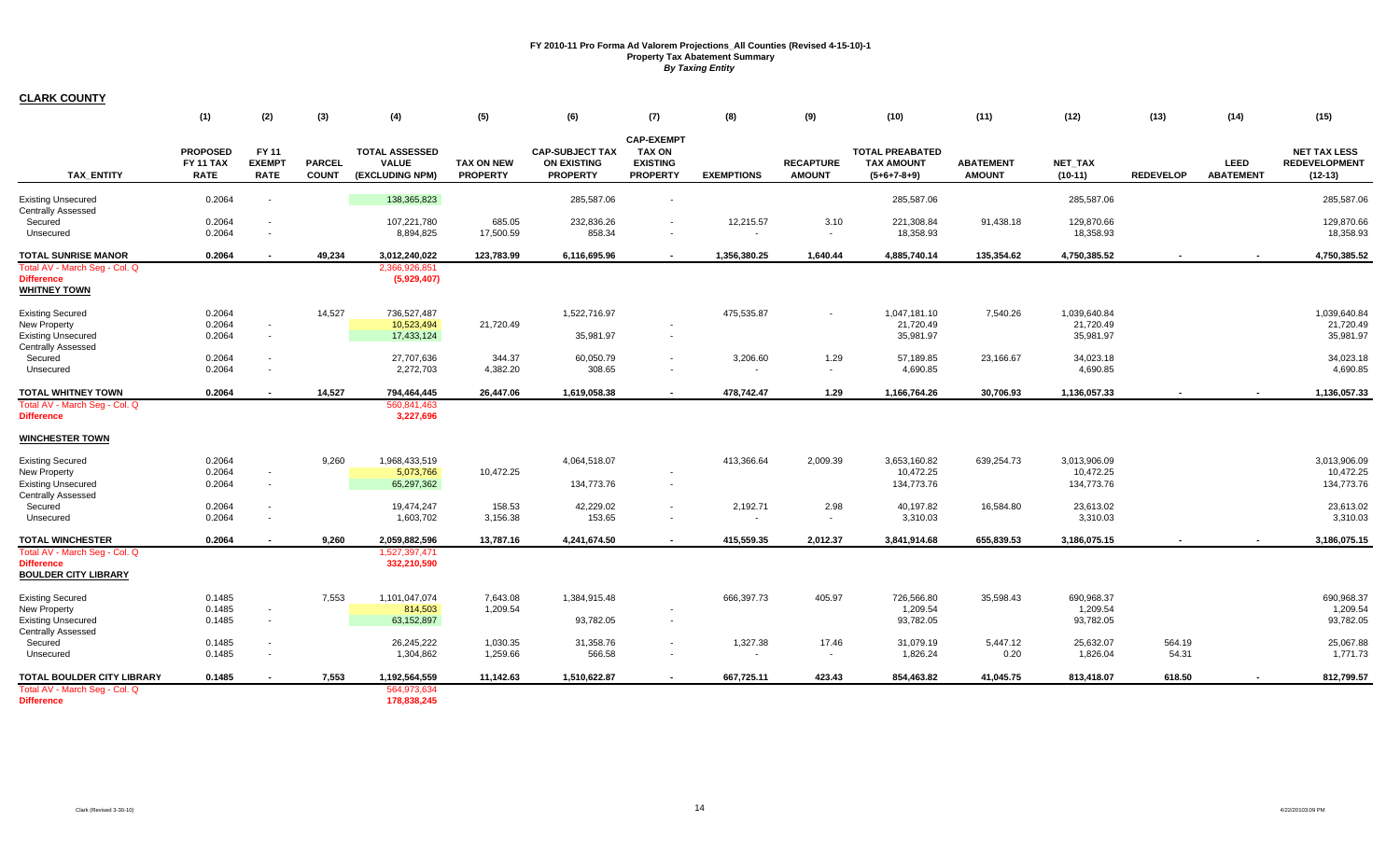|                                                                                                                    | (1)                                                | (2)                                          | (3)                           | (4)                                                      | (5)                           | (6)                                                             | (7)                                                                      | (8)                                   | (9)                               | (10)                                                         | (11)                              | (12)                              | (13)             | (14)                     | (15)                                                     |
|--------------------------------------------------------------------------------------------------------------------|----------------------------------------------------|----------------------------------------------|-------------------------------|----------------------------------------------------------|-------------------------------|-----------------------------------------------------------------|--------------------------------------------------------------------------|---------------------------------------|-----------------------------------|--------------------------------------------------------------|-----------------------------------|-----------------------------------|------------------|--------------------------|----------------------------------------------------------|
| <b>TAX ENTITY</b>                                                                                                  | <b>PROPOSED</b><br><b>FY 11 TAX</b><br><b>RATE</b> | <b>FY 11</b><br><b>EXEMPT</b><br><b>RATE</b> | <b>PARCEL</b><br><b>COUNT</b> | <b>TOTAL ASSESSED</b><br><b>VALUE</b><br>(EXCLUDING NPM) | TAX ON NEW<br><b>PROPERTY</b> | <b>CAP-SUBJECT TAX</b><br><b>ON EXISTING</b><br><b>PROPERTY</b> | <b>CAP-EXEMPT</b><br><b>TAX ON</b><br><b>EXISTING</b><br><b>PROPERTY</b> | <b>EXEMPTIONS</b>                     | <b>RECAPTURE</b><br><b>AMOUNT</b> | <b>TOTAL PREABATED</b><br><b>TAX AMOUNT</b><br>$(5+6+7-8+9)$ | <b>ABATEMENT</b><br><b>AMOUNT</b> | NET_TAX<br>$(10-11)$              | <b>REDEVELOP</b> | LEED<br><b>ABATEMENT</b> | <b>NET TAX LESS</b><br><b>REDEVELOPMENT</b><br>$(12-13)$ |
| BOULDER CITY REDEVELOPMENT                                                                                         |                                                    |                                              |                               |                                                          |                               |                                                                 |                                                                          |                                       |                                   |                                                              |                                   |                                   |                  |                          |                                                          |
| <b>Existing Secured</b><br><b>New Property</b>                                                                     |                                                    |                                              | 663                           | 153,587,875                                              |                               | 2,072,584.85                                                    |                                                                          | 1,143,466.22                          | 5,762.02                          | 934,880.65                                                   | 80,391.90                         | 854,488.75                        |                  |                          | 854,488.75                                               |
| <b>Existing Unsecured</b><br><b>Centrally Assessed</b>                                                             |                                                    |                                              |                               | 4,518,148                                                |                               |                                                                 | $\overline{\phantom{a}}$                                                 |                                       |                                   | $\sim$                                                       |                                   |                                   |                  |                          | $\sim$                                                   |
| Secured<br>Unsecured                                                                                               |                                                    |                                              |                               |                                                          |                               |                                                                 |                                                                          |                                       |                                   |                                                              |                                   |                                   |                  |                          |                                                          |
| TOTAL BOULDER CITY REDEV                                                                                           |                                                    |                                              | 663                           | 158,106,023                                              |                               | 2,072,584.85                                                    |                                                                          | 1,143,466.22                          | 5,762.02                          | 934,880.65                                                   | 80,391.90                         | 854,488.75                        |                  |                          | 854,488.75                                               |
| Total AV - March Seg - Col. Q<br><b>Difference</b><br><b>CLARK COUNTY FIRE SERVICE</b>                             |                                                    |                                              |                               | 46,781,680<br>#DIV/0!                                    |                               |                                                                 |                                                                          |                                       |                                   |                                                              |                                   |                                   |                  |                          |                                                          |
| <b>Existing Secured</b><br>New Property                                                                            | 0.2197<br>0.2197                                   | $\sim$                                       | 300,585                       | 34,768,758,637<br>422,830,975                            | 453,139.28<br>928,959.65      | 75,984,480.77                                                   | $\overline{\phantom{a}}$                                                 | 9,836,386.57                          | 7,786.64                          | 66,609,020.12<br>928,959.65                                  | 3,449,390.47                      | 63,159,629.65<br>928,959.65       |                  |                          | 63,159,629.65<br>928,959.65                              |
| <b>Existing Unsecured</b><br><b>Centrally Assessed</b>                                                             | 0.2197                                             | $\sim$                                       |                               | 1,640,609,157                                            |                               | 3,604,418.32                                                    | $\sim$                                                                   |                                       |                                   | 3,604,418.32                                                 |                                   | 3,604,418.32                      |                  |                          | 3,604,418.32                                             |
| Secured<br>Unsecured                                                                                               | 0.2197<br>0.2197                                   | $\overline{\phantom{a}}$<br>$\sim$           |                               | 787,981,702<br>60,249,239                                | 9,859.36<br>124,261.41        | 1,805,524.62<br>8,106.15                                        | $\sim$<br>$\overline{\phantom{a}}$                                       | 84,188.15<br>$\overline{\phantom{a}}$ | 229.49<br>$\sim$                  | 1,731,425.32<br>132,367.56                                   | 594,274.22                        | 1,137,151.10<br>132,367.56        |                  |                          | 1,137,151.10<br>132,367.56                               |
|                                                                                                                    |                                                    |                                              |                               |                                                          |                               |                                                                 |                                                                          |                                       |                                   |                                                              |                                   |                                   |                  |                          |                                                          |
| TOTAL CLARK CO FIRE SVC<br>Total AV - March Seg - Col. Q<br><b>Difference</b><br><b>CLARK COUNTY REDEVELOPMENT</b> | 0.2197                                             |                                              | 300,585                       | 37,680,429,710<br>32,863,575,665<br>339,663,981          | 1,516,219.70                  | 81,402,529.86                                                   | $\sim$                                                                   | 9,920,574.72                          | 8,016.13                          | 73,006,190.97                                                | 4,043,664.69                      | 68,962,526.28                     |                  |                          | 68,962,526.28                                            |
| <b>Existing Secured</b><br>New Property                                                                            |                                                    |                                              |                               |                                                          |                               |                                                                 |                                                                          |                                       |                                   |                                                              |                                   |                                   |                  |                          |                                                          |
| <b>Existing Unsecured</b><br><b>Centrally Assessed</b><br>Secured                                                  |                                                    |                                              |                               |                                                          |                               |                                                                 |                                                                          |                                       |                                   |                                                              |                                   |                                   |                  |                          |                                                          |
| Unsecured                                                                                                          |                                                    |                                              |                               |                                                          |                               |                                                                 |                                                                          |                                       |                                   |                                                              |                                   |                                   |                  |                          |                                                          |
| TOTAL CLARK CO REDEV                                                                                               |                                                    |                                              |                               |                                                          |                               |                                                                 |                                                                          |                                       |                                   |                                                              |                                   | $\blacksquare$                    |                  |                          |                                                          |
| Total AV - March Seq - Col. Q<br><b>Difference</b><br><b>COYOTE SPRINGS GOUND WATER BASIN</b>                      |                                                    |                                              |                               | 377,640,932<br>#DIV/0!                                   |                               |                                                                 |                                                                          |                                       |                                   |                                                              |                                   |                                   |                  |                          |                                                          |
| <b>Existing Secured</b>                                                                                            | 0.0022                                             |                                              | 266                           | 94,572,655                                               | 207.35                        | 1,873.25                                                        |                                                                          | 939.04                                | 3.16                              | 1,144.72                                                     | 385.41                            | 759.31                            |                  |                          | 759.31                                                   |
| <b>New Property</b><br><b>Existing Unsecured</b><br><b>Centrally Assessed</b>                                      | 0.0022<br>0.0022                                   | $\sim$<br>$\sim$                             |                               | 934,274                                                  |                               | 20.55                                                           | $\sim$                                                                   |                                       |                                   | 20.55                                                        |                                   | $\overline{\phantom{a}}$<br>20.55 |                  |                          | 20.55                                                    |
| Secured<br>Unsecured                                                                                               | 0.0022<br>0.0022                                   |                                              |                               | 1,441,660<br>140,186                                     | $\sim$<br>3.08                | 33.38<br>$\sim$                                                 |                                                                          | 1.67<br>$\overline{\phantom{a}}$      |                                   | 31.71<br>3.08                                                | 7.66                              | 24.05<br>3.08                     |                  |                          | 24.05<br>3.08                                            |
| <b>TOTAL COYOTE SPRINGS</b>                                                                                        | 0.0022                                             |                                              | 266                           | 97,088,776                                               | 210.43                        | 1,927.18                                                        |                                                                          | 940.71                                | 3.16                              | 1,200.06                                                     | 393.07                            | 806.99                            |                  |                          | 806.99                                                   |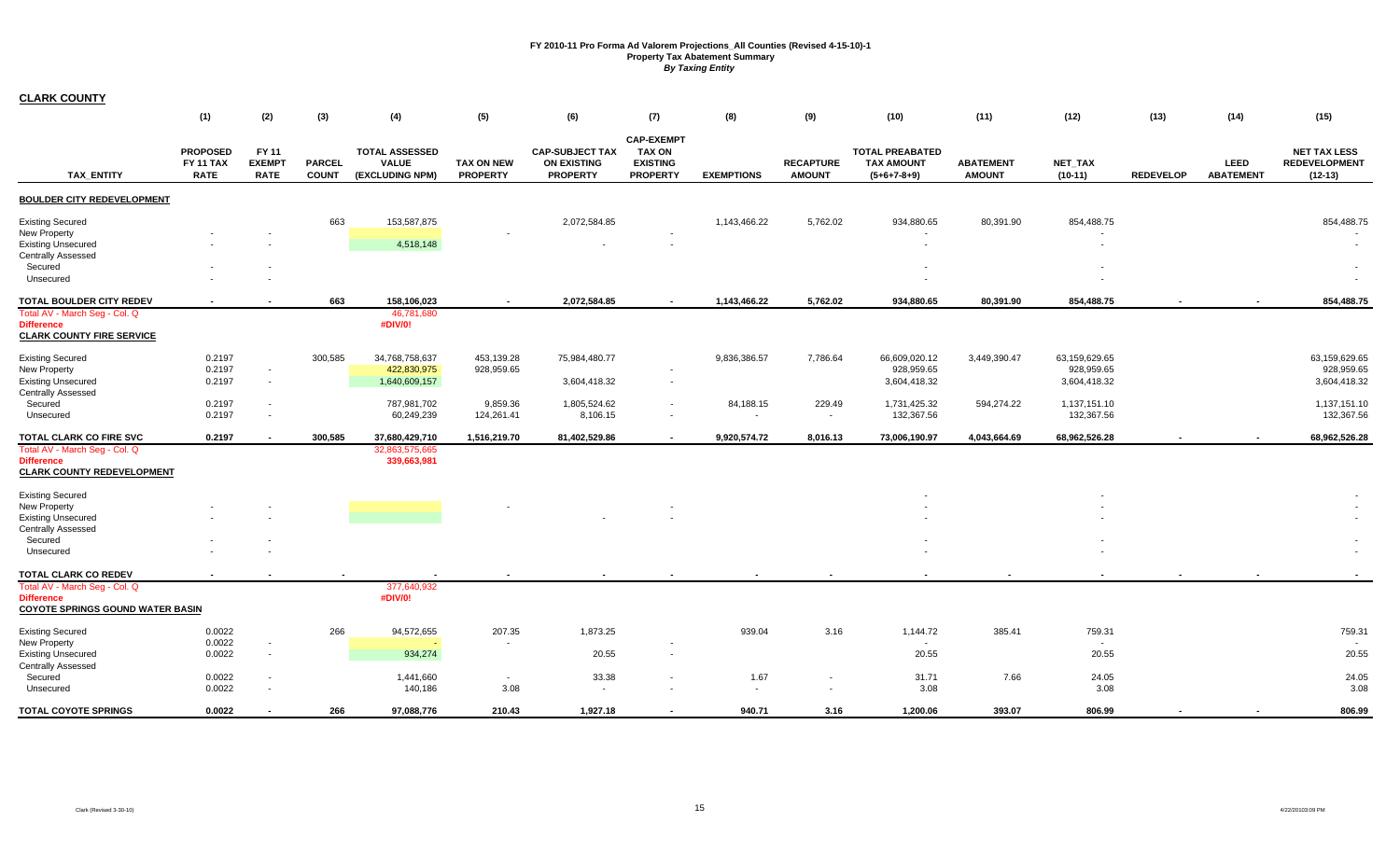|                                                                                                                      | (1)                                         | (2)                                   | (3)                           | (4)                                                      | (5)                                  | (6)                                                             | (7)                                                                      | (8)                               | (9)                               | (10)                                                         | (11)                              | (12)                                    | (13)               | (14)                            | (15)                                                     |
|----------------------------------------------------------------------------------------------------------------------|---------------------------------------------|---------------------------------------|-------------------------------|----------------------------------------------------------|--------------------------------------|-----------------------------------------------------------------|--------------------------------------------------------------------------|-----------------------------------|-----------------------------------|--------------------------------------------------------------|-----------------------------------|-----------------------------------------|--------------------|---------------------------------|----------------------------------------------------------|
| <b>TAX ENTITY</b>                                                                                                    | <b>PROPOSED</b><br>FY 11 TAX<br><b>RATE</b> | FY 11<br><b>EXEMPT</b><br><b>RATE</b> | <b>PARCEL</b><br><b>COUNT</b> | <b>TOTAL ASSESSED</b><br><b>VALUE</b><br>(EXCLUDING NPM) | <b>TAX ON NEW</b><br><b>PROPERTY</b> | <b>CAP-SUBJECT TAX</b><br><b>ON EXISTING</b><br><b>PROPERTY</b> | <b>CAP-EXEMPT</b><br><b>TAX ON</b><br><b>EXISTING</b><br><b>PROPERTY</b> | <b>EXEMPTIONS</b>                 | <b>RECAPTURE</b><br><b>AMOUNT</b> | <b>TOTAL PREABATED</b><br><b>TAX AMOUNT</b><br>$(5+6+7-8+9)$ | <b>ABATEMENT</b><br><b>AMOUNT</b> | <b>NET TAX</b><br>$(10-11)$             | <b>REDEVELOP</b>   | <b>LEED</b><br><b>ABATEMENT</b> | <b>NET TAX LESS</b><br><b>REDEVELOPMENT</b><br>$(12-13)$ |
| Total AV - March Seg - Col. Q<br><b>Difference</b><br><b>HENDERSON PUBLIC LIBRARY</b>                                |                                             |                                       |                               | 54,402,193<br>2,947                                      |                                      |                                                                 |                                                                          |                                   |                                   |                                                              |                                   |                                         |                    |                                 |                                                          |
| <b>Existing Secured</b><br><b>New Property</b><br><b>Existing Unsecured</b><br><b>Centrally Assessed</b>             | 0.0576<br>0.0576<br>0.0576                  | $\sim$<br>$\sim$                      | 110,723                       | 10,797,153,996<br>93,084,294<br>277,048,688              | 11,540.62<br>53,616.55               | 5,838,529.78<br>159,580.04                                      | $\sim$                                                                   | 655,201.10                        | 386.55                            | 5,195,255.85<br>53,616.55<br>159,580.04                      | 140,789.21                        | 5,054,466.64<br>53,616.55<br>159,580.04 |                    |                                 | 5,054,466.64<br>53,616.55<br>159,580.04                  |
| Secured<br>Unsecured                                                                                                 | 0.0576<br>0.0576                            |                                       |                               | 268,031,264<br>21,409,151                                | 593.13<br>11,733.21                  | 162,093.72<br>598.46                                            | $\sim$<br>$\sim$                                                         | 8,300.91<br>$\sim$                | 8.89<br>$\sim$                    | 154,394.83<br>12,331.67                                      | 62,878.85                         | 91,515.98<br>12,331.67                  | 3,881.13<br>614.87 |                                 | 87,634.85<br>11,716.80                                   |
| <b>TOTAL HENDERSON PUBLIC LIB</b>                                                                                    | 0.0576                                      | $\sim$                                | 110,723                       | 11,456,727,392                                           | 77,483.51                            | 6,160,802.00                                                    |                                                                          | 663,502.01                        | 395.44                            | 5,575,178.95                                                 | 203,668.06                        | 5,371,510.89                            | 4,496.00           | $\blacksquare$                  | 5,367,014.89                                             |
| Total AV - March Seg - Col. Q<br><b>Difference</b><br><b>HENDERSON REDEVELOPMENT</b>                                 |                                             |                                       |                               | 9,784,715,277<br>534,510,205                             |                                      |                                                                 |                                                                          |                                   |                                   |                                                              |                                   |                                         |                    |                                 |                                                          |
| <b>Existing Secured</b><br>New Property<br><b>Existing Unsecured</b><br><b>Centrally Assessed</b><br>Secured         |                                             |                                       | 10,267                        | 1,002,192,814                                            | 15,139.22                            | 15,910,577.71                                                   |                                                                          | 3,866,286.58                      | 1,645.58                          | 12,061,075.93                                                | 2,475,820.09                      | 9,585,255.84                            |                    |                                 | 9,585,255.84                                             |
| Unsecured                                                                                                            |                                             |                                       |                               |                                                          |                                      |                                                                 |                                                                          |                                   |                                   |                                                              |                                   |                                         |                    |                                 | $\overline{\phantom{a}}$                                 |
| <b>TOTAL HENDERSON REDEV</b><br>Total AV - March Seg - Col. Q<br><b>Difference</b><br><b>KYLE CANYON WATER</b>       |                                             |                                       | 10,267                        | 1,002,192,814<br>405,138,178<br>#DIV/0!                  | 15,139.22                            | 15,910,577.71                                                   |                                                                          | 3,866,286.58                      | 1,645.58                          | 12,061,075.93                                                | 2,475,820.09                      | 9,585,255.84                            |                    |                                 | 9,585,255.84                                             |
| <b>Existing Secured</b><br><b>New Property</b><br><b>Existing Unsecured</b><br><b>Centrally Assessed</b>             | 0.0346<br>0.0346<br>0.0346                  | $\overline{\phantom{a}}$<br>$\sim$    | 575                           | 39,533,215<br>361,963<br>270,278                         | 125.24                               | 13,684.04<br>93.52                                              |                                                                          | 1,293.79                          |                                   | 12,390.25<br>125.24<br>93.52                                 | 7.53                              | 12,382.72<br>125.24<br>93.52            |                    |                                 | 12,382.72<br>125.24<br>93.52                             |
| Secured<br>Unsecured                                                                                                 | 0.0346<br>0.0346                            |                                       |                               | 861,758<br>72,030                                        | $\sim$<br>24.92                      | 314.67<br>$\sim$                                                |                                                                          | 16.50<br>$\overline{\phantom{a}}$ |                                   | 298.17<br>24.92                                              | 106.27                            | 191.90<br>24.92                         |                    |                                 | 191.90<br>24.92                                          |
| TOTAL KYLE CANYON WATER DEE<br>Total AV - March Seg - Col. Q<br><b>Difference</b><br><b>LAS VEGAS ARTESIAN BASIN</b> | 0.0346                                      |                                       | 575                           | 41,099,244<br>37,306,127<br>53,840                       | 150.16                               | 14,092.23                                                       | $\sim$                                                                   | 1,310.29                          |                                   | 12,932.10                                                    | 113.80                            | 12,818.30                               |                    |                                 | 12,818.30                                                |
| <b>Existing Secured</b><br>New Property<br><b>Existing Unsecured</b><br><b>Centrally Assessed</b>                    | 0.0013<br>0.0013<br>0.0013                  | $\sim$                                | 674,180                       | 64,527,641,052<br>572,866,527<br>2,605,619,251           | 3,472.49<br>7,447.26                 | 811,037.04<br>33,873.05                                         | $\sim$                                                                   | 108,329.15                        | 93.46                             | 706,273.84<br>7,447.26<br>33,873.05                          | 47,073.87                         | 659,199.97<br>7,447.26<br>33,873.05     |                    |                                 | 659,199.97<br>7,447.26<br>33,873.05                      |
| Secured<br>Unsecured                                                                                                 | 0.0013<br>0.0013                            | $\overline{\phantom{a}}$              |                               | 1,585,137,242<br>124,684,205                             | 67.28<br>1,549.23                    | 21,594.44<br>71.61                                              | $\sim$                                                                   | 1,055.02<br>$\sim$                | 13.96<br>$\sim$                   | 20,620.66<br>1,620.84                                        | 11,611.15<br>13.53                | 9,009.51<br>1,607.31                    | 178.38<br>33.40    |                                 | 8,831.13<br>1,573.91                                     |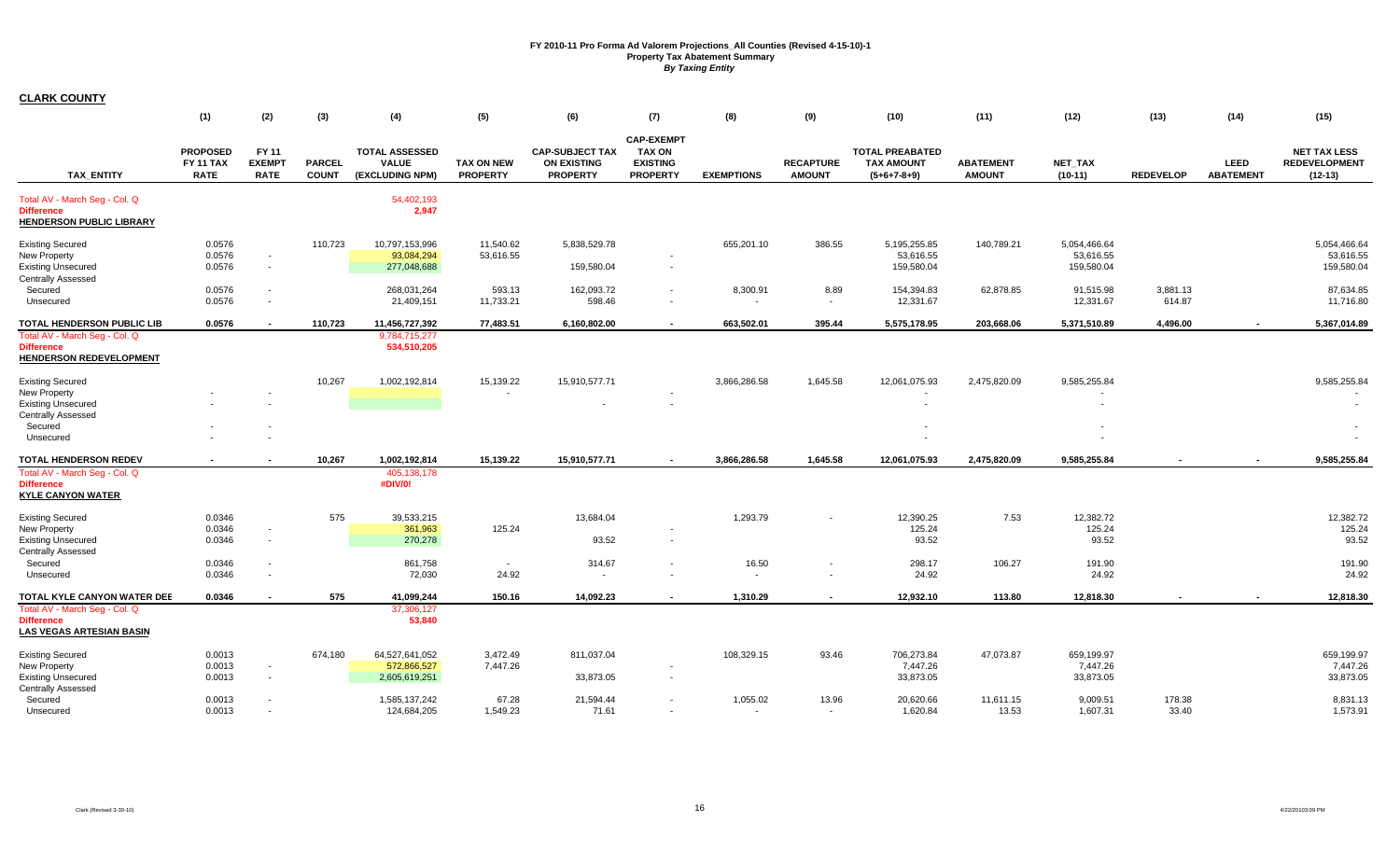|                                                                                             | (1)                                                | (2)                                   | (3)                           | (4)                                                      | (5)                                  | (6)                                                             | (7)                                                                      | (8)               | (9)                               | (10)                                                         | (11)                              | (12)                        | (13)             | (14)                     | (15)                                                     |
|---------------------------------------------------------------------------------------------|----------------------------------------------------|---------------------------------------|-------------------------------|----------------------------------------------------------|--------------------------------------|-----------------------------------------------------------------|--------------------------------------------------------------------------|-------------------|-----------------------------------|--------------------------------------------------------------|-----------------------------------|-----------------------------|------------------|--------------------------|----------------------------------------------------------|
| <b>TAX ENTITY</b>                                                                           | <b>PROPOSED</b><br><b>FY 11 TAX</b><br><b>RATE</b> | FY 11<br><b>EXEMPT</b><br><b>RATE</b> | <b>PARCEL</b><br><b>COUNT</b> | <b>TOTAL ASSESSED</b><br><b>VALUE</b><br>(EXCLUDING NPM) | <b>TAX ON NEW</b><br><b>PROPERTY</b> | <b>CAP-SUBJECT TAX</b><br><b>ON EXISTING</b><br><b>PROPERTY</b> | <b>CAP-EXEMPT</b><br><b>TAX ON</b><br><b>EXISTING</b><br><b>PROPERTY</b> | <b>EXEMPTIONS</b> | <b>RECAPTURE</b><br><b>AMOUNT</b> | <b>TOTAL PREABATED</b><br><b>TAX AMOUNT</b><br>$(5+6+7-8+9)$ | <b>ABATEMENT</b><br><b>AMOUNT</b> | <b>NET TAX</b><br>$(10-11)$ | <b>REDEVELOP</b> | LEED<br><b>ABATEMENT</b> | <b>NET TAX LESS</b><br><b>REDEVELOPMENT</b><br>$(12-13)$ |
|                                                                                             |                                                    |                                       |                               |                                                          |                                      |                                                                 |                                                                          |                   |                                   |                                                              |                                   |                             |                  |                          |                                                          |
| TOTAL LAS VEGAS ARTESIAN BAS                                                                | 0.0013                                             |                                       | 674,180                       | 69,415,948,277                                           | 12,536.26                            | 866,576.14                                                      |                                                                          | 109,384.17        | 107.42                            | 769,835.66                                                   | 58,698.55                         | 711,137.11                  | 211.78           |                          | 710,925.33                                               |
| Total AV - March Seg - Col. Q<br><b>Difference</b><br><b>LAS VEGAS/CLARK COUNTY LIBRARY</b> |                                                    |                                       |                               | 59,160,284,284<br>1,922,652,455                          |                                      |                                                                 |                                                                          |                   |                                   |                                                              |                                   |                             |                  |                          |                                                          |
| <b>Existing Secured</b>                                                                     | 0.0941                                             |                                       | 534,525                       | 57,406,469,912                                           | 229,877.01                           | 52,578,455.23                                                   |                                                                          | 10,753,768.81     | 5,707.33                          | 42,060,270.76                                                | 2,452,966.26                      | 39,607,304.50               |                  |                          | 39,607,304.50                                            |
| New Property                                                                                | 0.0941                                             | $\blacksquare$                        |                               | 491,818,811                                              | 462,801.50                           |                                                                 |                                                                          |                   |                                   | 462,801.50                                                   |                                   | 462,801.50                  |                  |                          | 462,801.50                                               |
| <b>Existing Unsecured</b><br><b>Centrally Assessed</b>                                      | 0.0941                                             | $\blacksquare$                        |                               | 2,147,811,657                                            |                                      | 2,021,090.77                                                    |                                                                          |                   |                                   | 2,021,090.77                                                 |                                   | 2,021,090.77                |                  |                          | 2,021,090.77                                             |
| Secured                                                                                     | 0.0941                                             | $\overline{\phantom{a}}$              |                               | 1,582,446,816                                            | 14,618.01                            | 1,548,311.17                                                    |                                                                          | 73,846.89         | 294.21                            | 1,489,376.50                                                 | 801,658.12                        | 687,718.38                  | 6,661.26         |                          | 681,057.12                                               |
| Unsecured                                                                                   | 0.0941                                             | $\overline{\phantom{a}}$              |                               | 115,910,170                                              | 95,349.49                            | 13,721.92                                                       |                                                                          | $\sim$            | $\sim$                            | 109,071.41                                                   | 981.34                            | 108,090.07                  | 1,299.33         |                          | 106,790.74                                               |
| TOTAL LV / CLARK CO LIBRARY                                                                 | 0.0941                                             |                                       | 534.525                       | 61,744,457,365                                           | 802,646.01                           | 56, 161, 579.09                                                 | $\overline{\phantom{a}}$                                                 | 10,827,615.70     | 6,001.54                          | 46,142,610.94                                                | 3,255,605.72                      | 42,887,005.22               | 7,960.59         | $\sim$                   | 42,879,044.63                                            |
| Total AV - March Seq - Col. Q                                                               |                                                    |                                       |                               | 48.854.905.650                                           |                                      |                                                                 |                                                                          |                   |                                   |                                                              |                                   |                             |                  |                          |                                                          |
| <b>Difference</b><br><b>LAS VEGAS/CLARK COUNTY LIBRARY - DEBT</b>                           |                                                    |                                       |                               | 1,461,529,600                                            |                                      |                                                                 |                                                                          |                   |                                   |                                                              |                                   |                             |                  |                          |                                                          |
| <b>Existing Secured</b>                                                                     | 0.0070                                             |                                       | 592,607                       | 61,710,766,943                                           | 19,105.25                            | 4,194,788.82                                                    |                                                                          | 834,226.22        | 505.80                            | 3,380,173.65                                                 | 126,865.28                        | 3,253,308.37                |                  |                          | 3,253,308.37                                             |
| New Property                                                                                | 0.0070                                             | $\sim$                                |                               | 539,189,395                                              | 37,743.26                            |                                                                 |                                                                          |                   |                                   | 37,743.26                                                    |                                   | 37,743.26                   |                  |                          | 37,743.26                                                |
| <b>Existing Unsecured</b>                                                                   | 0.0070                                             | $\blacksquare$                        |                               | 2,240,409,237                                            |                                      | 156,828.65                                                      |                                                                          |                   |                                   | 156,828.65                                                   |                                   | 156,828.65                  |                  |                          | 156,828.65                                               |
| <b>Centrally Assessed</b><br>Secured                                                        | 0.0070                                             | $\blacksquare$                        |                               | 1,709,564,364                                            | 1,116.20                             | 124,477.17                                                      |                                                                          | 5,923.52          | 8.61                              | 119,678.46                                                   | 158.77                            | 119,519.69                  | 1,499.97         |                          | 118,019.72                                               |
| Unsecured                                                                                   | 0.0070                                             | $\overline{\phantom{a}}$              |                               | 125,500,487                                              | 7,771.74                             | 1,013.22                                                        |                                                                          |                   |                                   | 8,784.96                                                     | 0.03                              | 8,784.93                    | 123.36           |                          | 8,661.57                                                 |
| TOTAL LV / CL CO LIBRARY - DEB1                                                             | 0.0070                                             | $\sim$                                | 592.607                       | 66,325,430,426                                           | 65,736.45                            | 4,477,107.86                                                    | $\sim$                                                                   | 840,149.74        | 514.41                            | 3,703,208.97                                                 | 127,024.08                        | 3,576,184.89                | 1,623.33         | $\sim$                   | 3,574,561.56                                             |
| Total AV - March Seg - Col. Q<br><b>Difference</b><br><b>LOWER MOAPA VALLEY GWB</b>         |                                                    |                                       |                               | 52,732,931,028<br>1,674,981,969                          |                                      |                                                                 |                                                                          |                   |                                   |                                                              |                                   |                             |                  |                          |                                                          |
| <b>Existing Secured</b>                                                                     | 0.0007                                             |                                       | 3,757                         | 272,277,398                                              | 0.45                                 | 1,907.81                                                        |                                                                          | 615.14            | 0.05                              | 1,293.17                                                     | 157.47                            | 1,135.70                    |                  |                          | 1,135.70                                                 |
| New Property                                                                                | 0.0007                                             | $\blacksquare$                        |                               | 1,137,918                                                | 7.97                                 |                                                                 |                                                                          |                   |                                   | 7.97                                                         |                                   | 7.97                        |                  |                          | 7.97                                                     |
| <b>Existing Unsecured</b><br><b>Centrally Assessed</b>                                      | 0.0007                                             | $\blacksquare$                        |                               | 7,106,656                                                |                                      | 49.75                                                           |                                                                          |                   |                                   | 49.75                                                        |                                   | 49.75                       |                  |                          | 49.75                                                    |
| Secured                                                                                     | 0.0007                                             | $\overline{\phantom{a}}$              |                               | 3,939,464                                                | $\sim$                               | 29.10                                                           |                                                                          | 1.53              |                                   | 27.57                                                        | 6.05                              | 21.52                       |                  |                          | 21.52                                                    |
| Unsecured                                                                                   | 0.0007                                             | $\blacksquare$                        |                               | 329,279                                                  | 2.30                                 | $\sim$                                                          |                                                                          | $\sim$            |                                   | 2.30                                                         | $\overline{\phantom{a}}$          | 2.30                        |                  |                          | 2.30                                                     |
| TOTAL LOWER MOAPA VLLY GWB                                                                  | 0.0007                                             |                                       | 3,757                         | 284,790,715                                              | 10.72                                | 1,986.66                                                        |                                                                          | 616.67            | 0.05                              | 1,380.75                                                     | 163.52                            | 1,217.23                    |                  |                          | 1,217.23                                                 |
| Total AV - March Seq - Col. Q<br><b>Difference</b><br><b>LVMPD MANPOWER (LV)</b>            |                                                    |                                       |                               | 197,021,663<br>(108,091)                                 |                                      |                                                                 |                                                                          |                   |                                   |                                                              |                                   |                             |                  |                          |                                                          |
| <b>Existing Secured</b>                                                                     | 0.2800                                             |                                       | 199,230                       | 15,323,844,231                                           | 71,003.80                            | 41,952,276.24                                                   |                                                                          | 4,899,150.44      | 7,353.32                          | 37, 131, 482. 92                                             | 308,845.22                        | 36,822,637.70               |                  |                          | 36,822,637.70                                            |
| New Property<br><b>Existing Unsecured</b>                                                   | 0.2800<br>0.2800                                   |                                       |                               | 61,519,165<br>368,082,898                                | 172,253.66                           | 1,030,632.11                                                    |                                                                          |                   |                                   | 172,253.66<br>1,030,632.11                                   |                                   | 172,253.66<br>1,030,632.11  |                  |                          | 172,253.66<br>1,030,632.11                               |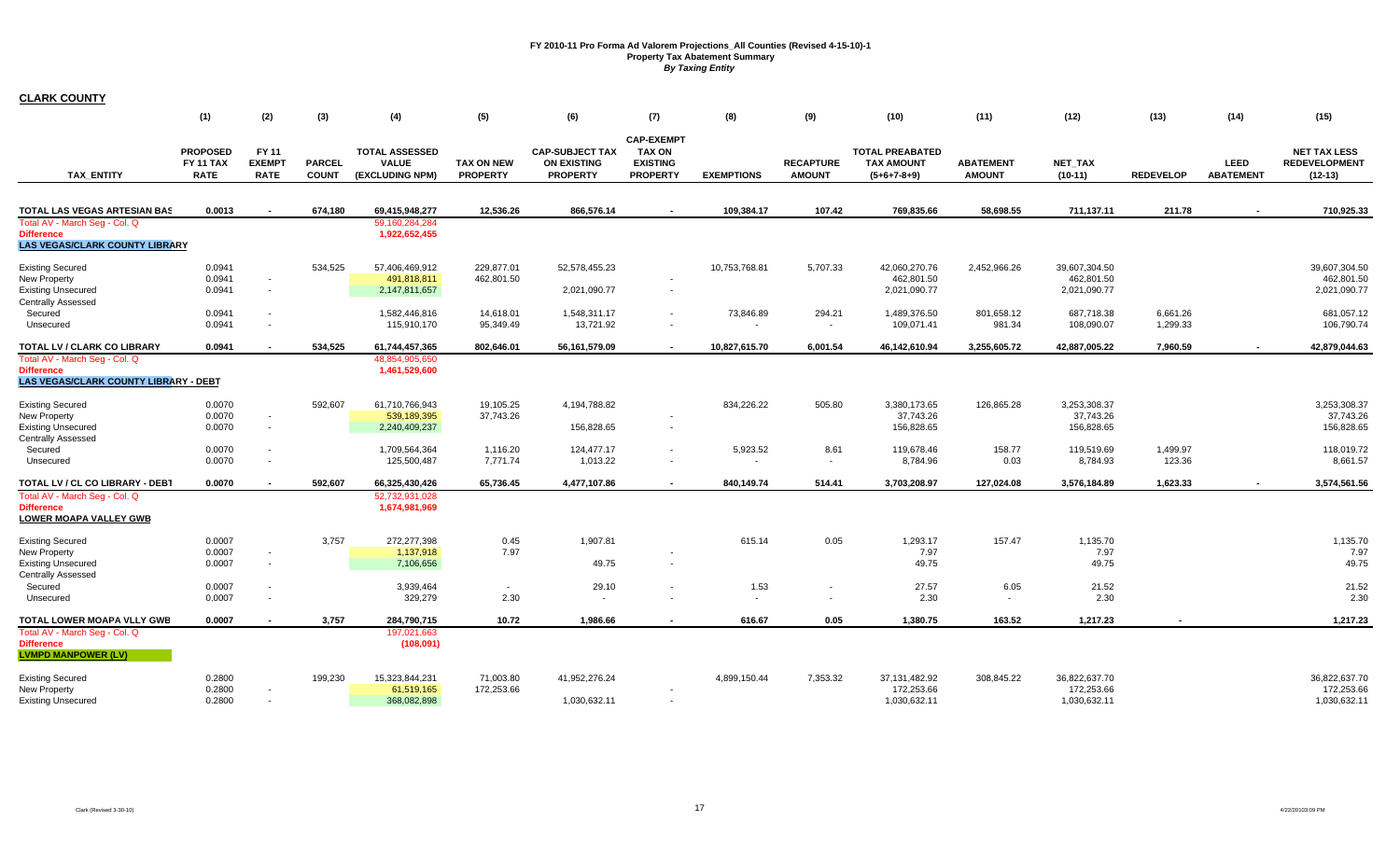|                                                                                                                           | (1)                                                | (2)                                   | (3)                           | (4)                                                      | (5)                                  | (6)                                                             | (7)                                                                      | (8)                                  | (9)                               | (10)                                                         | (11)                              | (12)                                          | (13)             | (14)                            | (15)                                                     |
|---------------------------------------------------------------------------------------------------------------------------|----------------------------------------------------|---------------------------------------|-------------------------------|----------------------------------------------------------|--------------------------------------|-----------------------------------------------------------------|--------------------------------------------------------------------------|--------------------------------------|-----------------------------------|--------------------------------------------------------------|-----------------------------------|-----------------------------------------------|------------------|---------------------------------|----------------------------------------------------------|
| <b>TAX ENTITY</b>                                                                                                         | <b>PROPOSED</b><br><b>FY 11 TAX</b><br><b>RATE</b> | FY 11<br><b>EXEMPT</b><br><b>RATE</b> | <b>PARCEL</b><br><b>COUNT</b> | <b>TOTAL ASSESSED</b><br><b>VALUE</b><br>(EXCLUDING NPM) | <b>TAX ON NEW</b><br><b>PROPERTY</b> | <b>CAP-SUBJECT TAX</b><br><b>ON EXISTING</b><br><b>PROPERTY</b> | <b>CAP-EXEMPT</b><br><b>TAX ON</b><br><b>EXISTING</b><br><b>PROPERTY</b> | <b>EXEMPTIONS</b>                    | <b>RECAPTURE</b><br><b>AMOUNT</b> | <b>TOTAL PREABATED</b><br><b>TAX AMOUNT</b><br>$(5+6+7-8+9)$ | <b>ABATEMENT</b><br><b>AMOUNT</b> | <b>NET TAX</b><br>$(10-11)$                   | <b>REDEVELOP</b> | <b>LEED</b><br><b>ABATEMENT</b> | <b>NET TAX LESS</b><br><b>REDEVELOPMENT</b><br>$(12-13)$ |
| <b>Centrally Assessed</b><br>Secured                                                                                      | 0.2800                                             |                                       |                               | 414,396,878                                              | 1,718.24                             | 1,219,809.02                                                    |                                                                          | 61,215.99                            | 31.12                             | 1,160,342.39                                                 | 484,609.43                        | 675,732.96                                    | 27,274.28        |                                 | 648,458.68                                               |
| Unsecured                                                                                                                 | 0.2800                                             |                                       |                               | 33,433,488                                               | 91,215.48                            | 2,398.32                                                        | $\sim$                                                                   | $\overline{\phantom{a}}$             | $\sim$                            | 93,613.80                                                    |                                   | 93,613.80                                     | 3,685.31         |                                 | 89,928.49                                                |
| TOTAL LVMPD MANPOWER (LV)<br>Total AV - March Seg - Col. Q<br><b>Difference</b><br><b>LVMPD MANPOWER (CO)</b>             | 0.2800                                             |                                       | 199.230                       | 16,201,276,660<br>14,967,453,403<br>(515, 873, 329)      | 336,191.18                           | 44,205,115.69                                                   | $\sim$                                                                   | 4,960,366.43                         | 7,384.44                          | 39,588,324.89                                                | 793,454.65                        | 38,794,870.24                                 | 30,959.59        | $\sim$                          | 38,763,910.65                                            |
| <b>Existing Secured</b><br><b>New Property</b><br><b>Existing Unsecured</b><br><b>Centrally Assessed</b>                  | 0.2800<br>0.2800<br>0.2800                         | $\sim$                                | 323,614                       | 41,249,605,534<br>419,591,060<br>1,731,158,925           | 606,447.07<br>1,174,854.97           | 114,960,633.31<br>4,847,244.99                                  |                                                                          | 27,556,267.33                        | 10,452.49                         | 88,021,265.54<br>1,174,854.97<br>4,847,244.99                | 4,800,458.28                      | 83,220,807.26<br>1,174,854.97<br>4,847,244.99 |                  |                                 | 83,220,807.26<br>1,174,854.97<br>4,847,244.99            |
| Secured<br>Unsecured                                                                                                      | 0.2800<br>0.2800                                   |                                       |                               | 1,163,539,633<br>82,230,744                              | 40,381.31<br>191,819.50              | 3,375,851.76<br>38,426.59                                       | $\overline{\phantom{a}}$<br>$\overline{\phantom{a}}$                     | 158,321.66<br>$\sim$                 | 528.01<br>$\sim$                  | 3,258,439.42<br>230,246.09                                   | 923,190.67<br>0.01                | 2,335,248.75<br>230,246.08                    |                  |                                 | 2,335,248.75<br>230,246.08                               |
| <b>TOTAL LVMPD MANPOWER (CO)</b>                                                                                          | 0.2800                                             | $\overline{a}$                        | 323.614                       | 44,646,125,895                                           | 2,013,502.85                         | 123,222,156.65                                                  | $\sim$                                                                   | 27,714,588.99                        | 10,980.50                         | 97,532,051.01                                                | 5,723,648.96                      | 91,808,402.05                                 |                  | $\sim$                          | 91,808,402.05                                            |
| Total AV - March Seg - Col. Q<br><b>Difference</b><br><b>LVMPD EMERGENCY 911</b>                                          |                                                    |                                       |                               | 33,215,837,235<br>1,588,764,614                          |                                      |                                                                 |                                                                          |                                      |                                   |                                                              |                                   |                                               |                  |                                 |                                                          |
| <b>Existing Secured</b><br>New Property<br><b>Existing Unsecured</b><br>Centrally Assessed                                | 0.0050<br>0.0050<br>0.0050                         | $\sim$<br>$\sim$                      | 512,835                       | 52,261,093,224<br>491,603,196<br>2,045,271,873           | 11,289.34<br>24,580.16               | 2,544,876.26<br>102,263.59                                      | $\overline{\phantom{a}}$                                                 | 371,012.96                           | 284.96                            | 2,185,437.60<br>24,580.16<br>102,263.59                      | 86,899.98                         | 2,098,537.62<br>24,580.16<br>102,263.59       |                  |                                 | 2,098,537.62<br>24,580.16<br>102,263.59                  |
| Secured<br>Unsecured                                                                                                      | 0.0050<br>0.0050                                   |                                       |                               | 1,255,328,882<br>96,305,118                              | 280.52<br>4,497.31                   | 65,731.85<br>317.82                                             | $\overline{\phantom{a}}$<br>$\sim$                                       | 3,246.14<br>$\overline{\phantom{a}}$ | 8.95<br>$\sim$                    | 62,775.18<br>4,815.13                                        | 22,821.52                         | 39,953.66<br>4,815.13                         | 489.95<br>65.81  |                                 | 39,463.71<br>4,749.32                                    |
| <b>TOTAL LVMPD EMERGENCY 911</b>                                                                                          | 0.0050                                             |                                       | 512.835                       | 56,149,602,293                                           | 40.647.33                            | 2,713,189.52                                                    |                                                                          | 374.259.10                           | 293.91                            | 2,379,871.66                                                 | 109.721.50                        | 2.270.150.16                                  | 555.76           | $\sim$                          | 2.269.594.40                                             |
| Total AV - March Seg - Col. Q<br><b>Difference</b><br>LAS VEGAS REDEVELOPMENT                                             |                                                    |                                       |                               | 47,396,024,923<br>1,333,318,170                          |                                      |                                                                 |                                                                          |                                      |                                   |                                                              |                                   |                                               |                  |                                 |                                                          |
| <b>Existing Secured</b><br>New Property<br><b>Existing Unsecured</b><br><b>Centrally Assessed</b><br>Secured<br>Unsecured |                                                    |                                       | 6,748                         | 1,594,729,978                                            | 120,723.90                           | 29,836,409.68                                                   |                                                                          | 8,730,846.26                         | 18,275.17                         | 21,244,562.49                                                | 1,260,358.12                      | 19,984,204.37                                 |                  |                                 | 19,984,204.37                                            |
| TOTAL LV REDEVELOPMENT<br>Total AV - March Seg - Col. Q<br><b>Difference</b>                                              |                                                    |                                       | 6,748                         | 1,594,729,978<br>780,281,244<br>#DIV/0!                  | 120,723.90                           | 29,836,409.68                                                   |                                                                          | 8,730,846.26                         | 18,275.17                         | 21,244,562.49                                                | 1,260,358.12                      | 19,984,204.37                                 |                  |                                 | 19,984,204.37                                            |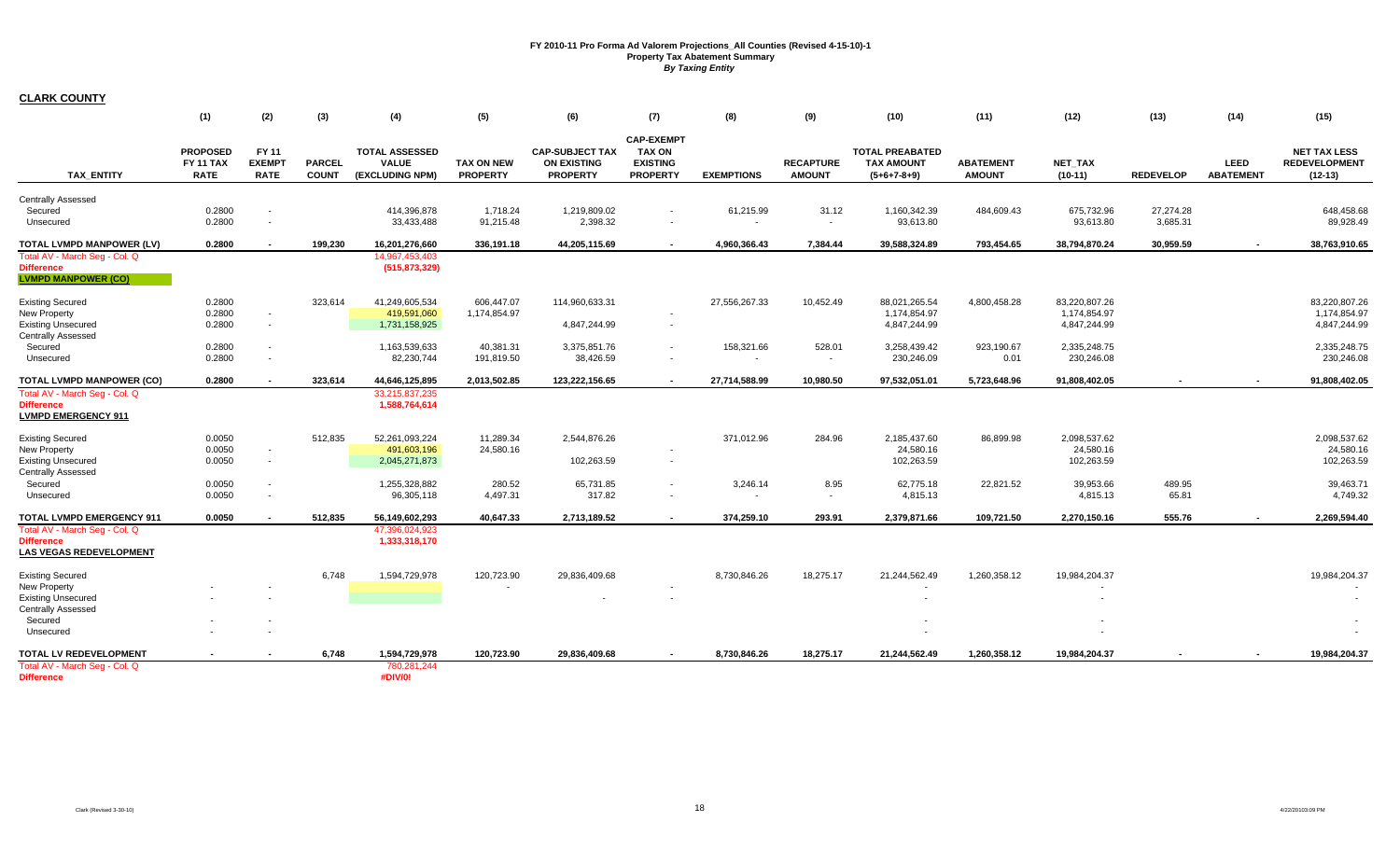|                                                 | (1)                                         | (2)                                   | (3)                           | (4)                                                      | (5)                                  | (6)                                                             | (7)                                                                      | (8)                      | (9)                               | (10)                                                         | (11)                              | (12)                        | (13)             | (14)                     | (15)                                                     |
|-------------------------------------------------|---------------------------------------------|---------------------------------------|-------------------------------|----------------------------------------------------------|--------------------------------------|-----------------------------------------------------------------|--------------------------------------------------------------------------|--------------------------|-----------------------------------|--------------------------------------------------------------|-----------------------------------|-----------------------------|------------------|--------------------------|----------------------------------------------------------|
| <b>TAX ENTITY</b>                               | <b>PROPOSED</b><br>FY 11 TAX<br><b>RATE</b> | FY 11<br><b>EXEMPT</b><br><b>RATE</b> | <b>PARCEL</b><br><b>COUNT</b> | <b>TOTAL ASSESSED</b><br><b>VALUE</b><br>(EXCLUDING NPM) | <b>TAX ON NEW</b><br><b>PROPERTY</b> | <b>CAP-SUBJECT TAX</b><br><b>ON EXISTING</b><br><b>PROPERTY</b> | <b>CAP-EXEMPT</b><br><b>TAX ON</b><br><b>EXISTING</b><br><b>PROPERTY</b> | <b>EXEMPTIONS</b>        | <b>RECAPTURE</b><br><b>AMOUNT</b> | <b>TOTAL PREABATED</b><br><b>TAX AMOUNT</b><br>$(5+6+7-8+9)$ | <b>ABATEMENT</b><br><b>AMOUNT</b> | <b>NET TAX</b><br>$(10-11)$ | <b>REDEVELOP</b> | LEED<br><b>ABATEMENT</b> | <b>NET TAX LESS</b><br><b>REDEVELOPMENT</b><br>$(12-13)$ |
| <b>MESQUITE REDEVELOPMENT</b>                   |                                             |                                       |                               |                                                          |                                      |                                                                 |                                                                          |                          |                                   |                                                              |                                   |                             |                  |                          |                                                          |
| <b>Existing Secured</b>                         |                                             |                                       | 1,057                         | 181,555,976                                              | 38,139.42                            | 3,460,080.21                                                    |                                                                          | 136,099.46               | 11,712.18                         | 3,373,832.35                                                 | 294,692.28                        | 3,079,140.07                |                  |                          | 3,079,140.07                                             |
| New Property                                    |                                             |                                       |                               |                                                          |                                      |                                                                 |                                                                          |                          |                                   |                                                              |                                   |                             |                  |                          |                                                          |
| <b>Existing Unsecured</b>                       |                                             |                                       |                               |                                                          |                                      |                                                                 |                                                                          |                          |                                   |                                                              |                                   |                             |                  |                          |                                                          |
| <b>Centrally Assessed</b>                       |                                             |                                       |                               |                                                          |                                      |                                                                 |                                                                          |                          |                                   |                                                              |                                   |                             |                  |                          |                                                          |
| Secured                                         |                                             |                                       |                               |                                                          |                                      |                                                                 |                                                                          |                          |                                   |                                                              |                                   |                             |                  |                          |                                                          |
| Unsecured                                       |                                             |                                       |                               |                                                          |                                      |                                                                 |                                                                          |                          |                                   |                                                              |                                   |                             |                  |                          |                                                          |
| <b>TOTAL MESQUITE REDEV</b>                     |                                             |                                       | 1,057                         | 181,555,976                                              | 38,139.42                            | 3,460,080.21                                                    |                                                                          | 136,099.46               | 11,712.18                         | 3,373,832.35                                                 | 294,692.28                        | 3,079,140.07                |                  |                          | 3,079,140.07                                             |
| Total AV - March Seg - Col. Q                   |                                             |                                       |                               | 159,050,560                                              |                                      |                                                                 |                                                                          |                          |                                   |                                                              |                                   |                             |                  |                          |                                                          |
| <b>Difference</b><br><b>MT CHARLESTON FIRE</b>  |                                             |                                       |                               | #DIV/0!                                                  |                                      |                                                                 |                                                                          |                          |                                   |                                                              |                                   |                             |                  |                          |                                                          |
| <b>Existing Secured</b>                         | 0.8813                                      |                                       | 1,150                         | 122,846,599                                              | 222.09                               | 1,082,566.35                                                    |                                                                          | 651,820.07               |                                   | 430,968.37                                                   | 13,695.70                         | 417,272.67                  |                  |                          | 417,272.67                                               |
| New Property                                    | 0.8813                                      | $\sim$                                |                               | 370,037                                                  | 3,261.13                             |                                                                 |                                                                          |                          |                                   | 3,261.13                                                     |                                   | 3,261.13                    |                  |                          | 3,261.13                                                 |
| <b>Existing Unsecured</b>                       | 0.8813                                      | $\sim$                                |                               | 614,168                                                  |                                      | 5,412.66                                                        | $\overline{\phantom{a}}$                                                 |                          |                                   | 5,412.66                                                     |                                   | 5,412.66                    |                  |                          | 5,412.66                                                 |
| <b>Centrally Assessed</b>                       |                                             |                                       |                               |                                                          |                                      |                                                                 |                                                                          |                          |                                   |                                                              |                                   |                             |                  |                          |                                                          |
| Secured                                         | 0.8813                                      | $\overline{\phantom{a}}$              |                               | 2,069,983                                                | $\sim$                               | 19,252.22                                                       | $\sim$                                                                   | 1,009.46                 |                                   | 18,242.76                                                    | 4,958.59                          | 13,284.17                   |                  |                          | 13,284.17                                                |
| Unsecured                                       | 0.8813                                      | $\overline{\phantom{a}}$              |                               | 173,019                                                  | 1,524.82                             | $\sim$                                                          |                                                                          | $\overline{\phantom{a}}$ |                                   | 1,524.82                                                     |                                   | 1,524.82                    |                  |                          | 1,524.82                                                 |
| TOTAL MT CHARLESTON FIRE                        | 0.8813                                      | $\overline{\phantom{a}}$              | 1,150                         | 126,073,806                                              | 5,008.04                             | 1,107,231.23                                                    | $\sim$                                                                   | 652,829.53               | $\sim$                            | 459,409.75                                                   | 18,654.29                         | 440,755.46                  |                  |                          | 440,755.46                                               |
| Total AV - March Seg - Col. Q                   |                                             |                                       |                               | 52,082,834                                               |                                      |                                                                 |                                                                          |                          |                                   |                                                              |                                   |                             |                  |                          |                                                          |
| <b>Difference</b>                               |                                             |                                       |                               | 29,770                                                   |                                      |                                                                 |                                                                          |                          |                                   |                                                              |                                   |                             |                  |                          |                                                          |
| <b>MUDDY RIVER SPRINGS WATER BASIN</b>          |                                             |                                       |                               |                                                          |                                      |                                                                 |                                                                          |                          |                                   |                                                              |                                   |                             |                  |                          |                                                          |
| <b>Existing Secured</b>                         |                                             |                                       |                               |                                                          |                                      |                                                                 |                                                                          |                          |                                   |                                                              |                                   |                             |                  |                          |                                                          |
| New Property                                    |                                             |                                       |                               |                                                          |                                      |                                                                 |                                                                          |                          |                                   |                                                              |                                   |                             |                  |                          |                                                          |
| <b>Existing Unsecured</b>                       |                                             |                                       |                               | 173,869                                                  |                                      |                                                                 |                                                                          |                          |                                   |                                                              |                                   |                             |                  |                          |                                                          |
| <b>Centrally Assessed</b>                       |                                             |                                       |                               |                                                          |                                      |                                                                 |                                                                          |                          |                                   |                                                              |                                   |                             |                  |                          |                                                          |
| Secured                                         |                                             |                                       |                               |                                                          |                                      |                                                                 |                                                                          |                          |                                   |                                                              |                                   |                             |                  |                          |                                                          |
| Unsecured                                       |                                             |                                       |                               |                                                          |                                      |                                                                 |                                                                          |                          |                                   |                                                              |                                   |                             |                  |                          |                                                          |
| TOTAL MUDDY RIVER SPRINGS W/                    |                                             |                                       |                               | 173,869                                                  |                                      |                                                                 |                                                                          |                          |                                   |                                                              |                                   |                             |                  |                          |                                                          |
| Total AV - March Seg - Col. Q                   |                                             |                                       |                               | 7,625,729                                                |                                      |                                                                 |                                                                          |                          |                                   |                                                              |                                   |                             |                  |                          |                                                          |
| <b>Difference</b>                               |                                             |                                       |                               | #DIV/0!                                                  |                                      |                                                                 |                                                                          |                          |                                   |                                                              |                                   |                             |                  |                          |                                                          |
| <b>NORTH LAS VEGAS CITY LIBRARY</b>             |                                             |                                       |                               |                                                          |                                      |                                                                 |                                                                          |                          |                                   |                                                              |                                   |                             |                  |                          |                                                          |
| <b>Existing Secured</b>                         | 0.0632                                      |                                       | 77,948                        | 5,249,802,386                                            | 20,376.79                            | 3,239,292.22                                                    |                                                                          | 684,153.93               | 734.45                            | 2,576,249.53                                                 | 40,004.37                         | 2,536,245.16                |                  |                          | 2,536,245.16                                             |
| <b>New Property</b>                             | 0.0632                                      | $\sim$                                |                               | 33,236,981                                               | 21,005.77                            |                                                                 |                                                                          |                          |                                   | 21,005.77                                                    |                                   | 21,005.77                   |                  |                          | 21,005.77                                                |
| <b>Existing Unsecured</b>                       | 0.0632                                      | $\overline{\phantom{a}}$              |                               | 372,089,471                                              |                                      | 235,160.55                                                      | $\overline{\phantom{a}}$                                                 |                          |                                   | 235,160.55                                                   |                                   | 235,160.55                  |                  |                          | 235,160.55                                               |
| <b>Centrally Assessed</b>                       |                                             |                                       |                               |                                                          |                                      |                                                                 |                                                                          |                          |                                   |                                                              |                                   |                             |                  |                          |                                                          |
| Secured                                         | 0.0632                                      |                                       |                               | 189,767,873                                              | 175.43                               | 125,686.35                                                      | $\sim$                                                                   | 5,928.46                 | 8.60                              | 119,941.92                                                   | 45,921.34                         | 74,020.58                   | 873.18           |                          | 73,147.40                                                |
| Unsecured                                       | 0.0632                                      | $\overline{\phantom{a}}$              |                               | 14,778,889                                               | 9,221.33                             | 118.93                                                          | $\overline{\phantom{a}}$                                                 | $\overline{\phantom{a}}$ | $\sim$                            | 9,340.26                                                     |                                   | 9,340.26                    | 129.28           |                          | 9,210.98                                                 |
| TOTAL N LV CITY LIBRARY                         | 0.0632                                      |                                       | 77,948                        | 5,859,675,600                                            | 50,779.32                            | 3,600,258.05                                                    | $\sim$                                                                   | 690,082.39               | 743.05                            | 2,961,698.03                                                 | 85,925.71                         | 2,875,772.32                | 1,002.46         |                          | 2,874,769.86                                             |
| Total AV - March Seg - Col. Q                   |                                             |                                       |                               | 4,719,007,066                                            |                                      |                                                                 |                                                                          |                          |                                   |                                                              |                                   |                             |                  |                          |                                                          |
| <b>Difference</b><br><b>NORTH LAS VEGAS 911</b> |                                             |                                       |                               | 58,146,493                                               |                                      |                                                                 |                                                                          |                          |                                   |                                                              |                                   |                             |                  |                          |                                                          |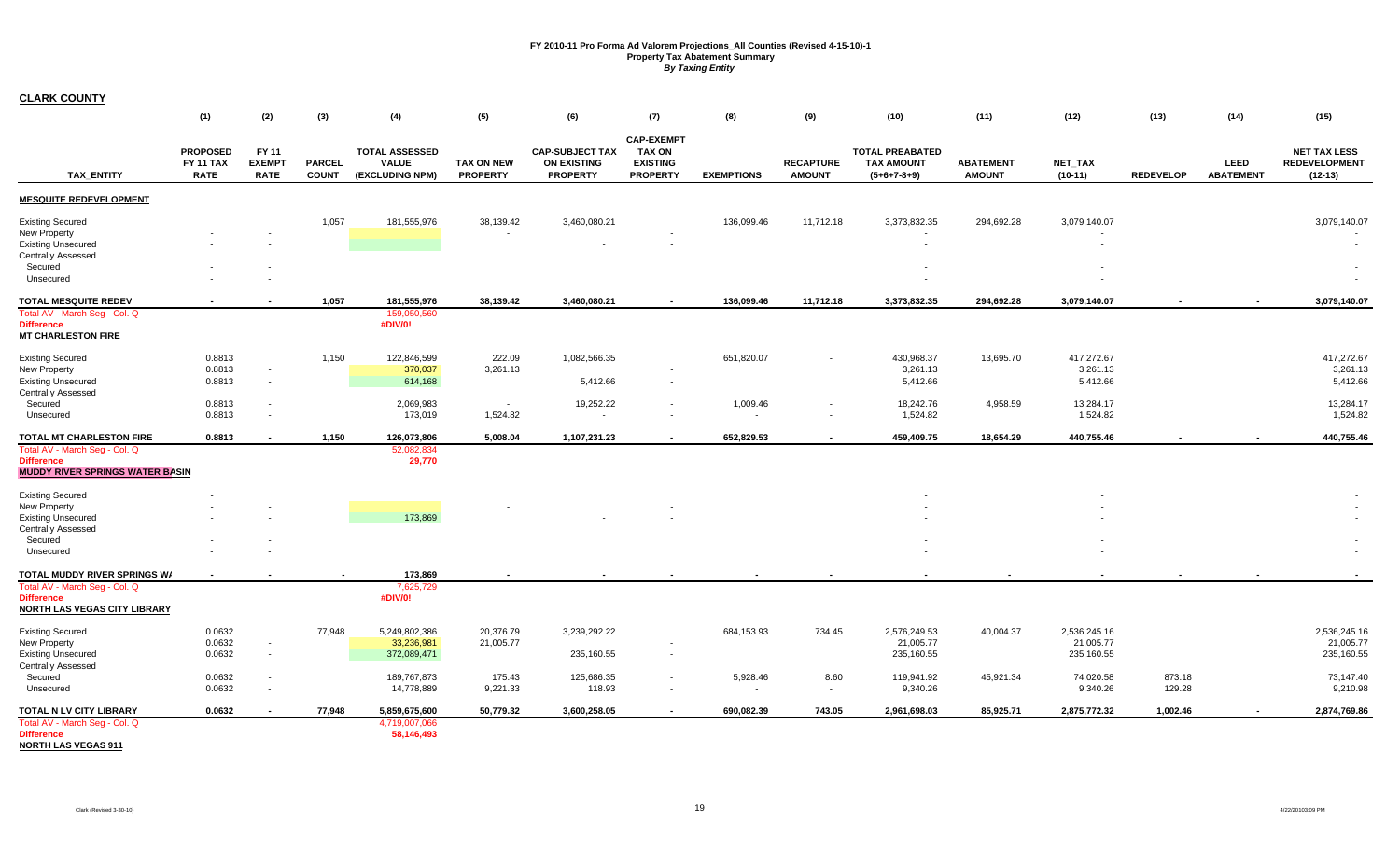**CLARK COUNTY**

|                                                                                                   | (1)                                                | (2)                                   | (3)                           | (4)                                                      | (5)                                  | (6)                                                             | (7)                                                                      | (8)                                | (9)                               | (10)                                                         | (11)                              | (12)                                | (13)             | (14)                     | (15)                                                     |
|---------------------------------------------------------------------------------------------------|----------------------------------------------------|---------------------------------------|-------------------------------|----------------------------------------------------------|--------------------------------------|-----------------------------------------------------------------|--------------------------------------------------------------------------|------------------------------------|-----------------------------------|--------------------------------------------------------------|-----------------------------------|-------------------------------------|------------------|--------------------------|----------------------------------------------------------|
| <b>TAX ENTITY</b>                                                                                 | <b>PROPOSED</b><br><b>FY 11 TAX</b><br><b>RATE</b> | FY 11<br><b>EXEMPT</b><br><b>RATE</b> | <b>PARCEL</b><br><b>COUNT</b> | <b>TOTAL ASSESSED</b><br><b>VALUE</b><br>(EXCLUDING NPM) | <b>TAX ON NEW</b><br><b>PROPERTY</b> | <b>CAP-SUBJECT TAX</b><br><b>ON EXISTING</b><br><b>PROPERTY</b> | <b>CAP-EXEMPT</b><br><b>TAX ON</b><br><b>EXISTING</b><br><b>PROPERTY</b> | <b>EXEMPTIONS</b>                  | <b>RECAPTURE</b><br><b>AMOUNT</b> | <b>TOTAL PREABATED</b><br><b>TAX AMOUNT</b><br>$(5+6+7-8+9)$ | <b>ABATEMENT</b><br><b>AMOUNT</b> | NET_TAX<br>$(10-11)$                | <b>REDEVELOP</b> | LEED<br><b>ABATEMENT</b> | <b>NET TAX LESS</b><br><b>REDEVELOPMENT</b><br>$(12-13)$ |
|                                                                                                   |                                                    |                                       |                               |                                                          |                                      |                                                                 |                                                                          |                                    |                                   |                                                              |                                   |                                     |                  |                          |                                                          |
| <b>Existing Secured</b><br>New Property<br><b>Existing Unsecured</b><br><b>Centrally Assessed</b> | 0.0050<br>0.0050<br>0.0050                         | $\sim$                                | 77,948                        | 5,249,802,386<br>33,236,940<br>372,089,471               | 1,612.09<br>1,661.85                 | 256,273.12<br>18,604.47                                         | $\sim$                                                                   | 54,130.62                          | 58.11                             | 203,812.70<br>1,661.85<br>18,604.47                          | 3,165.68                          | 200,647.02<br>1,661.85<br>18,604.47 |                  |                          | 200,647.02<br>1,661.85<br>18,604.47                      |
| Secured<br>Unsecured                                                                              | 0.0050<br>0.0050                                   | $\sim$                                |                               | 189,767,873<br>14,778,889                                | 13.86<br>729.55                      | 9,943.49<br>9.40                                                | $\sim$<br>$\overline{\phantom{a}}$                                       | 469.01<br>$\overline{\phantom{a}}$ | 0.68<br>$\sim$                    | 9,489.02<br>738.95                                           | 3,632.97                          | 5,856.05<br>738.95                  | 69.06<br>10.23   |                          | 5,786.99<br>728.72                                       |
| <b>TOTAL N LAS VEGAS 911</b>                                                                      | 0.0050                                             |                                       | 77,948                        | 5,859,675,559                                            | 4,017.35                             | 284,830.48                                                      | $\sim$                                                                   | 54,599.63                          | 58.79                             | 234,306.99                                                   | 6,798.65                          | 227,508.34                          | 79.29            | $\sim$                   | 227,429.05                                               |
| Total AV - March Seg - Col. Q<br><b>Difference</b><br>NORTH LAS VEGAS REDEVELOPMENT AGENCY        |                                                    |                                       |                               | 4,719,007,066<br>58,056,093                              |                                      |                                                                 |                                                                          |                                    |                                   |                                                              |                                   |                                     |                  |                          |                                                          |
| <b>Existing Secured</b><br>New Property<br><b>Existing Unsecured</b><br><b>Centrally Assessed</b> |                                                    |                                       | 1,961                         | 171,290,932                                              | 21,099.96                            | 2,887,246.90                                                    |                                                                          | 740,513.09                         | $\sim$                            | 2,167,833.77                                                 | 74,209.49                         | 2,093,624.28                        |                  |                          | 2,093,624.28                                             |
| Secured<br>Unsecured                                                                              |                                                    |                                       |                               |                                                          |                                      |                                                                 |                                                                          |                                    |                                   |                                                              |                                   | $\sim$                              |                  |                          |                                                          |
| TOTAL N LV REDEVELOPMENT                                                                          |                                                    |                                       | 1,961                         | 171,290,932                                              | 21,099.96                            | 2,887,246.90                                                    |                                                                          | 740,513.09                         |                                   | 2,167,833.77                                                 | 74,209.49                         | 2,093,624.28                        |                  |                          | 2,093,624.28                                             |
| Total AV - March Seg - Col. Q<br><b>Difference</b>                                                |                                                    |                                       |                               | 64,488,829<br>#DIV/0!                                    |                                      |                                                                 |                                                                          |                                    |                                   |                                                              |                                   |                                     |                  |                          |                                                          |

**Note: Per the Clark County Treasurer's Office, the total secured value in column (4) includes \$71,582,847 in exempt value and \$14,614,854,326 VSBTE value for parcels for which abatement is applied to the tax liability and is not value based.**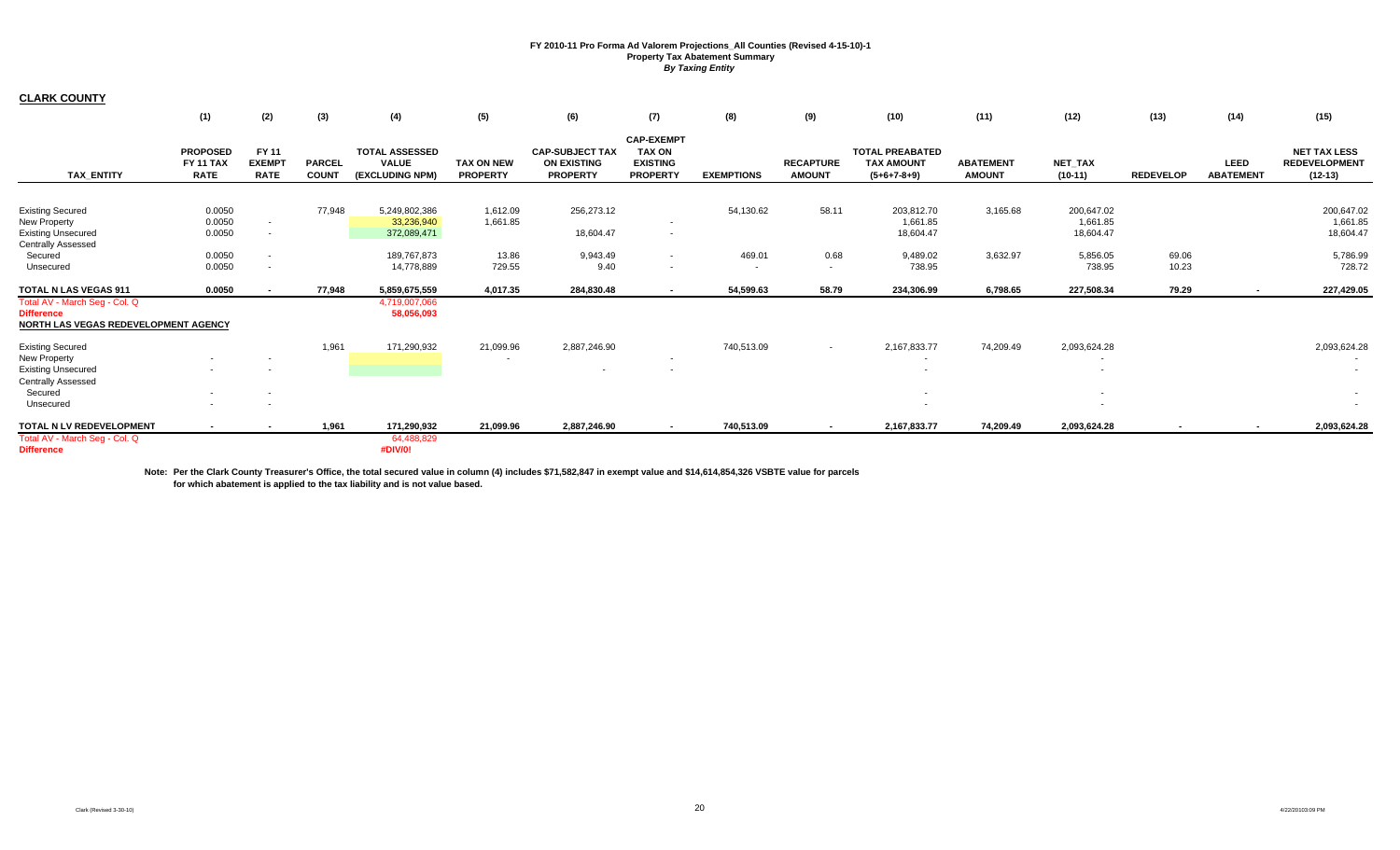| <b>DOUGLAS COUNTY</b>                                  |                                                    |                                              |                               |                                                                              |                                      |                                                                           |                                                                          |                   |                                   |                                                                        |                                   |                             |                  |                                 |                                                              |
|--------------------------------------------------------|----------------------------------------------------|----------------------------------------------|-------------------------------|------------------------------------------------------------------------------|--------------------------------------|---------------------------------------------------------------------------|--------------------------------------------------------------------------|-------------------|-----------------------------------|------------------------------------------------------------------------|-----------------------------------|-----------------------------|------------------|---------------------------------|--------------------------------------------------------------|
|                                                        | (1)                                                | (2)                                          | (3)                           | (4)                                                                          | (5)                                  | (6)                                                                       | (7)                                                                      | (8)               | (9)                               | (10)                                                                   | (11)                              | (12)                        | (13)             | (14)                            | (15)                                                         |
| <b>TAX ENTITY</b>                                      | <b>PROPOSED</b><br><b>FY 11 TAX</b><br><b>RATE</b> | <b>FY 11</b><br><b>EXEMPT</b><br><b>RATE</b> | <b>PARCEL</b><br><b>COUNT</b> | <b>TOTAL</b><br><b>ASSESSED</b><br><b>VALUE</b><br><b>(EXCLUDING</b><br>NPM) | <b>TAX ON NEW</b><br><b>PROPERTY</b> | <b>CAP-SUBJECT</b><br><b>TAX ON</b><br><b>EXISTING</b><br><b>PROPERTY</b> | <b>CAP-EXEMPT</b><br><b>TAX ON</b><br><b>EXISTING</b><br><b>PROPERTY</b> | <b>EXEMPTIONS</b> | <b>RECAPTURE</b><br><b>AMOUNT</b> | <b>TOTAL</b><br><b>PREABATED</b><br><b>TAX AMOUNT</b><br>$(5+6+7-8+9)$ | <b>ABATEMENT</b><br><b>AMOUNT</b> | <b>NET TAX</b><br>$(10-11)$ | <b>REDEVELOP</b> | <b>LEED</b><br><b>ABATEMENT</b> | <b>NET TAX LESS</b><br><b>REDEVELOPMEN</b><br>т<br>$(12-13)$ |
| <b>ALL ENTITIES</b>                                    |                                                    |                                              |                               |                                                                              |                                      |                                                                           |                                                                          |                   |                                   |                                                                        |                                   |                             |                  |                                 |                                                              |
| <b>STATE OF NEVADA</b>                                 | 0.1700                                             |                                              | 26,439                        | 3,081,411,774                                                                | 62,672.78                            | 5,238,301.40                                                              |                                                                          | 62,509.20         | 0.20                              | 5,238,465.18                                                           | 659,161.20                        | 4,579,303.98                | 124,166.05       |                                 | 4,455,137.93                                                 |
| <b>GENERAL COUNTY</b>                                  | 1.0827                                             |                                              | 26,439                        | 3,081,411,774                                                                | 399,175.88                           | 33,361,905.95                                                             |                                                                          | 320,258.88        | 33.33                             | 33,440,856.27                                                          | 11,395,657.22                     | 22,045,199.05               | 785,452.91       |                                 | 21,259,746.14                                                |
| <b>SCHOOL DISTRICT</b>                                 | 0.8500                                             |                                              | 26,439                        | 3,081,411,774                                                                | 313,364.25                           | 26, 191, 515. 76                                                          |                                                                          | 312,564.02        | 0.99                              | 26,192,316.98                                                          | 3,295,870.93                      | 22,896,446.05               | 643,818.63       |                                 | 22,252,627.42                                                |
| GARDNERVILLE                                           | 0.6699                                             | $\sim$                                       | 2,223                         | 167,205,619                                                                  | 19,753.39                            | 1,145,828.27                                                              |                                                                          | 33,964.69         | 1.04                              | 1,131,618.02                                                           | 77,514.34                         | 1,054,103.68                | $\sim$           |                                 | 1,054,103.68                                                 |
| <b>GENOA</b>                                           | 0.3929                                             |                                              | 143                           | 13,881,335                                                                   | 188.49                               | 50,453.44                                                                 |                                                                          | 1,599.62          | 0.02                              | 49,042.33                                                              | 13,583.86                         | 35,458.47                   | 9,020.81         |                                 | 26,437.66                                                    |
| <b>MINDEN</b>                                          | 0.7126                                             | $\sim$                                       | 1,762                         | 159,366,883                                                                  | 18,911.95                            | 1,134,231.77                                                              |                                                                          | 3,842.65          | 0.01                              | 1,149,301.08                                                           | 88,093.45                         | 1,061,207.63                |                  |                                 | 1,061,207.63                                                 |
| CARSON WATER SUBCONSERVANG                             | 0.0300                                             |                                              | 21,190                        | 1,881,386,918                                                                | 8,966.71                             | 559,373.50                                                                |                                                                          | 4,124.41          | 0.03                              | 564,215.83                                                             | 30,105.89                         | 534,109.94                  | 23,934.81        |                                 | 510,175.13                                                   |
| <b>CAVE ROCK ESTATES GID</b>                           | 0.4116                                             | $\sim$                                       | 93                            | 24,109,137                                                                   | 651.03                               | 99,208.90                                                                 |                                                                          | 37.76             | $\sim$                            | 99,822.17                                                              | 28,321.73                         | 71,500.44                   |                  |                                 | 71,500.44                                                    |
| DOUGLAS COUNTY MOSQUITO AB/                            | 0.0345                                             |                                              | 19.440                        | 1,739,716,162                                                                | 9,507.76                             | 594,890.07                                                                |                                                                          | 3,734.65          | 1.86                              | 600,665.04                                                             | 294,553.96                        | 306,111.08                  | 21,832.20        |                                 | 284,278.88                                                   |
| <b>EAST FORK FIRE PROTECTION DIS</b>                   | 0.3329                                             |                                              | 21,080                        | 1,826,260,855                                                                | 96,177.78                            | 6,028,838.86                                                              |                                                                          | 45,871.51         | 8.22                              | 6,079,153.34                                                           | 1,448,713.39                      | 4,630,439.95                | 243,702.27       |                                 | 4,386,737.68                                                 |
| <b>EAST FORK PARAMEDIC DISTRICT</b>                    | 0.1592                                             |                                              | 21,080                        | 1,807,672,273                                                                | 45,998.96                            |                                                                           |                                                                          | 23,620.57         | 0.14                              | 2,905,517.42                                                           | 154,306.36                        |                             | 126,767.80       |                                 | 2,624,443.26                                                 |
| EAST FORK SWIMMING POOL DISTI                          | 0.1645                                             |                                              |                               | 1,819,702,019                                                                |                                      | 2,883,138.89                                                              |                                                                          | 22,318.06         | 5.02                              | 2,993,521.01                                                           | 943,969.74                        | 2,751,211.06                |                  |                                 |                                                              |
|                                                        |                                                    |                                              | 21,064                        |                                                                              | 47,460.15                            | 2,968,373.90                                                              |                                                                          |                   | $\sim$                            |                                                                        |                                   | 2,049,551.27                | 115,495.61       |                                 | 1,934,055.66                                                 |
| ELK POINT SANITATION DISTRICT                          | 0.0095                                             | $\overline{\phantom{a}}$                     | 98                            | 40,114,295                                                                   | 20.77                                | 3,810.05                                                                  |                                                                          | 12.94             |                                   | 3,817.88                                                               | 1,534.14                          | 2,283.74                    | $\sim$           |                                 | 2,283.74                                                     |
| <b>GARDNERVILLE RANCHOS GID</b>                        | 0.4686                                             |                                              | 4,068                         | 241,456,694                                                                  | 11,665.07                            | 1,125,859.72                                                              |                                                                          | 7,394.38          | 0.08                              | 1,130,130.49                                                           | 106,165.75                        | 1,023,964.74                | $\sim$           |                                 | 1,023,964.74                                                 |
| <b>INDIAN HILLS GID</b>                                | 0.8041                                             |                                              | 1,833                         | 121,050,426                                                                  | 8,077.08                             | 979,175.35                                                                |                                                                          | 5,770.28          |                                   | 981,482.14                                                             | 50,035.43                         | 931,446.71                  | 68,811.16        |                                 | 862,635.55                                                   |
| <b>KINGSBURY GID</b>                                   | 0.5183                                             |                                              | 2,455                         | 247,804,877                                                                  | 14,384.30                            | 1,298,868.03                                                              |                                                                          | 15,060.76         | 1.41                              | 1,298,192.98                                                           | 609,355.14                        | 688,837.84                  |                  |                                 | 688,837.84                                                   |
| <b>LAKERIDGE GID</b>                                   | 0.1633                                             |                                              | 84                            | 28,165,716                                                                   | 102.21                               | 45,324.32                                                                 |                                                                          | 41.94             | 0.01                              | 45,384.60                                                              | 20,102.67                         | 25,281.93                   |                  |                                 | 25,281.93                                                    |
| <b>LOGAN CREEK GID</b>                                 | 0.7390                                             |                                              | 23                            | 9,418,003                                                                    | 25.37                                | 51,985.19                                                                 |                                                                          | 14.53             |                                   | 51,996.03                                                              | 19,248.95                         | 32,747.08                   |                  |                                 | 32,747.08                                                    |
| MINDEN-GARDNERVILLE SANITATIO                          | 0.1236                                             |                                              | 3,985                         | 329,959,687                                                                  | 6,924.87                             | 408,143.17                                                                |                                                                          | 7,088.52          | 0.11                              | 407,979.63                                                             | 13,381.90                         | 394,597.73                  |                  |                                 | 394,597.73                                                   |
| <b>OLIVER PARK</b>                                     | 0.4039                                             | $\overline{\phantom{a}}$                     | 92                            | 10,707,302                                                                   | 126.98                               | 47,554.31                                                                 |                                                                          | 4,434.30          | $\sim$                            | 43,246.99                                                              | 11,116.14                         | 32,130.85                   |                  |                                 | 32,130.85                                                    |
| <b>SKYLAND GID</b>                                     | 0.2231                                             |                                              | 235                           | 89,452,478                                                                   | 317.97                               | 195,250.20                                                                |                                                                          | 15.38             | 0.01                              | 195,552.79                                                             | 139,708.60                        | 55,844.19                   |                  |                                 | 55,844.19                                                    |
| TAHOE-DOUGLAS FIRE PROTECTIC                           | 0.6381                                             | 0.0500                                       | 5,359                         | 1,252,608,810                                                                | 50,872.84                            | 7,455,908.48                                                              | 633,899.61                                                               | 118,325.84        | 2.26                              | 8,022,357.34                                                           | 2,859,004.55                      | 5,163,352.79                |                  |                                 | 5,163,352.79                                                 |
| TAHOE-DOUGLAS SEWER DISTRICT                           | 0.0350                                             |                                              | 1,597                         | 671,155,386                                                                  | 1,197.82                             | 240,975.54                                                                |                                                                          | 5,168.54          |                                   | 237,004.83                                                             | 92,565.70                         | 144,439.13                  |                  |                                 | 144,439.13                                                   |
| <b>TOPAZ RANCH ESTATES GID</b>                         | 0.8852                                             |                                              | 873                           | 34,715,097                                                                   | 2,988.65                             | 307,247.72                                                                |                                                                          | 2,112.98          |                                   | 308,123.39                                                             | 131,727.79                        | 176,395.60                  |                  |                                 | 176,395.60                                                   |
| ZEPHYR COVE GID                                        | 0.1000                                             |                                              | 80                            | 26,358,883                                                                   | 131.81                               | 23,501.03                                                                 |                                                                          | 34.72             |                                   | 23,598.12                                                              | 7,418.13                          | 16,179.99                   |                  |                                 | 16,179.99                                                    |
| <b>ZEPHYR HEIGHTS</b>                                  | 0.2798                                             |                                              | 228                           | 42,243,482                                                                   | 1,550.65                             | 117,907.77                                                                |                                                                          | 280.24            |                                   | 119,178.18                                                             | 43,906.60                         | 75,271.58                   |                  |                                 | 75,271.58                                                    |
| <b>ZEPHYR KNOLLS</b>                                   | 0.5528                                             |                                              | 65                            | 10,227,542                                                                   | 359.10                               | 56,026.36                                                                 |                                                                          | 142.94            |                                   | 56,242.51                                                              | 20,091.30                         | 36,151.21                   |                  |                                 | 36,151.21                                                    |
| <b>TOTAL COUNTY</b>                                    |                                                    |                                              | 26,439                        | 3,081,411,774                                                                | 1,121,574.60                         | 92,613,597.92                                                             | 633,899.61                                                               | 1,000,344.31      | 54.74                             | 93,368,782.56                                                          | 22,555,214.86                     | 70,813,567.70               | 2,163,002.25     |                                 | 68,650,565.45                                                |
|                                                        |                                                    |                                              |                               |                                                                              |                                      |                                                                           |                                                                          |                   |                                   | <b>Abatement Percent</b>                                               | 24.16%                            |                             |                  |                                 |                                                              |
| <b>STATE OF NEVADA</b>                                 |                                                    |                                              |                               |                                                                              |                                      |                                                                           |                                                                          |                   |                                   |                                                                        |                                   |                             |                  |                                 |                                                              |
| <b>Existing Secured</b>                                | 0.1700                                             |                                              | 26.439                        | 2,976,344,569                                                                | 42.640.22                            | 5,078,122.09                                                              |                                                                          | 60.911.46         |                                   | 5,059,850.85                                                           | 646,728.05                        | 4,413,122.80                | 122,981.31       |                                 | 4,290,141.49                                                 |
| New Property                                           | 0.1700                                             |                                              |                               |                                                                              |                                      |                                                                           |                                                                          |                   |                                   |                                                                        |                                   |                             |                  |                                 |                                                              |
| <b>Existing Unsecured</b><br><b>Centrally Assessed</b> | 0.1700                                             | $\sim$                                       |                               | 55,440,950                                                                   |                                      | 94,249.62                                                                 |                                                                          |                   |                                   | 94,249.62                                                              |                                   | 94,249.62                   |                  |                                 | 94,249.62                                                    |
| Secured                                                | 0.1700                                             |                                              |                               | 47,441,192                                                                   | 16,325.77                            | 65,921.92                                                                 |                                                                          | 1,597.74          | 0.20                              | 80,650.15                                                              | 12,433.15                         | 68,217.00                   | 1,141.11         |                                 | 67,075.89                                                    |
| Unsecured                                              | 0.1700                                             |                                              |                               | 2,185,063                                                                    | 3,706.79                             | 7.77                                                                      |                                                                          |                   | $\sim$                            | 3,714.56                                                               |                                   | 3,714.56                    | 43.63            |                                 | 3,670.93                                                     |
| <b>TOTAL STATE OF NV</b>                               | 0.1700                                             |                                              | 26.439                        | 3,081,411,774                                                                | 62.672.78                            | 5.238.301.40                                                              |                                                                          | 62.509.20         | 0.20                              | 5.238.465.18                                                           | 659.161.20                        | 4.579.303.98                | 124.166.05       |                                 | 4,455,137.93                                                 |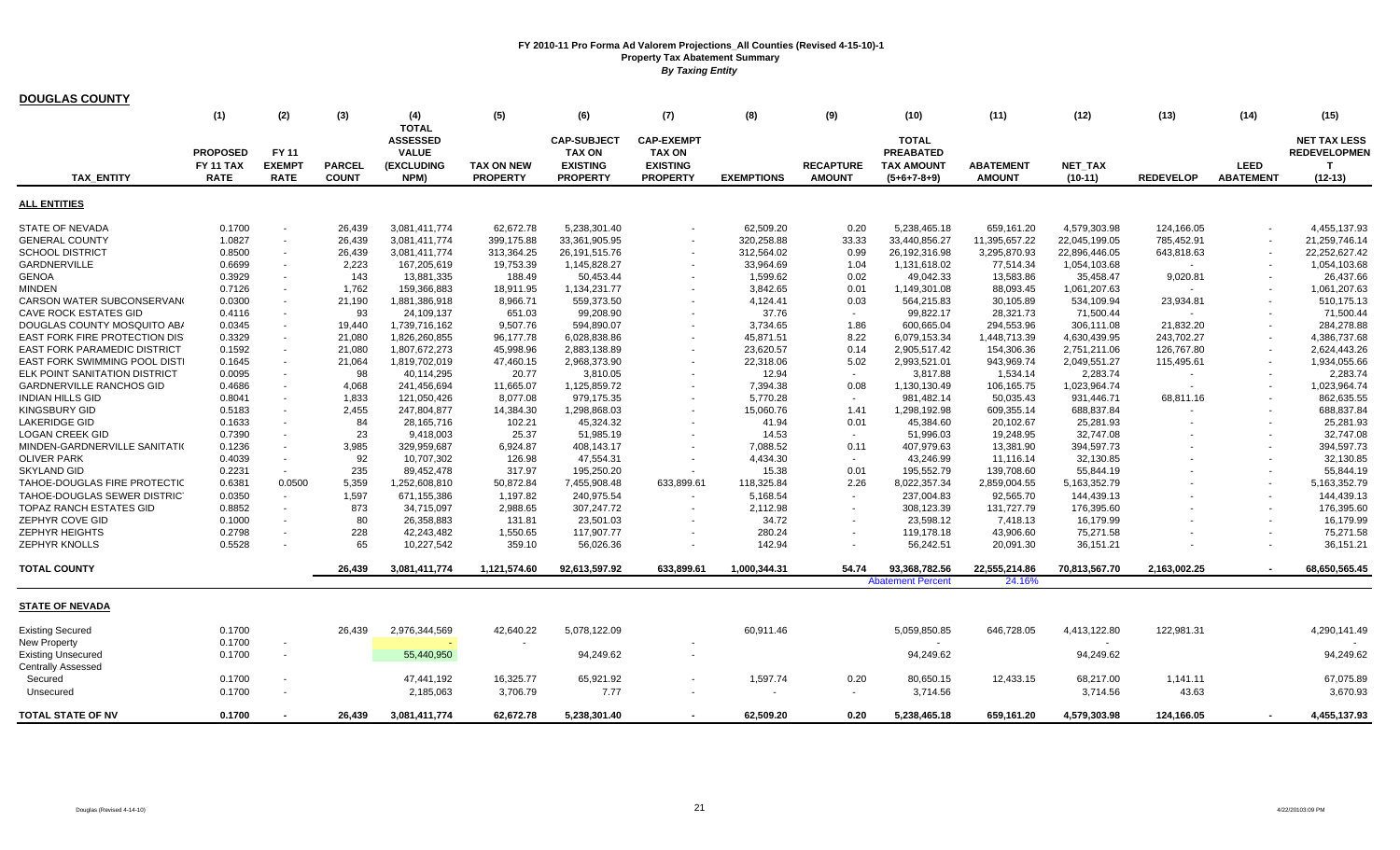| <b>DOUGLAS COUNTY</b>                                                                         |                                             |                                       |                                      |                                                                              |                                            |                                                                           |                                                                          |                                              |                                   |                                                                        |                                                   |                                                     |                                                |                                 |                                                                         |
|-----------------------------------------------------------------------------------------------|---------------------------------------------|---------------------------------------|--------------------------------------|------------------------------------------------------------------------------|--------------------------------------------|---------------------------------------------------------------------------|--------------------------------------------------------------------------|----------------------------------------------|-----------------------------------|------------------------------------------------------------------------|---------------------------------------------------|-----------------------------------------------------|------------------------------------------------|---------------------------------|-------------------------------------------------------------------------|
|                                                                                               | (1)                                         | (2)                                   | (3)                                  | (4)                                                                          | (5)                                        | (6)                                                                       | (7)                                                                      | (8)                                          | (9)                               | (10)                                                                   | (11)                                              | (12)                                                | (13)                                           | (14)                            | (15)                                                                    |
| <b>TAX ENTITY</b>                                                                             | <b>PROPOSED</b><br>FY 11 TAX<br><b>RATE</b> | FY 11<br><b>EXEMPT</b><br><b>RATE</b> | <b>PARCEL</b><br><b>COUNT</b>        | <b>TOTAL</b><br><b>ASSESSED</b><br><b>VALUE</b><br><b>(EXCLUDING</b><br>NPM) | <b>TAX ON NEW</b><br><b>PROPERTY</b>       | <b>CAP-SUBJECT</b><br><b>TAX ON</b><br><b>EXISTING</b><br><b>PROPERTY</b> | <b>CAP-EXEMPT</b><br><b>TAX ON</b><br><b>EXISTING</b><br><b>PROPERTY</b> | <b>EXEMPTIONS</b>                            | <b>RECAPTURE</b><br><b>AMOUNT</b> | <b>TOTAL</b><br><b>PREABATED</b><br><b>TAX AMOUNT</b><br>$(5+6+7-8+9)$ | <b>ABATEMENT</b><br><b>AMOUNT</b>                 | <b>NET TAX</b><br>$(10-11)$                         | <b>REDEVELOP</b>                               | <b>LEED</b><br><b>ABATEMENT</b> | <b>NET TAX LESS</b><br><b>REDEVELOPMEN</b><br>$\mathbf{T}$<br>$(12-13)$ |
|                                                                                               |                                             |                                       |                                      |                                                                              |                                            |                                                                           |                                                                          |                                              |                                   |                                                                        |                                                   |                                                     |                                                |                                 |                                                                         |
| Total AV - March Seg - Col. Q<br><b>Difference</b><br><b>GENERAL COUNTY</b>                   |                                             |                                       |                                      | 3,001,317,069<br>80,094,705                                                  |                                            |                                                                           |                                                                          |                                              |                                   |                                                                        |                                                   |                                                     |                                                |                                 |                                                                         |
| <b>Existing Secured</b>                                                                       |                                             |                                       |                                      |                                                                              |                                            |                                                                           |                                                                          |                                              |                                   |                                                                        |                                                   |                                                     |                                                |                                 |                                                                         |
| <b>General Fund</b><br>State Medical Assist Indigent<br>Self Insurance                        | 0.7666<br>0.1000<br>0.0100                  |                                       | 26,439<br>26,439<br>26,439           | 2,976,344,569<br>2,976,344,569<br>2,976,344,569                              | 192,282.33<br>25,082.49<br>2,508.25        | 22,899,349.87<br>2,987,131.88<br>298,710.81                               |                                                                          | 214,008.68<br>28,314.48<br>3,583.13          |                                   | 22,877,623.52<br>2,983,899.89<br>297,635.93                            | 8,472,942.46<br>1,071,633.35<br>38,039.93         | 14,404,681.06<br>1,912,266.54<br>259,596.00         | 546,027.43<br>71,603.17<br>7,908.53            |                                 | 13,858,653.63<br>1,840,663.37<br>251,687.47                             |
| Emergency 911<br>Capital Improvement                                                          | 0.0475<br>0.0500                            |                                       | 26,439<br>26,439                     | 2,976,344,569<br>2,976,344,569                                               | 11,914.18<br>12,541.24                     | 1,418,888.52<br>1,493,564.90                                              |                                                                          | 17,018.83<br>17,915.75                       |                                   | 1,413,783.87<br>1,488,190.39                                           | 180,702.05<br>190,208.81                          | 1,233,081.82<br>1,297,981.58                        | 37,566.20<br>39,543.99                         |                                 | 1,195,515.62<br>1,258,437.59                                            |
| Social Services<br>China Spring<br>State MV Accident Indigent<br><b>Agriculture Extension</b> | 0.0298<br>0.0038<br>0.0150<br>0.0100        |                                       | 26,439<br>26,439<br>26,439<br>26,439 | 2,976,344,569<br>2,976,344,569<br>2,976,344,569<br>2,976,344,569             | 7,474.58<br>953.13<br>3,762.37<br>2,508.25 | 890,167.65<br>113,512.03<br>448,072.46<br>298,711.13                      |                                                                          | 9,271.09<br>1,194.92<br>5,374.78<br>3,583.11 |                                   | 888,371.14<br>113,270.24<br>446,460.05<br>297,636.27                   | 227,857.84<br>28,125.74<br>57,063.91<br>38,042.49 | 660,513.30<br>85,144.50<br>389,396.14<br>259,593.78 | 22,222.46<br>2,842.76<br>11,863.00<br>7,908.58 |                                 | 638,290.84<br>82,301.74<br>377,533.14<br>251,685.20                     |
| Western NV Regional Youth Center                                                              | 0.0500                                      |                                       | 26,439                               | 2,970,367,775<br>2,976,344,569                                               | 12,541.24<br>271,568.07                    | 1,493,564.90<br>32,341,674.15                                             |                                                                          | 9,816.35<br>310,081.12                       |                                   | 1,496,289.79                                                           | 888,175.29                                        | 608,114.50                                          | 31,762.53                                      |                                 | 576,351.97                                                              |
| <b>GENERAL TOTAL</b>                                                                          | 1.0827                                      |                                       | 26,439                               | 2,976,344,569                                                                | 271,568.07                                 | 32,341,674.15                                                             |                                                                          | 310,081.12                                   |                                   | 32,303,161.10                                                          | 11,192,791.87                                     | 21,110,369.23                                       | 779,248.65                                     |                                 | 20,331,120.58                                                           |
| <b>New Property</b><br><b>Existing Unsecured</b><br>Centrally Assessed                        | 1.0827<br>1.0827                            | $\sim$                                |                                      | 55,440,950                                                                   |                                            | 600,259.17                                                                | $\overline{\phantom{a}}$                                                 |                                              |                                   | 600,259.17                                                             |                                                   | $\sim$<br>600,259.17                                |                                                |                                 | 600,259.17                                                              |
| Secured<br>Unsecured                                                                          | 1.0827<br>1.0827                            | $\overline{\phantom{a}}$              |                                      | 47,441,192<br>2,185,063                                                      | 103,995.30<br>23,612.51                    | 419,923.13<br>49.50                                                       |                                                                          | 10,177.76                                    | 33.33<br>$\blacksquare$           | 513,774.00<br>23,662.01                                                | 202,865.35                                        | 310,908.65<br>23,662.01                             | 5,926.33<br>277.93                             |                                 | 304,982.32<br>23,384.08                                                 |
| <b>TOTAL GENERAL COUNTY</b>                                                                   | 1.0827                                      |                                       | 26,439                               | 3,081,411,774                                                                | 399,175.88                                 | 33,361,905.95                                                             |                                                                          | 320,258.88                                   | 33.33                             | 33,440,856.27                                                          | 11,395,657.22                                     | 22,045,199.05                                       | 785,452.91                                     |                                 | 21,259,746.14                                                           |
| March Assessors Report:<br>New secured<br><b>Existing Secured</b><br><b>Difference</b>        |                                             |                                       |                                      | 1,275,323<br>2,871,434,211<br>2,872,709,534<br>103,635,035                   | 3.61%                                      |                                                                           |                                                                          |                                              |                                   |                                                                        |                                                   |                                                     |                                                |                                 |                                                                         |
| Total AV - March Seg - Col. Q<br><b>Difference</b>                                            |                                             |                                       |                                      | 3,001,317,069<br>80,094,705                                                  |                                            |                                                                           |                                                                          |                                              |                                   |                                                                        |                                                   |                                                     |                                                |                                 |                                                                         |
| SCHOOL DISTRICT                                                                               |                                             |                                       |                                      | 22,591,328                                                                   |                                            | 22,591,605.66                                                             |                                                                          | 35,832,489.33                                |                                   |                                                                        |                                                   |                                                     |                                                |                                 |                                                                         |
| <b>Existing Secured</b><br><b>New Property</b><br><b>Existing Unsecured</b>                   | 0.7500<br>0.7500<br>0.7500                  | $\sim$<br>$\overline{\phantom{a}}$    | 26,439                               | 2,976,344,569<br>55,440,950                                                  | 188,118.64                                 | 22,403,487.02<br>415,807.13                                               |                                                                          | 268,743.67                                   |                                   | 22,322,861.99<br>415,807.13                                            | 2,853,280.31                                      | 19,469,581.68<br>415,807.13                         | 593,154.74                                     |                                 | 18,876,426.94<br>415,807.13                                             |
| Centrally Assessed<br>Secured<br>Unsecured                                                    | 0.7500<br>0.7500                            | $\overline{\phantom{a}}$              |                                      | 47,441,192<br>2,185,063                                                      | 72,025.55<br>16,353.68                     | 290,832.28<br>34.29                                                       |                                                                          | 7,049.00                                     | 0.87<br>$\sim$                    | 355,809.71<br>16,387.97                                                | 54,852.08                                         | 300,957.63<br>16,387.97                             | 5,034.33<br>192.49                             |                                 | 295,923.30<br>16,195.47                                                 |
| TOTAL SCHOOL OPERATING                                                                        | 0.7500                                      |                                       | 26.439                               | 3,081,411,774                                                                | 276.497.87                                 | 23.110.160.72                                                             |                                                                          | 275,792.67                                   | 0.87                              | 23.110.866.79                                                          | 2.908.132.39                                      | 20.202.734.40                                       | 598.381.56                                     |                                 | 19.604.352.84                                                           |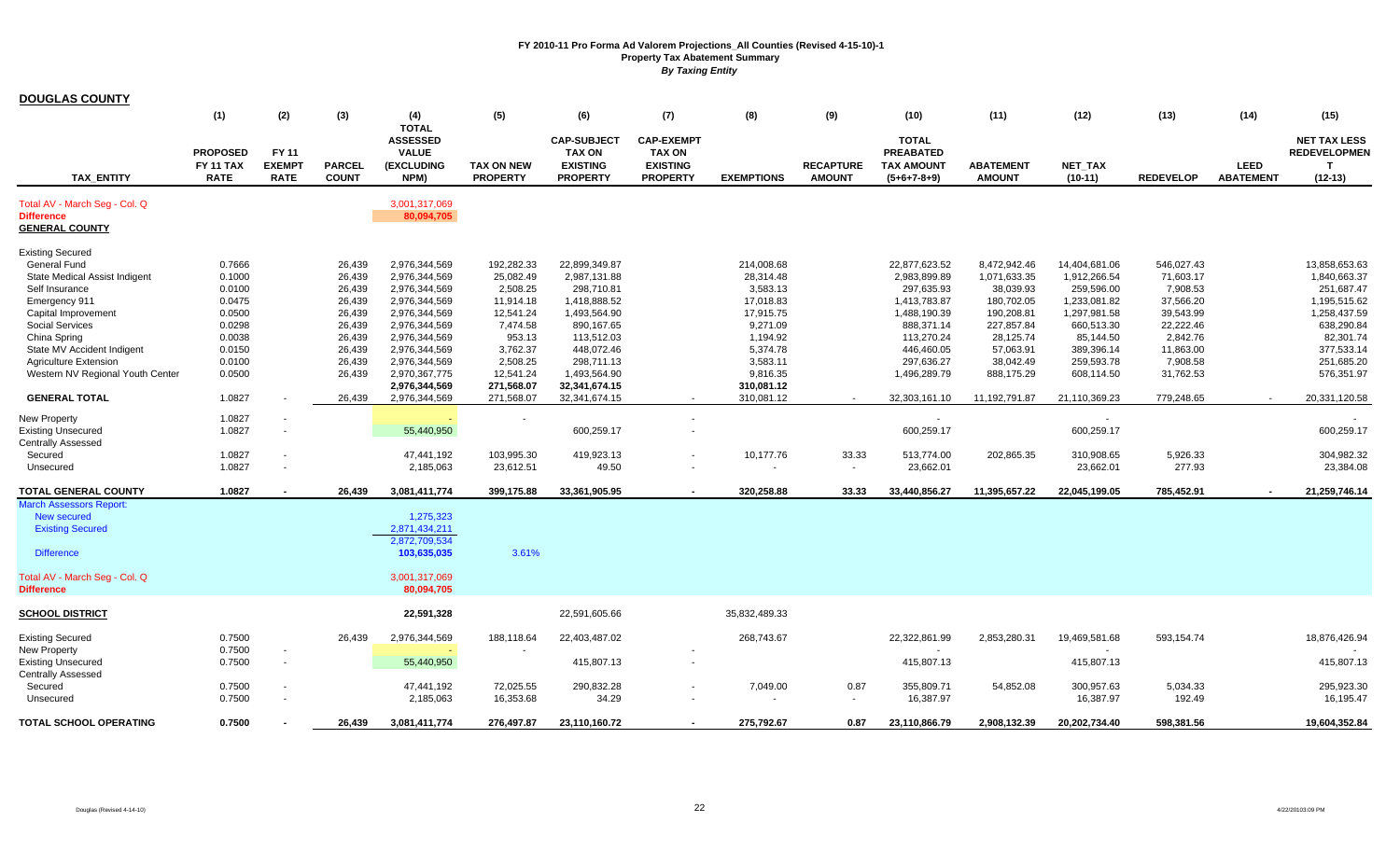| <b>DOUGLAS COUNTY</b>                                                          |                                     |                                    |               |                                               |                        |                                                        |                                                       |                    |                  |                                                       |                     |                         |                    |                  |                                                            |
|--------------------------------------------------------------------------------|-------------------------------------|------------------------------------|---------------|-----------------------------------------------|------------------------|--------------------------------------------------------|-------------------------------------------------------|--------------------|------------------|-------------------------------------------------------|---------------------|-------------------------|--------------------|------------------|------------------------------------------------------------|
|                                                                                | (1)                                 | (2)                                | (3)           | (4)<br><b>TOTAL</b>                           | (5)                    | (6)                                                    | (7)                                                   | (8)                | (9)              | (10)                                                  | (11)                | (12)                    | (13)               | (14)             | (15)                                                       |
|                                                                                | <b>PROPOSED</b><br><b>FY 11 TAX</b> | FY 11<br><b>EXEMPT</b>             | <b>PARCEL</b> | <b>ASSESSED</b><br><b>VALUE</b><br>(EXCLUDING | <b>TAX ON NEW</b>      | <b>CAP-SUBJECT</b><br><b>TAX ON</b><br><b>EXISTING</b> | <b>CAP-EXEMPT</b><br><b>TAX ON</b><br><b>EXISTING</b> |                    | <b>RECAPTURE</b> | <b>TOTAL</b><br><b>PREABATED</b><br><b>TAX AMOUNT</b> | <b>ABATEMENT</b>    | <b>NET TAX</b>          |                    | <b>LEED</b>      | <b>NET TAX LESS</b><br><b>REDEVELOPMEN</b><br>$\mathbf{T}$ |
| <b>TAX ENTITY</b>                                                              | <b>RATE</b>                         | <b>RATE</b>                        | <b>COUNT</b>  | NPM)                                          | <b>PROPERTY</b>        | <b>PROPERTY</b>                                        | <b>PROPERTY</b>                                       | <b>EXEMPTIONS</b>  | <b>AMOUNT</b>    | $(5+6+7-8+9)$                                         | <b>AMOUNT</b>       | $(10-11)$               | <b>REDEVELOP</b>   | <b>ABATEMENT</b> | $(12-13)$                                                  |
| <b>SCHOOL DEBT</b>                                                             |                                     |                                    |               |                                               | 81,628.96<br>18,534.17 | 329,609.92<br>38.86                                    |                                                       | 7,988.87<br>$\sim$ | 0.99<br>$\sim$   | 403,251.00<br>18,573.03                               | 62,165.69<br>$\sim$ | 341,085.31<br>18,573.03 | 5,705.57<br>218.16 | ÷.               | 335,379.74<br>18,354.87                                    |
| <b>Existing Secured</b>                                                        | 0.1000                              |                                    | 26,439        | 2,976,344,569                                 | 25,082.49              | 2,987,131.88                                           |                                                       | 35,831.48          |                  | 2,976,382.89                                          | 380,424.93          | 2,595,957.96            | 44,740.16          |                  | 2,551,217.80                                               |
| New Property<br><b>Existing Unsecured</b><br><b>Centrally Assessed</b>         | 0.1000<br>0.1000                    | $\overline{\phantom{a}}$<br>$\sim$ |               | 55,440,950                                    |                        | 55,440.95                                              | $\overline{\phantom{a}}$                              |                    |                  | 55,440.95                                             |                     | 55,440.95               |                    |                  | 55,440.95                                                  |
| Secured<br>Unsecured                                                           | 0.1000<br>0.1000                    | $\sim$                             |               | 47,441,192<br>2,185,063                       | 9,603.41<br>2,180.49   | 38,777.64<br>4.57                                      |                                                       | 939.87             | 0.12<br>$\sim$   | 47,441.29<br>2,185.06                                 | 7,313.61            | 40,127.68<br>2,185.06   | 671.24<br>25.67    |                  | 39,456.44<br>2,159.40                                      |
| <b>TOTAL SCHOOL DEBT</b>                                                       | 0.1000                              |                                    | 26,439        | 3,081,411,774                                 | 36,866.38              | 3,081,355.04                                           | $\sim$                                                | 36,771.35          | 0.12             | 3,081,450.19                                          | 387,738.54          | 2,693,711.65            | 45,437.07          | $\sim$           | 2,648,274.58                                               |
| TOTAL SCHOOL DISTRICT                                                          | 0.8500                              |                                    | 26,439        | 3,081,411,774                                 | 313,364.25             | 26, 191, 515.76                                        | $\blacksquare$                                        | 312,564.02         | 0.99             | 26,192,316.98                                         | 3,295,870.93        | 22,896,446.05           | 643,818.63         | $\sim$           | 22,252,627.42                                              |
| Total AV - March Seg - Col. Q<br><b>Difference</b><br><b>GARDNERVILLE TOWN</b> |                                     |                                    |               | 3,001,317,069<br>80,094,705                   |                        |                                                        |                                                       |                    |                  |                                                       |                     |                         |                    |                  |                                                            |
| <b>Existing Secured</b>                                                        | 0.6699                              |                                    | 2,223         | 157,215,994                                   | 11,645.31              | 1,086,754.96                                           |                                                       | 33,703.79          |                  | 1,064,696.48                                          | 74,773.08           | 989,923.40              |                    |                  | 989,923.40                                                 |
| <b>New Property</b><br><b>Existing Unsecured</b><br><b>Centrally Assessed</b>  | 0.6699<br>0.6699                    | $\sim$<br>$\overline{\phantom{a}}$ |               | 7,110,063                                     |                        | 47,630.31                                              |                                                       |                    |                  | 47,630.31                                             |                     | 47,630.31               |                    |                  | 47,630.31                                                  |
| Secured<br>Unsecured                                                           | 0.6699<br>0.6699                    | $\sim$<br>$\sim$                   |               | 2,789,133<br>90,429                           | 7,502.30<br>605.78     | 11,443.00                                              |                                                       | 260.90             | 1.04<br>$\sim$   | 18,685.44<br>605.78                                   | 2,741.26            | 15,944.18<br>605.78     |                    |                  | 15,944.18<br>605.78                                        |
| <b>TOTAL GARDNERVILLE</b>                                                      | 0.6699                              | $\overline{\phantom{a}}$           | 2,223         | 167,205,619                                   | 19,753.39              | 1,145,828.27                                           |                                                       | 33,964.69          | 1.04             | 1,131,618.02                                          | 77,514.34           | 1,054,103.68            |                    |                  | 1,054,103.68                                               |
| Total AV - March Seg - Col. Q<br><b>Difference</b><br><b>GENOA TOWN</b>        |                                     |                                    |               | 170,082,824<br>(2,877,205)                    |                        |                                                        |                                                       |                    |                  |                                                       |                     |                         |                    |                  |                                                            |
| <b>Existing Secured</b><br>New Property                                        | 0.3929<br>0.3929                    | $\overline{\phantom{a}}$           | 143           | 13,626,404                                    | 56.87                  | 49,567.16                                              |                                                       | 1,583.71           |                  | 48,040.32                                             | 13,248.68           | 34,791.64               | 8,966.80           |                  | 25,824.84                                                  |
| <b>Existing Unsecured</b><br><b>Centrally Assessed</b>                         | 0.3929                              | $\overline{\phantom{a}}$           |               | 69,244                                        |                        | 272.06                                                 |                                                       |                    |                  | 272.06                                                |                     | 272.06                  |                    |                  | 272.06                                                     |
| Secured<br>Unsecured                                                           | 0.3929<br>0.3929                    | $\sim$<br>$\sim$                   |               | 176,386<br>9,301                              | 95.06<br>36.56         | 614.22                                                 |                                                       | 15.91              | 0.02<br>$\sim$   | 693.39<br>36.56                                       | 335.18              | 358.21<br>36.56         | 54.01              |                  | 304.20<br>36.56                                            |
| <b>TOTAL GENOA</b>                                                             | 0.3929                              | $\overline{\phantom{a}}$           | 143           | 13,881,335                                    | 188.49                 | 50.453.44                                              |                                                       | 1,599.62           | 0.02             | 49.042.33                                             | 13.583.86           | 35,458.47               | 9.020.81           |                  | 26,437.66                                                  |
| Total AV - March Seg - Col. Q<br><b>Difference</b><br><b>MINDEN TOWN</b>       |                                     |                                    |               | 9,316,320<br>4,565,015                        |                        |                                                        |                                                       |                    |                  |                                                       |                     |                         |                    |                  |                                                            |
| <b>Existing Secured</b>                                                        | 0.7126                              |                                    | 1,762         | 153,941,712                                   | 13,291.19              | 1,100,995.55                                           |                                                       | 3,645.44           |                  | 1,110,641.30                                          | 86,098.04           | 1,024,543.26            |                    |                  | 1,024,543.26                                               |
| <b>New Property</b><br><b>Existing Unsecured</b>                               | 0.7126<br>0.7126                    | $\sim$<br>$\sim$                   |               | 3,461,020                                     |                        | 24,663.23                                              | $\sim$                                                |                    |                  | 24,663.23                                             |                     | 24,663.23               |                    |                  | 24,663.23                                                  |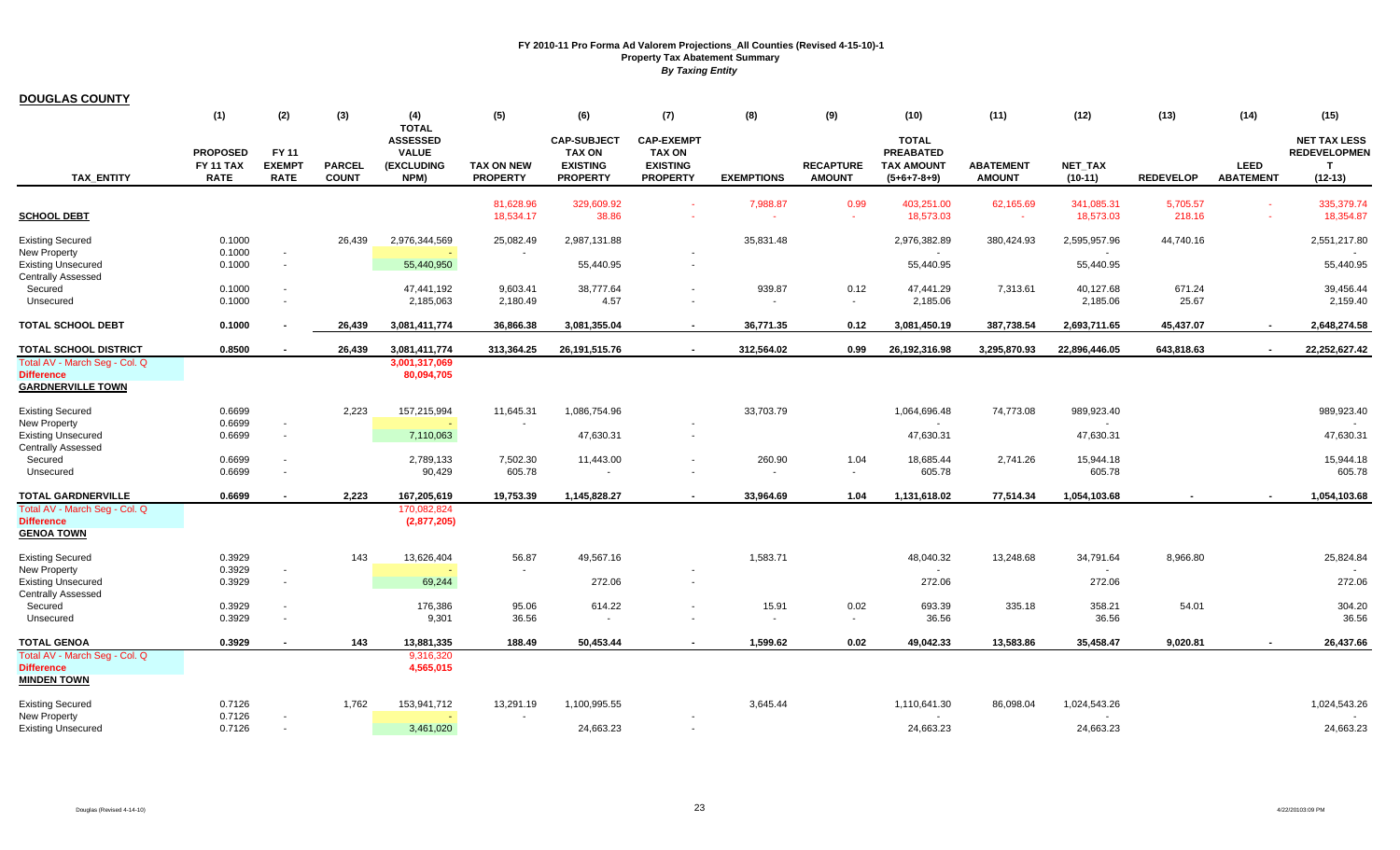| <b>DOUGLAS COUNTY</b>                                   |                                     |                                    |               |                                 |                          |                                  |                                  |                   |                                            |                                       |                  |                          |                  |                  |                                     |
|---------------------------------------------------------|-------------------------------------|------------------------------------|---------------|---------------------------------|--------------------------|----------------------------------|----------------------------------|-------------------|--------------------------------------------|---------------------------------------|------------------|--------------------------|------------------|------------------|-------------------------------------|
|                                                         | (1)                                 | (2)                                | (3)           | (4)                             | (5)                      | (6)                              | (7)                              | (8)               | (9)                                        | (10)                                  | (11)             | (12)                     | (13)             | (14)             | (15)                                |
|                                                         |                                     |                                    |               | <b>TOTAL</b><br><b>ASSESSED</b> |                          | <b>CAP-SUBJECT</b>               | <b>CAP-EXEMPT</b>                |                   |                                            | <b>TOTAL</b>                          |                  |                          |                  |                  | <b>NET TAX LESS</b>                 |
|                                                         | <b>PROPOSED</b><br><b>FY 11 TAX</b> | FY 11<br><b>EXEMPT</b>             | <b>PARCEL</b> | <b>VALUE</b><br>(EXCLUDING      | <b>TAX ON NEW</b>        | <b>TAX ON</b><br><b>EXISTING</b> | <b>TAX ON</b><br><b>EXISTING</b> |                   | <b>RECAPTURE</b>                           | <b>PREABATED</b><br><b>TAX AMOUNT</b> | <b>ABATEMENT</b> | <b>NET TAX</b>           |                  | <b>LEED</b>      | <b>REDEVELOPMEN</b><br>$\mathbf{T}$ |
| <b>TAX ENTITY</b>                                       | <b>RATE</b>                         | <b>RATE</b>                        | <b>COUNT</b>  | NPM)                            | <b>PROPERTY</b>          | <b>PROPERTY</b>                  | <b>PROPERTY</b>                  | <b>EXEMPTIONS</b> | <b>AMOUNT</b>                              | $(5+6+7-8+9)$                         | <b>AMOUNT</b>    | $(10-11)$                | <b>REDEVELOP</b> | <b>ABATEMENT</b> | $(12-13)$                           |
| <b>Centrally Assessed</b>                               |                                     |                                    |               |                                 |                          |                                  |                                  |                   |                                            |                                       |                  |                          |                  |                  |                                     |
| Secured                                                 | 0.7126                              | $\blacksquare$                     |               | 1,900,763                       | 5,169.05                 | 8,572.99                         |                                  | 197.21            | 0.01                                       | 13,544.84                             | 1,995.41         | 11,549.43                |                  |                  | 11,549.43                           |
| Unsecured                                               | 0.7126                              | $\sim$                             |               | 63,389                          | 451.71                   |                                  |                                  | $\sim$            | $\sim$                                     | 451.71                                |                  | 451.71                   |                  |                  | 451.71                              |
| <b>TOTAL MINDEN</b>                                     | 0.7126                              | $\blacksquare$                     | 1,762         | 159,366,883                     | 18,911.95                | 1,134,231.77                     |                                  | 3.842.65          | 0.01                                       | 1,149,301.08                          | 88,093.45        | 1,061,207.63             |                  | $\sim$           | 1,061,207.63                        |
| Total AV - March Seg - Col. Q<br><b>Difference</b>      |                                     |                                    |               | 161,233,552<br>(1,866,669)      |                          |                                  |                                  |                   |                                            |                                       |                  |                          |                  |                  |                                     |
| <b>CARSON WATER SUBCONSERVANCY</b>                      |                                     |                                    |               |                                 |                          |                                  |                                  |                   |                                            |                                       |                  |                          |                  |                  |                                     |
| <b>Existing Secured</b>                                 | 0.0300                              |                                    | 21.190        | 1,795,777,332                   | 6,162.56                 | 536,280.56                       |                                  | 3,910.15          |                                            | 538,532.97                            | 28,442.24        | 510,090.73               | 23,725.73        |                  | 486,365.00                          |
| New Property                                            | 0.0300                              | $\blacksquare$                     |               |                                 | $\overline{\phantom{a}}$ |                                  |                                  |                   |                                            |                                       |                  | $\sim$                   |                  |                  |                                     |
| <b>Existing Unsecured</b>                               | 0.0300                              | $\sim$                             |               | 47,343,762                      |                          | 14,203.13                        |                                  |                   |                                            | 14,203.13                             |                  | 14,203.13                |                  |                  | 14,203.13                           |
| <b>Centrally Assessed</b><br>Secured                    | 0.0300                              |                                    |               | 36,606,400                      | 2,306.35                 | 8,889.81                         |                                  | 214.26            | 0.03                                       | 10,981.93                             | 1,663.65         | 9,318.28                 | 201.39           |                  | 9,116.89                            |
| Unsecured                                               | 0.0300                              | $\blacksquare$                     |               | 1,659,424                       | 497.80                   |                                  |                                  |                   | $\sim$                                     | 497.80                                |                  | 497.80                   | 7.69             |                  | 490.11                              |
| <b>TOTAL CWSD</b>                                       | 0.0300                              |                                    | 21,190        | 1,881,386,918                   | 8,966.71                 | 559,373.50                       |                                  | 4,124.41          | 0.03                                       | 564,215.83                            | 30,105.89        | 534,109.94               | 23,934.81        |                  | 510,175.13                          |
| Total AV - March Seg - Col. Q                           |                                     |                                    |               | 1,802,506,240                   |                          |                                  |                                  |                   |                                            |                                       |                  |                          |                  |                  |                                     |
| <b>Difference</b><br><b>CAVE ROCK ESTATES GID</b>       |                                     |                                    |               | 78,880,678                      |                          |                                  |                                  |                   |                                            |                                       |                  |                          |                  |                  |                                     |
|                                                         |                                     |                                    |               |                                 |                          |                                  |                                  |                   |                                            |                                       |                  |                          |                  |                  |                                     |
| <b>Existing Secured</b><br><b>New Property</b>          | 0.4116<br>0.4116                    | $\overline{\phantom{a}}$           | 93            | 23,994,387                      | 586.67                   | 98,789.57                        |                                  | 26.37             |                                            | 99,349.87                             | 28,203.56        | 71,146.31                |                  |                  | 71,146.31                           |
| <b>Existing Unsecured</b>                               | 0.4116                              | $\blacksquare$                     |               |                                 |                          |                                  |                                  |                   |                                            |                                       |                  | $\overline{\phantom{a}}$ |                  |                  |                                     |
| <b>Centrally Assessed</b>                               |                                     |                                    |               |                                 |                          |                                  |                                  |                   |                                            |                                       |                  |                          |                  |                  |                                     |
| Secured<br>Unsecured                                    | 0.4116<br>0.4116                    | $\sim$<br>$\overline{\phantom{a}}$ |               | 108,437<br>6,313                | 38.38<br>25.98           | 419.33                           |                                  | 11.39<br>$\sim$   | $\blacksquare$<br>$\overline{\phantom{a}}$ | 446.32<br>25.98                       | 118.17           | 328.15<br>25.98          |                  |                  | 328.15<br>25.98                     |
|                                                         | 0.4116                              |                                    | 93            |                                 | 651.03                   |                                  |                                  |                   |                                            |                                       |                  |                          |                  |                  |                                     |
| <b>TOTAL CAVE ROCK</b><br>Total AV - March Seg - Col. Q |                                     |                                    |               | 24,109,137<br>24,254,080        |                          | 99,208.90                        |                                  | 37.76             | $\blacksquare$                             | 99,822.17                             | 28,321.73        | 71,500.44                |                  |                  | 71,500.44                           |
| <b>Difference</b>                                       |                                     |                                    |               | (144, 943)                      |                          |                                  |                                  |                   |                                            |                                       |                  |                          |                  |                  |                                     |
| DOUGLAS COUNTY MOSQUITO ABATEMENT                       |                                     |                                    |               |                                 |                          |                                  |                                  |                   |                                            |                                       |                  |                          |                  |                  |                                     |
| <b>Existing Secured</b>                                 | 0.0345                              |                                    | 19,440        | 1,661,602,141                   | 6,378.47                 | 570,864.78                       |                                  | 3,491.83          |                                            | 573,751.42                            | 285,873.09       | 287,878.33               | 21,687.29        |                  | 266,191.04                          |
| <b>New Property</b>                                     | 0.0345                              | $\overline{\phantom{a}}$           |               |                                 |                          |                                  |                                  |                   |                                            |                                       |                  |                          |                  |                  |                                     |
| <b>Existing Unsecured</b><br><b>Centrally Assessed</b>  | 0.0345                              | $\sim$                             |               | 40,515,890                      |                          | 13.977.98                        | $\sim$                           |                   |                                            | 13,977.98                             |                  | 13,977.98                |                  |                  | 13,977.98                           |
| Secured                                                 | 0.0345                              | $\sim$                             |               | 35,959,152                      | 2,565.49                 | 10,047.31                        |                                  | 242.82            | 1.86                                       | 12,371.84                             | 8,680.87         | 3,690.97                 | 136.08           |                  | 3,554.89                            |
| Unsecured                                               | 0.0345                              |                                    |               | 1,638,979                       | 563.80                   |                                  |                                  |                   | $\sim$                                     | 563.80                                |                  | 563.80                   | 8.83             |                  | 554.97                              |
| <b>TOTAL DC MOSQUITO ABATE</b>                          | 0.0345                              |                                    | 19,440        | 1,739,716,162                   | 9,507.76                 | 594,890.07                       |                                  | 3,734.65          | 1.86                                       | 600,665.04                            | 294,553.96       | 306,111.08               | 21,832.20        |                  | 284,278.88                          |
| Total AV - March Seg - Col. Q<br><b>Difference</b>      |                                     |                                    |               | 1,661,064,584<br>78,651,578     |                          |                                  |                                  |                   |                                            |                                       |                  |                          |                  |                  |                                     |
|                                                         |                                     |                                    |               |                                 |                          |                                  |                                  |                   |                                            |                                       |                  |                          |                  |                  |                                     |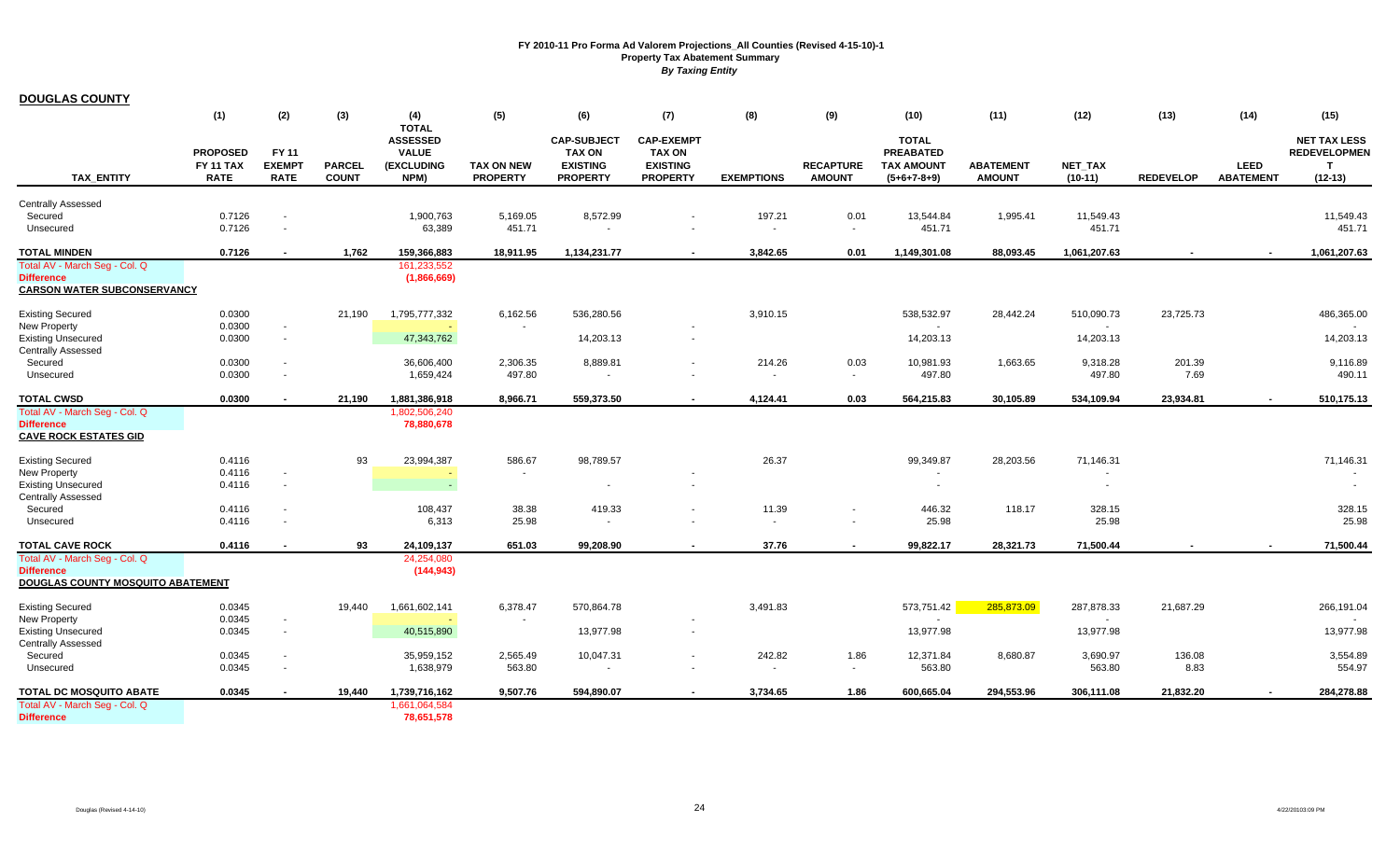| <b>DOUGLAS COUNTY</b>                                                                      |                                                    |                                       |                               |                                                                              |                                      |                                                                           |                                                                          |                                      |                                   |                                                                        |                                   |                             |                   |                                 |                                                                         |
|--------------------------------------------------------------------------------------------|----------------------------------------------------|---------------------------------------|-------------------------------|------------------------------------------------------------------------------|--------------------------------------|---------------------------------------------------------------------------|--------------------------------------------------------------------------|--------------------------------------|-----------------------------------|------------------------------------------------------------------------|-----------------------------------|-----------------------------|-------------------|---------------------------------|-------------------------------------------------------------------------|
|                                                                                            | (1)                                                | (2)                                   | (3)                           | (4)                                                                          | (5)                                  | (6)                                                                       | (7)                                                                      | (8)                                  | (9)                               | (10)                                                                   | (11)                              | (12)                        | (13)              | (14)                            | (15)                                                                    |
| <b>TAX ENTITY</b>                                                                          | <b>PROPOSED</b><br><b>FY 11 TAX</b><br><b>RATE</b> | FY 11<br><b>EXEMPT</b><br><b>RATE</b> | <b>PARCEL</b><br><b>COUNT</b> | <b>TOTAL</b><br><b>ASSESSED</b><br><b>VALUE</b><br><b>(EXCLUDING</b><br>NPM) | <b>TAX ON NEW</b><br><b>PROPERTY</b> | <b>CAP-SUBJECT</b><br><b>TAX ON</b><br><b>EXISTING</b><br><b>PROPERTY</b> | <b>CAP-EXEMPT</b><br><b>TAX ON</b><br><b>EXISTING</b><br><b>PROPERTY</b> | <b>EXEMPTIONS</b>                    | <b>RECAPTURE</b><br><b>AMOUNT</b> | <b>TOTAL</b><br><b>PREABATED</b><br><b>TAX AMOUNT</b><br>$(5+6+7-8+9)$ | <b>ABATEMENT</b><br><b>AMOUNT</b> | <b>NET TAX</b><br>$(10-11)$ | <b>REDEVELOP</b>  | <b>LEED</b><br><b>ABATEMENT</b> | <b>NET TAX LESS</b><br><b>REDEVELOPMEN</b><br>$\mathbf{T}$<br>$(12-13)$ |
| <b>EAST FORK FIRE PROTECTION DISTRICT</b>                                                  |                                                    |                                       |                               |                                                                              |                                      |                                                                           |                                                                          |                                      |                                   |                                                                        |                                   |                             |                   |                                 |                                                                         |
| <b>Existing Secured</b><br><b>New Property</b>                                             | 0.3329<br>0.3329                                   |                                       | 21,080                        | 1,737,345,056                                                                | 63,602.85                            | 5,762,762.49                                                              |                                                                          | 43,178.88                            |                                   | 5,783,186.46                                                           | 1,394,585.15                      | 4,388,601.31                | 241,802.37        |                                 | 4,146,798.94                                                            |
| Existing Unsecured<br><b>Centrally Assessed</b>                                            | 0.3329                                             | $\sim$                                |                               | 46,904,445                                                                   |                                      | 156,144.90                                                                |                                                                          |                                      |                                   | 156,144.90                                                             |                                   | 156,144.90                  |                   |                                 | 156,144.90                                                              |
| Secured<br>Unsecured                                                                       | 0.3329<br>0.3329                                   |                                       |                               | 40,136,954<br>1,874,400                                                      | 26,336.92<br>6,238.01                | 109,931.47                                                                |                                                                          | 2,692.63<br>$\overline{\phantom{a}}$ | 8.22<br>$\sim$                    | 133,583.98<br>6,238.01                                                 | 54,128.24                         | 79,455.74<br>6,238.01       | 1,814.47<br>85.43 |                                 | 77,641.27<br>6,152.58                                                   |
| TOTAL EAST FORK FIRE<br>Total AV - March Seg - Col. Q                                      | 0.3329                                             |                                       | 21,080                        | 1,826,260,855<br>1,746,964,688                                               | 96,177.78                            | 6,028,838.86                                                              | $\blacksquare$                                                           | 45,871.51                            | 8.22                              | 6,079,153.34                                                           | 1,448,713.39                      | 4,630,439.95                | 243,702.27        |                                 | 4,386,737.68                                                            |
| <b>Difference</b><br><b>EAST FORK PARAMEDIC DISTRICT</b>                                   |                                                    |                                       |                               | 79,296,167                                                                   |                                      |                                                                           |                                                                          |                                      |                                   |                                                                        |                                   |                             |                   |                                 |                                                                         |
| <b>Existing Secured</b><br><b>New Property</b>                                             | 0.1592<br>0.1592                                   |                                       | 21,080                        | 1,718,756,474                                                                | 30,416.26                            | 2,755,879.59                                                              |                                                                          | 22,332.49                            |                                   | 2,763,963.36                                                           | 143,970.77                        | 2,619,992.59                | 125,662.07        |                                 | 2,494,330.52                                                            |
| <b>Existing Unsecured</b><br><b>Centrally Assessed</b>                                     | 0.1592                                             | $\sim$                                |                               | 46,904,445                                                                   |                                      | 74,671.88                                                                 |                                                                          |                                      |                                   | 74,671.88                                                              |                                   | 74,671.88                   |                   |                                 | 74,671.88                                                               |
| Secured<br>Unsecured                                                                       | 0.1592<br>0.1592                                   |                                       |                               | 40,136,954<br>1,874,400                                                      | 12,598.67<br>2,984.03                | 52,587.42                                                                 |                                                                          | 1,288.08<br>$\overline{\phantom{a}}$ | 0.14<br>$\sim$                    | 63,898.15<br>2,984.03                                                  | 10,335.59                         | 53,562.56<br>2,984.03       | 1,064.87<br>40.86 |                                 | 52,497.69<br>2,943.17                                                   |
| TOTAL EAST FORK PARAMEDIC                                                                  | 0.1592                                             |                                       | 21,080                        | 1,807,672,273                                                                | 45,998.96                            | 2,883,138.89                                                              |                                                                          | 23,620.57                            | 0.14                              | 2,905,517.42                                                           | 154,306.36                        | 2,751,211.06                | 126,767.80        |                                 | 2,624,443.26                                                            |
| Total AV - March Seq - Col. Q<br><b>Difference</b><br>EAST FORK SWIMMING POOL DISTRICT     |                                                    |                                       |                               | 1,746,964,688<br>60,707,585                                                  |                                      |                                                                           |                                                                          |                                      |                                   |                                                                        |                                   |                             |                   |                                 |                                                                         |
| <b>Existing Secured</b><br><b>New Property</b>                                             | 0.1645<br>0.1645                                   |                                       | 21,064                        | 1,737,097,186                                                                | 31,428.86                            | 2,847,212.90                                                              |                                                                          | 21,010.67                            |                                   | 2,857,631.09                                                           | 913,829.83                        | 1,943,801.26                | 114,605.79        |                                 | 1,829,195.47                                                            |
| <b>Existing Unsecured</b><br>Centrally Assessed                                            | 0.1645                                             | $\sim$                                |                               | 41,141,274                                                                   |                                      | 67,677.40                                                                 | $\blacksquare$                                                           |                                      |                                   | 67,677.40                                                              |                                   | 67,677.40                   |                   |                                 | 67,677.40                                                               |
| Secured<br>Unsecured                                                                       | 0.1645<br>0.1645                                   |                                       |                               | 39,621,894<br>1,841,665                                                      | 13,001.77<br>3,029.52                | 53,483.60<br>$\overline{\phantom{a}}$                                     |                                                                          | 1,307.39<br>$\sim$                   | 5.02<br>$\sim$                    | 65,183.00<br>3,029.52                                                  | 30,139.91                         | 35,043.09<br>3,029.52       | 847.60<br>42.22   |                                 | 34,195.49<br>2,987.30                                                   |
| TOTAL EAST FORK SWIMMING PO(                                                               | 0.1645                                             |                                       | 21,064                        | 1,819,702,019                                                                | 47,460.15                            | 2,968,373.90                                                              |                                                                          | 22,318.06                            | 5.02                              | 2,993,521.01                                                           | 943,969.74                        | 2,049,551.27                | 115,495.61        |                                 | 1,934,055.66                                                            |
| Total AV - March Seg - Col. Q<br><b>Difference</b><br><b>ELK POINT SANITATION DISTRICT</b> |                                                    |                                       |                               | 1,740,409,508<br>79,292,511                                                  |                                      |                                                                           |                                                                          |                                      |                                   |                                                                        |                                   |                             |                   |                                 |                                                                         |
| Existing Secured<br><b>New Property</b>                                                    | 0.0095<br>0.0095                                   |                                       | 98                            | 40,106,629                                                                   | 20.55                                | 3,809.54                                                                  |                                                                          | 12.94                                |                                   | 3,817.15                                                               | 1,534.13                          | 2,283.02                    |                   |                                 | 2,283.02                                                                |
| <b>Existing Unsecured</b><br><b>Centrally Assessed</b>                                     | 0.0095                                             |                                       |                               | 4,501                                                                        |                                      | 0.43                                                                      |                                                                          |                                      |                                   | 0.43                                                                   |                                   | 0.43                        |                   |                                 | 0.43                                                                    |
| Secured<br>Unsecured                                                                       | 0.0095<br>0.0095                                   |                                       |                               | 3,158<br>$\overline{7}$                                                      | 0.22<br>$\sim$                       | 0.08<br>$\overline{\phantom{a}}$                                          |                                                                          |                                      |                                   | 0.30<br>$\sim$                                                         | 0.01                              | 0.29                        |                   |                                 | 0.29                                                                    |
| TOTAL ELK POINT                                                                            | 0.0095                                             |                                       | 98                            | 40,114,295                                                                   | 20.77                                | 3.810.05                                                                  |                                                                          | 12.94                                |                                   | 3,817.88                                                               | 1,534.14                          | 2,283.74                    |                   |                                 | 2,283.74                                                                |

 $\mathbb{R}^2$ 

 $\mathcal{A}$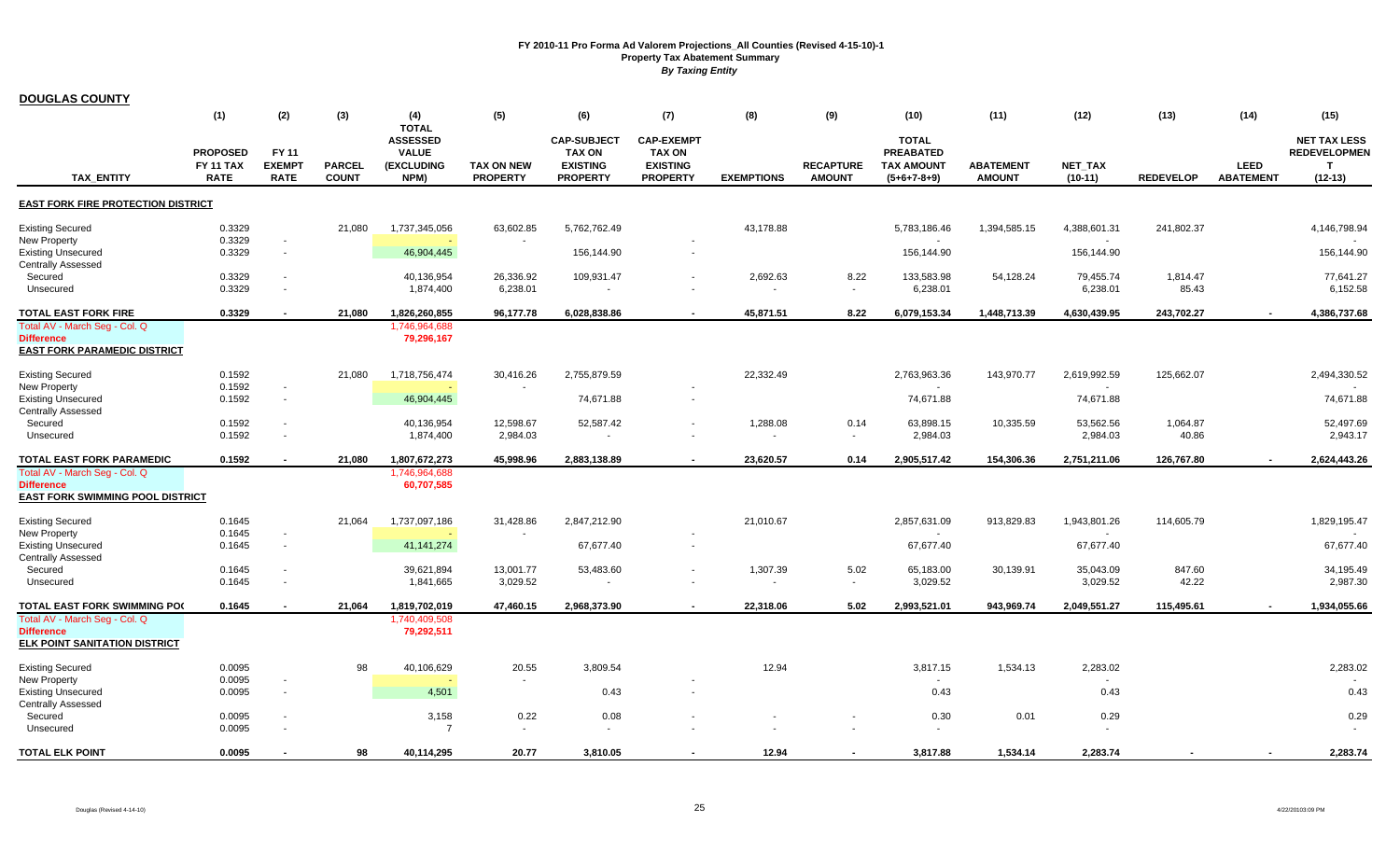| <b>DOUGLAS COUNTY</b>                                  |                  |                                            |               |                                 |                          |                    |                                    |                   |                  |                     |                  |                     |                  |                  |                     |
|--------------------------------------------------------|------------------|--------------------------------------------|---------------|---------------------------------|--------------------------|--------------------|------------------------------------|-------------------|------------------|---------------------|------------------|---------------------|------------------|------------------|---------------------|
|                                                        | (1)              | (2)                                        | (3)           | (4)                             | (5)                      | (6)                | (7)                                | (8)               | (9)              | (10)                | (11)             | (12)                | (13)             | (14)             | (15)                |
|                                                        |                  |                                            |               | <b>TOTAL</b><br><b>ASSESSED</b> |                          | <b>CAP-SUBJECT</b> | <b>CAP-EXEMPT</b>                  |                   |                  | <b>TOTAL</b>        |                  |                     |                  |                  | <b>NET TAX LESS</b> |
|                                                        | <b>PROPOSED</b>  | <b>FY 11</b>                               |               | <b>VALUE</b>                    |                          | <b>TAX ON</b>      | <b>TAX ON</b>                      |                   |                  | <b>PREABATED</b>    |                  |                     |                  |                  | <b>REDEVELOPMEN</b> |
|                                                        | <b>FY 11 TAX</b> | <b>EXEMPT</b>                              | <b>PARCEL</b> | (EXCLUDING                      | <b>TAX ON NEW</b>        | <b>EXISTING</b>    | <b>EXISTING</b>                    |                   | <b>RECAPTURE</b> | <b>TAX AMOUNT</b>   | <b>ABATEMENT</b> | <b>NET TAX</b>      |                  | <b>LEED</b>      | $\mathbf{T}$        |
| <b>TAX ENTITY</b>                                      | <b>RATE</b>      | <b>RATE</b>                                | <b>COUNT</b>  | NPM)                            | <b>PROPERTY</b>          | <b>PROPERTY</b>    | <b>PROPERTY</b>                    | <b>EXEMPTIONS</b> | <b>AMOUNT</b>    | $(5+6+7-8+9)$       | <b>AMOUNT</b>    | $(10-11)$           | <b>REDEVELOP</b> | <b>ABATEMENT</b> | $(12-13)$           |
| Total AV - March Seg - Col. Q<br><b>Difference</b>     |                  |                                            |               | 40,188,110                      |                          |                    |                                    |                   |                  |                     |                  |                     |                  |                  |                     |
| <b>GARDNERVILLE RANCHOS GID</b>                        |                  |                                            |               | (73, 815)                       |                          |                    |                                    |                   |                  |                     |                  |                     |                  |                  |                     |
| <b>Existing Secured</b>                                | 0.4686           |                                            | 4,068         | 237,074,140                     | 6,624.89                 | 1,110,093.25       |                                    | 7,124.38          |                  | 1,109,593.76        | 102,353.35       | 1,007,240.41        |                  |                  | 1,007,240.41        |
| New Property<br><b>Existing Unsecured</b>              | 0.4686<br>0.4686 | $\overline{\phantom{a}}$<br>$\sim$         |               | 1,015,376                       |                          | 4,758.05           | $\overline{\phantom{a}}$<br>$\sim$ |                   |                  | 4,758.05            |                  | 4,758.05            |                  |                  | 4,758.05            |
| <b>Centrally Assessed</b>                              |                  |                                            |               |                                 |                          |                    |                                    |                   |                  |                     |                  |                     |                  |                  |                     |
| Secured<br>Unsecured                                   | 0.4686<br>0.4686 |                                            |               | 3,235,292<br>131,886            | 4,422.16<br>618.02       | 11,008.42          |                                    | 270.00            | 0.08<br>$\sim$   | 15,160.66<br>618.02 | 3,812.40         | 11,348.26<br>618.02 |                  |                  | 11,348.26<br>618.02 |
| TOTAL GARDNERVILLE RANCHOS                             | 0.4686           | $\overline{\phantom{a}}$                   | 4.068         | 241,456,694                     | 11.665.07                | 1,125,859.72       |                                    | 7.394.38          | 0.08             | 1,130,130.49        | 106,165.75       | 1,023,964.74        |                  |                  | 1,023,964.74        |
| Total AV - March Seg - Col. Q                          |                  |                                            |               | 241, 135, 389                   |                          |                    |                                    |                   |                  |                     |                  |                     |                  |                  |                     |
| <b>Difference</b><br><b>INDIAN HILLS GID</b>           |                  |                                            |               | 321,305                         |                          |                    |                                    |                   |                  |                     |                  |                     |                  |                  |                     |
| <b>Existing Secured</b>                                | 0.8041           |                                            | 1,833         | 118,674,903                     | 3,013.73                 | 964,886.72         |                                    | 5,519.88          |                  | 962,380.57          | 48,101.58        | 914,278.99          | 67,054.95        |                  | 847,224.04          |
| New Property<br><b>Existing Unsecured</b>              | 0.8041<br>0.8041 | $\overline{\phantom{a}}$<br>$\blacksquare$ |               | 469,798                         | $\overline{\phantom{a}}$ | 3,777.65           | $\sim$                             |                   |                  | 3,777.65            |                  | 3,777.65            |                  |                  | 3,777.65            |
| <b>Centrally Assessed</b>                              |                  |                                            |               |                                 |                          |                    |                                    |                   |                  |                     |                  |                     |                  |                  |                     |
| Secured                                                | 0.8041           |                                            |               | 1,834,088                       | 4,487.31                 | 10,510.98          | $\overline{\phantom{a}}$           | 250.40            | $\sim$           | 14,747.89           | 1,933.85         | 12,814.04           | 1,712.90         |                  | 11,101.14           |
| Unsecured                                              | 0.8041           | $\overline{\phantom{a}}$                   |               | 71,637                          | 576.04                   |                    |                                    |                   |                  | 576.04              |                  | 576.04              | 43.31            |                  | 532.73              |
| TOTAL INDIAN HILLS                                     | 0.8041           | $\blacksquare$                             | 1,833         | 121,050,426                     | 8,077.08                 | 979,175.35         | $\sim$                             | 5,770.28          | $\sim$           | 981,482.14          | 50,035.43        | 931,446.71          | 68,811.16        |                  | 862,635.55          |
| Total AV - March Seg - Col. Q<br><b>Difference</b>     |                  |                                            |               | 112,832,431                     |                          |                    |                                    |                   |                  |                     |                  |                     |                  |                  |                     |
| <b>KINGSBURY GID</b>                                   |                  |                                            |               | 8,217,995                       |                          |                    |                                    |                   |                  |                     |                  |                     |                  |                  |                     |
| <b>Existing Secured</b>                                | 0.5183           |                                            | 2,455         | 244,890,028                     | 12,346.56                | 1,285,657.33       |                                    | 14,919.98         |                  | 1,283,083.91        | 606,310.97       | 676,772.94          |                  |                  | 676,772.94          |
| <b>New Property</b>                                    | 0.5183           |                                            |               |                                 |                          |                    |                                    |                   |                  |                     |                  |                     |                  |                  |                     |
| <b>Existing Unsecured</b><br><b>Centrally Assessed</b> | 0.5183           | $\sim$                                     |               | 1,268,628                       |                          | 6,575.30           | $\sim$                             |                   |                  | 6,575.30            |                  | 6,575.30            |                  |                  | 6,575.30            |
| Secured                                                | 0.5183           | $\overline{\phantom{a}}$                   |               | 1,581,095                       | 1,700.20                 | 6,635.40           |                                    | 140.78            | 1.41             | 8,196.23            | 3,044.17         | 5,152.06            |                  |                  | 5,152.06            |
| Unsecured                                              | 0.5183           |                                            |               | 65,125                          | 337.54                   |                    |                                    |                   | $\sim$           | 337.54              |                  | 337.54              |                  |                  | 337.54              |
| <b>TOTAL KINGSBURY</b>                                 | 0.5183           | $\overline{\phantom{a}}$                   | 2,455         | 247,804,877                     | 14,384.30                | 1,298,868.03       | $\overline{\phantom{a}}$           | 15,060.76         | 1.41             | 1,298,192.98        | 609,355.14       | 688,837.84          |                  |                  | 688,837.84          |
| Total AV - March Seg - Col. Q<br><b>Difference</b>     |                  |                                            |               | 249,898,307<br>(2,093,430)      |                          |                    |                                    |                   |                  |                     |                  |                     |                  |                  |                     |
| <b>LAKERIDGE GID</b>                                   |                  |                                            |               |                                 |                          |                    |                                    |                   |                  |                     |                  |                     |                  |                  |                     |
| <b>Existing Secured</b>                                | 0.1633           |                                            | 84            | 27,316,392                      |                          | 44,003.21          |                                    | 5.56              |                  | 43,997.65           | 19,580.69        | 24,416.96           |                  |                  | 24,416.96           |
| New Property                                           | 0.1633           |                                            |               |                                 |                          |                    |                                    |                   |                  |                     |                  |                     |                  |                  |                     |
| <b>Existing Unsecured</b>                              | 0.1633           |                                            |               |                                 |                          |                    | $\sim$                             |                   |                  |                     |                  |                     |                  |                  |                     |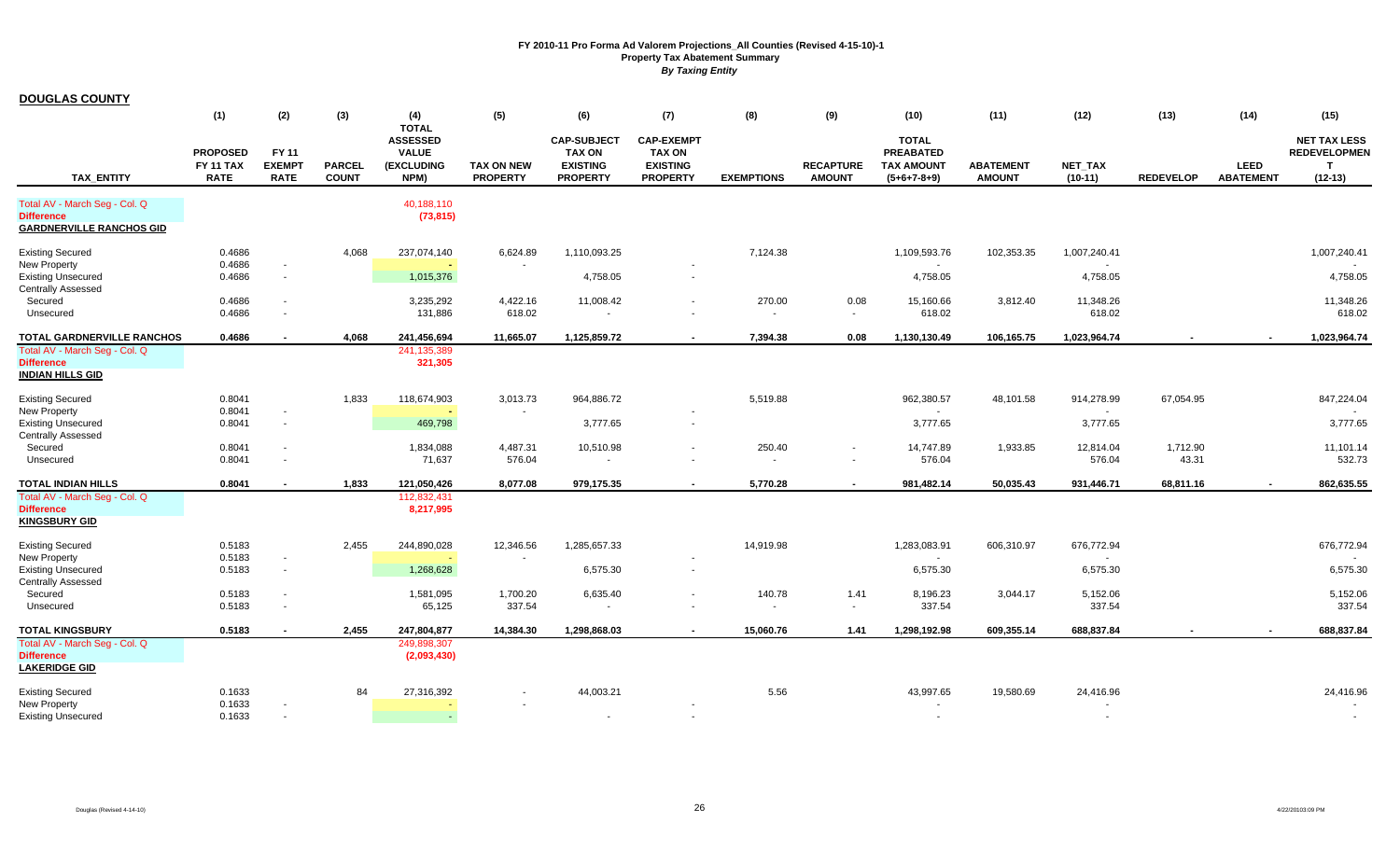| <b>DOUGLAS COUNTY</b>                                      |                                 |                              |                               |                                 |                                      |                                    |                                    |                   |                                   |                                    |                                   |                      |                  |                                 |                     |
|------------------------------------------------------------|---------------------------------|------------------------------|-------------------------------|---------------------------------|--------------------------------------|------------------------------------|------------------------------------|-------------------|-----------------------------------|------------------------------------|-----------------------------------|----------------------|------------------|---------------------------------|---------------------|
|                                                            | (1)                             | (2)                          | (3)                           | (4)                             | (5)                                  | (6)                                | (7)                                | (8)               | (9)                               | (10)                               | (11)                              | (12)                 | (13)             | (14)                            | (15)                |
|                                                            |                                 |                              |                               | <b>TOTAL</b><br><b>ASSESSED</b> |                                      | <b>CAP-SUBJECT</b>                 | <b>CAP-EXEMPT</b>                  |                   |                                   | <b>TOTAL</b>                       |                                   |                      |                  |                                 | <b>NET TAX LESS</b> |
|                                                            | <b>PROPOSED</b>                 | <b>FY 11</b>                 |                               | <b>VALUE</b>                    |                                      | <b>TAX ON</b>                      | <b>TAX ON</b>                      |                   |                                   | <b>PREABATED</b>                   |                                   |                      |                  |                                 | <b>REDEVELOPMEN</b> |
| <b>TAX ENTITY</b>                                          | <b>FY 11 TAX</b><br><b>RATE</b> | <b>EXEMPT</b><br><b>RATE</b> | <b>PARCEL</b><br><b>COUNT</b> | <b>(EXCLUDING</b><br>NPM)       | <b>TAX ON NEW</b><br><b>PROPERTY</b> | <b>EXISTING</b><br><b>PROPERTY</b> | <b>EXISTING</b><br><b>PROPERTY</b> | <b>EXEMPTIONS</b> | <b>RECAPTURE</b><br><b>AMOUNT</b> | <b>TAX AMOUNT</b><br>$(5+6+7-8+9)$ | <b>ABATEMENT</b><br><b>AMOUNT</b> | NET_TAX<br>$(10-11)$ | <b>REDEVELOP</b> | <b>LEED</b><br><b>ABATEMENT</b> | T<br>$(12-13)$      |
|                                                            |                                 |                              |                               |                                 |                                      |                                    |                                    |                   |                                   |                                    |                                   |                      |                  |                                 |                     |
| <b>Centrally Assessed</b><br>Secured                       | 0.1633                          | $\sim$                       |                               | 798,418                         | 19.09                                | 1,321.11                           |                                    | 36.38             | 0.01                              | 1,303.83                           | 521.98                            | 781.85               |                  |                                 | 781.85              |
| Unsecured                                                  | 0.1633                          | $\sim$                       |                               | 50,905                          | 83.12                                |                                    |                                    | $\sim$            | $\sim$                            | 83.12                              |                                   | 83.12                |                  |                                 | 83.12               |
| <b>TOTAL LAKERIDGE</b>                                     | 0.1633                          |                              | 84                            | 28,165,716                      | 102.21                               | 45,324.32                          |                                    | 41.94             | 0.01                              | 45,384.60                          | 20,102.67                         | 25,281.93            |                  |                                 | 25,281.93           |
| Total AV - March Seg - Col. Q                              |                                 |                              |                               | 27,805,034                      |                                      |                                    |                                    |                   |                                   |                                    |                                   |                      |                  |                                 |                     |
| <b>Difference</b>                                          |                                 |                              |                               | 360,682                         |                                      |                                    |                                    |                   |                                   |                                    |                                   |                      |                  |                                 |                     |
| <b>LOGAN CREEK GID</b>                                     |                                 |                              |                               |                                 |                                      |                                    |                                    |                   |                                   |                                    |                                   |                      |                  |                                 |                     |
| <b>Existing Secured</b>                                    | 0.7390                          |                              | 23                            | 9,381,083                       |                                      | 51,730.88                          |                                    | 7.68              |                                   | 51,723.20                          | 19,173.31                         | 32,549.89            |                  |                                 | 32,549.89           |
| <b>New Property</b>                                        | 0.7390                          | $\sim$                       |                               |                                 |                                      |                                    |                                    |                   |                                   |                                    |                                   | $\sim$               |                  |                                 |                     |
| <b>Existing Unsecured</b><br><b>Centrally Assessed</b>     | 0.7390                          | $\sim$                       |                               | 784                             |                                      | 5.79                               |                                    |                   |                                   | 5.79                               |                                   | 5.79                 |                  |                                 | 5.79                |
| Secured                                                    | 0.7390                          |                              |                               | 34,022                          | 9.75                                 | 248.52                             |                                    | 6.85              | $\sim$                            | 251.42                             | 75.64                             | 175.78               |                  |                                 | 175.78              |
| Unsecured                                                  | 0.7390                          | $\sim$                       |                               | 2,114                           | 15.62                                | $\sim$                             |                                    | $\sim$            | $\sim$                            | 15.62                              |                                   | 15.62                |                  |                                 | 15.62               |
| <b>TOTAL LOGAN CREEK</b>                                   | 0.7390                          | $\sim$                       | 23                            | 9,418,003                       | 25.37                                | 51,985.19                          | $\sim$                             | 14.53             | $\blacksquare$                    | 51,996.03                          | 19,248.95                         | 32.747.08            |                  |                                 | 32,747.08           |
| Total AV - March Seg - Col. Q                              |                                 |                              |                               | 7,036,211                       |                                      |                                    |                                    |                   |                                   |                                    |                                   |                      |                  |                                 |                     |
| <b>Difference</b><br><b>MINDEN-GARDNERVILLE SANITATION</b> |                                 |                              |                               | 2,381,792                       |                                      |                                    |                                    |                   |                                   |                                    |                                   |                      |                  |                                 |                     |
|                                                            |                                 |                              |                               |                                 |                                      |                                    |                                    |                   |                                   |                                    |                                   |                      |                  |                                 |                     |
| <b>Existing Secured</b>                                    | 0.1236                          |                              | 3,985                         | 314,544,891                     | 4,453.97                             | 391,479.04                         |                                    | 7,006.17          |                                   | 388,926.84                         | 12,690.04                         | 376,236.80           |                  |                                 | 376,236.80          |
| <b>New Property</b><br><b>Existing Unsecured</b>           | 0.1236<br>0.1236                | $\sim$<br>$\blacksquare$     |                               | 10,571,083                      |                                      | 13,065.86                          | $\sim$                             |                   |                                   | 13,065.86                          |                                   | $\sim$<br>13,065.86  |                  |                                 | 13,065.86           |
| <b>Centrally Assessed</b>                                  |                                 |                              |                               |                                 |                                      |                                    |                                    |                   |                                   |                                    |                                   |                      |                  |                                 |                     |
| Secured                                                    | 0.1236                          | $\sim$                       |                               | 4,689,896                       | 2,280.78                             | 3,598.27<br>$\sim$                 |                                    | 82.35             | 0.11                              | 5,796.81                           | 691.86                            | 5,104.95             |                  |                                 | 5,104.95            |
| Unsecured                                                  | 0.1236                          | $\sim$                       |                               | 153,817                         | 190.12                               |                                    |                                    | $\sim$            | $\sim$                            | 190.12                             |                                   | 190.12               |                  |                                 | 190.12              |
| <b>TOTAL MINDEN-GARD SANITATION</b>                        | 0.1236                          | $\sim$                       | 3,985                         | 329,959,687                     | 6,924.87                             | 408,143.17                         |                                    | 7,088.52          | 0.11                              | 407,979.63                         | 13,381.90                         | 394,597.73           |                  |                                 | 394,597.73          |
| Total AV - March Seg - Col. Q<br><b>Difference</b>         |                                 |                              |                               | 331,316,376<br>(1,356,689)      |                                      |                                    |                                    |                   |                                   |                                    |                                   |                      |                  |                                 |                     |
| <b>OLIVER PARK</b>                                         |                                 |                              |                               |                                 |                                      |                                    |                                    |                   |                                   |                                    |                                   |                      |                  |                                 |                     |
| <b>Existing Secured</b>                                    | 0.4039                          |                              | 92                            | 9,976,979                       |                                      | 44,718.87                          |                                    | 4,421.80          |                                   | 40,297.07                          | 10,925.80                         | 29,371.27            |                  |                                 | 29,371.27           |
| <b>New Property</b>                                        | 0.4039                          | $\sim$                       |                               |                                 |                                      |                                    |                                    |                   |                                   |                                    |                                   | $\sim$               |                  |                                 |                     |
| <b>Existing Unsecured</b><br><b>Centrally Assessed</b>     | 0.4039                          | $\sim$                       |                               | 583,886                         |                                      | 2,358.32                           |                                    |                   |                                   | 2,358.32                           |                                   | 2,358.32             |                  |                                 | 2,358.32            |
| Secured                                                    | 0.4039                          | $\sim$                       |                               | 139,370                         | 98.43                                | 477.12                             | $\overline{\phantom{a}}$           | 12.50             | $\sim$                            | 563.05                             | 190.34                            | 372.71               |                  |                                 | 372.71              |
| Unsecured                                                  | 0.4039                          | $\overline{\phantom{a}}$     |                               | 7,067                           | 28.55                                | $\sim$                             |                                    | $\sim$            | $\sim$                            | 28.55                              |                                   | 28.55                |                  |                                 | 28.55               |
| TOTAL OLIVER PARK                                          | 0.4039                          |                              | 92                            | 10,707,302                      | 126.98                               | 47,554.31                          |                                    | 4,434.30          |                                   | 43,246.99                          | 11,116.14                         | 32,130.85            |                  |                                 | 32,130.85           |
| Total AV - March Seg - Col. Q                              |                                 |                              |                               | 10,708,416                      |                                      |                                    |                                    |                   |                                   |                                    |                                   |                      |                  |                                 |                     |
| <b>Difference</b>                                          |                                 |                              |                               | (1, 114)                        |                                      |                                    |                                    |                   |                                   |                                    |                                   |                      |                  |                                 |                     |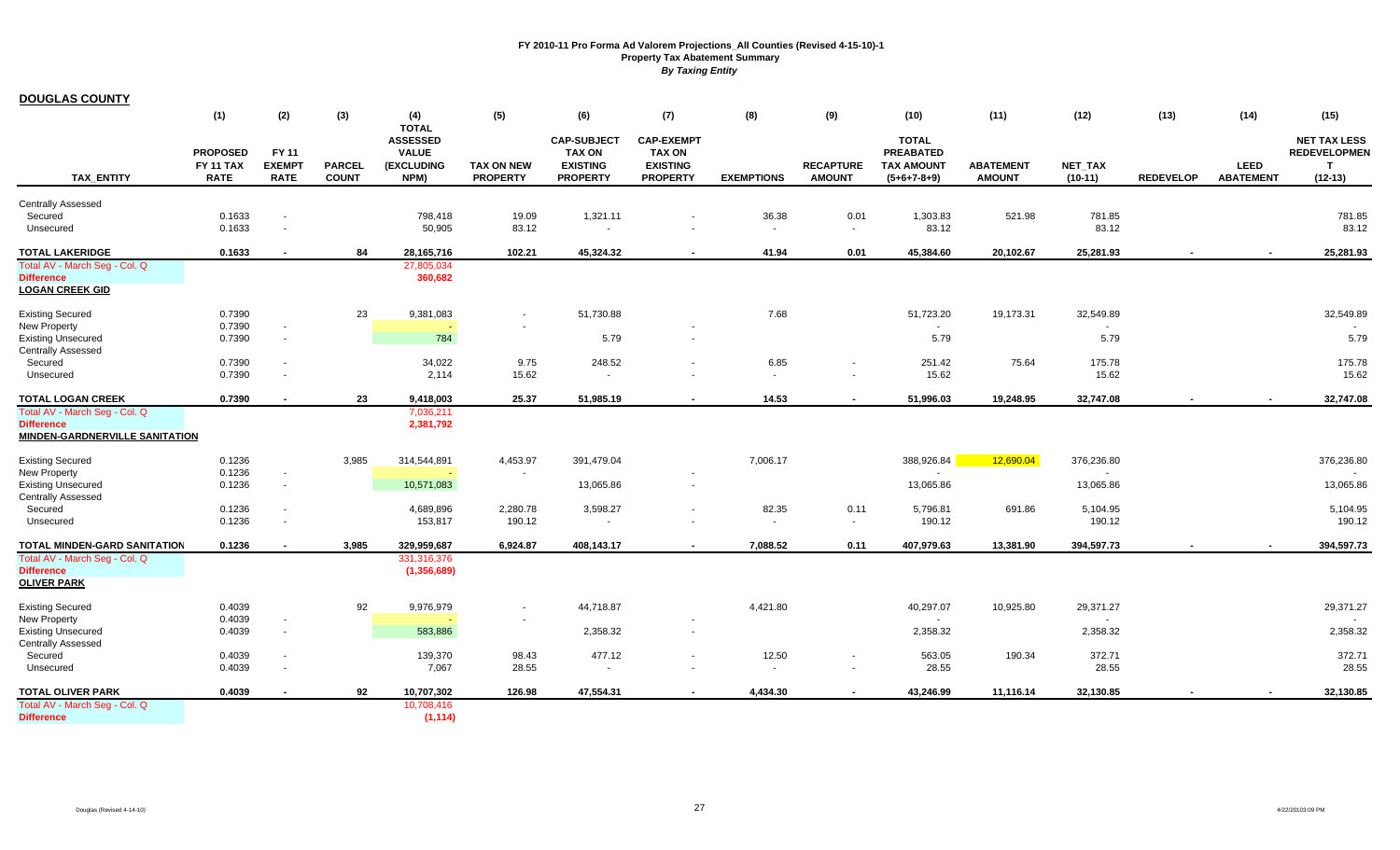| <b>DOUGLAS COUNTY</b>                                              |                  |                                    |               |                                 |                   |                    |                    |                   |                                  |                   |                  |                             |                  |                                 |                     |
|--------------------------------------------------------------------|------------------|------------------------------------|---------------|---------------------------------|-------------------|--------------------|--------------------|-------------------|----------------------------------|-------------------|------------------|-----------------------------|------------------|---------------------------------|---------------------|
|                                                                    | (1)              | (2)                                | (3)           | (4)                             | (5)               | (6)                | (7)                | (8)               | (9)                              | (10)              | (11)             | (12)                        | (13)             | (14)                            | (15)                |
|                                                                    |                  |                                    |               | <b>TOTAL</b><br><b>ASSESSED</b> |                   | <b>CAP-SUBJECT</b> | <b>CAP-EXEMPT</b>  |                   |                                  | <b>TOTAL</b>      |                  |                             |                  |                                 | <b>NET TAX LESS</b> |
|                                                                    | <b>PROPOSED</b>  | FY 11                              |               | <b>VALUE</b>                    |                   | <b>TAX ON</b>      | <b>TAX ON</b>      |                   |                                  | <b>PREABATED</b>  |                  |                             |                  |                                 | <b>REDEVELOPMEN</b> |
| <b>TAX ENTITY</b>                                                  | <b>FY 11 TAX</b> | <b>EXEMPT</b>                      | <b>PARCEL</b> | <b>(EXCLUDING</b>               | <b>TAX ON NEW</b> | <b>EXISTING</b>    | <b>EXISTING</b>    |                   | <b>RECAPTURE</b>                 | <b>TAX AMOUNT</b> | <b>ABATEMENT</b> | <b>NET TAX</b>              |                  | <b>LEED</b><br><b>ABATEMENT</b> | $\mathbf{T}$        |
|                                                                    | <b>RATE</b>      | <b>RATE</b>                        | <b>COUNT</b>  | NPM)                            | <b>PROPERTY</b>   | <b>PROPERTY</b>    | <b>PROPERTY</b>    | <b>EXEMPTIONS</b> | <b>AMOUNT</b>                    | $(5+6+7-8+9)$     | <b>AMOUNT</b>    | $(10-11)$                   | <b>REDEVELOP</b> |                                 | $(12-13)$           |
| <b>SKYLAND GID</b>                                                 |                  |                                    |               |                                 |                   |                    |                    |                   |                                  |                   |                  |                             |                  |                                 |                     |
| <b>Existing Secured</b>                                            | 0.2231           |                                    | 235           | 89,206,457                      | 187.13            | 194,823.15         |                    | 6.37              |                                  | 195,003.91        | 139,469.70       | 55,534.21                   |                  |                                 | 55,534.21           |
| <b>New Property</b>                                                | 0.2231           | $\blacksquare$                     |               |                                 |                   |                    |                    |                   |                                  | $\sim$            |                  | $\sim$                      |                  |                                 |                     |
| <b>Existing Unsecured</b><br><b>Centrally Assessed</b>             | 0.2231           | $\sim$                             |               | 31,473                          |                   | 70.22              | $\sim$             |                   |                                  | 70.22             |                  | 70.22                       |                  |                                 | 70.22               |
| Secured                                                            | 0.2231           |                                    |               | 205,303                         | 110.22            | 356.83             |                    | 9.01              | 0.01                             | 458.05            | 238.90           | 219.15                      |                  |                                 | 219.15              |
| Unsecured                                                          | 0.2231           | $\sim$                             |               | 9,245                           | 20.62             | $\sim$             |                    | $\sim$            | $\sim$                           | 20.62             |                  | 20.62                       |                  |                                 | 20.62               |
| TOTAL SKYLAND                                                      | 0.2231           |                                    | 235           | 89,452,478                      | 317.97            | 195,250.20         |                    | 15.38             | 0.01                             | 195,552.79        | 139,708.60       | 55,844.19                   |                  |                                 | 55,844.19           |
| Total AV - March Seg - Col. Q                                      |                  |                                    |               | 87,649,293                      |                   |                    |                    |                   |                                  |                   |                  |                             |                  |                                 |                     |
| <b>Difference</b><br><b>TAHOE-DOUGLAS FIRE PROTECTION DISTRICT</b> |                  |                                    |               | 1,803,185                       |                   |                    |                    |                   |                                  |                   | 0.36             |                             |                  |                                 |                     |
|                                                                    |                  |                                    |               | 7,394,841.16                    |                   | 7,424,978.10       |                    | 18,412,687.67     |                                  |                   |                  |                             |                  |                                 |                     |
| <b>Existing Secured</b>                                            | 0.6381           | 0.0500                             | 5,359         | 1,238,999,514                   | 38,137.93         | 7,386,840.17       | 628,027.47         | 117,491.36        |                                  | 7,935,514.21      | 2,847,453.98     | 5,088,060.23                |                  |                                 | 5,088,060.23        |
| <b>New Property</b><br><b>Existing Unsecured</b>                   | 0.6381<br>0.6381 | 0.0500<br>0.0500                   |               | 5,994,395                       |                   | 35,253.04          | $\sim$<br>2,997.20 |                   |                                  | 38,250.23         |                  | $\blacksquare$<br>38,250.23 |                  |                                 | 38,250.23           |
| <b>Centrally Assessed</b>                                          |                  |                                    |               |                                 |                   |                    |                    |                   |                                  |                   |                  |                             |                  |                                 |                     |
| Secured                                                            | 0.6381           | 0.0500                             |               | 7,304,238                       | 10,781.76         | 33,788.39          | 2,872.65           | 834.48            | 2.26                             | 46,610.58         | 11,550.57        | 35,060.01                   |                  |                                 | 35,060.01           |
| Unsecured                                                          | 0.6381           | 0.0500                             |               | 310,663                         | 1,953.15          | 26.88              | 2.29               |                   | $\sim$                           | 1,982.32          |                  | 1,982.32                    |                  |                                 | 1,982.32            |
| <b>TOTAL TAHOE-DOUGLAS FIRE</b>                                    | 0.6381           | 0.0500                             | 5,359         | 1,252,608,810                   | 50,872.84         | 7,455,908.48       | 633,899.61         | 118,325.84        | 2.26                             | 8,022,357.34      | 2,859,004.55     | 5,163,352.79                |                  |                                 | 5,163,352.79        |
| Total AV - March Seg - Col. Q<br><b>Difference</b>                 |                  |                                    |               | 1,251,810,270<br>798,540        |                   |                    |                    |                   |                                  |                   |                  |                             |                  |                                 |                     |
| <b>TAHOE-DOUGLAS SEWER DISTRICT</b>                                |                  |                                    |               |                                 |                   |                    |                    |                   |                                  |                   |                  |                             |                  |                                 |                     |
|                                                                    |                  |                                    |               |                                 |                   |                    |                    |                   |                                  |                   |                  |                             |                  |                                 |                     |
| <b>Existing Secured</b><br><b>New Property</b>                     | 0.0350<br>0.0350 | $\sim$                             | 1,597         | 666,497,680                     | 1,006.69          | 239,513.30         |                    | 5,145.39          |                                  | 235,374.60        | 92,319.56        | 143,055.04                  |                  |                                 | 143,055.04          |
| <b>Existing Unsecured</b>                                          | 0.0350           | $\sim$                             |               | 1,633,096                       |                   | 571.58             |                    |                   |                                  | 571.58            |                  | 571.58                      |                  |                                 | 571.58              |
| <b>Centrally Assessed</b>                                          |                  |                                    |               |                                 |                   |                    |                    |                   |                                  |                   |                  |                             |                  |                                 |                     |
| Secured<br>Unsecured                                               | 0.0350<br>0.0350 | $\sim$<br>$\overline{\phantom{a}}$ |               | 2,872,746<br>151,863            | 137.98<br>53.15   | 890.66             |                    | 23.15             | $\blacksquare$<br>$\blacksquare$ | 1,005.49<br>53.15 | 246.14           | 759.35<br>53.15             |                  |                                 | 759.35<br>53.15     |
|                                                                    |                  |                                    |               |                                 |                   |                    |                    |                   |                                  |                   |                  |                             |                  |                                 |                     |
| <b>TOTAL TAHOE-DOUGLAS SEWER</b>                                   | 0.0350           |                                    | 1,597         | 671,155,386                     | 1,197.82          | 240,975.54         |                    | 5,168.54          | $\sim$                           | 237,004.83        | 92,565.70        | 144,439.13                  |                  |                                 | 144,439.13          |
| Total AV - March Seg - Col. Q                                      |                  |                                    |               | 673,820,303                     |                   |                    |                    |                   |                                  |                   |                  |                             |                  |                                 |                     |
| <b>Difference</b><br><b>TOPAZ RANCH ESTATES GID</b>                |                  |                                    |               | (2,664,917)                     |                   |                    |                    |                   |                                  |                   |                  |                             |                  |                                 |                     |
|                                                                    |                  |                                    |               |                                 |                   |                    |                    |                   |                                  |                   |                  |                             |                  |                                 |                     |
| <b>Existing Secured</b>                                            | 0.8852           |                                    | 873           | 33,488,133                      | 1,473.98          | 297,662.44         |                    | 1,874.11          |                                  | 297,262.31        | 127,675.13       | 169,587.18                  |                  |                                 | 169,587.18          |
| New Property                                                       | 0.8852<br>0.8852 | $\sim$<br>$\sim$                   |               | 84,398                          |                   | 747.09             | $\sim$             |                   |                                  | 747.09            |                  | $\blacksquare$<br>747.09    |                  |                                 | 747.09              |
| <b>Existing Unsecured</b><br><b>Centrally Assessed</b>             |                  |                                    |               |                                 |                   |                    |                    |                   |                                  |                   |                  |                             |                  |                                 |                     |
| Secured                                                            | 0.8852           |                                    |               | 1,081,005                       | 969.73            | 8,838.19           |                    | 238.87            |                                  | 9,569.05          | 4,052.66         | 5,516.39                    |                  |                                 | 5,516.39            |
| Unsecured                                                          | 0.8852           |                                    |               | 61,561                          | 544.94            |                    | $\sim$             | $\sim$            | $\sim$                           | 544.94            |                  | 544.94                      |                  |                                 | 544.94              |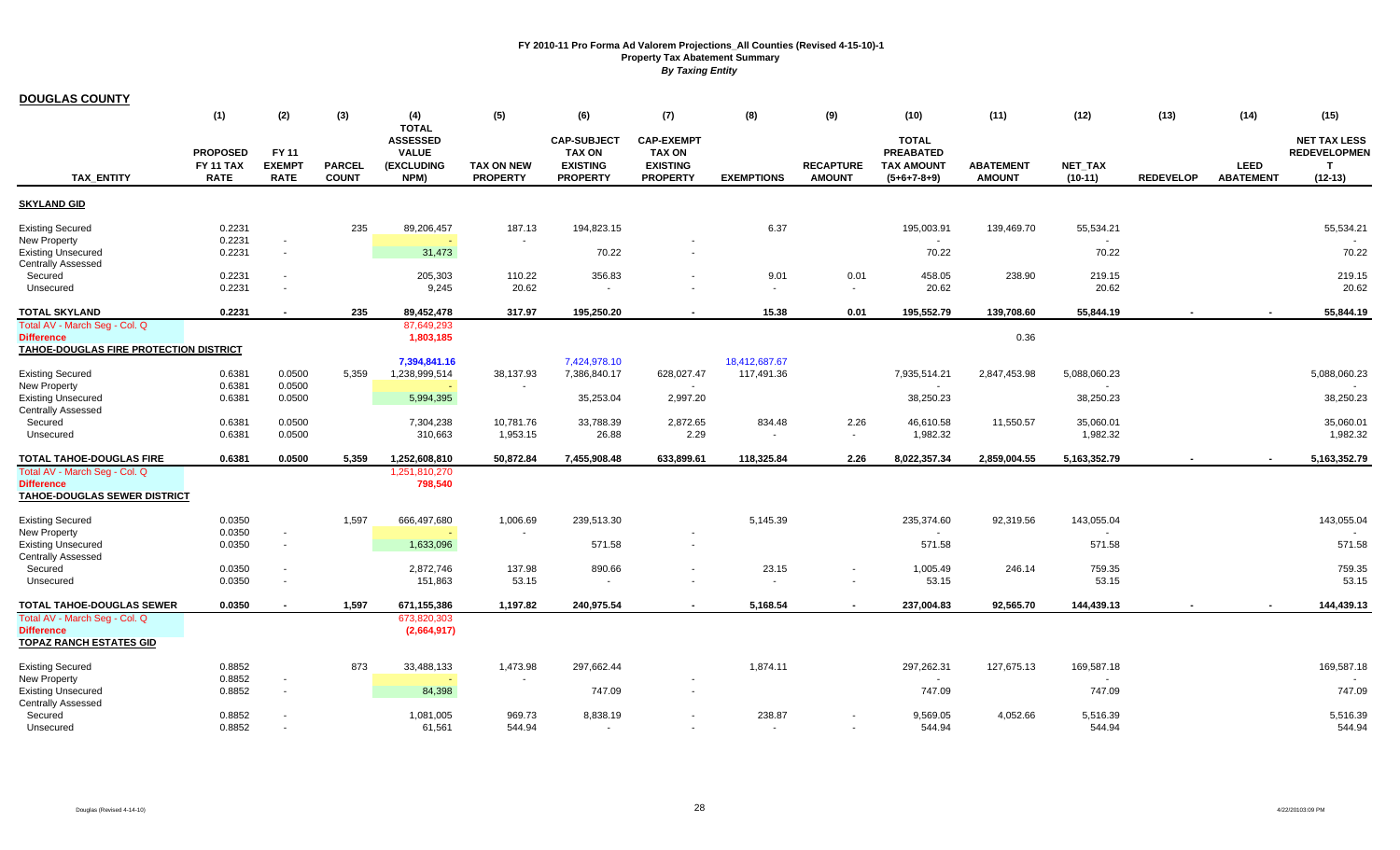| <b>DOUGLAS COUNTY</b>                                  |                                     |                          |               |                                               |                   |                                                        |                                                       |                   |                  |                                                       |                  |                 |                  |                  |                                                            |
|--------------------------------------------------------|-------------------------------------|--------------------------|---------------|-----------------------------------------------|-------------------|--------------------------------------------------------|-------------------------------------------------------|-------------------|------------------|-------------------------------------------------------|------------------|-----------------|------------------|------------------|------------------------------------------------------------|
|                                                        | (1)                                 | (2)                      | (3)           | (4)<br><b>TOTAL</b>                           | (5)               | (6)                                                    | (7)                                                   | (8)               | (9)              | (10)                                                  | (11)             | (12)            | (13)             | (14)             | (15)                                                       |
|                                                        | <b>PROPOSED</b><br><b>FY 11 TAX</b> | FY 11<br><b>EXEMPT</b>   | <b>PARCEL</b> | <b>ASSESSED</b><br><b>VALUE</b><br>(EXCLUDING | <b>TAX ON NEW</b> | <b>CAP-SUBJECT</b><br><b>TAX ON</b><br><b>EXISTING</b> | <b>CAP-EXEMPT</b><br><b>TAX ON</b><br><b>EXISTING</b> |                   | <b>RECAPTURE</b> | <b>TOTAL</b><br><b>PREABATED</b><br><b>TAX AMOUNT</b> | <b>ABATEMENT</b> | <b>NET TAX</b>  |                  | <b>LEED</b>      | <b>NET TAX LESS</b><br><b>REDEVELOPMEN</b><br>$\mathbf{T}$ |
| <b>TAX ENTITY</b>                                      | <b>RATE</b>                         | <b>RATE</b>              | <b>COUNT</b>  | NPM)                                          | <b>PROPERTY</b>   | <b>PROPERTY</b>                                        | <b>PROPERTY</b>                                       | <b>EXEMPTIONS</b> | <b>AMOUNT</b>    | $(5+6+7-8+9)$                                         | <b>AMOUNT</b>    | $(10-11)$       | <b>REDEVELOP</b> | <b>ABATEMENT</b> | $(12-13)$                                                  |
|                                                        |                                     |                          |               |                                               |                   |                                                        |                                                       |                   |                  |                                                       |                  |                 |                  |                  |                                                            |
| TOTAL TOPAZ RANCH ESTATES                              | 0.8852                              | $\overline{\phantom{a}}$ | 873           | 34,715,097                                    | 2,988.65          | 307,247.72                                             | $\sim$                                                | 2,112.98          | $\sim$           | 308,123.39                                            | 131,727.79       | 176,395.60      |                  |                  | 176,395.60                                                 |
| Total AV - March Seg - Col. Q<br><b>Difference</b>     |                                     |                          |               | 34,695,490<br>19,607                          |                   |                                                        |                                                       |                   |                  |                                                       |                  |                 |                  |                  |                                                            |
| <b>ZEPHYR COVE GID</b>                                 |                                     |                          |               |                                               |                   |                                                        |                                                       |                   |                  |                                                       |                  |                 |                  |                  |                                                            |
| <b>Existing Secured</b>                                | 0.1000                              |                          | 80            | 26,263,542                                    | 115.49            | 23,420.22                                              |                                                       | 32.94             |                  | 23,502.77                                             | 7,403.61         | 16,099.16       |                  |                  | 16,099.16                                                  |
| <b>New Property</b><br><b>Existing Unsecured</b>       | 0.1000<br>0.1000                    | $\sim$<br>$\sim$         |               | 13,411                                        |                   | 13.41                                                  |                                                       |                   |                  | $\sim$<br>13.41                                       |                  | $\sim$<br>13.41 |                  |                  | 13.41                                                      |
| <b>Centrally Assessed</b>                              |                                     |                          |               |                                               |                   |                                                        |                                                       |                   |                  |                                                       |                  |                 |                  |                  |                                                            |
| Secured                                                | 0.1000                              |                          |               | 77,864                                        | 12.25             | 67.40                                                  |                                                       | 1.78              |                  | 77.87                                                 | 14.52            | 63.35           |                  |                  | 63.35                                                      |
| Unsecured                                              | 0.1000                              |                          |               | 4,065                                         | 4.07              | $\sim$                                                 |                                                       |                   | $\sim$           | 4.07                                                  |                  | 4.07            |                  |                  | 4.07                                                       |
| <b>TOTAL ZEPHYR COVE</b>                               | 0.1000                              |                          | 80            | 26,358,883                                    | 131.81            | 23,501.03                                              |                                                       | 34.72             | $\blacksquare$   | 23,598.12                                             | 7,418.13         | 16,179.99       |                  |                  | 16,179.99                                                  |
| Total AV - March Seg - Col. Q<br><b>Difference</b>     |                                     |                          |               | 23,599,685<br>2,759,198                       |                   |                                                        |                                                       |                   |                  |                                                       |                  |                 |                  |                  |                                                            |
| <b>ZEPHYR HEIGHTS</b>                                  |                                     |                          |               |                                               |                   |                                                        |                                                       |                   |                  |                                                       |                  |                 |                  |                  |                                                            |
| <b>Existing Secured</b>                                | 0.2798                              |                          | 228           | 42,025,222                                    | 1,446.87          | 117,390.48                                             |                                                       | 269.86            |                  | 118,567.49                                            | 43,823.08        | 74,744.41       |                  |                  | 74,744.41                                                  |
| <b>New Property</b>                                    | 0.2798                              | $\sim$                   |               |                                               |                   |                                                        |                                                       |                   |                  | $\sim$                                                |                  |                 |                  |                  |                                                            |
| <b>Existing Unsecured</b><br><b>Centrally Assessed</b> | 0.2798                              | $\sim$                   |               | 41,044                                        |                   | 114.84                                                 | $\sim$                                                |                   |                  | 114.84                                                |                  | 114.84          |                  |                  | 114.84                                                     |
| Secured                                                | 0.2798                              | $\sim$                   |               | 168,708                                       | 79.97             | 402.45                                                 |                                                       | 10.38             | $\sim$           | 472.04                                                | 83.52            | 388.52          |                  |                  | 388.52                                                     |
| Unsecured                                              | 0.2798                              |                          |               | 8,507                                         | 23.81             | $\sim$                                                 |                                                       | $\sim$            | $\sim$           | 23.81                                                 |                  | 23.81           |                  |                  | 23.81                                                      |
| <b>TOTAL ZEPHYR HEIGHTS</b>                            | 0.2798                              |                          | 228           | 42,243,482                                    | 1,550.65          | 117,907.77                                             |                                                       | 280.24            | $\sim$           | 119,178.18                                            | 43,906.60        | 75,271.58       |                  |                  | 75,271.58                                                  |
| Total AV - March Seq - Col. Q<br><b>Difference</b>     |                                     |                          |               | 42,594,926                                    |                   |                                                        |                                                       |                   |                  |                                                       |                  |                 |                  |                  |                                                            |
| <b>ZEPHYR KNOLLS</b>                                   |                                     |                          |               | (351, 444)                                    |                   |                                                        |                                                       |                   |                  |                                                       |                  |                 |                  |                  |                                                            |
| <b>Existing Secured</b>                                | 0.5528                              |                          | 65            | 10,173,132                                    | 331.53            | 55,746.17                                              |                                                       | 135.96            |                  | 55,941.74                                             | 20,024.87        | 35,916.87       |                  |                  | 35,916.87                                                  |
| <b>New Property</b>                                    | 0.5528<br>0.5528                    | $\sim$                   |               |                                               |                   | 26.06                                                  |                                                       |                   |                  | 26.06                                                 |                  | $\sim$          |                  |                  | 26.06                                                      |
| <b>Existing Unsecured</b><br><b>Centrally Assessed</b> |                                     | $\sim$                   |               | 4,714                                         |                   |                                                        | $\sim$                                                |                   |                  |                                                       |                  | 26.06           |                  |                  |                                                            |
| Secured                                                | 0.5528                              |                          |               | 46,814                                        | 11.64             | 254.13                                                 |                                                       | 6.98              | $\sim$           | 258.79                                                | 66.43            | 192.36          |                  |                  | 192.36                                                     |
| Unsecured                                              | 0.5528                              |                          |               | 2,881                                         | 15.93             | $\sim$                                                 |                                                       | $\sim$            | $\sim$           | 15.93                                                 |                  | 15.93           |                  |                  | 15.93                                                      |
| <b>TOTAL ZEPHYR KNOLLS</b>                             | 0.5528                              |                          | 65            | 10,227,542                                    | 359.10            | 56,026.36                                              |                                                       | 142.94            | $\sim$           | 56,242.51                                             | 20,091.30        | 36,151.21       |                  |                  | 36,151.21                                                  |
| Total AV - March Seg - Col. Q                          |                                     |                          |               | 10,174,804                                    |                   |                                                        |                                                       |                   |                  |                                                       |                  |                 |                  |                  |                                                            |
| <b>Difference</b>                                      |                                     |                          |               | 52,738                                        |                   |                                                        |                                                       |                   |                  |                                                       |                  |                 |                  |                  |                                                            |

**NOTE: Total secured value includes \$82,425,551 incremental value for the Redevelopment Agency.**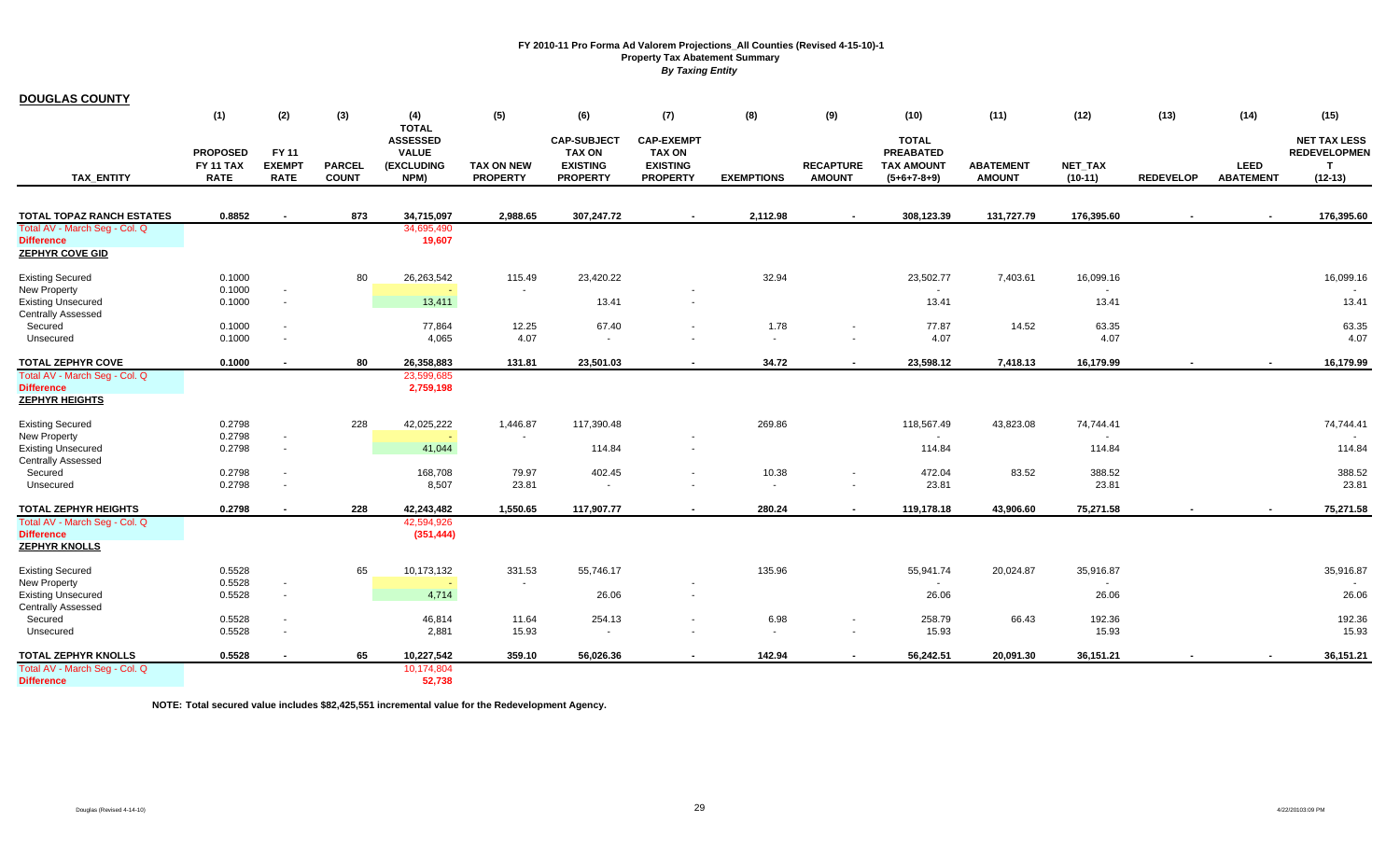| <b>ELKO COUNTY</b>            |                                     |                               |               |                                                               |                   |                                                        |                                                       |                   |                          |                                                       |                  |                |                  |                  |                                                 |
|-------------------------------|-------------------------------------|-------------------------------|---------------|---------------------------------------------------------------|-------------------|--------------------------------------------------------|-------------------------------------------------------|-------------------|--------------------------|-------------------------------------------------------|------------------|----------------|------------------|------------------|-------------------------------------------------|
|                               | (1)                                 | (2)                           | (3)           | (4)                                                           | (5)               | (6)                                                    | (7)                                                   | (8)               | (9)                      | (10)                                                  | (11)             | (12)           | (13)             | (14)             | (15)                                            |
|                               | <b>PROPOSED</b><br><b>FY 11 TAX</b> | <b>FY 11</b><br><b>EXEMPT</b> | <b>PARCEL</b> | <b>TOTAL</b><br><b>ASSESSED</b><br><b>VALUE</b><br>(EXCLUDING | <b>TAX ON NEW</b> | <b>CAP-SUBJECT</b><br><b>TAX ON</b><br><b>EXISTING</b> | <b>CAP-EXEMPT</b><br><b>TAX ON</b><br><b>EXISTING</b> |                   | <b>RECAPTURE</b>         | <b>TOTAL</b><br><b>PREABATED</b><br><b>TAX AMOUNT</b> | <b>ABATEMENT</b> | <b>NET TAX</b> |                  | <b>LEED</b>      | <b>NET TAX LESS</b><br><b>REDEVELOPMEN</b><br>т |
| <b>TAX ENTITY</b>             | <b>RATE</b>                         | <b>RATE</b>                   | <b>COUNT</b>  | NPM)                                                          | <b>PROPERTY</b>   | <b>PROPERTY</b>                                        | <b>PROPERTY</b>                                       | <b>EXEMPTIONS</b> | <b>AMOUNT</b>            | $(5+6+7-8+9)$                                         | <b>AMOUNT</b>    | $(10-11)$      | <b>REDEVELOP</b> | <b>ABATEMENT</b> | $(12-13)$                                       |
| <b>ALL ENTITIES</b>           |                                     |                               |               |                                                               |                   |                                                        |                                                       |                   |                          |                                                       |                  |                |                  |                  |                                                 |
| <b>STATE OF NEVADA</b>        | 0.1700                              |                               | 42.009        | 1,201,360,718                                                 | 136,284.47        | 1,979,820.35                                           | $\overline{\phantom{a}}$                              | 73,490.15         | 134.00                   | 2,042,748.67                                          | 112,520.40       | 1,930,228.27   | 5,037.44         |                  | 1,925,190.83                                    |
| <b>GENERAL COUNTY</b>         | 0.8386                              | $\sim$                        | 42,009        | 1,201,360,824                                                 | 672,283.29        | 9,766,347.01                                           |                                                       | 362,529.99        | 661.36                   | 10,076,761.67                                         | 591,941.75       | 9,484,819.92   | 27,132.02        |                  | 9,457,687.90                                    |
| <b>SCHOOL DISTRICT</b>        | 1.5000                              | $\sim$                        | 42,009        | 1,201,360,792                                                 | 1,202,510.04      | 17,469,062.13                                          | $\overline{\phantom{a}}$                              | 648,454.62        | 1,182.71                 | 18,024,300.25                                         | 992,771.22       | 17,031,529.03  | 24,295.68        |                  | 17,007,233.35                                   |
| CITY OF CARLIN                | 1.1481                              | $\sim$                        | 937           | 26,390,348                                                    | 24,948.52         | 279,235.60                                             | $\sim$                                                | 1,196.66          | 0.37                     | 302,987.83                                            | 7,107.04         | 295,880.79     |                  |                  | 295,880.79                                      |
| CITY OF ELKO                  | 0.9200                              | $\sim$                        | 5,675         | 394,968,361                                                   | 215,999.79        | 3,425,231.24                                           | $\sim$                                                | 7,414.89          | 319.40                   | 3,634,135.54                                          | 114,936.88       | 3,519,198.66   | 29,801.87        |                  | 3,489,396.79                                    |
| <b>CITY OF WELLS</b>          | 0.9605                              | $\sim$                        | 811           | 23,223,208                                                    | 17,655.17         | 206,453.37                                             | $\sim$                                                | 1,049.46          | 69.62                    | 223,128.69                                            | 7,209.02         | 215,919.67     |                  |                  | 215,919.67                                      |
| CITY OF WEST WENDOVER         | 0.9360                              | $\sim$                        | 808           | 132,856,379                                                   | 61,093.06         | 1,182,810.12                                           | $\sim$                                                | 367.55            | $\sim$                   | 1,243,535.64                                          | 10,234.59        | 1,233,301.05   |                  |                  | 1,233,301.05                                    |
| <b>JACKPOT</b>                | 0.5891                              | $\sim$                        | 183           | 31,104,089                                                    | 10,959.45         | 172,366.17                                             |                                                       | 91.58             | $\overline{\phantom{a}}$ | 183,234.04                                            | 2,449.01         | 180,785.03     |                  |                  | 180,785.03                                      |
| <b>MONTELLO</b>               | 0.4858                              | $\sim$                        | 167           | 1,012,795                                                     | 210.35            | 4,956.58                                               | $\overline{\phantom{a}}$                              | 69.82             | $\sim$                   | 5,097.11                                              | 458.78           | 4,638.33       |                  |                  | 4,638.33                                        |
| <b>MOUNTAIN CITY</b>          | 0.4347                              | $\sim$                        | 86            | 1,805,766                                                     | 398.22            | 7,604.81                                               | $\sim$                                                | 153.36            | 9.10                     | 7,858.77                                              | 1,617.04         | 6,241.73       |                  |                  | 6,241.73                                        |
| ELKO CONVENTION & VISITORS AU | 0.0392                              | $\sim$                        | 26,171        | 775,396,896                                                   | 17,541.76         | 287,960.69                                             | $\sim$                                                | 1,543.50          | 18.36                    | 303,977.31                                            | 13,439.74        | 290,537.57     | 1,269.80         |                  | 289,267.77                                      |
| ELKO TELEVISION DISTRICT      | 0.0289                              | $\sim$                        | 27,201        | 841,849,691                                                   | 14,171.91         | 230,475.12                                             | $\sim$                                                | 1,351.79          | 15.10                    | 243,310.34                                            | 15,679.09        | 227,631.25     | 933.38           |                  | 226,697.87                                      |
|                               |                                     |                               |               |                                                               |                   |                                                        |                                                       |                   |                          |                                                       |                  |                |                  |                  |                                                 |
| <b>TOTAL COUNTY</b>           |                                     |                               | 42,009        | 1,201,360,718                                                 | 2,374,056.02      | 35,012,323.20                                          | $\overline{\phantom{a}}$                              | 1,097,713.37      | 2,410.02                 | 36,291,075.87                                         | 1,870,364.56     | 34,420,711.31  | 88,470.19        |                  | 34,332,241.12                                   |
|                               |                                     |                               |               |                                                               |                   |                                                        |                                                       |                   |                          | <b>Abatement Percent</b>                              | 5.15%            |                |                  |                  |                                                 |
| <b>STATE OF NEVADA</b>        |                                     |                               |               |                                                               | 9,423,765         |                                                        |                                                       |                   |                          |                                                       |                  |                |                  |                  |                                                 |
| <b>Existing Secured</b>       | 0.1700                              |                               | 42,009        | 915,561,485                                                   | 16,020.40         | 1,609,625.09                                           |                                                       | 68,889.54         | 131.32                   | 1,556,887.27                                          | 85,777.46        | 1,471,109.81   | 5,037.44         |                  | 1,466,072.37                                    |
| <b>New Property</b>           | 0.1700                              |                               |               | 63,608,148                                                    | 108,133.85        |                                                        |                                                       |                   |                          | 108,133.85                                            |                  | 108,133.85     |                  |                  | 108,133.85                                      |
| <b>Existing Unsecured</b>     | 0.1700                              |                               |               | 96,116,647                                                    |                   | 163,398.30                                             | $\overline{\phantom{a}}$                              |                   |                          | 163,398.30                                            |                  | 163,398.30     |                  |                  | 163,398.30                                      |
| <b>Centrally Assessed</b>     |                                     |                               |               |                                                               |                   |                                                        |                                                       |                   |                          |                                                       |                  |                |                  |                  |                                                 |
| Secured                       | 0.1700                              |                               |               | 122,244,156                                                   | 5,634.29          | 206,781.42                                             | $\overline{\phantom{a}}$                              | 4,600.61          | 2.68                     | 207,817.78                                            | 26,742.94        | 181,074.84     |                  |                  | 181,074.84                                      |
| Unsecured                     | 0.1700                              |                               |               | 3,830,281                                                     | 6,495.93          | 15.54                                                  | $\overline{\phantom{a}}$                              | $\sim$            | $\sim$                   | 6,511.47                                              |                  | 6,511.47       |                  |                  | 6.511.47                                        |
| TOTAL STATE OF NV             | 0.1700                              |                               | 42,009        | 1,201,360,718                                                 | 136,284.47        | 1,979,820.35                                           | $\blacksquare$                                        | 73,490.15         | 134.00                   | 2,042,748.67                                          | 112,520.40       | 1,930,228.27   | 5,037.44         |                  | 1,925,190.83                                    |
| Total AV - March Seg - Col. Q |                                     |                               |               | 1,198,308,576                                                 |                   |                                                        |                                                       |                   |                          |                                                       |                  |                |                  |                  |                                                 |
| <b>Difference</b>             |                                     |                               |               | 3,052,142                                                     |                   |                                                        |                                                       |                   |                          |                                                       |                  |                |                  |                  |                                                 |
| <b>GENERAL COUNTY</b>         |                                     |                               |               |                                                               |                   |                                                        |                                                       |                   |                          |                                                       |                  |                |                  |                  |                                                 |
| <b>Existing Secured</b>       |                                     |                               |               |                                                               |                   |                                                        |                                                       |                   |                          |                                                       |                  |                |                  |                  |                                                 |
| General Co.                   | 0.4868                              | $\sim$                        | 42,009        | 915,561,485                                                   | 45,874.07         | 4,609,222.90                                           |                                                       | 197,272.02        | 376.17                   | 4,458,201.12                                          | 246,567.67       | 4,211,633.45   | 15,769.35        |                  | 4,195,864.10                                    |
| Gen Indigent                  | 0.0331                              | $\sim$                        | 42,009        | 915,561,485                                                   | 3,119.34          | 313,434.37                                             | $\sim$                                                | 13,413.32         | 25.62                    | 303,166.01                                            | 24,630.90        | 278,535.11     | 1,064.86         |                  | 277,470.25                                      |
| Extension                     | 0.0100                              | $\sim$                        | 42,009        | 915,561,485                                                   | 942.24            | 94,677.89                                              | $\sim$                                                | 4,052.35          | 7.75                     | 91,575.53                                             | 5,044.47         | 86,531.06      | 323.95           |                  | 86,207.11                                       |
| Library                       | 0.0369                              | $\sim$                        | 42,009        | 915,561,485                                                   | 3,477.26          | 349,377.78                                             | $\sim$                                                | 14,954.48         | 28.51                    | 337,929.07                                            | 25,245.39        | 312,683.68     | 1,189.07         |                  | 311,494.61                                      |
| Juvenile Prob                 | 0.0669                              | $\sim$                        | 42,009        | 915,561,485                                                   | 6,304.46          | 633,421.38                                             | $\sim$                                                | 27,110.12         | 51.71                    | 612,667.43                                            | 50,580.95        | 562,086.48     | 2,151.39         |                  | 559,935.09                                      |
| Sr Citizen Sv                 | 0.0200                              | $\sim$                        | 42,009        | 915,561,485                                                   | 1,884.74          | 189,371.99                                             |                                                       | 8,103.46          | 15.45                    | 183,168.72                                            | 10,090.96        | 173,077.76     | 647.82           |                  | 172,429.94                                      |
| Jail Operatns                 | 0.0196                              | $\sim$                        | 42,009        | 915,561,485                                                   | 1,847.03          | 185,572.17                                             | $\sim$                                                | 7,941.73          | 15.13                    | 179,492.60                                            | 9,889.49         | 169,603.11     | 634.95           |                  | 168,968.16                                      |
| Med Indigent                  | 0.0636                              | $\sim$                        | 42,009        | 915,561,485                                                   | 5,993.28          | 602,191.02                                             | $\sim$                                                | 25,774.90         | 49.16                    | 582,458.56                                            | 35,952.88        | 546,505.68     | 2,056.66         |                  | 544,449.02                                      |
| Co Captl Proj                 | 0.0500                              | $\sim$                        | 42,009        | 915,561,485                                                   | 4,711.99          | 473,425.76                                             |                                                       | 20,262.02         | 38.64                    | 457,914.37                                            | 25,225.73        | 432,688.64     | 1,619.59         |                  | 431,069.05                                      |
| Fair Board Im                 | 0.0061                              | $\sim$                        | 42,009        | 915,561,485                                                   | 574.83            | 57,742.30                                              | $\overline{\phantom{a}}$                              | 2,471.45          | 4.71                     | 55,850.39                                             | 3,076.82         | 52,773.57      | 197.86           |                  | 52,575.71                                       |
| Hosp Indigent                 | 0.0150                              | $\sim$                        | 42,009        | 915,561,485                                                   | 1,413.78          | 142,027.87                                             |                                                       | 6,078.61          | 11.58                    | 137,374.62                                            | 7,571.73         | 129,802.89     | 485.91           |                  | 129,316.98                                      |
| <b>Youth Service</b>          | 0.0117                              |                               | 42,009        | 915,561,485                                                   | 1,102.65          | 110,765.79                                             |                                                       | 4,741.45          | 9.04                     | 107,136.03                                            | 5,906.88         | 101,229.15     | 378.95           |                  | 100,850.20                                      |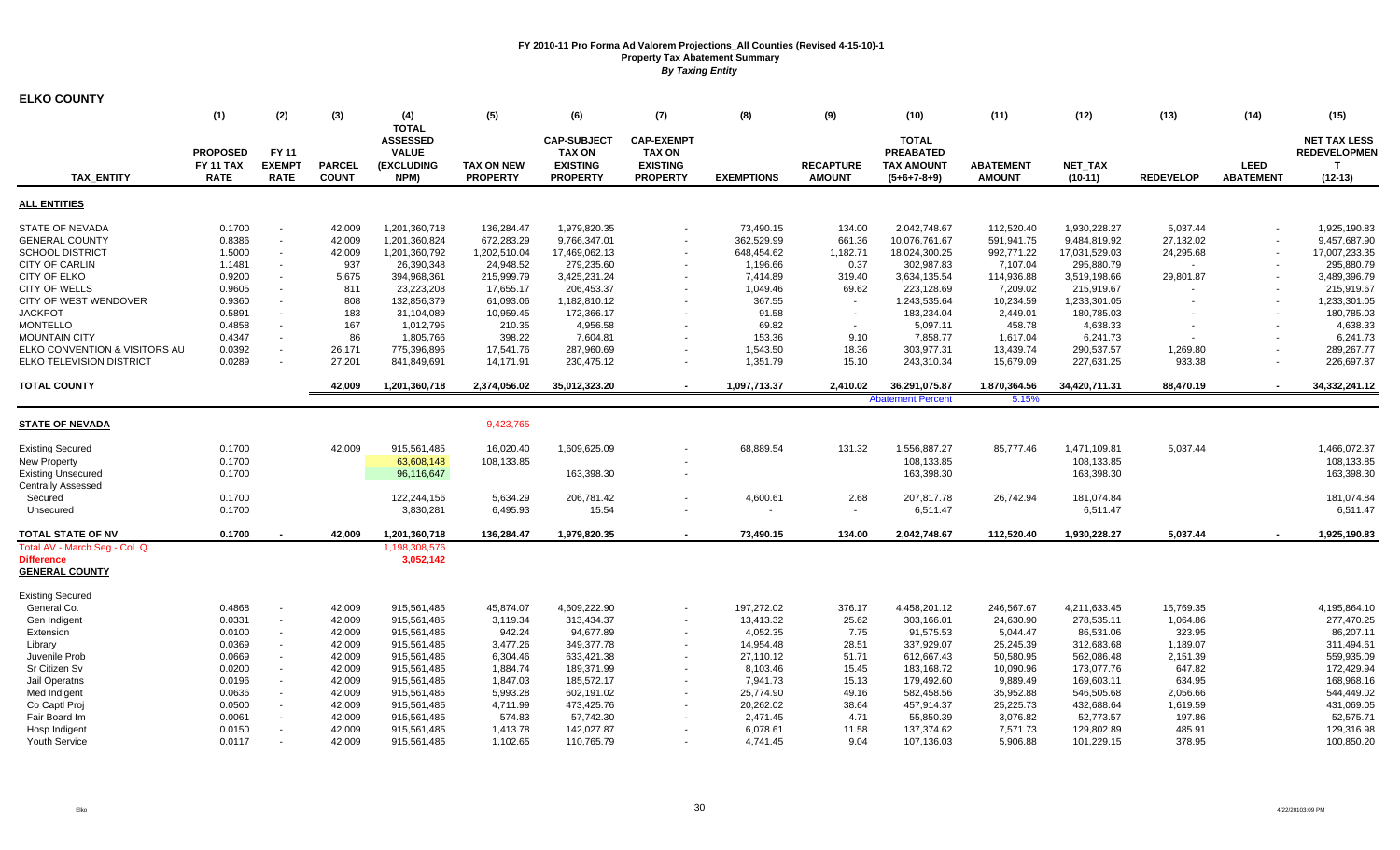| <b>ELKO COUNTY</b>                                     |                  |                          |               |                                 |                   |                    |                          |                   |                          |                   |                  |               |                  |                          |                     |
|--------------------------------------------------------|------------------|--------------------------|---------------|---------------------------------|-------------------|--------------------|--------------------------|-------------------|--------------------------|-------------------|------------------|---------------|------------------|--------------------------|---------------------|
|                                                        | (1)              | (2)                      | (3)           | (4)                             | (5)               | (6)                | (7)                      | (8)               | (9)                      | (10)              | (11)             | (12)          | (13)             | (14)                     | (15)                |
|                                                        |                  |                          |               | <b>TOTAL</b><br><b>ASSESSED</b> |                   | <b>CAP-SUBJECT</b> | <b>CAP-EXEMPT</b>        |                   |                          | <b>TOTAL</b>      |                  |               |                  |                          | <b>NET TAX LESS</b> |
|                                                        | <b>PROPOSED</b>  | <b>FY11</b>              |               | <b>VALUE</b>                    |                   | <b>TAX ON</b>      | <b>TAX ON</b>            |                   |                          | <b>PREABATED</b>  |                  |               |                  |                          | <b>REDEVELOPMEN</b> |
|                                                        | <b>FY 11 TAX</b> | <b>EXEMPT</b>            | <b>PARCEL</b> | <b>(EXCLUDING</b>               | <b>TAX ON NEW</b> | <b>EXISTING</b>    | <b>EXISTING</b>          |                   | <b>RECAPTURE</b>         | <b>TAX AMOUNT</b> | <b>ABATEMENT</b> | NET_TAX       |                  | <b>LEED</b>              | T                   |
| <b>TAX ENTITY</b>                                      | <b>RATE</b>      | <b>RATE</b>              | <b>COUNT</b>  | NPM)                            | <b>PROPERTY</b>   | <b>PROPERTY</b>    | <b>PROPERTY</b>          | <b>EXEMPTIONS</b> | <b>AMOUNT</b>            | $(5+6+7-8+9)$     | <b>AMOUNT</b>    | $(10-11)$     | <b>REDEVELOP</b> | <b>ABATEMENT</b>         | $(12-13)$           |
| Museum                                                 | 0.0189           | $\sim$                   | 42,009        | 915,561,485                     | 1,781.13          | 178,964.48         |                          | 7,659.59          | 14.60                    | 173,100.62        | 10,236.65        | 162,863.97    | 611.66           |                          | 162,252.31          |
| <b>GENERAL TOTAL</b>                                   | 0.8386           |                          | 42,009        | 915,561,485                     | 79,026.80         | 7,940,195.70       |                          | 339,835.50        | 648.07                   | 7,680,035.07      | 460,020.52       | 7,220,014.55  | 27,132.02        | $\sim$                   | 7,192,882.53        |
| <b>New Property</b>                                    | 0.8386           | $\blacksquare$           |               | 63,608,255                      | 533,418.82        |                    |                          |                   |                          | 533,418.82        |                  | 533,418.82    |                  |                          | 533,418.82          |
| <b>Existing Unsecured</b>                              | 0.8386           | $\mathbf{r}$             |               | 96,116,647                      |                   | 806,034.20         |                          |                   |                          | 806,034.20        |                  | 806,034.20    |                  |                          | 806,034.20          |
| <b>Centrally Assessed</b>                              |                  |                          |               |                                 |                   |                    |                          |                   |                          |                   |                  |               |                  |                          |                     |
| Secured                                                | 0.8386           | $\blacksquare$           |               | 122,244,156                     | 27,793.62         | 1,020,040.44       |                          | 22,694.49         | 13.29                    | 1,025,152.86      | 131,921.23       | 893,231.63    |                  |                          | 893,231.63          |
| Unsecured                                              | 0.8386           | $\blacksquare$           |               | 3,830,281                       | 32,044.05         | 76.67              |                          |                   |                          | 32,120.72         |                  | 32,120.72     |                  |                          | 32,120.72           |
| <b>TOTAL GENERAL COUNTY</b>                            | 0.8386           | $\sim$                   | 42.009        | 1,201,360,824                   | 672,283.29        | 9,766,347.01       | $\overline{\phantom{a}}$ | 362,529.99        | 661.36                   | 10,076,761.67     | 591,941.75       | 9,484,819.92  | 27,132.02        | $\sim$                   | 9,457,687.90        |
| March Assessors Report:                                |                  |                          |               |                                 |                   |                    |                          |                   |                          |                   |                  |               |                  |                          |                     |
| <b>New secured</b>                                     |                  |                          |               | 9,196,005                       |                   |                    |                          |                   |                          |                   |                  |               |                  |                          |                     |
| <b>Existing Secured</b>                                |                  |                          |               | 901,965,944<br>911.161.949      |                   |                    |                          |                   |                          |                   |                  |               |                  |                          |                     |
| <b>Difference</b>                                      |                  |                          |               | 4,399,536                       | 0.48%             |                    |                          |                   |                          |                   |                  |               |                  |                          |                     |
|                                                        |                  |                          |               |                                 |                   |                    |                          |                   |                          |                   |                  |               |                  |                          |                     |
| Total AV - March Seg - Col. Q                          |                  |                          |               | 1,198,308,576                   |                   |                    |                          |                   |                          |                   |                  |               |                  |                          |                     |
| <b>Difference</b>                                      |                  |                          |               | 3,052,248                       |                   |                    |                          |                   |                          |                   |                  |               |                  |                          |                     |
| <b>SCHOOL DISTRICT</b>                                 |                  |                          |               |                                 |                   |                    |                          |                   |                          |                   |                  |               |                  |                          |                     |
|                                                        |                  |                          |               |                                 |                   |                    |                          |                   |                          |                   |                  |               |                  |                          |                     |
| <b>Existing Secured</b>                                | 0.7500           |                          | 42,009        | 915,561,485                     | 70,677.68         | 7,101,316.84       |                          | 303,930.51        | 579.47                   | 6,868,643.48      | 378,402.35       | 6,490,241.13  | 24,295.68        |                          | 6,465,945.45        |
| New Property                                           | 0.7500           | $\blacksquare$           |               | 63,608,222                      | 477,061.67        |                    |                          |                   |                          | 477,061.67        |                  | 477,061.67    |                  |                          | 477,061.67          |
| <b>Existing Unsecured</b><br><b>Centrally Assessed</b> | 0.7500           | $\sim$                   |               | 96,116,647                      |                   | 720,874.85         | $\sim$                   |                   |                          | 720,874.85        |                  | 720,874.85    |                  |                          | 720,874.85          |
| Secured                                                | 0.7500           | $\blacksquare$           |               | 122,244,156                     | 24,857.14         | 912,270.81         |                          | 20,296.80         | 11.89                    | 916,843.03        | 117,983.47       | 798,859.57    |                  |                          | 798,859.57          |
| Unsecured                                              | 0.7500           | $\overline{\phantom{a}}$ |               | 3,830,281                       | 28,658.53         | 68.57              |                          |                   | $\overline{\phantom{a}}$ | 28,727.10         |                  | 28,727.10     |                  |                          | 28,727.10           |
|                                                        |                  |                          |               |                                 |                   |                    |                          |                   |                          |                   |                  |               |                  |                          |                     |
| TOTAL SCHOOL OPERATING                                 | 0.7500           |                          | 42,009        | 1,201,360,792                   | 601,255.02        | 8,734,531.06       | $\sim$                   | 324,227.31        | 591.36                   | 9,012,150.13      | 496,385.82       | 8,515,764.31  | 24,295.68        | $\blacksquare$           | 8,491,468.63        |
|                                                        |                  |                          |               |                                 | 49,714.28         | 1,824,541.61       | <b>Section</b>           | 40,593.60         | 23.77                    | 1,833,686.06      | 235,966.93       | 1,597,719.13  |                  |                          | 1,597,719.13        |
| <u>SCHOOL - PAY-AS-YOU-GO</u>                          |                  |                          |               |                                 | 57,317.06         | 137.13             |                          | $\sim$            | $\sim$                   | 57,454.19         | $\sim$           | 57,454.19     |                  |                          | 57,454.19           |
| <b>Existing Secured</b>                                | 0.7500           |                          | 42.009        | 915,561,485                     | 70,677.68         | 7,101,316.84       |                          | 303,930.51        | 579.47                   | 6,868,643.48      | 378,401.94       | 6,490,241.54  |                  |                          | 6,490,241.54        |
| <b>New Property</b>                                    | 0.7500           | $\sim$                   |               | 63,608,222                      | 477,061.67        |                    |                          |                   |                          | 477,061.67        |                  | 477,061.67    |                  |                          | 477,061.67          |
| <b>Existing Unsecured</b>                              | 0.7500           | $\sim$                   |               | 96,116,647                      |                   | 720,874.85         |                          |                   |                          | 720,874.85        |                  | 720,874.85    |                  |                          | 720,874.85          |
| <b>Centrally Assessed</b>                              |                  |                          |               |                                 |                   |                    |                          |                   |                          |                   |                  |               |                  |                          |                     |
| Secured                                                | 0.7500           | $\sim$                   |               | 122,244,156                     | 24,857.14         | 912,270.81         |                          | 20,296.80         | 11.89                    | 916,843.03        | 117,983.47       | 798,859.57    |                  |                          | 798,859.57          |
| Unsecured                                              | 0.7500           | $\sim$                   |               | 3,830,281                       | 28,658.53         | 68.57              |                          |                   | $\overline{\phantom{a}}$ | 28,727.10         |                  | 28,727.10     |                  |                          | 28,727.10           |
| <b>TOTAL SCHOOL DEBT</b>                               | 0.7500           |                          | 42,009        | 1,201,360,792                   | 601,255.02        | 8,734,531.06       | $\sim$                   | 324,227.31        | 591.36                   | 9,012,150.13      | 496,385.41       | 8,515,764.72  |                  | $\overline{\phantom{a}}$ | 8,515,764.72        |
| TOTAL SCHOOL DISTRICT                                  | 1.5000           |                          | 42,009        | 1,201,360,792                   | 1,202,510.04      | 17,469,062.13      | $\sim$                   | 648,454.62        | 1,182.71                 | 18,024,300.25     | 992,771.22       | 17,031,529.03 | 24,295.68        | $\sim$                   | 17,007,233.35       |
| Total AV - March Seg - Col. Q                          |                  |                          |               | 1,198,308,576                   |                   |                    |                          |                   |                          |                   |                  |               |                  |                          |                     |
| <b>Difference</b>                                      |                  |                          |               | 3,052,216                       |                   |                    |                          |                   |                          |                   |                  |               |                  |                          |                     |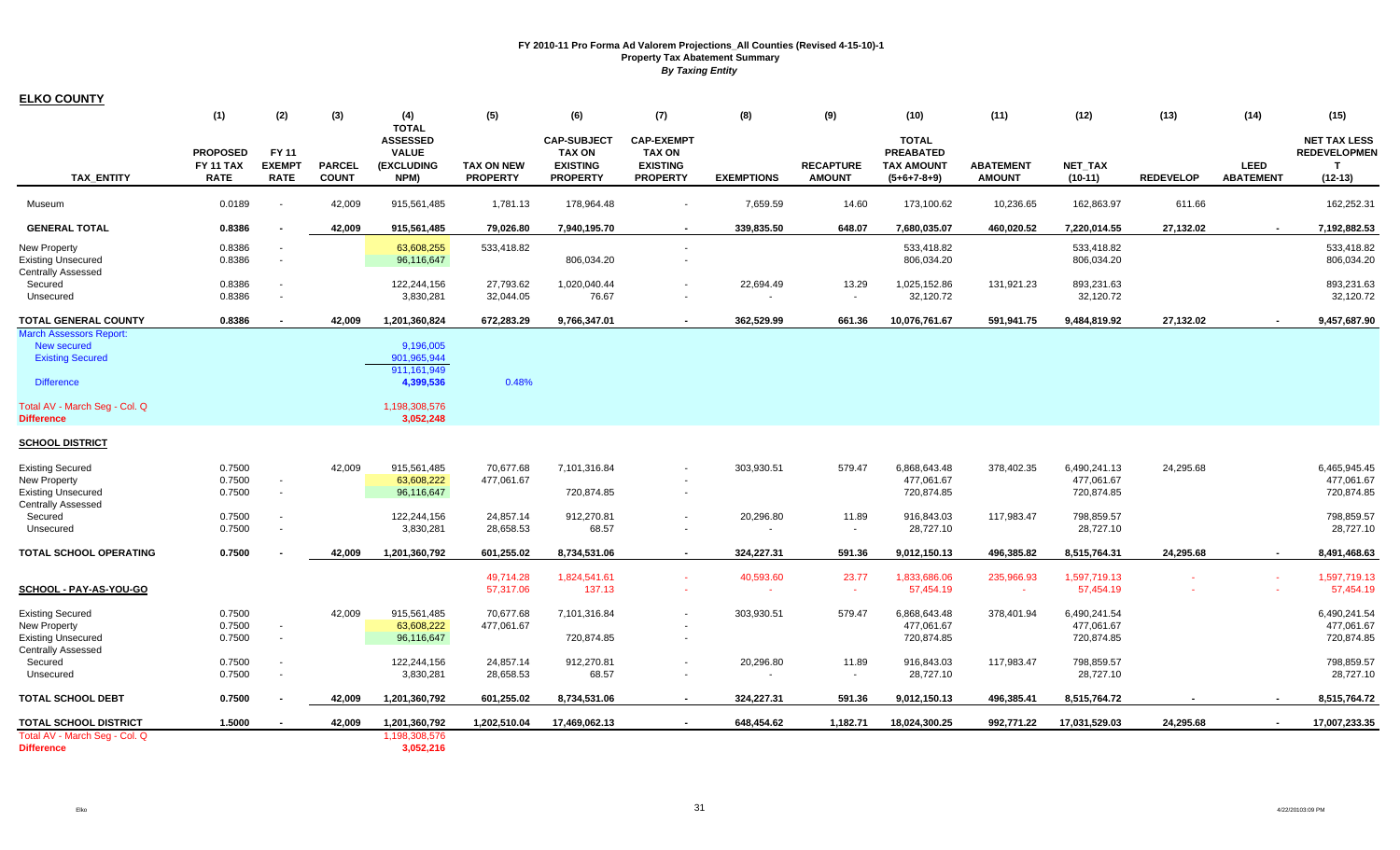| <b>ELKO COUNTY</b>                                                                                       |                                                    |                                            |                               |                                                                       |                                      |                                                                           |                                                                          |                   |                                   |                                                                        |                                   |                                          |                  |                                 |                                                                         |
|----------------------------------------------------------------------------------------------------------|----------------------------------------------------|--------------------------------------------|-------------------------------|-----------------------------------------------------------------------|--------------------------------------|---------------------------------------------------------------------------|--------------------------------------------------------------------------|-------------------|-----------------------------------|------------------------------------------------------------------------|-----------------------------------|------------------------------------------|------------------|---------------------------------|-------------------------------------------------------------------------|
|                                                                                                          | (1)                                                | (2)                                        | (3)                           | (4)                                                                   | (5)                                  | (6)                                                                       | (7)                                                                      | (8)               | (9)                               | (10)                                                                   | (11)                              | (12)                                     | (13)             | (14)                            | (15)                                                                    |
| <b>TAX ENTITY</b>                                                                                        | <b>PROPOSED</b><br><b>FY 11 TAX</b><br><b>RATE</b> | FY 11<br><b>EXEMPT</b><br><b>RATE</b>      | <b>PARCEL</b><br><b>COUNT</b> | <b>TOTAL</b><br><b>ASSESSED</b><br><b>VALUE</b><br>(EXCLUDING<br>NPM) | <b>TAX ON NEW</b><br><b>PROPERTY</b> | <b>CAP-SUBJECT</b><br><b>TAX ON</b><br><b>EXISTING</b><br><b>PROPERTY</b> | <b>CAP-EXEMPT</b><br><b>TAX ON</b><br><b>EXISTING</b><br><b>PROPERTY</b> | <b>EXEMPTIONS</b> | <b>RECAPTURE</b><br><b>AMOUNT</b> | <b>TOTAL</b><br><b>PREABATED</b><br><b>TAX AMOUNT</b><br>$(5+6+7-8+9)$ | <b>ABATEMENT</b><br><b>AMOUNT</b> | <b>NET TAX</b><br>$(10-11)$              | <b>REDEVELOP</b> | <b>LEED</b><br><b>ABATEMENT</b> | <b>NET TAX LESS</b><br><b>REDEVELOPMEN</b><br>$\mathbf{T}$<br>$(12-13)$ |
| <b>CITY OF CARLIN</b>                                                                                    |                                                    |                                            |                               |                                                                       |                                      |                                                                           |                                                                          |                   |                                   |                                                                        |                                   |                                          |                  |                                 |                                                                         |
| <b>Existing Secured</b><br>New Property<br><b>Existing Unsecured</b><br><b>Centrally Assessed</b>        | 1.1481<br>1.1481<br>1.1481                         | $\mathbf{r}$<br>$\sim$<br>$\sim$           | 937                           | 18,448,734<br>1,811,594<br>2,430,280                                  | 2,480.69<br>20,798.91                | 210,057.35<br>27,902.04                                                   | $\sim$                                                                   | 728.24            |                                   | 211,809.80<br>20,798.91<br>27,902.04                                   | 1,144.87                          | 210,664.93<br>20,798.91<br>27,902.04     |                  |                                 | 210,664.93<br>20,798.91<br>27,902.04                                    |
| Secured<br>Unsecured                                                                                     | 1.1481<br>1.1481                                   | $\blacksquare$<br>$\blacksquare$           |                               | 3,608,122<br>91,618                                                   | 619.76<br>1,049.16                   | 41,273.49<br>2.72                                                         |                                                                          | 468.42            | 0.37<br>$\sim$                    | 41,425.20<br>1,051.88                                                  | 5,962.17                          | 35,463.03<br>1,051.88                    |                  |                                 | 35,463.03<br>1,051.88                                                   |
| <b>TOTAL CARLIN</b>                                                                                      | 1.1481                                             | $\blacksquare$                             | 937                           | 26,390,348                                                            | 24,948.52                            | 279,235.60                                                                |                                                                          | 1,196.66          | 0.37                              | 302,987.83                                                             | 7,107.04                          | 295,880.79                               |                  |                                 | 295,880.79                                                              |
| Total AV - March Seg - Col. Q<br><b>Difference</b><br><b>CITY OF ELKO</b>                                |                                                    |                                            |                               | 26,840,273<br>(449, 925)                                              |                                      |                                                                           |                                                                          |                   |                                   |                                                                        |                                   |                                          |                  |                                 |                                                                         |
| <b>Existing Secured</b><br><b>New Property</b><br><b>Existing Unsecured</b><br><b>Centrally Assessed</b> | 0.9200<br>0.9200<br>0.9200                         | $\blacksquare$<br>$\blacksquare$<br>$\sim$ | 5,675                         | 324,216,943<br>19,772,046<br>27,291,099                               | 29,583.48<br>181,902.83              | 2,958,644.69<br>251,078.11                                                | $\sim$                                                                   | 5,325.06          | 314.42                            | 2,983,217.53<br>181,902.83<br>251,078.11                               | 74,190.91                         | 2,909,026.62<br>181,902.83<br>251,078.11 | 29,801.87        |                                 | 2,879,224.75<br>181,902.83<br>251,078.11                                |
| Secured<br>Unsecured                                                                                     | 0.9200<br>0.9200                                   | $\blacksquare$<br>$\blacksquare$           |                               | 23,249,232<br>439,041                                                 | 476.84<br>4,036.64                   | 215,505.92<br>2.52                                                        | $\blacksquare$                                                           | 2,089.83          | 4.98<br>$\mathbf{r}$              | 213,897.91<br>4,039.16                                                 | 40,745.97                         | 173,151.94<br>4,039.16                   |                  |                                 | 173,151.94<br>4,039.16                                                  |
| <b>TOTAL ELKO CITY</b><br>Total AV - March Seg - Col. Q<br><b>Difference</b><br><b>CITY OF WELLS</b>     | 0.9200                                             | $\overline{\phantom{a}}$                   | 5,675                         | 394,968,361<br>390,874,792<br>4,093,569                               | 215,999.79                           | 3,425,231.24                                                              | $\blacksquare$                                                           | 7,414.89          | 319.40                            | 3,634,135.54                                                           | 114,936.88                        | 3,519,198.66                             | 29,801.87        |                                 | 3,489,396.79                                                            |
| <b>Existing Secured</b><br>New Property<br><b>Existing Unsecured</b><br><b>Centrally Assessed</b>        | 0.9605<br>0.9605<br>0.9605                         | $\blacksquare$<br>$\blacksquare$<br>$\sim$ | 811                           | 17,652,526<br>1,727,851<br>1,687,294                                  | 459.90<br>16,596.01                  | 169,797.65<br>16,206.46                                                   | $\sim$                                                                   | 704.92            | 69.46                             | 169,622.09<br>16,596.01<br>16,206.46                                   | 5,699.56                          | 163,922.53<br>16,596.01<br>16,206.46     |                  |                                 | 163,922.53<br>16,596.01<br>16,206.46                                    |
| Secured<br>Unsecured                                                                                     | 0.9605<br>0.9605                                   | $\blacksquare$<br>$\blacksquare$           |                               | 2,134,208<br>21,329                                                   | 394.38<br>204.88                     | 20,449.26                                                                 |                                                                          | 344.54            | 0.16<br>$\sim$                    | 20,499.26<br>204.88                                                    | 1,509.46                          | 18,989.80<br>204.88                      |                  |                                 | 18,989.80<br>204.88                                                     |
| <b>TOTAL WELLS</b><br>Total AV - March Seg - Col. Q<br><b>Difference</b><br><b>CITY OF WEST WENDOVER</b> | 0.9605                                             | $\sim$                                     | 811                           | 23,223,208<br>23,230,378<br>(7, 170)                                  | 17,655.17                            | 206,453.37                                                                | $\blacksquare$                                                           | 1,049.46          | 69.62                             | 223,128.69                                                             | 7,209.02                          | 215,919.67                               |                  |                                 | 215,919.67                                                              |
| <b>Existing Secured</b><br>New Property<br><b>Existing Unsecured</b><br><b>Centrally Assessed</b>        | 0.9360<br>0.9360<br>0.9360                         | $\blacksquare$<br>$\blacksquare$<br>$\sim$ | 808                           | 99,507,575<br>6,431,961<br>24,804,853                                 | 695.14<br>60,203.15                  | 930,988.87<br>232,173.42                                                  | $\overline{\phantom{a}}$                                                 | 293.15            |                                   | 931,390.86<br>60,203.15<br>232,173.42                                  | 7,237.21                          | 924,153.65<br>60,203.15<br>232,173.42    |                  |                                 | 924,153.65<br>60,203.15<br>232,173.42                                   |
| Secured<br>Unsecured                                                                                     | 0.9360<br>0.9360                                   |                                            |                               | 2,098,719<br>13.271                                                   | 70.56<br>124.21                      | 19,647.83                                                                 |                                                                          | 74.40<br>$\sim$   | $\sim$                            | 19,643.99<br>124.21                                                    | 2,997.38                          | 16,646.61<br>124.21                      |                  |                                 | 16,646.61<br>124.21                                                     |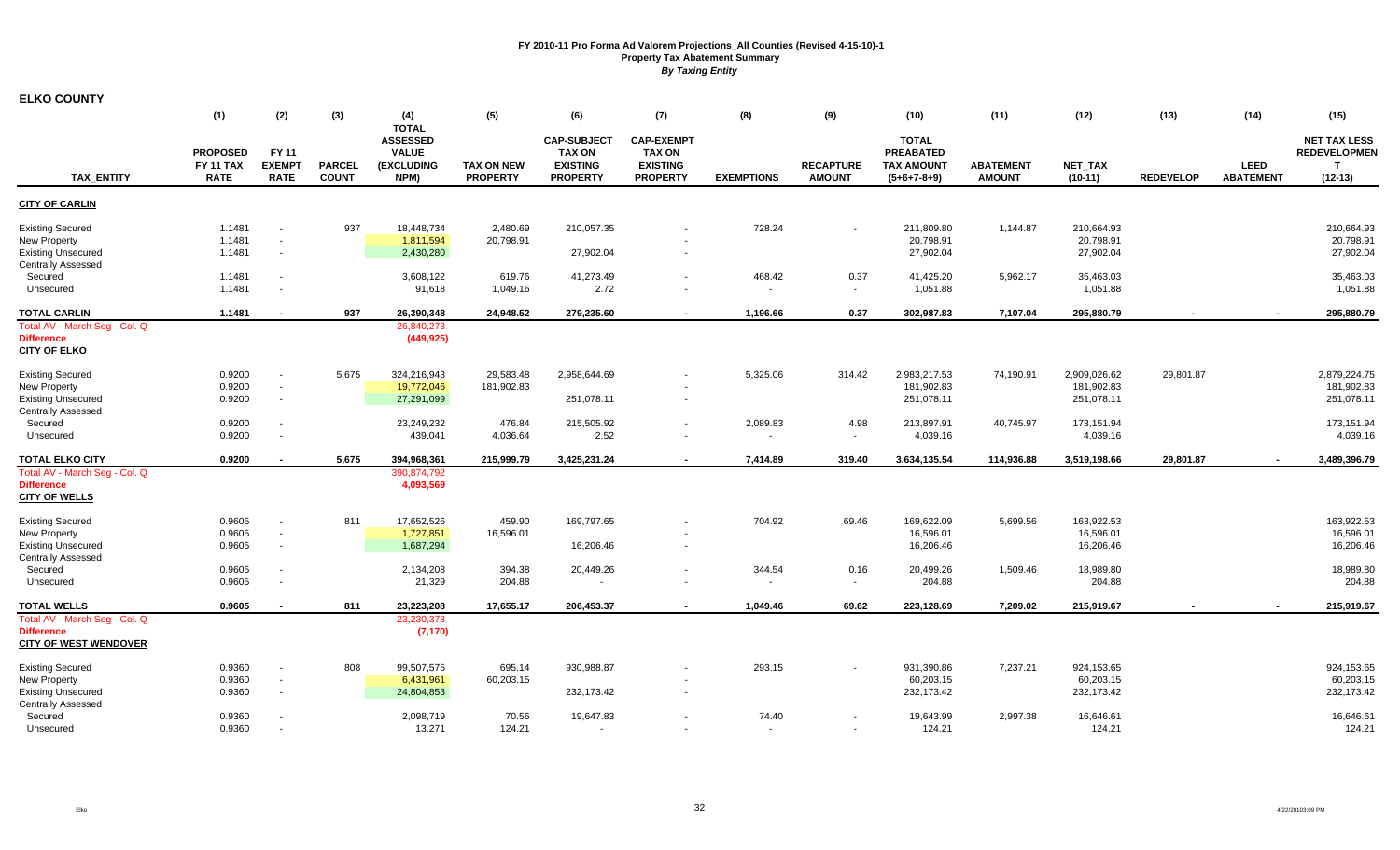| <b>ELKO COUNTY</b>                                                         |                                     |                          |               |                                                               |                   |                                                        |                                                       |                          |                  |                                                       |                  |              |                  |                  |                                                            |
|----------------------------------------------------------------------------|-------------------------------------|--------------------------|---------------|---------------------------------------------------------------|-------------------|--------------------------------------------------------|-------------------------------------------------------|--------------------------|------------------|-------------------------------------------------------|------------------|--------------|------------------|------------------|------------------------------------------------------------|
|                                                                            | (1)                                 | (2)                      | (3)           | (4)                                                           | (5)               | (6)                                                    | (7)                                                   | (8)                      | (9)              | (10)                                                  | (11)             | (12)         | (13)             | (14)             | (15)                                                       |
|                                                                            | <b>PROPOSED</b><br><b>FY 11 TAX</b> | FY 11<br><b>EXEMPT</b>   | <b>PARCEL</b> | <b>TOTAL</b><br><b>ASSESSED</b><br><b>VALUE</b><br>(EXCLUDING | <b>TAX ON NEW</b> | <b>CAP-SUBJECT</b><br><b>TAX ON</b><br><b>EXISTING</b> | <b>CAP-EXEMPT</b><br><b>TAX ON</b><br><b>EXISTING</b> |                          | <b>RECAPTURE</b> | <b>TOTAL</b><br><b>PREABATED</b><br><b>TAX AMOUNT</b> | <b>ABATEMENT</b> | NET_TAX      |                  | <b>LEED</b>      | <b>NET TAX LESS</b><br><b>REDEVELOPMEN</b><br>$\mathbf{T}$ |
| <b>TAX ENTITY</b>                                                          | <b>RATE</b>                         | <b>RATE</b>              | <b>COUNT</b>  | NPM)                                                          | <b>PROPERTY</b>   | <b>PROPERTY</b>                                        | <b>PROPERTY</b>                                       | <b>EXEMPTIONS</b>        | <b>AMOUNT</b>    | $(5+6+7-8+9)$                                         | <b>AMOUNT</b>    | $(10-11)$    | <b>REDEVELOP</b> | <b>ABATEMENT</b> | $(12-13)$                                                  |
| <b>TOTAL WEST WENDOVER</b>                                                 | 0.9360                              |                          | 808           | 132,856,379                                                   | 61,093.06         | 1,182,810.12                                           | $\overline{\phantom{a}}$                              | 367.55                   | $\sim$           | 1,243,535.64                                          | 10,234.59        | 1,233,301.05 |                  |                  | 1,233,301.05                                               |
| Total AV - March Seg - Col. Q                                              |                                     |                          |               | 132,856,379                                                   |                   |                                                        |                                                       |                          |                  |                                                       |                  |              |                  |                  |                                                            |
| <b>Difference</b><br><b>JACKPOT TOWN</b>                                   |                                     |                          |               | (0)                                                           |                   |                                                        |                                                       |                          |                  |                                                       |                  |              |                  |                  |                                                            |
| <b>Existing Secured</b>                                                    | 0.5891                              | $\overline{\phantom{a}}$ | 183           | 28,003,022                                                    | 4,857.18          | 160,108.47                                             |                                                       |                          |                  | 164,965.65                                            | 1,524.77         | 163,440.88   |                  |                  | 163,440.88                                                 |
| New Property                                                               | 0.5891                              | $\sim$                   |               | 967,657                                                       | 5,700.47          |                                                        |                                                       |                          |                  | 5,700.47                                              |                  | 5,700.47     |                  |                  | 5,700.47                                                   |
| <b>Existing Unsecured</b><br><b>Centrally Assessed</b>                     | 0.5891                              | $\sim$                   |               | 1,294,380                                                     |                   | 7,625.19                                               |                                                       |                          |                  | 7,625.19                                              |                  | 7,625.19     |                  |                  | 7,625.19                                                   |
| Secured                                                                    | 0.5891                              | $\sim$                   |               | 801,333                                                       | 179.73            | 4,632.51                                               |                                                       | 91.58                    | $\blacksquare$   | 4,720.66                                              | 924.24           | 3,796.42     |                  |                  | 3,796.42                                                   |
| Unsecured                                                                  | 0.5891                              | $\sim$                   |               | 37,697                                                        | 222.07            |                                                        |                                                       | $\overline{\phantom{a}}$ | $\sim$           | 222.07                                                |                  | 222.07       |                  |                  | 222.07                                                     |
| <b>TOTAL JACKPOT</b>                                                       | 0.5891                              | $\sim$                   | 183           | 31,104,089                                                    | 10,959.45         | 172,366.17                                             |                                                       | 91.58                    | $\sim$           | 183,234.04                                            | 2,449.01         | 180,785.03   |                  |                  | 180,785.03                                                 |
| Total AV - March Seg - Col. Q<br><b>Difference</b><br><b>MONTELLO TOWN</b> |                                     |                          |               | 31,109,700<br>(5,611)                                         |                   |                                                        |                                                       |                          |                  |                                                       |                  |              |                  |                  |                                                            |
| <b>Existing Secured</b>                                                    | 0.4858                              | $\sim$                   | 167           | 445,768                                                       | 2.27              | 2,404.87                                               |                                                       | 64.65                    |                  | 2,342.49                                              | 322.95           | 2,019.54     |                  |                  | 2,019.54                                                   |
| New Property                                                               | 0.4858                              | $\sim$                   |               | 25,192                                                        | 122.38            |                                                        |                                                       |                          |                  | 122.38                                                |                  | 122.38       |                  |                  | 122.38                                                     |
| <b>Existing Unsecured</b>                                                  | 0.4858                              | $\sim$                   |               | 138,253                                                       |                   | 671.63                                                 |                                                       |                          |                  | 671.63                                                |                  | 671.63       |                  |                  | 671.63                                                     |
| <b>Centrally Assessed</b>                                                  |                                     |                          |               |                                                               |                   |                                                        |                                                       |                          |                  |                                                       |                  |              |                  |                  |                                                            |
| Secured                                                                    | 0.4858<br>0.4858                    | $\sim$                   |               | 400,653                                                       | 71.47             | 1,880.08                                               |                                                       | 5.17                     |                  | 1,946.38                                              | 135.83           | 1,810.55     |                  |                  | 1,810.55<br>14.23                                          |
| Unsecured                                                                  |                                     | $\sim$                   |               | 2,929                                                         | 14.23             | $\blacksquare$                                         |                                                       | $\sim$                   | $\blacksquare$   | 14.23                                                 |                  | 14.23        |                  |                  |                                                            |
| <b>TOTAL MONTELLO</b>                                                      | 0.4858                              | $\sim$                   | 167           | 1,012,795                                                     | 210.35            | 4.956.58                                               |                                                       | 69.82                    | $\sim$           | 5,097.11                                              | 458.78           | 4,638.33     |                  |                  | 4,638.33                                                   |
| Total AV - March Seg - Col. Q<br><b>Difference</b>                         |                                     |                          |               | 1,012,795<br>$\mathbf{0}$                                     |                   |                                                        |                                                       |                          |                  |                                                       |                  |              |                  |                  |                                                            |
| <b>MOUNTAIN CITY TOWN</b>                                                  |                                     |                          |               |                                                               |                   |                                                        |                                                       |                          |                  |                                                       |                  |              |                  |                  |                                                            |
| <b>Existing Secured</b>                                                    | 0.4347                              | $\sim$                   | 86            | 738,175                                                       | 17.63             | 3.226.50                                               |                                                       | 35.28                    | 9.10             | 3,217.95                                              | 425.40           | 2.792.55     |                  |                  | 2,792.55                                                   |
| New Property                                                               | 0.4347                              | $\sim$                   |               | 25,592                                                        | 111.25            |                                                        |                                                       |                          |                  | 111.25                                                |                  | 111.25       |                  |                  | 111.25                                                     |
| <b>Existing Unsecured</b><br><b>Centrally Assessed</b>                     | 0.4347                              | $\sim$                   |               | 22,647                                                        |                   | 98.45                                                  |                                                       |                          |                  | 98.45                                                 |                  | 98.45        |                  |                  | 98.45                                                      |
| Secured                                                                    | 0.4347                              | $\overline{\phantom{a}}$ |               | 957,391                                                       | $\sim$            | 4,279.86                                               |                                                       | 118.08                   |                  | 4,161.78                                              | 1,191.64         | 2,970.14     |                  |                  | 2,970.14                                                   |
| Unsecured                                                                  | 0.4347                              | $\sim$                   |               | 61,960                                                        | 269.34            | $\sim$                                                 |                                                       | $\sim$                   | $\sim$           | 269.34                                                |                  | 269.34       |                  |                  | 269.34                                                     |
| TOTAL MONTAIN CITY                                                         | 0.4347                              | $\overline{\phantom{a}}$ | 86            | 1,805,766                                                     | 398.22            | 7,604.81                                               |                                                       | 153.36                   | 9.10             | 7,858.77                                              | 1,617.04         | 6,241.73     |                  |                  | 6,241.73                                                   |
| Total AV - March Seg - Col. Q<br><b>Difference</b>                         |                                     |                          |               | 1,818,035                                                     |                   |                                                        |                                                       |                          |                  |                                                       |                  |              |                  |                  |                                                            |
| <b>ELKO CONVENTION &amp; VISITORS AUTHORITY</b>                            |                                     |                          |               | (12, 269)                                                     |                   |                                                        |                                                       |                          |                  |                                                       |                  |              |                  |                  |                                                            |
| <b>Existing Secured</b>                                                    | 0.0392                              | $\sim$                   | 26,171        | 645,572,363                                                   | 2,581.42          | 251,504.62                                             |                                                       | 1,018.33                 | 18.25            | 253,085.96                                            | 10,880.77        | 242,205.19   | 1,269.80         |                  | 240,935.39                                                 |
| New Property                                                               | 0.0392                              | $\sim$                   |               | 36,981,876                                                    | 14,496.90         |                                                        |                                                       |                          |                  | 14,496.90                                             |                  | 14,496.90    |                  |                  | 14,496.90                                                  |
| <b>Existing Unsecured</b>                                                  | 0.0392                              | $\sim$                   |               | 51,702,610                                                    |                   | 20,267.42                                              |                                                       |                          |                  | 20,267.42                                             |                  | 20,267.42    |                  |                  | 20,267.42                                                  |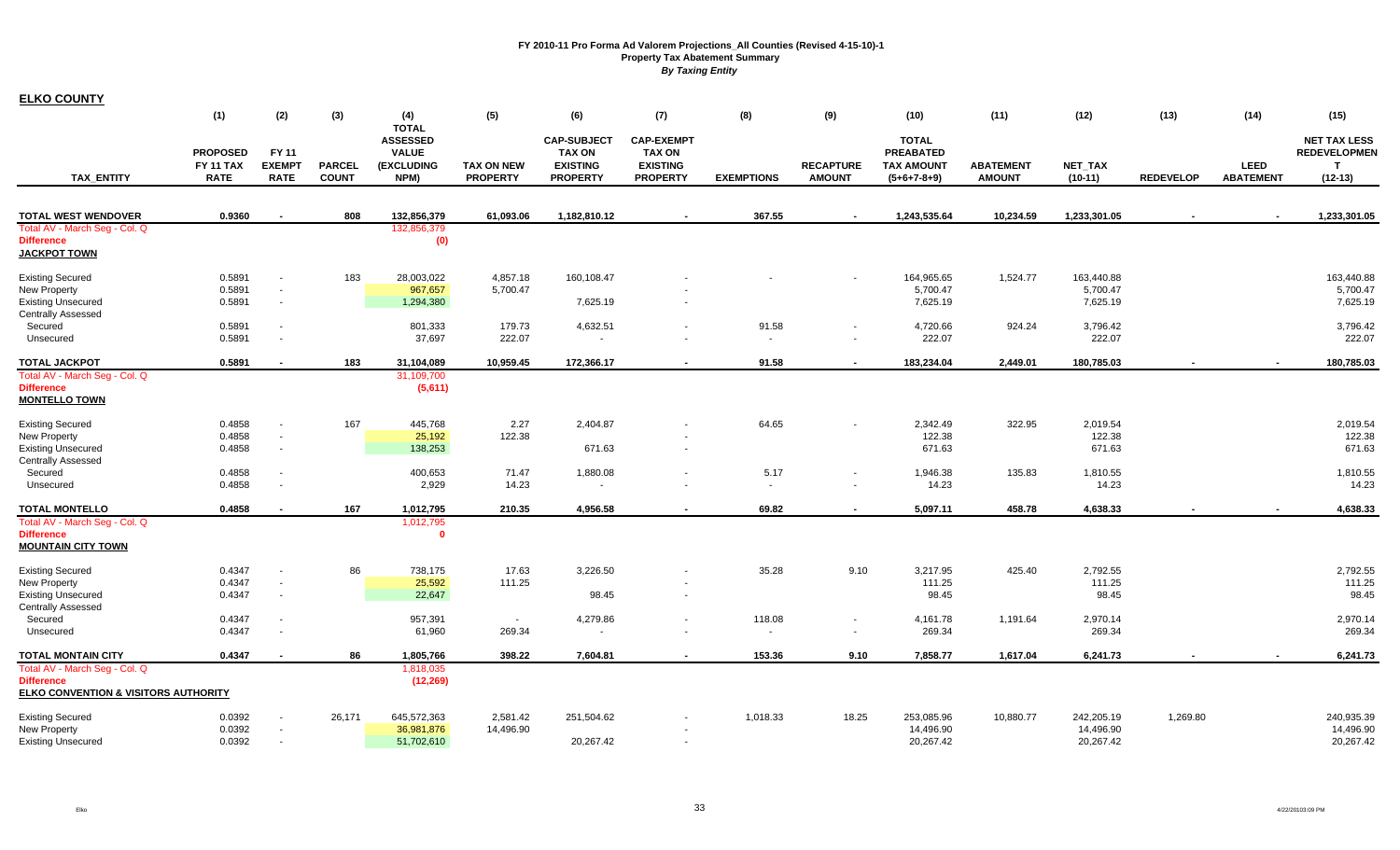| <b>ELKO COUNTY</b>                                                                    |                                                    |                                       |                               |                                                              |                                      |                                                                           |                                                                          |                   |                                   |                                                                 |                                   |                      |                  |                                 |                                                         |
|---------------------------------------------------------------------------------------|----------------------------------------------------|---------------------------------------|-------------------------------|--------------------------------------------------------------|--------------------------------------|---------------------------------------------------------------------------|--------------------------------------------------------------------------|-------------------|-----------------------------------|-----------------------------------------------------------------|-----------------------------------|----------------------|------------------|---------------------------------|---------------------------------------------------------|
|                                                                                       | (1)                                                | (2)                                   | (3)                           | (4)<br><b>TOTAL</b>                                          | (5)                                  | (6)                                                                       | (7)                                                                      | (8)               | (9)                               | (10)                                                            | (11)                              | (12)                 | (13)             | (14)                            | (15)                                                    |
| <b>TAX_ENTITY</b>                                                                     | <b>PROPOSED</b><br><b>FY 11 TAX</b><br><b>RATE</b> | FY 11<br><b>EXEMPT</b><br><b>RATE</b> | <b>PARCEL</b><br><b>COUNT</b> | <b>ASSESSED</b><br><b>VALUE</b><br><b>(EXCLUDING</b><br>NPM) | <b>TAX ON NEW</b><br><b>PROPERTY</b> | <b>CAP-SUBJECT</b><br><b>TAX ON</b><br><b>EXISTING</b><br><b>PROPERTY</b> | <b>CAP-EXEMPT</b><br><b>TAX ON</b><br><b>EXISTING</b><br><b>PROPERTY</b> | <b>EXEMPTIONS</b> | <b>RECAPTURE</b><br><b>AMOUNT</b> | <b>TOTAL</b><br><b>PREABATED</b><br>TAX AMOUNT<br>$(5+6+7-8+9)$ | <b>ABATEMENT</b><br><b>AMOUNT</b> | NET_TAX<br>$(10-11)$ | <b>REDEVELOP</b> | <b>LEED</b><br><b>ABATEMENT</b> | <b>NET TAX LESS</b><br><b>REDEVELOPMEN</b><br>$(12-13)$ |
| <b>Centrally Assessed</b>                                                             |                                                    |                                       |                               |                                                              |                                      |                                                                           |                                                                          |                   |                                   |                                                                 |                                   |                      |                  |                                 |                                                         |
| Secured                                                                               | 0.0392                                             | $\overline{\phantom{a}}$              |                               | 40,098,198                                                   | 55.31                                | 16,188.37                                                                 | $\sim$                                                                   | 525.17            | 0.11                              | 15,718.62                                                       | 2,558.97                          | 13,159.65            |                  |                                 | 13,159.65                                               |
| Unsecured                                                                             | 0.0392                                             | $\overline{\phantom{a}}$              |                               | 1,041,849                                                    | 408.13                               | 0.28                                                                      | $\sim$                                                                   | $\sim$            | $\sim$                            | 408.41                                                          |                                   | 408.41               |                  |                                 | 408.41                                                  |
| <b>TOTAL ELKO CONV &amp; VISITORS</b>                                                 | 0.0392                                             | $\overline{\phantom{a}}$              | 26,171                        | 775,396,896                                                  | 17,541.76                            | 287,960.69                                                                | $\sim$                                                                   | 1,543.50          | 18.36                             | 303,977.31                                                      | 13,439.74                         | 290,537.57           | 1,269.80         | $\sim$                          | 289,267.77                                              |
| Total AV - March Seg - Col. Q<br><b>Difference</b><br><b>ELKO TELEVISION DISTRICT</b> |                                                    |                                       |                               | 771,604,939<br>3,791,957                                     |                                      |                                                                           |                                                                          |                   |                                   |                                                                 |                                   |                      |                  |                                 |                                                         |
| <b>Existing Secured</b>                                                               | 0.0289                                             | $\overline{\phantom{a}}$              | 27,201                        | 670,354,852                                                  | 2,035.32                             | 192,464.85                                                                | $\sim$                                                                   | 766.98            | 14.85                             | 193,748.04                                                      | 11,209.22                         | 182,538.82           | 933.38           |                                 | 181,605.44                                              |
| New Property                                                                          | 0.0289                                             | $\overline{\phantom{a}}$              |                               | 37,961,518                                                   | 10,970.88                            |                                                                           | $\overline{\phantom{a}}$                                                 |                   |                                   | 10,970.88                                                       |                                   | 10,970.88            |                  |                                 | 10,970.88                                               |
| <b>Existing Unsecured</b>                                                             | 0.0289                                             | $\overline{\phantom{a}}$              |                               | 52,900,202                                                   |                                      | 15,288.16                                                                 | $\sim$                                                                   |                   |                                   | 15,288.16                                                       |                                   | 15,288.16            |                  |                                 | 15,288.16                                               |
| <b>Centrally Assessed</b>                                                             |                                                    |                                       |                               |                                                              |                                      |                                                                           |                                                                          |                   |                                   |                                                                 |                                   |                      |                  |                                 |                                                         |
| Secured                                                                               | 0.0289                                             | $\overline{\phantom{a}}$              |                               | 78,051,699                                                   | 420.92                               | 22,720.86                                                                 | $\sim$                                                                   | 584.81            | 0.25                              | 22,557.22                                                       | 4,469.87                          | 18,087.35            |                  |                                 | 18,087.35                                               |
| Unsecured                                                                             | 0.0289                                             | $\overline{\phantom{a}}$              |                               | 2,581,419                                                    | 744.79                               | 1.25                                                                      | $\sim$                                                                   | $\sim$            | $\sim$                            | 746.04                                                          |                                   | 746.04               |                  |                                 | 746.04                                                  |
| <b>TOTAL ELKO TV</b>                                                                  | 0.0289                                             | $\sim$                                | 27,201                        | 841,849,691                                                  | 14,171.91                            | 230,475.12                                                                | $\sim$                                                                   | 1,351.79          | 15.10                             | 243,310.34                                                      | 15,679.09                         | 227,631.25           | 933.38           | $\sim$                          | 226,697.87                                              |
| Total AV - March Seg - Col. Q<br><b>Difference</b>                                    |                                                    |                                       |                               | 833,473,142<br>8,376,549                                     |                                      |                                                                           |                                                                          |                   |                                   |                                                                 |                                   |                      |                  |                                 |                                                         |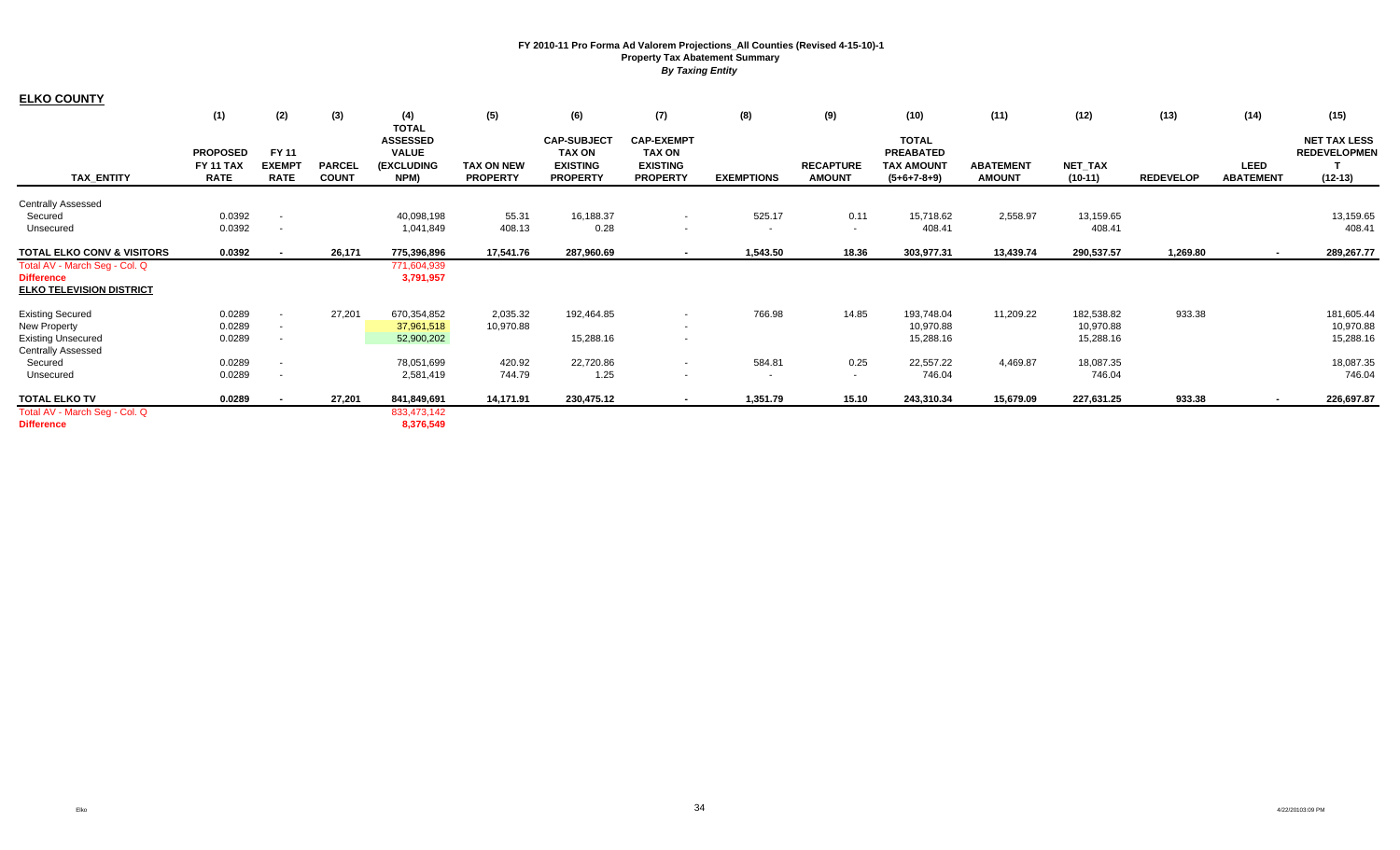| <b>ESMERALDA COUNTY</b>                                          |                          |                                          |                               |                                 |                                      |                                    |                                    |                       |                                   |                                    |                                   |                            |                  |                                 |                            |
|------------------------------------------------------------------|--------------------------|------------------------------------------|-------------------------------|---------------------------------|--------------------------------------|------------------------------------|------------------------------------|-----------------------|-----------------------------------|------------------------------------|-----------------------------------|----------------------------|------------------|---------------------------------|----------------------------|
|                                                                  | (1)                      | (2)                                      | (3)                           | (4)                             | (5)                                  | (6)                                | (7)                                | (8)                   | (9)                               | (10)                               | (11)                              | (12)                       | (13)             | (14)                            | (15)                       |
|                                                                  |                          |                                          |                               | <b>TOTAL</b><br><b>ASSESSED</b> |                                      | <b>CAP-SUBJECT</b>                 | <b>CAP-EXEMPT</b>                  |                       |                                   | <b>TOTAL</b>                       |                                   |                            |                  |                                 | <b>NET TAX LESS</b>        |
|                                                                  | <b>PROPOSED</b>          | FY 11                                    |                               | <b>VALUE</b>                    |                                      | <b>TAX ON</b>                      | <b>TAX ON</b>                      |                       |                                   | <b>PREABATED</b>                   |                                   |                            |                  |                                 | <b>REDEVELOPME</b>         |
| <b>TAX ENTITY</b>                                                | FY 11 TAX<br><b>RATE</b> | <b>EXEMPT</b><br><b>RATE</b>             | <b>PARCEL</b><br><b>COUNT</b> | <b>(EXCLUDING</b><br>NPM)       | <b>TAX ON NEW</b><br><b>PROPERTY</b> | <b>EXISTING</b><br><b>PROPERTY</b> | <b>EXISTING</b><br><b>PROPERTY</b> | <b>EXEMPTIONS</b>     | <b>RECAPTURE</b><br><b>AMOUNT</b> | <b>TAX AMOUNT</b><br>$(5+6+7-8+9)$ | <b>ABATEMENT</b><br><b>AMOUNT</b> | NET_TAX<br>$(10-11)$       | <b>REDEVELOP</b> | <b>LEED</b><br><b>ABATEMENT</b> | <b>NT</b><br>$(12-13)$     |
| <b>ALL ENTITIES</b>                                              |                          |                                          |                               |                                 |                                      |                                    |                                    |                       |                                   |                                    |                                   |                            |                  |                                 |                            |
|                                                                  |                          |                                          |                               |                                 |                                      |                                    |                                    |                       |                                   |                                    |                                   |                            |                  |                                 |                            |
| <b>STATE OF NEVADA</b>                                           | 0.1700                   | $\blacksquare$                           | 2,526                         | 53,340,592                      | 5,824.38                             | 86,885.87                          |                                    | 2,030.77              | 5.08                              | 90,684.55                          | 8,509.89                          | 82,174.66                  |                  |                                 | 82,174.66                  |
| <b>GENERAL COUNTY</b><br><b>SCHOOL DISTRICT</b>                  | 2.0995<br>0.7500         | $\sim$<br>$\sim$                         | 2,526<br>2,526                | 53,340,666<br>53,340,656        | 71,931.20<br>25,695.83               | 1,073,033.51<br>383,317.37         | $\sim$                             | 25,077.44<br>8,958.41 | 62.82<br>22.44                    | 1,119,950.09<br>400,077.24         | 105,095.73<br>37,543.05           | 1,014,854.36<br>362,534.19 |                  | $\sim$<br>$\blacksquare$        | 1,014,854.36<br>362,534.19 |
|                                                                  |                          |                                          |                               |                                 |                                      |                                    |                                    |                       |                                   |                                    |                                   |                            |                  |                                 |                            |
| <b>TOTAL COUNTY</b>                                              |                          |                                          | 2,526                         | 53,340,592                      | 103,451.41                           | 1,543,236.75                       | $\sim$                             | 36,066.62             | 90.34                             | 1,610,711.88                       | 151,148.67                        | 1,459,563.21               |                  |                                 | 1,459,563.21               |
|                                                                  |                          |                                          |                               |                                 |                                      |                                    |                                    |                       |                                   | <b>Abatement Percent</b>           | 9.38                              |                            |                  |                                 |                            |
| <b>STATE OF NEVADA</b>                                           |                          |                                          |                               |                                 | 281,676                              |                                    |                                    |                       |                                   |                                    |                                   |                            |                  |                                 |                            |
| <b>Existing Secured</b>                                          | 0.1700                   |                                          | 2,526                         | 25,721,298                      | 478.85                               | 44,013.04                          |                                    | 765.19                | 4.34                              | 43,731.04                          | 3,441.86                          | 40,289.18                  |                  |                                 | 40,289.18                  |
| <b>New Property</b>                                              | 0.1700                   |                                          |                               | 2,369,639                       | 4,028.39                             |                                    |                                    |                       |                                   | 4,028.39                           |                                   | 4,028.39                   |                  |                                 | 4,028.39                   |
| <b>Existing Unsecured</b>                                        | 0.1700                   |                                          |                               | 1,810,463                       |                                      | 3,077.79                           |                                    |                       |                                   | 3,077.79                           |                                   | 3,077.79                   |                  |                                 | 3,077.79                   |
| <b>Centrally Assessed</b><br>Secured                             | 0.1700                   |                                          |                               | 22,709,235                      | 84.82                                | 39,786.44                          | $\sim$                             | 1,265.58              | 0.74                              | 38,606.42                          | 5,068.03                          | 33,538.39                  |                  |                                 | 33,538.39                  |
| Unsecured                                                        | 0.1700                   |                                          |                               | 729,957                         | 1,232.32                             | 8.60                               | $\sim$                             |                       |                                   | 1,240.92                           |                                   | 1,240.92                   |                  |                                 | 1,240.92                   |
|                                                                  |                          |                                          |                               |                                 |                                      |                                    |                                    |                       |                                   |                                    |                                   |                            |                  |                                 |                            |
| TOTAL STATE OF NV<br>Total AV - March Seg - Col. Q               | 0.1700                   |                                          | 2,526                         | 53,340,592<br>53,409,652        | 5,824.38                             | 86,885.87                          | $\overline{\phantom{a}}$           | 2,030.77              | 5.08                              | 90,684.55                          | 8,509.89                          | 82,174.66                  |                  |                                 | 82,174.66                  |
| <b>Difference</b>                                                |                          |                                          |                               | (69,060)                        |                                      |                                    |                                    |                       |                                   |                                    |                                   |                            |                  |                                 |                            |
| <b>GENERAL COUNTY</b>                                            |                          |                                          |                               |                                 |                                      |                                    |                                    |                       |                                   |                                    |                                   |                            |                  |                                 |                            |
| <b>Existing Secured</b>                                          |                          |                                          |                               |                                 |                                      |                                    |                                    |                       |                                   |                                    |                                   |                            |                  |                                 |                            |
| General Fund                                                     | 1.9924                   | $\overline{\phantom{a}}$                 | 2,526                         | 25,721,298                      | 5,610.73                             | 515,825.69                         | $\sim$                             | 8,965.74              | 50.93                             | 512,521.61                         | 40,337.37                         | 472,184.24                 |                  |                                 | 472,184.24                 |
| State Indigent                                                   | 0.0150                   | $\overline{\phantom{a}}$                 | 2,526                         | 25,721,298                      | 42.20                                | 3,883.90                           |                                    | 67.53                 | 0.38                              | 3,858.95                           | 303.87                            | 3,555.08                   |                  |                                 | 3,555.08                   |
| <b>County Medical Assistance</b><br><b>Agriculture Extension</b> | 0.0600<br>0.0100         | $\overline{\phantom{a}}$<br>$\mathbf{r}$ | 2,526<br>2,526                | 25,721,298<br>25,721,298        | 168.94<br>28.19                      | 15,533.74<br>2,589.01              |                                    | 269.99<br>44.98       | 1.53<br>0.26                      | 15,434.22<br>2,572.48              | 1,214.64<br>202.55                | 14,219.58<br>2,369.93      |                  |                                 | 14,219.58<br>2,369.93      |
| Youth Services                                                   | 0.0021                   | $\overline{\phantom{a}}$                 | 2,526                         | 25,721,298                      | 5.90                                 | 543.86                             |                                    | 9.45                  | 0.06                              | 540.37                             | 42.27                             | 498.10                     |                  |                                 | 498.10                     |
| <b>HEALTH/WELFARE</b>                                            | 0.0200                   | $\overline{\phantom{a}}$                 | 2,526                         | 25,721,298                      | 56.27                                | 5,177.78                           | $\sim$                             | 89.91                 | 0.51                              | 5,144.65                           | 404.80                            | 4,739.85                   |                  |                                 | 4,739.85                   |
| <b>GENERAL TOTAL</b>                                             | 2.0995                   |                                          | 2,526                         | 25,721,298                      | 5,912.23                             | 543,553.98                         |                                    | 9,447.60              | 53.67                             | 540,072.28                         | 42,505.50                         | 497,566.78                 |                  |                                 | 497,566.78                 |
| <b>New Property</b>                                              | 2.0995                   |                                          |                               | 2,369,713                       | 49,752.13                            |                                    | $\sim$                             |                       |                                   | 49,752.13                          |                                   | 49,752.13                  |                  |                                 | 49,752.13                  |
| <b>Existing Unsecured</b>                                        | 2.0995                   |                                          |                               | 1,810,463                       |                                      | 38,010.67                          |                                    |                       |                                   | 38,010.67                          |                                   | 38,010.67                  |                  |                                 | 38,010.67                  |
| Centrally Assessed                                               |                          |                                          |                               |                                 |                                      |                                    |                                    |                       |                                   |                                    |                                   |                            |                  |                                 |                            |
| Secured                                                          | 2.0995                   |                                          |                               | 22,709,235                      | 1,047.59                             | 491,362.66                         |                                    | 15,629.84             | 9.15                              | 476,789.56                         | 62,590.23                         | 414,199.33                 |                  |                                 | 414,199.33                 |
| Unsecured                                                        | 2.0995                   |                                          |                               | 729,957                         | 15,219.25                            | 106.20                             |                                    | $\sim$                | $\sim$                            | 15,325.45                          |                                   | 15,325.45                  |                  |                                 | 15,325.45                  |
| <b>TOTAL GENERAL COUNTY</b><br><b>March Assessors Report:</b>    | 2.0995                   |                                          | 2,526                         | 53,340,666                      | 71,931.20                            | 1,073,033.51                       | $\overline{\phantom{a}}$           | 25,077.44             | 62.82                             | 1,119,950.09                       | 105,095.73                        | 1,014,854.36               |                  |                                 | 1,014,854.36               |
| New secured                                                      |                          |                                          |                               | 281,608                         |                                      |                                    |                                    |                       |                                   |                                    |                                   |                            |                  |                                 |                            |
| <b>Existing Secured</b>                                          |                          |                                          |                               | 25,409,924                      |                                      |                                    |                                    |                       |                                   |                                    |                                   |                            |                  |                                 |                            |
|                                                                  |                          |                                          |                               | 25,691,532                      |                                      |                                    |                                    |                       |                                   |                                    |                                   |                            |                  |                                 |                            |
| <b>Difference</b>                                                |                          |                                          |                               | 29,766                          | 0.12%                                |                                    |                                    |                       |                                   |                                    |                                   |                            |                  |                                 |                            |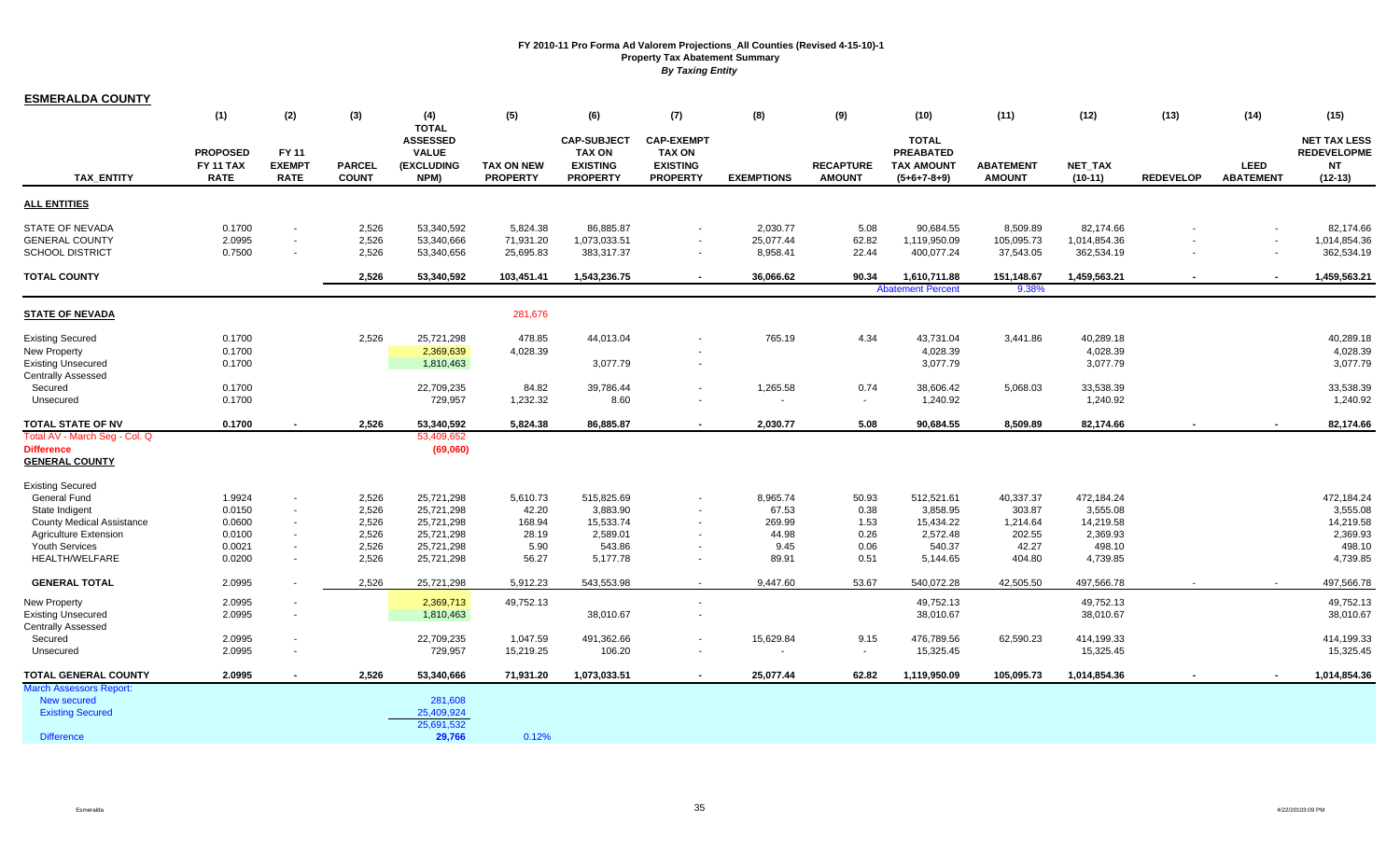| <b>ESMERALDA COUNTY</b>                                                                           |                                                    |                                              |                               |                                                                              |                                      |                                                                           |                                                                          |                    |                                   |                                                                        |                                   |                                      |                  |                                 |                                                                     |
|---------------------------------------------------------------------------------------------------|----------------------------------------------------|----------------------------------------------|-------------------------------|------------------------------------------------------------------------------|--------------------------------------|---------------------------------------------------------------------------|--------------------------------------------------------------------------|--------------------|-----------------------------------|------------------------------------------------------------------------|-----------------------------------|--------------------------------------|------------------|---------------------------------|---------------------------------------------------------------------|
|                                                                                                   | (1)                                                | (2)                                          | (3)                           | (4)                                                                          | (5)                                  | (6)                                                                       | (7)                                                                      | (8)                | (9)                               | (10)                                                                   | (11)                              | (12)                                 | (13)             | (14)                            | (15)                                                                |
| <b>TAX ENTITY</b>                                                                                 | <b>PROPOSED</b><br><b>FY 11 TAX</b><br><b>RATE</b> | <b>FY 11</b><br><b>EXEMPT</b><br><b>RATE</b> | <b>PARCEL</b><br><b>COUNT</b> | <b>TOTAL</b><br><b>ASSESSED</b><br><b>VALUE</b><br><b>(EXCLUDING</b><br>NPM) | <b>TAX ON NEW</b><br><b>PROPERTY</b> | <b>CAP-SUBJECT</b><br><b>TAX ON</b><br><b>EXISTING</b><br><b>PROPERTY</b> | <b>CAP-EXEMPT</b><br><b>TAX ON</b><br><b>EXISTING</b><br><b>PROPERTY</b> | <b>EXEMPTIONS</b>  | <b>RECAPTURE</b><br><b>AMOUNT</b> | <b>TOTAL</b><br><b>PREABATED</b><br><b>TAX AMOUNT</b><br>$(5+6+7-8+9)$ | <b>ABATEMENT</b><br><b>AMOUNT</b> | <b>NET TAX</b><br>$(10-11)$          | <b>REDEVELOP</b> | <b>LEED</b><br><b>ABATEMENT</b> | <b>NET TAX LESS</b><br><b>REDEVELOPME</b><br><b>NT</b><br>$(12-13)$ |
| Total AV - March Seg - Col. Q<br><b>Difference</b>                                                |                                                    |                                              |                               | 53,409,652<br>(68,986)                                                       |                                      |                                                                           |                                                                          |                    |                                   |                                                                        |                                   |                                      |                  |                                 |                                                                     |
| <b>SCHOOL DISTRICT</b>                                                                            |                                                    |                                              |                               |                                                                              |                                      |                                                                           |                                                                          |                    |                                   |                                                                        |                                   |                                      |                  |                                 |                                                                     |
| <b>Existing Secured</b><br>New Property<br><b>Existing Unsecured</b><br><b>Centrally Assessed</b> | 0.7500<br>0.7500<br>0.7500                         | $\overline{\phantom{a}}$<br>$\sim$<br>$\sim$ | 2,526                         | 25,721,298<br>2,369,703<br>1,810,463                                         | 2,112.09<br>17,772.77                | 194,172.51<br>13,578.47                                                   | $\sim$<br>$\sim$                                                         | 3,375.00           | 19.17                             | 192,928.77<br>17,772.77<br>13,578.47                                   | 15,184.08                         | 177,744.69<br>17,772.77<br>13,578.47 |                  |                                 | 177,744.69<br>17,772.77<br>13,578.47                                |
| Secured<br>Unsecured                                                                              | 0.7500<br>0.7500                                   | $\blacksquare$<br>$\overline{\phantom{a}}$   |                               | 22,709,235<br>729,957                                                        | 374.23<br>5,436.74                   | 175,528.45<br>37.94                                                       | $\sim$                                                                   | 5,583.41<br>$\sim$ | 3.27<br>$\sim$                    | 170,322.54<br>5,474.68                                                 | 22,358.97                         | 147,963.57<br>5,474.68               |                  |                                 | 147,963.57<br>5,474.68                                              |
| TOTAL SCHOOL OPERATING                                                                            | 0.7500                                             |                                              | 2,526                         | 53,340,656                                                                   | 25,695.83                            | 383,317.37                                                                | $\sim$                                                                   | 8,958.41           | 22.44                             | 400,077.24                                                             | 37,543.05                         | 362,534.19                           |                  |                                 | 362,534.19                                                          |
| <b>SCHOOL DEBT</b>                                                                                |                                                    |                                              |                               |                                                                              |                                      |                                                                           |                                                                          |                    |                                   |                                                                        |                                   |                                      |                  |                                 |                                                                     |
| <b>Existing Secured</b>                                                                           |                                                    |                                              |                               |                                                                              |                                      |                                                                           |                                                                          |                    |                                   |                                                                        |                                   |                                      |                  |                                 |                                                                     |
| New Property<br><b>Existing Unsecured</b>                                                         |                                                    |                                              |                               |                                                                              |                                      |                                                                           |                                                                          |                    |                                   |                                                                        |                                   |                                      |                  |                                 |                                                                     |
| <b>Centrally Assessed</b><br>Secured<br>Unsecured                                                 |                                                    |                                              |                               |                                                                              |                                      |                                                                           |                                                                          |                    |                                   |                                                                        |                                   | $\overline{\phantom{a}}$             |                  |                                 |                                                                     |
| <b>TOTAL SCHOOL DEBT</b>                                                                          | $\sim$                                             |                                              |                               |                                                                              |                                      |                                                                           |                                                                          |                    |                                   |                                                                        |                                   |                                      |                  |                                 |                                                                     |
| <b>TOTAL SCHOOL DISTRICT</b>                                                                      | 0.7500                                             |                                              | 2,526                         | 53,340,656                                                                   | 25,695.83                            | 383,317.37                                                                | $\sim$                                                                   | 8,958.41           | 22.44                             | 400,077.24                                                             | 37,543.05                         | 362,534.19                           | $\blacksquare$   |                                 | 362,534.19                                                          |
| Total AV - March Seg - Col. Q<br><b>Difference</b>                                                |                                                    |                                              |                               | 53,409,652<br>(68,996)                                                       |                                      |                                                                           |                                                                          |                    |                                   |                                                                        |                                   |                                      |                  |                                 |                                                                     |

**Note:**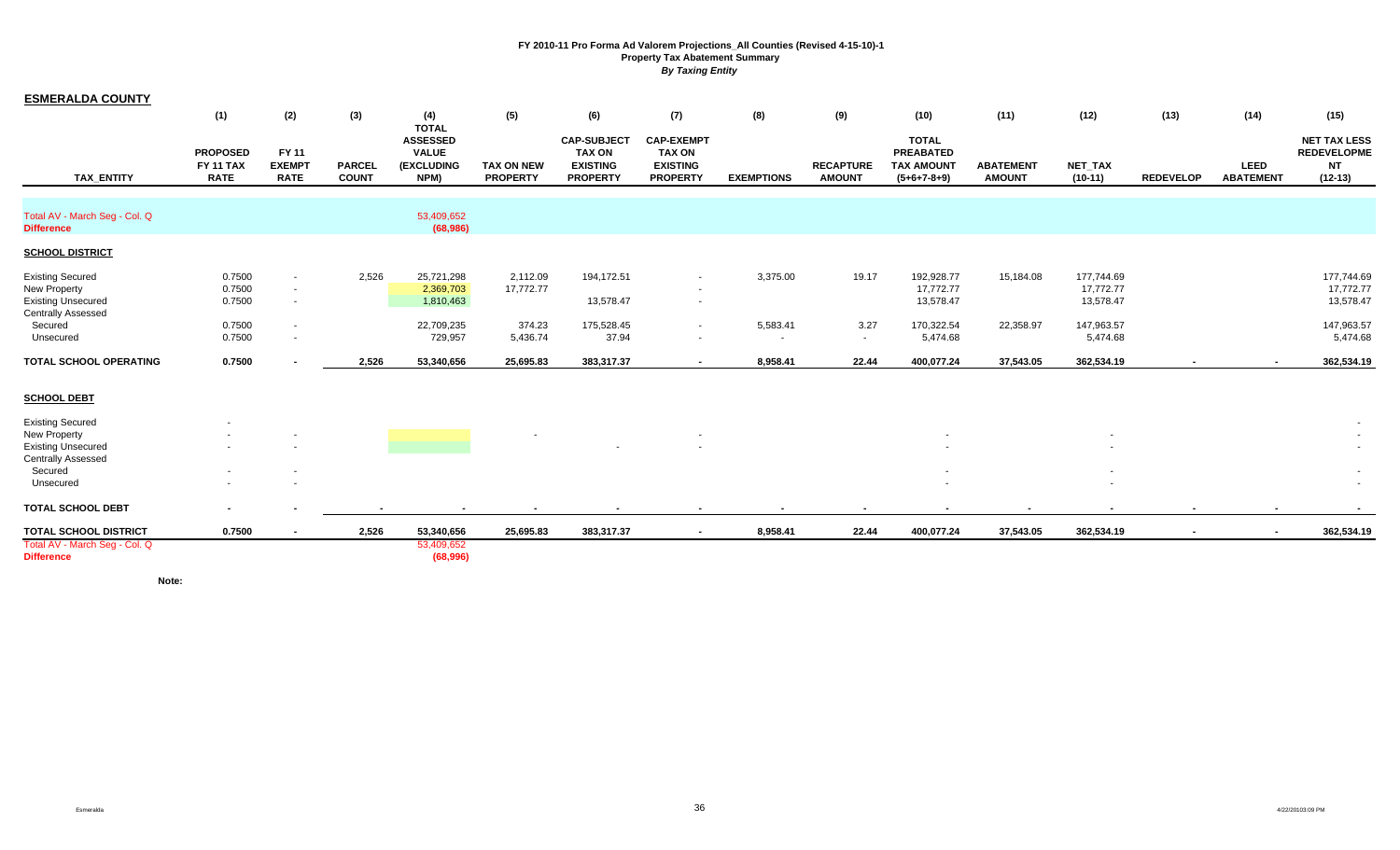| <b>EUREKA COUNTY</b>          |                  |                          |               |                                 |                   |                                     |                                  |                   |                          |                                  |                  |                |                          |                  |                                            |
|-------------------------------|------------------|--------------------------|---------------|---------------------------------|-------------------|-------------------------------------|----------------------------------|-------------------|--------------------------|----------------------------------|------------------|----------------|--------------------------|------------------|--------------------------------------------|
|                               | (1)              | (2)                      | (3)           | (4)                             | (5)               | (6)                                 | (7)                              | (8)               | (9)                      | (10)                             | (11)             | (12)           | (13)                     | (14)             | (15)                                       |
|                               |                  |                          |               | <b>TOTAL</b>                    |                   |                                     |                                  |                   |                          |                                  |                  |                |                          |                  |                                            |
|                               | <b>PROPOSED</b>  | <b>FY 11</b>             |               | <b>ASSESSED</b><br><b>VALUE</b> |                   | <b>CAP-SUBJECT</b><br><b>TAX ON</b> | <b>CAP-EXEMPT</b>                |                   |                          | <b>TOTAL</b><br><b>PREABATED</b> |                  |                |                          |                  | <b>NET TAX LESS</b><br><b>REDEVELOPMEN</b> |
|                               | <b>FY 11 TAX</b> | <b>EXEMPT</b>            | <b>PARCEL</b> | (EXCLUDING                      | <b>TAX ON NEW</b> | <b>EXISTING</b>                     | <b>TAX ON</b><br><b>EXISTING</b> |                   | <b>RECAPTURE</b>         | <b>TAX AMOUNT</b>                | <b>ABATEMENT</b> | <b>NET TAX</b> | <b>REDEVEL</b>           | <b>LEED</b>      | $\mathbf{T}$                               |
| <b>TAX ENTITY</b>             | <b>RATE</b>      | <b>RATE</b>              | <b>COUNT</b>  | NPM)                            | <b>PROPERTY</b>   | <b>PROPERTY</b>                     | <b>PROPERTY</b>                  | <b>EXEMPTIONS</b> | <b>AMOUNT</b>            | $(5+6+7-8+9)$                    | <b>AMOUNT</b>    | $(10-11)$      | <b>OP</b>                | <b>ABATEMENT</b> | $(12-13)$                                  |
|                               |                  |                          |               |                                 |                   |                                     |                                  |                   |                          |                                  |                  |                |                          |                  |                                            |
| <b>ALL ENTITIES</b>           |                  |                          |               |                                 |                   |                                     |                                  |                   |                          |                                  |                  |                |                          |                  |                                            |
| <b>STATE OF NEVADA</b>        | 0.1700           |                          | 3,830         | 658,075,238                     | 191,055.91        | 1,344,510.16                        |                                  | 416,836.03        | 96.45                    | 1,118,826.49                     | 10,089.23        | 1,108,737.26   |                          |                  | 1,108,737.26                               |
| <b>GENERAL COUNTY</b>         | 0.8458           | $\sim$                   | 3,830         | 658,075,228                     | 950,559.40        | 6,689,336.96                        |                                  | 2,073,882.20      | 480.66                   | 5,566,494.82                     | 50,200.67        | 5,516,294.15   |                          |                  | 5,516,294.15                               |
| <b>SCHOOL DISTRICT</b>        | 0.7500           | $\sim$                   | 3,830         | 658,075,238                     | 842.893.77        | 5.931.663.27                        |                                  | 1,838,982.91      | 425.95                   | 4,936,000.08                     | 18.774.48        | 4,917,225.60   | $\overline{\phantom{a}}$ |                  | 4,917,225.60                               |
| CRESCENT VALLEY TOWN          | 0.2153           | $\sim$                   | 501           | 3,294,729                       | 644.11            | 6,502.83                            |                                  | 53.15             | 0.02                     | 7,093.81                         | 450.85           | 6,642.96       |                          |                  | 6,642.96                                   |
| <b>EUREKA TOWN</b>            | 0.2153           | $\sim$                   | 393           | 10,343,193                      | 1,113.72          | 21,222.19                           | $\sim$                           | 66.95             | 0.05                     | 22,269.00                        | 441.16           | 21,827.84      | $\sim$                   | $\sim$           | 21,827.84                                  |
| DIAMOND VALLEY RODENT CONTR   | $\sim$           | $\sim$                   | $\sim$        | 1,332,842                       | 53.91             | 489.64                              |                                  | 10.43             | $\sim$                   | 533.12                           | 14.17            | 518.95         |                          | $\sim$           | 518.95                                     |
| DIAMOND VALLEY WEED CONTROL   |                  |                          |               | 1,332,842                       | 105.28            | 956.02                              |                                  | 20.36             | $\sim$                   | 1,040.94                         | 27.65            | 1,013.29       |                          |                  | 1,013.29                                   |
| EUREKA CO TV DISTRICT         | 0.0085           | $\sim$                   | 3,830         | 658,075,720                     | 9,552.78          | 67,225.57                           | $\sim$                           | 20,841.89         | 4.82                     | 55,941.28                        | 504.21           | 55,437.07      | $\sim$                   | $\sim$           | 55,437.07                                  |
| <b>TOTAL COUNTY</b>           |                  |                          | 3,830         | 658,075,238                     | 1,995,978.88      | 14,061,906.63                       |                                  | 4,350,693.92      | 1,007.95                 | 11,708,199.55                    | 80,502.42        | 11,627,697.13  | $\blacksquare$           | $\sim$           | 11,627,697.13                              |
|                               |                  |                          |               |                                 |                   |                                     |                                  |                   |                          | <b>Abatement Percent</b>         | 0.69%            |                |                          |                  |                                            |
| STATE OF NEVADA               |                  |                          |               |                                 | 7,625,306         |                                     |                                  | 244,694,447.06    |                          |                                  |                  |                |                          |                  |                                            |
| <b>Existing Secured</b>       | 0.1700           |                          | 3,830         | 518,347,207                     | 12,963.02         | 1,284,209.96                        |                                  | 415,980.56        | 95.96                    | 881,288.38                       | 3,958.81         | 877,329.57     |                          |                  | 877,329.57                                 |
| <b>New Property</b>           | 0.1700           |                          |               | 100,142,630                     | 170,242.47        |                                     |                                  |                   |                          | 170,242.47                       |                  | 170,242.47     |                          |                  | 170,242.47                                 |
| <b>Existing Unsecured</b>     | 0.1700           |                          |               | 8,316,942                       |                   | 14,138.80                           |                                  |                   |                          | 14,138.80                        |                  | 14,138.80      |                          |                  | 14,138.80                                  |
| <b>Centrally Assessed</b>     |                  |                          |               |                                 |                   |                                     |                                  |                   |                          |                                  |                  |                |                          |                  |                                            |
| Secured                       | 0.1700           |                          |               | 30,058,530                      | 5,806.72          | 46,148.22                           |                                  | 855.47            | 0.49                     | 51,099.96                        | 6,130.42         | 44,969.54      |                          |                  | 44,969.54                                  |
| Unsecured                     | 0.1700           |                          |               | 1,209,929                       | 2,043.70          | 13.18                               |                                  |                   | $\overline{\phantom{a}}$ | 2,056.88                         |                  | 2,056.88       |                          |                  | 2,056.88                                   |
| <b>TOTAL STATE OF NV</b>      | 0.1700           |                          | 3.830         | 658,075,238                     | 191,055.91        | 1,344,510.16                        |                                  | 416,836.03        | 96.45                    | 1,118,826.49                     | 10,089.23        | 1,108,737.26   |                          |                  | 1,108,737.26                               |
| Total AV - March Seg - Col. Q |                  |                          |               | 658,235,103                     |                   |                                     |                                  |                   |                          |                                  |                  |                |                          |                  |                                            |
| <b>Difference</b>             |                  |                          |               | (159, 865)                      |                   |                                     |                                  |                   |                          |                                  |                  |                |                          |                  |                                            |
| <b>GENERAL COUNTY</b>         |                  |                          |               |                                 |                   |                                     |                                  |                   |                          |                                  |                  |                |                          |                  |                                            |
| <b>Existing Secured</b>       |                  |                          |               |                                 |                   |                                     |                                  |                   |                          |                                  |                  |                |                          |                  |                                            |
| <b>General Fund</b>           | 0.5453           | $\overline{\phantom{a}}$ | 3,830         | 518,347,207                     | 41,580.79         | 4,119,293.22                        |                                  | 1,334,319.04      | 306.90                   | 2,826,861.87                     | 12,700.69        | 2,814,161.18   |                          |                  | 2,814,161.18                               |
| RTC Fund                      | 0.0410           | $\blacksquare$           | 3,830         | 518,347,207                     | 3,126.39          | 309,722.57                          |                                  | 100,324.80        | 24.25                    | 212,548.41                       | 955.11           | 211,593.30     |                          |                  | 211,593.30                                 |
| Road Fund                     | 0.1221           | $\overline{\phantom{a}}$ | 3,830         | 518,347,207                     | 9,310.46          | 922,366.03                          |                                  | 298,772.05        | 69.32                    | 632,973.76                       | 2,842.84         | 630,130.92     |                          |                  | 630,130.92                                 |
| Agr Ext Fund                  | 0.0200           | $\overline{\phantom{a}}$ | 3,830         | 518,347,207                     | 1,525.05          | 151,083.57                          |                                  | 48,938.80         | 11.50                    | 103,681.32                       | 465.28           | 103,216.04     |                          |                  | 103,216.04                                 |
| Fair Board                    | 0.0080           |                          | 3,830         | 518,347,207                     | 610.05            | 60,433.47                           |                                  | 19,575.57         | 4.72                     | 41,472.67                        | 186.53           | 41,286.14      |                          |                  | 41,286.14                                  |
| Cap Imprvment                 | 0.0500           | $\overline{\phantom{a}}$ | 3,830         | 518,347,207                     | 3,812.68          | 377,708.43                          |                                  | 122,347.24        | 28.16                    | 259,202.03                       | 1,165.25         | 258,036.78     |                          |                  | 258,036.78                                 |
| St Indigent                   | 0.0150           | ÷.                       | 3,830         | 518,347,207                     | 1,143.77          | 113,311.59                          |                                  | 36.704.12         | 8.49                     | 77,759.73                        | 350.05           | 77.409.68      |                          |                  | 77,409.68                                  |
| Co Indigent                   | 0.0048           | $\overline{\phantom{a}}$ | 3,830         | 518,347,207                     | 366.05            | 36,259.51                           |                                  | 11,745.40         | 3.29                     | 24,883.45                        | 111.04           | 24,772.41      |                          |                  | 24,772.41                                  |
| Hospital Indo                 | 0.0100           | $\sim$                   | 3,830         | 518,347,207                     | 762.56            | 75,541.48                           |                                  | 24,469.49         | 4.97                     | 51,839.52                        | 233.11           | 51,606.41      |                          |                  | 51,606.41                                  |
| <b>Landfill Fund</b>          | 0.0296           | $\blacksquare$           | 3,830         | 518,347,207                     | 2,257.12          | 223,605.78                          |                                  | 72,429.56         | 16.63                    | 153,449.97                       | 690.12           | 152,759.85     |                          |                  | 152,759.85                                 |
| <b>GENERAL TOTAL</b>          | 0.8458           |                          | 3,830         | 518,347,207                     | 64,494.92         | 6,389,325.65                        |                                  | 2,069,626.07      | 478.23                   | 4,384,672.73                     | 19,700.02        | 4,364,972.71   |                          |                  | 4,364,972.71                               |
| <b>New Property</b>           | 0.8458           |                          |               | 100,142,620                     | 847,006.28        |                                     |                                  |                   |                          | 847,006.28                       |                  | 847,006.28     |                          |                  | 847,006.28                                 |
| <b>Existing Unsecured</b>     | 0.8458           |                          |               | 8,316,942                       |                   | 70,344.70                           |                                  |                   |                          | 70,344.70                        |                  | 70,344.70      |                          |                  | 70,344.70                                  |
|                               |                  |                          |               |                                 |                   |                                     |                                  |                   |                          |                                  |                  |                |                          |                  |                                            |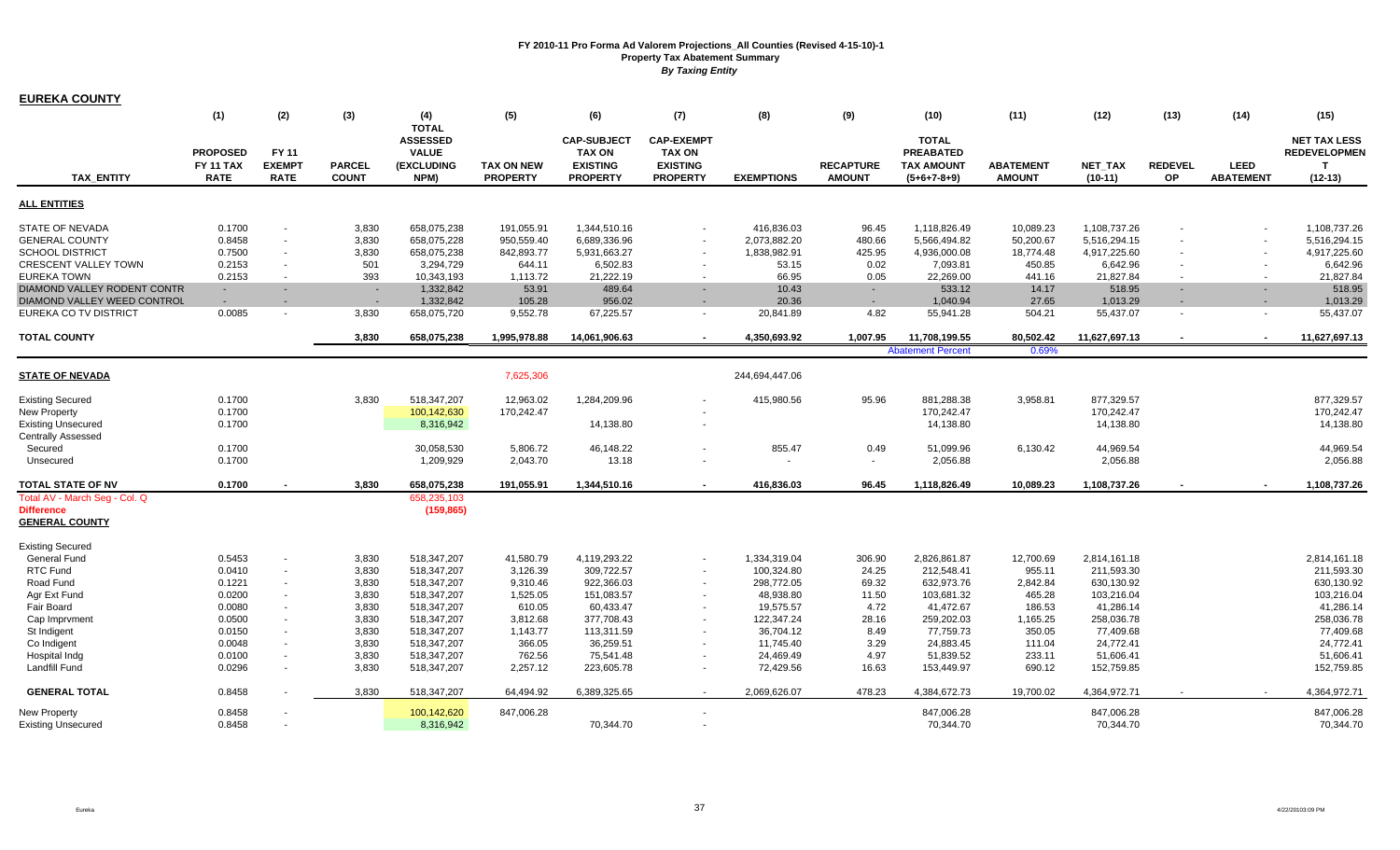| <b>EUREKA COUNTY</b>                             |                                 |                                    |                               |                                                 |                                      |                                     |                                    |                    |                                   |                                    |                                   |                        |                          |                                 |                                            |
|--------------------------------------------------|---------------------------------|------------------------------------|-------------------------------|-------------------------------------------------|--------------------------------------|-------------------------------------|------------------------------------|--------------------|-----------------------------------|------------------------------------|-----------------------------------|------------------------|--------------------------|---------------------------------|--------------------------------------------|
|                                                  | (1)                             | (2)                                | (3)                           | (4)                                             | (5)                                  | (6)                                 | (7)                                | (8)                | (9)                               | (10)                               | (11)                              | (12)                   | (13)                     | (14)                            | (15)                                       |
|                                                  | <b>PROPOSED</b>                 | <b>FY 11</b>                       |                               | <b>TOTAL</b><br><b>ASSESSED</b><br><b>VALUE</b> |                                      | <b>CAP-SUBJECT</b><br><b>TAX ON</b> | <b>CAP-EXEMPT</b><br>TAX ON        |                    |                                   | <b>TOTAL</b><br><b>PREABATED</b>   |                                   |                        |                          |                                 | <b>NET TAX LESS</b><br><b>REDEVELOPMEN</b> |
| <b>TAX ENTITY</b>                                | <b>FY 11 TAX</b><br><b>RATE</b> | <b>EXEMPT</b><br><b>RATE</b>       | <b>PARCEL</b><br><b>COUNT</b> | (EXCLUDING<br>NPM)                              | <b>TAX ON NEW</b><br><b>PROPERTY</b> | <b>EXISTING</b><br><b>PROPERTY</b>  | <b>EXISTING</b><br><b>PROPERTY</b> | <b>EXEMPTIONS</b>  | <b>RECAPTURE</b><br><b>AMOUNT</b> | <b>TAX AMOUNT</b><br>$(5+6+7-8+9)$ | <b>ABATEMENT</b><br><b>AMOUNT</b> | NET_TAX<br>$(10-11)$   | <b>REDEVEL</b><br>OP     | <b>LEED</b><br><b>ABATEMENT</b> | $\mathbf{T}$<br>$(12-13)$                  |
|                                                  |                                 |                                    |                               |                                                 |                                      |                                     |                                    |                    |                                   |                                    |                                   |                        |                          |                                 |                                            |
| <b>Centrally Assessed</b><br>Secured             |                                 |                                    |                               | 30,058,530                                      | 28,890.20                            | 229,601.03                          |                                    | 4,256.13           | 2.43                              | 254,237.53                         | 30,500.65                         | 223,736.88             |                          |                                 | 223,736.88                                 |
| Unsecured                                        |                                 |                                    |                               | 1,209,929                                       | 10,168.00                            | 65.58                               |                                    | $\sim$             | $\blacksquare$                    | 10,233.58                          |                                   | 10,233.58              |                          |                                 | 10,233.58                                  |
| <b>TOTAL GENERAL COUNTY</b>                      | 0.8458                          |                                    | 3,830                         | 658,075,228                                     | 950,559.40                           | 6,689,336.96                        | $\sim$                             | 2,073,882.20       | 480.66                            | 5,566,494.82                       | 50,200.67                         | 5,516,294.15           |                          |                                 | 5,516,294.15                               |
| <b>March Assessors Report:</b>                   |                                 |                                    |                               |                                                 |                                      |                                     |                                    |                    |                                   |                                    |                                   |                        |                          |                                 |                                            |
| <b>New secured</b>                               |                                 |                                    |                               | 7,625,307                                       |                                      |                                     |                                    |                    |                                   |                                    |                                   |                        |                          |                                 |                                            |
| <b>Existing Secured</b>                          |                                 |                                    |                               | 510,722,351                                     |                                      |                                     |                                    |                    |                                   |                                    |                                   |                        |                          |                                 |                                            |
| <b>Difference</b>                                |                                 |                                    |                               | 518,347,658<br>(451)                            | 0.00%                                |                                     |                                    |                    |                                   |                                    |                                   |                        |                          |                                 |                                            |
| Total AV - March Seg - Col. Q                    |                                 |                                    |                               | 658,235,103                                     |                                      |                                     |                                    |                    |                                   |                                    |                                   |                        |                          |                                 |                                            |
| <b>Difference</b>                                |                                 |                                    |                               | (159, 875)                                      |                                      |                                     |                                    |                    |                                   |                                    |                                   |                        |                          |                                 |                                            |
| <b>SCHOOL DISTRICT</b>                           |                                 |                                    |                               |                                                 |                                      |                                     |                                    |                    |                                   |                                    |                                   |                        |                          |                                 |                                            |
| <b>Existing Secured</b>                          | 0.7500                          | $\overline{\phantom{a}}$           | 3,830                         | 518,347,207                                     | 57,189.79                            | 5,665,632.95                        |                                    | 1,835,208.80       | 423.79                            | 3,888,037.73                       | 17,467.42                         | 3,870,570.31           |                          |                                 | 3,870,570.31                               |
| New Property                                     | 0.7500                          | $\overline{\phantom{a}}$           |                               | 100,142,631                                     | 751,069.73                           |                                     |                                    |                    |                                   | 751,069.73                         |                                   | 751,069.73             |                          |                                 | 751,069.73                                 |
| <b>Existing Unsecured</b>                        | 0.7500                          | $\overline{\phantom{a}}$           |                               | 8,316,942                                       |                                      | 62,377.07                           |                                    |                    |                                   | 62,377.07                          |                                   | 62,377.07              |                          |                                 | 62,377.07                                  |
| <b>Centrally Assessed</b>                        |                                 |                                    |                               |                                                 |                                      |                                     |                                    |                    |                                   |                                    |                                   |                        |                          |                                 |                                            |
| Secured<br>Unsecured                             | 0.7500<br>0.7500                | $\overline{\phantom{a}}$<br>$\sim$ |                               | 30,058,530<br>1,209,929                         | 25,617.93<br>9,016.32                | 203,595.10<br>58.15                 |                                    | 3,774.11<br>$\sim$ | 2.16<br>$\sim$                    | 225,441.08<br>9,074.47             | 1,307.06                          | 224,134.02<br>9,074.47 |                          |                                 | 224,134.02<br>9,074.47                     |
|                                                  |                                 |                                    |                               |                                                 |                                      |                                     |                                    |                    |                                   |                                    |                                   |                        |                          |                                 |                                            |
| TOTAL SCHOOL OPERATING                           | 0.7500                          |                                    | 3,830                         | 658,075,238                                     | 842,893.77                           | 5,931,663.27                        |                                    | 1,838,982.91       | 425.95                            | 4,936,000.08                       | 18,774.48                         | 4,917,225.60           | $\overline{\phantom{a}}$ | $\sim$                          | 4,917,225.60                               |
|                                                  |                                 |                                    |                               |                                                 | 25,617.93                            | 203,595.10                          |                                    | 3,774.11           | 2.16                              | 225,441.08                         | 1,307.06                          | 224,134.02             |                          |                                 | 224,134.02                                 |
| <b>SCHOOL DEBT</b>                               |                                 |                                    |                               |                                                 | 9,016.32                             | 58.15                               |                                    |                    | $\sim$                            | 9,074.47                           |                                   | 9,074.47               |                          |                                 | 9,074.47                                   |
| <b>Existing Secured</b>                          |                                 |                                    |                               |                                                 |                                      |                                     |                                    |                    |                                   |                                    |                                   |                        |                          |                                 |                                            |
| New Property                                     |                                 |                                    |                               |                                                 |                                      |                                     |                                    |                    |                                   |                                    |                                   |                        |                          |                                 |                                            |
| <b>Existing Unsecured</b>                        |                                 |                                    |                               |                                                 |                                      |                                     |                                    |                    |                                   |                                    |                                   |                        |                          |                                 |                                            |
| <b>Centrally Assessed</b>                        |                                 |                                    |                               |                                                 |                                      |                                     |                                    |                    |                                   |                                    |                                   |                        |                          |                                 |                                            |
| Secured<br>Unsecured                             |                                 |                                    |                               |                                                 |                                      |                                     |                                    |                    |                                   |                                    |                                   |                        |                          |                                 |                                            |
| <b>TOTAL SCHOOL DEBT</b>                         |                                 |                                    |                               |                                                 |                                      |                                     |                                    |                    |                                   |                                    |                                   |                        |                          |                                 |                                            |
| <b>TOTAL SCHOOL DISTRICT</b>                     | 0.7500                          |                                    | 3,830                         | 658,075,238                                     | 842,893.77                           | 5,931,663.27                        | $\sim$                             | 1,838,982.91       | 425.95                            | 4,936,000.08                       | 18,774.48                         | 4,917,225.60           |                          | $\sim$                          | 4,917,225.60                               |
| Total AV - March Seg - Col. Q                    |                                 |                                    |                               | 658,235,103                                     |                                      |                                     |                                    |                    |                                   |                                    |                                   |                        |                          |                                 |                                            |
| <b>Difference</b><br><b>CRESCENT VALLEY TOWN</b> |                                 |                                    |                               | (159, 865)                                      |                                      |                                     |                                    |                    |                                   |                                    |                                   |                        |                          |                                 |                                            |
| <b>Existing Secured</b>                          | 0.2153                          |                                    | 501                           | 2,814,606                                       | 598.67                               | 5,496.42                            |                                    | 35.00              |                                   | 6,060.09                           | 305.56                            | 5,754.53               |                          |                                 | 5,754.53                                   |
| New Property                                     | 0.2153                          | $\sim$                             |                               |                                                 |                                      |                                     |                                    |                    |                                   |                                    |                                   |                        |                          |                                 |                                            |
| <b>Existing Unsecured</b>                        | 0.2153                          | $\overline{\phantom{a}}$           |                               | 130,089                                         |                                      | 280.08                              |                                    |                    |                                   | 280.08                             |                                   | 280.08                 |                          |                                 | 280.08                                     |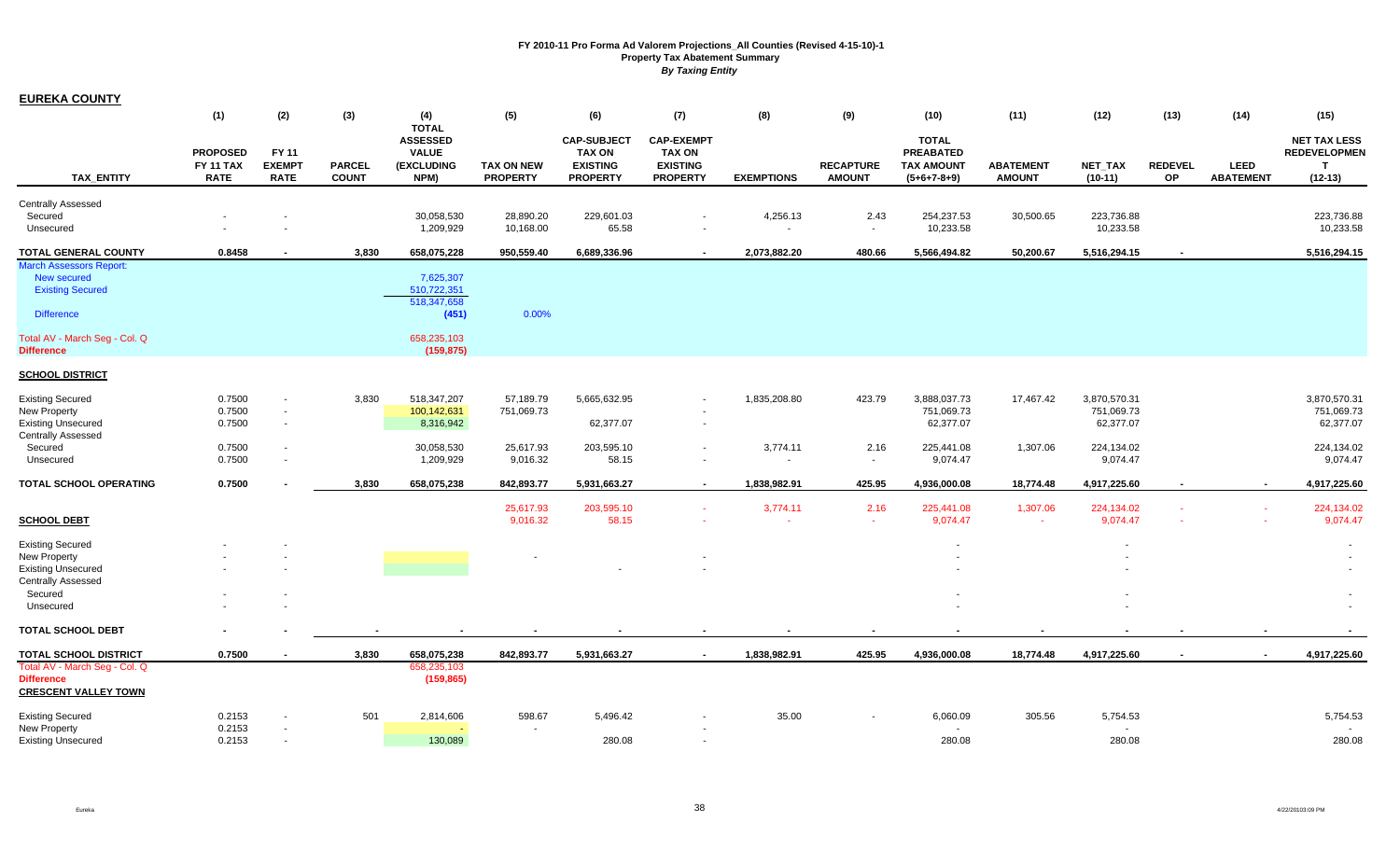| <u>EUREKA COUNTY</u>                        |                 |                          |               |                                 |                   |                    |                   |                   |                  |                   |                  |           |                |                  |                     |
|---------------------------------------------|-----------------|--------------------------|---------------|---------------------------------|-------------------|--------------------|-------------------|-------------------|------------------|-------------------|------------------|-----------|----------------|------------------|---------------------|
|                                             | (1)             | (2)                      | (3)           | (4)                             | (5)               | (6)                | (7)               | (8)               | (9)              | (10)              | (11)             | (12)      | (13)           | (14)             | (15)                |
|                                             |                 |                          |               | <b>TOTAL</b><br><b>ASSESSED</b> |                   | <b>CAP-SUBJECT</b> | <b>CAP-EXEMPT</b> |                   |                  | <b>TOTAL</b>      |                  |           |                |                  | <b>NET TAX LESS</b> |
|                                             | <b>PROPOSED</b> | <b>FY 11</b>             |               | <b>VALUE</b>                    |                   | <b>TAX ON</b>      | <b>TAX ON</b>     |                   |                  | <b>PREABATED</b>  |                  |           |                |                  | <b>REDEVELOPMEN</b> |
|                                             | FY 11 TAX       | <b>EXEMPT</b>            | <b>PARCEL</b> | (EXCLUDING                      | <b>TAX ON NEW</b> | <b>EXISTING</b>    | <b>EXISTING</b>   |                   | <b>RECAPTURE</b> | <b>TAX AMOUNT</b> | <b>ABATEMENT</b> | NET_TAX   | <b>REDEVEL</b> | <b>LEED</b>      | T                   |
| <b>TAX ENTITY</b>                           | <b>RATE</b>     | <b>RATE</b>              | <b>COUNT</b>  | NPM)                            | <b>PROPERTY</b>   | <b>PROPERTY</b>    | <b>PROPERTY</b>   | <b>EXEMPTIONS</b> | <b>AMOUNT</b>    | $(5+6+7-8+9)$     | <b>AMOUNT</b>    | $(10-11)$ | <b>OP</b>      | <b>ABATEMENT</b> | $(12-13)$           |
| <b>Centrally Assessed</b>                   |                 |                          |               |                                 |                   |                    |                   |                   |                  |                   |                  |           |                |                  |                     |
| Secured                                     | 0.2153          | $\overline{\phantom{a}}$ |               | 328,926                         | $\sim$            | 726.33             |                   | 18.15             | 0.02             | 708.20            | 145.29           | 562.91    |                |                  | 562.91              |
| Unsecured                                   | 0.2153          | $\sim$                   |               | 21,109                          | 45.44             | $\sim$             |                   | $\sim$            | $\sim$           | 45.44             |                  | 45.44     |                |                  | 45.44               |
| <b>TOTAL CRESCENT VALLEY</b>                | 0.2153          |                          | 501           | 3,294,729                       | 644.11            | 6,502.83           |                   | 53.15             | 0.02             | 7,093.81          | 450.85           | 6,642.96  |                |                  | 6,642.96            |
| Total AV - March Seg - Col. Q               |                 |                          |               | 3,122,815                       |                   |                    |                   |                   |                  |                   |                  |           |                |                  |                     |
| <b>Difference</b>                           |                 |                          |               | 171,914                         |                   |                    |                   |                   |                  |                   |                  |           |                |                  |                     |
| <b>EUREKA TOWN</b>                          |                 |                          |               |                                 |                   |                    |                   |                   |                  |                   |                  |           |                |                  |                     |
| <b>Existing Secured</b>                     | 0.2153          |                          | 393           | 8,820,729                       | 179.29            | 18,854.29          |                   | 42.50             |                  | 18,991.08         | 441.16           | 18,549.92 |                |                  | 18,549.92           |
| New Property                                | 0.2153          | $\sim$                   |               | 252,441                         | 543.51            |                    |                   |                   |                  | 543.51            |                  | 543.51    |                |                  | 543.51              |
| <b>Existing Unsecured</b>                   | 0.2153          | $\blacksquare$           |               | 90,575                          |                   | 195.01             |                   |                   |                  | 195.01            |                  | 195.01    |                |                  | 195.01              |
| <b>Centrally Assessed</b>                   |                 |                          |               |                                 |                   |                    |                   |                   |                  |                   |                  |           |                |                  |                     |
| Secured                                     | 0.2153          | $\sim$                   |               | 1,142,005                       | 310.30            | 2,172.89           |                   | 24.45             | 0.05             | 2,458.79          |                  | 2,458.79  |                |                  | 2,458.79            |
| Unsecured                                   | 0.2153          | $\sim$                   |               | 37,442                          | 80.62             | $\sim$             |                   | $\sim$            | $\sim$           | 80.62             |                  | 80.62     |                |                  | 80.62               |
| TOTAL EUREKA TOWN                           | 0.2153          |                          | 393           | 10,343,193                      | 1,113.72          | 21,222.19          |                   | 66.95             | 0.05             | 22,269.00         | 441.16           | 21,827.84 |                |                  | 21,827.84           |
| Total AV - March Seg - Col. Q               |                 |                          |               | 10,343,192                      |                   |                    |                   |                   |                  |                   |                  |           |                |                  |                     |
| <b>Difference</b>                           |                 |                          |               | -1                              |                   |                    |                   |                   |                  |                   |                  |           |                |                  |                     |
| DIAMOND VALLEY RODENT CONTROL DISTRICT      |                 |                          |               |                                 |                   |                    |                   |                   |                  |                   |                  |           |                |                  |                     |
| <b>Existing Secured</b>                     |                 |                          |               |                                 |                   |                    |                   |                   |                  |                   |                  |           |                |                  |                     |
| <b>New Property</b>                         |                 |                          |               |                                 |                   |                    |                   |                   |                  |                   |                  |           |                |                  |                     |
| <b>Existing Unsecured</b>                   |                 |                          |               |                                 |                   |                    |                   |                   |                  |                   |                  |           |                |                  |                     |
| <b>Centrally Assessed</b>                   |                 |                          |               |                                 |                   |                    |                   |                   |                  |                   |                  |           |                |                  |                     |
| Secured                                     |                 |                          |               | 1,319,155                       | 48.45             | 489.64             |                   | 10.43             |                  | 527.66            |                  | 513.49    |                |                  | 513.49              |
| Unsecured                                   |                 |                          |               | 13,687                          | 5.46              | $\sim$             |                   |                   |                  |                   |                  | 5.46      |                |                  | 5.46                |
| <b>TOTAL DIAMOND VLLY RODENT</b>            |                 |                          |               | 1,332,842                       | 53.91             |                    |                   |                   |                  |                   |                  | 518.95    |                |                  | 518.95              |
| Total AV - March Seg - Col. Q               |                 |                          |               |                                 |                   |                    |                   |                   |                  |                   |                  |           |                |                  |                     |
| <b>Difference</b>                           |                 |                          |               |                                 |                   |                    |                   |                   |                  |                   |                  |           |                |                  |                     |
| <b>DIAMOND VALLEY WEED CONTROL DISTRICT</b> |                 |                          |               |                                 |                   |                    |                   |                   |                  |                   |                  |           |                |                  |                     |
| <b>Existing Secured</b>                     |                 |                          |               |                                 |                   |                    |                   |                   |                  |                   |                  |           |                |                  |                     |
| New Property                                |                 |                          |               |                                 |                   |                    |                   |                   |                  |                   |                  |           |                |                  |                     |
| <b>Existing Unsecured</b>                   |                 |                          |               |                                 |                   |                    |                   |                   |                  |                   |                  |           |                |                  |                     |
| <b>Centrally Assessed</b>                   |                 |                          |               |                                 |                   |                    |                   |                   |                  |                   |                  |           |                |                  |                     |
| Secured                                     |                 |                          |               | 1,319,155                       | 94.60             | 956.02             |                   | 20.36             |                  | 1,030.26          | 27.65            | 1,002.61  |                |                  | 1,002.61            |
| Unsecured                                   |                 |                          |               | 13,687                          | 10.68             | $\sim$             |                   | $\sim$            | $\sim$           | 10.68             |                  | 10.68     |                |                  | 10.68               |
| <b>TOTAL DIAMOND VLLY WEED</b>              |                 |                          |               | 1,332,842                       | 105.28            | 956.02             |                   | 20.36             |                  | 1,040.94          | 27.65            | 1,013.29  |                |                  | 1,013.29            |
| Total AV - March Seg - Col. Q               |                 |                          |               |                                 |                   |                    |                   |                   |                  |                   |                  |           |                |                  |                     |
| <b>Difference</b>                           |                 |                          |               | #DIV/0!                         |                   |                    |                   |                   |                  |                   |                  |           |                |                  |                     |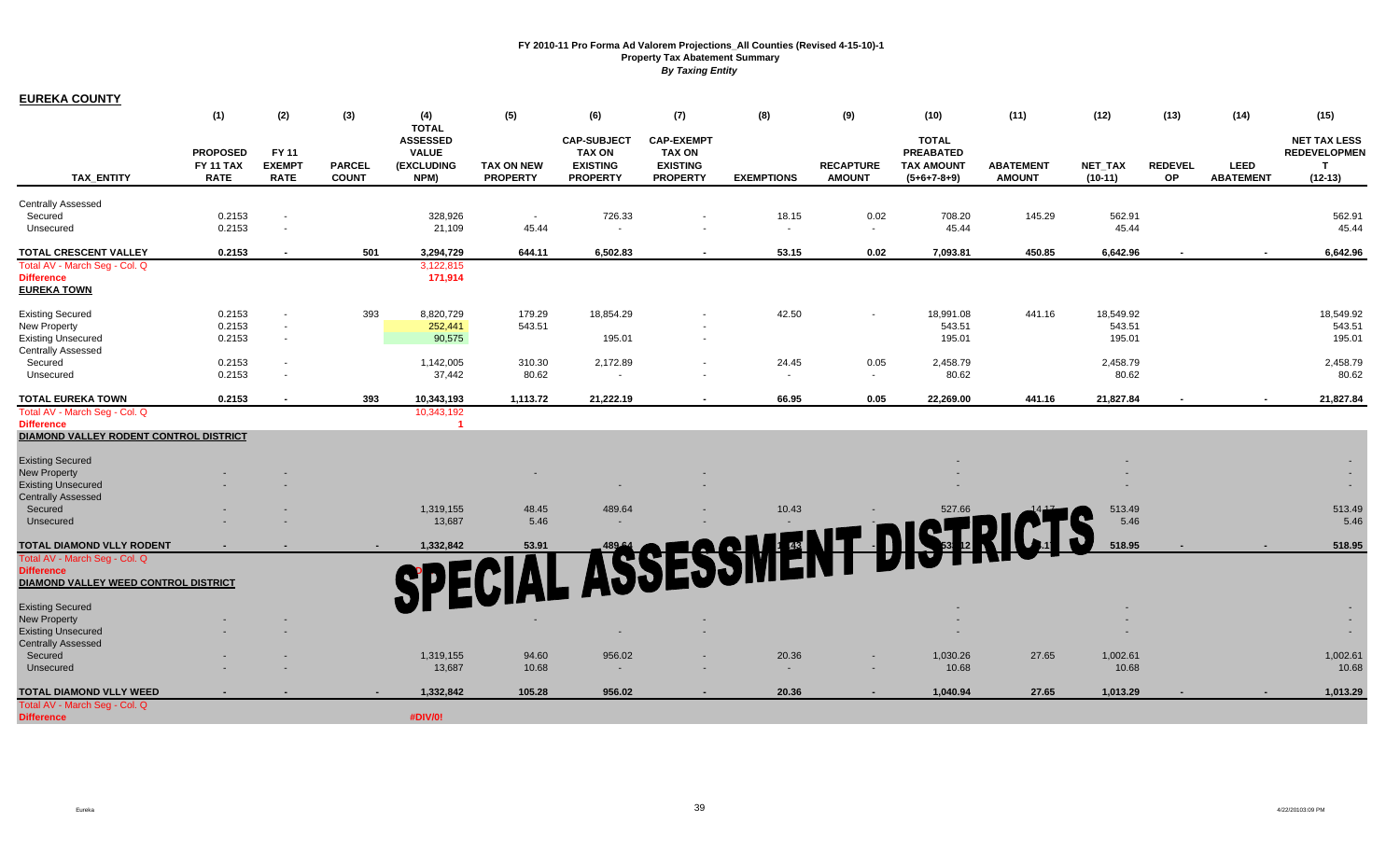| <b>EUREKA COUNTY</b>             |                                                    |                                              |                               |                                                              |                                      |                                                                           |                                                                          |                   |                                   |                                                                        |                                   |                             |                             |                                 |                                                         |
|----------------------------------|----------------------------------------------------|----------------------------------------------|-------------------------------|--------------------------------------------------------------|--------------------------------------|---------------------------------------------------------------------------|--------------------------------------------------------------------------|-------------------|-----------------------------------|------------------------------------------------------------------------|-----------------------------------|-----------------------------|-----------------------------|---------------------------------|---------------------------------------------------------|
|                                  | (1)                                                | (2)                                          | (3)                           | (4)<br><b>TOTAL</b>                                          | (5)                                  | (6)                                                                       | (7)                                                                      | (8)               | (9)                               | (10)                                                                   | (11)                              | (12)                        | (13)                        | (14)                            | (15)                                                    |
| <b>TAX ENTITY</b>                | <b>PROPOSED</b><br><b>FY 11 TAX</b><br><b>RATE</b> | <b>FY 11</b><br><b>EXEMPT</b><br><b>RATE</b> | <b>PARCEL</b><br><b>COUNT</b> | <b>ASSESSED</b><br><b>VALUE</b><br><b>(EXCLUDING</b><br>NPM) | <b>TAX ON NEW</b><br><b>PROPERTY</b> | <b>CAP-SUBJECT</b><br><b>TAX ON</b><br><b>EXISTING</b><br><b>PROPERTY</b> | <b>CAP-EXEMPT</b><br><b>TAX ON</b><br><b>EXISTING</b><br><b>PROPERTY</b> | <b>EXEMPTIONS</b> | <b>RECAPTURE</b><br><b>AMOUNT</b> | <b>TOTAL</b><br><b>PREABATED</b><br><b>TAX AMOUNT</b><br>$(5+6+7-8+9)$ | <b>ABATEMENT</b><br><b>AMOUNT</b> | <b>NET TAX</b><br>$(10-11)$ | <b>REDEVEL</b><br><b>OP</b> | <b>LEED</b><br><b>ABATEMENT</b> | <b>NET TAX LESS</b><br><b>REDEVELOPMEN</b><br>$(12-13)$ |
| <b>EUREKA COUNTY TV DISTRICT</b> |                                                    |                                              |                               |                                                              |                                      |                                                                           |                                                                          |                   |                                   |                                                                        |                                   |                             |                             |                                 |                                                         |
| <b>Existing Secured</b>          | 0.0085                                             | $\sim$                                       | 3,830                         | 518,347,207                                                  | 648.11                               | 64,210.57                                                                 |                                                                          | 20,799.10         | 4.80                              | 44,064.38                                                              | 197.68                            | 43,866.70                   |                             |                                 | 43,866.70                                               |
| <b>New Property</b>              | 0.0085                                             | $\sim$                                       |                               | 100,143,112                                                  | 8,512.16                             |                                                                           | $\sim$                                                                   |                   |                                   | 8,512.16                                                               |                                   | 8,512.16                    |                             |                                 | 8,512.16                                                |
| <b>Existing Unsecured</b>        | 0.0085                                             |                                              |                               | 8,316,942                                                    |                                      | 706.94                                                                    |                                                                          |                   |                                   | 706.94                                                                 |                                   | 706.94                      |                             |                                 | 706.94                                                  |
| <b>Centrally Assessed</b>        |                                                    |                                              |                               |                                                              |                                      |                                                                           |                                                                          |                   |                                   |                                                                        |                                   |                             |                             |                                 |                                                         |
| Secured                          | 0.0085                                             |                                              |                               | 30,058,530                                                   | 290.33                               | 2,307.40                                                                  |                                                                          | 42.79             | 0.02                              | 2,554.96                                                               | 306.53                            | 2,248.43                    |                             |                                 | 2,248.43                                                |
| Unsecured                        | 0.0085                                             |                                              |                               | 1,209,929                                                    | 102.18                               | 0.66                                                                      | $\sim$                                                                   | . .               | $\sim$                            | 102.84                                                                 |                                   | 102.84                      |                             |                                 | 102.84                                                  |
| <b>TOTAL EUREKA CO TV</b>        | 0.0085                                             |                                              | 3,830                         | 658,075,720                                                  | 9,552.78                             | 67,225.57                                                                 |                                                                          | 20,841.89         | 4.82                              | 55,941.28                                                              | 504.21                            | 55,437.07                   |                             |                                 | 55,437.07                                               |
| Total AV - March Seg - Col. Q    |                                                    |                                              |                               | 658,235,103                                                  |                                      |                                                                           |                                                                          |                   |                                   |                                                                        |                                   |                             |                             |                                 |                                                         |
| <b>Difference</b>                |                                                    |                                              |                               | (159, 383)                                                   |                                      |                                                                           |                                                                          |                   |                                   |                                                                        |                                   |                             |                             |                                 |                                                         |

**Note:**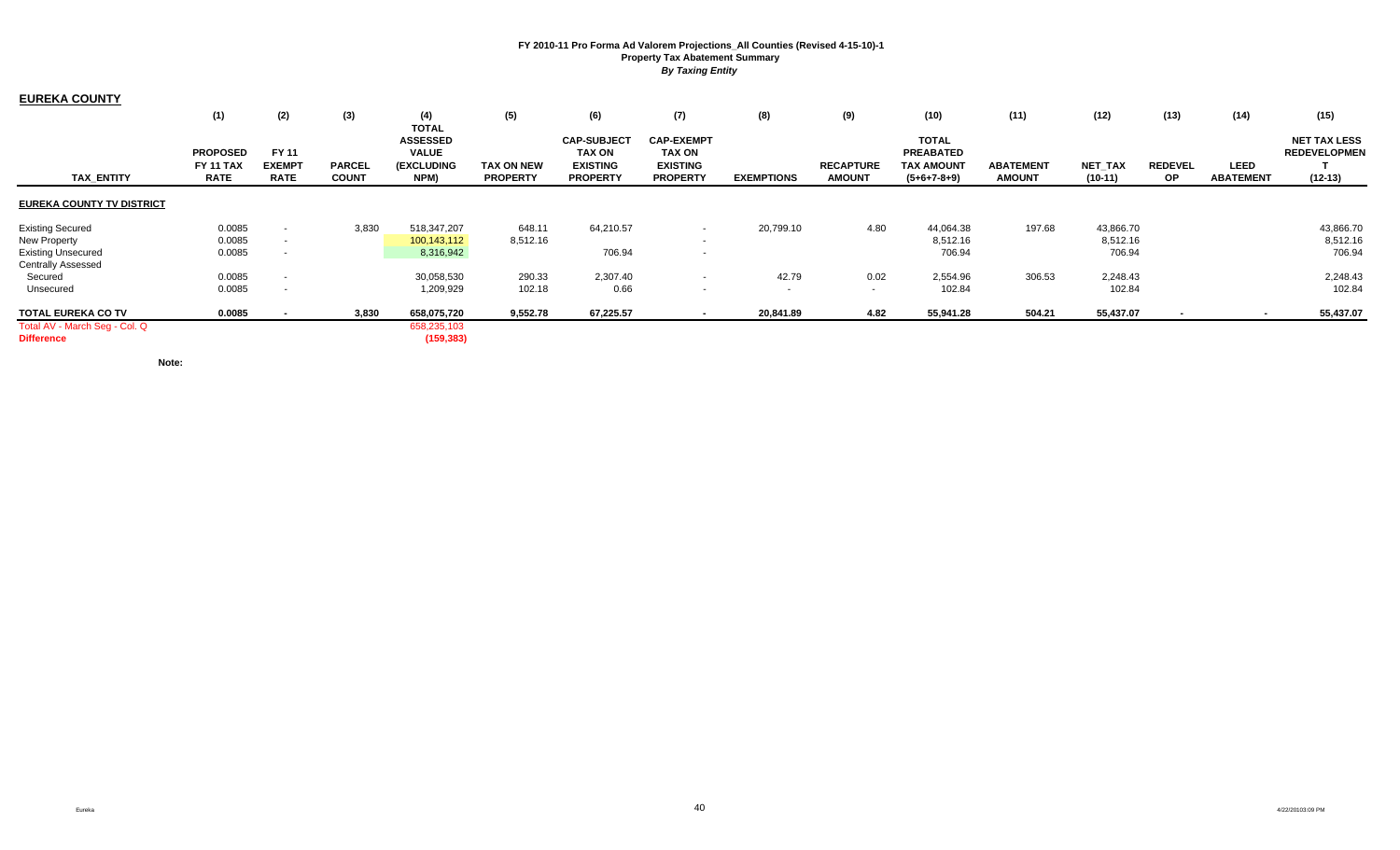| <b>HUMBOLDT COUNTY</b>                     |                  |                |               |                     |                   |                        |                   |                   |                  |                          |                  |               |                  |                 |                     |
|--------------------------------------------|------------------|----------------|---------------|---------------------|-------------------|------------------------|-------------------|-------------------|------------------|--------------------------|------------------|---------------|------------------|-----------------|---------------------|
|                                            | (1)              | (2)            | (3)           | (4)<br><b>TOTAL</b> | (5)               | (6)                    | (7)               | (8)               | (9)              | (10)                     | (11)             | (12)          | (13)             | (14)            | (15)                |
|                                            |                  |                |               | <b>ASSESSED</b>     |                   |                        | <b>CAP-EXEMPT</b> |                   |                  | <b>TOTAL</b>             |                  |               |                  |                 | <b>NET TAX LESS</b> |
|                                            | <b>PROPOSED</b>  | <b>FY 11</b>   |               | <b>VALUE</b>        |                   | <b>CAP-SUBJECT</b>     | <b>TAX ON</b>     |                   |                  | PREABATED TAX            |                  |               |                  | <b>LEED</b>     | <b>REDEVELOPME</b>  |
|                                            | <b>FY 11 TAX</b> | <b>EXEMPT</b>  | <b>PARCEL</b> | <b>(EXCLUDING</b>   | <b>TAX ON NEW</b> | <b>TAX ON EXISTING</b> | <b>EXISTING</b>   |                   | <b>RECAPTURE</b> | <b>AMOUNT</b>            | <b>ABATEMENT</b> | NET_TAX       |                  | <b>ABATEMEN</b> | <b>NT</b>           |
| <b>TAX ENTITY</b>                          | <b>RATE</b>      | <b>RATE</b>    | <b>COUNT</b>  | NPM)                | <b>PROPERTY</b>   | <b>PROPERTY</b>        | <b>PROPERTY</b>   | <b>EXEMPTIONS</b> | <b>AMOUNT</b>    | $(5+6+7-8+9)$            | <b>AMOUNT</b>    | $(10-11)$     | <b>REDEVELOP</b> | $\mathbf \tau$  | $(12-13)$           |
| <b>ALL ENTITIES</b>                        |                  |                |               |                     |                   |                        |                   |                   |                  |                          |                  |               |                  |                 |                     |
| <b>STATE OF NEVADA</b>                     | 0.1700           |                | 15,045        | 641,218,965         | 21,972.21         | 1,193,014.04           |                   | 124,918.42        | 38.90            | 1,090,106.73             | 64,996.24        | 1,025,110.49  |                  |                 | 1,025,110.49        |
| <b>GENERAL COUNTY</b>                      | 0.7512           | $\blacksquare$ | 15,045        | 641,219,025         | 97,091.24         | 5,271,749.66           |                   | 551,998.93        | 171.88           | 4,817,013.86             | 287,289.45       | 4,529,724.41  |                  |                 | 4,529,724.41        |
| <b>SCHOOL DISTRICT</b>                     | 0.8850           | $\sim$         | 15,045        | 641,218,976         | 114,384.65        | 6,210,716.33           |                   | 650,315.23        | 202.54           | 5,674,988.29             | 338,365.48       | 5,336,622.81  |                  |                 | 5,336,622.81        |
| CITY OF WINNEMUCCA                         | 0.9700           |                | 3,156         | 160,904,306         | 23,155.55         | 1,541,985.56           |                   | 4,368.81          | 150.99           | 1,560,923.29             | 89,640.02        | 1,471,283.27  |                  |                 | 1,471,283.27        |
| GOLCONDA FIRE PROTECTION DIST              | 0.0290           | $\sim$         | 2,726         | 222,685,369         | 638.63            | 83,743.88              |                   | 19,807.43         | $\sim$           | 64,575.08                | 4,477.81         | 60,097.27     |                  |                 | 60,097.27           |
| HUMBOLDT COUNTY FIRE DISTRICT              | 0.1047           |                | 1,726         | 24,426,708          | 1,629.95          | 24,147.07              |                   | 202.73            | $\sim$           | 25,574.29                | 2,048.79         | 23,525.50     |                  |                 | 23,525.50           |
| HUMBOLDT COUNTY HOSPITAL DIST              | 0.3954           |                | 15,045        | 641,218,928         | 51,104.72         | 2,774,827.91           |                   | 290,546.09        | 91.43            | 2,535,477.97             | 152,778.68       | 2,382,699.29  |                  |                 | 2,382,699.29        |
| KINGS RIVER GID                            | 0.2000           |                | 76            | 4,415,236           | 52.76             | 8,780.61               |                   | 2.97              | $\sim$           | 8,830.40                 | 384.48           | 8,445.92      |                  |                 | 8,445.92            |
| MCDERMITT FIRE PROTECTION DIS              | 0.4762           |                | 434           | 4,347,993           | 541.53            | 20,223.21              | $\sim$            | 59.85             | 20.41            | 20,725.30                | 4,073.74         | 16,651.56     |                  |                 | 16,651.56           |
| OROVADA COMMUNITY SERVICES I               | 0.0974           |                | 377           | 23,864,151          | 628.56            | 24,182.56              |                   | 1,567.55          | $\sim$           | 23,243.56                | 193.04           | 23,050.52     |                  |                 | 23,050.52           |
| OROVADA FIRE PROTECTION DISTF              | 0.1500           |                | 377           | 23,864,148          | 967.99            | 37,242.13              |                   | 2,414.10          | $\sim$           | 35,796.01                | 297.39           | 35,498.62     |                  |                 | 35,498.62           |
| PARADISE VALLEY FIRE DISTRICT              | 0.1745           |                | 1,411         | 24,408,403          | 1,089.44          | 42,031.84              |                   | 529.79            | 4.34             | 42,595.84                | 4,110.81         | 38,485.03     |                  |                 | 38,485.03           |
| PUEBLO FIRE PROTECTION DISTRIC             | 0.3400           | $\sim$         | 197           | 5,711,517           | 424.46            | 19,027.22              |                   | 32.44             | 0.60             | 19,419.84                | 1,749.55         | 17,670.29     |                  |                 | 17,670.29           |
| WINNEMUCCA RURAL FIRE PROTEC               | 0.1047           |                | 2,946         | 90,049,115          | 1,620.54          | 93,171.65              |                   | 511.25            | 4.06             | 94,285.01                | 5,607.33         | 88,677.68     |                  |                 | 88,677.68           |
| <b>TOTAL COUNTY</b>                        |                  |                | 15,045        | 641,218,965         | 315,302.23        | 17,344,843.68          |                   | 1,647,275.59      | 685.15           | 16,013,555.47            | 956,012.81       | 15,057,542.66 |                  |                 | 15,057,542.66       |
|                                            |                  |                |               |                     |                   |                        |                   |                   |                  | <b>Abatement Percent</b> | 5.97%            |               |                  |                 |                     |
|                                            |                  |                |               |                     |                   |                        |                   |                   |                  |                          |                  |               |                  |                 |                     |
| <b>STATE OF NEVADA</b>                     |                  |                |               |                     | 4,661,776         |                        |                   |                   |                  |                          |                  |               |                  |                 |                     |
| <b>Existing Secured</b>                    | 0.1700           |                | 15,045        | 453,432,601         | 7,925.02          | 877,109.28             |                   | 114,203.29        | 36.28            | 770,867.29               | 45,455.37        | 725,411.92    |                  |                 | 725,411.92          |
| <b>New Property</b>                        | 0.1700           |                |               | 2,022,612           | 3,438.44          |                        |                   |                   |                  | 3,438.44                 |                  | 3,438.44      |                  |                 | 3,438.44            |
| <b>Existing Unsecured</b>                  | 0.1700           |                |               | 66,326,305          |                   | 112,754.72             |                   |                   |                  | 112,754.72               |                  | 112,754.72    |                  |                 | 112,754.72          |
| <b>Centrally Assessed</b>                  |                  |                |               |                     |                   |                        |                   |                   |                  |                          |                  |               |                  |                 |                     |
| Secured                                    | 0.1700           |                |               | 114,863,429         | 2,843.21          | 203,139.74             |                   | 10,715.13         | 2.62             | 195,270.44               | 19.540.87        | 175,729.57    |                  |                 | 175,729.57          |
| Unsecured                                  | 0.1700           |                |               | 4,574,019           | 7,765.54          | 10.30                  |                   |                   | $\sim$           | 7,775.84                 |                  | 7,775.84      |                  |                 | 7,775.84            |
| <b>TOTAL STATE OF NV</b>                   | 0.1700           |                | 15,045        | 641,218,965         | 21,972.21         | 1,193,014.04           |                   | 124,918.42        | 38.90            | 1,090,106.73             | 64.996.24        | 1,025,110.49  |                  |                 | 1,025,110.49        |
| Total AV - March Seg - Col. Q              |                  |                |               | 642,078,134         |                   |                        |                   |                   |                  |                          |                  |               |                  |                 |                     |
| <b>Difference</b><br><b>GENERAL COUNTY</b> |                  |                |               | (859, 169)          |                   |                        |                   |                   |                  |                          |                  |               |                  |                 |                     |
| <b>Existing Secured</b>                    |                  |                |               |                     |                   |                        |                   |                   |                  |                          |                  |               |                  |                 |                     |
| General Fund                               | 0.2720           | $\sim$         | 15,045        | 453,432,601         | 12,679.77         | 1,403,385.71           |                   | 182,729.66        | 58.08            | 1,233,393.90             | 72,802.21        | 1,160,591.69  |                  |                 | 1,160,591.69        |
| Senior Citizens                            | 0.0300           | $\sim$         | 15,045        | 453,432,601         | 1,398.07          | 154,791.84             |                   | 20,155.00         | 6.40             | 136,041.31               | 8,028.58         | 128,012.73    |                  |                 | 128,012.73          |
| Indigent Fund                              | 0.0227           | $\sim$         | 15,045        | 453,432,601         | 1,057.74          | 117,129.47             | $\sim$            | 15,249.81         | 4.82             | 102,942.22               | 6,071.61         | 96,870.61     |                  |                 | 96,870.61           |
| State Accident Indigent                    | 0.0150           | $\sim$         | 15,045        | 453,432,601         | 699.29            | 77,394.22              |                   | 10,076.69         | 3.19             | 68,020.01                | 4,008.75         | 64,011.26     |                  |                 | 64,011.26           |
| <b>Building Reserve</b>                    | 0.0100           | $\blacksquare$ | 15,045        | 453,432,601         | 466.40            | 51,590.08              |                   | 6,718.04          | 2.14             | 45,340.58                | 2,674.63         | 42,665.95     |                  |                 | 42,665.95           |
| <b>Cooperative Extension</b>               | 0.0165           | $\sim$         | 15,045        | 453,432,601         | 769.39            | 85,134.34              |                   | 11,083.83         | 3.52             | 74,823.42                | 4,413.16         | 70,410.26     |                  |                 | 70,410.26           |
| 6th Judicial                               | 0.1869           | $\sim$         | 15,045        | 453,432,601         | 8,713.03          | 964,312.67             |                   | 125,558.29        | 39.89            | 847,507.30               | 49,976.07        | 797,531.23    |                  |                 | 797,531.23          |
| <b>Capital Projects</b>                    | 0.0100           | $\sim$         | 15,045        | 453,432,601         | 466.43            | 51,589.68              |                   | 6,718.04          | 2.14             | 45,340.21                | 2,674.60         | 42,665.61     |                  |                 | 42,665.61           |
| Library                                    | 0.0950           |                | 15,045        | 453,432,601         | 4,428.60          | 490,151.73             |                   | 63,819.05         | 20.28            | 430,781.56               | 25,400.28        | 405,381.28    |                  |                 | 405,381.28          |
| Museum                                     | 0.0150           | $\sim$         | 15,045        | 453,432,601         | 699.31            | 77,392.88              |                   | 10,076.70         | 3.19             | 68,018.68                | 4,008.73         | 64,009.95     |                  |                 | 64,009.95           |
| <b>Medical Indigent</b>                    | 0.0200           | $\sim$         | 15,045        | 453,432,601         | 932.18            | 103,187.54             |                   | 13,434.85         | 4.26             | 90,689.13                | 5.346.44         | 85,342.69     |                  |                 | 85,342.69           |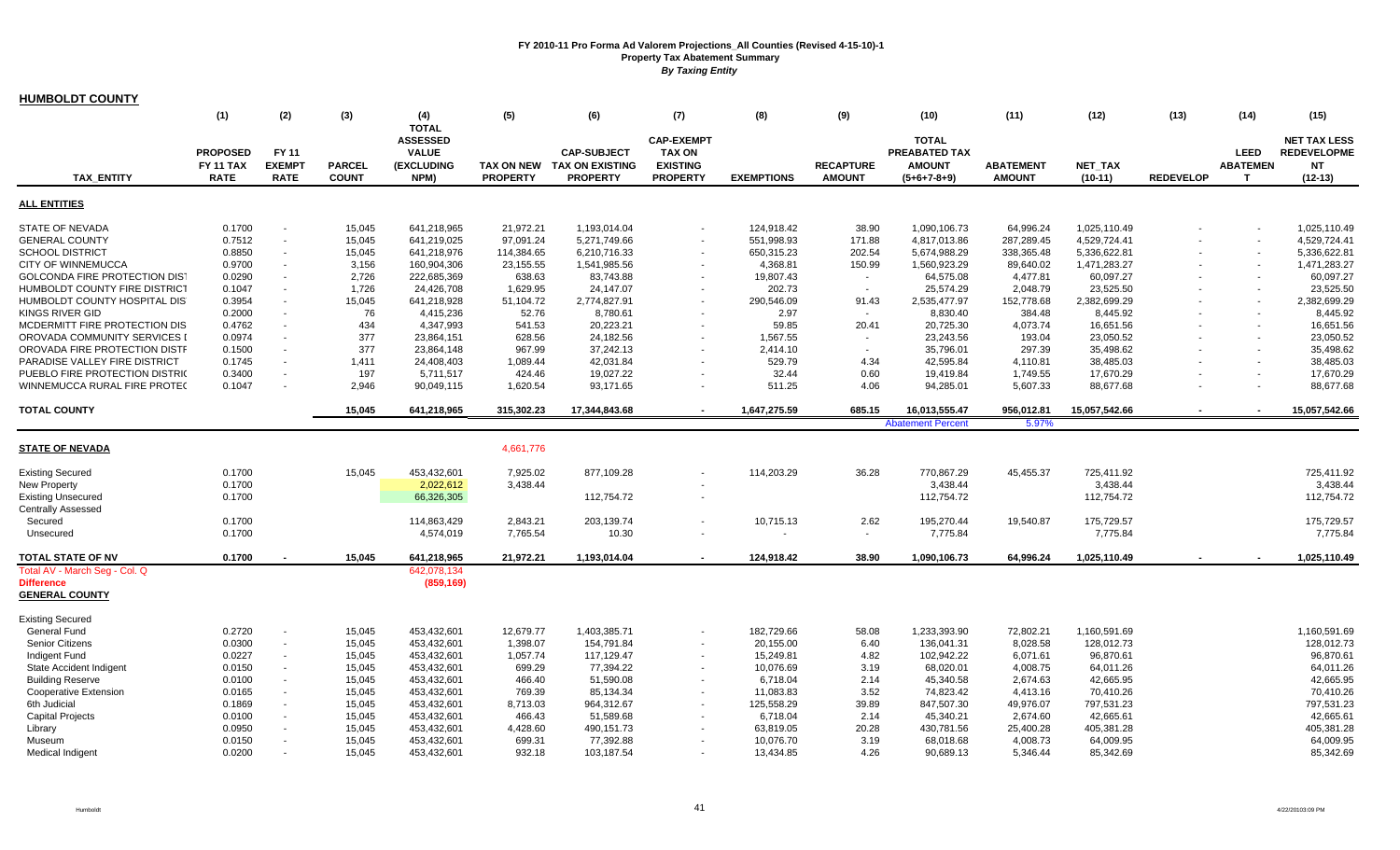|--|

|                                                                                                                                                     | (1)                                                | (2)                                   | (3)                           | (4)                                                                   | (5)                                  | (6)                                                             | (7)                                                                      | (8)               | (9)                               | (10)                                                            | (11)                              | (12)                        | (13)             | (14)                                | (15)                                                                |
|-----------------------------------------------------------------------------------------------------------------------------------------------------|----------------------------------------------------|---------------------------------------|-------------------------------|-----------------------------------------------------------------------|--------------------------------------|-----------------------------------------------------------------|--------------------------------------------------------------------------|-------------------|-----------------------------------|-----------------------------------------------------------------|-----------------------------------|-----------------------------|------------------|-------------------------------------|---------------------------------------------------------------------|
| <b>TAX ENTITY</b>                                                                                                                                   | <b>PROPOSED</b><br><b>FY 11 TAX</b><br><b>RATE</b> | FY 11<br><b>EXEMPT</b><br><b>RATE</b> | <b>PARCEL</b><br><b>COUNT</b> | <b>TOTAL</b><br><b>ASSESSED</b><br><b>VALUE</b><br>(EXCLUDING<br>NPM) | <b>TAX ON NEW</b><br><b>PROPERTY</b> | <b>CAP-SUBJECT</b><br><b>TAX ON EXISTING</b><br><b>PROPERTY</b> | <b>CAP-EXEMPT</b><br><b>TAX ON</b><br><b>EXISTING</b><br><b>PROPERTY</b> | <b>EXEMPTIONS</b> | <b>RECAPTURE</b><br><b>AMOUNT</b> | <b>TOTAL</b><br>PREABATED TAX<br><b>AMOUNT</b><br>$(5+6+7-8+9)$ | <b>ABATEMENT</b><br><b>AMOUNT</b> | <b>NET TAX</b><br>$(10-11)$ | <b>REDEVELOP</b> | <b>LEED</b><br><b>ABATEMEN</b><br>T | <b>NET TAX LESS</b><br><b>REDEVELOPME</b><br><b>NT</b><br>$(12-13)$ |
| <b>State Medical Indigent</b>                                                                                                                       | 0.0100                                             | $\sim$                                | 15,045                        | 453.432.601                                                           | 466.43                               | 51,589.68                                                       | $\blacksquare$                                                           | 6.718.04          | 2.14                              | 45.340.21                                                       | 2.674.60                          | 42.665.61                   |                  |                                     | 42.665.61                                                           |
| China Springs                                                                                                                                       | 0.0081                                             | $\sim$                                | 15,045                        | 453,432,601                                                           | 377.66                               | 41,791.48                                                       | $\overline{\phantom{a}}$                                                 | 5,441.34          | 1.73                              | 36,729.53                                                       | 2,164.54                          | 34,564.99                   |                  |                                     | 34,564.99                                                           |
| <b>WMCA Events</b>                                                                                                                                  | 0.0400                                             | $\sim$                                | 15,045                        | 453,432,601                                                           | 1,864.51                             | 206,380.96                                                      | $\blacksquare$                                                           | 26,871.43         | 8.53                              | 181,382.57                                                      | 10,697.56                         | 170,685.01                  |                  |                                     | 170,685.01                                                          |
| <b>GENERAL TOTAL</b>                                                                                                                                | 0.7512                                             |                                       | 15,045                        | 453,432,601                                                           | 35,018.81                            | 3,875,822.28                                                    | $\sim$                                                                   | 504,650.77        | 160.31                            | 3,406,350.63                                                    | 200,941.76                        | 3,205,408.87                | $\sim$           | $\sim$                              | 3,205,408.87                                                        |
| <b>New Property</b>                                                                                                                                 | 0.7512                                             |                                       |                               | 2,022,672                                                             | 15,194.31                            |                                                                 | $\sim$                                                                   |                   |                                   | 15,194.31                                                       |                                   | 15,194.31                   |                  |                                     | 15,194.31                                                           |
| <b>Existing Unsecured</b>                                                                                                                           | 0.7512                                             | $\sim$                                |                               | 66,326,305                                                            |                                      | 498,243.20                                                      | $\sim$                                                                   |                   |                                   | 498,243.20                                                      |                                   | 498,243.20                  |                  |                                     | 498,243.20                                                          |
| <b>Centrally Assessed</b>                                                                                                                           |                                                    |                                       |                               |                                                                       |                                      |                                                                 |                                                                          |                   |                                   |                                                                 |                                   |                             |                  |                                     |                                                                     |
| Secured                                                                                                                                             | 0.7512                                             |                                       |                               | 114,863,429                                                           | 12,563.61                            | 897,638.67                                                      |                                                                          | 47,348.16         | 11.57                             | 862,865.69                                                      | 86,347.69                         | 776,518.00                  |                  |                                     | 776,518.00                                                          |
| Unsecured                                                                                                                                           | 0.7512                                             |                                       |                               | 4,574,019                                                             | 34,314.51                            | 45.51                                                           |                                                                          |                   | $\sim$                            | 34,360.02                                                       |                                   | 34,360.02                   |                  |                                     | 34,360.02                                                           |
| TOTAL GENERAL COUNTY                                                                                                                                | 0.7512                                             |                                       | 15,045                        | 641,219,025                                                           | 97,091.24                            | 5,271,749.66                                                    |                                                                          | 551,998.93        | 171.88                            | 4,817,013.86                                                    | 287,289.45                        | 4,529,724.41                |                  |                                     | 4,529,724.41                                                        |
| <b>March Assessors Report:</b><br>New secured<br><b>Existing Secured</b><br><b>Difference</b><br>Total AV - March Seg - Col. Q<br><b>Difference</b> |                                                    |                                       |                               | 4,661,970<br>448,770,631<br>453,432,601<br>642,078,134<br>(859, 109)  | 0.00%                                |                                                                 |                                                                          |                   |                                   |                                                                 |                                   |                             |                  |                                     |                                                                     |
| <b>SCHOOL DISTRICT</b>                                                                                                                              |                                                    |                                       |                               |                                                                       |                                      |                                                                 |                                                                          |                   |                                   |                                                                 |                                   |                             |                  |                                     |                                                                     |
|                                                                                                                                                     |                                                    |                                       |                               |                                                                       |                                      |                                                                 |                                                                          |                   |                                   |                                                                 |                                   |                             |                  |                                     |                                                                     |
| <b>Existing Secured</b>                                                                                                                             | 0.7500                                             |                                       | 15,045                        | 453,432,601                                                           | 34,963.24                            | 3,869,621.54                                                    |                                                                          | 503,841.89        | 160.10                            | 3,400,902.99                                                    | 200,541.56                        | 3,200,361.43                |                  |                                     | 3,200,361.43<br>15,169.67                                           |
| <b>New Property</b><br><b>Existing Unsecured</b>                                                                                                    | 0.7500<br>0.7500                                   | $\sim$<br>$\sim$                      |                               | 2,022,623<br>66,326,305                                               | 15,169.67                            | 497,447.29                                                      | $\overline{\phantom{a}}$                                                 |                   |                                   | 15,169.67<br>497,447.29                                         |                                   | 15,169.67<br>497,447.29     |                  |                                     | 497,447.29                                                          |
| <b>Centrally Assessed</b>                                                                                                                           |                                                    |                                       |                               |                                                                       |                                      |                                                                 |                                                                          |                   |                                   |                                                                 |                                   |                             |                  |                                     |                                                                     |
| Secured                                                                                                                                             | 0.7500                                             |                                       |                               | 114,863,429                                                           | 12,543.53                            | 896,204.75                                                      | $\overline{\phantom{a}}$                                                 | 47,272.55         | 11.54                             | 861,487.27                                                      | 86,209.76                         | 775,277.51                  |                  |                                     | 775,277.51                                                          |
| Unsecured                                                                                                                                           | 0.7500                                             |                                       |                               | 4,574,019                                                             | 34,259.71                            | 45.44                                                           | $\overline{\phantom{a}}$                                                 |                   | $\blacksquare$                    | 34,305.15                                                       |                                   | 34,305.15                   |                  |                                     | 34,305.15                                                           |
| <b>TOTAL SCHOOL OPERATING</b>                                                                                                                       | 0.7500                                             |                                       | 15.045                        | 641,218,976                                                           | 96,936.15                            | 5,263,319.02                                                    | $\sim$                                                                   | 551,114.44        | 171.64                            | 4,809,312.37                                                    | 286,751.32                        | 4,522,561.05                |                  | $\sim$                              | 4,522,561.05                                                        |
|                                                                                                                                                     |                                                    |                                       |                               |                                                                       |                                      |                                                                 |                                                                          |                   |                                   |                                                                 |                                   |                             |                  |                                     |                                                                     |
| <b>SCHOOL DEBT</b>                                                                                                                                  |                                                    |                                       |                               |                                                                       | 14,801.36<br>40,426.46               | 1,057,521.61<br>53.62                                           | $\blacksquare$<br>$\sim$                                                 | 55,781.61         | 13.62<br>$\sim$                   | 1,016,554.98<br>40,480.08                                       | 101,727.52<br>$\sim$              | 914,827.46<br>40,480.08     |                  |                                     | 914,827.46<br>40,480.08                                             |
| <b>Existing Secured</b>                                                                                                                             | 0.1350                                             |                                       | 15,045                        | 453,432,601                                                           | 6,293.65                             | 696,531.76                                                      |                                                                          | 90,691.73         | 28.82                             | 612,162.50                                                      | 36,096.40                         | 576,066.10                  |                  |                                     | 576,066.10                                                          |
| New Property                                                                                                                                        | 0.1350                                             | $\sim$                                |                               | 2,022,425                                                             | 2,730.27                             |                                                                 |                                                                          |                   |                                   | 2,730.27                                                        |                                   | 2,730.27                    |                  |                                     | 2,730.27                                                            |
| <b>Existing Unsecured</b>                                                                                                                           | 0.1350                                             | $\sim$                                |                               | 66,326,305                                                            |                                      | 89,540.51                                                       |                                                                          |                   |                                   | 89,540.51                                                       |                                   | 89,540.51                   |                  |                                     | 89,540.51                                                           |
| <b>Centrally Assessed</b>                                                                                                                           |                                                    |                                       |                               |                                                                       |                                      |                                                                 |                                                                          |                   |                                   |                                                                 |                                   |                             |                  |                                     |                                                                     |
| Secured                                                                                                                                             | 0.1350                                             | $\sim$                                |                               | 114,863,429                                                           | 2,257.83                             | 161,316.86                                                      | $\overline{\phantom{a}}$                                                 | 8,509.06          | 2.08                              | 155,067.71                                                      | 15,517.76                         | 139,549.95                  |                  |                                     | 139,549.95                                                          |
| Unsecured                                                                                                                                           | 0.1350                                             | $\sim$                                |                               | 4,574,019                                                             | 6,166.75                             | 8.18                                                            | $\blacksquare$                                                           |                   | $\sim$                            | 6,174.93                                                        |                                   | 6,174.93                    |                  |                                     | 6,174.93                                                            |
| TOTAL SCHOOL DEBT                                                                                                                                   | 0.1350                                             |                                       | 15,045                        | 641,218,778                                                           | 17,448.51                            | 947,397.31                                                      | $\sim$                                                                   | 99,200.79         | 30.90                             | 865,675.92                                                      | 51,614.16                         | 814,061.76                  |                  |                                     | 814,061.76                                                          |
| TOTAL SCHOOL DISTRICT                                                                                                                               | 0.8850                                             |                                       | 15,045                        | 641,218,976                                                           | 114,384.65                           | 6,210,716.33                                                    | $\sim$                                                                   | 650,315.23        | 202.54                            | 5,674,988.29                                                    | 338,365.48                        | 5,336,622.81                |                  | $\overline{\phantom{a}}$            | 5,336,622.81                                                        |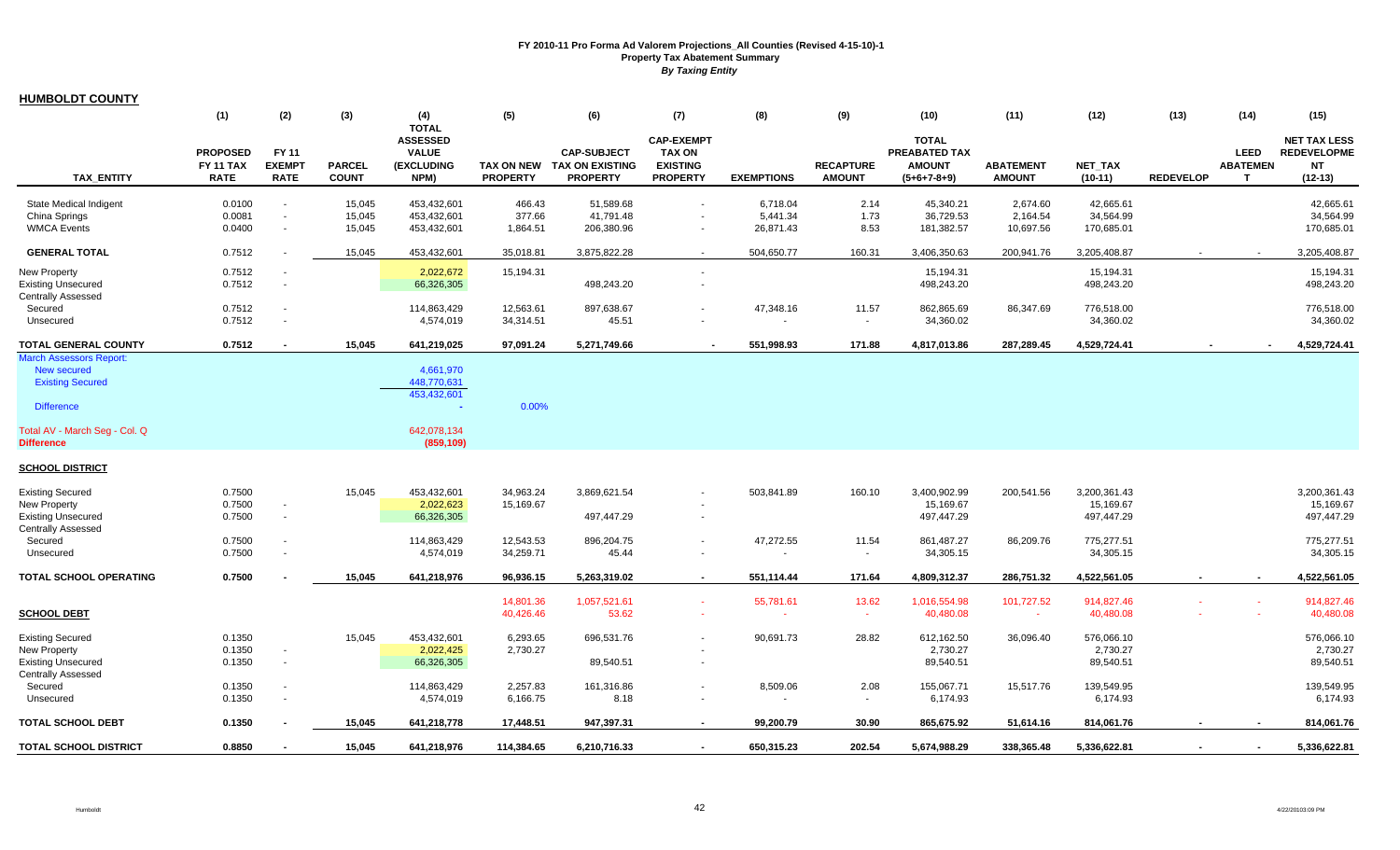| <b>HUMBOLDT COUNTY</b>                                        |                  |                          |               |                                 |                 |                            |                                    |                   |                          |                               |                  |              |                  |                 |                                           |
|---------------------------------------------------------------|------------------|--------------------------|---------------|---------------------------------|-----------------|----------------------------|------------------------------------|-------------------|--------------------------|-------------------------------|------------------|--------------|------------------|-----------------|-------------------------------------------|
|                                                               | (1)              | (2)                      | (3)           | (4)                             | (5)             | (6)                        | (7)                                | (8)               | (9)                      | (10)                          | (11)             | (12)         | (13)             | (14)            | (15)                                      |
|                                                               |                  |                          |               | <b>TOTAL</b>                    |                 |                            |                                    |                   |                          |                               |                  |              |                  |                 |                                           |
|                                                               | <b>PROPOSED</b>  | <b>FY 11</b>             |               | <b>ASSESSED</b><br><b>VALUE</b> |                 | <b>CAP-SUBJECT</b>         | <b>CAP-EXEMPT</b><br><b>TAX ON</b> |                   |                          | <b>TOTAL</b><br>PREABATED TAX |                  |              |                  | <b>LEED</b>     | <b>NET TAX LESS</b><br><b>REDEVELOPME</b> |
|                                                               | <b>FY 11 TAX</b> | <b>EXEMPT</b>            | <b>PARCEL</b> | (EXCLUDING                      |                 | TAX ON NEW TAX ON EXISTING | <b>EXISTING</b>                    |                   | <b>RECAPTURE</b>         | <b>AMOUNT</b>                 | <b>ABATEMENT</b> | NET_TAX      |                  | <b>ABATEMEN</b> | <b>NT</b>                                 |
| <b>TAX ENTITY</b>                                             | <b>RATE</b>      | <b>RATE</b>              | <b>COUNT</b>  | NPM)                            | <b>PROPERTY</b> | <b>PROPERTY</b>            | <b>PROPERTY</b>                    | <b>EXEMPTIONS</b> | <b>AMOUNT</b>            | $(5+6+7-8+9)$                 | <b>AMOUNT</b>    | $(10-11)$    | <b>REDEVELOP</b> | $\mathbf{T}$    | $(12-13)$                                 |
| Total AV - March Seg - Col. Q                                 |                  |                          |               | 642,078,134                     |                 |                            |                                    |                   |                          |                               |                  |              |                  |                 |                                           |
| <b>Difference</b>                                             |                  |                          |               | (859, 158)                      |                 |                            |                                    |                   |                          |                               |                  |              |                  |                 |                                           |
| <b>CITY OF WINNEMUCCA</b>                                     |                  |                          |               |                                 |                 |                            |                                    |                   |                          |                               |                  |              |                  |                 |                                           |
| <b>Existing Secured</b>                                       | 0.9700           |                          | 3,156         | 149,308,518                     | 19,842.19       | 1,431,691.65               |                                    | 3,240.67          | 148.94                   | 1,448,442.11                  | 79,454.33        | 1,368,987.78 |                  |                 | 1,368,987.78                              |
| <b>New Property</b>                                           | 0.9700           | $\sim$                   |               | 5,583                           | 54.16           |                            |                                    |                   |                          | 54.16                         |                  | 54.16        |                  |                 | 54.16                                     |
| <b>Existing Unsecured</b>                                     | 0.9700           | $\sim$                   |               | 5,360,061                       |                 | 51,992.59                  | $\overline{\phantom{a}}$           |                   |                          | 51,992.59                     |                  | 51,992.59    |                  |                 | 51,992.59                                 |
| <b>Centrally Assessed</b>                                     |                  |                          |               |                                 |                 |                            |                                    |                   |                          |                               |                  |              |                  |                 |                                           |
| Secured                                                       | 0.9700           |                          |               | 5,922,503                       | 275.10          | 58,301.32                  | $\overline{\phantom{a}}$           | 1,128.14          | 2.05                     | 57,450.33                     | 10,185.69        | 47,264.64    |                  |                 | 47,264.64                                 |
| Unsecured                                                     | 0.9700           |                          |               | 307,640                         | 2,984.10        |                            |                                    |                   | $\sim$                   | 2,984.10                      |                  | 2,984.10     |                  |                 | 2,984.10                                  |
| <b>TOTAL WINNEMUCCA</b>                                       | 0.9700           |                          | 3,156         | 160,904,306                     | 23,155.55       | 1,541,985.56               | $\blacksquare$                     | 4,368.81          | 150.99                   | 1,560,923.29                  | 89,640.02        | 1,471,283.27 |                  |                 | 1,471,283.27                              |
| Total AV - March Seg - Col. Q                                 |                  |                          |               | 160,955,779                     |                 |                            |                                    |                   |                          |                               |                  |              |                  |                 |                                           |
| <b>Difference</b><br><b>GOLCONDA FIRE PROTECTION DISTRICT</b> |                  |                          |               | (51, 473)                       |                 |                            |                                    |                   |                          |                               |                  |              |                  |                 |                                           |
| <b>Existing Secured</b>                                       | 0.0290           |                          | 2,726         | 158,906,033                     | 33.91           | 65,265.12                  |                                    | 19,219.93         |                          | 46,079.10                     | 3,231.05         | 42,848.05    |                  |                 | 42,848.05                                 |
| New Property                                                  | 0.0290           | $\sim$                   |               | 18,069                          | 5.24            |                            |                                    |                   |                          | 5.24                          |                  | 5.24         |                  |                 | 5.24                                      |
| <b>Existing Unsecured</b>                                     | 0.0290           | $\sim$                   |               | 26,434,290                      |                 | 7,665.94                   | $\sim$                             |                   |                          | 7,665.94                      |                  | 7,665.94     |                  |                 | 7,665.94                                  |
| <b>Centrally Assessed</b>                                     |                  |                          |               |                                 |                 |                            |                                    |                   |                          |                               |                  |              |                  |                 |                                           |
| Secured                                                       | 0.0290           |                          |               | 35,806,190                      | 158.45          | 10,812.82                  |                                    | 587.50            |                          | 10,383.77                     | 1,246.76         | 9,137.01     |                  |                 | 9,137.01                                  |
| Unsecured                                                     | 0.0290           | $\overline{\phantom{a}}$ |               | 1,520,787                       | 441.03          |                            | $\overline{\phantom{a}}$           |                   | $\sim$                   | 441.03                        |                  | 441.03       |                  |                 | 441.03                                    |
| TOTAL GOLCONDA FIRE PROTECTI                                  | 0.0290           |                          | 2,726         | 222,685,369                     | 638.63          | 83,743.88                  |                                    | 19,807.43         |                          | 64,575.08                     | 4,477.81         | 60,097.27    |                  |                 | 60,097.27                                 |
| Total AV - March Seg - Col. Q                                 |                  |                          |               | 222,858,417                     |                 |                            |                                    |                   |                          |                               |                  |              |                  |                 |                                           |
| <b>Difference</b><br>HUMBOLDT COUNTY FIRE DISTRICT            |                  |                          |               | (173, 048)                      |                 |                            |                                    |                   |                          |                               |                  |              |                  |                 |                                           |
|                                                               |                  |                          |               |                                 |                 |                            |                                    |                   |                          |                               |                  |              |                  |                 |                                           |
| <b>Existing Secured</b>                                       | 0.1047           |                          | 1,726         | 20,700,387                      | 1,300.18        | 20,484.93                  |                                    | 112.28            |                          | 21,672.83                     | 1,151.05         | 20,521.78    |                  |                 | 20,521.78                                 |
| <b>New Property</b>                                           | 0.1047           | $\sim$                   |               | 104,685                         | 109.61          |                            |                                    |                   |                          | 109.61                        |                  | 109.61       |                  |                 | 109.61                                    |
| <b>Existing Unsecured</b>                                     | 0.1047           | $\sim$                   |               | 317,471                         |                 | 332.39                     | $\sim$                             |                   |                          | 332.39                        |                  | 332.39       |                  |                 | 332.39                                    |
| <b>Centrally Assessed</b>                                     |                  |                          |               |                                 |                 |                            |                                    |                   |                          |                               |                  |              |                  |                 |                                           |
| Secured                                                       | 0.1047           |                          |               | 3,093,890                       | $\sim$          | 3,329.75                   | $\sim$                             | 90.45             |                          | 3,239.30                      | 897.74           | 2,341.56     |                  |                 | 2,341.56                                  |
| Unsecured                                                     | 0.1047           | $\sim$                   |               | 210,275                         | 220.16          | $\blacksquare$             |                                    |                   | $\overline{\phantom{a}}$ | 220.16                        |                  | 220.16       |                  |                 | 220.16                                    |
| TOTAL HUMBOLDT CO FIRE                                        | 0.1047           |                          | 1,726         | 24,426,708                      | 1,629.95        | 24,147.07                  | $\sim$                             | 202.73            | $\overline{\phantom{a}}$ | 25,574.29                     | 2,048.79         | 23,525.50    |                  |                 | 23,525.50                                 |
| Total AV - March Seg - Col. Q                                 |                  |                          |               | 24,460,124                      |                 |                            |                                    |                   |                          |                               |                  |              |                  |                 |                                           |
| <b>Difference</b>                                             |                  |                          |               | (33, 416)                       |                 |                            |                                    |                   |                          |                               |                  |              |                  |                 |                                           |
| <b>HUMBOLDT COUNTY HOSPITAL DISTRICT</b>                      |                  |                          |               |                                 |                 |                            |                                    |                   |                          |                               |                  |              |                  |                 |                                           |
| <b>Existing Secured</b>                                       | 0.3954           |                          | 15,045        | 453,432,601                     | 18,432.81       | 2,040,070.60               |                                    | 265,624.05        | 84.39                    | 1,792,963.75                  | 105,721.48       | 1,687,242.27 |                  |                 | 1,687,242.27                              |
| New Property                                                  | 0.3954           | $\sim$                   |               | 2,022,575                       | 7,997.26        |                            |                                    |                   |                          | 7,997.26                      |                  | 7,997.26     |                  |                 | 7,997.26                                  |
| <b>Existing Unsecured</b>                                     | 0.3954           | $\sim$                   |               | 66,326,305                      |                 | 262,254.21                 | $\sim$                             |                   |                          | 262,254.21                    |                  | 262,254.21   |                  |                 | 262,254.21                                |
| <b>Centrally Assessed</b>                                     |                  |                          |               |                                 |                 |                            |                                    |                   |                          |                               |                  |              |                  |                 |                                           |
| Secured                                                       | 0.3954           |                          |               | 114,863,429                     | 6,612.93        | 472,479.14                 | $\overline{\phantom{a}}$           | 24,922.04         | 7.04                     | 454,177.07                    | 47,057.20        | 407,119.87   |                  |                 | 407,119.87                                |
| Unsecured                                                     | 0.3954           |                          |               | 4,574,019                       | 18.061.72       | 23.96                      |                                    |                   |                          | 18,085.68                     |                  | 18.085.68    |                  |                 | 18,085.68                                 |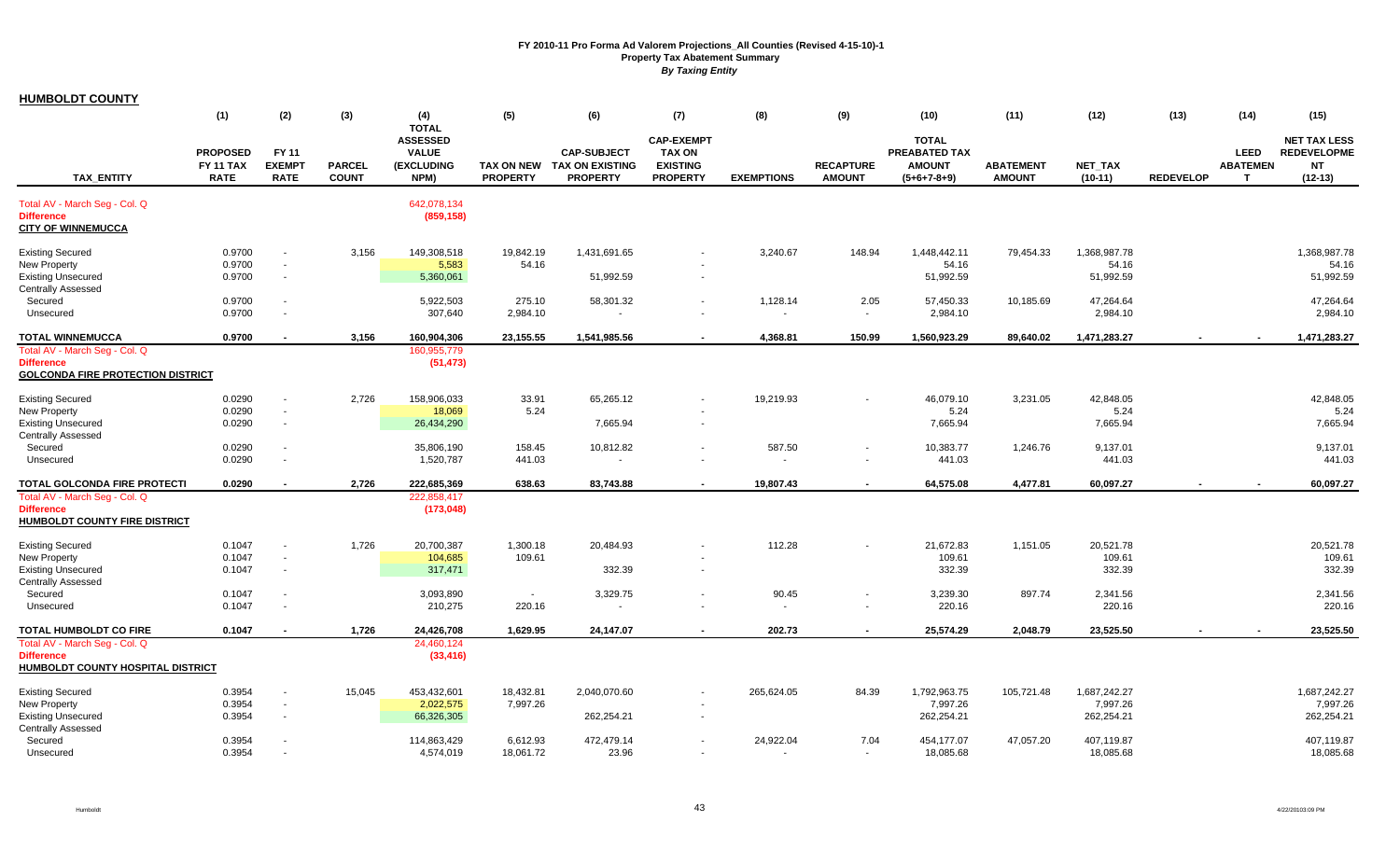| <b>HUMBOLDT COUNTY</b>                                         |                  |                                    |               |                                 |                 |                                      |                                    |                   |                          |                               |                  |                    |                  |                 |                                           |
|----------------------------------------------------------------|------------------|------------------------------------|---------------|---------------------------------|-----------------|--------------------------------------|------------------------------------|-------------------|--------------------------|-------------------------------|------------------|--------------------|------------------|-----------------|-------------------------------------------|
|                                                                | (1)              | (2)                                | (3)           | (4)                             | (5)             | (6)                                  | (7)                                | (8)               | (9)                      | (10)                          | (11)             | (12)               | (13)             | (14)            | (15)                                      |
|                                                                |                  |                                    |               | <b>TOTAL</b>                    |                 |                                      |                                    |                   |                          |                               |                  |                    |                  |                 |                                           |
|                                                                | <b>PROPOSED</b>  | <b>FY 11</b>                       |               | <b>ASSESSED</b><br><b>VALUE</b> |                 | <b>CAP-SUBJECT</b>                   | <b>CAP-EXEMPT</b><br><b>TAX ON</b> |                   |                          | <b>TOTAL</b><br>PREABATED TAX |                  |                    |                  | <b>LEED</b>     | <b>NET TAX LESS</b><br><b>REDEVELOPME</b> |
|                                                                | FY 11 TAX        | <b>EXEMPT</b>                      | <b>PARCEL</b> | <b>(EXCLUDING</b>               |                 | TAX ON NEW TAX ON EXISTING           | <b>EXISTING</b>                    |                   | <b>RECAPTURE</b>         | <b>AMOUNT</b>                 | <b>ABATEMENT</b> | <b>NET TAX</b>     |                  | <b>ABATEMEN</b> | <b>NT</b>                                 |
| <b>TAX ENTITY</b>                                              | <b>RATE</b>      | <b>RATE</b>                        | <b>COUNT</b>  | NPM)                            | <b>PROPERTY</b> | <b>PROPERTY</b>                      | <b>PROPERTY</b>                    | <b>EXEMPTIONS</b> | <b>AMOUNT</b>            | $(5+6+7-8+9)$                 | <b>AMOUNT</b>    | $(10-11)$          | <b>REDEVELOP</b> | $\mathbf{T}$    | $(12-13)$                                 |
| TOTAL HUMBOLDT CO HOSPITAL                                     | 0.3954           | $\blacksquare$                     | 15.045        | 641.218.928                     | 51.104.72       | 2.774.827.91                         | $\blacksquare$                     | 290.546.09        | 91.43                    | 2,535,477.97                  | 152.778.68       | 2.382.699.29       |                  |                 | 2,382,699.29                              |
| Total AV - March Seg - Col. Q                                  |                  |                                    |               | 642,078,134                     |                 |                                      |                                    |                   |                          |                               |                  |                    |                  |                 |                                           |
| <b>Difference</b>                                              |                  |                                    |               | (859, 206)                      |                 |                                      |                                    |                   |                          |                               |                  |                    |                  |                 |                                           |
| <b>KINGS RIVER GID</b>                                         |                  |                                    |               |                                 |                 |                                      |                                    |                   |                          |                               |                  |                    |                  |                 |                                           |
| <b>Existing Secured</b>                                        | 0.2000           |                                    | 76            | 4,144,762                       | 45.41           | 8,246.37                             |                                    | 2.32              |                          | 8,289.46                      | 384.48           | 7,904.98           |                  |                 | 7,904.98                                  |
| <b>New Property</b>                                            | 0.2000           | $\sim$                             |               | 1,595                           | 3.19            |                                      |                                    |                   |                          | 3.19                          |                  | 3.19               |                  |                 | 3.19                                      |
| <b>Existing Unsecured</b>                                      | 0.2000           | $\sim$                             |               | 212,344                         |                 | 424.69                               |                                    |                   |                          | 424.69                        |                  | 424.69             |                  |                 | 424.69                                    |
| <b>Centrally Assessed</b>                                      |                  |                                    |               |                                 |                 |                                      |                                    |                   |                          |                               |                  |                    |                  |                 |                                           |
| Secured                                                        | 0.2000           | $\sim$                             |               | 54,453                          | $\sim$          | 109.55                               |                                    | 0.65              |                          | 108.90                        |                  | 108.90             |                  |                 | 108.90                                    |
| Unsecured                                                      | 0.2000           | $\blacksquare$                     |               | 2,082                           | 4.16            | $\sim$                               |                                    | $\sim$            | $\blacksquare$           | 4.16                          |                  | 4.16               |                  |                 | 4.16                                      |
| <b>TOTAL KINGS RIVER</b>                                       | 0.2000           |                                    | 76            | 4,415,236                       | 52.76           | 8,780.61                             | $\overline{\phantom{a}}$           | 2.97              | $\overline{\phantom{a}}$ | 8,830.40                      | 384.48           | 8,445.92           |                  |                 | 8,445.92                                  |
| Total AV - March Seg - Col. Q                                  |                  |                                    |               | 4,415,239                       |                 |                                      |                                    |                   |                          |                               |                  |                    |                  |                 |                                           |
| <b>Difference</b><br><b>MCDERMITT FIRE PROTECTION DISTRICT</b> |                  |                                    |               | (3)                             |                 |                                      |                                    |                   |                          |                               |                  |                    |                  |                 |                                           |
|                                                                |                  |                                    |               |                                 |                 |                                      |                                    |                   |                          |                               |                  |                    |                  |                 |                                           |
| <b>Existing Secured</b>                                        | 0.4762           |                                    | 434           | 3,503,930                       | 211.73          | 16,516.01                            |                                    | 42.27             | $\blacksquare$           | 16,685.47                     | 2,910.50         | 13,774.97          |                  |                 | 13,774.97                                 |
| <b>New Property</b>                                            | 0.4762           | $\sim$                             |               | 45,538                          | 216.85          |                                      |                                    |                   |                          | 216.85                        |                  | 216.85             |                  |                 | 216.85                                    |
| <b>Existing Unsecured</b>                                      | 0.4762           | $\sim$                             |               | 154,459                         |                 | 735.53                               |                                    |                   |                          | 735.53                        |                  | 735.53             |                  |                 | 735.53                                    |
| <b>Centrally Assessed</b>                                      |                  |                                    |               |                                 | $\sim$          |                                      |                                    |                   |                          |                               |                  |                    |                  |                 |                                           |
| Secured<br>Unsecured                                           | 0.4762<br>0.4762 | $\overline{\phantom{a}}$<br>$\sim$ |               | 620,346<br>23,720               | 112.95          | 2,971.67<br>$\overline{\phantom{a}}$ | $\sim$                             | 17.58<br>$\sim$   | 20.41<br>$\sim$          | 2,974.50<br>112.95            | 1,163.24         | 1,811.26<br>112.95 |                  |                 | 1,811.26<br>112.95                        |
|                                                                |                  |                                    |               |                                 |                 |                                      |                                    |                   |                          |                               |                  |                    |                  |                 |                                           |
| <b>TOTAL MCDERMITT FIRE</b>                                    | 0.4762           |                                    | 434           | 4,347,993                       | 541.53          | 20,223.21                            |                                    | 59.85             | 20.41                    | 20,725.30                     | 4,073.74         | 16,651.56          |                  |                 | 16,651.56                                 |
| Total AV - March Seg - Col. Q<br><b>Difference</b>             |                  |                                    |               | 4,347,995<br>(2)                |                 |                                      |                                    |                   |                          |                               |                  |                    |                  |                 |                                           |
| <b>OROVADA COMMUNITY SERVICES DISTRICT</b>                     |                  |                                    |               |                                 |                 |                                      |                                    |                   |                          |                               |                  |                    |                  |                 |                                           |
| <b>Existing Secured</b>                                        | 0.0974           | $\blacksquare$                     | 377           | 9,413,315                       | 154.17          | 9,025.57                             |                                    | 11.30             |                          | 9,168.44                      | 172.10           | 8,996.34           |                  |                 | 8,996.34                                  |
| <b>New Property</b>                                            | 0.0974           | $\overline{\phantom{a}}$           |               | 5,315                           | 5.18            |                                      |                                    |                   |                          | 5.18                          |                  | 5.18               |                  |                 | 5.18                                      |
| <b>Existing Unsecured</b>                                      | 0.0974           | $\sim$                             |               | 325,531                         |                 | 317.07                               |                                    |                   |                          | 317.07                        |                  | 317.07             |                  |                 | 317.07                                    |
| <b>Centrally Assessed</b>                                      |                  |                                    |               |                                 |                 |                                      |                                    |                   |                          |                               |                  |                    |                  |                 |                                           |
| Secured                                                        | 0.0974           | $\overline{\phantom{a}}$           |               | 13,638,263                      | $\sim$          | 14,839.92                            | $\overline{\phantom{a}}$           | 1,556.25          | $\blacksquare$           | 13,283.67                     | 20.94            | 13,262.73          |                  |                 | 13,262.73                                 |
| Unsecured                                                      | 0.0974           | $\sim$                             |               | 481,728                         | 469.21          | $\overline{\phantom{a}}$             | $\sim$                             | $\sim$            | $\sim$                   | 469.21                        |                  | 469.21             |                  |                 | 469.21                                    |
| TOTAL OROVADA COMMUNITY SER                                    | 0.0974           |                                    | 377           | 23,864,151                      | 628.56          | 24,182.56                            | $\sim$                             | 1,567.55          | $\blacksquare$           | 23,243.56                     | 193.04           | 23,050.52          |                  |                 | 23,050.52                                 |
| Total AV - March Seg - Col. Q                                  |                  |                                    |               | 23,879,010                      |                 |                                      |                                    |                   |                          |                               |                  |                    |                  |                 |                                           |
| <b>Difference</b>                                              |                  |                                    |               | (14, 859)                       |                 |                                      |                                    |                   |                          |                               |                  |                    |                  |                 |                                           |
| OROVADA FIRE PROTECTION DISTRICT                               |                  |                                    |               |                                 |                 |                                      |                                    |                   |                          |                               |                  |                    |                  |                 |                                           |
| <b>Existing Secured</b>                                        | 0.1500           |                                    | 377           | 9,413,315                       | 237.43          | 13,899.74                            |                                    | 17.40             |                          | 14,119.77                     | 265.14           | 13,854.63          |                  |                 | 13,854.63                                 |
| <b>New Property</b>                                            | 0.1500           | $\sim$                             |               | 5,311                           | 7.97            |                                      |                                    |                   |                          | 7.97                          |                  | 7.97               |                  |                 | 7.97                                      |
| <b>Existing Unsecured</b>                                      | 0.1500           | $\sim$                             |               | 325,531                         |                 | 488.30                               |                                    |                   |                          | 488.30                        |                  | 488.30             |                  |                 | 488.30                                    |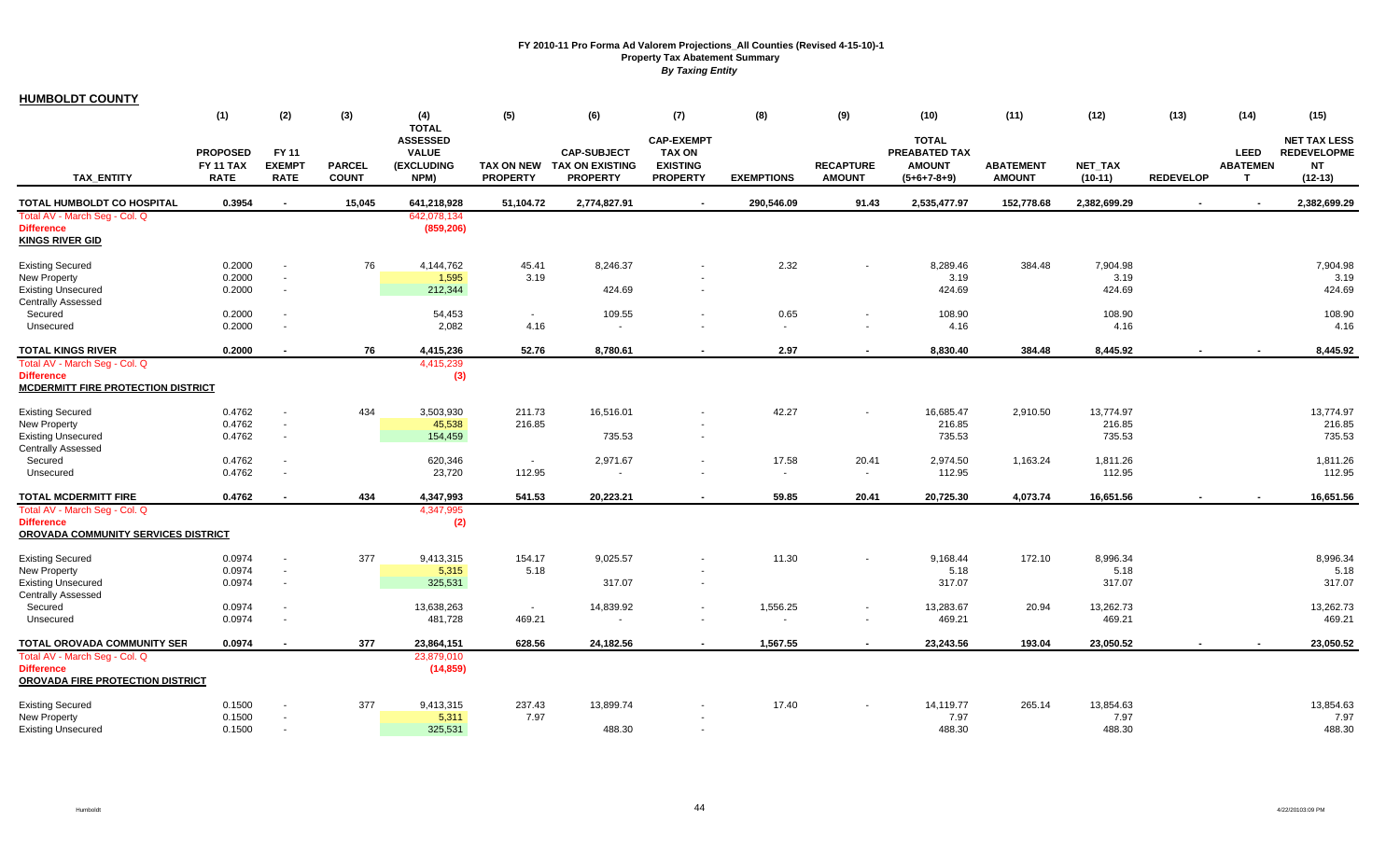**HUMBOLDT COUNTY**

|                                                                                                                     | (1)                                                | (2)                                          | (3)                           | (4)<br><b>TOTAL</b>                                          | (5)                                  | (6)                                                             | (7)                                                                      | (8)                | (9)                               | (10)                                                            | (11)                              | (12)                                        | (13)             | (14)                                | (15)                                                                |
|---------------------------------------------------------------------------------------------------------------------|----------------------------------------------------|----------------------------------------------|-------------------------------|--------------------------------------------------------------|--------------------------------------|-----------------------------------------------------------------|--------------------------------------------------------------------------|--------------------|-----------------------------------|-----------------------------------------------------------------|-----------------------------------|---------------------------------------------|------------------|-------------------------------------|---------------------------------------------------------------------|
| <b>TAX ENTITY</b>                                                                                                   | <b>PROPOSED</b><br><b>FY 11 TAX</b><br><b>RATE</b> | <b>FY 11</b><br><b>EXEMPT</b><br><b>RATE</b> | <b>PARCEL</b><br><b>COUNT</b> | <b>ASSESSED</b><br><b>VALUE</b><br><b>(EXCLUDING</b><br>NPM) | <b>TAX ON NEW</b><br><b>PROPERTY</b> | <b>CAP-SUBJECT</b><br><b>TAX ON EXISTING</b><br><b>PROPERTY</b> | <b>CAP-EXEMPT</b><br><b>TAX ON</b><br><b>EXISTING</b><br><b>PROPERTY</b> | <b>EXEMPTIONS</b>  | <b>RECAPTURE</b><br><b>AMOUNT</b> | <b>TOTAL</b><br>PREABATED TAX<br><b>AMOUNT</b><br>$(5+6+7-8+9)$ | <b>ABATEMENT</b><br><b>AMOUNT</b> | <b>NET TAX</b><br>$(10-11)$                 | <b>REDEVELOP</b> | <b>LEED</b><br><b>ABATEMEN</b><br>т | <b>NET TAX LESS</b><br><b>REDEVELOPME</b><br><b>NT</b><br>$(12-13)$ |
| <b>Centrally Assessed</b>                                                                                           |                                                    |                                              |                               |                                                              |                                      |                                                                 |                                                                          |                    |                                   |                                                                 |                                   |                                             |                  |                                     |                                                                     |
| Secured<br>Unsecured                                                                                                | 0.1500<br>0.1500                                   | $\sim$                                       |                               | 13,638,263<br>481,728                                        | $\sim$<br>722.59                     | 22,854.09<br>$\sim$                                             |                                                                          | 2,396.70<br>$\sim$ |                                   | 20,457.39<br>722.59                                             | 32.25                             | 20,425.14<br>722.59                         |                  |                                     | 20,425.14<br>722.59                                                 |
| TOTAL OROVADA FIRE                                                                                                  | 0.1500                                             |                                              | 377                           | 23,864,148                                                   | 967.99                               | 37,242.13                                                       | $\sim$                                                                   | 2,414.10           | $\sim$                            | 35,796.01                                                       | 297.39                            | 35,498.62                                   | $\blacksquare$   |                                     | 35,498.62                                                           |
| Total AV - March Seg - Col. Q<br><b>Difference</b><br>PARADISE VALLEY FIRE DISTRICT                                 |                                                    |                                              |                               | 23,879,010<br>(14, 862)                                      |                                      |                                                                 |                                                                          |                    |                                   |                                                                 |                                   |                                             |                  |                                     |                                                                     |
| <b>Existing Secured</b><br><b>New Property</b><br><b>Existing Unsecured</b><br>Centrally Assessed                   | 0.1745<br>0.1745<br>0.1745                         | $\sim$                                       | 1,411                         | 15,317,731<br>12,162<br>249,257                              | 255.01<br>21.22                      | 26,669.77<br>434.95                                             |                                                                          | 196.50             | 4.06                              | 26,732.34<br>21.22<br>434.95                                    | 1,108.04                          | 25,624.30<br>21.22<br>434.95                |                  |                                     | 25,624.30<br>21.22<br>434.95                                        |
| Secured<br>Unsecured                                                                                                | 0.1745<br>0.1745                                   | $\sim$                                       |                               | 8,363,228<br>466,025                                         | $\sim$<br>813.21                     | 14,927.12                                                       |                                                                          | 333.29<br>$\sim$   | 0.28<br>$\sim$                    | 14,594.11<br>813.21                                             | 3,002.77                          | 11,591.34<br>813.21                         |                  |                                     | 11,591.34<br>813.21                                                 |
| TOTAL PARADISE VLLY FIRE                                                                                            | 0.1745                                             | $\sim$                                       | 1,411                         | 24,408,403                                                   | 1,089.44                             | 42,031.84                                                       |                                                                          | 529.79             | 4.34                              | 42,595.84                                                       | 4,110.81                          | 38,485.03                                   | $\sim$           |                                     | 38,485.03                                                           |
| Total AV - March Seg - Col. Q<br><b>Difference</b><br>PUEBLO FIRE PROTECTION DISTRICT                               |                                                    |                                              |                               | 24,475,594<br>(67, 191)                                      |                                      |                                                                 |                                                                          |                    |                                   |                                                                 |                                   |                                             |                  |                                     |                                                                     |
| <b>Existing Secured</b><br>New Property<br><b>Existing Unsecured</b><br><b>Centrally Assessed</b>                   | 0.3400<br>0.3400<br>0.3400                         | $\sim$<br>$\sim$                             | 197                           | 4,518,007<br>2,185<br>943,088                                | 385.95<br>7.43                       | 15,002.96<br>3,206.50                                           |                                                                          | 27.60              |                                   | 15,361.31<br>7.43<br>3,206.50                                   | 1,715.29                          | 13,646.02<br>7.43<br>3,206.50               |                  |                                     | 13,646.02<br>7.43<br>3,206.50                                       |
| Secured<br>Unsecured                                                                                                | 0.3400<br>0.3400                                   | $\sim$                                       |                               | 239,095<br>9,142                                             | $\sim$<br>31.08                      | 817.76<br>$\blacksquare$                                        |                                                                          | 4.84<br>$\sim$     | 0.60<br>$\sim$                    | 813.52<br>31.08                                                 | 34.26                             | 779.26<br>31.08                             |                  |                                     | 779.26<br>31.08                                                     |
| TOTAL PUEBLO FIRE PROTECTION                                                                                        | 0.3400                                             |                                              | 197                           | 5,711,517                                                    | 424.46                               | 19,027.22                                                       |                                                                          | 32.44              | 0.60                              | 19,419.84                                                       | 1,749.55                          | 17,670.29                                   |                  |                                     | 17,670.29                                                           |
| Total AV - March Seg - Col. Q<br><b>Difference</b><br><b>WINNEMUCCA RURAL FIRE PROTECTION DISTRICT</b>              |                                                    |                                              |                               | 5,711,518<br>(1)                                             |                                      |                                                                 |                                                                          |                    |                                   |                                                                 |                                   |                                             |                  |                                     |                                                                     |
| <b>Existing Secured</b><br><b>New Property</b><br><b>Existing Unsecured</b><br><b>Centrally Assessed</b><br>Secured | 0.1047<br>0.1047<br>0.1047<br>0.1047               | $\sim$                                       | 2.946                         | 74,391,516<br>455,095<br>5,410,507<br>9,337,554              | 489.53<br>476.48<br>178.72           | 77,730.19<br>5,664.80<br>9,776.66                               |                                                                          | 332.28<br>178.97   | 3.83<br>0.23                      | 77,891.27<br>476.48<br>5,664.80<br>9,776.64                     | 3,973.89<br>1,633.44              | 73,917.38<br>476.48<br>5,664.80<br>8,143.20 |                  |                                     | 73,917.38<br>476.48<br>5,664.80<br>8,143.20                         |
| Unsecured                                                                                                           | 0.1047                                             |                                              |                               | 454,442                                                      | 475.81                               | $\blacksquare$                                                  |                                                                          | $\sim$             | $\sim$                            | 475.81                                                          |                                   | 475.81                                      |                  |                                     | 475.81                                                              |
| TOTAL WINNEMUCCA RURAL FIRE<br>Total AV - March Seg - Col. Q<br><b>Difference</b>                                   | 0.1047                                             |                                              | 2.946                         | 90,049,115<br>90,104,933<br>(55, 818)                        | 1,620.54                             | 93,171.65                                                       |                                                                          | 511.25             | 4.06                              | 94,285.01                                                       | 5.607.33                          | 88,677.68                                   |                  |                                     | 88,677.68                                                           |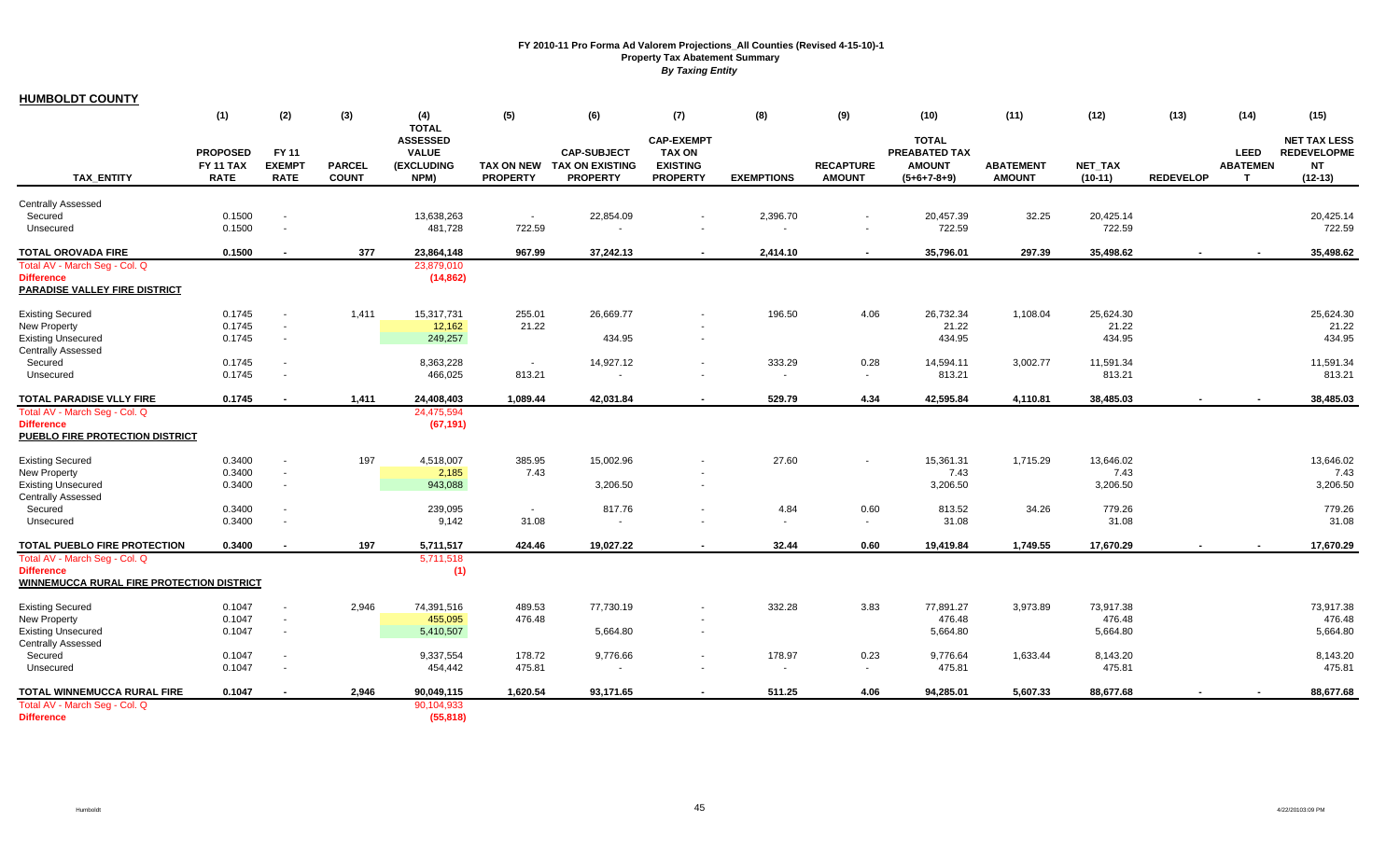| <b>LANDER COUNTY</b>                    |                              |               |               |                            |                   |                                  |                                  |                   |                  |                                |                  |               |                  |                  |                          |
|-----------------------------------------|------------------------------|---------------|---------------|----------------------------|-------------------|----------------------------------|----------------------------------|-------------------|------------------|--------------------------------|------------------|---------------|------------------|------------------|--------------------------|
|                                         | (1)                          | (2)           | (3)           | (4)                        | (5)               | (6)                              | (7)                              | (8)               | (9)              | (10)                           | (11)             | (12)          | (13)             | (14)             | (15)                     |
|                                         |                              |               |               | <b>TOTAL</b>               |                   |                                  |                                  |                   |                  |                                |                  |               |                  |                  |                          |
|                                         |                              | FY 11         |               | <b>ASSESSED</b>            |                   | <b>CAP-SUBJECT</b>               | <b>CAP-EXEMPT</b>                |                   |                  | <b>TOTAL</b>                   |                  |               |                  |                  | <b>NET TAX LESS</b>      |
|                                         | <b>PROPOSED</b><br>FY 11 TAX | <b>EXEMPT</b> | <b>PARCEL</b> | <b>VALUE</b><br>(EXCLUDING | <b>TAX ON NEW</b> | <b>TAX ON</b><br><b>EXISTING</b> | <b>TAX ON</b><br><b>EXISTING</b> |                   | <b>RECAPTURE</b> | PREABATED TAX<br><b>AMOUNT</b> | <b>ABATEMENT</b> | NET_TAX       |                  | <b>LEED</b>      | <b>REDEVELOPMEN</b><br>т |
| <b>TAX ENTITY</b>                       | <b>RATE</b>                  | <b>RATE</b>   | <b>COUNT</b>  | NPM)                       | <b>PROPERTY</b>   | <b>PROPERTY</b>                  | <b>PROPERTY</b>                  | <b>EXEMPTIONS</b> | <b>AMOUNT</b>    | $(5+6+7-8+9)$                  | <b>AMOUNT</b>    | $(10-11)$     | <b>REDEVELOP</b> | <b>ABATEMENT</b> | $(12-13)$                |
|                                         |                              |               |               |                            |                   |                                  |                                  |                   |                  |                                |                  |               |                  |                  |                          |
| ALL ENTITIES                            |                              |               |               |                            |                   |                                  |                                  |                   |                  |                                |                  |               |                  |                  |                          |
| STATE OF NEVADA                         | 0.1700                       |               | 6,502         | 349,853,777                | 96,824.14         | 550,646.40                       |                                  | 52,719.42         | 0.80             | 594,751.92                     | 20,079.00        | 574,672.92    |                  |                  | 574,672.92               |
| <b>GENERAL COUNTY</b>                   | 1.9243                       |               | 6,502         | 349,853,781                | 1,095,992.35      | 6,233,000.51                     |                                  | 596,757.65        | 9.09             | 6,732,244.30                   | 227,434.89       | 6,504,809.41  |                  |                  | 6,504,809.41             |
| SCHOOL DISTRICT                         | 0.7500                       | $\sim$        | 6,502         | 349,853,794                | 427,165.37        | 2,429,324.20                     |                                  | 232,587.39        | 3.53             | 2,623,905.71                   | 88,586.44        | 2,535,319.27  |                  |                  | 2,535,319.27             |
| <b>AUSTIN TOWN</b>                      | 0.2213                       | $\sim$        | 331           | 3,491,581                  | 571.54            | 7,268.64                         |                                  | 113.18            | 0.01             | 7,727.00                       | 391.36           | 7,335.64      |                  |                  | 7,335.64                 |
| <b>BATTLE MOUNTAIN TOWN</b>             | 0.0500                       | $\sim$        | 1,311         | 35,074,523                 | 646.56            | 16,992.94                        |                                  | 102.33            | 0.02             | 17,537.19                      | 677.73           | 16,859.46     |                  |                  | 16,859.46                |
| <b>KINGSTON TOWN</b>                    | 0.3048                       | $\sim$        | 919           | 4,936,557                  | 504.16            | 14,632.27                        |                                  | 89.77             | $\sim$           | 15,046.66                      | 2,317.97         | 12,728.69     |                  |                  | 12,728.69                |
| LANDER CO HOSPITAL DISTRICT             | 0.5109                       | $\sim$        | 6,502         | 349,853,769                | 290,985.03        | 1,654,861.10                     |                                  | 158,438.52        | 2.39             | 1,787,410.00                   | 60,344.13        | 1,727,065.87  |                  |                  | 1,727,065.87             |
| <b>LANDER CO SEWER &amp; WATER DIST</b> | 0.0677                       |               | 331           | 3,491,584                  | 174.84            | 2,223.74                         |                                  | 34.67             |                  | 2,363.91                       | 216.52           | 2,147.39      |                  |                  | 2,147.39                 |
| <b>TOTAL COUNTY</b>                     |                              |               | 6,502         | 349,853,777                | 1,912,863.98      | 10,908,949.79                    | $\blacksquare$                   | 1,040,842.93      | 15.84            | 11,780,986.68                  | 400,048.04       | 11,380,938.64 |                  |                  | 11,380,938.64            |
|                                         |                              |               |               |                            |                   |                                  |                                  |                   |                  | <b>Abatement Percent</b>       | 3.40%            |               |                  |                  |                          |
| STATE OF NEVADA                         |                              |               |               |                            |                   |                                  |                                  |                   |                  |                                |                  |               |                  |                  |                          |
|                                         |                              |               |               |                            |                   |                                  |                                  |                   |                  |                                |                  |               |                  |                  |                          |
| <b>Existing Secured</b>                 | 0.1700                       |               | 6,502         | 173,409,017                | 1,493.82          | 344,093.56                       |                                  | 50,792.33         |                  | 294,795.05                     | 5,549.16         | 289,245.89    |                  |                  | 289,245.89               |
| <b>New Property</b>                     | 0.1700                       | $\sim$        |               | 49,681,071                 | 84,457.82         |                                  |                                  |                   |                  | 84,457.82                      |                  | 84,457.82     |                  |                  | 84,457.82                |
| <b>Existing Unsecured</b>               | 0.1700                       | $\sim$        |               | 77,208,487                 |                   | 131,254.43                       |                                  |                   |                  | 131,254.43                     |                  | 131,254.43    |                  |                  | 131,254.43               |
| <b>Centrally Assessed</b>               |                              |               |               |                            |                   |                                  |                                  |                   |                  |                                |                  |               |                  |                  |                          |
| Secured                                 | 0.1700                       |               |               | 47,239,687                 | 6,951.07          | 75,283.47                        |                                  | 1,927.09          | 0.80             | 80,308.25                      | 14,529.84        | 65,778.41     |                  |                  | 65,778.41                |
| Unsecured                               | 0.1700                       |               |               | 2,315,515                  | 3,921.43          | 14.94                            |                                  | $\sim$            | $\sim$           | 3,936.37                       |                  | 3,936.37      |                  |                  | 3,936.37                 |
| TOTAL STATE OF NV                       | 0.1700                       |               | 6,502         | 349,853,777                | 96,824.14         | 550,646.40                       |                                  | 52,719.42         | 0.80             | 594,751.92                     | 20.079.00        | 574,672.92    |                  |                  | 574,672.92               |
| Total AV - March Seq - Col. Q           |                              |               |               | 351,271,987                |                   |                                  |                                  |                   |                  |                                |                  |               |                  |                  |                          |
| <b>Difference</b>                       |                              |               |               | (1, 418, 210)              |                   |                                  |                                  |                   |                  |                                |                  |               |                  |                  |                          |
| <b>GENERAL COUNTY</b>                   |                              |               |               |                            |                   |                                  |                                  |                   |                  |                                |                  |               |                  |                  |                          |
| <b>Existing Secured</b>                 |                              |               |               |                            |                   |                                  |                                  |                   |                  |                                |                  |               |                  |                  |                          |
| General                                 | 1.1949                       |               | 6,502         | 173,409,017                | 10,499.95         | 2,418,575.49                     |                                  | 357,012.14        |                  | 2,072,063.30                   | 39,055.59        | 2,033,007.71  |                  |                  | 2,033,007.71             |
| Road & Bridge                           | 0.1843                       |               |               | 173,409,017                | 1,619.55          | 373,026.21                       | ٠                                | 55,065.72         |                  | 319,580.04                     | 6,049.70         | 313,530.34    |                  |                  | 313,530.34               |
| Indigent                                | 0.0350                       |               |               | 173,409,017                | 307.64            | 70,840.81                        |                                  | 10,457.39         |                  | 60,691.06                      | 1,142.67         | 59,548.39     |                  |                  | 59,548.39                |
| St Med Indgnt                           | 0.0600                       |               |               | 173,409,017                | 527.19            | 121,444.10                       |                                  | 17,926.90         |                  | 104,044.39                     | 2,001.93         | 102,042.46    |                  |                  | 102,042.46               |
| Ag Extension                            | 0.0250                       |               |               | 173,409,017                | 219.66            | 50,607.05                        |                                  | 7,469.52          |                  | 43,357.19                      | 816.91           | 42,540.28     |                  |                  | 42,540.28                |
| State Indgnt                            | 0.0150                       |               |               | 173,409,017                | 131.88            | 30,366.13                        |                                  | 4,481.66          |                  | 26,016.35                      | 489.36           | 25,526.99     |                  |                  | 25,526.99                |
| Cap Acquistn                            | 0.0300                       |               |               | 173,409,017                | 263.51            | 60,721.97                        |                                  | 8,963.81          |                  | 52,021.67                      | 979.50           | 51,042.17     |                  |                  | 51,042.17                |
| Pub Safety Dt                           | 0.0650                       |               |               | 173,409,017                | 571.11            | 131,570.30                       |                                  | 19,420.68         |                  | 112,720.73                     | 2,122.29         | 110,598.44    |                  |                  | 110,598.44               |
| <b>Aging Service</b>                    | 0.0800                       |               |               | 173,409,017                | 703.03            | 161,926.78                       |                                  | 23,902.87         |                  | 138,726.94                     | 2,615.71         | 136,111.23    |                  |                  | 136, 111.23              |
| L C Airports                            | 0.0400                       |               |               | 173,409,017                | 351.39            | 80,964.27                        |                                  | 11,951.18         |                  | 69,364.48                      | 1,323.47         | 68,041.01     |                  |                  | 68,041.01                |
| Culture & Rec                           | 0.1000                       |               |               | 173,409,017                | 878.67            | 202,407.86                       |                                  | 29,878.08         |                  | 173,408.45                     | 3,263.99         | 170,144.46    |                  |                  | 170,144.46               |
| Landfill                                | 0.0951                       |               |               | 173,409,017                | 835.52            | 192,492.68                       |                                  | 28,414.15         |                  | 164,914.05                     | 3,104.29         | 161,809.76    |                  |                  | 161,809.76               |
| <b>GENERAL TOTAL</b>                    | 1.9243                       |               | 6.502         | 173,409,017                | 16.909.10         | 3.894.943.65                     | $\sim$                           | 574.944.10        | $\sim$           | 3.336.908.65                   | 62.965.41        | 3.273.943.24  |                  |                  | 3,273,943.24             |
|                                         |                              |               |               |                            |                   |                                  |                                  |                   |                  |                                |                  |               |                  |                  |                          |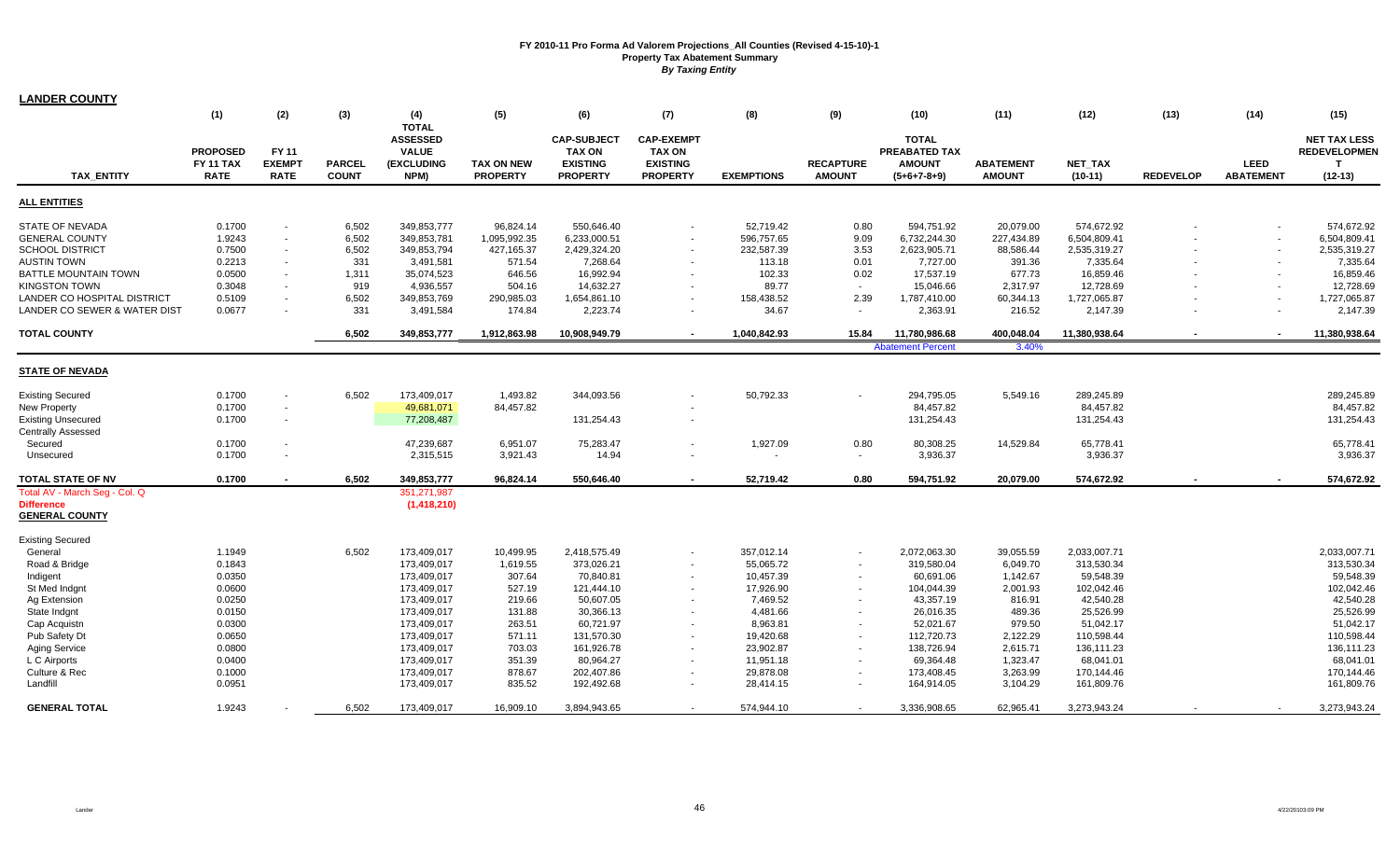| <b>LANDER COUNTY</b>           |                  |                |               |                                 |                   |                                     |                                    |                   |                  |                               |                  |              |                  |                  |                                            |
|--------------------------------|------------------|----------------|---------------|---------------------------------|-------------------|-------------------------------------|------------------------------------|-------------------|------------------|-------------------------------|------------------|--------------|------------------|------------------|--------------------------------------------|
|                                | (1)              | (2)            | (3)           | (4)                             | (5)               | (6)                                 | (7)                                | (8)               | (9)              | (10)                          | (11)             | (12)         | (13)             | (14)             | (15)                                       |
|                                |                  |                |               | <b>TOTAL</b>                    |                   |                                     |                                    |                   |                  |                               |                  |              |                  |                  |                                            |
|                                | <b>PROPOSED</b>  | <b>FY 11</b>   |               | <b>ASSESSED</b><br><b>VALUE</b> |                   | <b>CAP-SUBJECT</b><br><b>TAX ON</b> | <b>CAP-EXEMPT</b><br><b>TAX ON</b> |                   |                  | <b>TOTAL</b><br>PREABATED TAX |                  |              |                  |                  | <b>NET TAX LESS</b><br><b>REDEVELOPMEN</b> |
|                                | <b>FY 11 TAX</b> | <b>EXEMPT</b>  | <b>PARCEL</b> | (EXCLUDING                      | <b>TAX ON NEW</b> | <b>EXISTING</b>                     | <b>EXISTING</b>                    |                   | <b>RECAPTURE</b> | <b>AMOUNT</b>                 | <b>ABATEMENT</b> | NET_TAX      |                  | LEED             | $\mathbf{T}$                               |
| TAX_ENTITY                     | <b>RATE</b>      | <b>RATE</b>    | <b>COUNT</b>  | NPM)                            | <b>PROPERTY</b>   | <b>PROPERTY</b>                     | <b>PROPERTY</b>                    | <b>EXEMPTIONS</b> | <b>AMOUNT</b>    | $(5+6+7-8+9)$                 | <b>AMOUNT</b>    | $(10-11)$    | <b>REDEVELOP</b> | <b>ABATEMENT</b> | $(12-13)$                                  |
|                                |                  |                |               |                                 |                   |                                     |                                    |                   |                  |                               |                  |              |                  |                  |                                            |
| New Property                   | 1.9243           |                |               | 49,681,075                      | 956,012.92        |                                     |                                    |                   |                  | 956,012.92                    |                  | 956,012.92   |                  |                  | 956,012.92                                 |
| <b>Existing Unsecured</b>      | 1.9243           | $\sim$         |               | 77,208,487                      |                   | 1,485,722.92                        |                                    |                   |                  | 1,485,722.92                  |                  | 1,485,722.92 |                  |                  | 1,485,722.92                               |
| <b>Centrally Assessed</b>      |                  |                |               |                                 |                   |                                     |                                    |                   |                  |                               |                  |              |                  |                  |                                            |
| Secured                        | 1.9243           | $\sim$         |               | 47,239,687                      | 78,682.05         | 852,164.79                          |                                    | 21,813.55         | 9.09             | 909,042.38                    | 164,469.48       | 744,572.90   |                  |                  | 744,572.90                                 |
| Unsecured                      | 1.9243           | $\sim$         |               | 2,315,515                       | 44,388.28         | 169.15                              |                                    |                   | $\sim$           | 44,557.43                     |                  | 44,557.43    |                  |                  | 44,557.43                                  |
| TOTAL GENERAL COUNTY           | 1.9243           | $\blacksquare$ | 6,502         | 349,853,781                     | 1,095,992.35      | 6,233,000.51                        | $\blacksquare$                     | 596,757.65        | 9.09             | 6,732,244.30                  | 227,434.89       | 6,504,809.41 |                  | $\blacksquare$   | 6,504,809.41                               |
| <b>March Assessors Report:</b> |                  |                |               |                                 |                   |                                     |                                    |                   |                  |                               |                  |              |                  |                  |                                            |
| New secured                    |                  |                |               | 878,713                         |                   |                                     |                                    |                   |                  |                               |                  |              |                  |                  |                                            |
| <b>Existing Secured</b>        |                  |                |               | 172,530,394<br>173,409,107      |                   |                                     |                                    |                   |                  |                               |                  |              |                  |                  |                                            |
| <b>Difference</b>              |                  |                |               | (90)                            | 0.00%             |                                     |                                    |                   |                  |                               |                  |              |                  |                  |                                            |
| Total AV - March Seq - Col. Q  |                  |                |               | 351,271,987                     |                   |                                     |                                    |                   |                  |                               |                  |              |                  |                  |                                            |
| <b>Difference</b>              |                  |                |               | (1,418,206)                     |                   |                                     |                                    |                   |                  |                               |                  |              |                  |                  |                                            |
| <b>SCHOOL DISTRICT</b>         |                  |                |               |                                 |                   |                                     |                                    |                   |                  |                               |                  |              |                  |                  |                                            |
| <b>Existing Secured</b>        | 0.7500           |                | 6,502         | 173,409,017                     | 6,590.26          | 1,518,061.61                        |                                    | 224,085.52        |                  | 1,300,566.35                  | 24,484.09        | 1,276,082.26 |                  |                  | 1,276,082.26                               |
| <b>New Property</b>            | 0.7500           | $\sim$         |               | 49,681,088                      | 372,608.16        |                                     |                                    |                   |                  | 372,608.16                    |                  | 372,608.16   |                  |                  | 372,608.16                                 |
| <b>Existing Unsecured</b>      | 0.7500           |                |               | 77,208,487                      |                   | 579,063.65                          |                                    |                   |                  | 579,063.65                    |                  | 579,063.65   |                  |                  | 579,063.65                                 |
| <b>Centrally Assessed</b>      |                  |                |               |                                 |                   |                                     |                                    |                   |                  |                               |                  |              |                  |                  |                                            |
| Secured                        | 0.7500           |                |               | 47,239,687                      | 30,666.49         | 332,133.01                          |                                    | 8,501.87          | 3.53             | 354,301.16                    | 64,102.35        | 290,198.81   |                  |                  | 290,198.81                                 |
| Unsecured                      | 0.7500           | $\sim$         |               | 2,315,515                       | 17,300.46         | 65.93                               | $\sim$                             | $\sim$            | $\sim$           | 17,366.39                     |                  | 17,366.39    |                  |                  | 17,366.39                                  |
| <b>TOTAL SCHOOL OPERATING</b>  | 0.7500           |                | 6,502         | 349,853,794                     | 427,165.37        | 2,429,324.20                        | $\blacksquare$                     | 232,587.39        | 3.53             | 2,623,905.71                  | 88,586.44        | 2,535,319.27 |                  | $\blacksquare$   | 2,535,319.27                               |
|                                |                  |                |               |                                 | 30,666.49         | 332,133.01                          |                                    | 8,501.87          | 3.53             | 354,301.16                    | 64,102.35        | 290,198.81   |                  |                  | 290,198.81                                 |
| <b>SCHOOL DEBT</b>             |                  |                |               |                                 | 17,300.46         | 65.93                               |                                    | $\sim$            | $\sim$           | 17,366.39                     |                  | 17,366.39    |                  |                  | 17,366.39                                  |
| <b>Existing Secured</b>        |                  |                |               |                                 |                   |                                     |                                    |                   |                  |                               |                  |              |                  |                  |                                            |
| <b>New Property</b>            |                  |                |               |                                 |                   |                                     |                                    |                   |                  |                               |                  |              |                  |                  |                                            |
| <b>Existing Unsecured</b>      |                  |                |               |                                 |                   |                                     |                                    |                   |                  |                               |                  |              |                  |                  |                                            |
| <b>Centrally Assessed</b>      |                  |                |               |                                 |                   |                                     |                                    |                   |                  |                               |                  |              |                  |                  |                                            |
| Secured                        |                  |                |               |                                 |                   |                                     |                                    |                   |                  |                               |                  |              |                  |                  |                                            |
| Unsecured                      |                  |                |               |                                 |                   |                                     |                                    |                   |                  |                               |                  |              |                  |                  |                                            |
| <b>TOTAL SCHOOL DEBT</b>       |                  |                |               |                                 |                   |                                     |                                    |                   |                  |                               |                  |              |                  |                  |                                            |
| <b>TOTAL SCHOOL DISTRICT</b>   | 0.7500           |                | 6,502         | 349,853,794                     | 427,165.37        | 2,429,324.20                        | $\blacksquare$                     | 232,587.39        | 3.53             | 2,623,905.71                  | 88,586.44        | 2,535,319.27 |                  | $\blacksquare$   | 2,535,319.27                               |
| Total AV - March Seg - Col. Q  |                  |                |               | 351,271,987                     |                   |                                     |                                    |                   |                  |                               |                  |              |                  |                  |                                            |
| <b>Difference</b>              |                  |                |               | (1, 418, 193)                   |                   |                                     |                                    |                   |                  |                               |                  |              |                  |                  |                                            |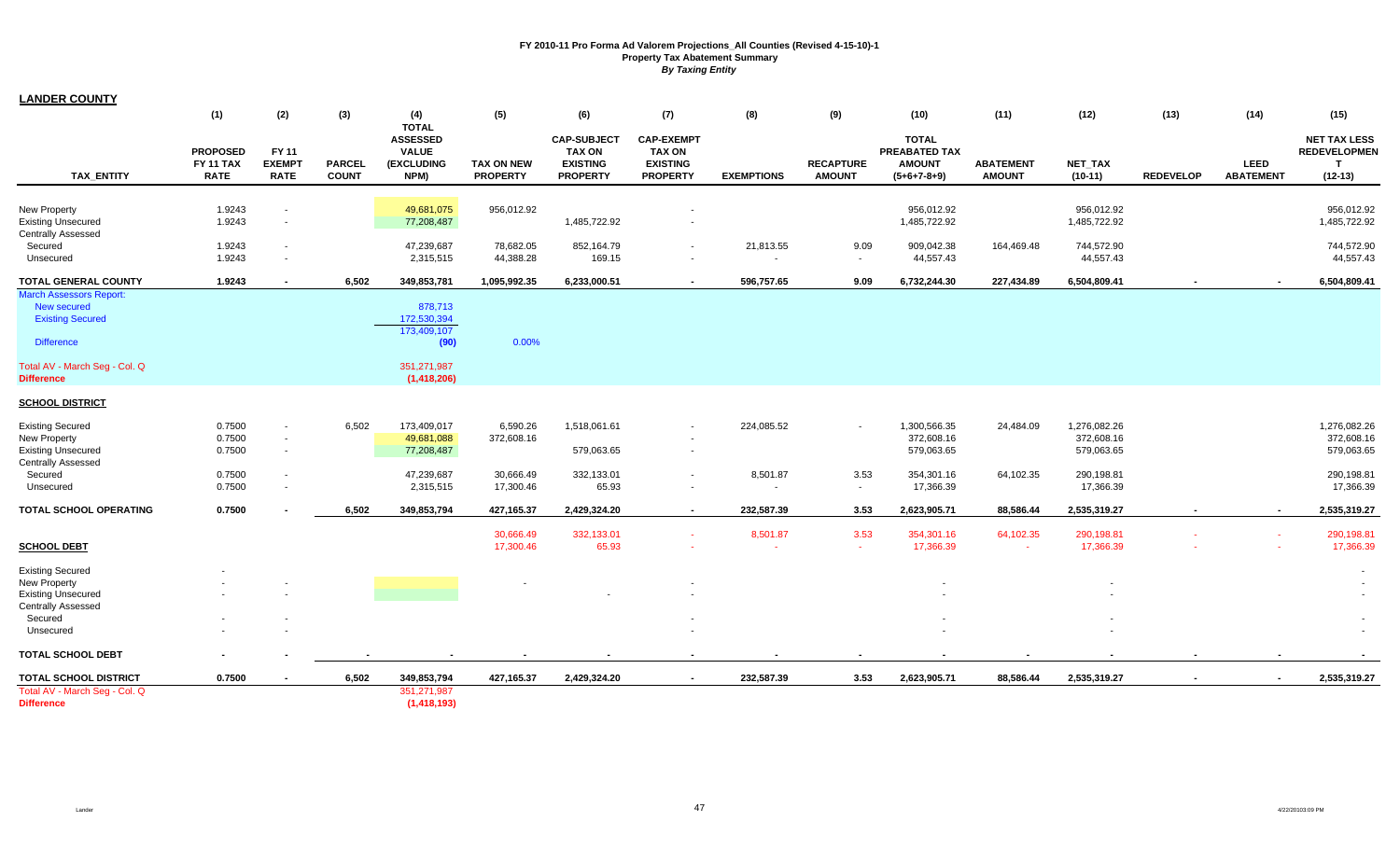| <b>LANDER COUNTY</b>               |                  |                          |               |                                 |                   |                    |                   |                   |                  |               |                  |              |                  |                  |                     |
|------------------------------------|------------------|--------------------------|---------------|---------------------------------|-------------------|--------------------|-------------------|-------------------|------------------|---------------|------------------|--------------|------------------|------------------|---------------------|
|                                    | (1)              | (2)                      | (3)           | (4)                             | (5)               | (6)                | (7)               | (8)               | (9)              | (10)          | (11)             | (12)         | (13)             | (14)             | (15)                |
|                                    |                  |                          |               | <b>TOTAL</b><br><b>ASSESSED</b> |                   | <b>CAP-SUBJECT</b> | <b>CAP-EXEMPT</b> |                   |                  | <b>TOTAL</b>  |                  |              |                  |                  | <b>NET TAX LESS</b> |
|                                    | <b>PROPOSED</b>  | FY 11                    |               | <b>VALUE</b>                    |                   | <b>TAX ON</b>      | <b>TAX ON</b>     |                   |                  | PREABATED TAX |                  |              |                  |                  | <b>REDEVELOPMEN</b> |
|                                    | <b>FY 11 TAX</b> | <b>EXEMPT</b>            | <b>PARCEL</b> | (EXCLUDING                      | <b>TAX ON NEW</b> | <b>EXISTING</b>    | <b>EXISTING</b>   |                   | <b>RECAPTURE</b> | <b>AMOUNT</b> | <b>ABATEMENT</b> | NET_TAX      |                  | <b>LEED</b>      | $\mathbf{T}$        |
| <b>TAX ENTITY</b>                  | <b>RATE</b>      | <b>RATE</b>              | <b>COUNT</b>  | NPM)                            | <b>PROPERTY</b>   | <b>PROPERTY</b>    | <b>PROPERTY</b>   | <b>EXEMPTIONS</b> | <b>AMOUNT</b>    | $(5+6+7-8+9)$ | <b>AMOUNT</b>    | $(10-11)$    | <b>REDEVELOP</b> | <b>ABATEMENT</b> | $(12-13)$           |
| <b>AUSTIN TOWN</b>                 |                  |                          |               |                                 |                   |                    |                   |                   |                  |               |                  |              |                  |                  |                     |
| <b>Existing Secured</b>            | 0.2213           |                          | 331           | 2,841,433                       | $\sim$            | 6,386.69           |                   | 98.49             |                  | 6,288.20      | 253.34           | 6,034.86     |                  |                  | 6,034.86            |
| New Property                       | 0.2213           | $\overline{\phantom{a}}$ |               | 124,381                         | 275.26            |                    |                   |                   |                  | 275.26        |                  | 275.26       |                  |                  | 275.26              |
| <b>Existing Unsecured</b>          | 0.2213           | $\sim$                   |               | 142,701                         |                   | 315.80             |                   |                   |                  | 315.80        |                  | 315.80       |                  |                  | 315.80              |
| <b>Centrally Assessed</b>          |                  |                          |               |                                 |                   |                    |                   |                   |                  |               |                  |              |                  |                  |                     |
| Secured                            | 0.2213           | $\blacksquare$           |               | 365,089                         | 256.49            | 566.15             |                   | 14.69             | 0.01             | 807.96        | 138.02           | 669.94       |                  |                  | 669.94              |
| Unsecured                          | 0.2213           | $\blacksquare$           |               | 17,978                          | 39.79             | $\sim$             |                   | $\sim$            | $\sim$           | 39.79         |                  | 39.79        |                  |                  | 39.79               |
| <b>TOTAL AUSTIN</b>                | 0.2213           | $\blacksquare$           | 331           | 3,491,581                       | 571.54            | 7.268.64           |                   | 113.18            | 0.01             | 7,727.00      | 391.36           | 7,335.64     |                  |                  | 7,335.64            |
| Total AV - March Seg - Col. Q      |                  |                          |               | 3,585,278                       |                   |                    |                   |                   |                  |               |                  |              |                  |                  |                     |
| <b>Difference</b>                  |                  |                          |               | (93, 697)                       |                   |                    |                   |                   |                  |               |                  |              |                  |                  |                     |
| <b>BATTLE MOUNTAIN TOWN</b>        |                  |                          |               |                                 |                   |                    |                   |                   |                  |               |                  |              |                  |                  |                     |
| <b>Existing Secured</b>            | 0.0500           |                          | 1,311         | 30,296,122                      | 397.03            | 14,827.62          |                   | 76.69             | $\blacksquare$   | 15,147.96     | 448.40           | 14,699.56    |                  |                  | 14,699.56           |
| New Property                       | 0.0500           | $\blacksquare$           |               | 365,068                         | 182.53            |                    |                   |                   |                  | 182.53        |                  | 182.53       |                  |                  | 182.53              |
| <b>Existing Unsecured</b>          | 0.0500           | $\sim$                   |               | 2,065,698                       |                   | 1,032.85           |                   |                   |                  | 1,032.85      |                  | 1,032.85     |                  |                  | 1,032.85            |
| <b>Centrally Assessed</b>          |                  |                          |               |                                 |                   |                    |                   |                   |                  |               |                  |              |                  |                  |                     |
| Secured                            | 0.0500           | $\sim$                   |               | 2,219,988                       | 3.17              | 1,132.47           | $\sim$            | 25.64             | 0.02             | 1,110.02      | 229.33           | 880.69       |                  |                  | 880.69              |
| Unsecured                          | 0.0500           | $\blacksquare$           |               | 127,647                         | 63.83             |                    |                   |                   | $\sim$           | 63.83         |                  | 63.83        |                  |                  | 63.83               |
| <b>TOTAL BATTLE MOUNTAIN</b>       | 0.0500           | $\blacksquare$           | 1,311         | 35,074,523                      | 646.56            | 16,992.94          |                   | 102.33            | 0.02             | 17,537.19     | 677.73           | 16,859.46    |                  |                  | 16,859.46           |
| Total AV - March Seg - Col. Q      |                  |                          |               | 35,093,697                      |                   |                    |                   |                   |                  |               |                  |              |                  |                  |                     |
| <b>Difference</b>                  |                  |                          |               | (19, 174)                       |                   |                    |                   |                   |                  |               |                  |              |                  |                  |                     |
| <b>KINGSTON TOWN</b>               |                  |                          |               |                                 |                   |                    |                   |                   |                  |               |                  |              |                  |                  |                     |
| <b>Existing Secured</b>            | 0.3048           |                          | 919           | 4,255,398                       | 23.34             | 13,007.25          |                   | 60.11             |                  | 12,970.48     | 2,034.53         | 10,935.95    |                  |                  | 10,935.95           |
| <b>New Property</b>                | 0.3048           | $\overline{\phantom{a}}$ |               | 135,547                         | 413.15            |                    |                   |                   |                  | 413.15        |                  | 413.15       |                  |                  | 413.15              |
| <b>Existing Unsecured</b>          | 0.3048           | $\sim$                   |               | 183,642                         |                   | 559.74             |                   |                   |                  | 559.74        |                  | 559.74       |                  |                  | 559.74              |
| <b>Centrally Assessed</b>          |                  |                          |               |                                 |                   |                    |                   |                   |                  |               |                  |              |                  |                  |                     |
| Secured                            | 0.3048           | $\sim$                   |               | 339,770                         | $\sim$            | 1,065.28           |                   | 29.66             | $\sim$           | 1,035.62      | 283.44           | 752.18       |                  |                  | 752.18              |
| Unsecured                          | 0.3048           | $\sim$                   |               | 22,201                          | 67.67             | $\sim$             |                   | $\sim$            | $\sim$           | 67.67         |                  | 67.67        |                  |                  | 67.67               |
| <b>TOTAL KINGSTON</b>              | 0.3048           |                          | 919           | 4,936,557                       | 504.16            | 14,632.27          |                   | 89.77             | $\blacksquare$   | 15,046.66     | 2,317.97         | 12,728.69    |                  |                  | 12,728.69           |
| Total AV - March Seg - Col. Q      |                  |                          |               | 5,038,346                       |                   |                    |                   |                   |                  |               |                  |              |                  |                  |                     |
| <b>Difference</b>                  |                  |                          |               | (101, 789)                      |                   |                    |                   |                   |                  |               |                  |              |                  |                  |                     |
| <b>LANDER CO HOSPITAL DISTRICT</b> |                  |                          |               |                                 |                   |                    |                   |                   |                  |               |                  |              |                  |                  |                     |
| <b>Existing Secured</b>            | 0.5109           |                          | 6,502         | 173,409,017                     | 4,489.41          | 1,034,109.04       |                   | 152,647.05        |                  | 885,951.40    | 16,677.59        | 869,273.81   |                  |                  | 869,273.81          |
| New Property                       | 0.5109           | $\overline{\phantom{a}}$ |               | 49,681,063                      | 253,820.55        |                    |                   |                   |                  | 253,820.55    |                  | 253,820.55   |                  |                  | 253,820.55          |
| <b>Existing Unsecured</b>          | 0.5109           | $\blacksquare$           |               | 77,208,487                      |                   | 394,458.16         | $\sim$            |                   |                  | 394,458.16    |                  | 394,458.16   |                  |                  | 394,458.16          |
| <b>Centrally Assessed</b>          |                  |                          |               |                                 |                   |                    |                   |                   |                  |               |                  |              |                  |                  |                     |
| Secured                            | 0.5109           | $\sim$                   |               | 47,239,687                      | 20,890.03         | 226,248.99         |                   | 5,791.47          | 2.39             | 241,349.94    | 43,666.54        | 197,683.40   |                  |                  | 197,683.40          |
| Unsecured                          | 0.5109           | $\blacksquare$           |               | 2,315,515                       | 11,785.04         | 44.91              | $\sim$            | $\sim$            | $\sim$           | 11,829.95     |                  | 11,829.95    |                  |                  | 11,829.95           |
| TOTAL LANDER CO HOSPITAL           | 0.5109           |                          | 6.502         | 349,853,769                     | 290.985.03        | 1,654,861.10       |                   | 158.438.52        | 2.39             | 1.787.410.00  | 60.344.13        | 1,727,065.87 |                  |                  | 1,727,065.87        |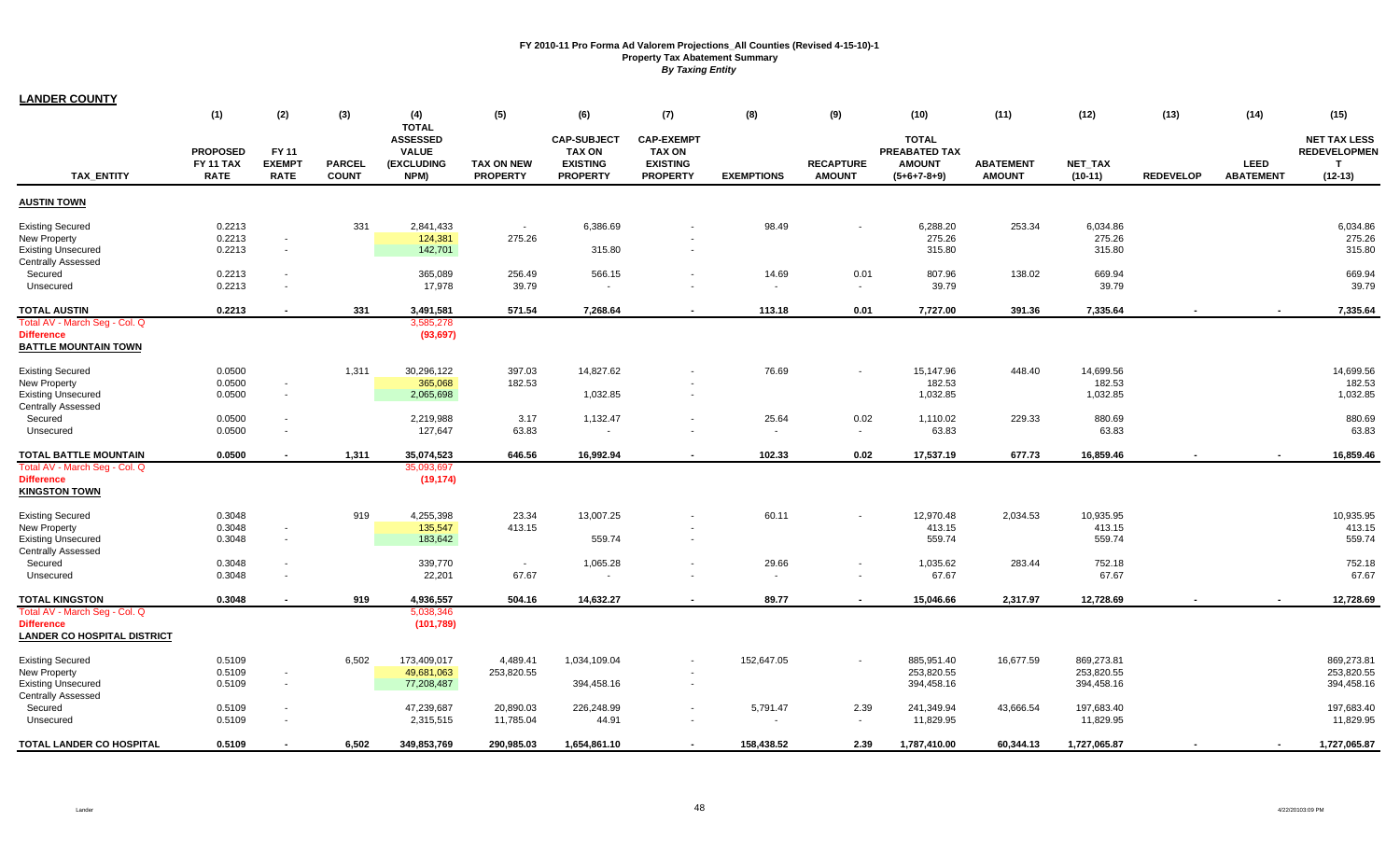| <b>LANDER COUNTY</b>                                                                                 |                                             |                                              |                               |                                                                       |                                      |                                                                           |                                                                          |                   |                                   |                                                                 |                                   |                             |                  |                          |                                                         |
|------------------------------------------------------------------------------------------------------|---------------------------------------------|----------------------------------------------|-------------------------------|-----------------------------------------------------------------------|--------------------------------------|---------------------------------------------------------------------------|--------------------------------------------------------------------------|-------------------|-----------------------------------|-----------------------------------------------------------------|-----------------------------------|-----------------------------|------------------|--------------------------|---------------------------------------------------------|
|                                                                                                      | (1)                                         | (2)                                          | (3)                           | (4)                                                                   | (5)                                  | (6)                                                                       | (7)                                                                      | (8)               | (9)                               | (10)                                                            | (11)                              | (12)                        | (13)             | (14)                     | (15)                                                    |
| <b>TAX ENTITY</b>                                                                                    | <b>PROPOSED</b><br>FY 11 TAX<br><b>RATE</b> | <b>FY 11</b><br><b>EXEMPT</b><br><b>RATE</b> | <b>PARCEL</b><br><b>COUNT</b> | <b>TOTAL</b><br><b>ASSESSED</b><br><b>VALUE</b><br>(EXCLUDING<br>NPM) | <b>TAX ON NEW</b><br><b>PROPERTY</b> | <b>CAP-SUBJECT</b><br><b>TAX ON</b><br><b>EXISTING</b><br><b>PROPERTY</b> | <b>CAP-EXEMPT</b><br><b>TAX ON</b><br><b>EXISTING</b><br><b>PROPERTY</b> | <b>EXEMPTIONS</b> | <b>RECAPTURE</b><br><b>AMOUNT</b> | <b>TOTAL</b><br>PREABATED TAX<br><b>AMOUNT</b><br>$(5+6+7-8+9)$ | <b>ABATEMENT</b><br><b>AMOUNT</b> | <b>NET TAX</b><br>$(10-11)$ | <b>REDEVELOP</b> | LEED<br><b>ABATEMENT</b> | <b>NET TAX LESS</b><br><b>REDEVELOPMEN</b><br>$(12-13)$ |
| Total AV - March Seg - Col. Q<br><b>Difference</b><br><b>LANDER CO SEWER &amp; WATER DISTRICT #2</b> |                                             |                                              |                               | 351,271,987<br>(1, 418, 218)                                          |                                      |                                                                           |                                                                          |                   |                                   |                                                                 |                                   |                             |                  |                          |                                                         |
| <b>Existing Secured</b><br><b>New Property</b><br><b>Existing Unsecured</b>                          | 0.0677<br>0.0677<br>0.0677                  | $\sim$                                       | 331                           | 2,841,433<br>124,384<br>142,701                                       | 84.21                                | 1,953.93<br>96.61                                                         | $\sim$<br>$\sim$                                                         | 30.17             | $\sim$                            | 1,923.76<br>84.21<br>96.61                                      | 108.81                            | 1,814.95<br>84.21<br>96.61  |                  |                          | 1,814.95<br>84.21<br>96.61                              |
| <b>Centrally Assessed</b><br>Secured<br>Unsecured                                                    | 0.0677<br>0.0677                            |                                              |                               | 365,089<br>17,978                                                     | 78.46<br>12.17                       | 173.20<br>$\sim$                                                          | <b>COL</b><br><b>COL</b>                                                 | 4.50<br>$\sim$    | $\sim$<br><b>COLUM</b>            | 247.16<br>12.17                                                 | 107.71                            | 139.45<br>12.17             |                  |                          | 139.45<br>12.17                                         |
| <b>TOTAL LA CO SEWER &amp; WATER</b><br>Total AV - March Seg - Col. Q<br><b>Difference</b>           | 0.0677                                      |                                              | 331                           | 3,491,584<br>3,585,278<br>(93, 694)                                   | 174.84                               | 2,223.74                                                                  |                                                                          | 34.67             |                                   | 2,363.91                                                        | 216.52                            | 2,147.39                    |                  |                          | 2,147.39                                                |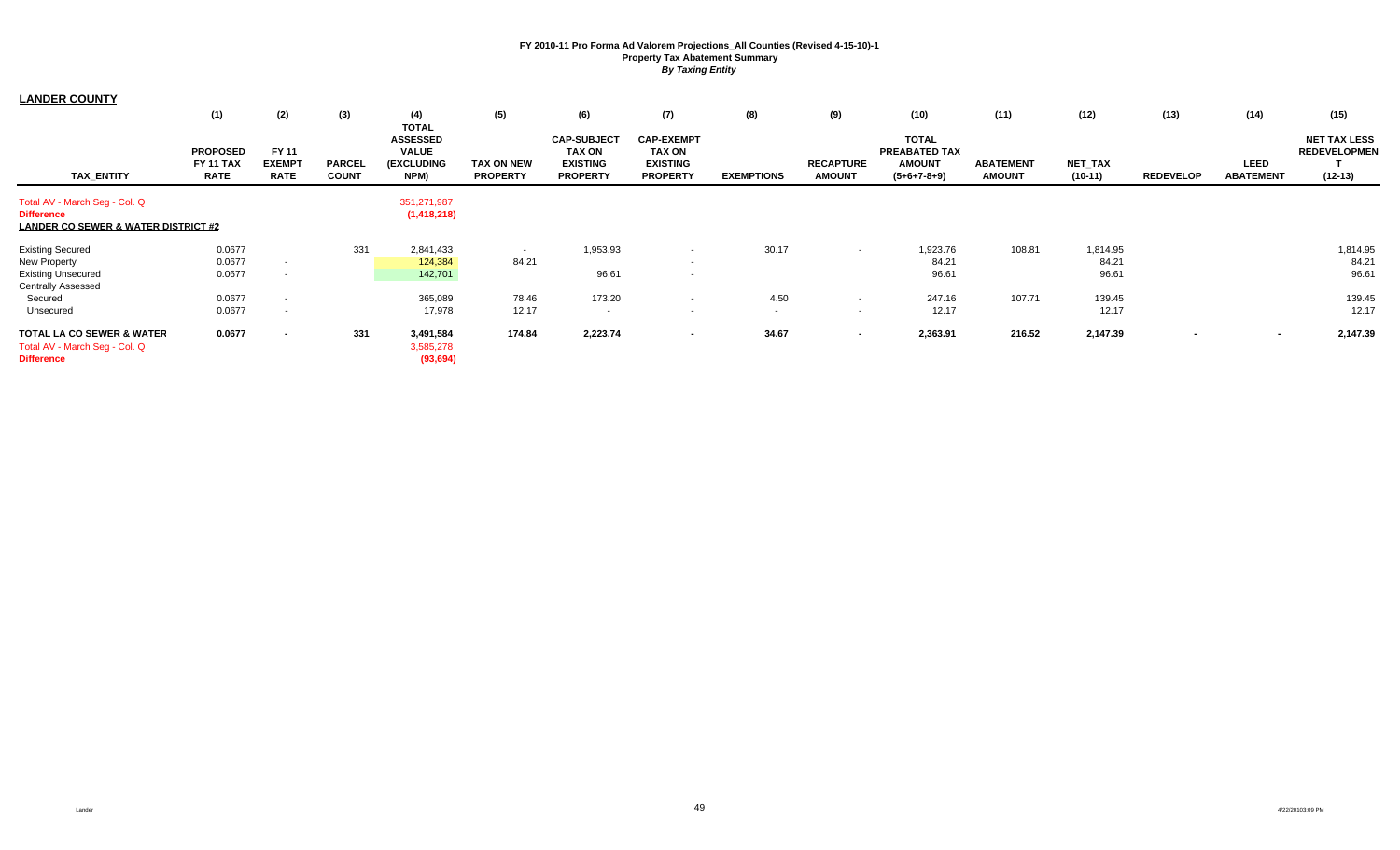| (1)<br>(2)<br>(3)<br>(4)<br>(5)<br>(6)<br>(7)<br>(8)<br>(9)<br>(11)<br>(12)<br>(13)<br>(14)<br>(15)<br>(10)<br><b>TOTAL</b><br><b>ASSESSED</b><br><b>CAP-SUBJECT</b><br><b>CAP-EXEMPT</b><br><b>TOTAL</b><br><b>NET TAX LESS</b><br><b>LEED</b><br><b>REDEVELOPME</b><br><b>FY 11</b><br><b>VALUE</b><br><b>TAX ON</b><br><b>TAX ON</b><br>PREABATED TAX<br><b>PROPOSED FY</b><br><b>EXEMPT</b><br><b>(EXCLUDING</b><br><b>EXISTING</b><br><b>EXISTING</b><br><b>RECAPTURE</b><br><b>AMOUNT</b><br><b>ABATEMENT</b><br><b>ABATEME</b><br><b>NT</b><br><b>PARCEL</b><br><b>TAX ON NEW</b><br><b>NET TAX</b><br><b>TAX ENTITY</b><br><b>RATE</b><br><b>COUNT</b><br>NPM)<br><b>PROPERTY</b><br><b>PROPERTY</b><br><b>PROPERTY</b><br><b>EXEMPTIONS</b><br><b>AMOUNT</b><br><b>REDEVELOP</b><br><b>NT</b><br>$(12-13)$<br><b>11 TAX RATE</b><br>$(5+6+7-8+9)$<br><b>AMOUNT</b><br>$(10-11)$<br><b>STATE OF NEVADA</b><br>0.1700<br>4,576<br>194,791,278<br>5,207.80<br>328,356.40<br>2,404.36<br>85.33<br>331,245.17<br>28,767.24<br>302,477.93<br>302,477.93<br>$\blacksquare$<br>1.3375<br>672.10<br><b>GENERAL COUNTY</b><br>4,576<br>194,791,278<br>40,972.84<br>2,583,392.85<br>18,919.06<br>2,606,118.73<br>227,208.61<br>2,378,910.12<br>2,378,910.12<br>$\blacksquare$<br>$\sim$<br><b>SCHOOL DISTRICT</b><br>0.9731<br>4,576<br>194,791,278<br>29,810.02<br>1,879,550.91<br>13,765.91<br>489.09<br>1,896,084.11<br>164,667.00<br>1,731,417.11<br>1,731,417.11<br>$\blacksquare$<br><b>CITY OF CALIENTE</b><br>0.9115<br>542<br>13,023,588<br>3,877.58<br>115,798.48<br>940.49<br>27.61<br>118,763.18<br>7,953.64<br>110,809.54<br>110,809.54<br>388<br><b>ALAMO TOWN</b><br>0.4383<br>10,276,262<br>719.62<br>44,717.13<br>351.49<br>106.90<br>45,192.16<br>11,785.00<br>33,407.16<br>33,407.16<br>0.0774<br>483<br>8,270.35<br>8,270.35<br><b>PANACA TOWN</b><br>11,932,865<br>65.04<br>9,203.26<br>32.38<br>0.06<br>9,235.98<br>965.63<br>0.2969<br>980<br>5.64<br>45,257.18<br>PIOCHE TOWN<br>17,246,600<br>168.13<br>51,392.71<br>339.94<br>51,226.53<br>5,969.35<br>45,257.18<br>476,668.62<br>LINCOLN CO HOSPITAL DISTRICT<br>0.2679<br>4,576<br>194,791,278<br>8,206.86<br>517,450.93<br>3,790.22<br>134.58<br>522,002.15<br>45,333.53<br>476,668.62<br>PAHRANAGAT VALLEY FIRE DISTRIC<br>0.2334<br>792<br>57,005.62<br>254.85<br>60.20<br>57,517.43<br>46,611.99<br>46,611.99<br>24,610,252<br>706.46<br>10,905.44<br>PIOCHE FIRE PROTECTION DISTRICT<br>0.1463<br>1,082<br>19,402,682<br>2.97<br>28,396.81<br>3,385.55<br>25,011.26<br>119.20<br>28,466.24<br>191.60<br>25,011.26<br>17<br><b>COYOTE SPRINGS</b><br>7.27<br>222,535.76<br>222,542.68<br>219,245.47<br>0.9115<br>24,414,995<br>0.35<br>3,297.21<br>219,245.47<br>$\sim$<br>$\sim$<br>$\sim$<br>LINCOLN CO FIRE DISTRICT<br>0.2500<br>1,154<br>88,343,349<br>5,210.42<br>218,084.20<br>42.98<br>200,290.52<br>200,290.52<br>2,436.35<br>220,901.25<br>20,610.73<br>÷.<br><b>SLCHCP GID</b><br>0.0300<br>16<br>15,770,470<br>4,731.14<br>30.21<br>4,700.93<br>4,700.93<br>4,731.14<br>$\sim$<br>$\blacksquare$<br>$\sim$<br>PANACA FIRE<br>0.1873<br>989<br>168.06<br>4.00<br>41,017.27<br>24,996,142<br>316.29<br>46,669.55<br>46,821.78<br>5,804.51<br>41,017.27<br>4,576<br>95,387.53<br>43,595.06<br>5,624,095.46<br>194,791,278<br>6,107,355.19<br>1,631.46<br>6,160,779.11<br>536,683.65<br>5,624,095.46<br><b>Abatement Percent</b><br>8.71%<br>0.1700<br>4,576<br>140,944,777<br>1,709.62<br>635.36<br>83.16<br>239,704.00<br>219,483.66<br>238,546.58<br>20,220.34<br>219,483.66<br>0.1700<br>٠<br>0.1700<br>2,260,993<br>3,843.69<br>3,843.69<br>3,843.69<br>3,843.69<br>2.17<br>0.1700<br>50,156,030<br>1,068.09<br>85,966.12<br>1,769.00<br>85,267.38<br>8,546.90<br>76,720.48<br>76,720.48<br>Secured<br>0.1700<br>1,429,478<br>2,430.09<br>0.01<br>2,430.10<br>2,430.10<br>2,430.10<br>Unsecured<br>0.1700<br>4.576<br>194,791,278<br>328,356.40<br>2,404.36<br>85.33<br>28,767.24<br>302,477.93<br>302,477.93<br>5.207.80<br>331,245.17<br>$\sim$<br>$\blacksquare$<br>194,637,793<br>153,485<br>1,253,214.93<br>General Co.<br>0.9708<br>4,576<br>140,944,777<br>9,762.61<br>1,362,241.14<br>3,630.45<br>475.47<br>1,368,848.77<br>115,633.84<br>1,253,214.93<br>$\sim$<br>4,576<br>14,031.98<br>37.38<br>4.96<br>0.0100<br>140,944,777<br>100.59<br>14,100.15<br>1,189.04<br>12,911.11<br>12,911.11<br>Ag Extension<br>$\blacksquare$<br>50,375.46<br>17.53<br>46,350.19<br>46,350.19<br>Co Indigent<br>0.0359<br>4,576<br>140,944,777<br>361.03<br>134.16<br>50,619.86<br>4,269.67<br>$\blacksquare$<br>0.0420<br>4,576<br>422.35<br>58,935.45<br>156.80<br>20.72<br>59,221.72<br>54,225.75<br>54,225.75<br>Cap Projects<br>140,944,777<br>4,995.97<br>÷.<br>0.0100<br>4,576<br>100.59<br>37.39<br>4.93<br>12,910.67<br>St Indigent<br>140,944,777<br>14,032.03<br>14,100.16<br>1,189.49<br>12,910.67<br>÷.<br>0.0150<br>4,576<br>140,944,777<br>150.82<br>21,048.31<br>56.14<br>7.33<br>21,150.32<br>1,784.28<br>19,366.04<br>19,366.04<br>St Acc Ind<br>$\sim$<br>103,285.96<br>4,576<br>112,257.65<br>39.17<br>103,285.96<br>Spec Indgt<br>0.0800<br>140,944,777<br>804.45<br>299.63<br>112,801.64<br>9,515.68<br>0.0010<br>4,576<br>9.96<br>3.39<br>0.26<br>1,291.36<br>Alamo Cap Pri<br>140,944,777<br>1,403.20<br>1,410.03<br>118.67<br>1,291.36<br>2,582.46<br>0.0020<br>4.576<br>20.18<br>2,806.45<br>7.66<br>1.02<br>237.53<br>2,582.46<br>Panaca Cap Pi<br>140,944,777<br>2,819.99<br>5.30<br>0.63<br>1,936.87<br>Pioche Cap Pr<br>0.0015<br>4,576<br>140,944,777<br>15.03<br>2,104.91<br>2,115.27<br>178.40<br>1,936.87 | <b>LINCOLN COUNTY</b>         |        |       |             |       |          |       |      |          |        |          |  |          |
|----------------------------------------------------------------------------------------------------------------------------------------------------------------------------------------------------------------------------------------------------------------------------------------------------------------------------------------------------------------------------------------------------------------------------------------------------------------------------------------------------------------------------------------------------------------------------------------------------------------------------------------------------------------------------------------------------------------------------------------------------------------------------------------------------------------------------------------------------------------------------------------------------------------------------------------------------------------------------------------------------------------------------------------------------------------------------------------------------------------------------------------------------------------------------------------------------------------------------------------------------------------------------------------------------------------------------------------------------------------------------------------------------------------------------------------------------------------------------------------------------------------------------------------------------------------------------------------------------------------------------------------------------------------------------------------------------------------------------------------------------------------------------------------------------------------------------------------------------------------------------------------------------------------------------------------------------------------------------------------------------------------------------------------------------------------------------------------------------------------------------------------------------------------------------------------------------------------------------------------------------------------------------------------------------------------------------------------------------------------------------------------------------------------------------------------------------------------------------------------------------------------------------------------------------------------------------------------------------------------------------------------------------------------------------------------------------------------------------------------------------------------------------------------------------------------------------------------------------------------------------------------------------------------------------------------------------------------------------------------------------------------------------------------------------------------------------------------------------------------------------------------------------------------------------------------------------------------------------------------------------------------------------------------------------------------------------------------------------------------------------------------------------------------------------------------------------------------------------------------------------------------------------------------------------------------------------------------------------------------------------------------------------------------------------------------------------------------------------------------------------------------------------------------------------------------------------------------------------------------------------------------------------------------------------------------------------------------------------------------------------------------------------------------------------------------------------------------------------------------------------------------------------------------------------------------------------------------------------------------------------------------------------------------------------------------------------------------------------------------------------------------------------------------------------------------------------------------------------------------------------------------------------------------------------------------------------------------------------------------------------------------------------------------------------------------------------------------------------------------------------------------------------------------------------------------------------------------------------------------------------------------------------------------------------------------------------------------------------------------------------------------------------------------------------------------------------------------------------------------------------------------------------------------------------------------------------------------------------------------------------------------------------------------------------------------------------------------------------------------------------------------------------------------------------------------------------------------------------------------------------------------------------------------------------------------------------------------------------------------------------------|-------------------------------|--------|-------|-------------|-------|----------|-------|------|----------|--------|----------|--|----------|
|                                                                                                                                                                                                                                                                                                                                                                                                                                                                                                                                                                                                                                                                                                                                                                                                                                                                                                                                                                                                                                                                                                                                                                                                                                                                                                                                                                                                                                                                                                                                                                                                                                                                                                                                                                                                                                                                                                                                                                                                                                                                                                                                                                                                                                                                                                                                                                                                                                                                                                                                                                                                                                                                                                                                                                                                                                                                                                                                                                                                                                                                                                                                                                                                                                                                                                                                                                                                                                                                                                                                                                                                                                                                                                                                                                                                                                                                                                                                                                                                                                                                                                                                                                                                                                                                                                                                                                                                                                                                                                                                                                                                                                                                                                                                                                                                                                                                                                                                                                                                                                                                                                                                                                                                                                                                                                                                                                                                                                                                                                                                                                                                                                  |                               |        |       |             |       |          |       |      |          |        |          |  |          |
|                                                                                                                                                                                                                                                                                                                                                                                                                                                                                                                                                                                                                                                                                                                                                                                                                                                                                                                                                                                                                                                                                                                                                                                                                                                                                                                                                                                                                                                                                                                                                                                                                                                                                                                                                                                                                                                                                                                                                                                                                                                                                                                                                                                                                                                                                                                                                                                                                                                                                                                                                                                                                                                                                                                                                                                                                                                                                                                                                                                                                                                                                                                                                                                                                                                                                                                                                                                                                                                                                                                                                                                                                                                                                                                                                                                                                                                                                                                                                                                                                                                                                                                                                                                                                                                                                                                                                                                                                                                                                                                                                                                                                                                                                                                                                                                                                                                                                                                                                                                                                                                                                                                                                                                                                                                                                                                                                                                                                                                                                                                                                                                                                                  |                               |        |       |             |       |          |       |      |          |        |          |  |          |
|                                                                                                                                                                                                                                                                                                                                                                                                                                                                                                                                                                                                                                                                                                                                                                                                                                                                                                                                                                                                                                                                                                                                                                                                                                                                                                                                                                                                                                                                                                                                                                                                                                                                                                                                                                                                                                                                                                                                                                                                                                                                                                                                                                                                                                                                                                                                                                                                                                                                                                                                                                                                                                                                                                                                                                                                                                                                                                                                                                                                                                                                                                                                                                                                                                                                                                                                                                                                                                                                                                                                                                                                                                                                                                                                                                                                                                                                                                                                                                                                                                                                                                                                                                                                                                                                                                                                                                                                                                                                                                                                                                                                                                                                                                                                                                                                                                                                                                                                                                                                                                                                                                                                                                                                                                                                                                                                                                                                                                                                                                                                                                                                                                  | <b>ALL ENTITIES</b>           |        |       |             |       |          |       |      |          |        |          |  |          |
|                                                                                                                                                                                                                                                                                                                                                                                                                                                                                                                                                                                                                                                                                                                                                                                                                                                                                                                                                                                                                                                                                                                                                                                                                                                                                                                                                                                                                                                                                                                                                                                                                                                                                                                                                                                                                                                                                                                                                                                                                                                                                                                                                                                                                                                                                                                                                                                                                                                                                                                                                                                                                                                                                                                                                                                                                                                                                                                                                                                                                                                                                                                                                                                                                                                                                                                                                                                                                                                                                                                                                                                                                                                                                                                                                                                                                                                                                                                                                                                                                                                                                                                                                                                                                                                                                                                                                                                                                                                                                                                                                                                                                                                                                                                                                                                                                                                                                                                                                                                                                                                                                                                                                                                                                                                                                                                                                                                                                                                                                                                                                                                                                                  |                               |        |       |             |       |          |       |      |          |        |          |  |          |
|                                                                                                                                                                                                                                                                                                                                                                                                                                                                                                                                                                                                                                                                                                                                                                                                                                                                                                                                                                                                                                                                                                                                                                                                                                                                                                                                                                                                                                                                                                                                                                                                                                                                                                                                                                                                                                                                                                                                                                                                                                                                                                                                                                                                                                                                                                                                                                                                                                                                                                                                                                                                                                                                                                                                                                                                                                                                                                                                                                                                                                                                                                                                                                                                                                                                                                                                                                                                                                                                                                                                                                                                                                                                                                                                                                                                                                                                                                                                                                                                                                                                                                                                                                                                                                                                                                                                                                                                                                                                                                                                                                                                                                                                                                                                                                                                                                                                                                                                                                                                                                                                                                                                                                                                                                                                                                                                                                                                                                                                                                                                                                                                                                  |                               |        |       |             |       |          |       |      |          |        |          |  |          |
|                                                                                                                                                                                                                                                                                                                                                                                                                                                                                                                                                                                                                                                                                                                                                                                                                                                                                                                                                                                                                                                                                                                                                                                                                                                                                                                                                                                                                                                                                                                                                                                                                                                                                                                                                                                                                                                                                                                                                                                                                                                                                                                                                                                                                                                                                                                                                                                                                                                                                                                                                                                                                                                                                                                                                                                                                                                                                                                                                                                                                                                                                                                                                                                                                                                                                                                                                                                                                                                                                                                                                                                                                                                                                                                                                                                                                                                                                                                                                                                                                                                                                                                                                                                                                                                                                                                                                                                                                                                                                                                                                                                                                                                                                                                                                                                                                                                                                                                                                                                                                                                                                                                                                                                                                                                                                                                                                                                                                                                                                                                                                                                                                                  |                               |        |       |             |       |          |       |      |          |        |          |  |          |
|                                                                                                                                                                                                                                                                                                                                                                                                                                                                                                                                                                                                                                                                                                                                                                                                                                                                                                                                                                                                                                                                                                                                                                                                                                                                                                                                                                                                                                                                                                                                                                                                                                                                                                                                                                                                                                                                                                                                                                                                                                                                                                                                                                                                                                                                                                                                                                                                                                                                                                                                                                                                                                                                                                                                                                                                                                                                                                                                                                                                                                                                                                                                                                                                                                                                                                                                                                                                                                                                                                                                                                                                                                                                                                                                                                                                                                                                                                                                                                                                                                                                                                                                                                                                                                                                                                                                                                                                                                                                                                                                                                                                                                                                                                                                                                                                                                                                                                                                                                                                                                                                                                                                                                                                                                                                                                                                                                                                                                                                                                                                                                                                                                  |                               |        |       |             |       |          |       |      |          |        |          |  |          |
|                                                                                                                                                                                                                                                                                                                                                                                                                                                                                                                                                                                                                                                                                                                                                                                                                                                                                                                                                                                                                                                                                                                                                                                                                                                                                                                                                                                                                                                                                                                                                                                                                                                                                                                                                                                                                                                                                                                                                                                                                                                                                                                                                                                                                                                                                                                                                                                                                                                                                                                                                                                                                                                                                                                                                                                                                                                                                                                                                                                                                                                                                                                                                                                                                                                                                                                                                                                                                                                                                                                                                                                                                                                                                                                                                                                                                                                                                                                                                                                                                                                                                                                                                                                                                                                                                                                                                                                                                                                                                                                                                                                                                                                                                                                                                                                                                                                                                                                                                                                                                                                                                                                                                                                                                                                                                                                                                                                                                                                                                                                                                                                                                                  |                               |        |       |             |       |          |       |      |          |        |          |  |          |
|                                                                                                                                                                                                                                                                                                                                                                                                                                                                                                                                                                                                                                                                                                                                                                                                                                                                                                                                                                                                                                                                                                                                                                                                                                                                                                                                                                                                                                                                                                                                                                                                                                                                                                                                                                                                                                                                                                                                                                                                                                                                                                                                                                                                                                                                                                                                                                                                                                                                                                                                                                                                                                                                                                                                                                                                                                                                                                                                                                                                                                                                                                                                                                                                                                                                                                                                                                                                                                                                                                                                                                                                                                                                                                                                                                                                                                                                                                                                                                                                                                                                                                                                                                                                                                                                                                                                                                                                                                                                                                                                                                                                                                                                                                                                                                                                                                                                                                                                                                                                                                                                                                                                                                                                                                                                                                                                                                                                                                                                                                                                                                                                                                  |                               |        |       |             |       |          |       |      |          |        |          |  |          |
|                                                                                                                                                                                                                                                                                                                                                                                                                                                                                                                                                                                                                                                                                                                                                                                                                                                                                                                                                                                                                                                                                                                                                                                                                                                                                                                                                                                                                                                                                                                                                                                                                                                                                                                                                                                                                                                                                                                                                                                                                                                                                                                                                                                                                                                                                                                                                                                                                                                                                                                                                                                                                                                                                                                                                                                                                                                                                                                                                                                                                                                                                                                                                                                                                                                                                                                                                                                                                                                                                                                                                                                                                                                                                                                                                                                                                                                                                                                                                                                                                                                                                                                                                                                                                                                                                                                                                                                                                                                                                                                                                                                                                                                                                                                                                                                                                                                                                                                                                                                                                                                                                                                                                                                                                                                                                                                                                                                                                                                                                                                                                                                                                                  |                               |        |       |             |       |          |       |      |          |        |          |  |          |
|                                                                                                                                                                                                                                                                                                                                                                                                                                                                                                                                                                                                                                                                                                                                                                                                                                                                                                                                                                                                                                                                                                                                                                                                                                                                                                                                                                                                                                                                                                                                                                                                                                                                                                                                                                                                                                                                                                                                                                                                                                                                                                                                                                                                                                                                                                                                                                                                                                                                                                                                                                                                                                                                                                                                                                                                                                                                                                                                                                                                                                                                                                                                                                                                                                                                                                                                                                                                                                                                                                                                                                                                                                                                                                                                                                                                                                                                                                                                                                                                                                                                                                                                                                                                                                                                                                                                                                                                                                                                                                                                                                                                                                                                                                                                                                                                                                                                                                                                                                                                                                                                                                                                                                                                                                                                                                                                                                                                                                                                                                                                                                                                                                  |                               |        |       |             |       |          |       |      |          |        |          |  |          |
|                                                                                                                                                                                                                                                                                                                                                                                                                                                                                                                                                                                                                                                                                                                                                                                                                                                                                                                                                                                                                                                                                                                                                                                                                                                                                                                                                                                                                                                                                                                                                                                                                                                                                                                                                                                                                                                                                                                                                                                                                                                                                                                                                                                                                                                                                                                                                                                                                                                                                                                                                                                                                                                                                                                                                                                                                                                                                                                                                                                                                                                                                                                                                                                                                                                                                                                                                                                                                                                                                                                                                                                                                                                                                                                                                                                                                                                                                                                                                                                                                                                                                                                                                                                                                                                                                                                                                                                                                                                                                                                                                                                                                                                                                                                                                                                                                                                                                                                                                                                                                                                                                                                                                                                                                                                                                                                                                                                                                                                                                                                                                                                                                                  |                               |        |       |             |       |          |       |      |          |        |          |  |          |
|                                                                                                                                                                                                                                                                                                                                                                                                                                                                                                                                                                                                                                                                                                                                                                                                                                                                                                                                                                                                                                                                                                                                                                                                                                                                                                                                                                                                                                                                                                                                                                                                                                                                                                                                                                                                                                                                                                                                                                                                                                                                                                                                                                                                                                                                                                                                                                                                                                                                                                                                                                                                                                                                                                                                                                                                                                                                                                                                                                                                                                                                                                                                                                                                                                                                                                                                                                                                                                                                                                                                                                                                                                                                                                                                                                                                                                                                                                                                                                                                                                                                                                                                                                                                                                                                                                                                                                                                                                                                                                                                                                                                                                                                                                                                                                                                                                                                                                                                                                                                                                                                                                                                                                                                                                                                                                                                                                                                                                                                                                                                                                                                                                  |                               |        |       |             |       |          |       |      |          |        |          |  |          |
|                                                                                                                                                                                                                                                                                                                                                                                                                                                                                                                                                                                                                                                                                                                                                                                                                                                                                                                                                                                                                                                                                                                                                                                                                                                                                                                                                                                                                                                                                                                                                                                                                                                                                                                                                                                                                                                                                                                                                                                                                                                                                                                                                                                                                                                                                                                                                                                                                                                                                                                                                                                                                                                                                                                                                                                                                                                                                                                                                                                                                                                                                                                                                                                                                                                                                                                                                                                                                                                                                                                                                                                                                                                                                                                                                                                                                                                                                                                                                                                                                                                                                                                                                                                                                                                                                                                                                                                                                                                                                                                                                                                                                                                                                                                                                                                                                                                                                                                                                                                                                                                                                                                                                                                                                                                                                                                                                                                                                                                                                                                                                                                                                                  |                               |        |       |             |       |          |       |      |          |        |          |  |          |
|                                                                                                                                                                                                                                                                                                                                                                                                                                                                                                                                                                                                                                                                                                                                                                                                                                                                                                                                                                                                                                                                                                                                                                                                                                                                                                                                                                                                                                                                                                                                                                                                                                                                                                                                                                                                                                                                                                                                                                                                                                                                                                                                                                                                                                                                                                                                                                                                                                                                                                                                                                                                                                                                                                                                                                                                                                                                                                                                                                                                                                                                                                                                                                                                                                                                                                                                                                                                                                                                                                                                                                                                                                                                                                                                                                                                                                                                                                                                                                                                                                                                                                                                                                                                                                                                                                                                                                                                                                                                                                                                                                                                                                                                                                                                                                                                                                                                                                                                                                                                                                                                                                                                                                                                                                                                                                                                                                                                                                                                                                                                                                                                                                  |                               |        |       |             |       |          |       |      |          |        |          |  |          |
|                                                                                                                                                                                                                                                                                                                                                                                                                                                                                                                                                                                                                                                                                                                                                                                                                                                                                                                                                                                                                                                                                                                                                                                                                                                                                                                                                                                                                                                                                                                                                                                                                                                                                                                                                                                                                                                                                                                                                                                                                                                                                                                                                                                                                                                                                                                                                                                                                                                                                                                                                                                                                                                                                                                                                                                                                                                                                                                                                                                                                                                                                                                                                                                                                                                                                                                                                                                                                                                                                                                                                                                                                                                                                                                                                                                                                                                                                                                                                                                                                                                                                                                                                                                                                                                                                                                                                                                                                                                                                                                                                                                                                                                                                                                                                                                                                                                                                                                                                                                                                                                                                                                                                                                                                                                                                                                                                                                                                                                                                                                                                                                                                                  |                               |        |       |             |       |          |       |      |          |        |          |  |          |
|                                                                                                                                                                                                                                                                                                                                                                                                                                                                                                                                                                                                                                                                                                                                                                                                                                                                                                                                                                                                                                                                                                                                                                                                                                                                                                                                                                                                                                                                                                                                                                                                                                                                                                                                                                                                                                                                                                                                                                                                                                                                                                                                                                                                                                                                                                                                                                                                                                                                                                                                                                                                                                                                                                                                                                                                                                                                                                                                                                                                                                                                                                                                                                                                                                                                                                                                                                                                                                                                                                                                                                                                                                                                                                                                                                                                                                                                                                                                                                                                                                                                                                                                                                                                                                                                                                                                                                                                                                                                                                                                                                                                                                                                                                                                                                                                                                                                                                                                                                                                                                                                                                                                                                                                                                                                                                                                                                                                                                                                                                                                                                                                                                  |                               |        |       |             |       |          |       |      |          |        |          |  |          |
|                                                                                                                                                                                                                                                                                                                                                                                                                                                                                                                                                                                                                                                                                                                                                                                                                                                                                                                                                                                                                                                                                                                                                                                                                                                                                                                                                                                                                                                                                                                                                                                                                                                                                                                                                                                                                                                                                                                                                                                                                                                                                                                                                                                                                                                                                                                                                                                                                                                                                                                                                                                                                                                                                                                                                                                                                                                                                                                                                                                                                                                                                                                                                                                                                                                                                                                                                                                                                                                                                                                                                                                                                                                                                                                                                                                                                                                                                                                                                                                                                                                                                                                                                                                                                                                                                                                                                                                                                                                                                                                                                                                                                                                                                                                                                                                                                                                                                                                                                                                                                                                                                                                                                                                                                                                                                                                                                                                                                                                                                                                                                                                                                                  |                               |        |       |             |       |          |       |      |          |        |          |  |          |
|                                                                                                                                                                                                                                                                                                                                                                                                                                                                                                                                                                                                                                                                                                                                                                                                                                                                                                                                                                                                                                                                                                                                                                                                                                                                                                                                                                                                                                                                                                                                                                                                                                                                                                                                                                                                                                                                                                                                                                                                                                                                                                                                                                                                                                                                                                                                                                                                                                                                                                                                                                                                                                                                                                                                                                                                                                                                                                                                                                                                                                                                                                                                                                                                                                                                                                                                                                                                                                                                                                                                                                                                                                                                                                                                                                                                                                                                                                                                                                                                                                                                                                                                                                                                                                                                                                                                                                                                                                                                                                                                                                                                                                                                                                                                                                                                                                                                                                                                                                                                                                                                                                                                                                                                                                                                                                                                                                                                                                                                                                                                                                                                                                  | <b>TOTAL COUNTY</b>           |        |       |             |       |          |       |      |          |        |          |  |          |
|                                                                                                                                                                                                                                                                                                                                                                                                                                                                                                                                                                                                                                                                                                                                                                                                                                                                                                                                                                                                                                                                                                                                                                                                                                                                                                                                                                                                                                                                                                                                                                                                                                                                                                                                                                                                                                                                                                                                                                                                                                                                                                                                                                                                                                                                                                                                                                                                                                                                                                                                                                                                                                                                                                                                                                                                                                                                                                                                                                                                                                                                                                                                                                                                                                                                                                                                                                                                                                                                                                                                                                                                                                                                                                                                                                                                                                                                                                                                                                                                                                                                                                                                                                                                                                                                                                                                                                                                                                                                                                                                                                                                                                                                                                                                                                                                                                                                                                                                                                                                                                                                                                                                                                                                                                                                                                                                                                                                                                                                                                                                                                                                                                  |                               |        |       |             |       |          |       |      |          |        |          |  |          |
|                                                                                                                                                                                                                                                                                                                                                                                                                                                                                                                                                                                                                                                                                                                                                                                                                                                                                                                                                                                                                                                                                                                                                                                                                                                                                                                                                                                                                                                                                                                                                                                                                                                                                                                                                                                                                                                                                                                                                                                                                                                                                                                                                                                                                                                                                                                                                                                                                                                                                                                                                                                                                                                                                                                                                                                                                                                                                                                                                                                                                                                                                                                                                                                                                                                                                                                                                                                                                                                                                                                                                                                                                                                                                                                                                                                                                                                                                                                                                                                                                                                                                                                                                                                                                                                                                                                                                                                                                                                                                                                                                                                                                                                                                                                                                                                                                                                                                                                                                                                                                                                                                                                                                                                                                                                                                                                                                                                                                                                                                                                                                                                                                                  | <b>STATE OF NEVADA</b>        |        |       |             |       |          |       |      |          |        |          |  |          |
|                                                                                                                                                                                                                                                                                                                                                                                                                                                                                                                                                                                                                                                                                                                                                                                                                                                                                                                                                                                                                                                                                                                                                                                                                                                                                                                                                                                                                                                                                                                                                                                                                                                                                                                                                                                                                                                                                                                                                                                                                                                                                                                                                                                                                                                                                                                                                                                                                                                                                                                                                                                                                                                                                                                                                                                                                                                                                                                                                                                                                                                                                                                                                                                                                                                                                                                                                                                                                                                                                                                                                                                                                                                                                                                                                                                                                                                                                                                                                                                                                                                                                                                                                                                                                                                                                                                                                                                                                                                                                                                                                                                                                                                                                                                                                                                                                                                                                                                                                                                                                                                                                                                                                                                                                                                                                                                                                                                                                                                                                                                                                                                                                                  | <b>Existing Secured</b>       |        |       |             |       |          |       |      |          |        |          |  |          |
|                                                                                                                                                                                                                                                                                                                                                                                                                                                                                                                                                                                                                                                                                                                                                                                                                                                                                                                                                                                                                                                                                                                                                                                                                                                                                                                                                                                                                                                                                                                                                                                                                                                                                                                                                                                                                                                                                                                                                                                                                                                                                                                                                                                                                                                                                                                                                                                                                                                                                                                                                                                                                                                                                                                                                                                                                                                                                                                                                                                                                                                                                                                                                                                                                                                                                                                                                                                                                                                                                                                                                                                                                                                                                                                                                                                                                                                                                                                                                                                                                                                                                                                                                                                                                                                                                                                                                                                                                                                                                                                                                                                                                                                                                                                                                                                                                                                                                                                                                                                                                                                                                                                                                                                                                                                                                                                                                                                                                                                                                                                                                                                                                                  | <b>New Property</b>           |        |       |             |       |          |       |      |          |        |          |  |          |
|                                                                                                                                                                                                                                                                                                                                                                                                                                                                                                                                                                                                                                                                                                                                                                                                                                                                                                                                                                                                                                                                                                                                                                                                                                                                                                                                                                                                                                                                                                                                                                                                                                                                                                                                                                                                                                                                                                                                                                                                                                                                                                                                                                                                                                                                                                                                                                                                                                                                                                                                                                                                                                                                                                                                                                                                                                                                                                                                                                                                                                                                                                                                                                                                                                                                                                                                                                                                                                                                                                                                                                                                                                                                                                                                                                                                                                                                                                                                                                                                                                                                                                                                                                                                                                                                                                                                                                                                                                                                                                                                                                                                                                                                                                                                                                                                                                                                                                                                                                                                                                                                                                                                                                                                                                                                                                                                                                                                                                                                                                                                                                                                                                  | <b>Existing Unsecured</b>     |        |       |             |       |          |       |      |          |        |          |  |          |
|                                                                                                                                                                                                                                                                                                                                                                                                                                                                                                                                                                                                                                                                                                                                                                                                                                                                                                                                                                                                                                                                                                                                                                                                                                                                                                                                                                                                                                                                                                                                                                                                                                                                                                                                                                                                                                                                                                                                                                                                                                                                                                                                                                                                                                                                                                                                                                                                                                                                                                                                                                                                                                                                                                                                                                                                                                                                                                                                                                                                                                                                                                                                                                                                                                                                                                                                                                                                                                                                                                                                                                                                                                                                                                                                                                                                                                                                                                                                                                                                                                                                                                                                                                                                                                                                                                                                                                                                                                                                                                                                                                                                                                                                                                                                                                                                                                                                                                                                                                                                                                                                                                                                                                                                                                                                                                                                                                                                                                                                                                                                                                                                                                  | <b>Centrally Assessed</b>     |        |       |             |       |          |       |      |          |        |          |  |          |
|                                                                                                                                                                                                                                                                                                                                                                                                                                                                                                                                                                                                                                                                                                                                                                                                                                                                                                                                                                                                                                                                                                                                                                                                                                                                                                                                                                                                                                                                                                                                                                                                                                                                                                                                                                                                                                                                                                                                                                                                                                                                                                                                                                                                                                                                                                                                                                                                                                                                                                                                                                                                                                                                                                                                                                                                                                                                                                                                                                                                                                                                                                                                                                                                                                                                                                                                                                                                                                                                                                                                                                                                                                                                                                                                                                                                                                                                                                                                                                                                                                                                                                                                                                                                                                                                                                                                                                                                                                                                                                                                                                                                                                                                                                                                                                                                                                                                                                                                                                                                                                                                                                                                                                                                                                                                                                                                                                                                                                                                                                                                                                                                                                  |                               |        |       |             |       |          |       |      |          |        |          |  |          |
|                                                                                                                                                                                                                                                                                                                                                                                                                                                                                                                                                                                                                                                                                                                                                                                                                                                                                                                                                                                                                                                                                                                                                                                                                                                                                                                                                                                                                                                                                                                                                                                                                                                                                                                                                                                                                                                                                                                                                                                                                                                                                                                                                                                                                                                                                                                                                                                                                                                                                                                                                                                                                                                                                                                                                                                                                                                                                                                                                                                                                                                                                                                                                                                                                                                                                                                                                                                                                                                                                                                                                                                                                                                                                                                                                                                                                                                                                                                                                                                                                                                                                                                                                                                                                                                                                                                                                                                                                                                                                                                                                                                                                                                                                                                                                                                                                                                                                                                                                                                                                                                                                                                                                                                                                                                                                                                                                                                                                                                                                                                                                                                                                                  |                               |        |       |             |       |          |       |      |          |        |          |  |          |
|                                                                                                                                                                                                                                                                                                                                                                                                                                                                                                                                                                                                                                                                                                                                                                                                                                                                                                                                                                                                                                                                                                                                                                                                                                                                                                                                                                                                                                                                                                                                                                                                                                                                                                                                                                                                                                                                                                                                                                                                                                                                                                                                                                                                                                                                                                                                                                                                                                                                                                                                                                                                                                                                                                                                                                                                                                                                                                                                                                                                                                                                                                                                                                                                                                                                                                                                                                                                                                                                                                                                                                                                                                                                                                                                                                                                                                                                                                                                                                                                                                                                                                                                                                                                                                                                                                                                                                                                                                                                                                                                                                                                                                                                                                                                                                                                                                                                                                                                                                                                                                                                                                                                                                                                                                                                                                                                                                                                                                                                                                                                                                                                                                  | <b>TOTAL STATE OF NV</b>      |        |       |             |       |          |       |      |          |        |          |  |          |
|                                                                                                                                                                                                                                                                                                                                                                                                                                                                                                                                                                                                                                                                                                                                                                                                                                                                                                                                                                                                                                                                                                                                                                                                                                                                                                                                                                                                                                                                                                                                                                                                                                                                                                                                                                                                                                                                                                                                                                                                                                                                                                                                                                                                                                                                                                                                                                                                                                                                                                                                                                                                                                                                                                                                                                                                                                                                                                                                                                                                                                                                                                                                                                                                                                                                                                                                                                                                                                                                                                                                                                                                                                                                                                                                                                                                                                                                                                                                                                                                                                                                                                                                                                                                                                                                                                                                                                                                                                                                                                                                                                                                                                                                                                                                                                                                                                                                                                                                                                                                                                                                                                                                                                                                                                                                                                                                                                                                                                                                                                                                                                                                                                  | Total AV - March Seg - Col. Q |        |       |             |       |          |       |      |          |        |          |  |          |
|                                                                                                                                                                                                                                                                                                                                                                                                                                                                                                                                                                                                                                                                                                                                                                                                                                                                                                                                                                                                                                                                                                                                                                                                                                                                                                                                                                                                                                                                                                                                                                                                                                                                                                                                                                                                                                                                                                                                                                                                                                                                                                                                                                                                                                                                                                                                                                                                                                                                                                                                                                                                                                                                                                                                                                                                                                                                                                                                                                                                                                                                                                                                                                                                                                                                                                                                                                                                                                                                                                                                                                                                                                                                                                                                                                                                                                                                                                                                                                                                                                                                                                                                                                                                                                                                                                                                                                                                                                                                                                                                                                                                                                                                                                                                                                                                                                                                                                                                                                                                                                                                                                                                                                                                                                                                                                                                                                                                                                                                                                                                                                                                                                  | <b>Difference</b>             |        |       |             |       |          |       |      |          |        |          |  |          |
|                                                                                                                                                                                                                                                                                                                                                                                                                                                                                                                                                                                                                                                                                                                                                                                                                                                                                                                                                                                                                                                                                                                                                                                                                                                                                                                                                                                                                                                                                                                                                                                                                                                                                                                                                                                                                                                                                                                                                                                                                                                                                                                                                                                                                                                                                                                                                                                                                                                                                                                                                                                                                                                                                                                                                                                                                                                                                                                                                                                                                                                                                                                                                                                                                                                                                                                                                                                                                                                                                                                                                                                                                                                                                                                                                                                                                                                                                                                                                                                                                                                                                                                                                                                                                                                                                                                                                                                                                                                                                                                                                                                                                                                                                                                                                                                                                                                                                                                                                                                                                                                                                                                                                                                                                                                                                                                                                                                                                                                                                                                                                                                                                                  | <b>GENERAL COUNTY</b>         |        |       |             |       |          |       |      |          |        |          |  |          |
|                                                                                                                                                                                                                                                                                                                                                                                                                                                                                                                                                                                                                                                                                                                                                                                                                                                                                                                                                                                                                                                                                                                                                                                                                                                                                                                                                                                                                                                                                                                                                                                                                                                                                                                                                                                                                                                                                                                                                                                                                                                                                                                                                                                                                                                                                                                                                                                                                                                                                                                                                                                                                                                                                                                                                                                                                                                                                                                                                                                                                                                                                                                                                                                                                                                                                                                                                                                                                                                                                                                                                                                                                                                                                                                                                                                                                                                                                                                                                                                                                                                                                                                                                                                                                                                                                                                                                                                                                                                                                                                                                                                                                                                                                                                                                                                                                                                                                                                                                                                                                                                                                                                                                                                                                                                                                                                                                                                                                                                                                                                                                                                                                                  | <b>Existing Secured</b>       |        |       |             |       |          |       |      |          |        |          |  |          |
|                                                                                                                                                                                                                                                                                                                                                                                                                                                                                                                                                                                                                                                                                                                                                                                                                                                                                                                                                                                                                                                                                                                                                                                                                                                                                                                                                                                                                                                                                                                                                                                                                                                                                                                                                                                                                                                                                                                                                                                                                                                                                                                                                                                                                                                                                                                                                                                                                                                                                                                                                                                                                                                                                                                                                                                                                                                                                                                                                                                                                                                                                                                                                                                                                                                                                                                                                                                                                                                                                                                                                                                                                                                                                                                                                                                                                                                                                                                                                                                                                                                                                                                                                                                                                                                                                                                                                                                                                                                                                                                                                                                                                                                                                                                                                                                                                                                                                                                                                                                                                                                                                                                                                                                                                                                                                                                                                                                                                                                                                                                                                                                                                                  |                               |        |       |             |       |          |       |      |          |        |          |  |          |
|                                                                                                                                                                                                                                                                                                                                                                                                                                                                                                                                                                                                                                                                                                                                                                                                                                                                                                                                                                                                                                                                                                                                                                                                                                                                                                                                                                                                                                                                                                                                                                                                                                                                                                                                                                                                                                                                                                                                                                                                                                                                                                                                                                                                                                                                                                                                                                                                                                                                                                                                                                                                                                                                                                                                                                                                                                                                                                                                                                                                                                                                                                                                                                                                                                                                                                                                                                                                                                                                                                                                                                                                                                                                                                                                                                                                                                                                                                                                                                                                                                                                                                                                                                                                                                                                                                                                                                                                                                                                                                                                                                                                                                                                                                                                                                                                                                                                                                                                                                                                                                                                                                                                                                                                                                                                                                                                                                                                                                                                                                                                                                                                                                  |                               |        |       |             |       |          |       |      |          |        |          |  |          |
|                                                                                                                                                                                                                                                                                                                                                                                                                                                                                                                                                                                                                                                                                                                                                                                                                                                                                                                                                                                                                                                                                                                                                                                                                                                                                                                                                                                                                                                                                                                                                                                                                                                                                                                                                                                                                                                                                                                                                                                                                                                                                                                                                                                                                                                                                                                                                                                                                                                                                                                                                                                                                                                                                                                                                                                                                                                                                                                                                                                                                                                                                                                                                                                                                                                                                                                                                                                                                                                                                                                                                                                                                                                                                                                                                                                                                                                                                                                                                                                                                                                                                                                                                                                                                                                                                                                                                                                                                                                                                                                                                                                                                                                                                                                                                                                                                                                                                                                                                                                                                                                                                                                                                                                                                                                                                                                                                                                                                                                                                                                                                                                                                                  |                               |        |       |             |       |          |       |      |          |        |          |  |          |
|                                                                                                                                                                                                                                                                                                                                                                                                                                                                                                                                                                                                                                                                                                                                                                                                                                                                                                                                                                                                                                                                                                                                                                                                                                                                                                                                                                                                                                                                                                                                                                                                                                                                                                                                                                                                                                                                                                                                                                                                                                                                                                                                                                                                                                                                                                                                                                                                                                                                                                                                                                                                                                                                                                                                                                                                                                                                                                                                                                                                                                                                                                                                                                                                                                                                                                                                                                                                                                                                                                                                                                                                                                                                                                                                                                                                                                                                                                                                                                                                                                                                                                                                                                                                                                                                                                                                                                                                                                                                                                                                                                                                                                                                                                                                                                                                                                                                                                                                                                                                                                                                                                                                                                                                                                                                                                                                                                                                                                                                                                                                                                                                                                  |                               |        |       |             |       |          |       |      |          |        |          |  |          |
|                                                                                                                                                                                                                                                                                                                                                                                                                                                                                                                                                                                                                                                                                                                                                                                                                                                                                                                                                                                                                                                                                                                                                                                                                                                                                                                                                                                                                                                                                                                                                                                                                                                                                                                                                                                                                                                                                                                                                                                                                                                                                                                                                                                                                                                                                                                                                                                                                                                                                                                                                                                                                                                                                                                                                                                                                                                                                                                                                                                                                                                                                                                                                                                                                                                                                                                                                                                                                                                                                                                                                                                                                                                                                                                                                                                                                                                                                                                                                                                                                                                                                                                                                                                                                                                                                                                                                                                                                                                                                                                                                                                                                                                                                                                                                                                                                                                                                                                                                                                                                                                                                                                                                                                                                                                                                                                                                                                                                                                                                                                                                                                                                                  |                               |        |       |             |       |          |       |      |          |        |          |  |          |
|                                                                                                                                                                                                                                                                                                                                                                                                                                                                                                                                                                                                                                                                                                                                                                                                                                                                                                                                                                                                                                                                                                                                                                                                                                                                                                                                                                                                                                                                                                                                                                                                                                                                                                                                                                                                                                                                                                                                                                                                                                                                                                                                                                                                                                                                                                                                                                                                                                                                                                                                                                                                                                                                                                                                                                                                                                                                                                                                                                                                                                                                                                                                                                                                                                                                                                                                                                                                                                                                                                                                                                                                                                                                                                                                                                                                                                                                                                                                                                                                                                                                                                                                                                                                                                                                                                                                                                                                                                                                                                                                                                                                                                                                                                                                                                                                                                                                                                                                                                                                                                                                                                                                                                                                                                                                                                                                                                                                                                                                                                                                                                                                                                  |                               |        |       |             |       |          |       |      |          |        |          |  |          |
|                                                                                                                                                                                                                                                                                                                                                                                                                                                                                                                                                                                                                                                                                                                                                                                                                                                                                                                                                                                                                                                                                                                                                                                                                                                                                                                                                                                                                                                                                                                                                                                                                                                                                                                                                                                                                                                                                                                                                                                                                                                                                                                                                                                                                                                                                                                                                                                                                                                                                                                                                                                                                                                                                                                                                                                                                                                                                                                                                                                                                                                                                                                                                                                                                                                                                                                                                                                                                                                                                                                                                                                                                                                                                                                                                                                                                                                                                                                                                                                                                                                                                                                                                                                                                                                                                                                                                                                                                                                                                                                                                                                                                                                                                                                                                                                                                                                                                                                                                                                                                                                                                                                                                                                                                                                                                                                                                                                                                                                                                                                                                                                                                                  |                               |        |       |             |       |          |       |      |          |        |          |  |          |
|                                                                                                                                                                                                                                                                                                                                                                                                                                                                                                                                                                                                                                                                                                                                                                                                                                                                                                                                                                                                                                                                                                                                                                                                                                                                                                                                                                                                                                                                                                                                                                                                                                                                                                                                                                                                                                                                                                                                                                                                                                                                                                                                                                                                                                                                                                                                                                                                                                                                                                                                                                                                                                                                                                                                                                                                                                                                                                                                                                                                                                                                                                                                                                                                                                                                                                                                                                                                                                                                                                                                                                                                                                                                                                                                                                                                                                                                                                                                                                                                                                                                                                                                                                                                                                                                                                                                                                                                                                                                                                                                                                                                                                                                                                                                                                                                                                                                                                                                                                                                                                                                                                                                                                                                                                                                                                                                                                                                                                                                                                                                                                                                                                  |                               |        |       |             |       |          |       |      |          |        |          |  |          |
|                                                                                                                                                                                                                                                                                                                                                                                                                                                                                                                                                                                                                                                                                                                                                                                                                                                                                                                                                                                                                                                                                                                                                                                                                                                                                                                                                                                                                                                                                                                                                                                                                                                                                                                                                                                                                                                                                                                                                                                                                                                                                                                                                                                                                                                                                                                                                                                                                                                                                                                                                                                                                                                                                                                                                                                                                                                                                                                                                                                                                                                                                                                                                                                                                                                                                                                                                                                                                                                                                                                                                                                                                                                                                                                                                                                                                                                                                                                                                                                                                                                                                                                                                                                                                                                                                                                                                                                                                                                                                                                                                                                                                                                                                                                                                                                                                                                                                                                                                                                                                                                                                                                                                                                                                                                                                                                                                                                                                                                                                                                                                                                                                                  |                               |        |       |             |       |          |       |      |          |        |          |  |          |
|                                                                                                                                                                                                                                                                                                                                                                                                                                                                                                                                                                                                                                                                                                                                                                                                                                                                                                                                                                                                                                                                                                                                                                                                                                                                                                                                                                                                                                                                                                                                                                                                                                                                                                                                                                                                                                                                                                                                                                                                                                                                                                                                                                                                                                                                                                                                                                                                                                                                                                                                                                                                                                                                                                                                                                                                                                                                                                                                                                                                                                                                                                                                                                                                                                                                                                                                                                                                                                                                                                                                                                                                                                                                                                                                                                                                                                                                                                                                                                                                                                                                                                                                                                                                                                                                                                                                                                                                                                                                                                                                                                                                                                                                                                                                                                                                                                                                                                                                                                                                                                                                                                                                                                                                                                                                                                                                                                                                                                                                                                                                                                                                                                  |                               |        |       |             |       |          |       |      |          |        |          |  |          |
|                                                                                                                                                                                                                                                                                                                                                                                                                                                                                                                                                                                                                                                                                                                                                                                                                                                                                                                                                                                                                                                                                                                                                                                                                                                                                                                                                                                                                                                                                                                                                                                                                                                                                                                                                                                                                                                                                                                                                                                                                                                                                                                                                                                                                                                                                                                                                                                                                                                                                                                                                                                                                                                                                                                                                                                                                                                                                                                                                                                                                                                                                                                                                                                                                                                                                                                                                                                                                                                                                                                                                                                                                                                                                                                                                                                                                                                                                                                                                                                                                                                                                                                                                                                                                                                                                                                                                                                                                                                                                                                                                                                                                                                                                                                                                                                                                                                                                                                                                                                                                                                                                                                                                                                                                                                                                                                                                                                                                                                                                                                                                                                                                                  | Caliente Cap                  | 0.0035 | 4.576 | 140,944,777 | 35.15 | 4,911.49 | 12.97 | 1.58 | 4,935.25 | 415.85 | 4,519.40 |  | 4,519.40 |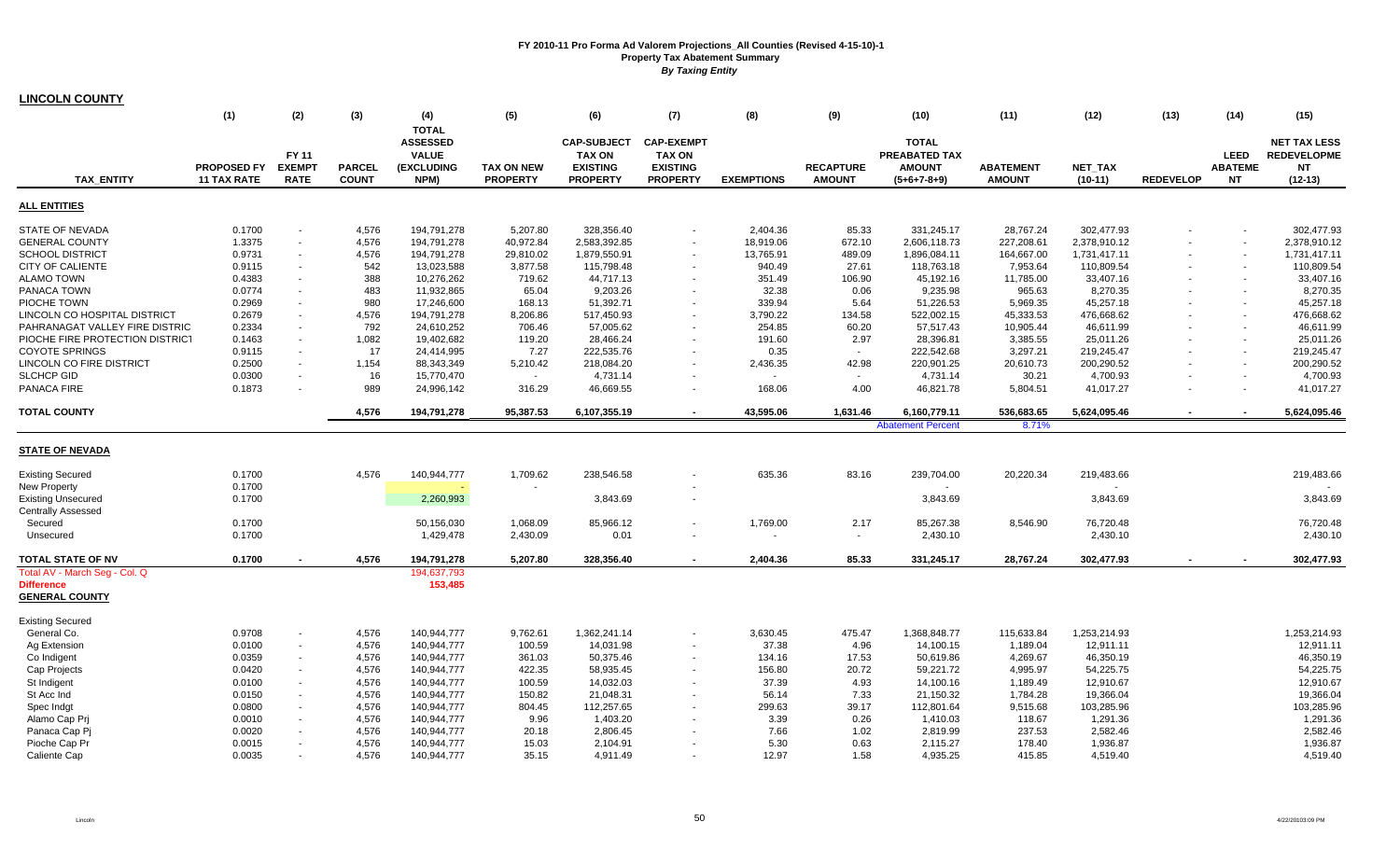| <b>LINCOLN COUNTY</b> |  |
|-----------------------|--|
|-----------------------|--|

|                                                                                                                                                            | (1)                                            | (2)                                          | (3)                                       | (4)                                                                        | (5)                                           | (6)                                                                       | (7)                                                                      | (8)                                          | (9)                                      | (10)                                                            | (11)                                                   | (12)                                                         | (13)             | (14)                                       | (15)                                                                |
|------------------------------------------------------------------------------------------------------------------------------------------------------------|------------------------------------------------|----------------------------------------------|-------------------------------------------|----------------------------------------------------------------------------|-----------------------------------------------|---------------------------------------------------------------------------|--------------------------------------------------------------------------|----------------------------------------------|------------------------------------------|-----------------------------------------------------------------|--------------------------------------------------------|--------------------------------------------------------------|------------------|--------------------------------------------|---------------------------------------------------------------------|
| <b>TAX ENTITY</b>                                                                                                                                          | <b>PROPOSED FY</b><br><b>11 TAX RATE</b>       | <b>FY 11</b><br><b>EXEMPT</b><br><b>RATE</b> | <b>PARCEL</b><br><b>COUNT</b>             | <b>TOTAL</b><br><b>ASSESSED</b><br><b>VALUE</b><br>(EXCLUDING<br>NPM)      | <b>TAX ON NEW</b><br><b>PROPERTY</b>          | <b>CAP-SUBJECT</b><br><b>TAX ON</b><br><b>EXISTING</b><br><b>PROPERTY</b> | <b>CAP-EXEMPT</b><br><b>TAX ON</b><br><b>EXISTING</b><br><b>PROPERTY</b> | <b>EXEMPTIONS</b>                            | <b>RECAPTURE</b><br><b>AMOUNT</b>        | <b>TOTAL</b><br>PREABATED TAX<br><b>AMOUNT</b><br>$(5+6+7-8+9)$ | <b>ABATEMENT</b><br><b>AMOUNT</b>                      | <b>NET TAX</b><br>$(10-11)$                                  | <b>REDEVELOP</b> | <b>LEED</b><br><b>ABATEME</b><br><b>NT</b> | <b>NET TAX LESS</b><br><b>REDEVELOPME</b><br><b>NT</b><br>$(12-13)$ |
|                                                                                                                                                            |                                                |                                              |                                           |                                                                            |                                               |                                                                           |                                                                          |                                              |                                          |                                                                 |                                                        |                                                              |                  |                                            |                                                                     |
| China Sprgs<br>Alamo Clinic<br>Museum<br>Library<br>Nutrition                                                                                              | 0.0077<br>0.0425<br>0.0216<br>0.0425<br>0.0515 | $\sim$<br>$\sim$                             | 4,576<br>4,576<br>4,576<br>4,576<br>4,576 | 140,944,777<br>140,944,777<br>140,944,777<br>140,944,777<br>140,944,777    | 77.41<br>427.44<br>217.24<br>427.44<br>517.83 | 10,804.55<br>59,636.82<br>30,308.93<br>59,636.82<br>72,265.42             | $\blacksquare$<br>$\sim$                                                 | 28.95<br>159.20<br>80.67<br>159.20<br>191.78 | 3.82<br>20.90<br>10.48<br>20.90<br>25.27 | 10,856.83<br>59,925.96<br>30,455.98<br>59,925.96<br>72,616.74   | 915.61<br>5,054.80<br>2,568.94<br>5,199.32<br>6,697.51 | 9,941.22<br>54,871.16<br>27,887.04<br>54,726.64<br>65,919.23 |                  |                                            | 9,941.22<br>54,871.16<br>27,887.04<br>54,726.64<br>65,919.23        |
| <b>GENERAL TOTAL</b>                                                                                                                                       | 1.3375                                         |                                              | 4,576                                     | 140,944,777                                                                | 13,450.12                                     | 1,876,800.61                                                              | $\sim$                                                                   | 5,001.07                                     | 654.97                                   | 1,885,904.63                                                    | 159,964.60                                             | 1,725,940.03                                                 | $\sim$           |                                            | 1,725,940.03                                                        |
| <b>New Property</b><br><b>Existing Unsecured</b><br><b>Centrally Assessed</b><br>Secured<br>Unsecured                                                      | 1.3375<br>1.3375<br>1.3375<br>1.3375           |                                              |                                           | 2,260,993<br>50,156,030<br>1,429,478                                       | 8,403.50<br>19,119.22                         | 30,240.78<br>676,351.40<br>0.06                                           | $\sim$                                                                   | 13,917.99<br>$\sim$                          | 17.13<br>$\sim$                          | $\sim$<br>30,240.78<br>670,854.04<br>19,119.28                  | 67,244.01                                              | $\sim$<br>30,240.78<br>603,610.03<br>19,119.28               |                  |                                            | 30,240.78<br>603,610.03<br>19,119.28                                |
| <b>TOTAL GENERAL COUNTY</b>                                                                                                                                | 1.3375                                         |                                              | 4,576                                     | 194,791,278                                                                | 40,973                                        | 2,583,393                                                                 |                                                                          | 18,919                                       | 672                                      | 2,606,119                                                       | 227,209                                                | 2,378,910                                                    |                  |                                            | 2,378,910                                                           |
| <b>March Assessors Report:</b><br><b>New secured</b><br><b>Existing Secured</b><br><b>Difference</b><br>Total AV - March Seg - Col. Q<br><b>Difference</b> |                                                |                                              |                                           | 1,004,695<br>139,934,096<br>140,938,791<br>5,986<br>194,637,793<br>153,485 | 0.00%                                         |                                                                           |                                                                          |                                              |                                          |                                                                 |                                                        |                                                              |                  |                                            |                                                                     |
| <b>SCHOOL DISTRICT</b>                                                                                                                                     |                                                |                                              |                                           |                                                                            |                                               |                                                                           |                                                                          |                                              |                                          |                                                                 |                                                        |                                                              |                  |                                            |                                                                     |
| <b>Existing Secured</b><br><b>New Property</b><br><b>Existing Unsecured</b><br><b>Centrally Assessed</b><br>Secured<br>Unsecured                           | 0.7500<br>0.7500<br>0.7500<br>0.7500<br>0.7500 |                                              | 4,576                                     | 140,944,777<br>2,260,993<br>50,156,030<br>1,429,478                        | 7,542.25<br>4,712.24<br>10,721.05             | 1,052,411.71<br>16,957.45<br>379,262.48<br>0.03                           | $\blacksquare$                                                           | 2,805.02<br>7,804.48                         | 367.29<br>9.62<br>$\sim$                 | 1,057,516.23<br>16,957.45<br>376,179.86<br>10,721.08            | 89,207.34<br>37,706.91                                 | 968,308.89<br>16,957.45<br>338,472.95<br>10,721.08           |                  |                                            | 968,308.89<br>16,957.45<br>338,472.95<br>10,721.08                  |
| <b>TOTAL SCHOOL OPERATING</b>                                                                                                                              | 0.7500                                         |                                              | 4,576                                     | 194,791,278                                                                | 22,975.54                                     | 1,448,631.67                                                              | $\sim$                                                                   | 10,609.50                                    | 376.91                                   | 1,461,374.62                                                    | 126,914.25                                             | 1,334,460.37                                                 |                  |                                            | 1,334,460.37                                                        |
| <b>SCHOOL DEBT</b>                                                                                                                                         |                                                |                                              |                                           |                                                                            | 6,113.97<br>13,910.21                         | 492,080.43<br>0.04                                                        | $\sim$<br>$\sim$                                                         | 10,126.05                                    | 12.48<br>$\sim$                          | 488,080.83<br>13,910.25                                         | 48,923.46<br>$\sim$                                    | 439,157.37<br>13,910.25                                      |                  |                                            | 439,157.37<br>13,910.25                                             |
| <b>Existing Secured</b><br><b>New Property</b><br><b>Existing Unsecured</b><br>Centrally Assessed<br>Secured                                               | 0.2231<br>0.2231<br>0.2231<br>0.2231           |                                              | 4,576                                     | 140,944,777<br>2,260,993<br>50,156,030                                     | 2,243.59<br>1,401.73                          | 313,057.01<br>5,044.28<br>112,817.95                                      | $\overline{\phantom{a}}$<br>$\sim$                                       | 834.84<br>2,321.57                           | 109.32<br>2.86                           | 314,575.08<br>5,044.28<br>111,900.97                            | 26,536.20<br>11,216.55                                 | 288,038.88<br>5,044.28<br>100,684.42                         |                  |                                            | 288,038.88<br>5,044.28<br>100,684.42                                |
| Unsecured<br><b>TOTAL SCHOOL DEBT</b>                                                                                                                      | 0.2231<br>0.2231                               |                                              | 4,576                                     | 1,429,478<br>194,791,278                                                   | 3,189.16<br>6,834.48                          | 0.01<br>430,919.24                                                        | $\sim$                                                                   | $\overline{\phantom{a}}$<br>3,156.41         | $\sim$<br>112.18                         | 3,189.17<br>434,709.49                                          | 37,752.75                                              | 3,189.17<br>396,956.74                                       |                  |                                            | 3,189.17<br>396,956.74                                              |
|                                                                                                                                                            |                                                |                                              |                                           |                                                                            |                                               |                                                                           |                                                                          |                                              |                                          |                                                                 |                                                        |                                                              |                  |                                            |                                                                     |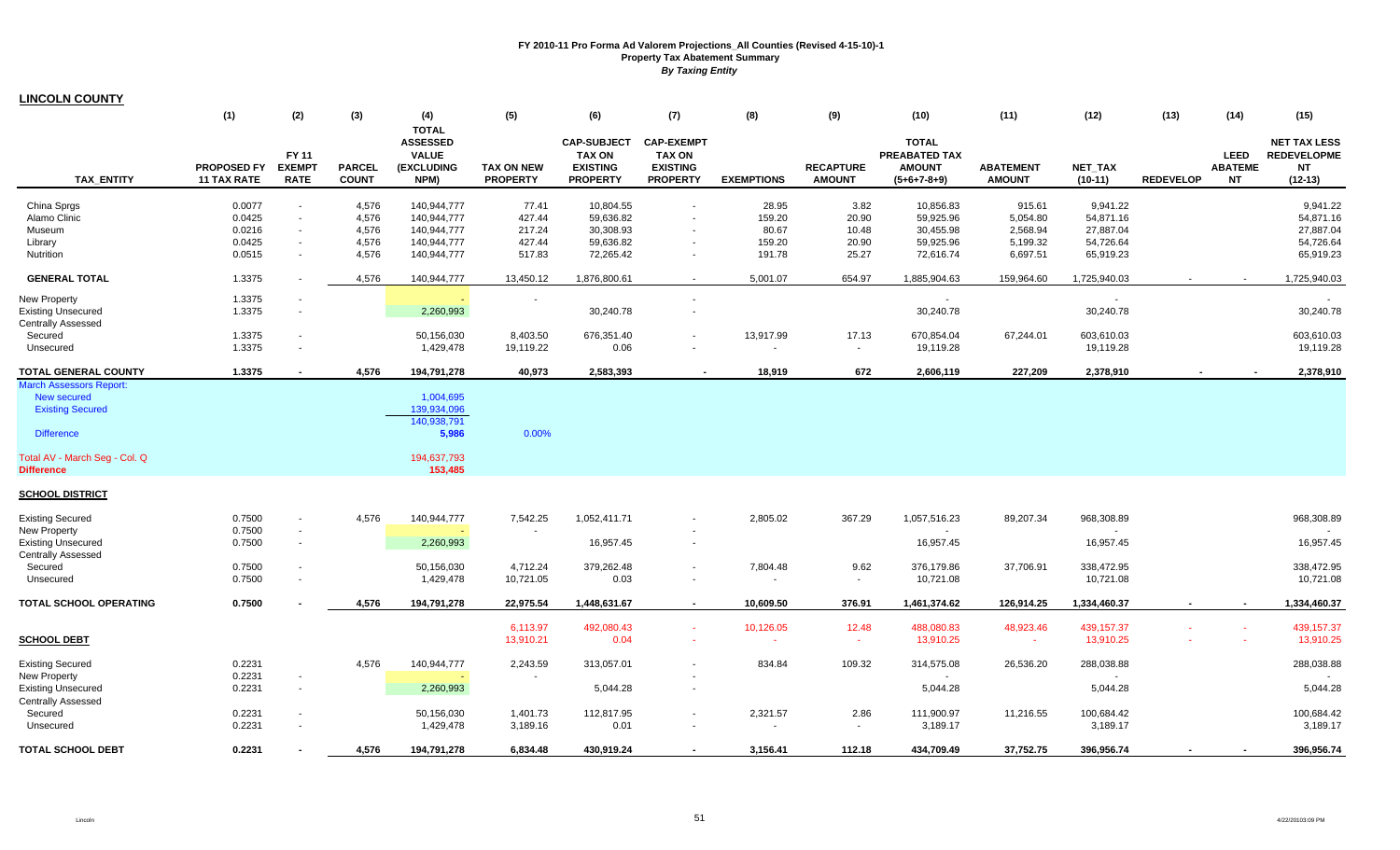| <b>LINCOLN COUNTY</b>                                                         |                                          |                                              |                               |                                                                       |                                      |                                                                           |                                                                          |                          |                                   |                                                                 |                                   |                             |                  |                                            |                                                                     |
|-------------------------------------------------------------------------------|------------------------------------------|----------------------------------------------|-------------------------------|-----------------------------------------------------------------------|--------------------------------------|---------------------------------------------------------------------------|--------------------------------------------------------------------------|--------------------------|-----------------------------------|-----------------------------------------------------------------|-----------------------------------|-----------------------------|------------------|--------------------------------------------|---------------------------------------------------------------------|
|                                                                               | (1)                                      | (2)                                          | (3)                           | (4)                                                                   | (5)                                  | (6)                                                                       | (7)                                                                      | (8)                      | (9)                               | (10)                                                            | (11)                              | (12)                        | (13)             | (14)                                       | (15)                                                                |
| <b>TAX ENTITY</b>                                                             | <b>PROPOSED FY</b><br><b>11 TAX RATE</b> | <b>FY 11</b><br><b>EXEMPT</b><br><b>RATE</b> | <b>PARCEL</b><br><b>COUNT</b> | <b>TOTAL</b><br><b>ASSESSED</b><br><b>VALUE</b><br>(EXCLUDING<br>NPM) | <b>TAX ON NEW</b><br><b>PROPERTY</b> | <b>CAP-SUBJECT</b><br><b>TAX ON</b><br><b>EXISTING</b><br><b>PROPERTY</b> | <b>CAP-EXEMPT</b><br><b>TAX ON</b><br><b>EXISTING</b><br><b>PROPERTY</b> | <b>EXEMPTIONS</b>        | <b>RECAPTURE</b><br><b>AMOUNT</b> | <b>TOTAL</b><br>PREABATED TAX<br><b>AMOUNT</b><br>$(5+6+7-8+9)$ | <b>ABATEMENT</b><br><b>AMOUNT</b> | <b>NET TAX</b><br>$(10-11)$ | <b>REDEVELOP</b> | <b>LEED</b><br><b>ABATEME</b><br><b>NT</b> | <b>NET TAX LESS</b><br><b>REDEVELOPME</b><br><b>NT</b><br>$(12-13)$ |
|                                                                               |                                          |                                              |                               |                                                                       |                                      |                                                                           |                                                                          |                          |                                   |                                                                 |                                   |                             |                  |                                            |                                                                     |
| <b>TOTAL SCHOOL DISTRICT</b>                                                  | 0.9731                                   | $\blacksquare$                               | 4,576                         | 194,791,278                                                           | 29,810.02                            | 1,879,550.91                                                              | $\sim$                                                                   | 13,765.91                | 489.09                            | 1,896,084.11                                                    | 164,667.00                        | 1,731,417.11                | $\sim$           | $\sim$                                     | 1,731,417.11                                                        |
| Total AV - March Seg - Col. Q<br><b>Difference</b><br><b>CITY OF CALIENTE</b> |                                          |                                              |                               | 194,637,793<br>153,485                                                |                                      |                                                                           |                                                                          |                          |                                   |                                                                 |                                   |                             |                  |                                            |                                                                     |
| <b>Existing Secured</b>                                                       | 0.9115                                   |                                              | 542                           | 11,816,988                                                            | 3,481.62                             | 105,052.64                                                                |                                                                          | 796.85                   | 26.41                             | 107,763.82                                                      | 7,548.77                          | 100,215.05                  |                  |                                            | 100,215.05                                                          |
| New Property                                                                  | 0.9115                                   | $\sim$                                       |                               |                                                                       | $\sim$                               |                                                                           |                                                                          |                          |                                   |                                                                 |                                   |                             |                  |                                            |                                                                     |
| <b>Existing Unsecured</b>                                                     | 0.9115                                   | $\sim$                                       |                               | 268,560                                                               |                                      | 2,447.92                                                                  | $\sim$                                                                   |                          |                                   | 2,447.92                                                        |                                   | 2,447.92                    |                  |                                            | 2,447.92                                                            |
| <b>Centrally Assessed</b>                                                     |                                          |                                              |                               |                                                                       |                                      |                                                                           |                                                                          |                          |                                   |                                                                 |                                   |                             |                  |                                            |                                                                     |
| Secured                                                                       | 0.9115                                   | $\sim$                                       |                               | 907,360                                                               | 116.31                               | 8,297.92                                                                  | $\sim$                                                                   | 143.64                   | 1.20                              | 8,271.79                                                        | 404.87                            | 7,866.92                    |                  |                                            | 7,866.92                                                            |
| Unsecured                                                                     | 0.9115                                   | $\sim$                                       |                               | 30,679                                                                | 279.65                               |                                                                           | $\overline{\phantom{a}}$                                                 | $\overline{\phantom{a}}$ | $\sim$                            | 279.65                                                          |                                   | 279.65                      |                  |                                            | 279.65                                                              |
| <b>TOTAL CALIENTE</b>                                                         | 0.9115                                   |                                              | 542                           | 13,023,588                                                            | 3,877.58                             | 115,798.48                                                                | $\blacksquare$                                                           | 940.49                   | 27.61                             | 118,763.18                                                      | 7,953.64                          | 110,809.54                  |                  |                                            | 110,809.54                                                          |
| Total AV - March Seg - Col. Q<br><b>Difference</b><br><b>ALAMO TOWN</b>       |                                          |                                              |                               | 13,022,428<br>1,160                                                   |                                      |                                                                           |                                                                          |                          |                                   |                                                                 |                                   |                             |                  |                                            |                                                                     |
| <b>Existing Secured</b>                                                       | 0.4383                                   | $\overline{\phantom{a}}$                     | 388                           | 9,832,317                                                             | 643.54                               | 42,803.91                                                                 |                                                                          | 307.99                   | 105.73                            | 43,245.19                                                       | 11,428.53                         | 31,816.66                   |                  |                                            | 31,816.66                                                           |
| New Property                                                                  | 0.4383                                   | $\sim$                                       |                               |                                                                       |                                      |                                                                           |                                                                          |                          |                                   |                                                                 |                                   |                             |                  |                                            |                                                                     |
| <b>Existing Unsecured</b>                                                     | 0.4383                                   | $\sim$                                       |                               | 180,728                                                               |                                      | 792.13                                                                    | $\sim$                                                                   |                          |                                   | 792.13                                                          |                                   | 792.13                      |                  |                                            | 792.13                                                              |
| <b>Centrally Assessed</b>                                                     |                                          |                                              |                               |                                                                       |                                      |                                                                           |                                                                          |                          |                                   |                                                                 |                                   |                             |                  |                                            |                                                                     |
| Secured                                                                       | 0.4383                                   | $\sim$                                       |                               | 245,858                                                               | $\sim$                               | 1,121.09                                                                  | $\sim$                                                                   | 43.50                    | 1.17                              | 1,078.76                                                        | 356.47                            | 722.29                      |                  |                                            | 722.29                                                              |
| Unsecured                                                                     | 0.4383                                   | $\overline{\phantom{a}}$                     |                               | 17,359                                                                | 76.08                                | $\sim$                                                                    |                                                                          | $\overline{\phantom{a}}$ | $\sim$                            | 76.08                                                           |                                   | 76.08                       |                  |                                            | 76.08                                                               |
| <b>TOTAL ALAMO</b>                                                            | 0.4383                                   |                                              | 388                           | 10,276,262                                                            | 719.62                               | 44,717.13                                                                 | $\blacksquare$                                                           | 351.49                   | 106.90                            | 45,192.16                                                       | 11,785.00                         | 33,407.16                   |                  |                                            | 33,407.16                                                           |
| Total AV - March Seg - Col. Q                                                 |                                          |                                              |                               | 10,188,138                                                            |                                      |                                                                           |                                                                          |                          |                                   |                                                                 |                                   |                             |                  |                                            |                                                                     |
| <b>Difference</b><br><b>PANACA TOWN</b>                                       |                                          |                                              |                               | 88,124                                                                |                                      |                                                                           |                                                                          |                          |                                   |                                                                 |                                   |                             |                  |                                            |                                                                     |
| <b>Existing Secured</b>                                                       | 0.0774                                   | $\sim$                                       | 483                           | 11,659,930                                                            | 53.84                                | 8,996.94                                                                  | $\blacksquare$                                                           | 26.10                    |                                   | 9,024.68                                                        | 947.64                            | 8,077.04                    |                  |                                            | 8,077.04                                                            |
| New Property                                                                  | 0.0774                                   | $\sim$                                       |                               |                                                                       |                                      |                                                                           |                                                                          |                          |                                   | $\sim$                                                          |                                   |                             |                  |                                            |                                                                     |
| <b>Existing Unsecured</b><br><b>Centrally Assessed</b>                        | 0.0774                                   | $\sim$                                       |                               | 50,263                                                                |                                      | 38.90                                                                     | $\sim$                                                                   |                          |                                   | 38.90                                                           |                                   | 38.90                       |                  |                                            | 38.90                                                               |
| Secured                                                                       | 0.0774                                   | $\overline{\phantom{a}}$                     |                               | 208,206                                                               | 0.01                                 | 167.42                                                                    | $\blacksquare$                                                           | 6.28                     | 0.06                              | 161.21                                                          | 17.99                             | 143.22                      |                  |                                            | 143.22                                                              |
| Unsecured                                                                     | 0.0774                                   | $\sim$                                       |                               | 14,465                                                                | 11.19                                | $\sim$                                                                    | $\overline{a}$                                                           | $\overline{\phantom{a}}$ | $\sim$                            | 11.19                                                           |                                   | 11.19                       |                  |                                            | 11.19                                                               |
| <b>TOTAL PANACA</b>                                                           | 0.0774                                   | $\sim$                                       | 483                           | 11,932,865                                                            | 65.04                                | 9,203.26                                                                  | $\sim$                                                                   | 32.38                    | 0.06                              | 9,235.98                                                        | 965.63                            | 8,270.35                    | $\sim$           |                                            | 8,270.35                                                            |
| Total AV - March Seg - Col. Q<br><b>Difference</b>                            |                                          |                                              |                               | 11,915,971<br>16,894                                                  |                                      |                                                                           |                                                                          |                          |                                   |                                                                 |                                   |                             |                  |                                            |                                                                     |
| <b>PIOCHE TOWN</b>                                                            |                                          |                                              |                               |                                                                       |                                      |                                                                           |                                                                          |                          |                                   |                                                                 |                                   |                             |                  |                                            |                                                                     |
| <b>Existing Secured</b>                                                       | 0.2969                                   |                                              | 980                           | 16,638,862                                                            | 72.61                                | 49,629.25                                                                 |                                                                          | 285.34                   | 5.13                              | 49,421.65                                                       | 5,813.11                          | 43,608.54                   |                  |                                            | 43,608.54                                                           |
| New Property                                                                  | 0.2969                                   |                                              |                               | $\overline{2}$                                                        | 0.01                                 |                                                                           |                                                                          |                          |                                   | 0.01                                                            |                                   | 0.01                        |                  |                                            | 0.01                                                                |
| <b>Existing Unsecured</b>                                                     | 0.2969                                   |                                              |                               | 119.945                                                               |                                      | 356.12                                                                    |                                                                          |                          |                                   | 356.12                                                          |                                   | 356.12                      |                  |                                            | 356.12                                                              |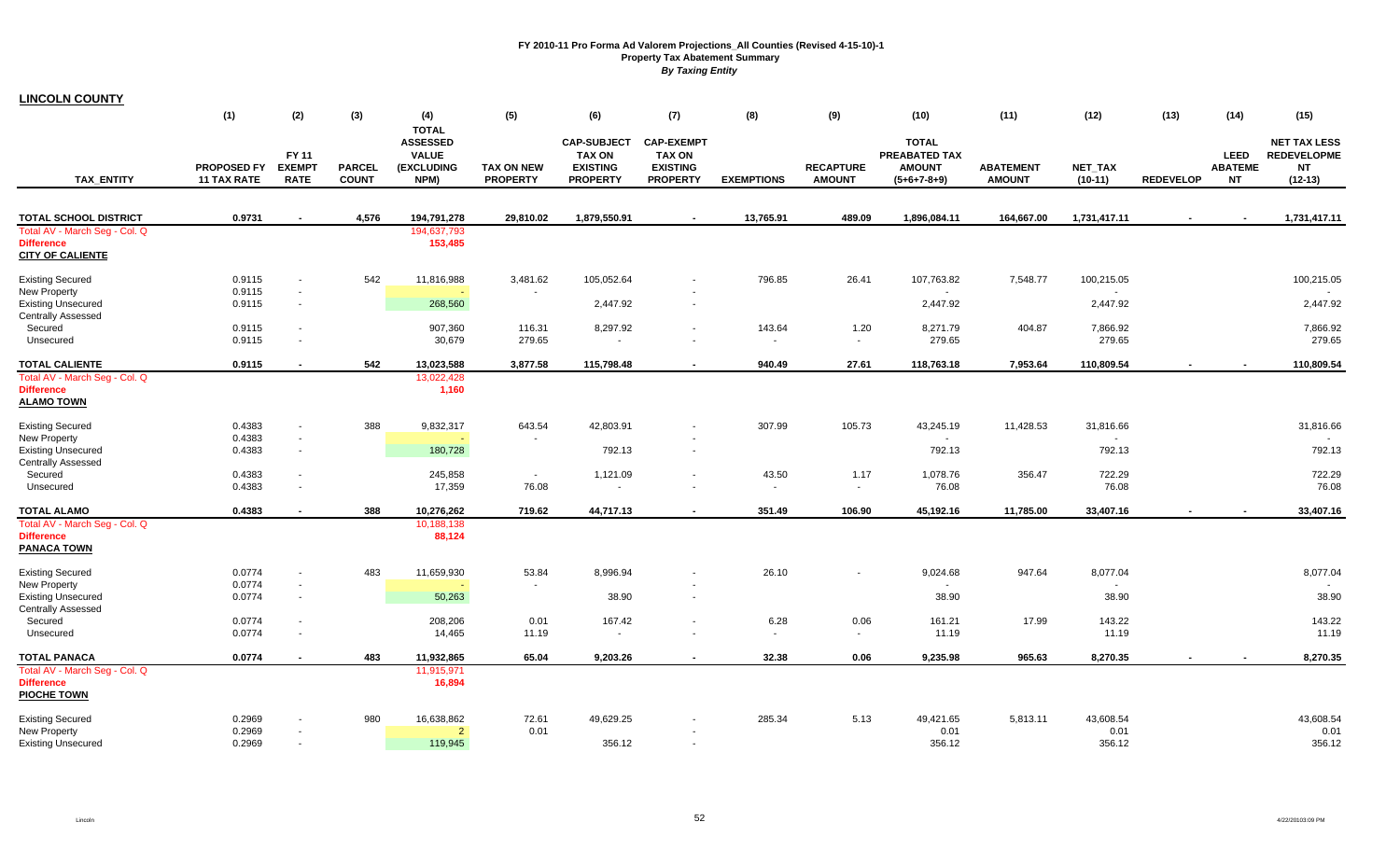|                                                                             | (1)                                      | (2)                                          | (3)                           | (4)                                                                   | (5)                                  | (6)                                                                       | (7)                                                                      | (8)                      | (9)                               | (10)                                                            | (11)                              | (12)                        | (13)                     | (14)                                       | (15)                                                                |
|-----------------------------------------------------------------------------|------------------------------------------|----------------------------------------------|-------------------------------|-----------------------------------------------------------------------|--------------------------------------|---------------------------------------------------------------------------|--------------------------------------------------------------------------|--------------------------|-----------------------------------|-----------------------------------------------------------------|-----------------------------------|-----------------------------|--------------------------|--------------------------------------------|---------------------------------------------------------------------|
| <b>TAX ENTITY</b>                                                           | <b>PROPOSED FY</b><br><b>11 TAX RATE</b> | <b>FY 11</b><br><b>EXEMPT</b><br><b>RATE</b> | <b>PARCEL</b><br><b>COUNT</b> | <b>TOTAL</b><br><b>ASSESSED</b><br><b>VALUE</b><br>(EXCLUDING<br>NPM) | <b>TAX ON NEW</b><br><b>PROPERTY</b> | <b>CAP-SUBJECT</b><br><b>TAX ON</b><br><b>EXISTING</b><br><b>PROPERTY</b> | <b>CAP-EXEMPT</b><br><b>TAX ON</b><br><b>EXISTING</b><br><b>PROPERTY</b> | <b>EXEMPTIONS</b>        | <b>RECAPTURE</b><br><b>AMOUNT</b> | <b>TOTAL</b><br>PREABATED TAX<br><b>AMOUNT</b><br>$(5+6+7-8+9)$ | <b>ABATEMENT</b><br><b>AMOUNT</b> | <b>NET TAX</b><br>$(10-11)$ | <b>REDEVELOP</b>         | <b>LEED</b><br><b>ABATEME</b><br><b>NT</b> | <b>NET TAX LESS</b><br><b>REDEVELOPME</b><br><b>NT</b><br>$(12-13)$ |
| <b>Centrally Assessed</b>                                                   |                                          |                                              |                               |                                                                       |                                      |                                                                           |                                                                          |                          |                                   |                                                                 |                                   |                             |                          |                                            |                                                                     |
| Secured                                                                     | 0.2969                                   | $\sim$                                       |                               | 455,622                                                               | $\sim$                               | 1,407.34                                                                  |                                                                          | 54.60                    | 0.51                              | 1,353.25                                                        | 156.24                            | 1,197.01                    |                          |                                            | 1,197.01                                                            |
| Unsecured                                                                   | 0.2969                                   | $\blacksquare$                               |                               | 32,169                                                                | 95.51                                |                                                                           |                                                                          | $\blacksquare$           | $\sim$                            | 95.51                                                           |                                   | 95.51                       |                          |                                            | 95.51                                                               |
| <b>TOTAL PIOCHE</b>                                                         | 0.2969                                   |                                              | 980                           | 17,246,600                                                            | 168.13                               | 51,392.71                                                                 | $\blacksquare$                                                           | 339.94                   | 5.64                              | 51,226.53                                                       | 5,969.35                          | 45,257.18                   |                          |                                            | 45,257.18                                                           |
| Total AV - March Seg - Col. Q                                               |                                          |                                              |                               | 17,246,598                                                            |                                      |                                                                           |                                                                          |                          |                                   |                                                                 |                                   |                             |                          |                                            |                                                                     |
| <b>Difference</b><br><b>LINCOLN CO HOSPITAL DISTRICT</b>                    |                                          |                                              |                               | $\overline{2}$                                                        |                                      |                                                                           |                                                                          |                          |                                   |                                                                 |                                   |                             |                          |                                            |                                                                     |
| <b>Existing Secured</b>                                                     | 0.2679                                   | $\sim$                                       | 4,576                         | 140,944,777                                                           | 2,694.11                             | 375,921.18                                                                | $\blacksquare$                                                           | 1,002.44                 | 131.16                            | 377,744.01                                                      | 31,864.62                         | 345,879.39                  |                          |                                            | 345,879.39                                                          |
| <b>New Property</b>                                                         | 0.2679                                   | $\omega$                                     |                               |                                                                       |                                      |                                                                           |                                                                          |                          |                                   |                                                                 |                                   |                             |                          |                                            |                                                                     |
| <b>Existing Unsecured</b><br><b>Centrally Assessed</b>                      | 0.2679                                   | $\sim$                                       |                               | 2,260,993                                                             |                                      | 6,057.20                                                                  | $\sim$                                                                   |                          |                                   | 6,057.20                                                        |                                   | 6,057.20                    |                          |                                            | 6,057.20                                                            |
| Secured                                                                     | 0.2679                                   | $\blacksquare$                               |                               | 50,156,030                                                            | 1,683.20                             | 135,472.54                                                                | $\blacksquare$                                                           | 2,787.78                 | 3.42                              | 134,371.38                                                      | 13,468.91                         | 120,902.47                  |                          |                                            | 120,902.47                                                          |
| Unsecured                                                                   | 0.2679                                   | $\blacksquare$                               |                               | 1,429,478                                                             | 3,829.55                             | 0.01                                                                      | $\blacksquare$                                                           | $\overline{\phantom{a}}$ | $\blacksquare$                    | 3,829.56                                                        |                                   | 3,829.56                    |                          |                                            | 3,829.56                                                            |
| <b>TOTAL LN CO HOSPITAL</b>                                                 | 0.2679                                   | $\blacksquare$                               | 4,576                         | 194,791,278                                                           | 8,206.86                             | 517,450.93                                                                | $\blacksquare$                                                           | 3,790.22                 | 134.58                            | 522,002.15                                                      | 45,333.53                         | 476,668.62                  |                          |                                            | 476,668.62                                                          |
| Total AV - March Seg - Col. Q                                               |                                          |                                              |                               | 194,637,793                                                           |                                      |                                                                           |                                                                          |                          |                                   |                                                                 |                                   |                             |                          |                                            |                                                                     |
| <b>Difference</b><br>PAHRANAGAT VALLEY FIRE DISTRICT                        |                                          |                                              |                               | 153,485                                                               |                                      |                                                                           |                                                                          |                          |                                   |                                                                 |                                   |                             |                          |                                            |                                                                     |
| <b>Existing Secured</b>                                                     | 0.2334                                   | $\sim$                                       | 792                           | 23,524,584                                                            | 541.75                               | 54,573.92                                                                 | $\blacksquare$                                                           | 192.39                   | 59.62                             | 54,982.90                                                       | 10,727.65                         | 44,255.25                   |                          |                                            | 44,255.25                                                           |
| <b>New Property</b>                                                         | 0.2334                                   | $\blacksquare$                               |                               |                                                                       |                                      |                                                                           |                                                                          |                          |                                   |                                                                 |                                   |                             |                          |                                            |                                                                     |
| <b>Existing Unsecured</b><br><b>Centrally Assessed</b>                      | 0.2334                                   | $\sim$                                       |                               | 299,390                                                               |                                      | 698.78                                                                    | $\sim$                                                                   |                          |                                   | 698.78                                                          |                                   | 698.78                      |                          |                                            | 698.78                                                              |
| Secured                                                                     | 0.2334                                   | $\blacksquare$                               |                               | 715,707                                                               | $\sim$                               | 1,732.92                                                                  | $\blacksquare$                                                           | 62.46                    | 0.58                              | 1,671.04                                                        | 177.79                            | 1,493.25                    |                          |                                            | 1,493.25                                                            |
| Unsecured                                                                   | 0.2334                                   | $\blacksquare$                               |                               | 70,571                                                                | 164.71                               | $\sim$                                                                    | $\blacksquare$                                                           | $\overline{\phantom{a}}$ | $\sim$                            | 164.71                                                          |                                   | 164.71                      |                          |                                            | 164.71                                                              |
| TOTAL PAHRANAGAT VLLY FIRE                                                  | 0.2334                                   | $\blacksquare$                               | 792                           | 24,610,252                                                            | 706.46                               | 57,005.62                                                                 | $\blacksquare$                                                           | 254.85                   | 60.20                             | 57,517.43                                                       | 10.905.44                         | 46,611.99                   |                          |                                            | 46,611.99                                                           |
| Total AV - March Seg - Col. Q                                               |                                          |                                              |                               | 24,350,235                                                            |                                      |                                                                           |                                                                          |                          |                                   |                                                                 |                                   |                             |                          |                                            |                                                                     |
| <b>Difference</b><br>PIOCHE FIRE PROTECTION DISTRICT                        |                                          |                                              |                               | 260,017                                                               |                                      |                                                                           |                                                                          |                          |                                   |                                                                 |                                   |                             |                          |                                            |                                                                     |
| <b>Existing Secured</b>                                                     | 0.1463                                   | $\blacksquare$                               | 1,082                         | 18,411,099                                                            | 35.78                                | 27,051.28                                                                 |                                                                          | 143.91                   | 2.52                              | 26,945.67                                                       | 3,249.11                          | 23,696.56                   |                          |                                            | 23,696.56                                                           |
| <b>New Property</b>                                                         | 0.1463                                   | $\omega$                                     |                               |                                                                       | 0.00                                 |                                                                           |                                                                          |                          |                                   | 0.00                                                            |                                   | 0.00                        |                          |                                            | 0.00                                                                |
| <b>Existing Unsecured</b><br><b>Centrally Assessed</b>                      | 0.1463                                   | $\sim$                                       |                               | 126,962                                                               |                                      | 185.75                                                                    | $\sim$                                                                   |                          |                                   | 185.75                                                          |                                   | 185.75                      |                          |                                            | 185.75                                                              |
| Secured                                                                     | 0.1463                                   | $\blacksquare$                               |                               | 807,600                                                               | $\sim$                               | 1,229.21                                                                  | $\blacksquare$                                                           | 47.69                    | 0.45                              | 1,181.97                                                        | 136.44                            | 1,045.53                    |                          |                                            | 1,045.53                                                            |
| Unsecured                                                                   | 0.1463                                   | $\sim$                                       |                               | 57,020                                                                | 83.42                                | $\sim$                                                                    |                                                                          | $\overline{\phantom{a}}$ | $\sim$                            | 83.42                                                           |                                   | 83.42                       |                          |                                            | 83.42                                                               |
| TOTAL PIOCHE FIRE PROTECTION                                                | 0.1463                                   | $\sim$                                       | 1,082                         | 19,402,682                                                            | 119.20                               | 28,466.24                                                                 | $\blacksquare$                                                           | 191.60                   | 2.97                              | 28,396.81                                                       | 3,385.55                          | 25,011.26                   | $\overline{\phantom{a}}$ |                                            | 25,011.26                                                           |
| Total AV - March Seg - Col. Q<br><b>Difference</b><br><b>COYOTE SPRINGS</b> |                                          |                                              |                               | 19,402,681<br>-1                                                      |                                      |                                                                           |                                                                          |                          |                                   |                                                                 |                                   |                             |                          |                                            |                                                                     |
| <b>Existing Secured</b>                                                     | 0.9115                                   |                                              | 17                            | 24,377,082                                                            |                                      | 222,197.10                                                                |                                                                          |                          |                                   | 222,197.10                                                      | 3,297.21                          | 218,899.89                  |                          |                                            | 218,899.89                                                          |
| <b>New Property</b>                                                         | 0.9115                                   | $\sim$                                       |                               |                                                                       | $\overline{\phantom{a}}$             |                                                                           |                                                                          |                          |                                   |                                                                 |                                   |                             |                          |                                            |                                                                     |
| <b>Existing Unsecured</b>                                                   | 0.9115                                   | $\sim$                                       |                               | 34,544                                                                |                                      | 314.87                                                                    |                                                                          |                          |                                   | 314.87                                                          |                                   | 314.87                      |                          |                                            | 314.87                                                              |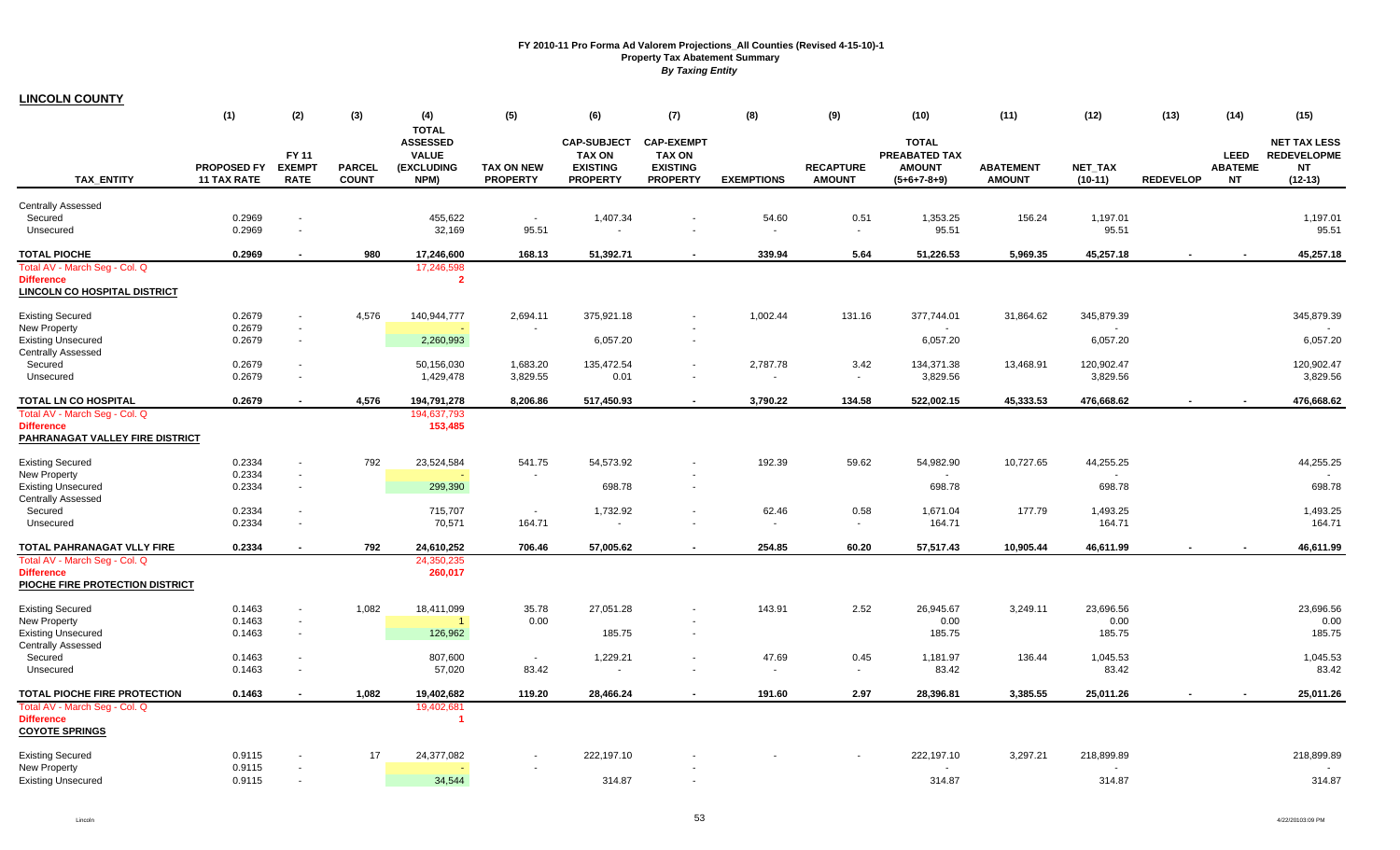|                                                                                           | (1)                                      | (2)                                   | (3)                           | (4)<br><b>TOTAL</b>                                   | (5)                                  | (6)                                                                       | (7)                                                                      | (8)                | (9)                               | (10)                                                                   | (11)                              | (12)                                  | (13)             | (14)                                | (15)                                                                |
|-------------------------------------------------------------------------------------------|------------------------------------------|---------------------------------------|-------------------------------|-------------------------------------------------------|--------------------------------------|---------------------------------------------------------------------------|--------------------------------------------------------------------------|--------------------|-----------------------------------|------------------------------------------------------------------------|-----------------------------------|---------------------------------------|------------------|-------------------------------------|---------------------------------------------------------------------|
| <b>TAX ENTITY</b>                                                                         | <b>PROPOSED FY</b><br><b>11 TAX RATE</b> | FY 11<br><b>EXEMPT</b><br><b>RATE</b> | <b>PARCEL</b><br><b>COUNT</b> | <b>ASSESSED</b><br><b>VALUE</b><br>(EXCLUDING<br>NPM) | <b>TAX ON NEW</b><br><b>PROPERTY</b> | <b>CAP-SUBJECT</b><br><b>TAX ON</b><br><b>EXISTING</b><br><b>PROPERTY</b> | <b>CAP-EXEMPT</b><br><b>TAX ON</b><br><b>EXISTING</b><br><b>PROPERTY</b> | <b>EXEMPTIONS</b>  | <b>RECAPTURE</b><br><b>AMOUNT</b> | <b>TOTAL</b><br><b>PREABATED TAX</b><br><b>AMOUNT</b><br>$(5+6+7-8+9)$ | <b>ABATEMENT</b><br><b>AMOUNT</b> | <b>NET TAX</b><br>$(10-11)$           | <b>REDEVELOP</b> | LEED<br><b>ABATEME</b><br><b>NT</b> | <b>NET TAX LESS</b><br><b>REDEVELOPME</b><br><b>NT</b><br>$(12-13)$ |
| <b>Centrally Assessed</b>                                                                 |                                          |                                       |                               |                                                       |                                      |                                                                           |                                                                          |                    |                                   |                                                                        |                                   |                                       |                  |                                     |                                                                     |
| Secured<br>Unsecured                                                                      | 0.9115<br>0.9115                         | $\sim$                                |                               | 2,572<br>797                                          | $\sim$<br>7.27                       | 23.79                                                                     |                                                                          | 0.35<br>$\sim$     |                                   | 23.44<br>7.27                                                          |                                   | 23.44<br>7.27                         |                  |                                     | 23.44<br>7.27                                                       |
| <b>TOTAL COYOTE SPRINGS</b>                                                               | 0.9115                                   |                                       | 17                            | 24,414,995                                            | 7.27                                 | 222,535.76                                                                |                                                                          | 0.35               | $\sim$                            | 222,542.68                                                             | 3,297.21                          | 219,245.47                            |                  |                                     | 219,245.47                                                          |
| Total AV - March Seg - Col. Q<br><b>Difference</b><br><b>LINCOLN COUNTY FIRE DISTRICT</b> |                                          |                                       |                               | 24,414,995<br>$\Omega$                                |                                      |                                                                           |                                                                          |                    |                                   |                                                                        |                                   |                                       |                  |                                     |                                                                     |
| <b>Existing Secured</b>                                                                   | 0.2500                                   | $\blacksquare$                        | 1,154                         | 38,603,497                                            | 680.42                               | 95,895.47                                                                 |                                                                          | 67.23              | 41.86                             | 96,550.52                                                              | 8,679.70                          | 87,870.82                             |                  |                                     | 87,870.82                                                           |
| New Property<br><b>Existing Unsecured</b><br><b>Centrally Assessed</b>                    | 0.2500<br>0.2500                         | $\sim$<br>$\sim$                      |                               | 1,479,917                                             | $\sim$                               | 3,699.79                                                                  |                                                                          |                    |                                   | $\sim$<br>3,699.79                                                     |                                   | 3,699.79                              |                  |                                     | 3,699.79                                                            |
| Secured<br>Unsecured                                                                      | 0.2500<br>0.2500                         | $\blacksquare$<br>$\blacksquare$      |                               | 47,063,443<br>1,196,492                               | 1,538.80<br>2,991.20                 | 118,488.93<br>0.01                                                        |                                                                          | 2,369.12<br>$\sim$ | 1.12<br>$\sim$                    | 117,659.73<br>2,991.21                                                 | 11,931.03                         | 105,728.70<br>2,991.21                |                  |                                     | 105,728.70<br>2,991.21                                              |
| TOTAL LINCOLN COUNTY FIRE DIST                                                            | 0.2500                                   | $\overline{a}$                        | 1,154                         | 88,343,349                                            | 5,210.42                             | 218,084.20                                                                | $\sim$                                                                   | 2,436.35           | 42.98                             | 220,901.25                                                             | 20,610.73                         | 200,290.52                            |                  |                                     | 200,290.52                                                          |
| Total AV - March Seg - Col. Q<br><b>Difference</b><br><b>SLCHCP GID</b>                   |                                          |                                       |                               | 88,299,935<br>43,414                                  |                                      |                                                                           |                                                                          |                    |                                   |                                                                        |                                   |                                       |                  |                                     |                                                                     |
| <b>Existing Secured</b><br><b>New Property</b><br><b>Existing Unsecured</b>               | 0.0300<br>0.0300<br>0.0300               | $\sim$                                | 16                            | 15,584,641                                            |                                      | 4,675.39                                                                  |                                                                          |                    |                                   | 4,675.39                                                               | 30.21                             | 4,645.18                              |                  |                                     | 4,645.18                                                            |
| <b>Centrally Assessed</b><br>Secured<br>Unsecured                                         | 0.0300<br>0.0300                         |                                       |                               | 185,829                                               |                                      | 55.75                                                                     |                                                                          |                    |                                   | 55.75<br>$\sim$                                                        |                                   | 55.75                                 |                  |                                     | 55.75<br>$\sim$                                                     |
| <b>TOTAL SLCHCP GID</b>                                                                   | 0.0300                                   | $\overline{\phantom{a}}$              | 16                            | 15,770,470                                            |                                      | 4,731.14                                                                  |                                                                          |                    |                                   | 4,731.14                                                               | 30.21                             | 4,700.93                              |                  |                                     | 4,700.93                                                            |
| Total AV - March Seq - Col. Q<br><b>Difference</b><br><b>PANACA FIRE</b>                  |                                          |                                       |                               | 15,770,470<br>(0)                                     |                                      |                                                                           |                                                                          |                    |                                   |                                                                        |                                   |                                       |                  |                                     |                                                                     |
| <b>Existing Secured</b><br>New Property                                                   | 0.1873<br>0.1873                         | $\sim$<br>$\sim$                      | 989                           | 24,211,527                                            | 177.80<br>$\sim$                     | 45,305.13                                                                 |                                                                          | 134.74             | 3.72                              | 45,351.91<br>$\sim$                                                    | 5,719.62                          | 39,632.29<br>$\overline{\phantom{a}}$ |                  |                                     | 39,632.29                                                           |
| <b>Existing Unsecured</b><br><b>Centrally Assessed</b>                                    | 0.1873                                   | $\sim$                                |                               | 51,348                                                |                                      | 96.17                                                                     | $\overline{\phantom{a}}$                                                 |                    |                                   | 96.17                                                                  |                                   | 96.17                                 |                  |                                     | 96.17                                                               |
| Secured<br>Unsecured                                                                      | 0.1873<br>0.1873                         | $\sim$<br>$\sim$                      |                               | 659,349<br>73,918                                     | 0.03<br>138.46                       | 1,268.25                                                                  | $\sim$                                                                   | 33.32<br>$\sim$    | 0.28<br>$\sim$                    | 1,235.24<br>138.46                                                     | 84.89                             | 1,150.35<br>138.46                    |                  |                                     | 1,150.35<br>138.46                                                  |
| <b>TOTAL PANACA FIRE</b>                                                                  | 0.1873                                   | $\blacksquare$                        | 989                           | 24,996,142                                            | 316.29                               | 46,669.55                                                                 | $\sim$                                                                   | 168.06             | 4.00                              | 46,821.78                                                              | 5,804.51                          | 41,017.27                             |                  |                                     | 41,017.27                                                           |
| Total AV - March Seg - Col. Q<br><b>Difference</b>                                        |                                          |                                       |                               | 24,979,248<br>16,894                                  |                                      |                                                                           |                                                                          |                    |                                   |                                                                        |                                   |                                       |                  |                                     |                                                                     |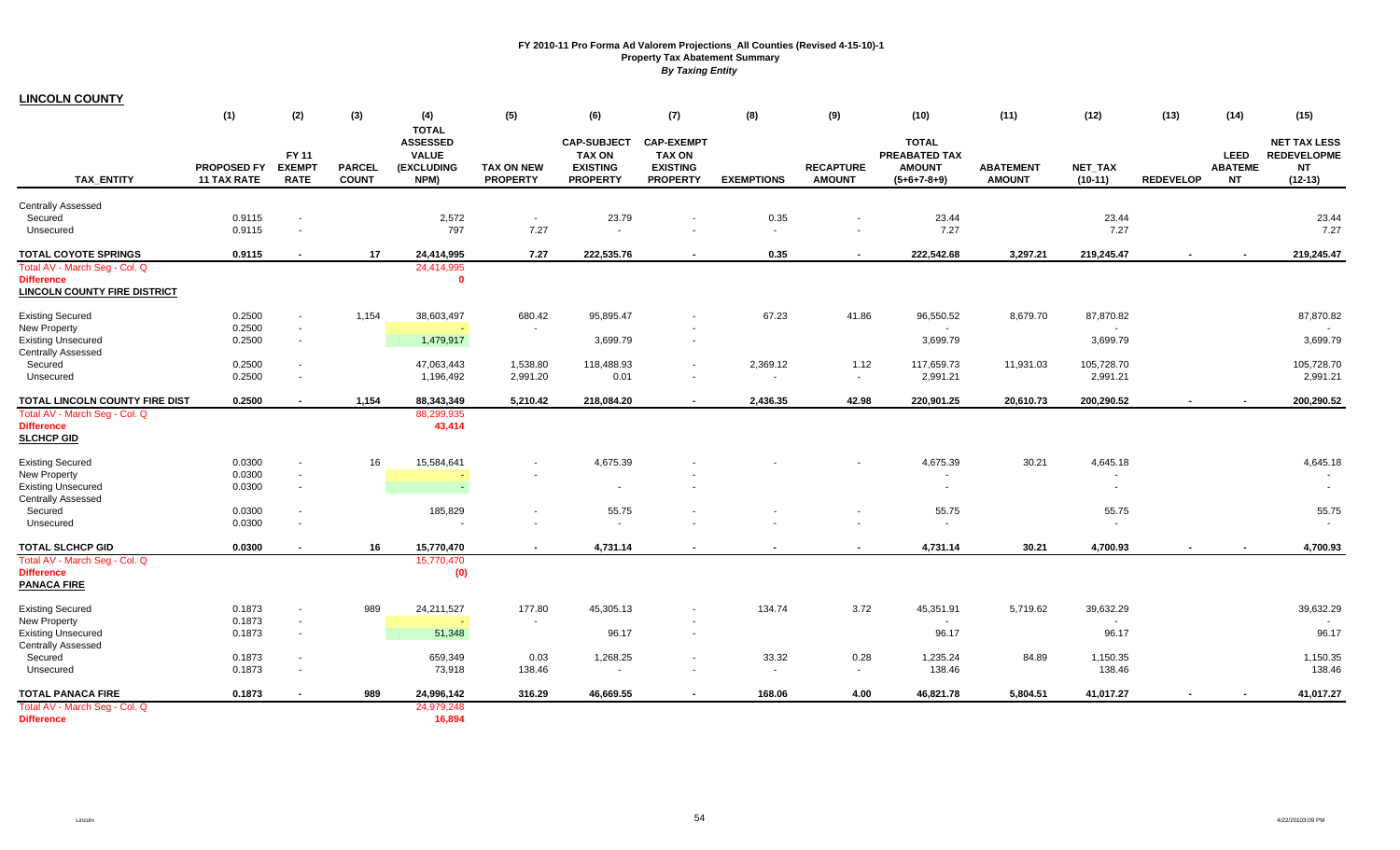| <b>LYON COUNTY</b>                         |                                     |                        |               |                                       |                   |                                                        |                                                       |                   |                  |                                                       |                  |                |                  |                               |                                                            |
|--------------------------------------------|-------------------------------------|------------------------|---------------|---------------------------------------|-------------------|--------------------------------------------------------|-------------------------------------------------------|-------------------|------------------|-------------------------------------------------------|------------------|----------------|------------------|-------------------------------|------------------------------------------------------------|
|                                            | (1)                                 | (2)                    | (3)           | (4)                                   | (5)               | (6)                                                    | (7)                                                   | (8)               | (9)              | (10)                                                  | (11)             | (12)           | (13)             | (14)                          | (15)                                                       |
|                                            | <b>PROPOSED</b><br><b>FY 11 TAX</b> | FY 11<br><b>EXEMPT</b> | <b>PARCEL</b> | <b>TOTAL ASSESSED</b><br><b>VALUE</b> | <b>TAX ON NEW</b> | <b>CAP-SUBJECT</b><br><b>TAX ON</b><br><b>EXISTING</b> | <b>CAP-EXEMPT</b><br><b>TAX ON</b><br><b>EXISTING</b> |                   | <b>RECAPTURE</b> | <b>TOTAL</b><br><b>PREABATED</b><br><b>TAX AMOUNT</b> | <b>ABATEMENT</b> | <b>NET TAX</b> |                  | <b>LEED</b><br><b>ABATEME</b> | <b>NET TAX LESS</b><br><b>REDEVELOPMEN</b><br>$\mathbf{T}$ |
| <b>TAX ENTITY</b>                          | <b>RATE</b>                         | <b>RATE</b>            | <b>COUNT</b>  | (EXCLUDING NPM)                       | <b>PROPERTY</b>   | <b>PROPERTY</b>                                        | <b>PROPERTY</b>                                       | <b>EXEMPTIONS</b> | <b>AMOUNT</b>    | $(5+6+7-8+9)$                                         | <b>AMOUNT</b>    | $(10-11)$      | <b>REDEVELOP</b> | <b>NT</b>                     | $(12-13)$                                                  |
| <b>ALL ENTITIES</b>                        |                                     |                        |               |                                       |                   |                                                        |                                                       |                   |                  |                                                       |                  |                |                  |                               |                                                            |
| <b>STATE OF NEVADA</b>                     | 0.1700                              |                        | 32,104        | 1,333,956,081                         | 62,162.98         | 2,220,553.46                                           |                                                       | 14,986.54         | 347.94           | 2,268,077.84                                          | 93,840.64        | 2,174,237.20   |                  |                               | 2,174,237.20                                               |
| <b>GENERAL COUNTY</b>                      | 0.8644                              |                        | 32,104        | 1,333,955,991                         | 316,080.41        | 11,290,843.71                                          |                                                       | 76,209.80         | 1,768.99         | 11,532,483.31                                         | 477,133.31       | 11,055,350.00  |                  |                               | 11,055,350.00                                              |
| <b>SCHOOL DISTRICT</b>                     | 1.3367                              |                        | 32,104        | 1,333,956,084                         | 488,783.74        | 17,460,077.12                                          |                                                       | 117,873.70        | 2,735.71         | 17,833,722.88                                         | 737,895.17       | 17,095,827.71  |                  | $\sim$                        | 17,095,827.71                                              |
| <b>CITY OF FERNLEY</b>                     | 0.3510                              |                        | 9,325         | 447,669,677                           | 38,754.24         | 1,544,751.16                                           | $\blacksquare$                                        | 12,183.72         | 71.06            | 1,571,392.74                                          | 139,344.71       | 1,432,048.03   |                  |                               | 1,432,048.03                                               |
| <b>CITY OF YERINGTON</b>                   | 0.4044                              | $\sim$                 | 1,521         | 58,873,237                            | 10,834.06         | 228,217.59                                             | $\blacksquare$                                        | 968.30            | $\sim$           | 238,083.36                                            | 2,271.60         | 235,811.76     |                  |                               | 235,811.76                                                 |
| CARSON WATER SUBCONSERVANC                 | 0.0300                              |                        | 15,852        | 578,379,158                           | 4,510.28          | 169,929.43                                             | $\blacksquare$                                        | 926.52            | 53.70            | 173,566.89                                            | 6,311.93         | 167,254.96     |                  | $\sim$                        | 167,254.96                                                 |
| CENTRAL LYON COUNTY FIRE DISTI             | 0.4570                              |                        | 16,079        | 586,261,407                           | 69,975.99         | 2,623,641.25                                           |                                                       | 14,351.91         | 833.72           | 2,680,099.05                                          | 170,740.47       | 2,509,358.58   |                  | $\blacksquare$                | 2,509,358.58                                               |
| CENTRAL LYON VECTOR CONTROL                | 0.0350                              |                        | 15,748        | 572,542,359                           | 5,116.27          | 196,367.20                                             |                                                       | 1,093.02          | 62.64            | 200,453.09                                            | 6,597.97         | 193,855.12     |                  | $\sim$                        | 193,855.12                                                 |
| FERNLEY SWIMMING POOL DISTRIC              | 0.2000                              |                        | 9,425         | 458,689,630                           | 22,133.91         | 902,926.83                                             |                                                       | 7,681.32          | 40.37            | 917,419.80                                            | 43,440.58        | 873,979.22     |                  | $\sim$                        | 873,979.22                                                 |
| <b>MASON VALLEY FIRE MAINTENANCE</b>       | 0.2626                              |                        | 3,355         | 121,398,270                           | 10,986.92         | 310,440.54                                             |                                                       | 2,635.23          | 0.33             | 318,792.57                                            | 26,791.22        | 292,001.35     |                  | $\sim$                        | 292,001.35                                                 |
| MASON VALLEY MOSQUITO DISTRIC              | 0.0838                              |                        | 4,876         | 180,315,774                           | 5,751.11          | 146,395.05                                             |                                                       | 1,040.88          | $\sim$           | 151,105.28                                            | 5,104.20         | 146,001.08     |                  | $\sim$                        | 146,001.08                                                 |
| MASON VALLEY SWIMMING POOL D               | 0.1749                              |                        | 4,876         | 177,593,444                           | 11,900.39         | 300,876.54                                             | $\sim$                                                | 2,167.82          | $\sim$           | 310,609.11                                            | 10,652.43        | 299,956.68     |                  | $\sim$                        | 299,956.68                                                 |
| NO LYON CO FIRE MAINTENANCE D              | 0.2396                              |                        | 9,443         | 459,645,728                           | 26,619.65         | 1,083,893.30                                           |                                                       | 9,202.50          | 49.95            | 1,101,360.40                                          | 82,971.29        | 1,018,389.11   |                  | $\sim$                        | 1,018,389.11                                               |
| SILVER SPRINGS-STAGECOACH HO               | 0.0450                              |                        | 7,767         | 156,044,138                           | 1,877.98          | 68,985.54                                              |                                                       | 636.15            | 68.74            | 70,296.10                                             | 10,653.24        | 59,642.86      |                  |                               | 59,642.86                                                  |
| SMITH VALLEY FIRE MAINTENANCE              | 0.2727                              |                        | 1,538         | 87,294,060                            | 6,107.73          | 232,789.11                                             | $\sim$                                                | 846.29            | 7.93             | 238,058.48                                            | 20,967.32        | 217,091.16     |                  | $\overline{\phantom{a}}$      | 217,091.16                                                 |
| SOUTH LYON COUNTY HOSPITAL DI              | 0.5615                              |                        | 6,582         | 287,805,766                           | 56,960.62         | 1,569,316.34                                           | $\sim$                                                | 10,247.81         | 19.92            | 1,616,049.08                                          | 67,966.48        | 1,548,082.60   |                  | $\sim$                        | 1,548,082.60                                               |
| <b>WILLOW CREEK GID</b>                    | 0.0156                              |                        | 253           | 4,609,832                             | 5.72              | 718.04                                                 | $\sim$                                                | 4.63              | $\sim$           | 719.13                                                | 10.13            | 709.00         |                  |                               | 709.00                                                     |
| <b>TOTAL COUNTY</b>                        |                                     |                        | 32,104        | 1,333,956,081                         | 1,138,562.02      | 40,350,722.22                                          | $\sim$                                                | 273,056.14        | 6,061.00         | 41,222,289.10                                         | 1,902,692.69     | 39,319,596.41  |                  |                               | 39,319,596.41                                              |
|                                            |                                     |                        |               |                                       |                   |                                                        |                                                       |                   |                  | <b>Abatement Percent</b>                              | 4.62%            |                |                  |                               |                                                            |
|                                            |                                     |                        |               |                                       |                   |                                                        |                                                       |                   |                  |                                                       |                  |                |                  |                               |                                                            |
| <b>STATE OF NEVADA</b>                     |                                     |                        |               |                                       |                   |                                                        |                                                       |                   |                  |                                                       |                  |                |                  |                               |                                                            |
| <b>Existing Secured</b>                    | 0.1700                              |                        | 32,104        | 1,148,630,898                         | 8,763.06          | 1,955,610.56                                           |                                                       | 11,696.56         | 344.45           | 1,953,021.51                                          | 73,679.15        | 1,879,342.36   |                  |                               | 1,879,342.36                                               |
| <b>New Property</b>                        | 0.1700                              |                        |               | 22,466,849                            | 38,193.64         |                                                        |                                                       |                   |                  | 38.193.64                                             |                  | 38.193.64      |                  |                               | 38,193.64                                                  |
| <b>Existing Unsecured</b>                  | 0.1700                              |                        |               | 71,627,883                            |                   | 121,767.40                                             | $\blacksquare$                                        |                   |                  | 121,767.40                                            |                  | 121,767.40     |                  |                               | 121,767.40                                                 |
| <b>Centrally Assessed</b>                  |                                     |                        |               |                                       |                   |                                                        |                                                       |                   |                  |                                                       |                  |                |                  |                               |                                                            |
| Secured                                    | 0.1700                              |                        |               | 86,917,128                            | 7,879.83          | 143,169.31                                             |                                                       | 3,289.98          | 3.49             | 147,762.65                                            | 20,161.49        | 127,601.16     |                  |                               | 127,601.16                                                 |
| Unsecured                                  | 0.1700                              |                        |               | 4,313,323                             | 7,326.45          | 6.19                                                   | $\blacksquare$                                        |                   | $\sim$           | 7,332.64                                              |                  | 7,332.64       |                  |                               | 7,332.64                                                   |
| <b>TOTAL STATE OF NV</b>                   | 0.1700                              |                        | 32,104        | 1,333,956,081                         | 62,162.98         | 2,220,553.46                                           |                                                       | 14,986.54         | 347.94           | 2,268,077.84                                          | 93,840.64        | 2,174,237.20   |                  |                               | 2,174,237.20                                               |
| Total AV - March Seg - Col. Q              |                                     |                        |               | 1,336,287,467                         |                   |                                                        |                                                       |                   |                  |                                                       |                  |                |                  |                               |                                                            |
| <b>Difference</b><br><b>GENERAL COUNTY</b> |                                     |                        |               | (2, 331, 386)                         |                   |                                                        |                                                       |                   |                  |                                                       |                  |                |                  |                               |                                                            |
| <b>Existing Secured</b>                    |                                     |                        |               |                                       |                   |                                                        |                                                       |                   |                  |                                                       |                  |                |                  |                               |                                                            |
| <b>General Fund</b>                        | 0.6304                              |                        | 32,104        | 1,148,630,898                         | 32,495.66         | 7,251,855.56                                           |                                                       | 43,384.01         | 1,276.95         | 7,242,244.16                                          | 273,221.62       | 6,969,022.54   |                  |                               | 6,969,022.54                                               |
| Gen. Indigent                              | 0.0280                              |                        | 32,104        | 1,148,630,898                         | 1,443.35          | 322,097.77                                             |                                                       | 1,926.30          | 57.16            | 321,671.98                                            | 12,136.14        | 309,535.84     |                  |                               | 309,535.84                                                 |
| Med Indigent                               | 0.0420                              | $\sim$                 | 32,104        | 1,148,630,898                         | 2,165.10          | 483,152.80                                             | $\blacksquare$                                        | 2,887.98          | 84.80            | 482,514.72                                            | 18,202.74        | 464,311.98     |                  |                               | 464,311.98                                                 |
| Spec Indigent                              | 0.0500                              | $\sim$                 | 32,104        | 1,148,630,898                         | 2,577.46          | 575,174.80                                             | $\sim$                                                | 3,441.06          | 101.62           | 574,412.82                                            | 21,661.69        | 552,751.13     |                  |                               | 552,751.13                                                 |
| Capital Improvement                        | 0.0500                              |                        | 32,104        | 1,148,630,898                         | 2,577.46          | 575,174.80                                             |                                                       | 3,441.06          | 101.62           | 574,412.82                                            | 21,661.69        | 552,751.13     |                  |                               | 552,751.13                                                 |
| Co-Op Extensn                              | 0.0130                              |                        | 32,104        | 1,148,630,898                         | 670.20            | 149,543.43                                             |                                                       | 893.56            | 26.22            | 149,346.29                                            | 5,632.74         | 143,713.55     |                  |                               | 143,713.55                                                 |
| China Springs                              | 0.0090                              |                        | 32,104        | 1,148,630,898                         | 464.03            | 103,535.08                                             | $\sim$                                                | 619.28            | 18.02            | 103,397.85                                            | 3,898.43         | 99,499.42      |                  |                               | 99,499.42                                                  |
| Juvenile Cntr                              | 0.0420                              |                        | 32,104        | 1,148,630,898                         | 2,165.10          | 483,152.80                                             |                                                       | 2,887.98          | 84.80            | 482,514.72                                            | 18,202.74        | 464,311.98     |                  |                               | 464,311.98                                                 |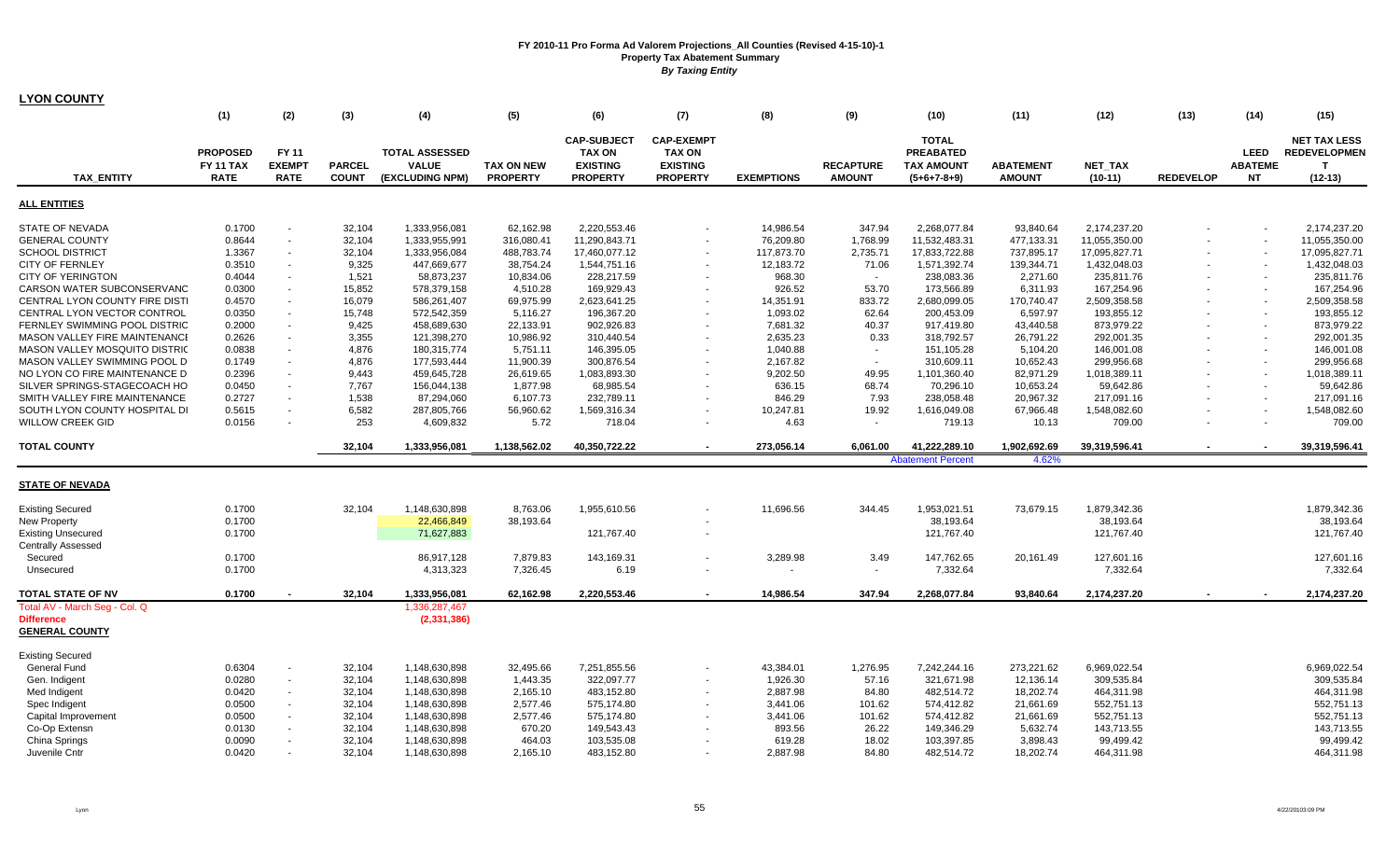| LYON COUNTY                                                                                              |                                                    |                                       |                               |                                                              |                                      |                                                                           |                                                                          |                     |                                   |                                                                        |                                   |                                          |                  |                                      |                                                                         |
|----------------------------------------------------------------------------------------------------------|----------------------------------------------------|---------------------------------------|-------------------------------|--------------------------------------------------------------|--------------------------------------|---------------------------------------------------------------------------|--------------------------------------------------------------------------|---------------------|-----------------------------------|------------------------------------------------------------------------|-----------------------------------|------------------------------------------|------------------|--------------------------------------|-------------------------------------------------------------------------|
|                                                                                                          | (1)                                                | (2)                                   | (3)                           | (4)                                                          | (5)                                  | (6)                                                                       | (7)                                                                      | (8)                 | (9)                               | (10)                                                                   | (11)                              | (12)                                     | (13)             | (14)                                 | (15)                                                                    |
| <b>TAX ENTITY</b>                                                                                        | <b>PROPOSED</b><br><b>FY 11 TAX</b><br><b>RATE</b> | FY 11<br><b>EXEMPT</b><br><b>RATE</b> | <b>PARCEL</b><br><b>COUNT</b> | <b>TOTAL ASSESSED</b><br><b>VALUE</b><br>(EXCLUDING NPM)     | <b>TAX ON NEW</b><br><b>PROPERTY</b> | <b>CAP-SUBJECT</b><br><b>TAX ON</b><br><b>EXISTING</b><br><b>PROPERTY</b> | <b>CAP-EXEMPT</b><br><b>TAX ON</b><br><b>EXISTING</b><br><b>PROPERTY</b> | <b>EXEMPTIONS</b>   | <b>RECAPTURE</b><br><b>AMOUNT</b> | <b>TOTAL</b><br><b>PREABATED</b><br><b>TAX AMOUNT</b><br>$(5+6+7-8+9)$ | <b>ABATEMENT</b><br><b>AMOUNT</b> | <b>NET TAX</b><br>$(10-11)$              | <b>REDEVELOP</b> | <b>LEED</b><br><b>ABATEME</b><br>NT. | <b>NET TAX LESS</b><br><b>REDEVELOPMEN</b><br>$\mathbf{T}$<br>$(12-13)$ |
|                                                                                                          |                                                    |                                       |                               |                                                              |                                      |                                                                           |                                                                          |                     |                                   |                                                                        |                                   |                                          |                  |                                      |                                                                         |
| <b>GENERAL TOTAL</b>                                                                                     | 0.8644                                             |                                       | 32,104                        | 1,148,630,898                                                | 44,558.36                            | 9,943,687.04                                                              |                                                                          | 59,481.23           | 1,751.19                          | 9,930,515.36                                                           | 374,617.79                        | 9,555,897.57                             |                  |                                      | 9,555,897.57                                                            |
| <b>New Property</b><br><b>Existing Unsecured</b><br><b>Centrally Assessed</b>                            | 0.8644<br>0.8644                                   |                                       |                               | 22,466,759<br>71,627,883                                     | 194,202.66                           | 619,151.42                                                                |                                                                          |                     |                                   | 194,202.66<br>619,151.42                                               |                                   | 194,202.66<br>619,151.42                 |                  |                                      | 194,202.66<br>619,151.42                                                |
| Secured<br>Unsecured                                                                                     | 0.8644<br>0.8644                                   |                                       |                               | 86,917,128<br>4,313,323                                      | 40,066.50<br>37,252.89               | 727,973.71<br>31.54                                                       |                                                                          | 16,728.57<br>$\sim$ | 17.80<br>$\blacksquare$           | 751,329.44<br>37,284.43                                                | 102,515.52                        | 648,813.92<br>37,284.43                  |                  |                                      | 648,813.92<br>37,284.43                                                 |
| <b>TOTAL GENERAL COUNTY</b>                                                                              | 0.8644                                             |                                       | 32,104                        | 1,333,955,991                                                | 316,080.41                           | 11,290,843.71                                                             |                                                                          | 76,209.80           | 1,768.99                          | 11,532,483.31                                                          | 477,133.31                        | 11,055,350.00                            |                  |                                      | 11,055,350.00                                                           |
| <b>March Assessors Report:</b><br>New secured<br><b>Existing Secured</b><br><b>Difference</b>            |                                                    |                                       |                               | 4.922.523<br>1,144,872,678<br>1,149,795,201<br>(1, 164, 303) | $-0.10%$                             |                                                                           |                                                                          |                     |                                   |                                                                        |                                   |                                          |                  |                                      |                                                                         |
| Total AV - March Seg - Col. Q<br>Difference                                                              |                                                    |                                       |                               | 1,336,287,467<br>(2,331,476)                                 |                                      |                                                                           |                                                                          |                     |                                   |                                                                        |                                   |                                          |                  |                                      |                                                                         |
| <b>SCHOOL DISTRICT</b>                                                                                   |                                                    |                                       |                               |                                                              |                                      |                                                                           |                                                                          |                     |                                   |                                                                        |                                   |                                          |                  |                                      |                                                                         |
| <b>Existing Secured</b><br>New Property<br><b>Existing Unsecured</b>                                     | 0.7500<br>0.7500<br>0.7500                         | $\sim$                                | 32,104                        | 1,148,630,898<br>22,466,851<br>71,627,883                    | 38,660.54<br>168,501.39              | 8,627,685.46<br>537,209.12                                                |                                                                          | 51,624.34           | 1,520.02                          | 8,616,241.68<br>168,501.39<br>537,209.12                               | 325,076.06                        | 8,291,165.62<br>168,501.39<br>537,209.12 |                  |                                      | 8,291,165.62<br>168,501.39<br>537,209.12                                |
| <b>Centrally Assessed</b><br>Secured<br>Unsecured                                                        | 0.7500<br>0.7500                                   |                                       |                               | 86,917,128<br>4,313,323                                      | 34,763.89<br>32,322.56               | 631,629.22<br>27.37                                                       |                                                                          | 14,514.62           | 15.44<br>$\blacksquare$           | 651,893.93<br>32,349.93                                                | 88,947.97                         | 562,945.96<br>32,349.93                  |                  |                                      | 562,945.96<br>32,349.93                                                 |
| TOTAL SCHOOL OPERATING                                                                                   | 0.7500                                             |                                       | 32,104                        | 1,333,956,084                                                | 274,248.38                           | 9,796,551.17                                                              | $\sim$                                                                   | 66,138.96           | 1.535.46                          | 10,006,196.05                                                          | 414.024.03                        | 9,592,172.02                             |                  | $\sim$                               | 9,592,172.02                                                            |
| <b>SCHOOL DEBT</b>                                                                                       |                                                    |                                       |                               |                                                              | 61,958.52<br>57,607.43               | 1,125,731.70<br>48.78                                                     |                                                                          | 25,868.92           | 27.52<br>$\overline{\phantom{a}}$ | 1,161,848.82<br>57,656.21                                              | 158,529.00<br>$\sim$              | 1,003,319.82<br>57,656.21                |                  |                                      | 1,003,319.82<br>57,656.21                                               |
| <b>Existing Secured</b><br><b>New Property</b><br><b>Existing Unsecured</b><br><b>Centrally Assessed</b> | 0.5867<br>0.5867<br>0.5867                         |                                       | 32,104                        | 1,148,630,898<br>22,466,841<br>71,627,883                    | 30,242.91<br>131,812.96              | 6,749,161.27<br>420,240.79                                                |                                                                          | 40,380.44           | 1,188.17                          | 6,740,211.91<br>131,812.96<br>420,240.79                               | 254,290.11                        | 6,485,921.80<br>131,812.96<br>420,240.79 |                  |                                      | 6,485,921.80<br>131,812.96<br>420,240.79                                |
| Secured<br>Unsecured                                                                                     | 0.5867<br>0.5867                                   |                                       |                               | 86,917,128<br>4,313,323                                      | 27,194.63<br>25,284.87               | 494,102.48<br>21.41                                                       |                                                                          | 11,354.30           | 12.08<br>$\sim$                   | 509,954.89<br>25,306.28                                                | 69,581.03                         | 440,373.86<br>25,306.28                  |                  |                                      | 440,373.86<br>25,306.28                                                 |
| TOTAL SCHOOL DEBT                                                                                        | 0.5867                                             |                                       | 32,104                        | 1,333,956,074                                                | 214,535.36                           | 7,663,525.95                                                              | $\sim$                                                                   | 51,734.74           | 1,200.25                          | 7,827,526.82                                                           | 323,871.14                        | 7,503,655.68                             |                  | $\sim$                               | 7,503,655.68                                                            |
| TOTAL SCHOOL DISTRICT                                                                                    | 1.3367                                             |                                       | 32,104                        | 1,333,956,084                                                | 488,783.74                           | 17,460,077.12                                                             |                                                                          | 117,873.70          | 2,735.71                          | 17,833,722.88                                                          | 737,895.17                        | 17,095,827.71                            |                  |                                      | 17,095,827.71                                                           |
| Total AV - March Seg - Col. Q<br><b>Difference</b>                                                       |                                                    |                                       |                               | 1,336,287,467<br>(2, 331, 383)                               |                                      |                                                                           |                                                                          |                     |                                   |                                                                        |                                   |                                          |                  |                                      |                                                                         |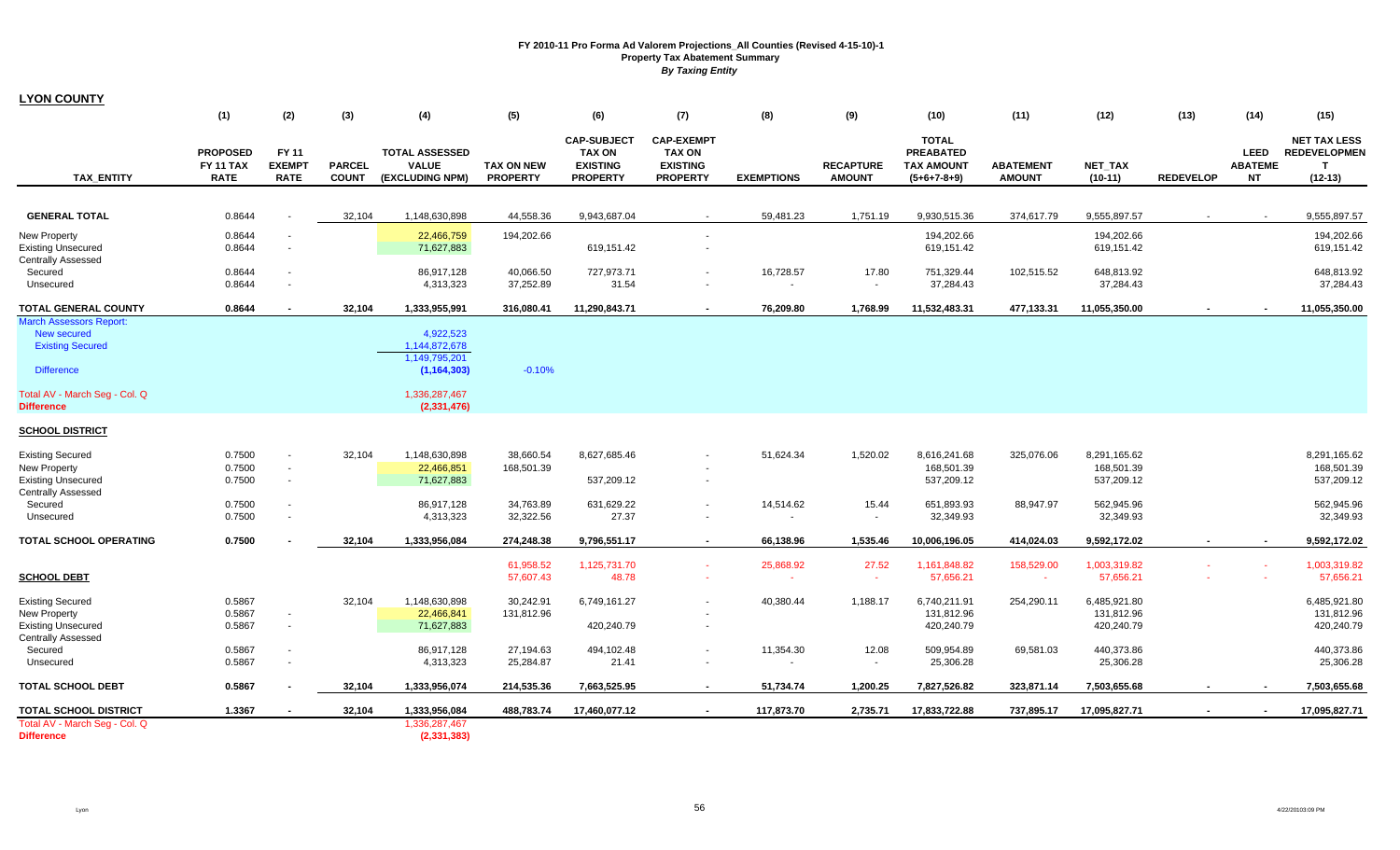| <b>LYON COUNTY</b>                                                                                                  |                                                    |                                              |                               |                                                          |                                      |                                                                           |                                                                          |                       |                                   |                                                                        |                                   |                                                       |                  |                                            |                                                              |
|---------------------------------------------------------------------------------------------------------------------|----------------------------------------------------|----------------------------------------------|-------------------------------|----------------------------------------------------------|--------------------------------------|---------------------------------------------------------------------------|--------------------------------------------------------------------------|-----------------------|-----------------------------------|------------------------------------------------------------------------|-----------------------------------|-------------------------------------------------------|------------------|--------------------------------------------|--------------------------------------------------------------|
|                                                                                                                     | (1)                                                | (2)                                          | (3)                           | (4)                                                      | (5)                                  | (6)                                                                       | (7)                                                                      | (8)                   | (9)                               | (10)                                                                   | (11)                              | (12)                                                  | (13)             | (14)                                       | (15)                                                         |
| <b>TAX ENTITY</b>                                                                                                   | <b>PROPOSED</b><br><b>FY 11 TAX</b><br><b>RATE</b> | FY 11<br><b>EXEMPT</b><br><b>RATE</b>        | <b>PARCEL</b><br><b>COUNT</b> | <b>TOTAL ASSESSED</b><br><b>VALUE</b><br>(EXCLUDING NPM) | <b>TAX ON NEW</b><br><b>PROPERTY</b> | <b>CAP-SUBJECT</b><br><b>TAX ON</b><br><b>EXISTING</b><br><b>PROPERTY</b> | <b>CAP-EXEMPT</b><br><b>TAX ON</b><br><b>EXISTING</b><br><b>PROPERTY</b> | <b>EXEMPTIONS</b>     | <b>RECAPTURE</b><br><b>AMOUNT</b> | <b>TOTAL</b><br><b>PREABATED</b><br><b>TAX AMOUNT</b><br>$(5+6+7-8+9)$ | <b>ABATEMENT</b><br><b>AMOUNT</b> | <b>NET TAX</b><br>$(10-11)$                           | <b>REDEVELOP</b> | <b>LEED</b><br><b>ABATEME</b><br><b>NT</b> | <b>NET TAX LESS</b><br><b>REDEVELOPMEN</b><br>T<br>$(12-13)$ |
| <b>CITY OF FERNLEY</b>                                                                                              |                                                    |                                              |                               |                                                          |                                      |                                                                           |                                                                          |                       |                                   |                                                                        |                                   |                                                       |                  |                                            |                                                              |
| <b>Existing Secured</b><br><b>New Property</b><br><b>Existing Unsecured</b><br><b>Centrally Assessed</b>            | 0.3510<br>0.3510<br>0.3510                         | $\blacksquare$<br>$\blacksquare$<br>$\sim$   | 9,325                         | 389,989,918<br>9,267,721<br>37,650,919                   | 3,869.14<br>32,529.70                | 1,376,331.19<br>132,154.73                                                | $\overline{\phantom{a}}$                                                 | 11,334.60             | 68.13                             | 1,368,933.86<br>32,529.70<br>132, 154. 73                              | 119,299.68                        | 1,249,634.18<br>32,529.70<br>132, 154. 73             |                  |                                            | 1,249,634.18<br>32,529.70<br>132,154.73                      |
| Secured<br>Unsecured                                                                                                | 0.3510<br>0.3510                                   | $\sim$                                       |                               | 10,128,878<br>632,241                                    | 136.23<br>2,219.17                   | 36,265.24                                                                 | $\sim$                                                                   | 849.12                | 2.93<br>$\blacksquare$            | 35,555.28<br>2,219.17                                                  | 20,045.03                         | 15,510.25<br>2,219.17                                 |                  |                                            | 15,510.25<br>2,219.17                                        |
| <b>TOTAL FERNLEY</b>                                                                                                | 0.3510                                             |                                              | 9,325                         | 447,669,677                                              | 38,754.24                            | 1,544,751.16                                                              | $\sim$                                                                   | 12,183.72             | 71.06                             | 1,571,392.74                                                           | 139,344.71                        | 1,432,048.03                                          |                  |                                            | 1,432,048.03                                                 |
| Total AV - March Seg - Col. Q<br><b>Difference</b><br><b>CITY OF YERINGTON</b>                                      |                                                    |                                              |                               | 448,105,998<br>(436, 321)                                |                                      |                                                                           |                                                                          |                       |                                   |                                                                        |                                   |                                                       |                  |                                            |                                                              |
| <b>Existing Secured</b><br><b>New Property</b><br><b>Existing Unsecured</b>                                         | 0.4044<br>0.4044<br>0.4044                         | $\blacksquare$<br>$\blacksquare$<br>$\omega$ | 1,521                         | 50,458,758<br>1,824,296<br>4,590,755                     | 877.09<br>7,377.45                   | 204,013.90<br>18,565.01                                                   | $\sim$                                                                   | 835.78                |                                   | 204,055.21<br>7,377.45<br>18,565.01                                    | 1,247.34                          | 202,807.87<br>7,377.45<br>18,565.01                   |                  |                                            | 202,807.87<br>7,377.45<br>18,565.01                          |
| <b>Centrally Assessed</b><br>Secured<br>Unsecured                                                                   | 0.4044<br>0.4044                                   | $\overline{\phantom{a}}$                     |                               | 1,877,116<br>122,312                                     | 2,084.90<br>494.62                   | 5,638.68                                                                  | $\blacksquare$                                                           | 132.52                |                                   | 7,591.06<br>494.62                                                     | 1,024.26                          | 6,566.80<br>494.62                                    |                  |                                            | 6,566.80<br>494.62                                           |
| <b>TOTAL YERINGTON</b>                                                                                              | 0.4044                                             | $\blacksquare$                               | 1,521                         | 58,873,237                                               | 10,834.06                            | 228,217.59                                                                | $\sim$                                                                   | 968.30                | $\overline{\phantom{a}}$          | 238,083.36                                                             | 2,271.60                          | 235,811.76                                            |                  |                                            | 235,811.76                                                   |
| Total AV - March Seg - Col. Q<br><b>Difference</b><br><b>CARSON WATER SUBCONSERVANCY DISTRICT</b>                   |                                                    |                                              |                               | 58,857,733<br>15,504                                     |                                      |                                                                           |                                                                          |                       |                                   |                                                                        |                                   |                                                       |                  |                                            |                                                              |
| <b>Existing Secured</b><br>New Property<br><b>Existing Unsecured</b><br><b>Centrally Assessed</b>                   | 0.0300<br>0.0300<br>0.0300                         | $\omega$<br>$\sim$<br>$\sim$                 | 15,852                        | 515,430,540<br>9,345,134<br>24,186,337                   | 617.70<br>2,803.54                   | 154,751.17<br>7,255.90                                                    | $\sim$                                                                   | 740.25                | 53.63                             | 154,682.25<br>2,803.54<br>7,255.90                                     | 5,096.23                          | 149,586.02<br>2,803.54<br>7,255.90                    |                  |                                            | 149,586.02<br>2,803.54<br>7,255.90                           |
| Secured                                                                                                             | 0.0300                                             | $\sim$                                       |                               | 28,005,593                                               | 665.82                               | 7,922.11                                                                  | $\sim$                                                                   | 186.27                | 0.07                              | 8,401.73                                                               | 1,215.70                          | 7,186.03                                              |                  |                                            | 7,186.03                                                     |
| Unsecured                                                                                                           | 0.0300                                             | $\sim$                                       |                               | 1,411,554                                                | 423.22                               | 0.25                                                                      |                                                                          | $\sim$                | $\sim$                            | 423.47                                                                 |                                   | 423.47                                                |                  |                                            | 423.47                                                       |
| <b>TOTAL CWSD</b><br>Total AV - March Seg - Col. Q<br><b>Difference</b><br><b>CENTRAL LYON COUNTY FIRE DISTRICT</b> | 0.0300                                             |                                              | 15,852                        | 578,379,158<br>579,655,764<br>(1, 276, 606)              | 4,510.28                             | 169,929.43                                                                | $\overline{\phantom{a}}$                                                 | 926.52                | 53.70                             | 173,566.89                                                             | 6,311.93                          | 167,254.96                                            |                  |                                            | 167,254.96                                                   |
| <b>Existing Secured</b><br><b>New Property</b><br><b>Existing Unsecured</b><br><b>Centrally Assessed</b><br>Secured | 0.4570<br>0.4570<br>0.4570<br>0.4570               | $\blacksquare$<br>$\sim$<br>$\sim$           | 16,079                        | 516,806,742<br>9,345,259<br>24,220,665<br>34,211,921     | 9,409.06<br>42,707.83<br>10,199.89   | 2,363,652.86<br>110,688.44<br>149,296.12                                  | $\sim$<br>$\blacksquare$                                                 | 11,204.38<br>3,147.53 | 823.05<br>10.67                   | 2,362,680.59<br>42,707.83<br>110,688.44<br>156,359.15                  | 134,557.16<br>36,182.95           | 2,228,123.43<br>42,707.83<br>110,688.44<br>120,176.20 |                  |                                            | 2,228,123.43<br>42,707.83<br>110,688.44<br>120,176.20        |
| Unsecured                                                                                                           | 0.4570                                             |                                              |                               | 1,676,821                                                | 7,659.21                             | 3.83                                                                      | $\sim$                                                                   | $\sim$                | $\sim$                            | 7,663.04                                                               | 0.36                              | 7,662.68                                              |                  |                                            | 7,662.68                                                     |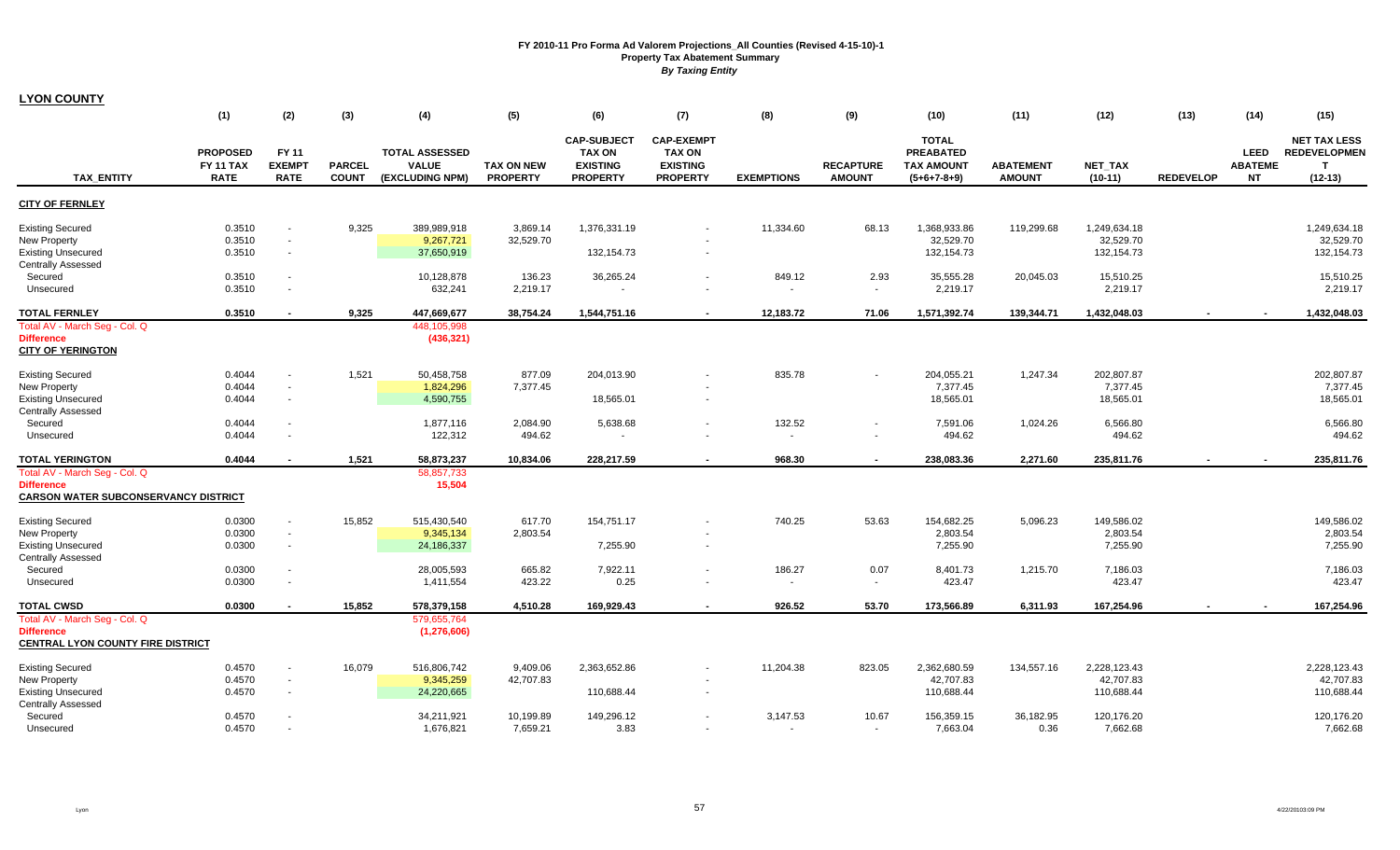| <b>LYON COUNTY</b>                                                 |                                             |                                       |                               |                                                          |                                      |                                                                           |                                                                          |                   |                                   |                                                                        |                                   |                             |                  |                                            |                                                                         |
|--------------------------------------------------------------------|---------------------------------------------|---------------------------------------|-------------------------------|----------------------------------------------------------|--------------------------------------|---------------------------------------------------------------------------|--------------------------------------------------------------------------|-------------------|-----------------------------------|------------------------------------------------------------------------|-----------------------------------|-----------------------------|------------------|--------------------------------------------|-------------------------------------------------------------------------|
|                                                                    | (1)                                         | (2)                                   | (3)                           | (4)                                                      | (5)                                  | (6)                                                                       | (7)                                                                      | (8)               | (9)                               | (10)                                                                   | (11)                              | (12)                        | (13)             | (14)                                       | (15)                                                                    |
| <b>TAX ENTITY</b>                                                  | <b>PROPOSED</b><br>FY 11 TAX<br><b>RATE</b> | FY 11<br><b>EXEMPT</b><br><b>RATE</b> | <b>PARCEL</b><br><b>COUNT</b> | <b>TOTAL ASSESSED</b><br><b>VALUE</b><br>(EXCLUDING NPM) | <b>TAX ON NEW</b><br><b>PROPERTY</b> | <b>CAP-SUBJECT</b><br><b>TAX ON</b><br><b>EXISTING</b><br><b>PROPERTY</b> | <b>CAP-EXEMPT</b><br><b>TAX ON</b><br><b>EXISTING</b><br><b>PROPERTY</b> | <b>EXEMPTIONS</b> | <b>RECAPTURE</b><br><b>AMOUNT</b> | <b>TOTAL</b><br><b>PREABATED</b><br><b>TAX AMOUNT</b><br>$(5+6+7-8+9)$ | <b>ABATEMENT</b><br><b>AMOUNT</b> | <b>NET TAX</b><br>$(10-11)$ | <b>REDEVELOP</b> | <b>LEED</b><br><b>ABATEME</b><br><b>NT</b> | <b>NET TAX LESS</b><br><b>REDEVELOPMEN</b><br>$\mathbf{T}$<br>$(12-13)$ |
| <b>TOTAL CENTRAL LYON FIRE</b>                                     | 0.4570                                      |                                       | 16,079                        | 586.261.407                                              | 69,975.99                            | 2,623,641.25                                                              |                                                                          | 14,351.91         | 833.72                            | 2,680,099.05                                                           | 170.740.47                        | 2,509,358.58                |                  |                                            | 2,509,358.58                                                            |
| Total AV - March Seg - Col. Q                                      |                                             |                                       |                               | 587,543,781                                              |                                      |                                                                           |                                                                          |                   |                                   |                                                                        |                                   |                             |                  |                                            |                                                                         |
| <b>Difference</b>                                                  |                                             |                                       |                               | (1, 282, 374)                                            |                                      |                                                                           |                                                                          |                   |                                   |                                                                        |                                   |                             |                  |                                            |                                                                         |
| <b>CENTRAL LYON VECTOR CONTROL DISTRICT</b>                        |                                             |                                       |                               |                                                          |                                      |                                                                           |                                                                          |                   |                                   |                                                                        |                                   |                             |                  |                                            |                                                                         |
| <b>Existing Secured</b>                                            | 0.0350                                      | $\blacksquare$                        | 15,748                        | 506,249,221                                              | 706.16                               | 177,337.88                                                                |                                                                          | 856.21            | 62.43                             | 177,250.26                                                             | 5,877.12                          | 171,373.14                  |                  |                                            | 171,373.14                                                              |
| <b>New Property</b>                                                | 0.0350                                      | $\blacksquare$                        |                               | 8,721,121                                                | 3,052.39                             |                                                                           |                                                                          |                   |                                   | 3,052.39                                                               |                                   | 3,052.39                    |                  |                                            | 3,052.39                                                                |
| <b>Existing Unsecured</b>                                          | 0.0350                                      | $\sim$                                |                               | 22, 155, 713                                             |                                      | 7,754.50                                                                  | $\sim$                                                                   |                   |                                   | 7,754.50                                                               |                                   | 7,754.50                    |                  |                                            | 7,754.50                                                                |
| <b>Centrally Assessed</b>                                          |                                             |                                       |                               |                                                          |                                      |                                                                           |                                                                          |                   |                                   |                                                                        |                                   |                             |                  |                                            |                                                                         |
| Secured                                                            | 0.0350                                      | $\blacksquare$                        |                               | 33,768,245                                               | 781.18                               | 11,274.53                                                                 | $\sim$                                                                   | 236.81            | 0.21                              | 11,819.11                                                              | 720.85                            | 11,098.26                   |                  |                                            | 11,098.26                                                               |
| Unsecured                                                          | 0.0350                                      | $\sim$                                |                               | 1,648,059                                                | 576.54                               | 0.29                                                                      |                                                                          |                   | $\sim$                            | 576.83                                                                 |                                   | 576.83                      |                  |                                            | 576.83                                                                  |
| TOTAL CENTRAL LYON VECTOR CC                                       | 0.0350                                      | $\overline{\phantom{a}}$              | 15,748                        | 572,542,359                                              | 5,116.27                             | 196,367.20                                                                | $\sim$                                                                   | 1,093.02          | 62.64                             | 200,453.09                                                             | 6,597.97                          | 193,855.12                  |                  |                                            | 193,855.12                                                              |
| Total AV - March Seg - Col. Q                                      |                                             |                                       |                               | 573,820,297                                              |                                      |                                                                           |                                                                          |                   |                                   |                                                                        |                                   |                             |                  |                                            |                                                                         |
| <b>Difference</b><br><b>FERNLEY SWIMMING POOL DISTRICT</b>         |                                             |                                       |                               | (1, 277, 938)                                            |                                      |                                                                           |                                                                          |                   |                                   |                                                                        |                                   |                             |                  |                                            |                                                                         |
| <b>Existing Secured</b>                                            | 0.2000                                      | $\mathbf{r}$                          | 9,425                         | 400,674,608                                              | 2,204.64                             | 806,342.22                                                                |                                                                          | 7,197.48          | 38.82                             | 801,388.20                                                             | 39,760.82                         | 761,627.38                  |                  |                                            | 761,627.38                                                              |
| New Property                                                       | 0.2000                                      | $\blacksquare$                        |                               | 9,293,577                                                | 18,587.15                            |                                                                           |                                                                          |                   |                                   | 18,587.15                                                              |                                   | 18,587.15                   |                  |                                            | 18,587.15                                                               |
| <b>Existing Unsecured</b>                                          | 0.2000                                      | $\blacksquare$                        |                               | 37,960,326                                               |                                      | 75,920.65                                                                 | $\sim$                                                                   |                   |                                   | 75,920.65                                                              |                                   | 75,920.65                   |                  |                                            | 75,920.65                                                               |
| <b>Centrally Assessed</b>                                          |                                             |                                       |                               |                                                          |                                      |                                                                           |                                                                          |                   |                                   |                                                                        |                                   |                             |                  |                                            |                                                                         |
| Secured                                                            | 0.2000                                      | $\blacksquare$                        |                               | 10,128,878                                               | 77.63                                | 20,663.96                                                                 |                                                                          | 483.84            | 1.55                              | 20,259.30                                                              | 3,679.76                          | 16,579.54                   |                  |                                            | 16,579.54                                                               |
| Unsecured                                                          | 0.2000                                      |                                       |                               | 632,241                                                  | 1,264.49                             | $\sim$                                                                    |                                                                          | $\sim$            | $\sim$                            | 1,264.49                                                               |                                   | 1,264.49                    |                  |                                            | 1,264.49                                                                |
| TOTAL FERNLEY SWIMMING POOL                                        | 0.2000                                      | $\blacksquare$                        | 9,425                         | 458,689,630                                              | 22,133.91                            | 902,926.83                                                                | $\sim$                                                                   | 7,681.32          | 40.37                             | 917,419.80                                                             | 43,440.58                         | 873,979.22                  |                  |                                            | 873,979.22                                                              |
| Total AV - March Seg - Col. Q                                      |                                             |                                       |                               | 459,125,952                                              |                                      |                                                                           |                                                                          |                   |                                   |                                                                        |                                   |                             |                  |                                            |                                                                         |
| <b>Difference</b><br><b>MASON VALLEY FIRE MAINTENANCE DISTRICT</b> |                                             |                                       |                               | (436, 322)                                               |                                      |                                                                           |                                                                          |                   |                                   |                                                                        |                                   |                             |                  |                                            |                                                                         |
|                                                                    |                                             |                                       |                               |                                                          |                                      |                                                                           |                                                                          |                   |                                   |                                                                        |                                   |                             |                  |                                            |                                                                         |
| <b>Existing Secured</b>                                            | 0.2626                                      | $\blacksquare$                        | 3,355                         | 97,862,018                                               | 3,723.63                             | 254,484.15                                                                |                                                                          | 1,221.75          |                                   | 256,986.03                                                             | 14,159.41                         | 242,826.62                  |                  |                                            | 242,826.62                                                              |
| <b>New Property</b>                                                | 0.2626                                      | $\sim$                                |                               | 924,220                                                  | 2,427.00                             |                                                                           |                                                                          |                   |                                   | 2,427.00                                                               |                                   | 2,427.00                    |                  |                                            | 2,427.00                                                                |
| <b>Existing Unsecured</b>                                          | 0.2626                                      | $\mathbf{r}$                          |                               | 3,373,310                                                |                                      | 8,858.31                                                                  | $\sim$                                                                   |                   |                                   | 8,858.31                                                               |                                   | 8,858.31                    |                  |                                            | 8,858.31                                                                |
| <b>Centrally Assessed</b>                                          |                                             |                                       |                               |                                                          |                                      |                                                                           |                                                                          |                   |                                   |                                                                        |                                   |                             |                  |                                            |                                                                         |
| Secured                                                            | 0.2626                                      | $\sim$                                |                               | 18,302,430                                               | 2,382.60                             | 47,093.07                                                                 |                                                                          | 1,413.48          | 0.33                              | 48,062.52                                                              | 12,631.58                         | 35,430.94                   |                  |                                            | 35,430.94                                                               |
| Unsecured                                                          | 0.2626                                      | $\blacksquare$                        |                               | 936,292                                                  | 2,453.69                             | 5.01                                                                      | $\sim$                                                                   |                   | $\sim$                            | 2,458.70                                                               | 0.23                              | 2,458.47                    |                  |                                            | 2,458.47                                                                |
| TOTAL MASON VLLY FIRE MAINTEN                                      | 0.2626                                      |                                       | 3,355                         | 121,398,270                                              | 10,986.92                            | 310,440.54                                                                | $\sim$                                                                   | 2,635.23          | 0.33                              | 318,792.57                                                             | 26,791.22                         | 292,001.35                  |                  |                                            | 292,001.35                                                              |
| Total AV - March Seg - Col. Q                                      |                                             |                                       |                               | 121,880,936                                              |                                      |                                                                           |                                                                          |                   |                                   |                                                                        |                                   |                             |                  |                                            |                                                                         |
| <b>Difference</b><br><b>MASON VALLEY MOSQUITO DISTRICT</b>         |                                             |                                       |                               | (482, 666)                                               |                                      |                                                                           |                                                                          |                   |                                   |                                                                        |                                   |                             |                  |                                            |                                                                         |
| <b>Existing Secured</b>                                            | 0.0838                                      |                                       | 4,876                         | 148,320,776                                              | 1,370.04                             | 123,485.80                                                                |                                                                          | 562.37            |                                   | 124,293.47                                                             | 2,232.01                          | 122,061.46                  |                  |                                            | 122,061.46                                                              |
| New Property                                                       | 0.0838                                      |                                       |                               | 2,748,496                                                | 2,303.24                             |                                                                           |                                                                          |                   |                                   | 2,303.24                                                               |                                   | 2,303.24                    |                  |                                            | 2,303.24                                                                |
| <b>Existing Unsecured</b>                                          | 0.0838                                      | $\overline{\phantom{a}}$              |                               | 8,008,352                                                |                                      | 6.711.00                                                                  |                                                                          |                   |                                   | 6.711.00                                                               |                                   | 6.711.00                    |                  |                                            | 6,711.00                                                                |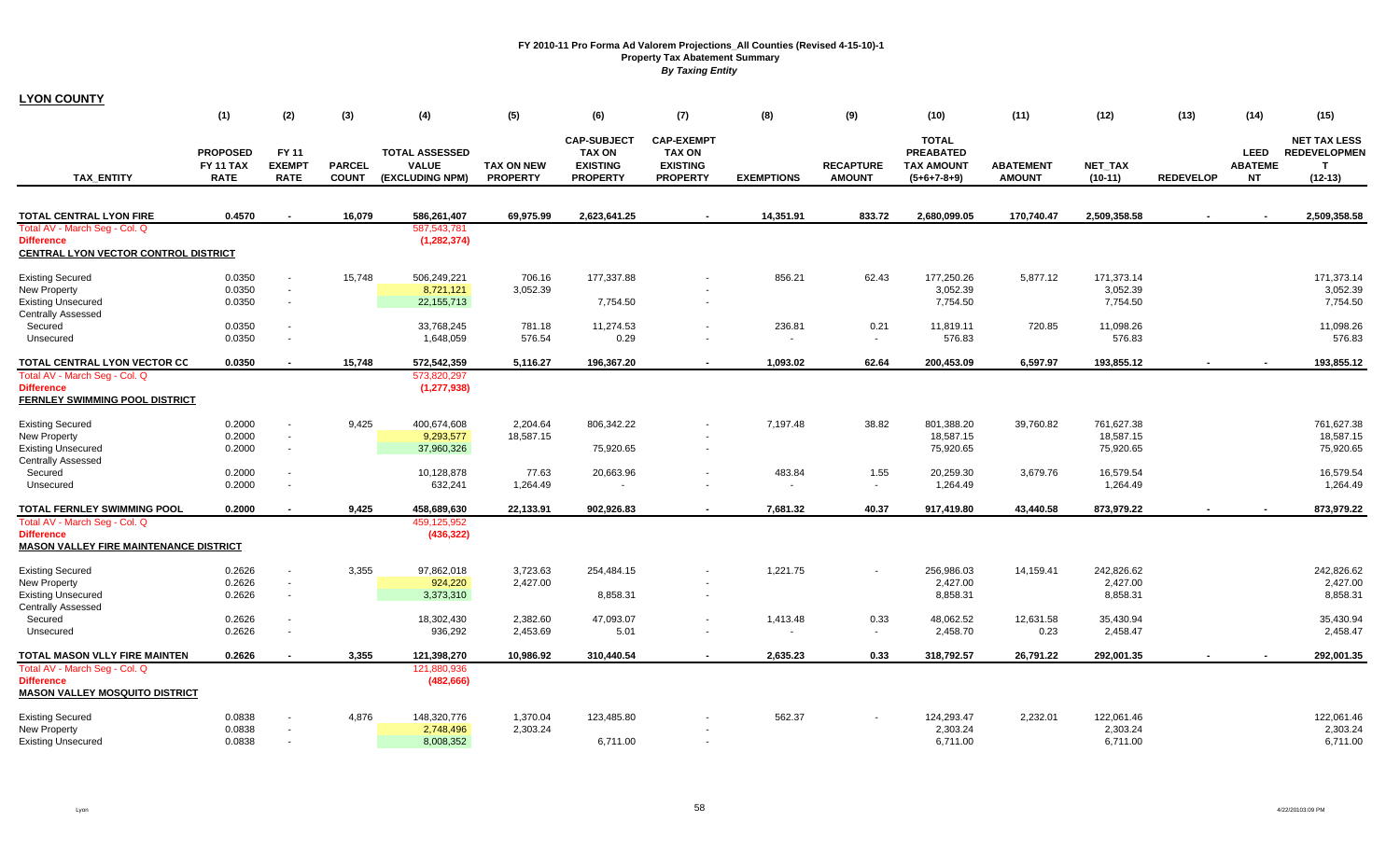| <b>LYON COUNTY</b>                         |                  |                                  |               |                         |                    |                                     |                                    |                   |                  |                                  |                  |                     |                  |                |                                            |
|--------------------------------------------|------------------|----------------------------------|---------------|-------------------------|--------------------|-------------------------------------|------------------------------------|-------------------|------------------|----------------------------------|------------------|---------------------|------------------|----------------|--------------------------------------------|
|                                            | (1)              | (2)                              | (3)           | (4)                     | (5)                | (6)                                 | (7)                                | (8)               | (9)              | (10)                             | (11)             | (12)                | (13)             | (14)           | (15)                                       |
|                                            |                  |                                  |               |                         |                    |                                     |                                    |                   |                  |                                  |                  |                     |                  |                |                                            |
|                                            | <b>PROPOSED</b>  | <b>FY 11</b>                     |               | <b>TOTAL ASSESSED</b>   |                    | <b>CAP-SUBJECT</b><br><b>TAX ON</b> | <b>CAP-EXEMPT</b><br><b>TAX ON</b> |                   |                  | <b>TOTAL</b><br><b>PREABATED</b> |                  |                     |                  | <b>LEED</b>    | <b>NET TAX LESS</b><br><b>REDEVELOPMEN</b> |
|                                            | <b>FY 11 TAX</b> | <b>EXEMPT</b>                    | <b>PARCEL</b> | <b>VALUE</b>            | <b>TAX ON NEW</b>  | <b>EXISTING</b>                     | <b>EXISTING</b>                    |                   | <b>RECAPTURE</b> | <b>TAX AMOUNT</b>                | <b>ABATEMENT</b> | NET_TAX             |                  | <b>ABATEME</b> | $\mathbf{T}$                               |
| <b>TAX ENTITY</b>                          | <b>RATE</b>      | <b>RATE</b>                      | <b>COUNT</b>  | (EXCLUDING NPM)         | <b>PROPERTY</b>    | <b>PROPERTY</b>                     | <b>PROPERTY</b>                    | <b>EXEMPTIONS</b> | <b>AMOUNT</b>    | $(5+6+7-8+9)$                    | <b>AMOUNT</b>    | $(10-11)$           | <b>REDEVELOP</b> | <b>NT</b>      | $(12-13)$                                  |
|                                            |                  |                                  |               |                         |                    |                                     |                                    |                   |                  |                                  |                  |                     |                  |                |                                            |
| <b>Centrally Assessed</b>                  |                  |                                  |               |                         |                    |                                     |                                    | 478.51            |                  |                                  |                  |                     |                  |                |                                            |
| Secured<br>Unsecured                       | 0.0838<br>0.0838 | $\blacksquare$<br>$\blacksquare$ |               | 20,179,546<br>1,058,603 | 1,192.35<br>885.48 | 16,196.65<br>1.60                   | $\sim$                             |                   |                  | 16,910.49<br>887.08              | 2,872.19         | 14,038.30<br>887.08 |                  |                | 14,038.30<br>887.08                        |
|                                            |                  |                                  |               |                         |                    |                                     |                                    |                   |                  |                                  |                  |                     |                  |                |                                            |
| TOTAL MASON VLLY MOSQUITO                  | 0.0838           | $\overline{a}$                   | 4,876         | 180,315,774             | 5,751.11           | 146,395.05                          | $\sim$                             | 1,040.88          |                  | 151,105.28                       | 5,104.20         | 146,001.08          |                  |                | 146,001.08                                 |
| Total AV - March Seg - Col. Q              |                  |                                  |               | 180,782,956             |                    |                                     |                                    |                   |                  |                                  |                  |                     |                  |                |                                            |
| <b>Difference</b>                          |                  |                                  |               | (467, 182)              |                    |                                     |                                    |                   |                  |                                  |                  |                     |                  |                |                                            |
| <b>MASON VALLEY SWIMMING POOL DISTRICT</b> |                  |                                  |               |                         |                    |                                     |                                    |                   |                  |                                  |                  |                     |                  |                |                                            |
| <b>Existing Secured</b>                    | 0.1749           | $\blacksquare$                   | 4,876         | 146,014,312             | 2,859.42           | 253,693.63                          |                                    | 1,175.84          |                  | 255,377.21                       | 4,657.80         | 250,719.41          |                  |                | 250,719.41                                 |
| <b>New Property</b>                        | 0.1749           | $\sim$                           |               | 2,718,004               | 4,753.79           |                                     |                                    |                   |                  | 4,753.79                         |                  | 4,753.79            |                  |                | 4,753.79                                   |
| <b>Existing Unsecured</b>                  | 0.1749           | $\sim$                           |               | 8,002,392               |                    | 13,996.18                           | $\overline{\phantom{a}}$           |                   |                  | 13,996.18                        |                  | 13,996.18           |                  |                | 13,996.18                                  |
| Centrally Assessed                         |                  |                                  |               |                         |                    |                                     |                                    |                   |                  |                                  |                  |                     |                  |                |                                            |
| Secured                                    | 0.1749           | $\sim$                           |               | 19,812,071              | 2,459.90           | 33,183.39                           | $\sim$                             | 991.98            |                  | 34,651.31                        | 5,994.63         | 28,656.68           |                  |                | 28,656.68                                  |
| Unsecured                                  | 0.1749           | $\blacksquare$                   |               | 1,046,665               | 1,827.28           | 3.34                                |                                    |                   |                  | 1,830.62                         |                  | 1,830.62            |                  |                | 1,830.62                                   |
| TOTAL MASON VLLY SWIMMING PO               | 0.1749           |                                  | 4,876         | 177,593,444             | 11,900.39          | 300,876.54                          | $\sim$                             | 2,167.82          |                  | 310,609.11                       | 10,652.43        | 299,956.68          |                  |                | 299,956.68                                 |
| Total AV - March Seq - Col. Q              |                  |                                  |               | 178,060,622             |                    |                                     |                                    |                   |                  |                                  |                  |                     |                  |                |                                            |
| <b>Difference</b>                          |                  |                                  |               | (467, 178)              |                    |                                     |                                    |                   |                  |                                  |                  |                     |                  |                |                                            |
| NO LYON CO FIRE MAINTENANCE DISTRICT       |                  |                                  |               |                         |                    |                                     |                                    |                   |                  |                                  |                  |                     |                  |                |                                            |
| <b>Existing Secured</b>                    | 0.2396           | $\sim$                           | 9,443         | 401,388,994             | 2,641.16           | 967,709.03                          |                                    | 8,622.87          | 46.50            | 961,773.82                       | 73,702.69        | 888,071.13          |                  |                | 888,071.13                                 |
| <b>New Property</b>                        | 0.2396           | $\blacksquare$                   |               | 9,293,576               | 22,267.41          |                                     |                                    |                   |                  | 22,267.41                        |                  | 22,267.41           |                  |                | 22,267.41                                  |
| <b>Existing Unsecured</b>                  | 0.2396           | $\sim$                           |               | 37,960,326              |                    | 90,952.94                           | $\overline{\phantom{a}}$           |                   |                  | 90,952.94                        |                  | 90,952.94           |                  |                | 90,952.94                                  |
| <b>Centrally Assessed</b>                  |                  |                                  |               |                         |                    |                                     |                                    |                   |                  |                                  |                  |                     |                  |                |                                            |
| Secured                                    | 0.2396           | $\blacksquare$                   |               | 10,366,971              | 187.56             | 25,231.33                           | $\sim$                             | 579.63            | 3.45             | 24,842.71                        | 9,268.60         | 15,574.11           |                  |                | 15,574.11                                  |
| Unsecured                                  | 0.2396           | $\blacksquare$                   |               | 635,860                 | 1,523.52           |                                     |                                    |                   |                  | 1,523.52                         |                  | 1,523.52            |                  |                | 1,523.52                                   |
| TOTAL NO LYON CO FIRE MAINTEN.             | 0.2396           |                                  | 9,443         | 459,645,728             | 26,619.65          | 1,083,893.30                        | $\overline{\phantom{a}}$           | 9,202.50          | 49.95            | 1,101,360.40                     | 82,971.29        | 1,018,389.11        |                  |                | 1,018,389.11                               |
| Total AV - March Seg - Col. Q              |                  |                                  |               | 460,082,053             |                    |                                     |                                    |                   |                  |                                  |                  |                     |                  |                |                                            |
| <b>Difference</b>                          |                  |                                  |               | (436, 325)              |                    |                                     |                                    |                   |                  |                                  |                  |                     |                  |                |                                            |
| SILVER SPRINGS-STAGECOACH HOSPITAL DIST    |                  |                                  |               |                         |                    |                                     |                                    |                   |                  |                                  |                  |                     |                  |                |                                            |
| <b>Existing Secured</b>                    | 0.0450           | $\blacksquare$                   | 7,767         | 128,410,829             | 216.64             | 58,032.99                           |                                    | 457.27            | 67.89            | 57,860.25                        | 8,396.51         | 49,463.74           |                  |                | 49,463.74                                  |
| <b>New Property</b>                        | 0.0450           | $\sim$                           |               | 2,042,190               | 918.99             |                                     | $\overline{\phantom{a}}$           |                   |                  | 918.99                           |                  | 918.99              |                  |                | 918.99                                     |
| <b>Existing Unsecured</b>                  | 0.0450           | $\sim$                           |               | 5,246,996               |                    | 2,361.15                            | $\sim$                             |                   |                  | 2,361.15                         |                  | 2,361.15            |                  |                | 2,361.15                                   |
| <b>Centrally Assessed</b>                  |                  |                                  |               |                         |                    |                                     |                                    |                   |                  |                                  |                  |                     |                  |                |                                            |
| Secured                                    | 0.0450           | $\blacksquare$                   |               | 19,401,016              | 318.34             | 8,591.02                            | $\sim$                             | 178.88            | 0.85             | 8,731.33                         | 2,256.73         | 6,474.60            |                  |                | 6,474.60                                   |
| Unsecured                                  | 0.0450           | $\blacksquare$                   |               | 943,107                 | 424.01             | 0.38                                |                                    | $\sim$            | $\sim$           | 424.39                           |                  | 424.39              |                  |                | 424.39                                     |
| TOTAL SILVER SPRINGS-STAGECO.              | 0.0450           |                                  | 7,767         | 156,044,138             | 1,877.98           | 68,985.54                           |                                    | 636.15            | 68.74            | 70,296.10                        | 10.653.24        | 59,642.86           |                  |                | 59,642.86                                  |
| Total AV - March Seg - Col. Q              |                  |                                  |               | 157,199,616             |                    |                                     |                                    |                   |                  |                                  |                  |                     |                  |                |                                            |
| <b>Difference</b>                          |                  |                                  |               | (1, 155, 478)           |                    |                                     |                                    |                   |                  |                                  |                  |                     |                  |                |                                            |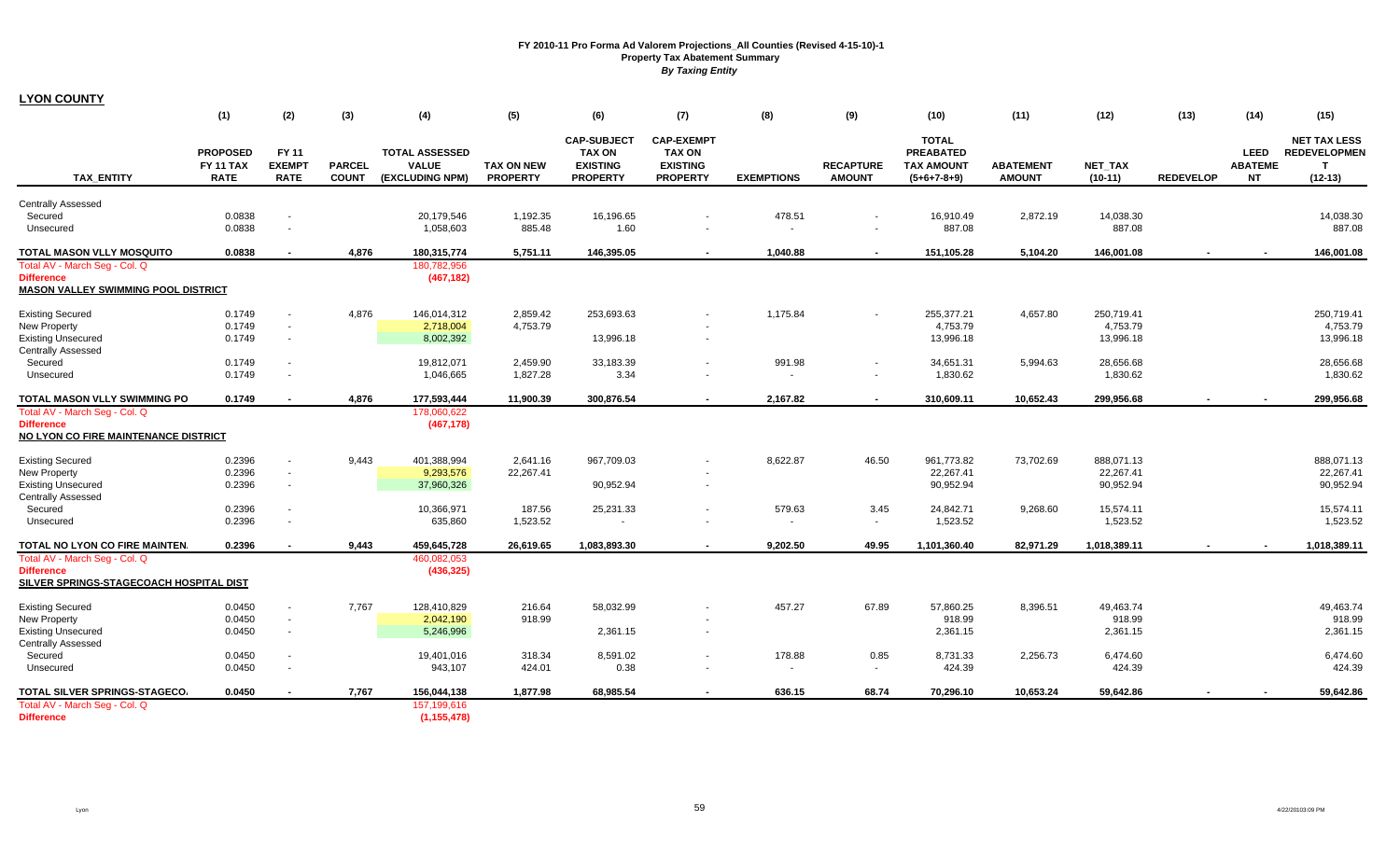| <b>LYON COUNTY</b>                     |                                             |                                       |                               |                                                          |                                      |                                                                           |                                                                          |                   |                                   |                                                                        |                                   |                             |                  |                                            |                                                         |
|----------------------------------------|---------------------------------------------|---------------------------------------|-------------------------------|----------------------------------------------------------|--------------------------------------|---------------------------------------------------------------------------|--------------------------------------------------------------------------|-------------------|-----------------------------------|------------------------------------------------------------------------|-----------------------------------|-----------------------------|------------------|--------------------------------------------|---------------------------------------------------------|
|                                        | (1)                                         | (2)                                   | (3)                           | (4)                                                      | (5)                                  | (6)                                                                       | (7)                                                                      | (8)               | (9)                               | (10)                                                                   | (11)                              | (12)                        | (13)             | (14)                                       | (15)                                                    |
| <b>TAX ENTITY</b>                      | <b>PROPOSED</b><br>FY 11 TAX<br><b>RATE</b> | FY 11<br><b>EXEMPT</b><br><b>RATE</b> | <b>PARCEL</b><br><b>COUNT</b> | <b>TOTAL ASSESSED</b><br><b>VALUE</b><br>(EXCLUDING NPM) | <b>TAX ON NEW</b><br><b>PROPERTY</b> | <b>CAP-SUBJECT</b><br><b>TAX ON</b><br><b>EXISTING</b><br><b>PROPERTY</b> | <b>CAP-EXEMPT</b><br><b>TAX ON</b><br><b>EXISTING</b><br><b>PROPERTY</b> | <b>EXEMPTIONS</b> | <b>RECAPTURE</b><br><b>AMOUNT</b> | <b>TOTAL</b><br><b>PREABATED</b><br><b>TAX AMOUNT</b><br>$(5+6+7-8+9)$ | <b>ABATEMENT</b><br><b>AMOUNT</b> | <b>NET TAX</b><br>$(10-11)$ | <b>REDEVELOP</b> | <b>LEED</b><br><b>ABATEME</b><br><b>NT</b> | <b>NET TAX LESS</b><br><b>REDEVELOPMEN</b><br>$(12-13)$ |
| SMITH VALLEY FIRE MAINTENANCE DISTRICT |                                             |                                       |                               |                                                          |                                      |                                                                           |                                                                          |                   |                                   |                                                                        |                                   |                             |                  |                                            |                                                         |
| <b>Existing Secured</b>                | 0.2727                                      | $\mathbf{r}$                          | 1,538                         | 78,616,580                                               | 829.94                               | 213,961.92                                                                |                                                                          | 404.80            | 7.93                              | 214,394.99                                                             | 16,532.47                         | 197,862.52                  |                  |                                            | 197,862.52                                              |
| <b>New Property</b>                    | 0.2727                                      | $\blacksquare$                        |                               | 991,584                                                  | 2,704.05                             |                                                                           |                                                                          |                   |                                   | 2,704.05                                                               |                                   | 2,704.05                    |                  |                                            | 2,704.05                                                |
| <b>Existing Unsecured</b>              | 0.2727                                      | $\blacksquare$                        |                               | 935,926                                                  |                                      | 2,552.27                                                                  | $\sim$                                                                   |                   |                                   | 2,552.27                                                               |                                   | 2,552.27                    |                  |                                            | 2,552.27                                                |
| <b>Centrally Assessed</b>              |                                             |                                       |                               |                                                          |                                      |                                                                           |                                                                          |                   |                                   |                                                                        |                                   |                             |                  |                                            |                                                         |
| Secured                                | 0.2727                                      | $\blacksquare$                        |                               | 6,380,631                                                | 1,566.55                             | 16,274.92                                                                 | $\sim$                                                                   | 441.49            | $\sim$                            | 17,399.98                                                              | 4,434.85                          | 12,965.13                   |                  |                                            | 12,965.13                                               |
| Unsecured                              | 0.2727                                      | $\sim$                                |                               | 369,339                                                  | 1,007.19                             | $\overline{\phantom{a}}$                                                  |                                                                          | $\sim$            | $\sim$                            | 1,007.19                                                               |                                   | 1,007.19                    |                  |                                            | 1,007.19                                                |
|                                        |                                             |                                       |                               |                                                          |                                      |                                                                           |                                                                          |                   |                                   |                                                                        |                                   |                             |                  |                                            |                                                         |
| TOTAL SMITH VLLY FIRE MAINTENA         | 0.2727                                      |                                       | 1,538                         | 87,294,060                                               | 6,107.73                             | 232,789.11                                                                | $\sim$                                                                   | 846.29            | 7.93                              | 238,058.48                                                             | 20,967.32                         | 217,091.16                  |                  |                                            | 217,091.16                                              |
| Total AV - March Seg - Col. Q          |                                             |                                       |                               | 87,381,602                                               |                                      |                                                                           |                                                                          |                   |                                   |                                                                        |                                   |                             |                  |                                            |                                                         |
| <b>Difference</b>                      |                                             |                                       |                               | (87, 542)                                                |                                      |                                                                           |                                                                          |                   |                                   |                                                                        |                                   |                             |                  |                                            |                                                         |
| SOUTH LYON COUNTY HOSPITAL DISTRICT    |                                             |                                       |                               |                                                          |                                      |                                                                           |                                                                          |                   |                                   |                                                                        |                                   |                             |                  |                                            |                                                         |
| <b>Existing Secured</b>                | 0.5615                                      | $\overline{\phantom{a}}$              | 6,582                         | 230,435,162                                              | 11,193.93                            | 1,287,306.10                                                              |                                                                          | 4,606.85          | 16.34                             | 1,293,909.52                                                           | 35,220.59                         | 1,258,688.93                |                  |                                            | 1,258,688.93                                            |
| <b>New Property</b>                    | 0.5615                                      | $\blacksquare$                        |                               | 3,827,983                                                | 21,494.12                            |                                                                           |                                                                          |                   |                                   | 21,494.12                                                              |                                   | 21,494.12                   |                  |                                            | 21,494.12                                               |
| <b>Existing Unsecured</b>              | 0.5615                                      | $\blacksquare$                        |                               | 9,203,742                                                |                                      | 51,679.01                                                                 |                                                                          |                   |                                   | 51,679.01                                                              |                                   | 51,679.01                   |                  |                                            | 51,679.01                                               |
| <b>Centrally Assessed</b>              |                                             |                                       |                               |                                                          |                                      |                                                                           |                                                                          |                   |                                   |                                                                        |                                   |                             |                  |                                            |                                                         |
| Secured                                | 0.5615                                      | $\overline{\phantom{a}}$              |                               | 42,338,236                                               | 13,054.73                            | 230,315.46                                                                | $\sim$                                                                   | 5,640.96          | 3.58                              | 237,732.81                                                             | 32,745.89                         | 204,986.92                  |                  |                                            | 204,986.92                                              |
| Unsecured                              | 0.5615                                      |                                       |                               | 2,000,643                                                | 11,217.84                            | 15.77                                                                     |                                                                          |                   | $\overline{\phantom{a}}$          | 11,233.61                                                              |                                   | 11,233.61                   |                  |                                            | 11,233.61                                               |
|                                        |                                             |                                       |                               |                                                          |                                      |                                                                           |                                                                          |                   |                                   |                                                                        |                                   |                             |                  |                                            |                                                         |
| TOTAL SO LYON CO HOSPITAL              | 0.5615                                      | $\overline{\phantom{a}}$              | 6,582                         | 287,805,766                                              | 56,960.62                            | 1,569,316.34                                                              | $\overline{\phantom{a}}$                                                 | 10,247.81         | 19.92                             | 1,616,049.08                                                           | 67,966.48                         | 1,548,082.60                | $\blacksquare$   |                                            | 1,548,082.60                                            |
| Total AV - March Seg - Col. Q          |                                             |                                       |                               | 288,418,482                                              |                                      |                                                                           |                                                                          |                   |                                   |                                                                        |                                   |                             |                  |                                            |                                                         |
| <b>Difference</b>                      |                                             |                                       |                               | (612, 716)                                               |                                      |                                                                           |                                                                          |                   |                                   |                                                                        |                                   |                             |                  |                                            |                                                         |
| <b>WILLOW CREEK GID</b>                |                                             |                                       |                               |                                                          |                                      |                                                                           |                                                                          |                   |                                   |                                                                        |                                   |                             |                  |                                            |                                                         |
| <b>Existing Secured</b>                | 0.0156                                      | $\blacksquare$                        | 253                           | 4,411,779                                                | $\sim$                               | 692.50                                                                    |                                                                          | 4.27              |                                   | 688.23                                                                 | 7.21                              | 681.02                      |                  |                                            | 681.02                                                  |
| New Property                           | 0.0156                                      | $\blacksquare$                        |                               | 31,396                                                   | 4.90                                 |                                                                           |                                                                          |                   |                                   | 4.90                                                                   |                                   | 4.90                        |                  |                                            | 4.90                                                    |
| <b>Existing Unsecured</b>              | 0.0156                                      | $\overline{\phantom{a}}$              |                               | 81,165                                                   |                                      | 12.66                                                                     |                                                                          |                   |                                   | 12.66                                                                  |                                   | 12.66                       |                  |                                            | 12.66                                                   |
| Centrally Assessed                     |                                             |                                       |                               |                                                          |                                      |                                                                           |                                                                          |                   |                                   |                                                                        |                                   |                             |                  |                                            |                                                         |
| Secured                                | 0.0156                                      | $\overline{\phantom{a}}$              |                               | 80,249                                                   | $\sim$                               | 12.88                                                                     |                                                                          | 0.36              |                                   | 12.52                                                                  | 2.92                              | 9.60                        |                  |                                            | 9.60                                                    |
| Unsecured                              | 0.0156                                      | $\overline{\phantom{a}}$              |                               | 5,243                                                    | 0.82                                 | $\sim$                                                                    |                                                                          | $\sim$            | $\overline{\phantom{a}}$          | 0.82                                                                   |                                   | 0.82                        |                  |                                            | 0.82                                                    |
| <b>TOTAL WILLOW CREEK</b>              | 0.0156                                      |                                       | 253                           | 4,609,832                                                | 5.72                                 | 718.04                                                                    | $\sim$                                                                   | 4.63              | $\sim$                            | 719.13                                                                 | 10.13                             | 709.00                      |                  |                                            | 709.00                                                  |
| Total AV - March Seg - Col. Q          |                                             |                                       |                               | 4,608,829                                                |                                      |                                                                           |                                                                          |                   |                                   |                                                                        |                                   |                             |                  |                                            |                                                         |
| <b>Difference</b>                      |                                             |                                       |                               | 1,003                                                    |                                      |                                                                           |                                                                          |                   |                                   |                                                                        |                                   |                             |                  |                                            |                                                         |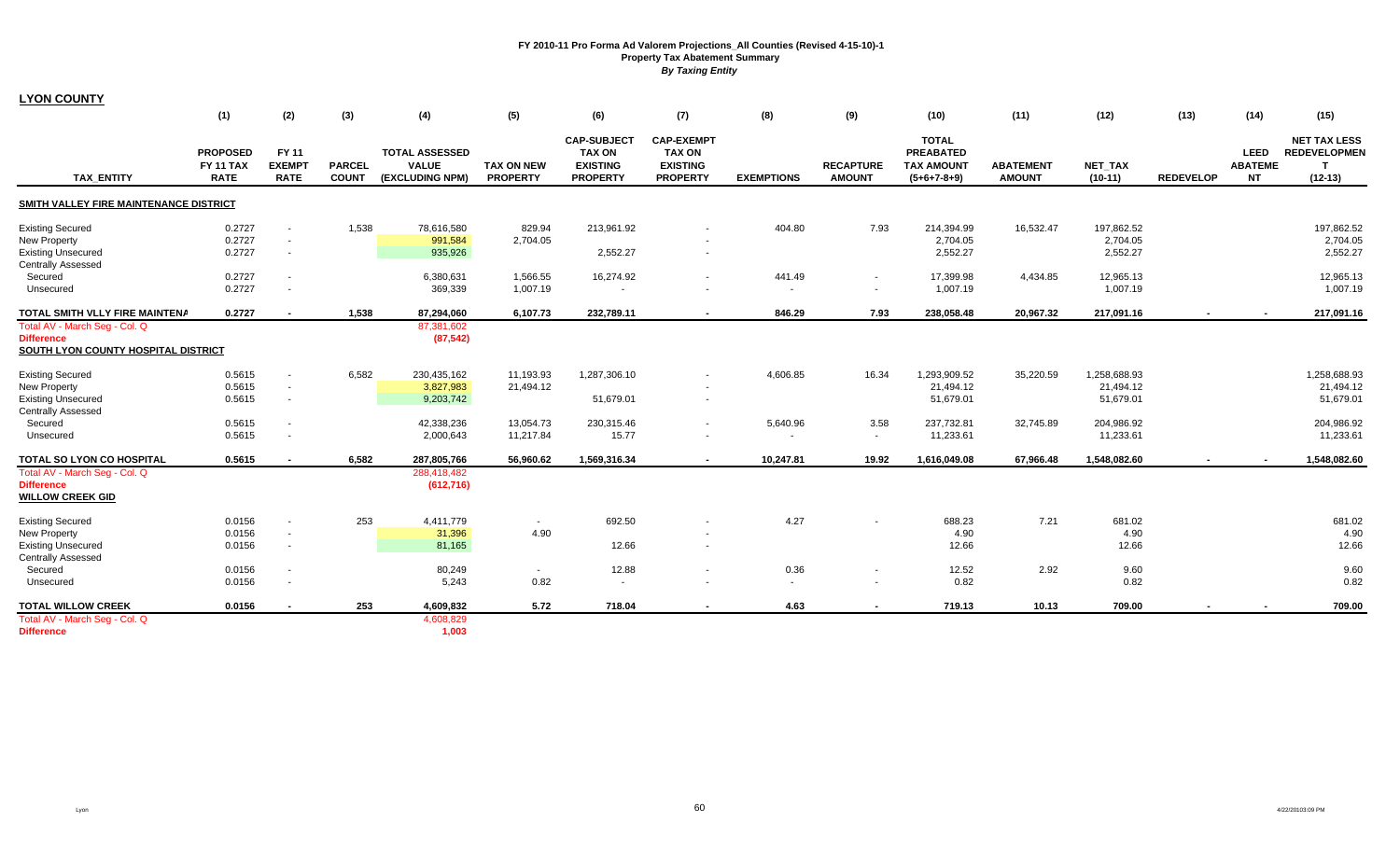| <b>MINERAL COUNTY</b>                                                                                                   |                                                |                                                |                                           |                                                                              |                                                              |                                                                          |                                                                          |                                                             |                                              |                                                                          |                                                                  |                                                                          |                      |                                                                |                                                                           |
|-------------------------------------------------------------------------------------------------------------------------|------------------------------------------------|------------------------------------------------|-------------------------------------------|------------------------------------------------------------------------------|--------------------------------------------------------------|--------------------------------------------------------------------------|--------------------------------------------------------------------------|-------------------------------------------------------------|----------------------------------------------|--------------------------------------------------------------------------|------------------------------------------------------------------|--------------------------------------------------------------------------|----------------------|----------------------------------------------------------------|---------------------------------------------------------------------------|
|                                                                                                                         | (1)                                            | (2)                                            | (3)                                       | (4)                                                                          | (5)                                                          | (6)                                                                      | (7)                                                                      | (8)                                                         | (9)                                          | (10)                                                                     | (11)                                                             | (12)                                                                     | (13)                 | (14)                                                           | (15)                                                                      |
| <b>TAX ENTITY</b>                                                                                                       | <b>PROPOSED FY</b><br><b>11 TAX RATE</b>       | <b>FY 11</b><br><b>EXEMPT</b><br><b>RATE</b>   | <b>PARCEL</b><br><b>COUNT</b>             | <b>TOTAL</b><br><b>ASSESSED</b><br><b>VALUE</b><br><b>(EXCLUDING</b><br>NPM) | <b>TAX ON NEW</b><br><b>PROPERTY</b>                         | <b>CAP-SUBJECT</b><br><b>TAX ON EXISTING</b><br><b>PROPERTY</b>          | <b>CAP-EXEMPT</b><br><b>TAX ON</b><br><b>EXISTING</b><br><b>PROPERTY</b> | <b>EXEMPTIONS</b>                                           | <b>RECAPTURE</b><br><b>AMOUNT</b>            | <b>TOTAL</b><br>PREABATED TAX<br><b>AMOUNT</b><br>$(5+6+7-8+9)$          | <b>ABATEMENT</b><br><b>AMOUNT</b>                                | <b>NET TAX</b><br>$(10-11)$                                              | <b>REDEVELO</b><br>P | <b>LEED</b><br><b>ABATEMENT</b>                                | <b>NET TAX LESS</b><br><b>REDEVELOPMEN</b><br>(12)<br>$\mathbf{T}$<br>13) |
| <b>ALL ENTITIES</b>                                                                                                     |                                                |                                                |                                           |                                                                              |                                                              |                                                                          |                                                                          |                                                             |                                              |                                                                          |                                                                  |                                                                          |                      |                                                                |                                                                           |
| <b>STATE OF NEVADA</b><br><b>GENERAL COUNTY</b><br><b>SCHOOL DISTRICT</b><br>MINERAL CO HOSPITAL<br><b>TOTAL COUNTY</b> | 0.1700<br>2.0900<br>1.2000<br>0.2000           | $\sim$<br>0.0600<br>$\sim$<br>$\sim$           | 3,628<br>3,628<br>3,628<br>3,628<br>3,628 | 96,617,202<br>96,617,195<br>96,617,193<br>96,617,207<br>96,617,202           | 5,598.01<br>67,818.33<br>39,515.40<br>6,585.88<br>119,517.63 | 162,365.88<br>1,938,847.09<br>1,146,116.86<br>191,019.94<br>3,438,349.77 | $\sim$<br>58,310.32<br>58,310.32                                         | 3,702.09<br>45,531.29<br>26,138.48<br>4,356.43<br>79,728.29 | 21.70<br>260.93<br>152.07<br>25.54<br>460.24 | 164,283.50<br>2,019,705.38<br>1,159,645.85<br>193,274.93<br>3,536,909.67 | 17,541.25<br>228,054.00<br>108,994.20<br>20,637.69<br>375,227.14 | 146,742.25<br>1,791,651.38<br>1,050,651.65<br>172,637.24<br>3,161,682.53 |                      | $\blacksquare$<br>$\sim$<br>$\sim$<br>$\overline{\phantom{a}}$ | 146,742.25<br>1,791,651.38<br>1,050,651.65<br>172,637.24<br>3,161,682.53  |
|                                                                                                                         |                                                |                                                |                                           |                                                                              |                                                              |                                                                          |                                                                          |                                                             |                                              | <b>Abatement Percent</b>                                                 | 10.61%                                                           |                                                                          |                      |                                                                |                                                                           |
| <b>STATE OF NEVADA</b>                                                                                                  |                                                |                                                |                                           |                                                                              |                                                              |                                                                          |                                                                          |                                                             |                                              |                                                                          |                                                                  |                                                                          |                      |                                                                |                                                                           |
| <b>Existing Secured</b><br>New Property<br><b>Existing Unsecured</b><br><b>Centrally Assessed</b>                       | 0.1700<br>0.1700<br>0.1700                     |                                                | 3,628                                     | 56,180,452<br>1,673,891<br>11,165,476                                        | 367.55<br>2,845.61                                           | 97,036.98<br>18,981.31                                                   |                                                                          | 1,885.20                                                    | 21.26                                        | 95,540.59<br>2,845.61<br>18,981.31                                       | 8,071.43                                                         | 87,469.16<br>2,845.61<br>18,981.31                                       |                      |                                                                | 87,469.16<br>2,845.61<br>18,981.31                                        |
| Secured<br>Unsecured                                                                                                    | 0.1700<br>0.1700                               |                                                |                                           | 26,397,713<br>1,199,670                                                      | 354.34<br>2,030.51                                           | 46,338.65<br>8.94                                                        |                                                                          | 1,816.89<br>$\blacksquare$                                  | 0.44<br>$\sim$                               | 44,876.54<br>2,039.45                                                    | 9,469.80<br>0.02                                                 | 35,406.74<br>2,039.43                                                    |                      |                                                                | 35,406.74<br>2,039.43                                                     |
| <b>TOTAL STATE OF NV</b>                                                                                                | 0.1700                                         |                                                | 3,628                                     | 96,617,202                                                                   | 5,598.01                                                     | 162,365.88                                                               |                                                                          | 3,702.09                                                    | 21.70                                        | 164,283.50                                                               | 17,541.25                                                        | 146,742.25                                                               |                      |                                                                | 146,742.25                                                                |
| Total AV - March Seg - Col. Q<br><b>Difference</b><br><b>GENERAL COUNTY</b>                                             |                                                |                                                |                                           | 97,379,249<br>(762, 047)                                                     |                                                              |                                                                          |                                                                          |                                                             |                                              |                                                                          |                                                                  |                                                                          |                      |                                                                |                                                                           |
| <b>Existing Secured</b><br>General                                                                                      | 1.8562                                         | $\sim$                                         | 3,628                                     | 56,180,452                                                                   | 4,013.36                                                     | 1,059,536.82                                                             |                                                                          | 20,594.08                                                   | 232.15                                       | 1,043,188.25                                                             | 88,130.82                                                        | 955,057.43                                                               |                      |                                                                | 955,057.43                                                                |
| China Springs<br><b>Medical Indigent</b><br>General Indigent<br>Care & Share<br><b>Capital Projects</b>                 | 0.0088<br>0.1050<br>0.0100<br>0.0600<br>0.0500 | $\sim$<br>$\sim$<br>$\sim$<br>0.0600<br>$\sim$ | 3,628<br>3,628<br>3,628<br>3,628<br>3,628 | 56,180,452<br>56,180,452<br>56,180,452<br>56,180,452<br>56,180,452           | 19.05<br>226.97<br>21.64<br>129.73<br>108.11                 | 5,022.10<br>59,935.70<br>5,708.09<br>$\sim$<br>28,540.38                 | 34,248.73<br>$\overline{\phantom{a}}$                                    | 96.66<br>1,165.85<br>111.25<br>671.60<br>554.71             | 1.09<br>13.14<br>1.26<br>$\sim$<br>6.25      | 4,945.58<br>59,009.96<br>5,619.74<br>33,706.86<br>28,100.03              | 417.66<br>4,985.43<br>474.08<br>(0.01)<br>2,373.11               | 4,527.92<br>54,024.53<br>5,145.66<br>33,706.87<br>25,726.92              |                      |                                                                | 4,527.92<br>54,024.53<br>5,145.66<br>33,706.87<br>25,726.92               |
| <b>GENERAL TOTAL</b>                                                                                                    | 2.0900                                         | 0.0600                                         | 3,628                                     | 56,180,452                                                                   | 4,518.86                                                     | 1,158,743.09                                                             | 34,248.73                                                                | 23,194.15                                                   | 253.89                                       | 1,174,570.42                                                             | 96,381.09                                                        | 1,078,189.33                                                             |                      |                                                                | 1,078,189.33                                                              |
| <b>New Property</b><br><b>Existing Unsecured</b><br><b>Centrally Assessed</b><br>Secured                                | 2.0900<br>2.0900<br>2.0900                     | 0.0600<br>0.0600<br>0.0600                     |                                           | 1,673,884<br>11,165,476<br>26,397,713                                        | 33,979.84<br>4,356.46                                        | 226,659.16<br>553,338.07                                                 | 1,004.33<br>6,699.29<br>16,354.82                                        | 22,337.14                                                   | 7.04                                         | 34,984.17<br>233,358.45<br>551,719.25                                    | 131,672.74                                                       | 34,984.17<br>233,358.45<br>420,046.51                                    |                      |                                                                | 34,984.17<br>233,358.45<br>420,046.51                                     |
| Unsecured                                                                                                               | 2.0900                                         | 0.0600                                         |                                           | 1,199,670                                                                    | 24,963.17                                                    | 106.77                                                                   | 3.15                                                                     |                                                             | $\sim$                                       | 25,073.09                                                                | 0.17                                                             | 25,072.92                                                                |                      |                                                                | 25,072.92                                                                 |
| <b>TOTAL GENERAL COUNTY</b>                                                                                             | 2.0900                                         | 0.0600                                         | 3,628                                     | 96,617,195                                                                   | 67,818.33                                                    | 1,938,847.09                                                             | 58,310.32                                                                | 45,531.29                                                   | 260.93                                       | 2,019,705.38                                                             | 228,054.00                                                       | 1,791,651.38                                                             |                      |                                                                | 1,791,651.38                                                              |
| <b>March Assessors Report:</b><br>New secured                                                                           |                                                |                                                |                                           | 216,212                                                                      |                                                              |                                                                          |                                                                          |                                                             |                                              |                                                                          |                                                                  |                                                                          |                      |                                                                |                                                                           |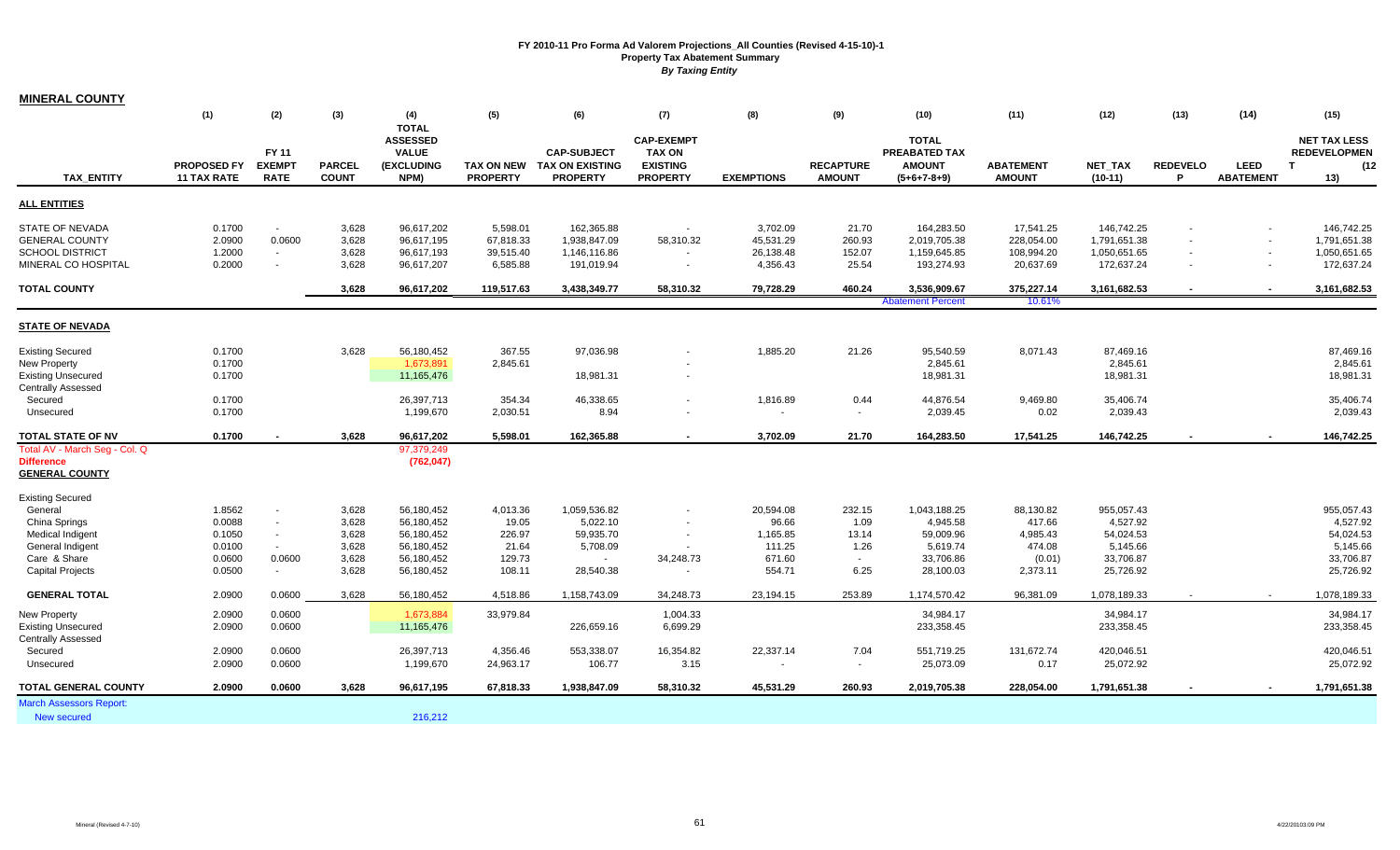| <b>MINERAL COUNTY</b>                                         |                    |                |               |                                 |                 |                            |                                    |                   |                  |                               |                  |                |                 |                  |                                            |
|---------------------------------------------------------------|--------------------|----------------|---------------|---------------------------------|-----------------|----------------------------|------------------------------------|-------------------|------------------|-------------------------------|------------------|----------------|-----------------|------------------|--------------------------------------------|
|                                                               | (1)                | (2)            | (3)           | (4)                             | (5)             | (6)                        | (7)                                | (8)               | (9)              | (10)                          | (11)             | (12)           | (13)            | (14)             | (15)                                       |
|                                                               |                    |                |               | <b>TOTAL</b><br><b>ASSESSED</b> |                 |                            |                                    |                   |                  |                               |                  |                |                 |                  |                                            |
|                                                               |                    | <b>FY 11</b>   |               | <b>VALUE</b>                    |                 | <b>CAP-SUBJECT</b>         | <b>CAP-EXEMPT</b><br><b>TAX ON</b> |                   |                  | <b>TOTAL</b><br>PREABATED TAX |                  |                |                 |                  | <b>NET TAX LESS</b><br><b>REDEVELOPMEN</b> |
|                                                               | <b>PROPOSED FY</b> | <b>EXEMPT</b>  | <b>PARCEL</b> | <b>(EXCLUDING</b>               |                 | TAX ON NEW TAX ON EXISTING | <b>EXISTING</b>                    |                   | <b>RECAPTURE</b> | <b>AMOUNT</b>                 | <b>ABATEMENT</b> | <b>NET TAX</b> | <b>REDEVELO</b> | <b>LEED</b>      | (12)<br>$\mathbf{T}$                       |
| <b>TAX ENTITY</b>                                             | <b>11 TAX RATE</b> | <b>RATE</b>    | <b>COUNT</b>  | NPM)                            | <b>PROPERTY</b> | <b>PROPERTY</b>            | <b>PROPERTY</b>                    | <b>EXEMPTIONS</b> | <b>AMOUNT</b>    | $(5+6+7-8+9)$                 | <b>AMOUNT</b>    | $(10-11)$      | P               | <b>ABATEMENT</b> | 13)                                        |
|                                                               |                    |                |               |                                 |                 |                            |                                    |                   |                  |                               |                  |                |                 |                  |                                            |
| <b>Existing Secured</b>                                       |                    |                |               | 55,975,483                      |                 |                            |                                    |                   |                  |                               |                  |                |                 |                  |                                            |
|                                                               |                    |                |               | 56,191,695                      |                 |                            |                                    |                   |                  |                               |                  |                |                 |                  |                                            |
| <b>Difference</b>                                             |                    |                |               | (11, 243)                       | $-0.02%$        |                            |                                    |                   |                  |                               |                  |                |                 |                  |                                            |
| Total AV - March Seg - Col. Q                                 |                    |                |               | 97,379,249                      |                 |                            |                                    |                   |                  |                               |                  |                |                 |                  |                                            |
| <b>Difference</b>                                             |                    |                |               | (762, 054)                      |                 |                            |                                    |                   |                  |                               |                  |                |                 |                  |                                            |
|                                                               |                    |                |               |                                 |                 |                            |                                    |                   |                  |                               |                  |                |                 |                  |                                            |
| <b>SCHOOL DISTRICT</b>                                        |                    |                |               |                                 |                 |                            |                                    |                   |                  |                               |                  |                |                 |                  |                                            |
| <b>Existing Secured</b>                                       | 0.7500             |                | 3,628         | 56,180,452                      | 1,621.61        | 428,107.10                 |                                    | 8,320.84          | 93.80            | 421,501.67                    | 35,608.93        | 385,892.74     |                 |                  | 385,892.74                                 |
| New Property                                                  | 0.7500             | $\sim$         |               | 1,673,882                       | 12,554.12       |                            |                                    |                   |                  | 12,554.12                     |                  | 12,554.12      |                 |                  | 12,554.12                                  |
| <b>Existing Unsecured</b>                                     | 0.7500             | $\sim$         |               | 11,165,476                      |                 | 83,741.07                  |                                    |                   |                  | 83,741.07                     |                  | 83,741.07      |                 |                  | 83,741.07                                  |
| <b>Centrally Assessed</b>                                     |                    |                |               |                                 |                 |                            |                                    |                   |                  |                               |                  |                |                 |                  |                                            |
| Secured                                                       | 0.7500             |                |               | 26,397,713                      | 1,563.32        | 204,435.24                 |                                    | 8,015.71          | 1.24             | 197,984.09                    | 32,512.54        | 165,471.55     |                 |                  | 165,471.55                                 |
| Unsecured                                                     | 0.7500             |                |               | 1,199,670                       | 8,958.08        | 39.45                      |                                    |                   | $\blacksquare$   | 8,997.53                      | 0.06             | 8,997.47       |                 |                  | 8,997.47                                   |
| TOTAL SCHOOL OPERATING                                        | 0.7500             |                | 3,628         | 96,617,193                      | 24,697.13       | 716,322.86                 |                                    | 16,336.55         | 95.04            | 724,778.48                    | 68,121.53        | 656,656.95     |                 |                  | 656,656.95                                 |
|                                                               |                    |                |               |                                 | 2,501.31        | 327,096.39                 |                                    | 12,825.14         | 1.98             | 316,774.54                    | 52,020.06        | 264,754.48     |                 |                  | 264,754.48                                 |
| <b>SCHOOL DEBT</b>                                            |                    |                |               |                                 | 14,332.93       | 63.12                      |                                    |                   | $\sim$           | 14,396.05                     | 0.10             | 14,395.95      |                 |                  | 14,395.95                                  |
| <b>Existing Secured</b>                                       | 0.4500             |                | 3,628         | 56,180,452                      | 972.93          | 256,864.54                 |                                    | 4,992.50          | 56.29            | 252,901.26                    | 21,365.11        | 231,536.15     |                 |                  | 231,536.15                                 |
| New Property                                                  | 0.4500             | $\sim$         |               | 1,673,890                       | 7,532.51        |                            |                                    |                   |                  | 7,532.51                      |                  | 7,532.51       |                 |                  | 7,532.51                                   |
| <b>Existing Unsecured</b>                                     | 0.4500             | $\sim$         |               | 11,165,475                      |                 | 50,244.64                  |                                    |                   |                  | 50,244.64                     |                  | 50,244.64      |                 |                  | 50,244.64                                  |
| <b>Centrally Assessed</b>                                     |                    |                |               |                                 |                 |                            |                                    |                   |                  |                               |                  |                |                 |                  |                                            |
| Secured                                                       | 0.4500             |                |               | 26,397,713                      | 937.99          | 122,661.15                 |                                    | 4,809.43          | 0.74             | 118,790.45                    | 19,507.52        | 99,282.93      |                 |                  | 99,282.93                                  |
| Unsecured                                                     | 0.4500             | $\sim$         |               | 1,199,670                       | 5,374.85        | 23.67                      | $\sim$                             |                   | $\blacksquare$   | 5,398.52                      | 0.04             | 5,398.48       |                 |                  | 5,398.48                                   |
| <b>TOTAL SCHOOL DEBT</b>                                      | 0.4500             |                | 3,628         | 96,617,200                      | 14,818.28       | 429,793.99                 |                                    | 9,801.93          | 57.03            | 434,867.38                    | 40,872.67        | 393,994.71     |                 |                  | 393,994.71                                 |
|                                                               | 1.2000             | $\blacksquare$ | 3,628         | 96,617,193                      | 39,515.40       | 1,146,116.86               |                                    | 26,138.48         | 152.07           | 1,159,645.85                  | 108,994.20       | 1,050,651.65   |                 |                  | 1,050,651.65                               |
| <b>TOTAL SCHOOL DISTRICT</b><br>Total AV - March Seg - Col. Q |                    |                |               | 97,379,249                      |                 |                            |                                    |                   |                  |                               |                  |                |                 |                  |                                            |
| <b>Difference</b>                                             |                    |                |               | (762,056)                       |                 |                            |                                    |                   |                  |                               |                  |                |                 |                  |                                            |
| <b>MINERAL COUNTY HOSPITAL DISTRICT</b>                       |                    |                |               |                                 |                 |                            |                                    |                   |                  |                               |                  |                |                 |                  |                                            |
| <b>Existing Secured</b>                                       | 0.2000             |                | 3,628         | 56,180,452                      | 432.40          | 114,162.40                 |                                    | 2,218.90          | 25.02            | 112,400.92                    | 9,496.73         | 102,904.19     |                 |                  | 102,904.19                                 |
| New Property                                                  | 0.2000             | $\sim$         |               | 1,673,897                       | 3,347.79        |                            |                                    |                   |                  | 3,347.79                      |                  | 3,347.79       |                 |                  | 3,347.79                                   |
| <b>Existing Unsecured</b>                                     | 0.2000             | $\sim$         |               | 11,165,475                      |                 | 22,330.95                  |                                    |                   |                  | 22,330.95                     |                  | 22,330.95      |                 |                  | 22,330.95                                  |
| <b>Centrally Assessed</b>                                     |                    |                |               |                                 |                 |                            |                                    |                   |                  |                               |                  |                |                 |                  |                                            |
| Secured                                                       | 0.2000             | $\sim$         |               | 26,397,713                      | 416.89          | 54,516.07                  | $\sim$                             | 2,137.53          | 0.52             | 52,795.95                     | 11,140.94        | 41,655.01      |                 |                  | 41,655.01                                  |
| Unsecured                                                     | 0.2000             |                |               | 1,199,670                       | 2,388.80        | 10.52                      |                                    | $\sim$            | $\sim$           | 2,399.32                      | 0.02             | 2,399.30       |                 |                  | 2,399.30                                   |
| TOTAL MINERAL CO HOSPITAL                                     | 0.2000             |                | 3,628         | 96,617,207                      | 6,585.88        | 191,019.94                 |                                    | 4,356.43          | 25.54            | 193,274.93                    | 20,637.69        | 172,637.24     |                 |                  | 172,637.24                                 |
| Total AV - March Seg - Col. Q                                 |                    |                |               | 97,379,249                      |                 |                            |                                    |                   |                  |                               |                  |                |                 |                  |                                            |
| <b>Difference</b>                                             |                    |                |               | (762, 042)                      |                 |                            |                                    |                   |                  |                               |                  |                |                 |                  |                                            |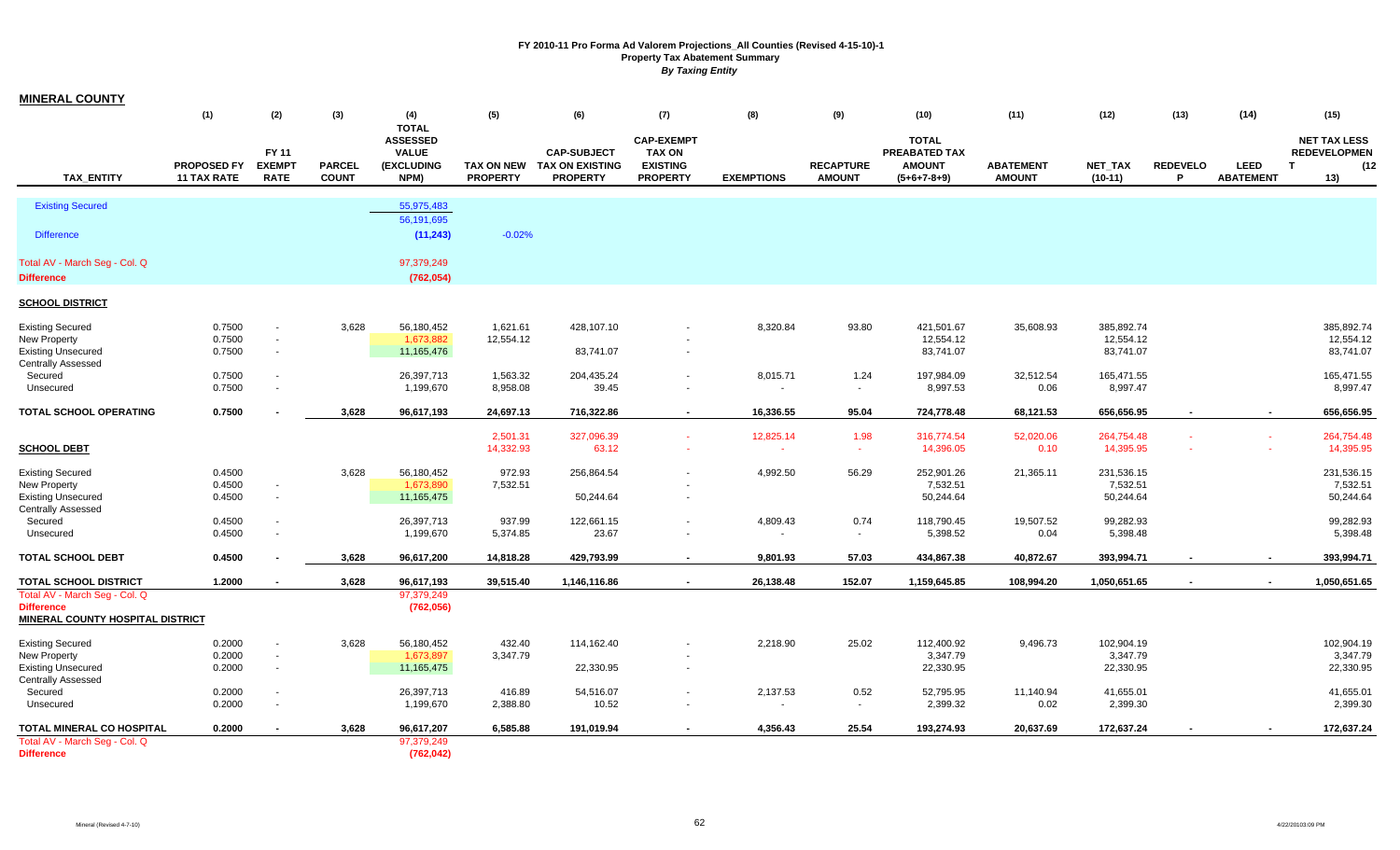| <b>NYE COUNTY</b>                                                                                                                                                                                                                                                                                                                                                                                                                                                      |                                                                                                                                                                        |                                       |                                                                                                                                          |                                                                                                                                                                                                                                               |                                                                                                                                                                                                             |                                                                                                                                                                                                                                            |                                                                          |                                                                                                                                                                                         |                                                                                                                                                              |                                                                                                                                                                                                                                            |                                                                                                                                                                                                                        |                                                                                                                                                                                                                                           |                          |                                                |                                                                                                                                                                                                                                           |
|------------------------------------------------------------------------------------------------------------------------------------------------------------------------------------------------------------------------------------------------------------------------------------------------------------------------------------------------------------------------------------------------------------------------------------------------------------------------|------------------------------------------------------------------------------------------------------------------------------------------------------------------------|---------------------------------------|------------------------------------------------------------------------------------------------------------------------------------------|-----------------------------------------------------------------------------------------------------------------------------------------------------------------------------------------------------------------------------------------------|-------------------------------------------------------------------------------------------------------------------------------------------------------------------------------------------------------------|--------------------------------------------------------------------------------------------------------------------------------------------------------------------------------------------------------------------------------------------|--------------------------------------------------------------------------|-----------------------------------------------------------------------------------------------------------------------------------------------------------------------------------------|--------------------------------------------------------------------------------------------------------------------------------------------------------------|--------------------------------------------------------------------------------------------------------------------------------------------------------------------------------------------------------------------------------------------|------------------------------------------------------------------------------------------------------------------------------------------------------------------------------------------------------------------------|-------------------------------------------------------------------------------------------------------------------------------------------------------------------------------------------------------------------------------------------|--------------------------|------------------------------------------------|-------------------------------------------------------------------------------------------------------------------------------------------------------------------------------------------------------------------------------------------|
|                                                                                                                                                                                                                                                                                                                                                                                                                                                                        | (1)                                                                                                                                                                    | (2)                                   | (3)                                                                                                                                      | (4)                                                                                                                                                                                                                                           | (5)                                                                                                                                                                                                         | (6)                                                                                                                                                                                                                                        | (7)                                                                      | (8)                                                                                                                                                                                     | (9)                                                                                                                                                          | (10)                                                                                                                                                                                                                                       | (11)                                                                                                                                                                                                                   | (12)                                                                                                                                                                                                                                      | (13)                     | (14)                                           | (15)                                                                                                                                                                                                                                      |
| <b>TAX ENTITY</b>                                                                                                                                                                                                                                                                                                                                                                                                                                                      | <b>PROPOSED</b><br>FY 11 TAX<br><b>RATE</b>                                                                                                                            | FY 11<br><b>EXEMPT</b><br><b>RATE</b> | <b>PARCEL</b><br><b>COUNT</b>                                                                                                            | <b>TOTAL ASSESSED</b><br><b>VALUE (EXCLUDING</b><br>NPM)                                                                                                                                                                                      | <b>TAX ON NEW</b><br><b>PROPERTY</b>                                                                                                                                                                        | <b>CAP-SUBJECT</b><br><b>TAX ON</b><br><b>EXISTING</b><br><b>PROPERTY</b>                                                                                                                                                                  | <b>CAP-EXEMPT</b><br><b>TAX ON</b><br><b>EXISTING</b><br><b>PROPERTY</b> | <b>EXEMPTIONS</b>                                                                                                                                                                       | <b>RECAPTURE</b><br><b>AMOUNT</b>                                                                                                                            | <b>TOTAL</b><br><b>PREABATED</b><br><b>TAX AMOUNT</b><br>$(5+6+7-8+9)$                                                                                                                                                                     | <b>ABATEMENT</b><br><b>AMOUNT</b>                                                                                                                                                                                      | <b>NET TAX</b><br>$(10-11)$                                                                                                                                                                                                               | <b>REDEVELOP</b>         | <b>LEED</b><br><b>ABATEMEN</b><br>$\mathbf{T}$ | <b>NET TAX LESS</b><br><b>REDEVELOPMEN</b><br>т<br>$(12-13)$                                                                                                                                                                              |
| <b>ALL ENTITIES</b>                                                                                                                                                                                                                                                                                                                                                                                                                                                    |                                                                                                                                                                        |                                       |                                                                                                                                          |                                                                                                                                                                                                                                               |                                                                                                                                                                                                             |                                                                                                                                                                                                                                            |                                                                          |                                                                                                                                                                                         |                                                                                                                                                              |                                                                                                                                                                                                                                            |                                                                                                                                                                                                                        |                                                                                                                                                                                                                                           |                          |                                                |                                                                                                                                                                                                                                           |
| <b>STATE OF NEVADA</b><br><b>GENERAL COUNTY</b><br><b>SCHOOL DISTRICT</b><br>AMARGOSA TOWN<br><b>BEATTY TOWN</b><br><b>GABBS TOWN</b><br><b>MANHATTAN TOWN</b><br>PAHRUMP TOWN<br>ROUND MOUNTAIN TOWN<br><b>TONOPAH TOWN</b><br>AMARGOSA LIBRARY DISTRICT<br><b>BEATTY LIBRARY DISTRICT</b><br>NYE COUNTY HOSPITAL DISTRICT<br>PAHRUMP COMMUNITY LIBRARY DI<br>PAHRUMP SWIMMING POOL DISTRI<br><b>SMOKY VALLEY LIBRARY DISTRICT</b><br><b>TONOPAH LIBRARY DISTRICT</b> | 0.1700<br>1.3468<br>1.3350<br>0.4949<br>0.2105<br>0.4846<br>0.3164<br>0.2433<br>0.3164<br>0.5881<br>0.3100<br>0.2741<br>$\sim$<br>0.0419<br>0.0099<br>0.2686<br>0.2000 | $\sim$<br>$\sim$<br>$\sim$            | 57.179<br>57,179<br>57,179<br>1,960<br>757<br>244<br>213<br>50,125<br>590<br>1,682<br>2,124<br>820<br>50,125<br>50,125<br>1,433<br>1,903 | 1,613,468,736<br>1,613,464,420<br>1,613,465,395<br>44,061,126<br>17,581,766<br>7,037,023<br>2,092,332<br>1,292,619,163<br>85,669,057<br>31,675,605<br>46,837,916<br>19,711,504<br>1,292,621,685<br>1,292,624,675<br>101,127,522<br>42,095,715 | 72.131.37<br>571,450.03<br>548,893.26<br>5,202.88<br>774.17<br>4,404.18<br>876.84<br>61,340.44<br>34,330.97<br>3,161.67<br>3,760.56<br>2,409.90<br>$\sim$<br>10,563.94<br>2,495.97<br>31,043.54<br>1,940.70 | 2,701,020.75<br>21,398,446.38<br>21,211,067.60<br>214,796.86<br>36,320.04<br>30,068.19<br>5,774.60<br>3,084,097.75<br>282,021.34<br>183,560.15<br>142,666.16<br>51,734.43<br>$\sim$<br>531,141.12<br>125,552.90<br>281,659.54<br>82,781.73 |                                                                          | 30.274.45<br>239,845.01<br>237,743.58<br>1,941.34<br>84.96<br>370.95<br>31.34<br>438.51<br>47,810.93<br>438.14<br>1,229.78<br>115.19<br>$\sim$<br>75.69<br>17.85<br>41,074.15<br>531.05 | 217.07<br>1,718.58<br>1,703.61<br>34.21<br>16.08<br>0.02<br>$\sim$<br>277.82<br>0.07<br>$\sim$<br>21.63<br>20.98<br>$\sim$<br>48.90<br>11.48<br>0.04<br>0.01 | 2,743,094.73<br>21,731,769.98<br>21,523,920.89<br>218,092.61<br>37,025.33<br>34,101.44<br>6,620.11<br>3,145,277.50<br>268,541.45<br>186,283.68<br>145,218.57<br>54,050.12<br>$\sim$<br>541,678.27<br>128,042.50<br>271,628.96<br>84,191.39 | 357,389.93<br>2,831,688.28<br>2,806,405.46<br>72,113.15<br>389.32<br>2,625.83<br>287.06<br>508,572.48<br>1,999.57<br>34,547.88<br>46,281.51<br>1,744.95<br>$\sim$<br>101,957.55<br>22,878.24<br>53,616.92<br>16,118.80 | 2,385,704.80<br>18,900,081.70<br>18,717,515.43<br>145,979.46<br>36,636.01<br>31,475.61<br>6,333.05<br>2,636,705.02<br>266,541.88<br>151,735.80<br>98,937.06<br>52,305.17<br>$\sim$<br>439,720.72<br>105,164.26<br>218,012.04<br>68,072.59 |                          |                                                | 2.385.704.80<br>18,900,081.70<br>18,717,515.43<br>145,979.46<br>36,636.01<br>31,475.61<br>6,333.05<br>2,636,705.02<br>266,541.88<br>151,735.80<br>98,937.06<br>52,305.17<br>$\sim$<br>439,720.72<br>105,164.26<br>218,012.04<br>68,072.59 |
| <b>TOTAL COUNTY</b>                                                                                                                                                                                                                                                                                                                                                                                                                                                    |                                                                                                                                                                        |                                       | 57,179                                                                                                                                   | 1,613,468,736                                                                                                                                                                                                                                 | 1,354,780.42                                                                                                                                                                                                | 50,362,709.53                                                                                                                                                                                                                              | $\sim$                                                                   | 602,022.92                                                                                                                                                                              | 4,070.50                                                                                                                                                     | 51,119,537.53                                                                                                                                                                                                                              | 6,858,616.93                                                                                                                                                                                                           | 44,260,920.60                                                                                                                                                                                                                             |                          |                                                | 44,260,920.60                                                                                                                                                                                                                             |
|                                                                                                                                                                                                                                                                                                                                                                                                                                                                        |                                                                                                                                                                        |                                       |                                                                                                                                          |                                                                                                                                                                                                                                               |                                                                                                                                                                                                             |                                                                                                                                                                                                                                            |                                                                          |                                                                                                                                                                                         |                                                                                                                                                              | <b>Abatement Percent</b>                                                                                                                                                                                                                   | 13.42%                                                                                                                                                                                                                 |                                                                                                                                                                                                                                           |                          |                                                |                                                                                                                                                                                                                                           |
| <b>STATE OF NEVADA</b>                                                                                                                                                                                                                                                                                                                                                                                                                                                 |                                                                                                                                                                        |                                       |                                                                                                                                          |                                                                                                                                                                                                                                               |                                                                                                                                                                                                             |                                                                                                                                                                                                                                            |                                                                          |                                                                                                                                                                                         |                                                                                                                                                              |                                                                                                                                                                                                                                            |                                                                                                                                                                                                                        |                                                                                                                                                                                                                                           |                          |                                                |                                                                                                                                                                                                                                           |
| <b>Existing Secured</b><br><b>New Property</b><br><b>Existing Unsecured</b><br><b>Centrally Assessed</b><br>Secured<br>Unsecured                                                                                                                                                                                                                                                                                                                                       | 0.1700<br>0.1700<br>0.1700<br>0.1700<br>0.1700                                                                                                                         |                                       | 57,179                                                                                                                                   | 1,391,918,137<br>34,114,716<br>111,612,809<br>73,924,522<br>1,898,552                                                                                                                                                                         | 9,402.82<br>57,995.02<br>1,515.19<br>3,218.34                                                                                                                                                               | 2,383,342.55<br>189,741.78<br>127,927.22<br>9.20                                                                                                                                                                                           |                                                                          | 26,503.77<br>3,770.68                                                                                                                                                                   | 207.29<br>9.78<br>$\blacksquare$                                                                                                                             | 2,366,448.89<br>57,995.02<br>189,741.78<br>125,681.51<br>3,227.54                                                                                                                                                                          | 347,792.52<br>9,597.41                                                                                                                                                                                                 | 2,018,656.37<br>57,995.02<br>189,741.78<br>116,084.10<br>3,227.54                                                                                                                                                                         |                          |                                                | 2,018,656.37<br>57,995.02<br>189,741.78<br>116,084.10<br>3,227.54                                                                                                                                                                         |
| <b>TOTAL STATE OF NV</b>                                                                                                                                                                                                                                                                                                                                                                                                                                               | 0.1700                                                                                                                                                                 |                                       | 57,179                                                                                                                                   | 1,613,468,736                                                                                                                                                                                                                                 | 72,131.37                                                                                                                                                                                                   | 2,701,020.75                                                                                                                                                                                                                               | $\overline{\phantom{a}}$                                                 | 30,274.45                                                                                                                                                                               | 217.07                                                                                                                                                       | 2,743,094.73                                                                                                                                                                                                                               | 357,389.93                                                                                                                                                                                                             | 2,385,704.80                                                                                                                                                                                                                              | $\overline{\phantom{a}}$ |                                                | 2,385,704.80                                                                                                                                                                                                                              |
| Total AV - March Seg - Col. Q<br><b>Difference</b><br><b>GENERAL COUNTY</b>                                                                                                                                                                                                                                                                                                                                                                                            |                                                                                                                                                                        |                                       |                                                                                                                                          | 1,600,014,795<br>13,453,941                                                                                                                                                                                                                   |                                                                                                                                                                                                             |                                                                                                                                                                                                                                            |                                                                          |                                                                                                                                                                                         |                                                                                                                                                              |                                                                                                                                                                                                                                            |                                                                                                                                                                                                                        |                                                                                                                                                                                                                                           |                          |                                                |                                                                                                                                                                                                                                           |
| <b>Existing Secured</b><br>General Fund<br>Road<br><b>Agriculture Extension</b><br>Medical & General Indigent<br>Dedicated Co. Medical<br>Auto Accident Indigent<br>Museum                                                                                                                                                                                                                                                                                             | 1.0007<br>0.0050<br>0.0150<br>0.0670<br>0.0202<br>0.0150<br>0.0117                                                                                                     |                                       | 57,179                                                                                                                                   | 1,391,918,137<br>1,391,918,137<br>1,391,918,137<br>1,391,918,137<br>1,391,918,137<br>1,391,918,137<br>1,391,918,137                                                                                                                           | 55,396.92<br>291.16<br>822.05<br>3,705.98<br>1,120.96<br>821.88<br>651.55                                                                                                                                   | 14,029,524.46<br>70,091.11<br>210,318.56<br>939,253.97<br>283,214.63<br>210,319.34<br>163,984.55                                                                                                                                           |                                                                          | 156,013.73<br>779.55<br>2,338.54<br>10,445.58<br>3,149.26<br>2,338.56<br>1,824.08                                                                                                       | 1,219.79<br>6.12<br>18.15<br>81.93<br>24.72<br>18.16<br>14.09                                                                                                | 13,930,127.44<br>69,608.84<br>208,820.22<br>932,596.30<br>281,211.05<br>208,820.82<br>162,826.11                                                                                                                                           | 2,047,487.69<br>10,215.70<br>30,720.71<br>137,064.12<br>41,320.93<br>30,711.68<br>24,044.22                                                                                                                            | 11,882,639.75<br>59,393.14<br>178,099.51<br>795,532.18<br>239,890.12<br>178,109.14<br>138,781.89                                                                                                                                          |                          |                                                | 11,882,639.75<br>59,393.14<br>178,099.51<br>795,532.18<br>239,890.12<br>178,109.14<br>138,781.89                                                                                                                                          |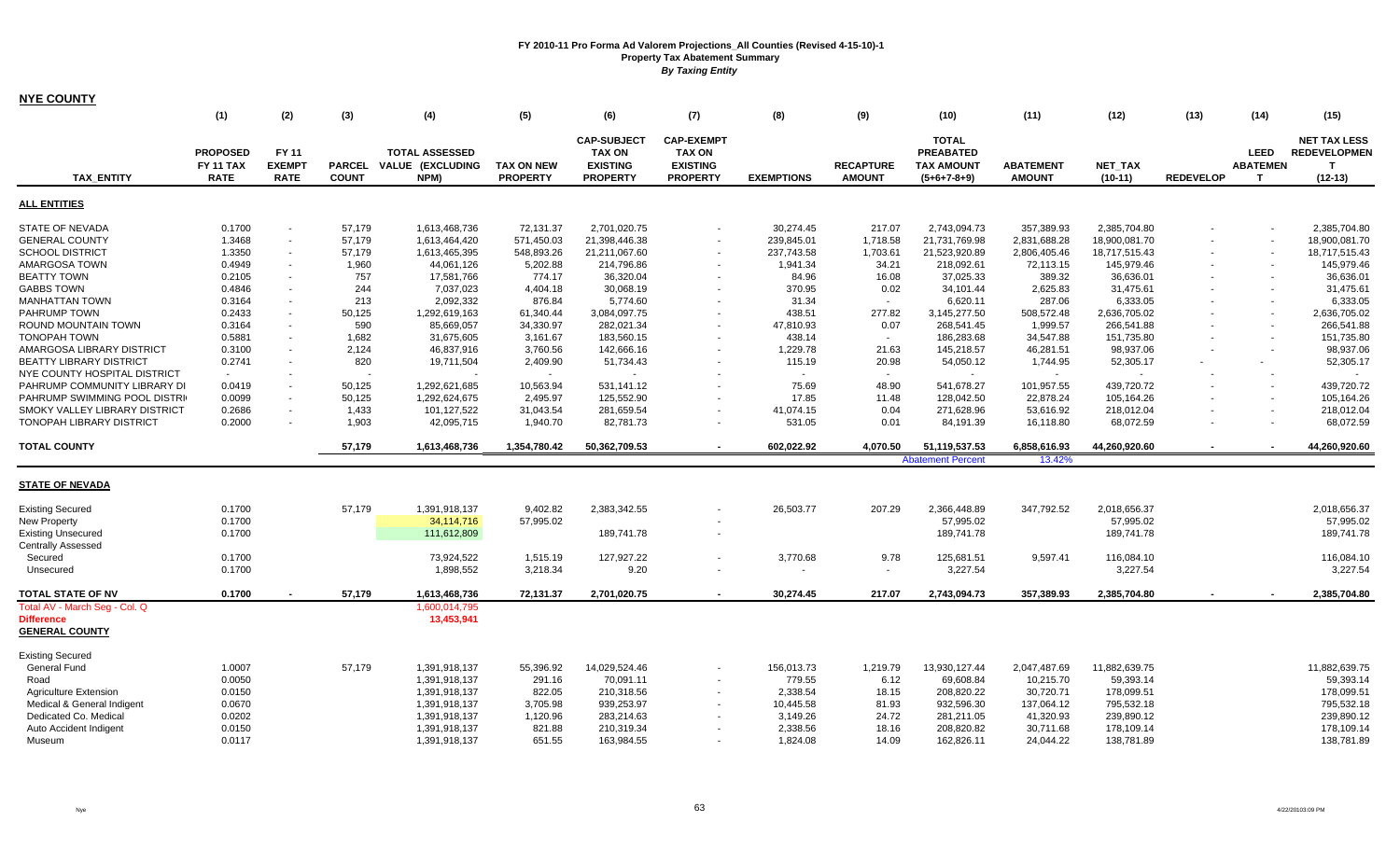| <b>NYE COUNTY</b>               |                                             |                                       |                               |                                                   |                                      |                                                                           |                                                                          |                   |                                   |                                                                        |                                   |                             |                  |                                                |                                                         |
|---------------------------------|---------------------------------------------|---------------------------------------|-------------------------------|---------------------------------------------------|--------------------------------------|---------------------------------------------------------------------------|--------------------------------------------------------------------------|-------------------|-----------------------------------|------------------------------------------------------------------------|-----------------------------------|-----------------------------|------------------|------------------------------------------------|---------------------------------------------------------|
|                                 | (1)                                         | (2)                                   | (3)                           | (4)                                               | (5)                                  | (6)                                                                       | (7)                                                                      | (8)               | (9)                               | (10)                                                                   | (11)                              | (12)                        | (13)             | (14)                                           | (15)                                                    |
| <b>TAX ENTITY</b>               | <b>PROPOSED</b><br>FY 11 TAX<br><b>RATE</b> | FY 11<br><b>EXEMPT</b><br><b>RATE</b> | <b>PARCEL</b><br><b>COUNT</b> | <b>TOTAL ASSESSED</b><br>VALUE (EXCLUDING<br>NPM) | <b>TAX ON NEW</b><br><b>PROPERTY</b> | <b>CAP-SUBJECT</b><br><b>TAX ON</b><br><b>EXISTING</b><br><b>PROPERTY</b> | <b>CAP-EXEMPT</b><br><b>TAX ON</b><br><b>EXISTING</b><br><b>PROPERTY</b> | <b>EXEMPTIONS</b> | <b>RECAPTURE</b><br><b>AMOUNT</b> | <b>TOTAL</b><br><b>PREABATED</b><br><b>TAX AMOUNT</b><br>$(5+6+7-8+9)$ | <b>ABATEMENT</b><br><b>AMOUNT</b> | <b>NET TAX</b><br>$(10-11)$ | <b>REDEVELOP</b> | <b>LEED</b><br><b>ABATEMEN</b><br>$\mathbf{T}$ | <b>NET TAX LESS</b><br><b>REDEVELOPMEN</b><br>$(12-13)$ |
| Juvenile Probation              | 0.1000                                      |                                       |                               | 1,391,918,137                                     | 5,534.95                             | 1,401,979.27                                                              |                                                                          | 15,590.45         | 121.80                            | 1,392,045.57                                                           | 204,582.29                        | 1,187,463.28                |                  |                                                | 1,187,463.28                                            |
| <b>Health Clinc</b>             | 0.0395                                      |                                       |                               | 1,391,918,137                                     | 2,192.34                             | 553,800.91                                                                |                                                                          | 6,158.26          | 48.05                             | 549,883.04                                                             | 80,811.44                         | 469,071.60                  |                  |                                                | 469,071.60                                              |
| <b>Capital Projects</b>         | 0.0177                                      |                                       |                               | 1,391,918,137                                     | 977.84                               | 248,093.87                                                                |                                                                          | 2,759.51          | 21.47                             | 246,333.67                                                             | 36,189.16                         | 210,144.51                  |                  |                                                | 210,144.51                                              |
| <b>Special Capital Projects</b> | 0.0500                                      |                                       |                               | 1,391,918,137                                     | 2,764.22                             | 700,998.49                                                                | $\sim$                                                                   | 7,795.21          | 60.90                             | 696,028.40                                                             | 102,270.83                        | 593,757.57                  |                  |                                                | 593,757.57                                              |
| 911 Emergency                   | 0.0050                                      |                                       |                               | 1,391,918,137                                     | 270.73                               | 70,108.54                                                                 | $\blacksquare$                                                           | 779.51            | 5.96                              | 69,605.72                                                              | 10,235.53                         | 59,370.19                   |                  |                                                | 59,370.19                                               |
|                                 |                                             |                                       |                               |                                                   |                                      |                                                                           |                                                                          |                   |                                   |                                                                        |                                   |                             |                  |                                                |                                                         |
| <b>GENERAL TOTAL</b>            | 1.3468                                      |                                       | 57,179                        | 1,391,918,137                                     | 74,550.58                            | 18,881,687.70                                                             | $\sim$                                                                   | 209.972.24        | 1,641.14                          | 18,747,907.18                                                          | 2,755,654.30                      | 15,992,252.88               |                  | $\sim$                                         | 15,992,252.88                                           |
| <b>New Property</b>             | 1.3468                                      |                                       |                               | 34,110,401                                        | 459,398.88                           |                                                                           | $\blacksquare$                                                           |                   |                                   | 459,398.88                                                             |                                   | 459,398.88                  |                  |                                                | 459,398.88                                              |
| <b>Existing Unsecured</b>       | 1.3468                                      |                                       |                               | 111,612,809                                       |                                      | 1,503,201.31                                                              |                                                                          |                   |                                   | 1,503,201.31                                                           |                                   | 1,503,201.31                |                  |                                                | 1,503,201.31                                            |
| <b>Centrally Assessed</b>       |                                             |                                       |                               |                                                   |                                      |                                                                           |                                                                          |                   |                                   |                                                                        |                                   |                             |                  |                                                |                                                         |
| Secured                         | 1.3468                                      |                                       |                               | 73,924,522                                        | 12,003.80                            | 1,013,484.44                                                              |                                                                          | 29,872.77         | 77.44                             | 995,692.91                                                             | 76,033.98                         | 919,658.93                  |                  |                                                | 919,658.93                                              |
| Unsecured                       | 1.3468                                      | $\sim$                                |                               | 1,898,552                                         | 25,496.77                            | 72.93                                                                     | $\blacksquare$                                                           | $\sim$            |                                   | 25,569.70                                                              |                                   | 25,569.70                   |                  |                                                | 25,569.70                                               |
| <b>TOTAL GENERAL COUNTY</b>     | 1.3468                                      |                                       | 57,179                        | 1,613,464,420                                     | 571,450.03                           | 21,398,446.38                                                             |                                                                          | 239,845.01        | 1,718.58                          | 21,731,769.98                                                          | 2,831,688.28                      | 18,900,081.70               |                  |                                                | 18,900,081.70                                           |
| <b>March Assessors Report:</b>  |                                             |                                       |                               |                                                   |                                      |                                                                           |                                                                          |                   |                                   |                                                                        |                                   |                             |                  |                                                |                                                         |
| New secured                     |                                             |                                       |                               | 14.291.333                                        |                                      |                                                                           |                                                                          |                   |                                   |                                                                        |                                   |                             |                  |                                                |                                                         |
| <b>Existing Secured</b>         |                                             |                                       |                               | 1,372,689,122                                     |                                      |                                                                           |                                                                          |                   |                                   |                                                                        |                                   |                             |                  |                                                |                                                         |
| <b>Difference</b>               |                                             |                                       |                               | 1,386,980,455<br>4,937,682                        | 0.36%                                |                                                                           |                                                                          |                   |                                   |                                                                        |                                   |                             |                  |                                                |                                                         |
| Total AV - March Seg - Col. Q   |                                             |                                       |                               | 1,600,014,795                                     |                                      |                                                                           |                                                                          |                   |                                   |                                                                        |                                   |                             |                  |                                                |                                                         |
| <b>Difference</b>               |                                             |                                       |                               | 13,449,625                                        |                                      |                                                                           |                                                                          |                   |                                   |                                                                        |                                   |                             |                  |                                                |                                                         |
| <b>SCHOOL DISTRICT</b>          |                                             |                                       |                               |                                                   |                                      |                                                                           |                                                                          |                   |                                   |                                                                        |                                   |                             |                  |                                                |                                                         |
| <b>Existing Secured</b>         | 0.7500                                      | $\sim$                                | 57,179                        | 1,391,918,137                                     | 41,508.09                            | 10,514,798.98                                                             |                                                                          | 116,928.40        | 914.09                            | 10,440,292.76                                                          | 1,534,312.35                      | 8,905,980.41                |                  |                                                | 8,905,980.41                                            |
| New Property                    | 0.7500                                      | $\sim$                                |                               | 34, 111, 375                                      | 255,835.31                           |                                                                           |                                                                          |                   |                                   | 255,835.31                                                             |                                   | 255,835.31                  |                  |                                                | 255,835.31                                              |
| <b>Existing Unsecured</b>       | 0.7500                                      | $\sim$                                |                               | 111,612,809                                       |                                      | 837,096.07                                                                | $\sim$                                                                   |                   |                                   | 837,096.07                                                             |                                   | 837,096.07                  |                  |                                                | 837,096.07                                              |
| <b>Centrally Assessed</b>       |                                             |                                       |                               |                                                   |                                      |                                                                           |                                                                          |                   |                                   |                                                                        |                                   |                             |                  |                                                |                                                         |
| Secured                         | 0.7500                                      |                                       |                               | 73,924,522                                        | 6,684.63                             | 564,384.71                                                                |                                                                          | 16,635.41         | 43.13                             | 554,477.06                                                             | 42,341.47                         | 512,135.60                  |                  |                                                | 512,135.60                                              |
| Unsecured                       | 0.7500                                      |                                       |                               | 1,898,552                                         | 14,198.52                            | 40.61                                                                     |                                                                          | $\sim$            |                                   | 14,239.13                                                              |                                   | 14,239.13                   |                  |                                                | 14,239.13                                               |
| <b>TOTAL SCHOOL OPERATING</b>   | 0.7500                                      |                                       | 57,179                        | 1,613,465,395                                     | 318.226.55                           | 11,916,320.37                                                             | $\blacksquare$                                                           | 133,563,81        | 957.22                            | 12,101,940.33                                                          | 1.576.653.82                      | 10,525,286.51               |                  | $\blacksquare$                                 | 10.525.286.51                                           |
|                                 |                                             |                                       |                               |                                                   | 11,898.64                            | 1,004,604.79                                                              |                                                                          | 29,611.03         | 76.77                             | 986,969.17                                                             | 75,367.81                         | 911,601.36                  |                  |                                                | 911,601.36                                              |
| <b>SCHOOL DEBT</b>              |                                             |                                       |                               |                                                   | 25,273.36                            | 72.29                                                                     |                                                                          | $\sim$            | $\sim$                            | 25,345.65                                                              | $\sim$                            | 25,345.65                   |                  |                                                | 25,345.65                                               |
| <b>Existing Secured</b>         | 0.5850                                      |                                       | 57,179                        | 1,391,918,137                                     | 32,376.95                            | 8,201,560.54                                                              | $\sim$                                                                   | 91,204.15         | 712.75                            | 8,143,446.09                                                           | 1,196,725.30                      | 6,946,720.79                |                  |                                                | 6,946,720.79                                            |
| <b>New Property</b>             | 0.5850                                      |                                       |                               | 31,111,266                                        | 182,000.90                           |                                                                           |                                                                          |                   |                                   | 182,000.90                                                             |                                   | 182,000.90                  |                  |                                                | 182,000.90                                              |
| <b>Existing Unsecured</b>       | 0.5850                                      | $\sim$                                |                               | 111,612,809                                       |                                      | 652,934.93                                                                |                                                                          |                   |                                   | 652,934.93                                                             |                                   | 652,934.93                  |                  |                                                | 652,934.93                                              |
| <b>Centrally Assessed</b>       |                                             |                                       |                               |                                                   |                                      |                                                                           |                                                                          |                   |                                   |                                                                        |                                   |                             |                  |                                                |                                                         |
| Secured                         | 0.5850                                      |                                       |                               | 73,924,522                                        | 5,214.01                             | 440,220.08                                                                |                                                                          | 12,975.62         | 33.64                             | 432,492.11                                                             | 33,026.34                         | 399,465.76                  |                  |                                                | 399,465.76                                              |
| Unsecured                       | 0.5850                                      |                                       |                               | 1,898,552                                         | 11,074.84                            | 31.68                                                                     |                                                                          |                   | $\blacksquare$                    | 11,106.52                                                              |                                   | 11,106.52                   |                  |                                                | 11,106.52                                               |
| <b>TOTAL SCHOOL DEBT</b>        | 0.5850                                      |                                       | 57.179                        | 1,610,465,285                                     | 230.666.71                           | 9,294,747.23                                                              |                                                                          | 104.179.77        | 746.39                            | 9.421.980.56                                                           | 1,229,751.64                      | 8,192,228.91                |                  |                                                | 8,192,228.91                                            |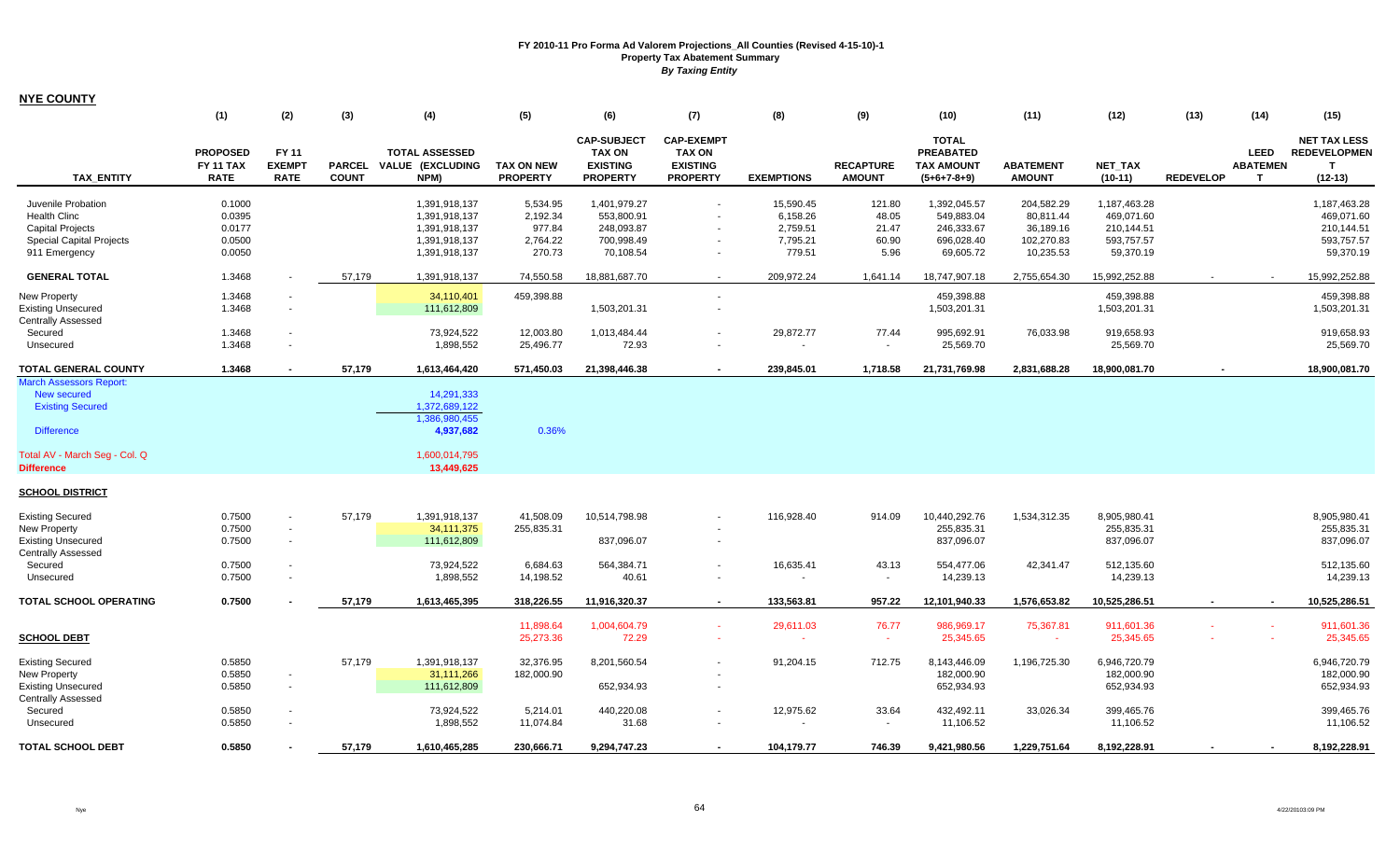| <b>NYE COUNTY</b>                                                           |                                                    |                                       |                               |                                                          |                                      |                                                                           |                                                                          |                         |                                   |                                                                        |                                   |                                     |                  |                                               |                                                         |
|-----------------------------------------------------------------------------|----------------------------------------------------|---------------------------------------|-------------------------------|----------------------------------------------------------|--------------------------------------|---------------------------------------------------------------------------|--------------------------------------------------------------------------|-------------------------|-----------------------------------|------------------------------------------------------------------------|-----------------------------------|-------------------------------------|------------------|-----------------------------------------------|---------------------------------------------------------|
|                                                                             | (1)                                                | (2)                                   | (3)                           | (4)                                                      | (5)                                  | (6)                                                                       | (7)                                                                      | (8)                     | (9)                               | (10)                                                                   | (11)                              | (12)                                | (13)             | (14)                                          | (15)                                                    |
| <b>TAX ENTITY</b>                                                           | <b>PROPOSED</b><br><b>FY 11 TAX</b><br><b>RATE</b> | FY 11<br><b>EXEMPT</b><br><b>RATE</b> | <b>PARCEL</b><br><b>COUNT</b> | <b>TOTAL ASSESSED</b><br><b>VALUE (EXCLUDING</b><br>NPM) | <b>TAX ON NEW</b><br><b>PROPERTY</b> | <b>CAP-SUBJECT</b><br><b>TAX ON</b><br><b>EXISTING</b><br><b>PROPERTY</b> | <b>CAP-EXEMPT</b><br><b>TAX ON</b><br><b>EXISTING</b><br><b>PROPERTY</b> | <b>EXEMPTIONS</b>       | <b>RECAPTURE</b><br><b>AMOUNT</b> | <b>TOTAL</b><br><b>PREABATED</b><br><b>TAX AMOUNT</b><br>$(5+6+7-8+9)$ | <b>ABATEMENT</b><br><b>AMOUNT</b> | <b>NET TAX</b><br>$(10-11)$         | <b>REDEVELOP</b> | <b>LEED</b><br><b>ABATEMEN</b><br>$\mathbf T$ | <b>NET TAX LESS</b><br><b>REDEVELOPMEN</b><br>$(12-13)$ |
| <b>TOTAL SCHOOL DISTRICT</b>                                                | 1.3350                                             |                                       | 57,179                        | 1,613,465,395                                            | 548,893.26                           | 21,211,067.60                                                             |                                                                          | 237,743.58              | 1,703.61                          | 21,523,920.89                                                          | 2,806,405.46                      | 18,717,515.43                       |                  |                                               | 18,717,515.43                                           |
| Total AV - March Seg - Col. Q<br><b>Difference</b><br><b>AMARGOSA TOWN</b>  |                                                    |                                       |                               | 1,600,014,795<br>13,450,600                              |                                      |                                                                           |                                                                          |                         |                                   |                                                                        |                                   |                                     |                  |                                               |                                                         |
| <b>Existing Secured</b><br>New Property<br><b>Existing Unsecured</b>        | 0.4949<br>0.4949<br>0.4949                         | $\sim$<br>$\sim$                      | 1,960                         | 36,114,711<br>830,643<br>2,257,200                       | 677.86<br>4,110.85                   | 179,766.43<br>11,170.88                                                   | $\sim$<br>$\sim$                                                         | 1,712.70                | 29.29                             | 178,760.88<br>4,110.85<br>11,170.88                                    | 71,823.59                         | 106,937.29<br>4,110.85<br>11,170.88 |                  |                                               | 106,937.29<br>4,110.85<br>11,170.88                     |
| <b>Centrally Assessed</b><br>Secured<br>Unsecured                           | 0.4949<br>0.4949                                   | $\sim$<br>$\sim$                      |                               | 4,825,022<br>33,550                                      | 248.13<br>166.04                     | 23,859.55<br>$\sim$                                                       |                                                                          | 228.64<br>$\sim$        | 4.92<br>$\sim$                    | 23,883.96<br>166.04                                                    | 289.56                            | 23,594.40<br>166.04                 |                  |                                               | 23,594.40<br>166.04                                     |
| <b>TOTAL AMARGOSA</b>                                                       | 0.4949                                             |                                       | 1,960                         | 44,061,126                                               | 5,202.88                             | 214,796.86                                                                |                                                                          | 1,941.34                | 34.21                             | 218,092.61                                                             | 72,113.15                         | 145,979.46                          |                  |                                               | 145,979.46                                              |
| Total AV - March Seg - Col. Q<br><b>Difference</b><br><b>BEATTY TOWN</b>    |                                                    |                                       |                               | 43,980,082<br>81,044                                     |                                      |                                                                           |                                                                          |                         |                                   |                                                                        |                                   |                                     |                  |                                               |                                                         |
| <b>Existing Secured</b><br>New Property                                     | 0.2105<br>0.2105                                   | $\sim$                                | 757                           | 11,294,427<br>229,342                                    | 175.91<br>482.77                     | 23,598.50                                                                 |                                                                          |                         | 14.25                             | 23,788.66<br>482.77                                                    | 270.88                            | 23,517.78<br>482.77                 |                  |                                               | 23,517.78<br>482.77                                     |
| <b>Existing Unsecured</b><br><b>Centrally Assessed</b>                      | 0.2105                                             | $\sim$                                |                               | 1,871,018                                                |                                      | 3,938.49                                                                  |                                                                          |                         |                                   | 3,938.49                                                               |                                   | 3,938.49                            |                  |                                               | 3,938.49                                                |
| Secured<br>Unsecured                                                        | 0.2105<br>0.2105                                   | $\sim$<br>$\sim$                      |                               | 4,180,093<br>6,886                                       | 101.00<br>14.49                      | 8,783.05<br>$\blacksquare$                                                | $\sim$                                                                   | 84.96<br>$\sim$         | 1.83<br>$\overline{\phantom{a}}$  | 8,800.92<br>14.49                                                      | 118.44                            | 8,682.48<br>14.49                   |                  |                                               | 8,682.48<br>14.49                                       |
| <b>TOTAL BEATTY</b>                                                         | 0.2105                                             |                                       | 757                           | 17,581,766                                               | 774.17                               | 36,320.04                                                                 | $\overline{\phantom{a}}$                                                 | 84.96                   | 16.08                             | 37,025.33                                                              | 389.32                            | 36,636.01                           |                  |                                               | 36,636.01                                               |
| Total AV - March Seg - Col. Q<br><b>Difference</b><br><b>GABBS TOWN</b>     |                                                    |                                       |                               | 17,444,268<br>137,498                                    |                                      |                                                                           |                                                                          |                         |                                   |                                                                        |                                   |                                     |                  |                                               |                                                         |
| <b>Existing Secured</b><br><b>New Property</b><br><b>Existing Unsecured</b> | 0.4846<br>0.4846<br>0.4846                         | $\sim$<br>$\sim$                      | 244                           | 5,427,646<br>869,763<br>53,545                           | $\sim$<br>4,214.87                   | 26,593.97<br>259.48                                                       | $\sim$<br>$\sim$                                                         | 291.58                  |                                   | 26,302.39<br>4,214.87<br>259.48                                        | 2,038.36                          | 24,264.03<br>4,214.87<br>259.48     |                  |                                               | 24,264.03<br>4,214.87<br>259.48                         |
| <b>Centrally Assessed</b><br>Secured<br>Unsecured                           | 0.4846<br>0.4846                                   | $\sim$<br>$\overline{\phantom{a}}$    |                               | 647,003<br>39,067                                        | $\sim$<br>189.31                     | 3,214.74                                                                  |                                                                          | 79.37<br>$\blacksquare$ | 0.02                              | 3,135.39<br>189.31                                                     | 587.47                            | 2,547.92<br>189.31                  |                  |                                               | 2,547.92<br>189.31                                      |
| <b>TOTAL GABBS</b>                                                          | 0.4846                                             |                                       | 244                           | 7,037,023                                                | 4,404.18                             | 30,068.19                                                                 |                                                                          | 370.95                  | 0.02                              | 34,101.44                                                              | 2,625.83                          | 31,475.61                           |                  |                                               | 31,475.61                                               |
| Total AV - March Seg - Col. Q<br><b>Difference</b>                          |                                                    |                                       |                               | 6,977,956<br>59,067                                      |                                      |                                                                           |                                                                          |                         |                                   |                                                                        |                                   |                                     |                  |                                               |                                                         |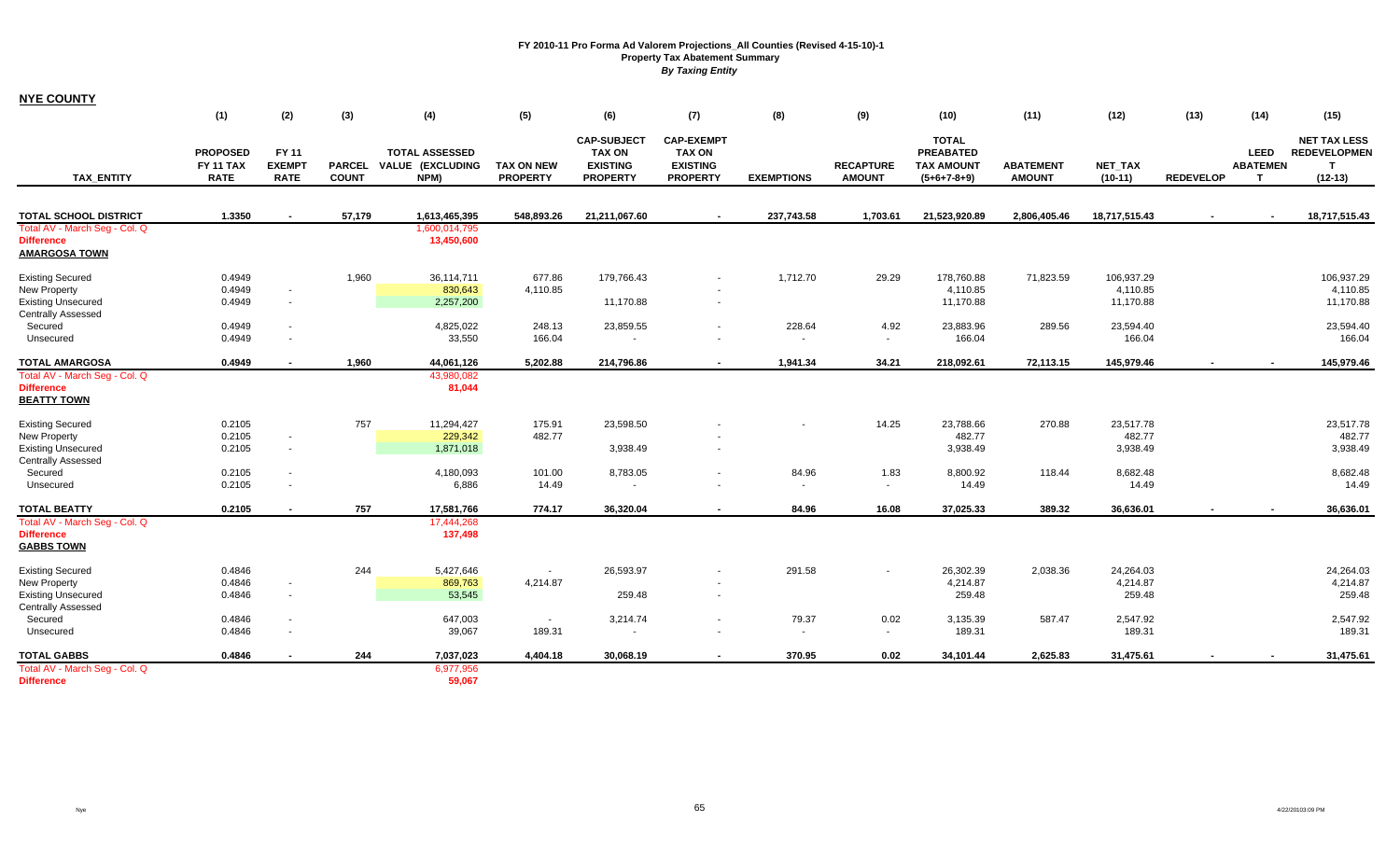| <b>NYE COUNTY</b>                                                                                        |                                                    |                                       |                               |                                                   |                                      |                                                                           |                                                                          |                                    |                                   |                                                                        |                                   |                                        |                  |                                                |                                                                         |
|----------------------------------------------------------------------------------------------------------|----------------------------------------------------|---------------------------------------|-------------------------------|---------------------------------------------------|--------------------------------------|---------------------------------------------------------------------------|--------------------------------------------------------------------------|------------------------------------|-----------------------------------|------------------------------------------------------------------------|-----------------------------------|----------------------------------------|------------------|------------------------------------------------|-------------------------------------------------------------------------|
|                                                                                                          | (1)                                                | (2)                                   | (3)                           | (4)                                               | (5)                                  | (6)                                                                       | (7)                                                                      | (8)                                | (9)                               | (10)                                                                   | (11)                              | (12)                                   | (13)             | (14)                                           | (15)                                                                    |
| <b>TAX ENTITY</b>                                                                                        | <b>PROPOSED</b><br><b>FY 11 TAX</b><br><b>RATE</b> | FY 11<br><b>EXEMPT</b><br><b>RATE</b> | <b>PARCEL</b><br><b>COUNT</b> | <b>TOTAL ASSESSED</b><br>VALUE (EXCLUDING<br>NPM) | <b>TAX ON NEW</b><br><b>PROPERTY</b> | <b>CAP-SUBJECT</b><br><b>TAX ON</b><br><b>EXISTING</b><br><b>PROPERTY</b> | <b>CAP-EXEMPT</b><br><b>TAX ON</b><br><b>EXISTING</b><br><b>PROPERTY</b> | <b>EXEMPTIONS</b>                  | <b>RECAPTURE</b><br><b>AMOUNT</b> | <b>TOTAL</b><br><b>PREABATED</b><br><b>TAX AMOUNT</b><br>$(5+6+7-8+9)$ | <b>ABATEMENT</b><br><b>AMOUNT</b> | <b>NET TAX</b><br>$(10-11)$            | <b>REDEVELOP</b> | <b>LEED</b><br><b>ABATEMEN</b><br>$\mathbf{T}$ | <b>NET TAX LESS</b><br><b>REDEVELOPMEN</b><br>$\mathbf{T}$<br>$(12-13)$ |
| <b>MANHATTAN TOWN</b>                                                                                    |                                                    |                                       |                               |                                                   |                                      |                                                                           |                                                                          |                                    |                                   |                                                                        |                                   |                                        |                  |                                                |                                                                         |
| <b>Existing Secured</b><br><b>New Property</b><br><b>Existing Unsecured</b><br><b>Centrally Assessed</b> | 0.3164<br>0.3164<br>0.3164                         | $\blacksquare$<br>$\blacksquare$      | 213                           | 1,005,412<br>253,999<br>434,442                   | 2.63<br>803.65                       | 3,178.46<br>1,374.57                                                      | $\overline{\phantom{a}}$                                                 |                                    |                                   | 3,181.09<br>803.65<br>1,374.57                                         | 21.98                             | 3,159.11<br>803.65<br>1,374.57         |                  |                                                | 3,159.11<br>803.65<br>1,374.57                                          |
| Secured<br>Unsecured                                                                                     | 0.3164<br>0.3164                                   | $\sim$<br>$\overline{\phantom{a}}$    |                               | 376,179<br>22,301                                 | $\sim$<br>70.56                      | 1,221.57                                                                  |                                                                          | 31.34<br>$\sim$                    |                                   | 1,190.23<br>70.56                                                      | 265.08                            | 925.15<br>70.56                        |                  |                                                | 925.15<br>70.56                                                         |
| <b>TOTAL MANHATTAN</b>                                                                                   | 0.3164                                             |                                       | 213                           | 2,092,332                                         | 876.84                               | 5.774.60                                                                  |                                                                          | 31.34                              |                                   | 6,620.11                                                               | 287.06                            | 6,333.05                               |                  |                                                | 6,333.05                                                                |
| Total AV - March Seg - Col. Q<br><b>Difference</b><br><b>PAHRUMP TOWN</b>                                |                                                    |                                       |                               | 2,069,679<br>22,653                               |                                      |                                                                           |                                                                          |                                    |                                   |                                                                        |                                   |                                        |                  |                                                |                                                                         |
| <b>Existing Secured</b><br><b>New Property</b><br><b>Existing Unsecured</b><br><b>Centrally Assessed</b> | 0.2433<br>0.2433<br>0.2433                         | $\sim$<br>$\sim$                      | 50,125                        | 1,219,315,838<br>19,577,050<br>34,767,461         | 12,679.51<br>47,630.96               | 2,953,980.50<br>84,589.23                                                 |                                                                          | 7.31                               | 265.67                            | 2,966,918.37<br>47,630.96<br>84,589.23                                 | 506,044.85                        | 2,460,873.52<br>47,630.96<br>84,589.23 |                  |                                                | 2,460,873.52<br>47,630.96<br>84,589.23                                  |
| Secured<br>Unsecured                                                                                     | 0.2433<br>0.2433                                   | $\sim$<br>$\overline{\phantom{a}}$    |                               | 18,704,356<br>254,459                             | 410.87<br>619.10                     | 45,528.02                                                                 | $\overline{\phantom{a}}$                                                 | 431.20<br>$\overline{\phantom{a}}$ | 12.15                             | 45,519.84<br>619.10                                                    | 2,527.63                          | 42,992.21<br>619.10                    |                  |                                                | 42,992.21<br>619.10                                                     |
| <b>TOTAL PAHRUMP</b>                                                                                     | 0.2433                                             | $\blacksquare$                        | 50,125                        | 1,292,619,163                                     | 61,340.44                            | 3,084,097.75                                                              | $\overline{\phantom{a}}$                                                 | 438.51                             | 277.82                            | 3,145,277.50                                                           | 508,572.48                        | 2,636,705.02                           |                  |                                                | 2,636,705.02                                                            |
| Total AV - March Seg - Col. Q<br><b>Difference</b><br><b>ROUND MOUNTAIN TOWN</b>                         |                                                    |                                       |                               | 1,288,454,586<br>4,164,577                        |                                      |                                                                           |                                                                          |                                    |                                   |                                                                        |                                   |                                        |                  |                                                |                                                                         |
| <b>Existing Secured</b><br>New Property<br><b>Existing Unsecured</b><br><b>Centrally Assessed</b>        | 0.3164<br>0.3164<br>0.3164                         | $\sim$<br>$\sim$                      | 590                           | 72,659,010<br>10,793,689<br>1,276,169             | $\blacksquare$<br>34,151.23          | 277,696.78<br>4,037.80                                                    | $\overline{\phantom{a}}$<br>$\overline{\phantom{a}}$                     | 47,803.67                          |                                   | 229,893.11<br>34,151.23<br>4,037.80                                    | 1,999.57                          | 227,893.54<br>34,151.23<br>4,037.80    |                  |                                                | 227,893.54<br>34, 151.23<br>4,037.80                                    |
| Secured                                                                                                  | 0.3164                                             | $\sim$                                |                               | 883,381                                           | $\sim$                               | 286.76                                                                    |                                                                          | 7.26                               | 0.07                              | 279.57                                                                 |                                   | 279.57                                 |                  |                                                | 279.57                                                                  |
| Unsecured                                                                                                | 0.3164                                             | ٠                                     |                               | 56,808                                            | 179.74                               |                                                                           |                                                                          | $\sim$                             | $\sim$                            | 179.74                                                                 |                                   | 179.74                                 |                  |                                                | 179.74                                                                  |
| TOTAL ROUND MOUNTAIN<br>Total AV - March Seg - Col. Q<br><b>Difference</b><br><b>TONOPAH TOWN</b>        | 0.3164                                             | $\overline{\phantom{a}}$              | 590                           | 85,669,057<br>85,667,437<br>1,620                 | 34,330.97                            | 282,021.34                                                                | $\overline{\phantom{a}}$                                                 | 47,810.93                          | 0.07                              | 268,541.45                                                             | 1,999.57                          | 266,541.88                             |                  |                                                | 266,541.88                                                              |
| <b>Existing Secured</b><br>New Property<br><b>Existing Unsecured</b><br><b>Centrally Assessed</b>        | 0.5881<br>0.5881<br>0.5881                         | $\blacksquare$<br>$\sim$              | 1,682                         | 25,617,105<br>377,497<br>1,800,450                | 5.50<br>2,220.06                     | 150,648.14<br>10,588.45                                                   |                                                                          |                                    |                                   | 150,653.64<br>2,220.06<br>10,588.45                                    | 23,311.96                         | 127,341.68<br>2,220.06<br>10,588.45    |                  |                                                | 127,341.68<br>2,220.06<br>10,588.45                                     |
| Secured<br>Unsecured                                                                                     | 0.5881<br>0.5881                                   | $\blacksquare$                        |                               | 3,721,378<br>159,175                              | $\sim$<br>936.11                     | 22,323.56                                                                 |                                                                          | 438.14<br>$\sim$                   | $\sim$                            | 21,885.42<br>936.11                                                    | 11,235.92                         | 10,649.50<br>936.11                    |                  |                                                | 10,649.50<br>936.11                                                     |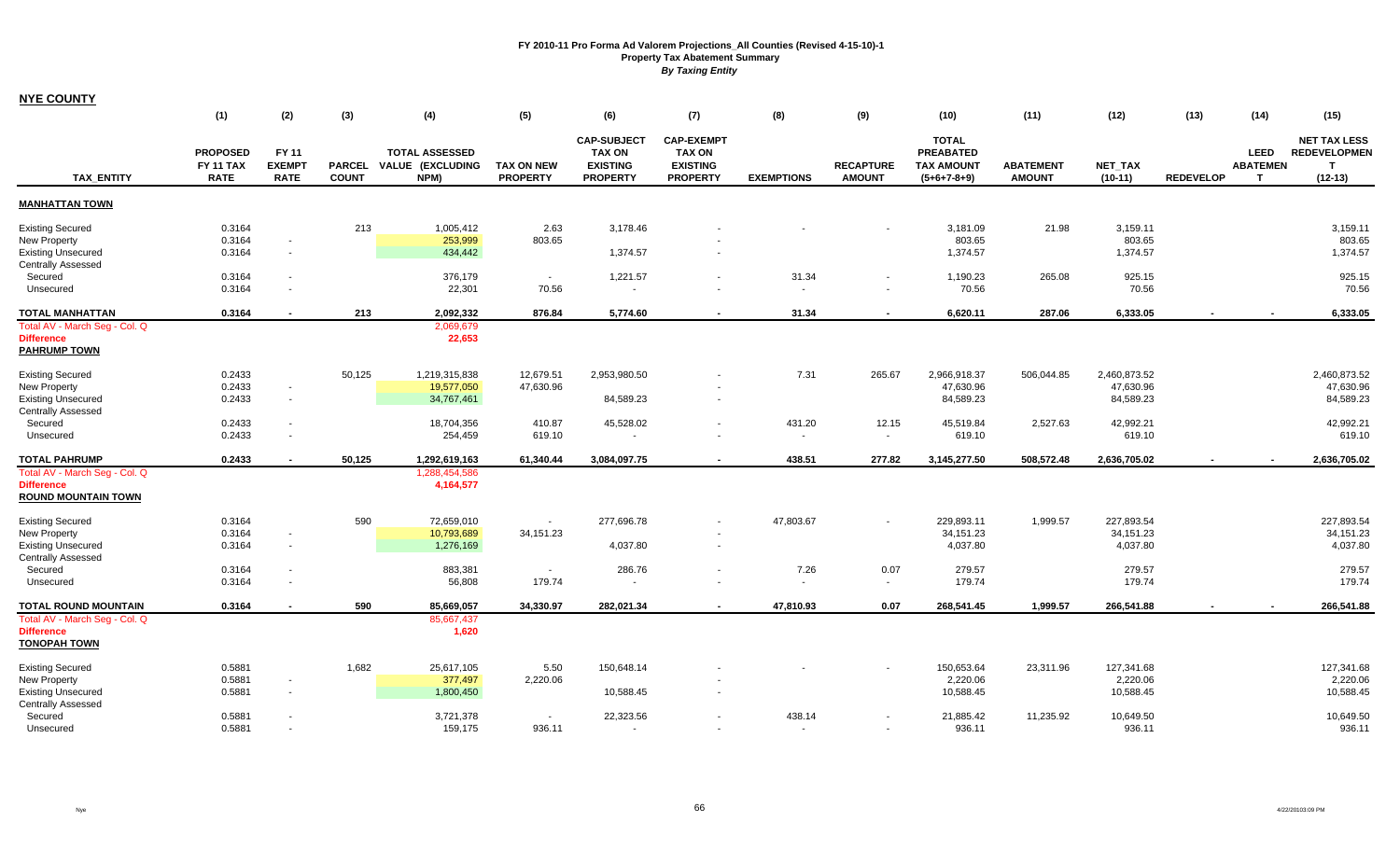| <b>NYE COUNTY</b>                                                                         |                                                    |                                              |              |                                                          |                                      |                                                                           |                                                                          |                   |                                   |                                                                        |                                   |                      |                  |                                                |                                                              |
|-------------------------------------------------------------------------------------------|----------------------------------------------------|----------------------------------------------|--------------|----------------------------------------------------------|--------------------------------------|---------------------------------------------------------------------------|--------------------------------------------------------------------------|-------------------|-----------------------------------|------------------------------------------------------------------------|-----------------------------------|----------------------|------------------|------------------------------------------------|--------------------------------------------------------------|
|                                                                                           | (1)                                                | (2)                                          | (3)          | (4)                                                      | (5)                                  | (6)                                                                       | (7)                                                                      | (8)               | (9)                               | (10)                                                                   | (11)                              | (12)                 | (13)             | (14)                                           | (15)                                                         |
| <b>TAX ENTITY</b>                                                                         | <b>PROPOSED</b><br><b>FY 11 TAX</b><br><b>RATE</b> | <b>FY 11</b><br><b>EXEMPT</b><br><b>RATE</b> | <b>COUNT</b> | <b>TOTAL ASSESSED</b><br>PARCEL VALUE (EXCLUDING<br>NPM) | <b>TAX ON NEW</b><br><b>PROPERTY</b> | <b>CAP-SUBJECT</b><br><b>TAX ON</b><br><b>EXISTING</b><br><b>PROPERTY</b> | <b>CAP-EXEMPT</b><br><b>TAX ON</b><br><b>EXISTING</b><br><b>PROPERTY</b> | <b>EXEMPTIONS</b> | <b>RECAPTURE</b><br><b>AMOUNT</b> | <b>TOTAL</b><br><b>PREABATED</b><br><b>TAX AMOUNT</b><br>$(5+6+7-8+9)$ | <b>ABATEMENT</b><br><b>AMOUNT</b> | NET_TAX<br>$(10-11)$ | <b>REDEVELOP</b> | <b>LEED</b><br><b>ABATEMEN</b><br>$\mathsf{T}$ | <b>NET TAX LESS</b><br><b>REDEVELOPMEN</b><br>т<br>$(12-13)$ |
| <b>TOTAL TONOPAH</b>                                                                      | 0.5881                                             |                                              | 1,682        | 31,675,605                                               | 3,161.67                             | 183,560.15                                                                |                                                                          | 438.14            |                                   | 186,283.68                                                             | 34,547.88                         | 151,735.80           |                  |                                                | 151,735.80                                                   |
| Total AV - March Seg - Col. Q<br><b>Difference</b><br><b>AMARGOSA LIBRARY DISTRICT</b>    |                                                    |                                              |              | 31,623,274<br>52,331                                     |                                      |                                                                           |                                                                          |                   |                                   |                                                                        |                                   |                      |                  |                                                |                                                              |
| <b>Existing Secured</b>                                                                   | 0.3100                                             |                                              | 2,124        | 37,832,983                                               | 479.09                               | 117,880.02                                                                |                                                                          | 1,077.47          | 18.35                             | 117,299.99                                                             | 46,100.11                         | 71,199.88            |                  |                                                | 71,199.88                                                    |
| New Property                                                                              | 0.3100                                             | $\blacksquare$                               |              | 955,655                                                  | 2,962.53                             |                                                                           |                                                                          |                   |                                   | 2,962.53                                                               |                                   | 2,962.53             |                  |                                                | 2,962.53                                                     |
| <b>Existing Unsecured</b><br><b>Centrally Assessed</b>                                    | 0.3100                                             | $\sim$                                       |              | 2,838,739                                                |                                      | 8,800.09                                                                  |                                                                          |                   |                                   | 8,800.09                                                               |                                   | 8,800.09             |                  |                                                | 8,800.09                                                     |
| Secured                                                                                   | 0.3100                                             | $\overline{\phantom{a}}$                     |              | 5,157,797                                                | 155.43                               | 15,986.05                                                                 |                                                                          | 152.31            | 3.28                              | 15,992.45                                                              | 181.40                            | 15,811.05            |                  |                                                | 15,811.05                                                    |
| Unsecured                                                                                 | 0.3100                                             | $\sim$                                       |              | 52,742                                                   | 163.51                               |                                                                           |                                                                          | $\sim$            | $\blacksquare$                    | 163.51                                                                 |                                   | 163.51               |                  |                                                | 163.51                                                       |
| <b>TOTAL AMARGOSA LIBRARY</b>                                                             | 0.3100                                             | $\sim$                                       | 2,124        | 46,837,916                                               | 3,760.56                             | 142,666.16                                                                | $\sim$                                                                   | 1,229.78          | 21.63                             | 145,218.57                                                             | 46,281.51                         | 98,937.06            | $\sim$           |                                                | 98,937.06                                                    |
| Total AV - March Seg - Col. Q                                                             |                                                    |                                              |              | 46,746,163                                               |                                      |                                                                           |                                                                          |                   |                                   |                                                                        |                                   |                      |                  |                                                |                                                              |
| <b>Difference</b><br><b>BEATTY LIBRARY DISTRICT</b>                                       |                                                    |                                              |              | 91,753                                                   |                                      |                                                                           |                                                                          |                   |                                   |                                                                        |                                   |                      |                  |                                                |                                                              |
| <b>Existing Secured</b>                                                                   | 0.2741                                             |                                              | 820          | 12,139,349                                               | 281.90                               | 32,991.96                                                                 |                                                                          |                   | 18.55                             | 33,292.41                                                              | 1,574.31                          | 31,718.10            |                  |                                                | 31,718.10                                                    |
| New Property                                                                              | 0.2741                                             | $\overline{\phantom{a}}$                     |              |                                                          | 713,747<br>1,956.38                  |                                                                           |                                                                          |                   |                                   | 1,956.38                                                               | 1,956.38                          |                      |                  | 1,956.38                                       |                                                              |
| <b>Existing Unsecured</b><br><b>Centrally Assessed</b>                                    | 0.2741                                             | $\sim$                                       |              | 2,532,797                                                |                                      | 6,942.40                                                                  |                                                                          |                   |                                   | 6,942.40                                                               |                                   | 6,942.40             |                  |                                                | 6,942.40                                                     |
| Secured                                                                                   | 0.2741                                             |                                              |              | 4,310,977                                                | 131.51                               | 11,800.07                                                                 |                                                                          | 115.19            | 2.43                              | 11,818.82                                                              | 170.64                            | 11,648.18            |                  |                                                | 11,648.18                                                    |
| Unsecured                                                                                 | 0.2741                                             | $\sim$                                       |              | 14,634                                                   | 40.11                                | $\sim$                                                                    |                                                                          | $\sim$            | $\sim$                            | 40.11                                                                  |                                   | 40.11                |                  |                                                | 40.11                                                        |
| TOTAL BEATTY LIBRARY                                                                      | 0.2741                                             |                                              | 820          | 19,711,504                                               | 2,409.90                             | 51,734.43                                                                 |                                                                          | 115.19            | 20.98                             | 54,050.12                                                              | 1,744.95                          | 52,305.17            |                  |                                                | 52,305.17                                                    |
| Total AV - March Seg - Col. Q<br><b>Difference</b><br><b>NYE COUNTY HOSPITAL DISTRICT</b> |                                                    |                                              |              | 19,570,710<br>140,794                                    |                                      |                                                                           |                                                                          |                   |                                   |                                                                        |                                   |                      |                  |                                                |                                                              |
| <b>Existing Secured</b>                                                                   |                                                    |                                              |              |                                                          |                                      |                                                                           |                                                                          |                   |                                   |                                                                        |                                   |                      |                  |                                                |                                                              |
| New Property                                                                              |                                                    |                                              |              |                                                          |                                      |                                                                           |                                                                          |                   |                                   |                                                                        |                                   |                      |                  |                                                |                                                              |
| <b>Existing Unsecured</b><br><b>Centrally Assessed</b>                                    |                                                    |                                              |              |                                                          |                                      |                                                                           |                                                                          |                   |                                   |                                                                        |                                   |                      |                  |                                                |                                                              |
| Secured                                                                                   |                                                    |                                              |              |                                                          |                                      |                                                                           |                                                                          |                   |                                   |                                                                        |                                   |                      |                  |                                                |                                                              |
| Unsecured                                                                                 |                                                    |                                              |              |                                                          |                                      |                                                                           |                                                                          |                   |                                   |                                                                        |                                   |                      |                  |                                                |                                                              |
| TOTAL NYE CO HOSTPITAL                                                                    |                                                    |                                              |              |                                                          |                                      |                                                                           |                                                                          |                   |                                   |                                                                        |                                   |                      |                  |                                                |                                                              |
| Total AV - March Seg - Col. Q<br><b>Difference</b><br>PAHRUMP COMMUNITY LIBRARY DISTRICT  |                                                    |                                              |              | #DIV/0!                                                  |                                      |                                                                           |                                                                          |                   |                                   |                                                                        |                                   |                      |                  |                                                |                                                              |
| <b>Existing Secured</b>                                                                   | 0.0419                                             |                                              | 50,125       | 1,219,315,838                                            | 2,182.55                             | 508,714.21                                                                |                                                                          | 1.26              | 45.73                             | 510,941.23                                                             | 100,876.29                        | 410,064.94           |                  |                                                | 410,064.94                                                   |
| <b>New Property</b>                                                                       | 0.0419                                             |                                              |              | 19,579,571                                               | 8,203.84                             |                                                                           |                                                                          |                   |                                   | 8,203.84                                                               |                                   | 8,203.84             |                  |                                                | 8,203.84                                                     |
| <b>Existing Unsecured</b><br><b>Centrally Assessed</b>                                    | 0.0419                                             | $\sim$                                       |              | 34,767,461                                               |                                      | 14,567.57                                                                 |                                                                          |                   |                                   | 14,567.57                                                              |                                   | 14,567.57            |                  |                                                | 14,567.57                                                    |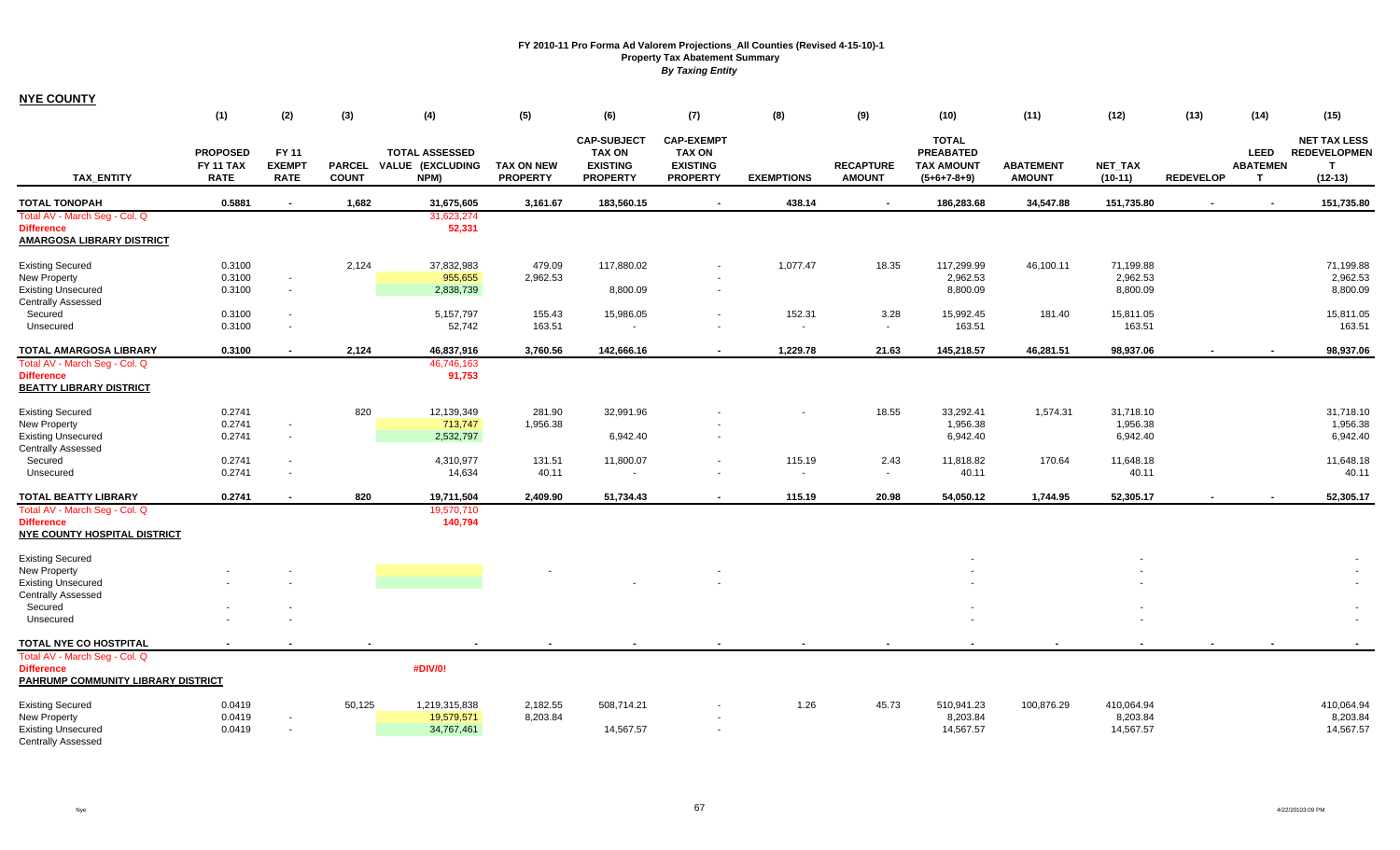**NYE COUNTY**

|                                                                                                                           | (1)                                                | (2)                                          | (3)                           | (4)                                                         | (5)                                  | (6)                                                                       | (7)                                                                      | (8)                                        | (9)                               | (10)                                                                   | (11)                              | (12)                                                     | (13)             | (14)                                           | (15)                                                          |
|---------------------------------------------------------------------------------------------------------------------------|----------------------------------------------------|----------------------------------------------|-------------------------------|-------------------------------------------------------------|--------------------------------------|---------------------------------------------------------------------------|--------------------------------------------------------------------------|--------------------------------------------|-----------------------------------|------------------------------------------------------------------------|-----------------------------------|----------------------------------------------------------|------------------|------------------------------------------------|---------------------------------------------------------------|
| <b>TAX ENTITY</b>                                                                                                         | <b>PROPOSED</b><br><b>FY 11 TAX</b><br><b>RATE</b> | <b>FY 11</b><br><b>EXEMPT</b><br><b>RATE</b> | <b>PARCEL</b><br><b>COUNT</b> | <b>TOTAL ASSESSED</b><br><b>VALUE (EXCLUDING</b><br>NPM)    | <b>TAX ON NEW</b><br><b>PROPERTY</b> | <b>CAP-SUBJECT</b><br><b>TAX ON</b><br><b>EXISTING</b><br><b>PROPERTY</b> | <b>CAP-EXEMPT</b><br><b>TAX ON</b><br><b>EXISTING</b><br><b>PROPERTY</b> | <b>EXEMPTIONS</b>                          | <b>RECAPTURE</b><br><b>AMOUNT</b> | <b>TOTAL</b><br><b>PREABATED</b><br><b>TAX AMOUNT</b><br>$(5+6+7-8+9)$ | <b>ABATEMENT</b><br><b>AMOUNT</b> | <b>NET TAX</b><br>$(10-11)$                              | <b>REDEVELOP</b> | <b>LEED</b><br><b>ABATEMEN</b><br>$\mathbf{T}$ | <b>NET TAX LESS</b><br><b>REDEVELOPMEN</b><br>T.<br>$(12-13)$ |
| Secured<br>Unsecured                                                                                                      | 0.0419<br>0.0419                                   | $\blacksquare$<br>$\blacksquare$             |                               | 18,704,356<br>254,459                                       | 70.93<br>106.62                      | 7,859.34                                                                  | $\sim$                                                                   | 74.43<br>$\blacksquare$                    | 3.17<br>$\sim$                    | 7,859.01<br>106.62                                                     | 1,081.26                          | 6,777.75<br>106.62                                       |                  |                                                | 6,777.75<br>106.62                                            |
| <b>TOTAL PAHRUMP COMM LIBRARY</b>                                                                                         | 0.0419                                             | $\blacksquare$                               | 50,125                        | 1,292,621,685                                               | 10,563.94                            | 531,141.12                                                                | $\sim$                                                                   | 75.69                                      | 48.90                             | 541,678.27                                                             | 101,957.55                        | 439,720.72                                               | $\sim$           |                                                | 439,720.72                                                    |
| Total AV - March Seg - Col. Q<br><b>Difference</b><br><b>PAHRUMP SWIMMING POOL DISTRICT</b>                               |                                                    |                                              |                               | 1,288,454,586<br>4,167,099                                  |                                      |                                                                           |                                                                          |                                            |                                   |                                                                        |                                   |                                                          |                  |                                                |                                                               |
| <b>Existing Secured</b><br>New Property<br><b>Existing Unsecured</b>                                                      | 0.0099<br>0.0099<br>0.0099                         | $\sim$<br>$\sim$                             | 50,125                        | 1,219,315,838<br>19,582,561<br>34,767,461                   | 515.39<br>1,938.67                   | 120,258.36<br>3.441.98                                                    |                                                                          | 0.30                                       | 10.87                             | 120,784.32<br>1,938.67<br>3,441.98                                     | 22,687.08                         | 98,097.24<br>1,938.67<br>3,441.98                        |                  |                                                | 98,097.24<br>1,938.67<br>3,441.98                             |
| <b>Centrally Assessed</b><br>Secured<br>Unsecured                                                                         | 0.0099<br>0.0099                                   | $\blacksquare$                               |                               | 18,704,356<br>254,459                                       | 16.72<br>25.19                       | 1,852.56<br>$\blacksquare$                                                |                                                                          | 17.55<br>$\sim$                            | 0.61<br>$\sim$                    | 1,852.34<br>25.19                                                      | 191.16                            | 1,661.18<br>25.19                                        |                  |                                                | 1,661.18<br>25.19                                             |
| <b>TOTAL PAHRUMP SWIMMING POOL</b>                                                                                        | 0.0099                                             |                                              | 50,125                        | 1,292,624,675                                               | 2.495.97                             | 125.552.90                                                                | $\blacksquare$                                                           | 17.85                                      | 11.48                             | 128,042.50                                                             | 22,878.24                         | 105,164.26                                               |                  |                                                | 105,164.26                                                    |
| Total AV - March Seg - Col. Q<br><b>Difference</b><br>SMOKY VALLEY LIBRARY DISTRICT                                       |                                                    |                                              |                               | 1,288,454,586<br>4,170,089                                  |                                      |                                                                           |                                                                          |                                            |                                   |                                                                        |                                   |                                                          |                  |                                                |                                                               |
| <b>Existing Secured</b><br><b>New Property</b><br><b>Existing Unsecured</b><br><b>Centrally Assessed</b>                  | 0.2686<br>0.2686<br>0.2686                         | $\sim$<br>$\sim$                             | 1,433                         | 80,724,256<br>11,076,864<br>2,463,655                       | 168.61<br>29,752.46                  | 257,244.26<br>6,617.38                                                    | $\sim$                                                                   | 40,587.12                                  |                                   | 216,825.75<br>29,752.46<br>6,617.38                                    | 44,574.80                         | 172,250.95<br>29,752.46<br>6,617.38                      |                  |                                                | 172,250.95<br>29,752.46<br>6,617.38                           |
| Secured<br>Unsecured                                                                                                      | 0.2686<br>0.2686                                   | $\blacksquare$<br>$\blacksquare$             |                               | 6,444,852<br>417,895                                        | $\sim$<br>1,122.47                   | 17,797.90                                                                 |                                                                          | 487.03<br>$\overline{\phantom{a}}$         | 0.04<br>$\sim$                    | 17,310.91<br>1,122.47                                                  | 9,042.12                          | 8,268.79<br>1,122.47                                     |                  |                                                | 8,268.79<br>1,122.47                                          |
| <b>TOTAL SMOKY VLLY LIBRARY</b>                                                                                           | 0.2686                                             |                                              | 1,433                         | 101,127,522                                                 | 31,043.54                            | 281,659.54                                                                |                                                                          | 41,074.15                                  | 0.04                              | 271,628.96                                                             | 53,616.92                         | 218,012.04                                               |                  |                                                | 218,012.04                                                    |
| Total AV - March Seg - Col. Q<br><b>Difference</b><br><b>TONOPAH LIBRARY DISTRICT</b>                                     |                                                    |                                              |                               | 101,129,489<br>(1,967)                                      |                                      |                                                                           |                                                                          |                                            |                                   |                                                                        |                                   |                                                          |                  |                                                |                                                               |
| <b>Existing Secured</b><br>New Property<br><b>Existing Unsecured</b><br><b>Centrally Assessed</b><br>Secured<br>Unsecured | 0.2000<br>0.2000<br>0.2000<br>0.2000<br>0.2000     | $\blacksquare$<br>٠                          | 1,903                         | 28,710,022<br>379,020<br>2,092,485<br>10,323,795<br>590,393 | 1.87<br>758.04<br>$\sim$<br>1,180.79 | 57,422.88<br>4,184.97<br>21,173.88                                        | $\sim$                                                                   | 4.76<br>526.29<br>$\overline{\phantom{a}}$ | 0.01<br>$\blacksquare$            | 57,419.99<br>758.04<br>4,184.97<br>20,647.60<br>1,180.79               | 6,599.53<br>9,519.27              | 50,820.46<br>758.04<br>4,184.97<br>11,128.33<br>1,180.79 |                  |                                                | 50,820.46<br>758.04<br>4,184.97<br>11,128.33<br>1,180.79      |
| <b>TOTAL TONOPAH LIBRARY</b><br>Total AV - March Seg - Col. Q<br><b>Difference</b>                                        | 0.2000                                             |                                              | 1.903                         | 42,095,715<br>42,112,680<br>(16, 965)                       | 1,940.70                             | 82,781.73                                                                 |                                                                          | 531.05                                     | 0.01                              | 84,191.39                                                              | 16,118.80                         | 68.072.59                                                |                  |                                                | 68,072.59                                                     |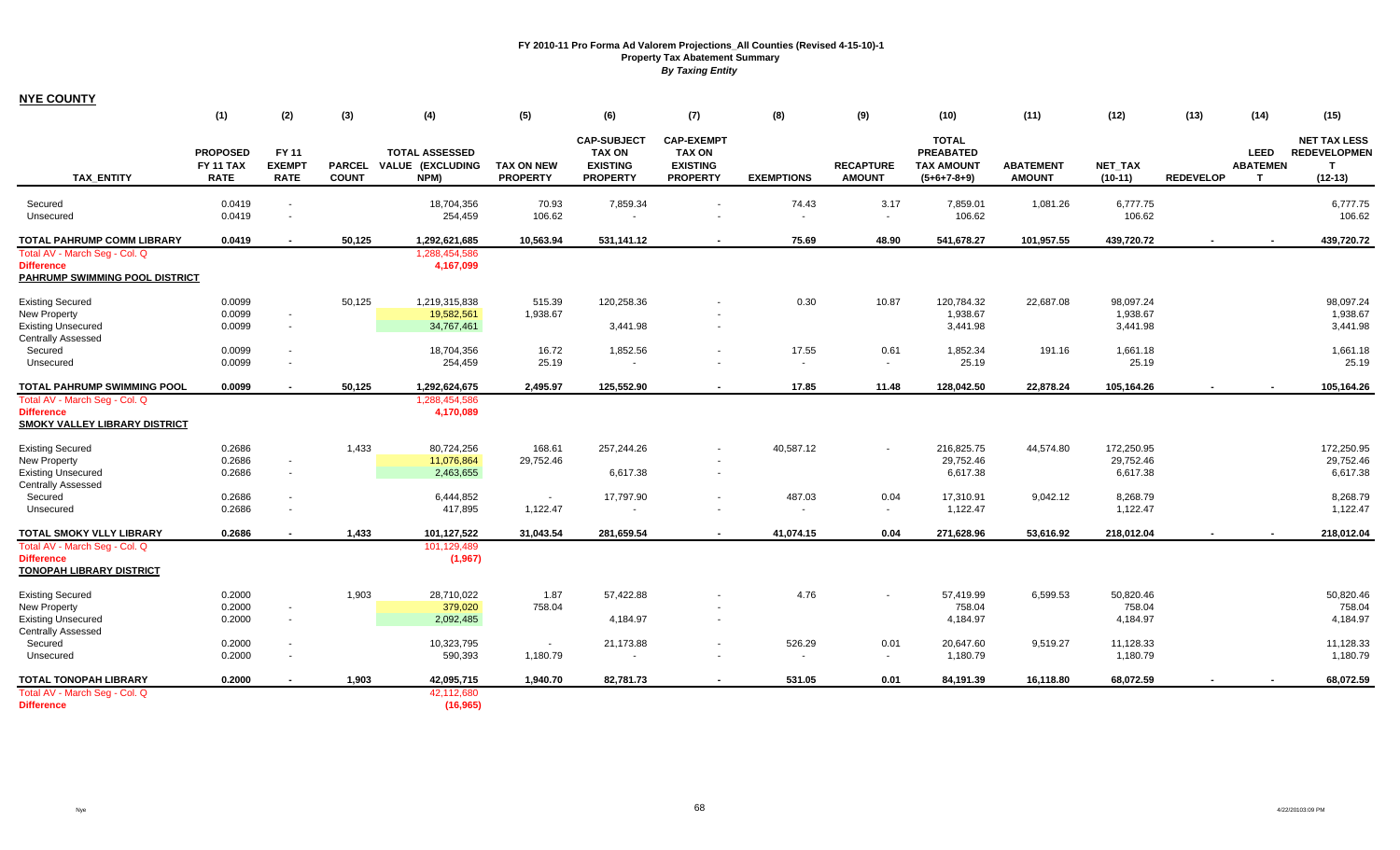| <b>PERSHING COUNTY</b>                                                                                                                                                     |                                                                    |                                                                                                                        |                                                    |                                                                                                |                                                                          |                                                                                       |                                                                          |                                                                     |                                                       |                                                                                       |                                                                           |                                                                                       |                  |                                      |                                                                                       |
|----------------------------------------------------------------------------------------------------------------------------------------------------------------------------|--------------------------------------------------------------------|------------------------------------------------------------------------------------------------------------------------|----------------------------------------------------|------------------------------------------------------------------------------------------------|--------------------------------------------------------------------------|---------------------------------------------------------------------------------------|--------------------------------------------------------------------------|---------------------------------------------------------------------|-------------------------------------------------------|---------------------------------------------------------------------------------------|---------------------------------------------------------------------------|---------------------------------------------------------------------------------------|------------------|--------------------------------------|---------------------------------------------------------------------------------------|
|                                                                                                                                                                            | (1)                                                                | (2)                                                                                                                    | (3)                                                | (4)<br><b>TOTAL</b>                                                                            | (5)                                                                      | (6)                                                                                   | (7)                                                                      | (8)                                                                 | (9)                                                   | (10)                                                                                  | (11)                                                                      | (12)                                                                                  | (13)             | (14)                                 | (15)                                                                                  |
| <b>TAX ENTITY</b>                                                                                                                                                          | <b>PROPOSED</b><br>FY 11 TAX<br><b>RATE</b>                        | <b>FY 11</b><br><b>EXEMPT</b><br><b>RATE</b>                                                                           | <b>PARCEL</b><br><b>COUNT</b>                      | <b>ASSESSED</b><br><b>VALUE</b><br>(EXCLUDING<br>NPM)                                          | <b>TAX ON NEW</b><br><b>PROPERTY</b>                                     | <b>CAP-SUBJECT</b><br><b>TAX ON</b><br><b>EXISTING</b><br><b>PROPERTY</b>             | <b>CAP-EXEMPT</b><br><b>TAX ON</b><br><b>EXISTING</b><br><b>PROPERTY</b> | <b>EXEMPTIONS</b>                                                   | <b>RECAPTURE</b><br><b>AMOUNT</b>                     | <b>TOTAL</b><br><b>PREABATED</b><br><b>TAX AMOUNT</b><br>$(5+6+7-8+9)$                | <b>ABATEMENT</b><br><b>AMOUNT</b>                                         | <b>NET TAX</b><br>$(10-11)$                                                           | <b>REDEVELOP</b> | <b>LEED</b><br><b>ABATEMEN</b><br>т  | <b>NET TAX LESS</b><br><b>REDEVELOPMEN</b><br>т<br>$(12-13)$                          |
| <b>ALL ENTITIES</b>                                                                                                                                                        |                                                                    |                                                                                                                        |                                                    |                                                                                                |                                                                          |                                                                                       |                                                                          |                                                                     |                                                       |                                                                                       |                                                                           |                                                                                       |                  |                                      |                                                                                       |
| <b>STATE OF NEVADA</b><br><b>GENERAL COUNTY</b><br><b>SCHOOL DISTRICT</b><br><b>CITY OF LOVELOCK</b><br><b>IMLAY</b><br>PERSHING CO HOSPITAL                               | 0.1700<br>1.3568<br>1.1500<br>0.5624<br>0.1500<br>0.4200           | $\overline{\phantom{a}}$<br>$\sim$<br>$\sim$<br>$\overline{\phantom{a}}$<br>$\blacksquare$<br>$\overline{\phantom{a}}$ | 10,593<br>10,593<br>10,593<br>743<br>253<br>10,593 | 188,788,038<br>188,788,060<br>188,788,048<br>21.127.093<br>1,847,637<br>188,788,047            | 20,772.81<br>165,791.42<br>140,521.92<br>2.071.87<br>124.97<br>51,321.06 | 303,235.73<br>2,420,203.04<br>2,051,305.81<br>117.883.61<br>2,692.43<br>749,165.99    | $\sim$<br>$\sim$<br>$\sim$<br>$\sim$<br>$\sim$<br>$\sim$                 | 3,070.53<br>24,508.16<br>20,774.06<br>1,136.71<br>46.02<br>7,577.62 | 5.65<br>55.72<br>59.71<br>0.29<br>0.01<br>25.20       | 320,943.66<br>2,561,542.03<br>2,171,113.38<br>118.819.06<br>2,771.39<br>792,934.63    | 28,151.67<br>255,200.08<br>234,061.68<br>4,850.76<br>214.51<br>97,417.77  | 292,791.99<br>2,306,341.95<br>1,937,051.70<br>113.968.30<br>2,556.88<br>695,516.86    |                  | $\sim$<br>$\sim$<br>$\sim$<br>$\sim$ | 292,791.99<br>2,306,341.95<br>1,937,051.70<br>113,968.30<br>2,556.88<br>695,516.86    |
| <b>TOTAL COUNTY</b>                                                                                                                                                        |                                                                    |                                                                                                                        | 10,593                                             | 188,788,038                                                                                    | 380,604.05                                                               | 5,644,486.61                                                                          | $\sim$                                                                   | 57,113.10                                                           | 146.58                                                | 5,968,124.15                                                                          | 619,896.47                                                                | 5,348,227.68                                                                          | $\blacksquare$   | $\sim$                               | 5,348,227.68                                                                          |
|                                                                                                                                                                            |                                                                    |                                                                                                                        |                                                    |                                                                                                |                                                                          |                                                                                       |                                                                          |                                                                     |                                                       | <b>Abatement Percent</b>                                                              | 10.39%                                                                    |                                                                                       |                  |                                      |                                                                                       |
| <b>STATE OF NEVADA</b>                                                                                                                                                     |                                                                    |                                                                                                                        |                                                    |                                                                                                |                                                                          |                                                                                       |                                                                          |                                                                     |                                                       |                                                                                       |                                                                           |                                                                                       |                  |                                      |                                                                                       |
| <b>Existing Secured</b><br>New Property<br><b>Existing Unsecured</b><br><b>Centrally Assessed</b><br>Secured                                                               | 0.1700<br>0.1700<br>0.1700<br>0.1700                               |                                                                                                                        | 10,593                                             | 89,792,266<br>6,058,665<br>30,871,122<br>59,218,611                                            | 3,788.85<br>10,299.73<br>1,878.94                                        | 149,938.25<br>52,480.91<br>100,781.32                                                 | $\sim$<br>$\sim$<br>$\sim$                                               | 1,081.90<br>1,988.63                                                | 2.58<br>3.07                                          | 152,647.78<br>10,299.73<br>52,480.91<br>100,674.70                                    | 9,417.88<br>18,733.79                                                     | 143,229.90<br>10,299.73<br>52,480.91<br>81,940.91                                     |                  |                                      | 143,229.90<br>10,299.73<br>52,480.91<br>81,940.91                                     |
| Unsecured                                                                                                                                                                  | 0.1700                                                             |                                                                                                                        |                                                    | 2,847,374                                                                                      | 4,805.29                                                                 | 35.25                                                                                 | $\sim$                                                                   |                                                                     | $\sim$                                                | 4,840.54                                                                              |                                                                           | 4,840.54                                                                              |                  |                                      | 4,840.54                                                                              |
| <b>TOTAL STATE OF NV</b>                                                                                                                                                   | 0.1700                                                             |                                                                                                                        | 10,593                                             | 188,788,038                                                                                    | 20,772.81                                                                | 303,235.73                                                                            | $\sim$                                                                   | 3,070.53                                                            | 5.65                                                  | 320,943.66                                                                            | 28,151.67                                                                 | 292,791.99                                                                            |                  |                                      | 292,791.99                                                                            |
| Total AV - March Seg - Col. Q<br><b>Difference</b><br><b>GENERAL COUNTY</b>                                                                                                |                                                                    |                                                                                                                        |                                                    | 189,026,824<br>(238, 786)                                                                      |                                                                          |                                                                                       |                                                                          |                                                                     |                                                       |                                                                                       |                                                                           |                                                                                       |                  |                                      |                                                                                       |
| <b>Existing Secured</b><br><b>General Fund</b><br>China Springs<br>Emergency 911<br>General Indigent<br>Medical Indigent #1<br>Medical Indigent HVS<br>Medical Indigent #2 | 0.9414<br>0.0074<br>0.0035<br>0.0060<br>0.0605<br>0.0150<br>0.0800 |                                                                                                                        | 10,593                                             | 89,792,266<br>89,792,266<br>89,792,266<br>89,792,266<br>89,792,266<br>89,792,266<br>89,792,266 | 20,981.08<br>164.90<br>77.99<br>133.70<br>1,348.38<br>334.30<br>1,782.96 | 830,326.64<br>6,539.25<br>3,090.31<br>5,281.90<br>53,363.25<br>13,232.93<br>70,559.03 | $\sim$<br>$\sim$<br>$\sim$<br>$\sim$                                     | 5,991.43<br>47.16<br>22.09<br>38.32<br>384.87<br>95.52<br>509.75    | 14.28<br>0.11<br>0.05<br>0.09<br>0.92<br>0.23<br>1.21 | 845,330.57<br>6,657.10<br>3,146.26<br>5,377.37<br>54,327.68<br>13,471.94<br>71,833.45 | 60,550.88<br>409.04<br>194.44<br>334.04<br>3,353.49<br>830.11<br>4,432.24 | 784,779.69<br>6,248.06<br>2,951.82<br>5,043.33<br>50,974.19<br>12,641.83<br>67,401.21 |                  |                                      | 784,779.69<br>6,248.06<br>2,951.82<br>5,043.33<br>50,974.19<br>12,641.83<br>67,401.21 |
| Library Fund<br><b>Agriculture Extension</b><br>Ad Valorem Capital Projects<br>Recreation                                                                                  | 0.1360<br>0.0370<br>0.0500<br>0.0200                               |                                                                                                                        |                                                    | 89,792,266<br>89,792,266<br>89,792,266<br>89,792,266                                           | 3,031.10<br>824.56<br>1,114.41<br>445.80                                 | 119,950.34<br>32,632.65<br>44,100.58<br>17,631.80                                     | $\sim$<br>$\sim$<br>$\sim$<br>$\sim$                                     | 866.37<br>235.75<br>318.32<br>126.89                                | 2.06<br>0.56<br>0.76<br>0.30                          | 122,117.13<br>33,222.02<br>44,897.43<br>17,951.01                                     | 7,535.12<br>2,047.12<br>2,767.49<br>1,106.85                              | 114,582.01<br>31,174.90<br>42,129.94<br>16,844.16                                     |                  |                                      | 114,582.01<br>31,174.90<br>42,129.94<br>16,844.16                                     |
| <b>GENERAL</b>                                                                                                                                                             | 1.3568                                                             |                                                                                                                        | 10,593                                             | 89,792,266                                                                                     | 30,239.18                                                                | 1,196,708.68                                                                          | $\blacksquare$                                                           | 8,636.47                                                            | 20.57                                                 | 1,218,331.96                                                                          | 83,560.82                                                                 | 1,134,771.14                                                                          |                  |                                      | 1,134,771.14                                                                          |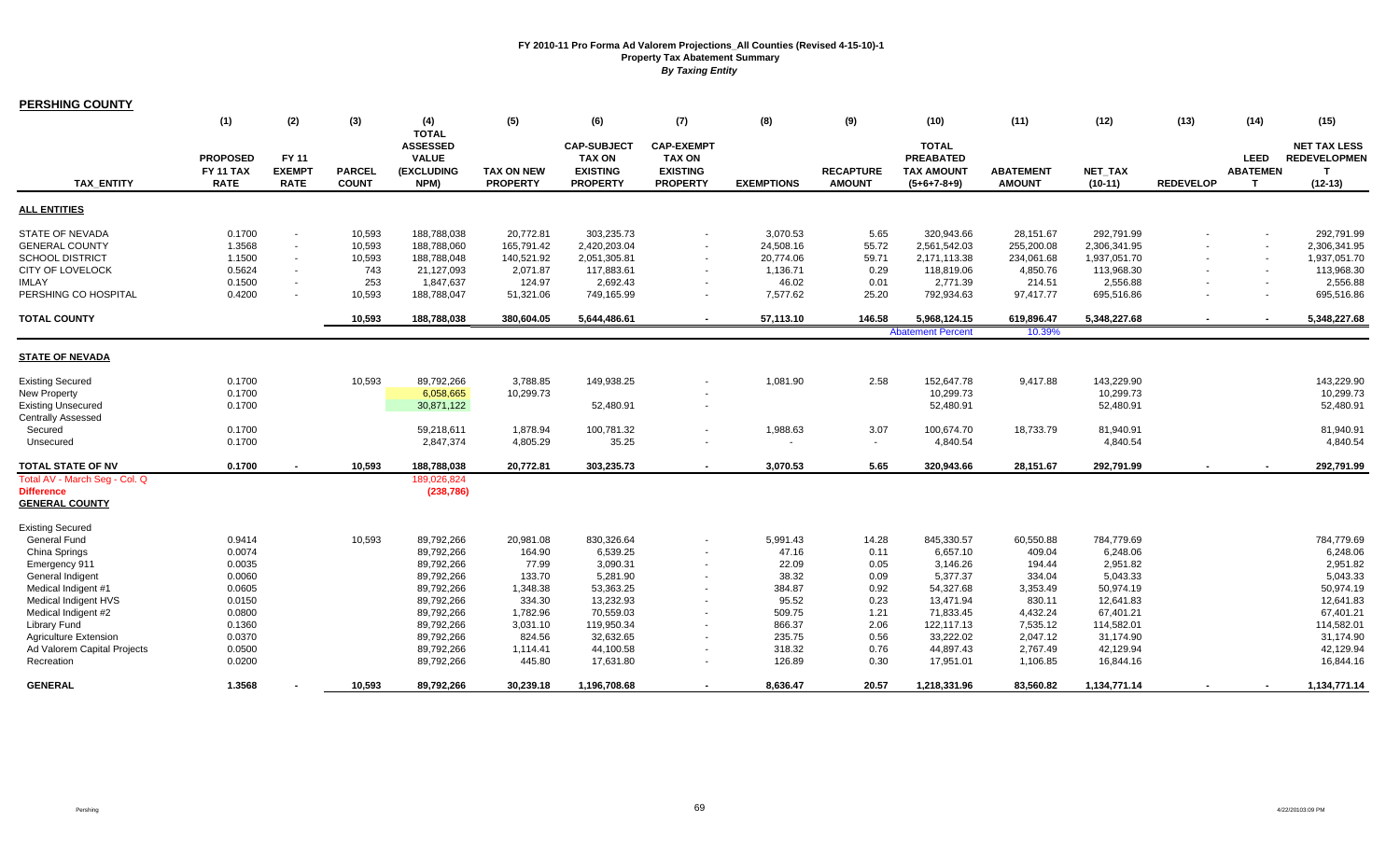| <b>PERSHING COUNTY</b>                                                                                                                                     |                                             |                                                                      |                               |                                                                                      |                                      |                                                                           |                                                                          |                      |                                   |                                                                        |                                   |                                                     |                  |                                |                                                                         |
|------------------------------------------------------------------------------------------------------------------------------------------------------------|---------------------------------------------|----------------------------------------------------------------------|-------------------------------|--------------------------------------------------------------------------------------|--------------------------------------|---------------------------------------------------------------------------|--------------------------------------------------------------------------|----------------------|-----------------------------------|------------------------------------------------------------------------|-----------------------------------|-----------------------------------------------------|------------------|--------------------------------|-------------------------------------------------------------------------|
|                                                                                                                                                            | (1)                                         | (2)                                                                  | (3)                           | (4)                                                                                  | (5)                                  | (6)                                                                       | (7)                                                                      | (8)                  | (9)                               | (10)                                                                   | (11)                              | (12)                                                | (13)             | (14)                           | (15)                                                                    |
| <b>TAX ENTITY</b>                                                                                                                                          | <b>PROPOSED</b><br>FY 11 TAX<br><b>RATE</b> | FY 11<br><b>EXEMPT</b><br><b>RATE</b>                                | <b>PARCEL</b><br><b>COUNT</b> | <b>TOTAL</b><br><b>ASSESSED</b><br><b>VALUE</b><br>(EXCLUDING<br>NPM)                | <b>TAX ON NEW</b><br><b>PROPERTY</b> | <b>CAP-SUBJECT</b><br><b>TAX ON</b><br><b>EXISTING</b><br><b>PROPERTY</b> | <b>CAP-EXEMPT</b><br><b>TAX ON</b><br><b>EXISTING</b><br><b>PROPERTY</b> | <b>EXEMPTIONS</b>    | <b>RECAPTURE</b><br><b>AMOUNT</b> | <b>TOTAL</b><br><b>PREABATED</b><br><b>TAX AMOUNT</b><br>$(5+6+7-8+9)$ | <b>ABATEMENT</b><br><b>AMOUNT</b> | NET_TAX<br>$(10-11)$                                | <b>REDEVELOP</b> | <b>LEED</b><br><b>ABATEMEN</b> | <b>NET TAX LESS</b><br><b>REDEVELOPMEN</b><br>$\mathbf{T}$<br>$(12-13)$ |
| <b>New Property</b><br><b>Existing Unsecured</b><br><b>Centrally Assessed</b>                                                                              | 1.3568<br>1.3568                            | $\blacksquare$<br>$\mathbf{r}$                                       |                               | 6,058,687<br>30,871,122                                                              | 82,204.26                            | 418,859.38                                                                |                                                                          |                      |                                   | 82,204.26<br>418,859.38                                                |                                   | 82,204.26<br>418,859.38                             |                  |                                | 82,204.26<br>418,859.38                                                 |
| Secured<br>Unsecured                                                                                                                                       | 1.3568<br>1.3568                            | $\blacksquare$<br>$\blacksquare$                                     |                               | 59,218,611<br>2,847,374                                                              | 14,996.18<br>38,351.80               | 804,353.62<br>281.36                                                      |                                                                          | 15,871.69            | 35.15<br>$\sim$                   | 803,513.26<br>38,633.16                                                | 171,639.26                        | 631,874.00<br>38,633.16                             |                  |                                | 631,874.00<br>38,633.16                                                 |
| <b>TOTAL GENERAL COUNTY</b>                                                                                                                                | 1.3568                                      |                                                                      | 10.593                        | 188,788,060                                                                          | 165,791.42                           | 2,420,203.04                                                              | $\overline{\phantom{a}}$                                                 | 24,508.16            | 55.72                             | 2,561,542.03                                                           | 255,200.08                        | 2,306,341.95                                        |                  |                                | 2,306,341.95                                                            |
| <b>March Assessors Report:</b><br><b>New secured</b><br><b>Existing Secured</b><br><b>Difference</b><br>Total AV - March Seg - Col. Q<br><b>Difference</b> |                                             |                                                                      |                               | 2,228,717<br>87,563,549<br>89,792,266<br>$\blacksquare$<br>189,026,824<br>(238, 764) | 0.00%                                |                                                                           |                                                                          |                      |                                   |                                                                        |                                   |                                                     |                  |                                |                                                                         |
| <b>SCHOOL DISTRICT</b>                                                                                                                                     |                                             |                                                                      |                               |                                                                                      |                                      |                                                                           |                                                                          |                      |                                   |                                                                        |                                   |                                                     |                  |                                |                                                                         |
| <b>Existing Secured</b><br><b>New Property</b><br><b>Existing Unsecured</b><br><b>Centrally Assessed</b><br>Secured                                        | 0.7500<br>0.7500<br>0.7500<br>0.7500        | $\blacksquare$<br>$\blacksquare$<br>$\blacksquare$<br>$\blacksquare$ | 10,593                        | 89,792,266<br>6,058,675<br>30,871,122<br>59,218,611                                  | 16,715.44<br>45,440.06<br>8,289.45   | 661,494.33<br>231,533.42<br>444,623.54                                    |                                                                          | 4,774.90<br>8,773.40 | 11.37<br>27.57                    | 673,446.24<br>45,440.06<br>231,533.42<br>444,167.16                    | 41,556.14<br>111,091.14           | 631,890.10<br>45,440.06<br>231,533.42<br>333,076.02 |                  |                                | 631,890.10<br>45,440.06<br>231,533.42<br>333,076.02                     |
| Unsecured                                                                                                                                                  | 0.7500                                      | $\mathbf{r}$                                                         |                               | 2,847,374                                                                            | 21,199.78                            | 155.52                                                                    |                                                                          |                      | $\sim$                            | 21,355.30                                                              | 0.66                              | 21,354.65                                           |                  |                                | 21,354.65                                                               |
| TOTAL SCHOOL OPERATING                                                                                                                                     | 0.7500                                      |                                                                      | 10,593                        | 188,788,048                                                                          | 91,644.73                            | 1,337,806.81                                                              | $\sim$                                                                   | 13,548.30            | 38.94                             | 1,415,942.18                                                           | 152,647.94                        | 1,263,294.24                                        |                  |                                | 1,263,294.24                                                            |
| <b>SCHOOL DEBT</b>                                                                                                                                         |                                             |                                                                      |                               |                                                                                      | 12,710.49<br>32,506.33               | 681,756.10<br>238.47                                                      | $\sim$                                                                   | 13,452.55<br>$\sim$  | 42.27<br>$\sim$                   | 681,056.31<br>32,744.80                                                | 170,339.75<br>1.01                | 510,716.56<br>32,743.79                             |                  | $\sim$                         | 510,716.56<br>32,743.79                                                 |
| <b>Existing Secured</b><br><b>New Property</b><br><b>Existing Unsecured</b><br>Centrally Assessed                                                          | 0.4000<br>0.4000<br>0.4000                  | $\blacksquare$<br>$\blacksquare$                                     | 10,593                        | 89,792,266<br>6,058,700<br>30,871,122                                                | 8,914.80<br>24,234.80                | 352,799.01<br>123,484.49                                                  |                                                                          | 2,546.61             | 6.07                              | 359,173.27<br>24,234.80<br>123,484.49                                  | 22,164.78                         | 337,008.49<br>24,234.80<br>123,484.49               |                  |                                | 337,008.49<br>24,234.80<br>123,484.49                                   |
| Secured<br>Unsecured                                                                                                                                       | 0.4000<br>0.4000                            | $\overline{\phantom{a}}$<br>$\blacksquare$                           |                               | 59,218,611<br>2,847,374                                                              | 4,421.04<br>11,306.55                | 237,132.56<br>82.95                                                       |                                                                          | 4,679.15             | 14.70<br>$\sim$                   | 236,889.15<br>11,389.50                                                | 59,248.61<br>0.35                 | 177,640.54<br>11,389.14                             |                  |                                | 177,640.54<br>11,389.14                                                 |
| <b>TOTAL SCHOOL DEBT</b>                                                                                                                                   | 0.4000                                      | ٠                                                                    | 10,593                        | 188,788,073                                                                          | 48,877.19                            | 713,499.00                                                                | $\sim$                                                                   | 7,225.76             | 20.77                             | 755,171.20                                                             | 81,413.74                         | 673,757.46                                          |                  |                                | 673,757.46                                                              |
| TOTAL SCHOOL DISTRICT                                                                                                                                      | 1.1500                                      |                                                                      | 10,593                        | 188,788,048                                                                          | 140,521.92                           | 2,051,305.81                                                              |                                                                          | 20,774.06            | 59.71                             | 2,171,113.38                                                           | 234,061.68                        | 1,937,051.70                                        |                  |                                | 1,937,051.70                                                            |
| Total AV - March Seg - Col. Q<br><b>Difference</b>                                                                                                         |                                             |                                                                      |                               | 189,026,824<br>(238, 776)                                                            |                                      |                                                                           |                                                                          |                      |                                   |                                                                        |                                   |                                                     |                  |                                |                                                                         |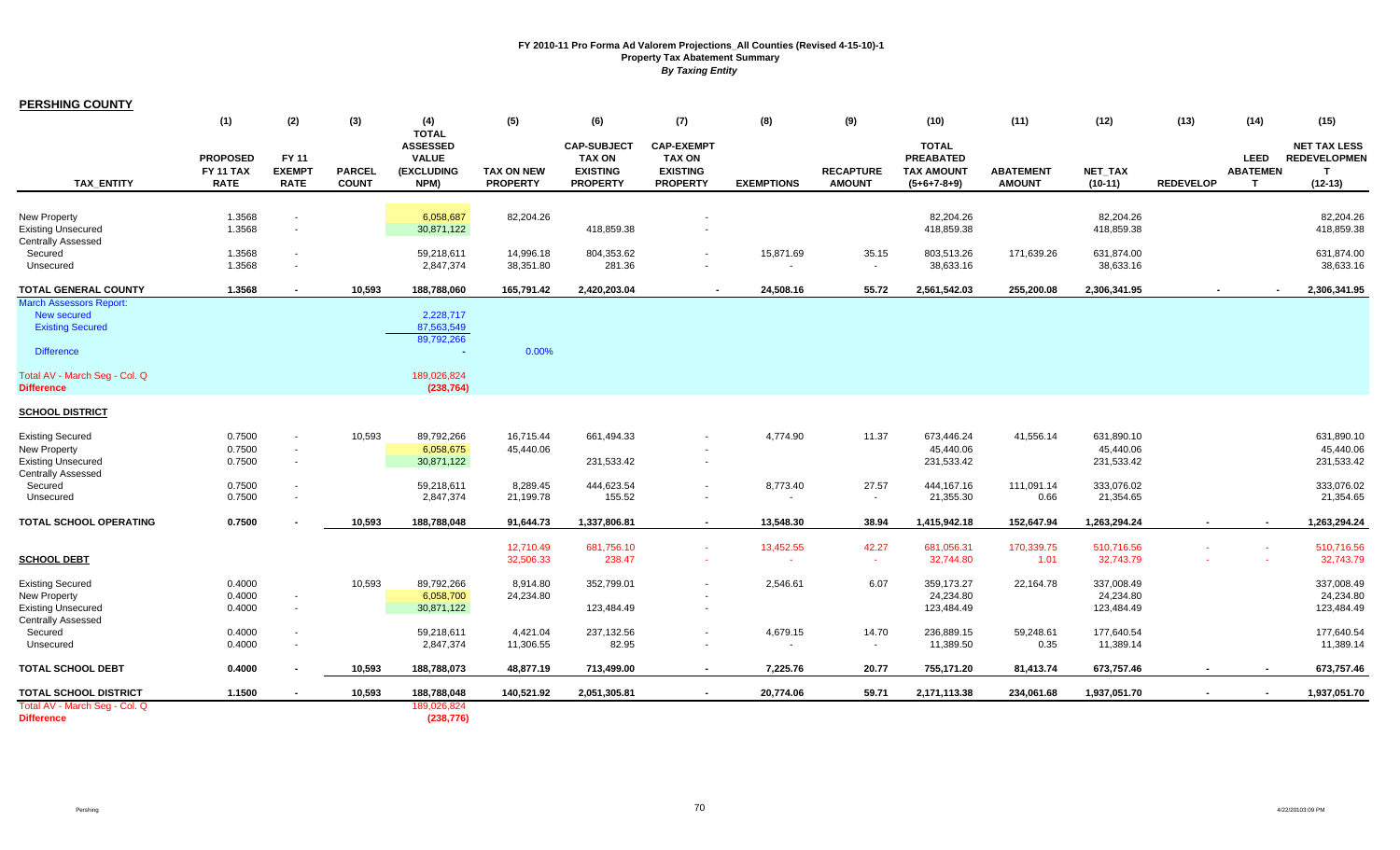| <b>PERSHING COUNTY</b>                                                                                   |                                                    |                                          |                               |                                                                              |                                      |                                                                           |                                                                          |                                      |                                   |                                                                        |                                   |                                       |                  |                                                |                                                              |
|----------------------------------------------------------------------------------------------------------|----------------------------------------------------|------------------------------------------|-------------------------------|------------------------------------------------------------------------------|--------------------------------------|---------------------------------------------------------------------------|--------------------------------------------------------------------------|--------------------------------------|-----------------------------------|------------------------------------------------------------------------|-----------------------------------|---------------------------------------|------------------|------------------------------------------------|--------------------------------------------------------------|
|                                                                                                          | (1)                                                | (2)                                      | $(3)$                         | (4)                                                                          | (5)                                  | (6)                                                                       | (7)                                                                      | (8)                                  | (9)                               | (10)                                                                   | (11)                              | (12)                                  | (13)             | (14)                                           | (15)                                                         |
| <b>TAX ENTITY</b>                                                                                        | <b>PROPOSED</b><br><b>FY 11 TAX</b><br><b>RATE</b> | FY 11<br><b>EXEMPT</b><br><b>RATE</b>    | <b>PARCEL</b><br><b>COUNT</b> | <b>TOTAL</b><br><b>ASSESSED</b><br><b>VALUE</b><br><b>(EXCLUDING</b><br>NPM) | <b>TAX ON NEW</b><br><b>PROPERTY</b> | <b>CAP-SUBJECT</b><br><b>TAX ON</b><br><b>EXISTING</b><br><b>PROPERTY</b> | <b>CAP-EXEMPT</b><br><b>TAX ON</b><br><b>EXISTING</b><br><b>PROPERTY</b> | <b>EXEMPTIONS</b>                    | <b>RECAPTURE</b><br><b>AMOUNT</b> | <b>TOTAL</b><br><b>PREABATED</b><br><b>TAX AMOUNT</b><br>$(5+6+7-8+9)$ | <b>ABATEMENT</b><br><b>AMOUNT</b> | <b>NET TAX</b><br>$(10-11)$           | <b>REDEVELOP</b> | <b>LEED</b><br><b>ABATEMEN</b><br>$\mathbf{r}$ | <b>NET TAX LESS</b><br><b>REDEVELOPMEN</b><br>т<br>$(12-13)$ |
| <b>CITY OF LOVELOCK</b>                                                                                  |                                                    |                                          |                               |                                                                              |                                      |                                                                           |                                                                          |                                      |                                   |                                                                        |                                   |                                       |                  |                                                |                                                              |
| <b>Existing Secured</b><br><b>New Property</b><br><b>Existing Unsecured</b><br><b>Centrally Assessed</b> | 0.5624<br>0.5624<br>0.5624                         | $\sim$<br>$\sim$                         | 743                           | 17,322,068<br>163,616<br>420,884                                             | 73.61<br>920.18                      | 98,042.62<br>2,367.05                                                     |                                                                          | 696.92                               | $\blacksquare$                    | 97,419.31<br>920.18<br>2,367.05                                        | 532.54                            | 96,886.77<br>920.18<br>2,367.05       |                  |                                                | 96,886.77<br>920.18<br>2,367.05                              |
| Secured<br>Unsecured                                                                                     | 0.5624<br>0.5624                                   | $\mathbf{r}$<br>$\overline{\phantom{a}}$ |                               | 3,033,215<br>187,310                                                         | 24.66<br>1,053.42                    | 17,473.94                                                                 |                                                                          | 439.79                               | 0.29<br>$\sim$                    | 17,059.10<br>1,053.42                                                  | 4,318.22                          | 12,740.88<br>1,053.42                 |                  |                                                | 12,740.88<br>1,053.42                                        |
| <b>TOTAL LOVELOCK</b>                                                                                    | 0.5624                                             | $\sim$                                   | 743                           | 21,127,093                                                                   | 2,071.87                             | 117,883.61                                                                | $\overline{\phantom{a}}$                                                 | 1,136.71                             | 0.29                              | 118,819.06                                                             | 4,850.76                          | 113,968.30                            | $\sim$           |                                                | 113,968.30                                                   |
| Total AV - March Seg - Col. Q<br><b>Difference</b><br><b>TOWN OF IMLAY</b>                               |                                                    |                                          |                               | 21,144,902<br>(17, 809)                                                      |                                      |                                                                           |                                                                          |                                      |                                   |                                                                        |                                   |                                       |                  |                                                |                                                              |
| <b>Existing Secured</b><br><b>New Property</b><br><b>Existing Unsecured</b><br><b>Centrally Assessed</b> | 0.1500<br>0.1500<br>0.1500                         | $\blacksquare$<br>$\sim$                 | 253                           | 1,134,938<br>35,714<br>36,017                                                | 16.60<br>53.57                       | 1,717.15<br>54.03                                                         | $\overline{\phantom{a}}$                                                 | 31.42                                | $\sim$                            | 1,702.33<br>53.57<br>54.03                                             | 64.77                             | 1,637.56<br>53.57<br>54.03            |                  |                                                | 1,637.56<br>53.57<br>54.03                                   |
| Secured<br>Unsecured                                                                                     | 0.1500<br>0.1500                                   | $\blacksquare$<br>$\blacksquare$         |                               | 611,906<br>29,062                                                            | 11.20<br>43.60                       | 921.25<br>$\sim$                                                          |                                                                          | 14.60<br>$\sim$                      | 0.01<br>$\sim$                    | 917.86<br>43.60                                                        | 149.74                            | 768.12<br>43.60                       |                  |                                                | 768.12<br>43.60                                              |
| <b>TOTAL IMLAY</b><br>Total AV - March Seq - Col. Q                                                      | 0.1500                                             | $\sim$                                   | 253                           | 1,847,637<br>1,850,730                                                       | 124.97                               | 2.692.43                                                                  | $\sim$                                                                   | 46.02                                | 0.01                              | 2,771.39                                                               | 214.51                            | 2.556.88                              |                  |                                                | 2,556.88                                                     |
| <b>Difference</b><br>PERSHING CO HOSPITAL DISTRICT                                                       |                                                    |                                          |                               | (3,093)                                                                      |                                      |                                                                           |                                                                          |                                      |                                   |                                                                        |                                   |                                       |                  |                                                |                                                              |
| <b>Existing Secured</b><br>New Property<br><b>Existing Unsecured</b>                                     | 0.4200<br>0.4200<br>0.4200                         | $\sim$<br>$\blacksquare$                 | 10,593                        | 89,792,266<br>6,058,674<br>30,871,122                                        | 9,360.65<br>25,446.43                | 370,430.99<br>129,658.71                                                  |                                                                          | 2,664.53                             | 6.37                              | 377,133.48<br>25,446.43<br>129,658.71                                  | 29,274.56                         | 347,858.92<br>25,446.43<br>129,658.71 |                  |                                                | 347,858.92<br>25,446.43<br>129,658.71                        |
| <b>Centrally Assessed</b><br>Secured<br>Unsecured                                                        | 0.4200<br>0.4200                                   | $\mathbf{r}$<br>$\blacksquare$           |                               | 59,218,611<br>2,847,374                                                      | 4,642.11<br>11,871.87                | 248,989.19<br>87.10                                                       |                                                                          | 4,913.09<br>$\overline{\phantom{a}}$ | 18.83<br>$\sim$                   | 248,737.04<br>11,958.97                                                | 68,143.21                         | 180,593.83<br>11,958.97               |                  |                                                | 180,593.83<br>11,958.97                                      |
| <b>TOTAL PERSHING CO HOSP</b><br>Total AV - March Seg - Col. Q<br><b>Difference</b>                      | 0.4200                                             | $\sim$                                   | 10,593                        | 188,788,047<br>189,026,824<br>(238, 777)                                     | 51,321.06                            | 749,165.99                                                                | $\sim$                                                                   | 7,577.62                             | 25.20                             | 792,934.63                                                             | 97,417.77                         | 695,516.86                            |                  |                                                | 695,516.86                                                   |
|                                                                                                          |                                                    |                                          |                               |                                                                              |                                      |                                                                           |                                                                          |                                      |                                   |                                                                        |                                   |                                       |                  |                                                |                                                              |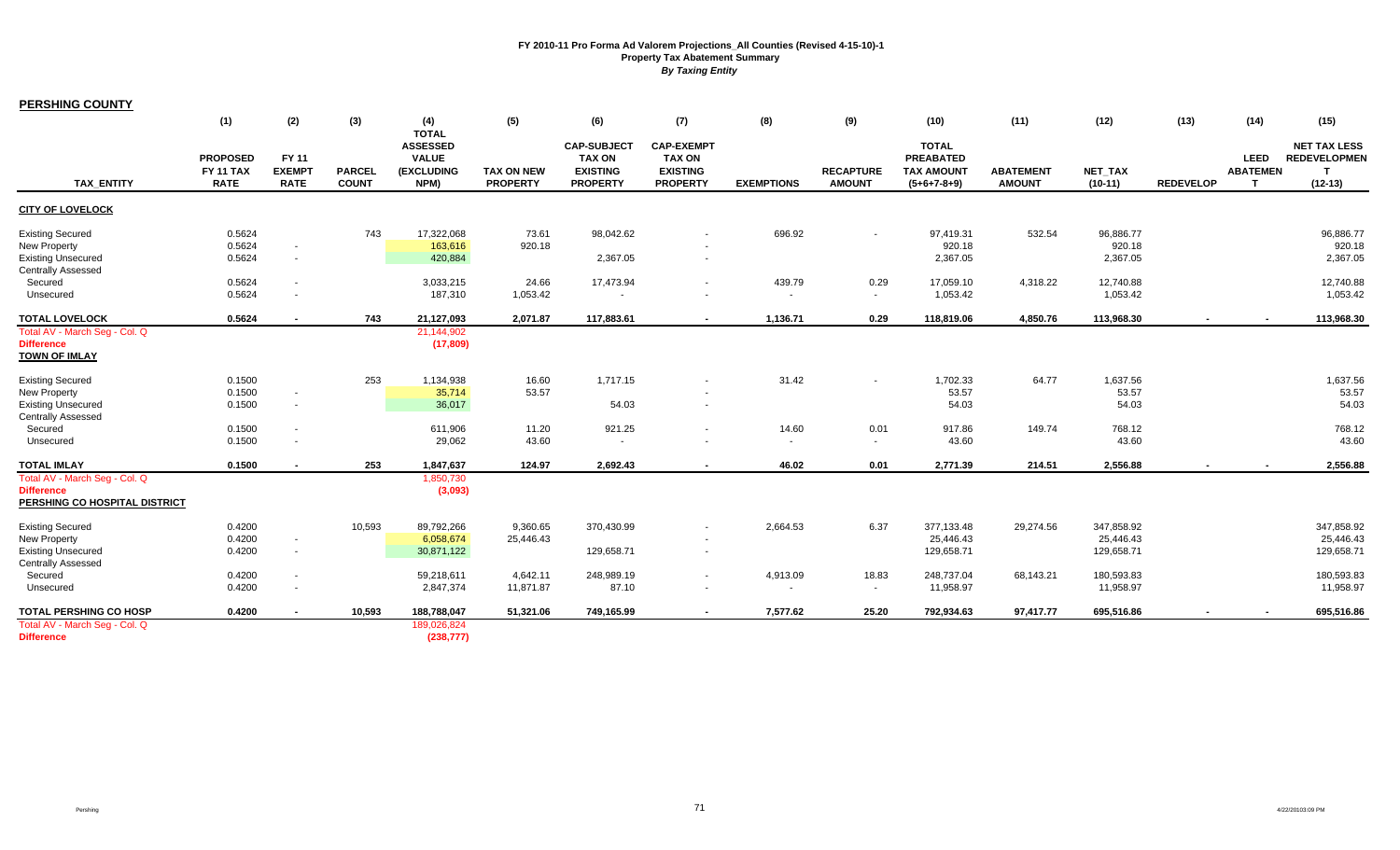| <b>STOREY COUNTY</b>                                                                                                                        |                                                          |                                       |                               |                                                                                        |                                                            |                                                                                  |                                                                          |                                                                      |                                              |                                                                                  |                                                                          |                                                                                  |                       |                                 |                                                                                  |
|---------------------------------------------------------------------------------------------------------------------------------------------|----------------------------------------------------------|---------------------------------------|-------------------------------|----------------------------------------------------------------------------------------|------------------------------------------------------------|----------------------------------------------------------------------------------|--------------------------------------------------------------------------|----------------------------------------------------------------------|----------------------------------------------|----------------------------------------------------------------------------------|--------------------------------------------------------------------------|----------------------------------------------------------------------------------|-----------------------|---------------------------------|----------------------------------------------------------------------------------|
|                                                                                                                                             | (1)                                                      | (2)                                   | (3)                           | (4)                                                                                    | (5)                                                        | (6)                                                                              | (7)                                                                      | (8)                                                                  | (9)                                          | (10)                                                                             | (11)                                                                     | (12)                                                                             | (13)                  | (14)                            | (15)                                                                             |
| <b>TAX ENTITY</b>                                                                                                                           | <b>PROPOSED</b><br><b>FY 11 TAX</b><br><b>RATE</b>       | FY 11<br><b>EXEMPT</b><br><b>RATE</b> | <b>PARCEL</b><br><b>COUNT</b> | <b>TOTAL</b><br><b>ASSESSED VALUE</b><br>(EXCLUDING NPM)                               | TAX ON NEW<br><b>PROPERTY</b>                              | <b>CAP-SUBJECT</b><br><b>TAX ON EXISTING</b><br><b>PROPERTY</b>                  | <b>CAP-EXEMPT</b><br><b>TAX ON</b><br><b>EXISTING</b><br><b>PROPERTY</b> | <b>EXEMPTIONS</b>                                                    | <b>RECAPTURE</b><br><b>AMOUNT</b>            | <b>TOTAL</b><br>PREABATED TAX<br><b>AMOUNT</b><br>$(5+6+7-8+9)$                  | <b>ABATEMENT</b><br><b>AMOUNT</b>                                        | <b>NET TAX</b><br>$(10-11)$                                                      | <b>REDEVELO</b><br>P. | <b>LEED</b><br><b>ABATEMENT</b> | <b>NET TAX LESS</b><br><b>REDEVELOPMENT</b><br>$(12-13)$                         |
| ALL ENTITIES                                                                                                                                |                                                          |                                       |                               |                                                                                        |                                                            |                                                                                  |                                                                          |                                                                      |                                              |                                                                                  |                                                                          |                                                                                  |                       |                                 |                                                                                  |
| STATE OF NEVADA<br>GENERAL COUNTY<br>SCHOOL DISTRICT                                                                                        | 0.1700<br>2.3960<br>0.8947                               | $\sim$<br>$\sim$                      | 4,967<br>4,967<br>4,967       | 577,845,263<br>577,845,256<br>577,845,260                                              | 18,737.69<br>264,091.42<br>98,615.47                       | 983,784.64<br>13,865,596.17<br>5,177,609.91                                      |                                                                          | 20,186.53<br>284,516.32<br>106,242.69                                | 0.86<br>11.88<br>4.48                        | 982,336.66<br>13,845,183.15<br>5,169,987.17                                      | 100,674.18<br>1,388,946.51<br>529,847.67                                 | 881,662.48<br>12,456,236.64<br>4,640,139.50                                      |                       |                                 | 881,662.48<br>12,456,236.64<br>4,640,139.50                                      |
| <b>TOTAL COUNTY</b>                                                                                                                         |                                                          |                                       | 4,967                         | 577,845,263                                                                            | 381,444.58                                                 | 20,026,990.72                                                                    |                                                                          | 410,945.54                                                           | 17.22                                        | 19,997,506.98<br><b>Abatement Percent</b>                                        | 2,019,468.36<br>10.10%                                                   | 17,978,038.62                                                                    |                       |                                 | 17,978,038.62                                                                    |
| STATE OF NEVADA                                                                                                                             |                                                          |                                       |                               |                                                                                        | 735,188                                                    |                                                                                  |                                                                          |                                                                      |                                              |                                                                                  |                                                                          |                                                                                  |                       |                                 |                                                                                  |
| <b>Existing Secured</b><br><b>New Property</b><br><b>Existing Unsecured</b>                                                                 | 0.1700<br>0.1700<br>0.1700                               |                                       | 4,967                         | 366,718,186<br>3,499,812<br>68,000,000                                                 | 1,249.82<br>5,949.68                                       | 635,970.27<br>115,600.00                                                         |                                                                          | 13,800.29                                                            | 0.49                                         | 623,420.29<br>5,949.68<br>115,600.00                                             | 51,034.03                                                                | 572,386.26<br>5,949.68<br>115,600.00                                             |                       |                                 | 572,386.26<br>5,949.68<br>115,600.00                                             |
| <b>Centrally Assessed</b><br>Secured<br>Unsecured                                                                                           | 0.1700<br>0.1700                                         |                                       |                               | 132,991,436<br>6,635,829                                                               | 267.59<br>11,270.60                                        | 232,204.08<br>10.29                                                              |                                                                          | 6,386.24                                                             | 0.37                                         | 226,085.80<br>11,280.89                                                          | 49,640.15                                                                | 176,445.65<br>11,280.89                                                          |                       |                                 | 176,445.65<br>11,280.89                                                          |
| TOTAL STATE OF NV                                                                                                                           | 0.1700                                                   |                                       | 4,967                         | 577,845,263                                                                            | 18,737.69                                                  | 983,784.64                                                                       |                                                                          | 20,186.53                                                            | 0.86                                         | 982,336.66                                                                       | 100,674.18                                                               | 881,662.48                                                                       |                       |                                 | 881,662.48                                                                       |
| Total AV - March Seg - Col. Q<br>Difference<br><b>GENERAL COUNTY</b>                                                                        |                                                          |                                       |                               | 583,920,067<br>(6,074,804)                                                             |                                                            |                                                                                  |                                                                          |                                                                      |                                              |                                                                                  |                                                                          |                                                                                  |                       |                                 |                                                                                  |
| Existing Secured<br><b>GENERAL</b><br><b>CAPITAL AQUIS</b><br><b>IND MEDICAL</b><br><b>IND ACCIDENT</b><br><b>FORESTRY</b><br>YOUTH SERVICE | 1.6774<br>0.0500<br>0.0300<br>0.0150<br>0.1100<br>0.0045 |                                       | 4,967                         | 366,718,186<br>366,718,186<br>366,718,186<br>366,718,186<br>366,718,186<br>366,718,186 | 12,332.14<br>367.64<br>220.56<br>110.28<br>808.72<br>33.10 | 6,275,175.29<br>187,049.33<br>112,228.93<br>56,114.04<br>411,510.35<br>16,834.75 |                                                                          | 136,172.06<br>4,058.99<br>2,435.71<br>1,217.75<br>8,929.77<br>364.91 | 4.84<br>0.14<br>0.09<br>0.04<br>0.32<br>0.01 | 6,151,340.21<br>183,358.12<br>110,013.87<br>55,006.61<br>403,389.62<br>16,502.95 | 503,558.66<br>15,011.15<br>9,005.66<br>4,503.49<br>33,021.30<br>1,350.92 | 5,647,781.55<br>168,346.97<br>101,008.21<br>50,503.12<br>370,368.32<br>15,152.03 |                       |                                 | 5,647,781.55<br>168,346.97<br>101,008.21<br>50,503.12<br>370,368.32<br>15,152.03 |
| <b>JAIL FUND</b><br><b>FIRE/EMER SRV</b>                                                                                                    | 0.0745<br>0.4346                                         |                                       |                               | 366,718,186<br>366,718,186                                                             | 547.69<br>3,195.14                                         | 278,704.37<br>1,625,842.13                                                       |                                                                          | 6,047.90<br>35,280.70                                                | 0.22<br>1.26                                 | 273,204.38<br>1,593,757.83                                                       | 22,365.82<br>130,467.68                                                  | 250,838.56<br>1,463,290.15                                                       |                       |                                 | 250,838.56<br>1,463,290.15                                                       |
| <b>GENERAL TOTAL</b>                                                                                                                        | 2.3960                                                   |                                       | 4,967                         | 366,718,186                                                                            | 17,615.27                                                  | 8,963,459.19                                                                     |                                                                          | 194.507.79                                                           | 6.92                                         | 8,786,573.59                                                                     | 719,284.68                                                               | 8,067,288.91                                                                     |                       |                                 | 8,067,288.91                                                                     |
| New Property<br>Existing Unsecured<br><b>Centrally Assessed</b>                                                                             | 2.3960<br>2.3960                                         |                                       |                               | 3,499,805<br>68,000,000                                                                | 83,855.33                                                  | 1,629,280.00                                                                     |                                                                          |                                                                      |                                              | 83,855.33<br>1,629,280.00                                                        |                                                                          | 83,855.33<br>1,629,280.00                                                        |                       |                                 | 83,855.33<br>1,629,280.00                                                        |
| Secured<br>Unsecured                                                                                                                        | 2.3960<br>2.3960                                         | $\sim$                                |                               | 132,991,436<br>6,635,829                                                               | 3,771.42<br>158,849.40                                     | 3,272,711.92<br>145.06                                                           |                                                                          | 90,008.53                                                            | 4.96                                         | 3,186,479.77<br>158,994.46                                                       | 669,661.83                                                               | 2,516,817.94<br>158,994.46                                                       |                       |                                 | 2,516,817.94<br>158,994.46                                                       |
| TOTAL GENERAL COUNTY                                                                                                                        | 2.3960                                                   | $\blacksquare$                        | 4,967                         | 577,845,256                                                                            | 264,091.42                                                 | 13,865,596.17                                                                    |                                                                          | 284,516.32                                                           | 11.88                                        | 13,845,183.15                                                                    | 1,388,946.51                                                             | 12,456,236.64                                                                    |                       |                                 | 12,456,236.64                                                                    |

 $\sim$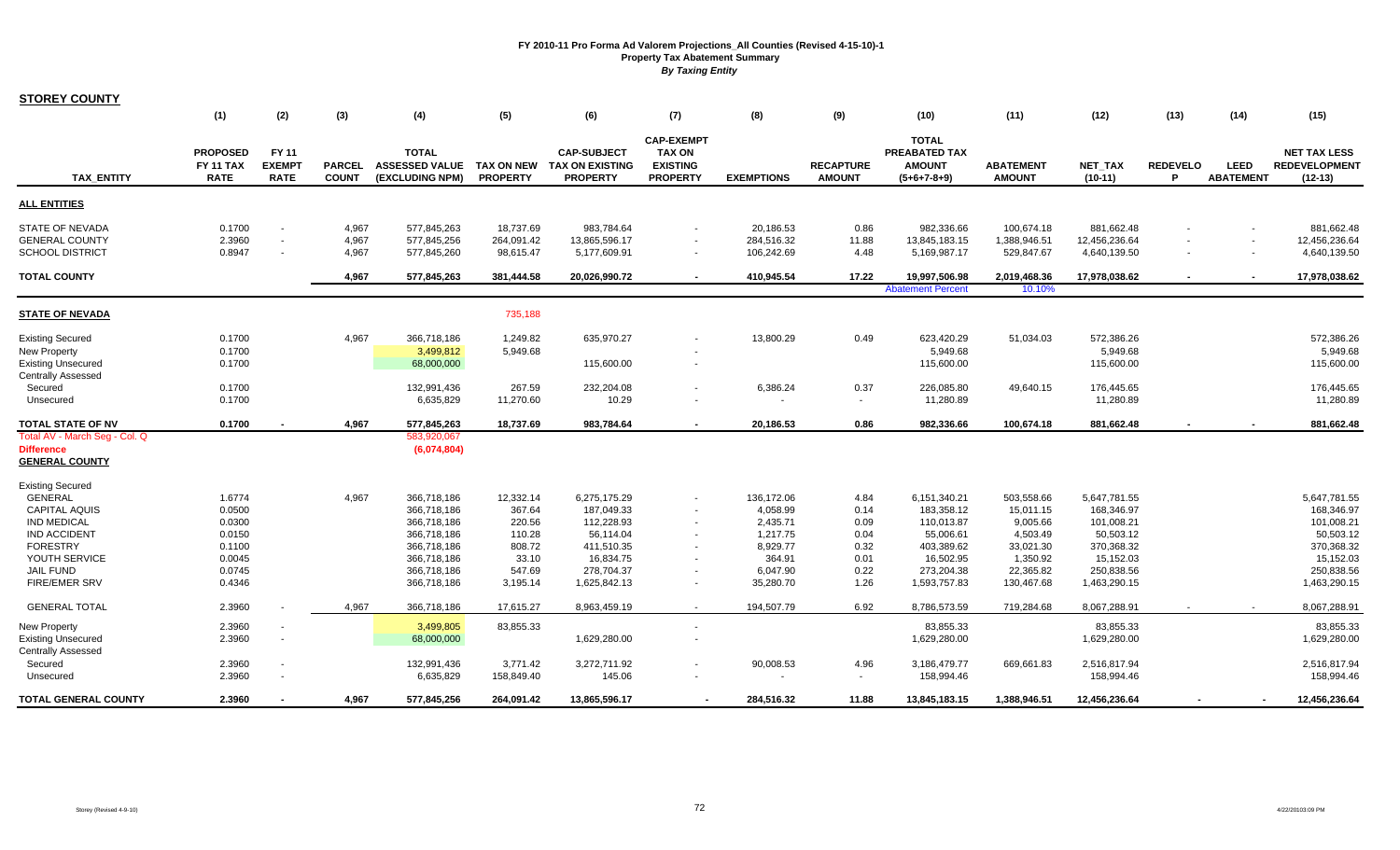| <b>STOREY COUNTY</b>                                                                                     |                                                    |                                              |                               |                                                          |                                      |                                                                 |                                                                          |                    |                                   |                                                                 |                                   |                                         |                      |                                 |                                                          |
|----------------------------------------------------------------------------------------------------------|----------------------------------------------------|----------------------------------------------|-------------------------------|----------------------------------------------------------|--------------------------------------|-----------------------------------------------------------------|--------------------------------------------------------------------------|--------------------|-----------------------------------|-----------------------------------------------------------------|-----------------------------------|-----------------------------------------|----------------------|---------------------------------|----------------------------------------------------------|
|                                                                                                          | (1)                                                | (2)                                          | (3)                           | (4)                                                      | (5)                                  | (6)                                                             | (7)                                                                      | (8)                | (9)                               | (10)                                                            | (11)                              | (12)                                    | (13)                 | (14)                            | (15)                                                     |
| <b>TAX ENTITY</b>                                                                                        | <b>PROPOSED</b><br><b>FY 11 TAX</b><br><b>RATE</b> | <b>FY 11</b><br><b>EXEMPT</b><br><b>RATE</b> | <b>PARCEL</b><br><b>COUNT</b> | <b>TOTAL</b><br><b>ASSESSED VALUE</b><br>(EXCLUDING NPM) | <b>TAX ON NEW</b><br><b>PROPERTY</b> | <b>CAP-SUBJECT</b><br><b>TAX ON EXISTING</b><br><b>PROPERTY</b> | <b>CAP-EXEMPT</b><br><b>TAX ON</b><br><b>EXISTING</b><br><b>PROPERTY</b> | <b>EXEMPTIONS</b>  | <b>RECAPTURE</b><br><b>AMOUNT</b> | <b>TOTAL</b><br>PREABATED TAX<br><b>AMOUNT</b><br>$(5+6+7-8+9)$ | <b>ABATEMENT</b><br><b>AMOUNT</b> | <b>NET TAX</b><br>$(10-11)$             | <b>REDEVELO</b><br>D | <b>LEED</b><br><b>ABATEMENT</b> | <b>NET TAX LESS</b><br><b>REDEVELOPMENT</b><br>$(12-13)$ |
| <b>March Assessors Report:</b><br><b>New secured</b><br><b>Existing Secured</b><br><b>Difference</b>     |                                                    |                                              |                               | 4,235,000<br>372,057,802<br>376,292,802<br>(9,574,616)   | $-2.54%$                             |                                                                 |                                                                          |                    |                                   |                                                                 |                                   |                                         |                      |                                 |                                                          |
| Total AV - March Seg - Col. Q<br><b>Difference</b>                                                       |                                                    |                                              |                               | 583,920,067<br>(6,074,811)                               |                                      |                                                                 |                                                                          |                    |                                   |                                                                 |                                   |                                         |                      |                                 |                                                          |
| <b>SCHOOL DISTRICT</b>                                                                                   |                                                    |                                              |                               |                                                          |                                      |                                                                 |                                                                          |                    |                                   |                                                                 |                                   |                                         |                      |                                 |                                                          |
| <b>Existing Secured</b><br><b>New Property</b><br><b>Existing Unsecured</b>                              | 0.7500<br>0.7500<br>0.7500                         | $\sim$<br>$\sim$<br>$\sim$                   | 4,967                         | 366,718,186<br>3,499,809<br>68,000,000                   | 5,513.93<br>26,248.57                | 2,805,758.56<br>510,000.00                                      |                                                                          | 60,885.17          | 2.17                              | 2,750,389.49<br>26,248.57<br>510,000.00                         | 225, 153. 43                      | 2,525,236.06<br>26,248.57<br>510,000.00 |                      |                                 | 2,525,236.06<br>26,248.57<br>510,000.00                  |
| <b>Centrally Assessed</b><br>Secured<br>Unsecured                                                        | 0.7500<br>0.7500                                   | $\sim$                                       |                               | 132,991,436<br>6,635,829                                 | 1,180.54<br>49,723.33                | 1,024,429.86<br>45.41                                           | $\overline{\phantom{a}}$                                                 | 28,174.64          | 1.58<br>$\sim$                    | 997,437.34<br>49,768.74                                         | 219,000.69                        | 778,436.65<br>49,768.74                 |                      |                                 | 778,436.65<br>49,768.74                                  |
| <b>TOTAL SCHOOL OPERATING</b>                                                                            | 0.7500                                             |                                              | 4,967                         | 577,845,260                                              | 82,666.37                            | 4,340,233.83                                                    | $\sim$                                                                   | 89,059.81          | 3.75                              | 4,333,844.14                                                    | 444,154.12                        | 3,889,690.02                            |                      |                                 | 3,889,690.02                                             |
| <b>SCHOOL DEBT</b>                                                                                       |                                                    |                                              |                               |                                                          | 1,408.30<br>59,316.62                | 1,222,076.53<br>54.17                                           | $\sim$                                                                   | 33,610.47          | 1.89<br>$\sim$                    | 1,189,876.25<br>59,370.79                                       | 261,253.22<br>$\sim$              | 928,623.03<br>59,370.79                 | $\sim$               | $\sim$                          | 928,623.03<br>59,370.79                                  |
| <b>Existing Secured</b><br><b>New Property</b><br><b>Existing Unsecured</b><br><b>Centrally Assessed</b> | 0.1447<br>0.1447<br>0.1447                         | $\sim$<br>$\sim$                             | 4,967                         | 366,718,186<br>3,499,838<br>68,000,000                   | 1,063.78<br>5,064.27                 | 541,324.65<br>98,396.00                                         |                                                                          | 11,747.05          | 0.42                              | 530,641.80<br>5,064.27<br>98,396.00                             | 43,441.02                         | 487,200.78<br>5,064.27<br>98,396.00     |                      |                                 | 487,200.78<br>5,064.27<br>98,396.00                      |
| Secured<br>Unsecured                                                                                     | 0.1447<br>0.1447                                   | $\sim$<br>$\sim$                             |                               | 132,991,436<br>6,635,829                                 | 227.76<br>9,593.29                   | 197,646.67<br>8.76                                              | $\overline{\phantom{a}}$                                                 | 5,435.83<br>$\sim$ | 0.31<br>$\sim$                    | 192,438.91<br>9,602.05                                          | 42,252.53                         | 150,186.38<br>9,602.05                  |                      |                                 | 150,186.38<br>9,602.05                                   |
| TOTAL SCHOOL DEBT                                                                                        | 0.1447                                             |                                              | 4,967                         | 577,845,288                                              | 15,949.10                            | 837,376.08                                                      |                                                                          | 17,182.88          | 0.73                              | 836,143.02                                                      | 85,693.55                         | 750,449.47                              |                      |                                 | 750,449.47                                               |
| TOTAL SCHOOL DISTRICT                                                                                    | 0.8947                                             |                                              | 4,967                         | 577,845,260                                              | 98,615.47                            | 5,177,609.91                                                    | $\sim$                                                                   | 106,242.69         | 4.48                              | 5,169,987.17                                                    | 529,847.67                        | 4,640,139.50                            |                      | $\sim$                          | 4,640,139.50                                             |
| Total AV - March Seg - Col. Q<br><b>Difference</b>                                                       |                                                    |                                              |                               | 583,920,067<br>(6,074,807)                               |                                      |                                                                 |                                                                          |                    |                                   |                                                                 |                                   |                                         |                      |                                 |                                                          |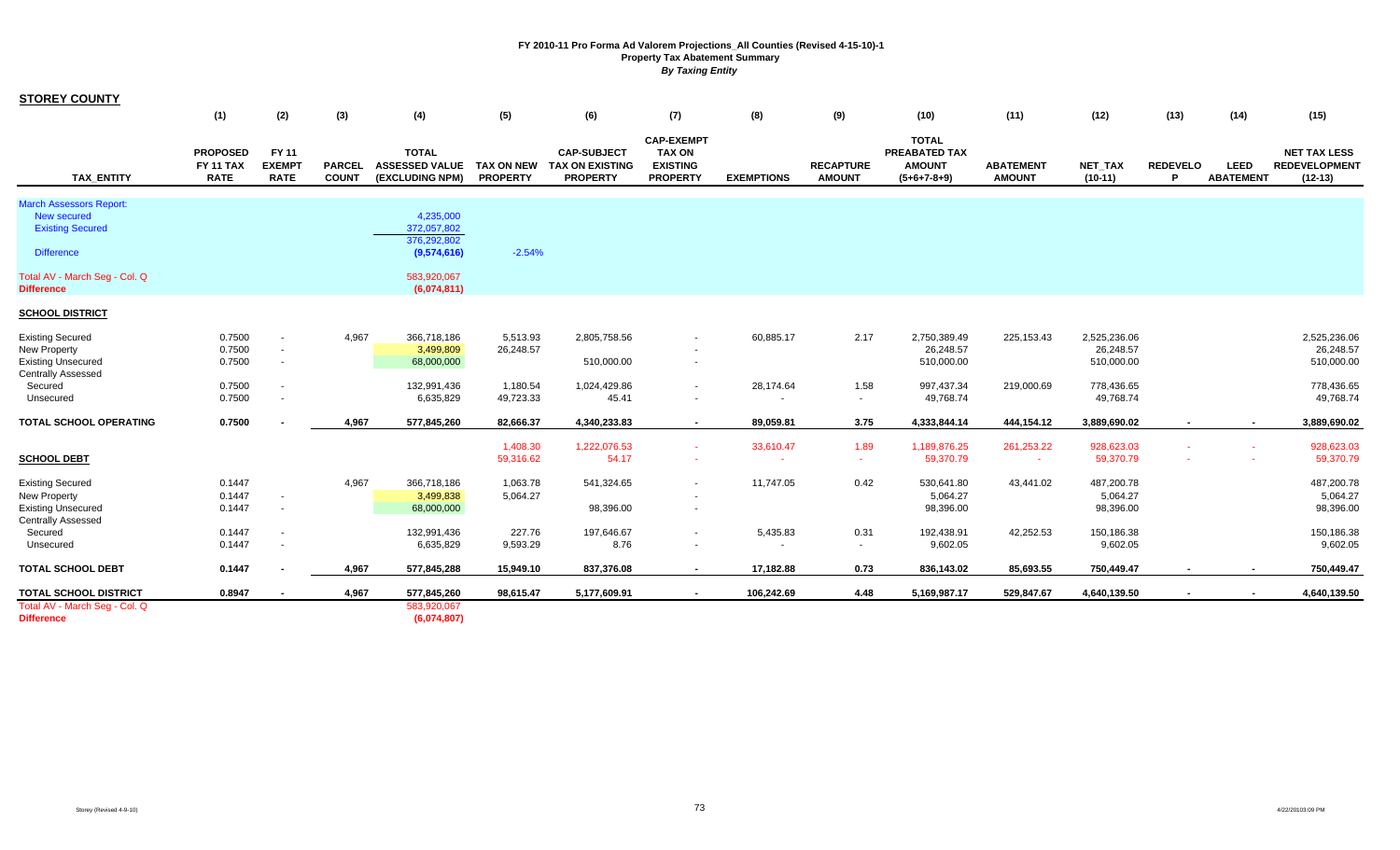| <b>WASHOE COUNTY</b>                                                        |                                             |                                       |                               |                                                          |                               |                                                                      |                                              |                   |                                   |                                                                        |                                   |                             |                     |                          |                                                          |
|-----------------------------------------------------------------------------|---------------------------------------------|---------------------------------------|-------------------------------|----------------------------------------------------------|-------------------------------|----------------------------------------------------------------------|----------------------------------------------|-------------------|-----------------------------------|------------------------------------------------------------------------|-----------------------------------|-----------------------------|---------------------|--------------------------|----------------------------------------------------------|
|                                                                             | (1)                                         | (2)                                   | (3)                           | (4)                                                      | (5)                           | (6)                                                                  | (7)                                          | (8)               | (9)                               | (10)                                                                   | (11)                              | (12)                        | (13)                | (14)                     | (15)                                                     |
| <b>TAX ENTITY</b>                                                           | <b>PROPOSED</b><br>FY 11 TAX<br><b>RATE</b> | FY 11<br><b>EXEMPT</b><br><b>RATE</b> | <b>PARCEL</b><br><b>COUNT</b> | <b>TOTAL</b><br><b>ASSESSED VALUE</b><br>(EXCLUDING NPM) | TAX ON NEW<br><b>PROPERTY</b> | <b>CAP-SUBJECT</b><br>TAX ON EXISTING ON EXISTING<br><b>PROPERTY</b> | CAP-<br><b>EXEMPT TAX</b><br><b>PROPERTY</b> | <b>EXEMPTIONS</b> | <b>RECAPTURE</b><br><b>AMOUNT</b> | <b>TOTAL</b><br><b>PREABATED TAX</b><br><b>AMOUNT</b><br>$(5+6+7-8+9)$ | <b>ABATEMENT</b><br><b>AMOUNT</b> | <b>NET TAX</b><br>$(10-11)$ | REDEVELOP ABATEMENT | LEED                     | <b>NET TAX LESS</b><br><b>REDEVELOPMENT</b><br>$(12-13)$ |
| <b>ALL ENTITIES</b>                                                         |                                             |                                       |                               |                                                          |                               |                                                                      |                                              |                   |                                   |                                                                        |                                   |                             |                     |                          |                                                          |
| STATE OF NEVADA                                                             | 0.1700                                      | $\sim$                                | 171,430                       | 16,320,370,404                                           | 297,786.14                    | 27,463,047.63                                                        | $\sim$                                       | 3,970,978.60      | 151.98                            | 23,790,007.15                                                          | 431,198.33                        | 23,358,808.82               | 408,828.56          | 5,468.83                 | 22,944,511.43                                            |
| <b>GENERAL COUNTY</b>                                                       | 1.3917                                      | $\blacksquare$                        | 171,430                       | 16,320,370,608                                           | 2,437,816.95                  | 224,826,279.95                                                       | $\sim$                                       | 32,508,429.86     | 1,245.42                          | 194,756,912.47                                                         | 3,530,006.52                      | 191,226,905.95              | 3,419,318.75        | 44,770.40                | 187,762,816.80                                           |
| <b>SCHOOL DISTRICT</b>                                                      | 1.1385                                      | $\sim$                                | 171,430                       | 16,320,370,552                                           | 1,994,290.80                  | 183,921,726.06                                                       | $\sim$                                       | 26,593,925.58     | 1,017.99                          | 159,323,109.28                                                         | 2,887,767.89                      | 156,435,341.39              | 2,298,117.67        | $\sim$                   | 154, 137, 223. 72                                        |
| CITY OF RENO                                                                | 0.9456                                      | $\sim$                                | 80,820                        | 7,982,860,841                                            | 869,421.16                    | 74,644,234.86                                                        |                                              | 13,226,283.51     | 390.15                            | 62,287,762.66                                                          | 700,560.71                        | 61,587,201.95               | 912,908.49          | 30,419.55                | 60,643,873.91                                            |
| <b>CITY OF SPARKS</b>                                                       | 0.9161                                      | $\sim$                                | 33,380                        | 2.522.451.446                                            | 357,985.38                    | 22,762,069.26                                                        |                                              | 972,569.40        | 176.65                            | 22,147,661.88                                                          | 382,737.81                        | 21,764,924.07               | 1,481,419.52        | $\blacksquare$           | 20,283,504.55                                            |
| <b>INCLINE VILLAGE GID</b>                                                  | 0.0807                                      | $\sim$                                | 9,315                         | 1,629,976,606                                            | 4,239.06                      | 1,311,267.18                                                         |                                              | 146,291.69        | 0.23                              | 1,169,214.77                                                           | 69,798.74                         | 1,099,416.03                |                     |                          | 1,099,416.03                                             |
| LEMMON VALLEY UNDERGROUND                                                   |                                             | $\overline{\phantom{a}}$              |                               |                                                          | $\sim$                        |                                                                      |                                              |                   | $\sim$                            |                                                                        | $\sim$                            |                             |                     |                          |                                                          |
| NO LAKE TAHOE FIRE PROTECTIC                                                | 0.5390                                      | $\sim$                                | 9,363                         | 1,643,945,782                                            | 28,370.58                     | 8,833,274.27                                                         | $\sim$                                       | 1,035,636.29      | 1.66                              | 7,826,010.22                                                           | 358,522.85                        | 7,467,487.37                |                     |                          | 7,467,487.37                                             |
| PALOMINO VALLEY GID                                                         | 0.4885                                      | $\sim$                                | 1,487                         | 77,219,617                                               | 3,610.45                      | 374,393.98                                                           |                                              | 5,215.93          | 0.38                              | 372,788.88                                                             | 55,093.16                         | 317,695.72                  |                     |                          | 317,695.72                                               |
| RENO INCREMENT DISTRICT                                                     |                                             |                                       | 1,728                         | 108,765,735                                              | 156,492.47                    | 3,656,133.18                                                         |                                              | 828,756.64        | $\sim$                            | 3,025,404.99                                                           | 116,851.02                        | 2,908,553.97                |                     |                          | 2,908,553.97                                             |
| RENO REDEVELOPMENT AGENCY                                                   | $\sim$                                      |                                       | 3,305                         | 39,093,925                                               | 13,281.27                     | 1,198,523.04                                                         | $\overline{\phantom{a}}$                     | 376,034.86        | $\sim$                            | 854,121.54                                                             | 224,808.52                        | 629,313.02                  |                     | $\sim$                   | 629,313.02                                               |
| SIERRA FOREST FIRE PROTECTIC                                                | 0.5200                                      |                                       | 8,577                         | 1,237,970,889                                            | 59,797.09                     | 6,380,287.84                                                         |                                              | 932,226.20        | 6.28                              | 5,507,865.01                                                           | 134,571.46                        | 5,373,293.55                |                     |                          | 5,373,293.55                                             |
| SPARKS REDEVELOPMENT AGEN                                                   | $\sim$                                      |                                       | 1,772                         | 109,891,282                                              | 14,421.09                     | 3,785,719.19                                                         |                                              | 346,626.84        | $\sim$                            | 3,562,355.31                                                           | 114,827.74                        | 3,447,527.57                |                     |                          | 3,447,527.57                                             |
| SPARKS REDEVELOPMENT AGEN(                                                  | $\sim$                                      | $\overline{\phantom{a}}$              | 606                           | 103,810,558                                              | 210,540.36                    | 2,814,746.12                                                         | $\overline{\phantom{a}}$                     | 44,720.33         | $\sim$                            | 3,004,729.01                                                           | 362,197.98                        | 2,642,531.03                |                     | $\sim$                   | 2,642,531.03                                             |
| SUN VALLEY WATER & SANITATIO                                                | 0.1457                                      | $\overline{\phantom{a}}$              | 6,068                         | 216,102,452                                              | 1,726.89                      | 313,706.11                                                           |                                              | 13,121.39         | 2.17                              | 302,313.79                                                             | 5,158.57                          | 297,155.22                  |                     | $\overline{\phantom{a}}$ | 297,155.22                                               |
| TRUCKEE MEADOWS FIRE PROTE                                                  | 0.4713                                      | $\sim$                                | 34,673                        | 2,583,816,821                                            | 111,224.93                    | 12,084,734.01                                                        | $\overline{\phantom{a}}$                     | 1,069,567.74      | 60.43                             | 11,126,451.63                                                          | 291,278.52                        | 10,835,173.11               |                     | $\overline{\phantom{a}}$ | 10,835,173.11                                            |
| TRUCKEE MEADOWS UNDERGRO                                                    | 0.0005                                      | $\sim$                                | 109,658                       | 10,690,010,841                                           | 560.05                        | 52,905.50                                                            |                                              | 8,064.16          | 1.23                              | 45,402.62                                                              | 1,531.97                          | 43,870.65                   | 1,277.52            | 1.97                     | 42,591.16                                                |
| <b>GERLACH GID</b>                                                          | 0.2500                                      | $\sim$                                | 195                           | 4,980,044                                                | 793.63                        | 11,663.70                                                            | $\overline{\phantom{a}}$                     | 3.640.40          | 23.88                             | 8,840.81                                                               | 1,583.93                          | 7,256.88                    |                     | $\overline{\phantom{a}}$ | 7,256.88                                                 |
| <b>TOTAL COUNTY</b>                                                         |                                             |                                       | 171,430                       | 16,320,370,404                                           | 6,562,358.30                  | 574,434,711.87                                                       | $\overline{\phantom{a}}$                     | 82,082,089.42     | 3.078.45                          | 499,110,952.00                                                         | 9,668,495.72                      | 489,442,456.28              | 8,521,870.51        | 80,660.75                | 480,839,925.02                                           |
|                                                                             |                                             |                                       |                               |                                                          |                               |                                                                      |                                              |                   |                                   | <b>Abatement Percent</b>                                               | 1.94%                             |                             |                     |                          |                                                          |
|                                                                             |                                             |                                       |                               |                                                          |                               |                                                                      |                                              |                   |                                   |                                                                        |                                   |                             |                     |                          |                                                          |
| <b>STATE OF NEVADA</b>                                                      |                                             |                                       |                               |                                                          | 13,757,618                    |                                                                      |                                              | 2,326,348,712     |                                   |                                                                        |                                   |                             |                     |                          |                                                          |
| <b>Existing Secured</b>                                                     | 0.1700                                      |                                       | 171.430                       | 15,375,259,971                                           | 23,387.95                     | 26,114,572.30                                                        |                                              | 3,954,792.81      |                                   | 22,183,167.44                                                          | 363,293.78                        | 21,819,873.66               | 399,784.69          | 5,468.83                 | 21,414,620.14                                            |
| New Property                                                                | 0.1700                                      |                                       |                               | 138,858,758                                              | 236,059.89                    |                                                                      |                                              |                   |                                   | 236,059.89                                                             |                                   | 236,059.89                  |                     |                          | 236,059.89                                               |
| <b>Existing Unsecured</b>                                                   | 0.1700                                      |                                       |                               | 458,058,740                                              |                               | 778,699.86                                                           |                                              |                   |                                   | 778,699.86                                                             |                                   | 778,699.86                  |                     |                          | 778,699.86                                               |
| <b>Centrally Assessed</b>                                                   |                                             |                                       |                               |                                                          |                               |                                                                      |                                              |                   |                                   |                                                                        |                                   |                             |                     |                          |                                                          |
| Secured                                                                     | 0.1700                                      |                                       |                               | 330,538,899                                              | 11,202.57                     | 566,899.31                                                           |                                              | 16,185.79         | 151.98                            | 562,068.07                                                             | 67,904.55                         | 494,163.52                  | 8,478.53            |                          | 485,684.99                                               |
| Unsecured                                                                   | 0.1700                                      |                                       |                               | 17,654,036                                               | 27,135.73                     | 2,876.16                                                             |                                              |                   |                                   | 30,011.89                                                              |                                   | 30,011.89                   | 565.34              |                          | 29,446.55                                                |
| TOTAL STATE OF NV                                                           | 0.1700                                      |                                       | 171,430                       | 16,320,370,404                                           | 297,786.14                    | 27,463,047.63                                                        |                                              | 3,970,978.60      | 151.98                            | 23,790,007.15                                                          | 431,198.33                        | 23,358,808.82               | 408,828.56          | 5,468.83                 | 22,944,511.43                                            |
| Total AV - March Seg - Col. Q<br><b>Difference</b><br><b>GENERAL COUNTY</b> |                                             |                                       |                               | 13.648.350.544<br>345,671,148                            |                               |                                                                      |                                              |                   |                                   |                                                                        |                                   |                             |                     |                          |                                                          |
| <b>Existing Secured</b>                                                     |                                             |                                       |                               |                                                          |                               |                                                                      |                                              |                   |                                   |                                                                        |                                   |                             |                     |                          |                                                          |
| AB104 Fair Share                                                            |                                             |                                       |                               |                                                          |                               |                                                                      |                                              |                   |                                   |                                                                        |                                   |                             |                     |                          |                                                          |
| Ag. Extension                                                               |                                             |                                       |                               |                                                          |                               |                                                                      |                                              |                   |                                   |                                                                        |                                   |                             |                     |                          |                                                          |
| Animal Shelter Operating                                                    |                                             |                                       |                               |                                                          |                               |                                                                      |                                              |                   |                                   |                                                                        |                                   |                             |                     |                          |                                                          |
| <b>Capital Facilities</b>                                                   |                                             |                                       |                               |                                                          |                               |                                                                      |                                              |                   |                                   |                                                                        |                                   |                             |                     |                          |                                                          |
| <b>Child Protection</b>                                                     |                                             |                                       |                               |                                                          |                               |                                                                      |                                              |                   |                                   |                                                                        |                                   |                             |                     |                          |                                                          |
| <b>County General</b>                                                       |                                             |                                       |                               |                                                          |                               |                                                                      |                                              |                   |                                   |                                                                        |                                   |                             |                     |                          |                                                          |
| <b>District Court</b>                                                       |                                             |                                       |                               |                                                          |                               |                                                                      |                                              |                   |                                   |                                                                        |                                   |                             |                     |                          |                                                          |
| Indigent Health                                                             |                                             |                                       |                               |                                                          |                               |                                                                      |                                              |                   |                                   |                                                                        |                                   |                             |                     |                          |                                                          |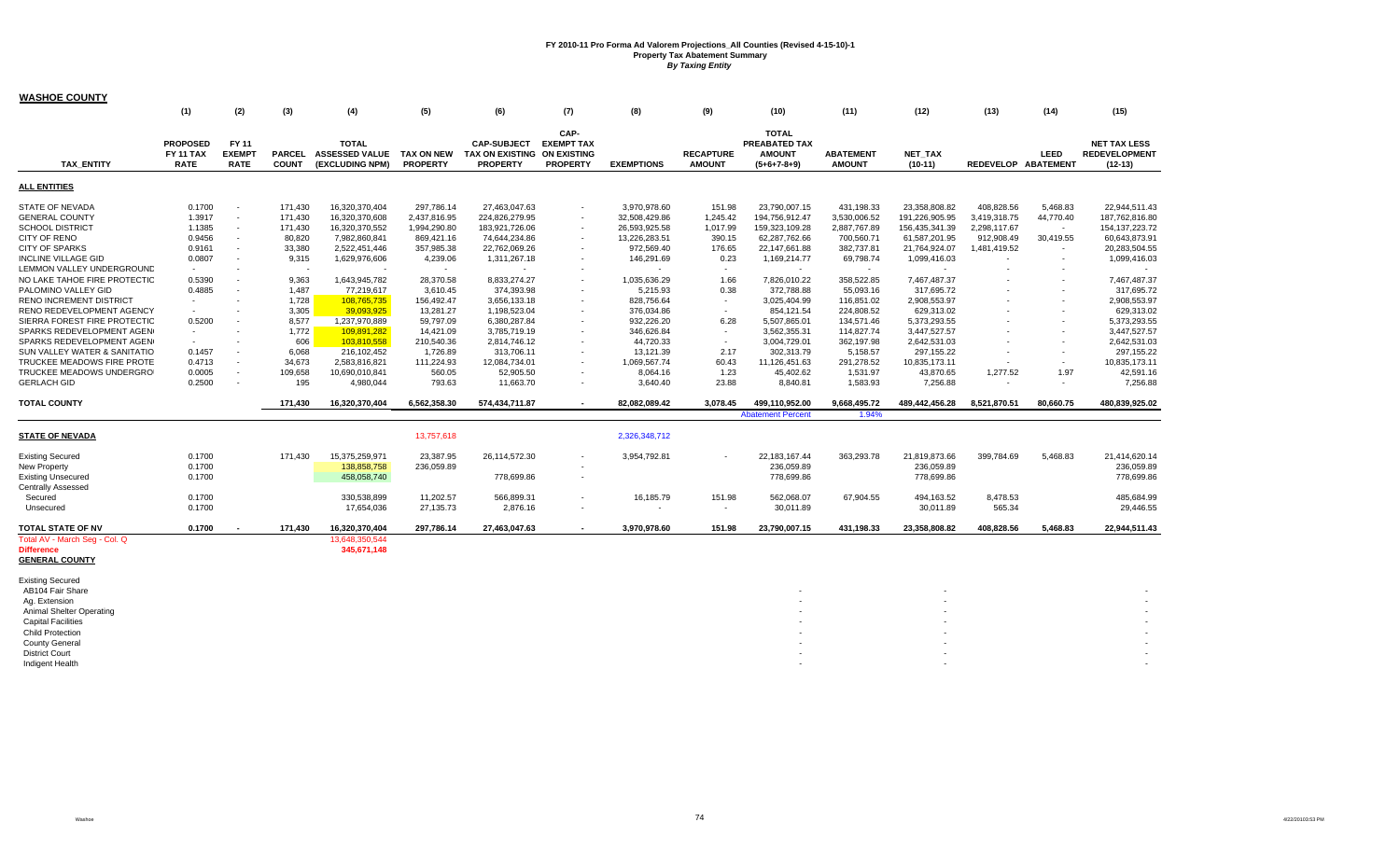| <b>WASHOE COUNTY</b>                                                                                                                         |                                             |                                                                |                               |                                                                                               |                                       |                                                                      |                                              |                                |                                   |                                                                 |                                   |                                               |                                       |             |                                                          |
|----------------------------------------------------------------------------------------------------------------------------------------------|---------------------------------------------|----------------------------------------------------------------|-------------------------------|-----------------------------------------------------------------------------------------------|---------------------------------------|----------------------------------------------------------------------|----------------------------------------------|--------------------------------|-----------------------------------|-----------------------------------------------------------------|-----------------------------------|-----------------------------------------------|---------------------------------------|-------------|----------------------------------------------------------|
|                                                                                                                                              | (1)                                         | (2)                                                            | (3)                           | (4)                                                                                           | (5)                                   | (6)                                                                  | (7)                                          | (8)                            | (9)                               | (10)                                                            | (11)                              | (12)                                          | (13)                                  | (14)        | (15)                                                     |
| <b>TAX ENTITY</b>                                                                                                                            | <b>PROPOSED</b><br>FY 11 TAX<br><b>RATE</b> | FY 11<br><b>EXEMPT</b><br><b>RATE</b>                          | <b>PARCEL</b><br><b>COUNT</b> | <b>TOTAL</b><br><b>ASSESSED VALUE</b><br>(EXCLUDING NPM)                                      | <b>TAX ON NEW</b><br><b>PROPERTY</b>  | <b>CAP-SUBJECT</b><br>TAX ON EXISTING ON EXISTING<br><b>PROPERTY</b> | CAP-<br><b>EXEMPT TAX</b><br><b>PROPERTY</b> | <b>EXEMPTIONS</b>              | <b>RECAPTURE</b><br><b>AMOUNT</b> | <b>TOTAL</b><br>PREABATED TAX<br><b>AMOUNT</b><br>$(5+6+7-8+9)$ | <b>ABATEMENT</b><br><b>AMOUNT</b> | <b>NET TAX</b><br>$(10-11)$                   | REDEVELOP ABATEMENT                   | <b>LEED</b> | <b>NET TAX LESS</b><br><b>REDEVELOPMENT</b><br>$(12-13)$ |
| Indigent Insurance<br>Library Override<br>Senior Citizens<br>County Jail Override<br>Youth Facilities<br><b>County Debt</b>                  |                                             |                                                                |                               |                                                                                               |                                       |                                                                      |                                              | 2,326,358,079                  |                                   |                                                                 |                                   |                                               |                                       |             |                                                          |
| <b>GENERAL TOTAL</b>                                                                                                                         | 1.3917                                      |                                                                | 171,430                       | 15,375,259,971                                                                                | 191,461.92                            | 213,787,025.67                                                       |                                              | 32,375,925.38                  | $\sim$                            | 181,602,562.21                                                  | 2,974,107.80                      | 178,628,454.41                                | 3,345,280.84                          | 44,770.40   | 175,238,403.17                                           |
| New Property<br><b>Existing Unsecured</b><br><b>Centrally Assessed</b>                                                                       | 1.3917<br>1.3917                            | $\sim$<br>$\sim$                                               |                               | 138,858,963<br>458,058,740                                                                    | 1,932,500.18                          | 6,374,803.48                                                         | $\overline{\phantom{a}}$<br>$\sim$           |                                |                                   | 1,932,500.18<br>6,374,803.48                                    |                                   | 1,932,500.18<br>6,374,803.48                  |                                       |             | 1,932,500.18<br>6,374,803.48                             |
| Secured<br>Unsecured                                                                                                                         | 1.3917<br>1.3917                            | $\sim$<br>$\sim$                                               |                               | 330,538,899<br>17,654,036                                                                     | 91,709.30<br>222,145.55               | 4,640,905.01<br>23,545.79                                            |                                              | 132,504.48                     | 1,245.42                          | 4,601,355.25<br>245,691.34                                      | 555,898.72                        | 4,045,456.53<br>245,691.34                    | 69,409.77<br>4,628.14                 |             | 3,976,046.76<br>241,063.20                               |
| <b>TOTAL GENERAL COUNTY</b>                                                                                                                  | 1.3917                                      |                                                                | 171,430                       | 16,320,370,608                                                                                | 2,437,816.95                          | 224,826,279.95                                                       |                                              | 32,508,429.86                  | 1,245.42                          | 194,756,912.47                                                  | 3,530,006.52                      | 191,226,905.95                                | 3,419,318.75                          | 44,770.40   | 187,762,816.80                                           |
| March Assessors Report:<br>New secured<br><b>Existing Secured</b><br><b>Difference</b><br>Total AV - March Seg - Col. Q<br><b>Difference</b> |                                             |                                                                |                               | 9,196,455<br>12.693.057.681<br>12,702,254,136<br>346,647,756<br>13,648,350,544<br>345,661,985 | Value is net of exemptions<br>2.73%   |                                                                      |                                              |                                |                                   |                                                                 |                                   |                                               |                                       |             |                                                          |
|                                                                                                                                              |                                             |                                                                |                               |                                                                                               |                                       |                                                                      |                                              |                                |                                   |                                                                 |                                   |                                               |                                       |             |                                                          |
| <b>SCHOOL DISTRICT</b><br><b>Existing Secured</b><br>New Property<br><b>Existing Unsecured</b><br><b>Centrally Assessed</b>                  | 0.7500<br>0.7500<br>0.7500                  | $\sim$<br>$\overline{\phantom{a}}$<br>$\overline{\phantom{a}}$ | 171,430                       | 15,375,259,971<br>138,858,907<br>458,058,740                                                  | 103,181.02<br>1,041,441.80            | 115,211,401.03<br>3,435,440.55                                       | $\blacksquare$<br>$\overline{\phantom{a}}$   | 2,326,352,955<br>17,447,647.16 |                                   | 97,866,934.89<br>1,041,441.80<br>3,435,440.55                   | 1,602,771.24                      | 96,264,163.66<br>1,041,441.80<br>3,435,440.55 | 1,474,011.71                          |             | 94,790,151.94<br>1,041,441.80<br>3,435,440.55            |
| Secured<br>Unsecured                                                                                                                         | 0.7500<br>0.7500                            | $\overline{\phantom{a}}$<br>$\sim$                             |                               | 330,538,899<br>17,654,036                                                                     | 49,422.98<br>119,716.26               | 2,501,026.74<br>12,689.03                                            | $\blacksquare$                               | 71,407.90                      | 670.61<br>$\sim$                  | 2,479,712.43<br>132,405.29                                      | 299,579.15                        | 2,180,133.28<br>132,405.29                    | 37,405.62<br>2,494.18                 |             | 2,142,727.66<br>129,911.11                               |
| TOTAL SCHOOL OPERATING                                                                                                                       | 0.7500                                      |                                                                | 171,430                       | 16,320,370,552                                                                                | 1,313,762.06                          | 121,160,557.36                                                       |                                              | 17,519,055.06                  | 670.61                            | 104,955,934.96                                                  | 1,902,350.39                      | 103,053,584.58                                | 1,513,911.51                          |             | 101,539,673.07                                           |
| <b>SCHOOL DEBT</b>                                                                                                                           |                                             |                                                                |                               |                                                                                               | 156,628.79<br>75,024.08<br>181,729.28 | 174,890,906.77<br>3,796,558.59<br>19,261.95                          | $\sim$                                       | 26,485,528.39<br>108,397.19    | $\sim$<br>1,017.99                | 148,562,007.17<br>3,764,203.47<br>200,991.23                    | 2,433,006.74<br>454,761.15        | 146,129,000.43<br>3,309,442.32<br>200,991.23  | 2,237,549.78<br>56,781.73<br>3,786.16 | $\sim$      | 143,891,450.65<br>3,252,660.59<br>197,205.07             |
| <b>Existing Secured</b><br>New Property<br><b>Existing Unsecured</b><br><b>Centrally Assessed</b>                                            | 0.3885<br>0.3885<br>0.3885                  | $\sim$<br>$\sim$                                               | 171.430                       | 15,375,259,971<br>138,858,907<br>458,058,740                                                  | 53,447.77<br>539,466.85               | 59,679,505.74<br>1,779,558.20                                        | $\sim$<br>$\blacksquare$                     | 9,037,881.23                   |                                   | 50,695,072.28<br>539,466.85<br>1,779,558.20                     | 830,235.50                        | 49,864,836.77<br>539,466.85<br>1,779,558.20   | 763,538.07                            |             | 49,101,298.71<br>539,466.85<br>1,779,558.20              |
| Secured<br>Unsecured                                                                                                                         | 0.3885<br>0.3885                            | $\sim$<br>$\sim$                                               |                               | 330,538,899<br>17,654,036                                                                     | 25,601.10<br>62,013.02                | 1,295,531.85<br>6,572.92                                             | $\blacksquare$                               | 36,989.29                      | 347.38<br>$\overline{a}$          | 1,284,491.04<br>68,585.94                                       | 155,182.00                        | 1,129,309.04<br>68,585.94                     | 19,376.11<br>1,291.98                 |             | 1,109,932.93<br>67,293.96                                |
| <b>TOTAL SCHOOL DEBT</b>                                                                                                                     | 0.3885                                      |                                                                | 171.430                       | 16,320,370,552                                                                                | 680.528.74                            | 62,761,168.71                                                        |                                              | 9,074,870.52                   | 347.38                            | 54.367.174.31                                                   | 985.417.50                        | 53,381,756.81                                 | 784,206.16                            |             | 52,597,550.65                                            |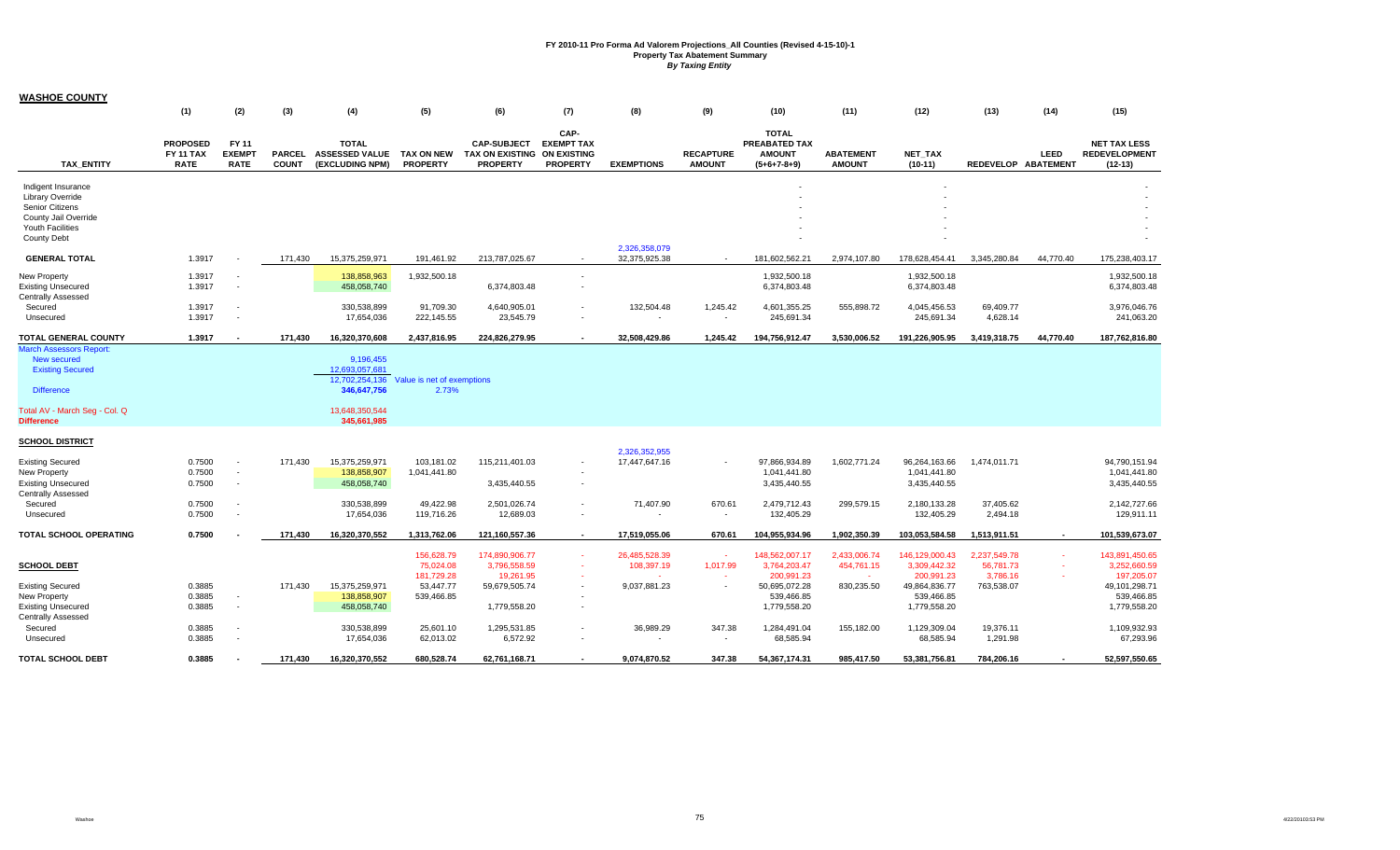| <b>WASHOE COUNTY</b>                                                        |                                                    |                                       |              |                                                          |                                      |                                                                      |                                              |                                |                                   |                                                                        |                                   |                             |                       |                             |                                                          |
|-----------------------------------------------------------------------------|----------------------------------------------------|---------------------------------------|--------------|----------------------------------------------------------|--------------------------------------|----------------------------------------------------------------------|----------------------------------------------|--------------------------------|-----------------------------------|------------------------------------------------------------------------|-----------------------------------|-----------------------------|-----------------------|-----------------------------|----------------------------------------------------------|
|                                                                             | (1)                                                | (2)                                   | (3)          | (4)                                                      | (5)                                  | (6)                                                                  | (7)                                          | (8)                            | (9)                               | (10)                                                                   | (11)                              | (12)                        | (13)                  | (14)                        | (15)                                                     |
| <b>TAX ENTITY</b>                                                           | <b>PROPOSED</b><br><b>FY 11 TAX</b><br><b>RATE</b> | FY 11<br><b>EXEMPT</b><br><b>RATE</b> | <b>COUNT</b> | <b>TOTAL</b><br>PARCEL ASSESSED VALUE<br>(EXCLUDING NPM) | <b>TAX ON NEW</b><br><b>PROPERTY</b> | <b>CAP-SUBJECT</b><br>TAX ON EXISTING ON EXISTING<br><b>PROPERTY</b> | CAP-<br><b>EXEMPT TAX</b><br><b>PROPERTY</b> | <b>EXEMPTIONS</b>              | <b>RECAPTURE</b><br><b>AMOUNT</b> | <b>TOTAL</b><br><b>PREABATED TAX</b><br><b>AMOUNT</b><br>$(5+6+7-8+9)$ | <b>ABATEMENT</b><br><b>AMOUNT</b> | <b>NET TAX</b><br>$(10-11)$ |                       | LEED<br>REDEVELOP ABATEMENT | <b>NET TAX LESS</b><br><b>REDEVELOPMENT</b><br>$(12-13)$ |
|                                                                             |                                                    |                                       |              |                                                          |                                      |                                                                      |                                              |                                |                                   |                                                                        |                                   |                             |                       |                             |                                                          |
| <b>TOTAL SCHOOL DISTRICT</b>                                                | 1.1385                                             |                                       | 171,430      | 16,320,370,552                                           | 1,994,290.80                         | 183,921,726.06                                                       |                                              | 26,593,925.58                  | 1.017.99                          | 159,323,109.28                                                         | 2,887,767.89                      | 156,435,341.39              | 2,298,117.67          |                             | 154, 137, 223. 72                                        |
| Total AV - March Seq - Col. Q<br><b>Difference</b><br><b>CITY OF RENO</b>   |                                                    |                                       |              | 13.648.350.544<br>345,667,053                            |                                      |                                                                      |                                              |                                |                                   |                                                                        |                                   |                             |                       |                             |                                                          |
| <b>Existing Secured</b>                                                     | 0.9456                                             |                                       | 80,820       | 7,506,522,955                                            | 74,812.01                            | 70,906,873.89                                                        |                                              | 1,395,787,269<br>13,198,564.42 | $\blacksquare$                    | 57,783,121.48                                                          | 556,329.81                        | 57,226,791.67               | 897,377.29            | 30,419.55                   | 56,298,994.83                                            |
| New Property                                                                | 0.9456                                             |                                       |              | 76,735,297                                               | 725,608.97                           |                                                                      |                                              |                                |                                   | 725,608.97                                                             |                                   | 725,608.97                  |                       |                             | 725,608.97                                               |
| <b>Existing Unsecured</b>                                                   | 0.9456                                             | $\sim$                                |              | 285,039,814                                              |                                      | 2,695,336.48                                                         |                                              |                                |                                   | 2,695,336.48                                                           |                                   | 2,695,336.48                |                       |                             | 2,695,336.48                                             |
| Centrally Assessed                                                          |                                                    |                                       |              |                                                          |                                      |                                                                      |                                              |                                |                                   |                                                                        |                                   |                             |                       |                             |                                                          |
| Secured<br>Unsecured                                                        | 0.9456<br>0.9456                                   | $\sim$<br>$\sim$                      |              | 108,345,400<br>6,217,375                                 | 11,968.49<br>57,031.69               | 1,040,264.67<br>1,759.82                                             | $\sim$                                       | 27,719.09                      | 390.15<br>$\omega$                | 1,024,904.22<br>58,791.51                                              | 144,230.90                        | 880,673.32<br>58,791.51     | 14,502.65<br>1,028.55 |                             | 866,170.67<br>57,762.96                                  |
| <b>TOTAL RENO</b>                                                           | 0.9456                                             |                                       | 80,820       | 7,982,860,841                                            | 869,421.16                           | 74,644,234.86                                                        |                                              | 13,226,283.51                  | 390.15                            | 62,287,762.66                                                          | 700,560.71                        | 61,587,201.95               | 912,908.49            | 30,419.55                   | 60,643,873.91                                            |
| Total AV - March Seg - Col. Q<br><b>Difference</b><br><b>CITY OF SPARKS</b> |                                                    |                                       |              | 6,444,340,298<br>142,733,274                             |                                      |                                                                      |                                              |                                |                                   |                                                                        |                                   |                             |                       |                             |                                                          |
|                                                                             |                                                    |                                       |              |                                                          |                                      |                                                                      |                                              | 104.868.130                    |                                   |                                                                        |                                   |                             |                       |                             |                                                          |
| <b>Existing Secured</b><br>New Property                                     | 0.9161<br>0.9161                                   | $\sim$                                | 33,380       | 2,346,047,039<br>34,033,323                              | 22,280.73<br>311,779.28              | 21,469,860.69                                                        |                                              | 960,696.94                     |                                   | 20,531,444.48<br>311,779.28                                            | 328,750.72                        | 20,202,693.76<br>311,779.28 | 1,447,730.02          |                             | 18,754,963.74<br>311,779.28                              |
| <b>Existing Unsecured</b>                                                   | 0.9161                                             | $\sim$                                |              | 93,557,894                                               |                                      | 857,083.87                                                           | $\overline{\phantom{a}}$                     |                                |                                   | 857,083.87                                                             |                                   | 857,083.87                  |                       |                             | 857,083.87                                               |
| Centrally Assessed                                                          |                                                    |                                       |              |                                                          |                                      |                                                                      |                                              |                                |                                   |                                                                        |                                   |                             |                       |                             |                                                          |
| Secured<br>Unsecured                                                        | 0.9161<br>0.9161                                   | $\sim$<br>$\sim$                      |              | 46,335,805<br>2,477,384                                  | 2,469.98<br>21,455.39                | 433,884.75<br>1,239.95                                               | $\overline{a}$                               | 11,872.46                      | 176.65<br>$\sim$                  | 424,658.92<br>22,695.34                                                | 53,987.09                         | 370,671.83<br>22,695.34     | 31,639.42<br>2,050.08 |                             | 339,032.41<br>20,645.26                                  |
| <b>TOTAL SPARKS</b>                                                         | 0.9161                                             | $\overline{\phantom{a}}$              | 33,380       | 2,522,451,446                                            | 357,985.38                           | 22,762,069.26                                                        | $\sim$                                       | 972,569.40                     | 176.65                            | 22,147,661.88                                                          | 382,737.81                        | 21,764,924.07               | 1,481,419.52          |                             | 20,283,504.55                                            |
| Total AV - March Seq - Col. Q                                               |                                                    |                                       |              | 2,222,346,881                                            |                                      |                                                                      |                                              |                                |                                   |                                                                        |                                   |                             |                       |                             |                                                          |
| <b>Difference</b><br><b>INCLINE VILLAGE GID</b>                             |                                                    |                                       |              | 195,236,435                                              |                                      |                                                                      |                                              |                                |                                   |                                                                        |                                   |                             |                       |                             |                                                          |
|                                                                             |                                                    |                                       |              |                                                          |                                      |                                                                      |                                              | 181, 135, 031                  |                                   |                                                                        |                                   |                             |                       |                             |                                                          |
| <b>Existing Secured</b>                                                     | 0.0807                                             |                                       | 9,315        | 1,607,598,847                                            | 72.83                                | 1,297,258.82                                                         |                                              | 146,175.97                     | $\sim$                            | 1,151,155.68                                                           | 68,436.04                         | 1,082,719.64                |                       |                             | 1,082,719.64                                             |
| New Property                                                                | 0.0807                                             | $\sim$                                |              | 4,076,314                                                | 3,289.59                             |                                                                      |                                              |                                |                                   | 3,289.59                                                               |                                   | 3,289.59                    |                       |                             | 3,289.59                                                 |
| <b>Existing Unsecured</b>                                                   | 0.0807                                             | $\sim$                                |              | 7,869,363                                                |                                      | 6,350.58                                                             | $\overline{a}$                               |                                |                                   | 6,350.58                                                               |                                   | 6,350.58                    |                       |                             | 6,350.58                                                 |
| Centrally Assessed                                                          | 0.0807                                             | $\sim$                                |              |                                                          |                                      |                                                                      |                                              |                                |                                   |                                                                        |                                   |                             |                       |                             | 6,695.88                                                 |
| Secured<br>Unsecured                                                        | 0.0807                                             | $\sim$                                |              | 9,985,545<br>446,537                                     | 516.29<br>360.35                     | 7,657.78<br>$\overline{\phantom{a}}$                                 |                                              | 115.72                         | 0.23<br>$\sim$                    | 8,058.58<br>360.35                                                     | 1,362.70                          | 6,695.88<br>360.35          |                       |                             | 360.35                                                   |
| TOTAL INCLINE VILLAGE                                                       | 0.0807                                             | $\overline{\phantom{a}}$              | 9,315        | 1,629,976,606                                            | 4.239.06                             | 1,311,267.18                                                         | $\overline{\phantom{a}}$                     | 146,291.69                     | 0.23                              | 1,169,214.77                                                           | 69.798.74                         | 1,099,416.03                |                       |                             | 1,099,416.03                                             |
| Total AV - March Seq - Col. Q                                               |                                                    |                                       |              | 1,448,979,941                                            |                                      |                                                                      |                                              |                                |                                   |                                                                        |                                   |                             |                       |                             |                                                          |
| <b>Difference</b><br><u>LEMMON VALLEY UNDERGROUND WATER BASIN</u>           |                                                    |                                       |              | (138, 366)                                               |                                      |                                                                      |                                              |                                |                                   |                                                                        |                                   |                             |                       |                             |                                                          |
|                                                                             |                                                    |                                       |              |                                                          |                                      |                                                                      |                                              |                                |                                   |                                                                        |                                   |                             |                       |                             |                                                          |
| <b>Existing Secured</b><br>New Property                                     |                                                    |                                       |              |                                                          |                                      |                                                                      |                                              |                                |                                   |                                                                        |                                   |                             |                       |                             |                                                          |
| <b>Existing Unsecured</b>                                                   |                                                    |                                       |              |                                                          |                                      |                                                                      |                                              |                                |                                   |                                                                        |                                   |                             |                       |                             |                                                          |
| <b>Centrally Assessed</b>                                                   |                                                    |                                       |              |                                                          |                                      |                                                                      |                                              |                                |                                   |                                                                        |                                   |                             |                       |                             |                                                          |
| Secured                                                                     |                                                    |                                       |              |                                                          |                                      |                                                                      |                                              |                                |                                   |                                                                        |                                   |                             |                       |                             |                                                          |
| Unsecured                                                                   |                                                    |                                       |              |                                                          |                                      |                                                                      |                                              |                                |                                   |                                                                        |                                   |                             |                       |                             |                                                          |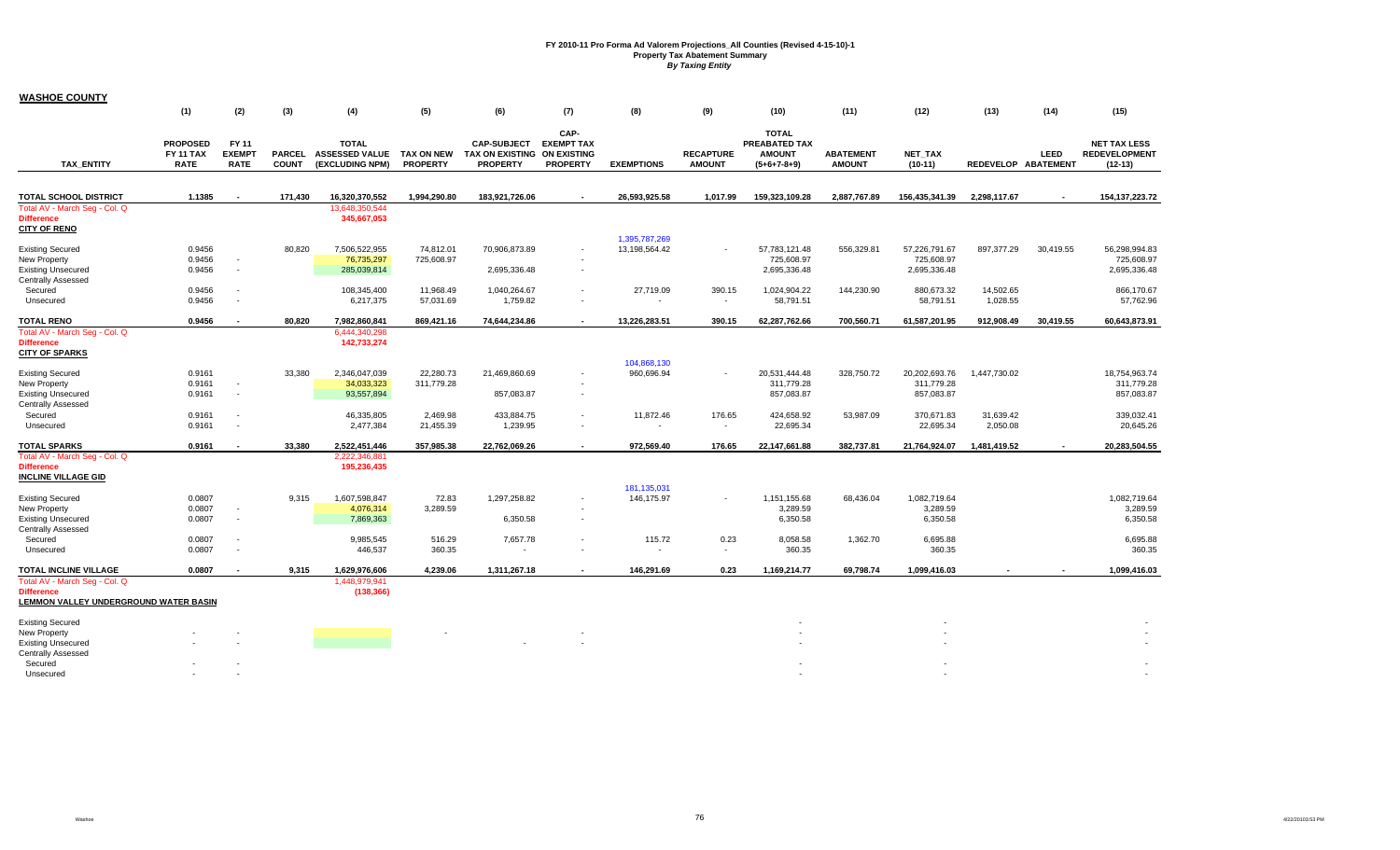| <b>WASHOE COUNTY</b>                                                                                                      |                                                    |                                       |                               |                                                          |                                      |                                                                      |                                              |                             |                                   |                                                                  |                                   |                                                                  |      |                             |                                                                  |
|---------------------------------------------------------------------------------------------------------------------------|----------------------------------------------------|---------------------------------------|-------------------------------|----------------------------------------------------------|--------------------------------------|----------------------------------------------------------------------|----------------------------------------------|-----------------------------|-----------------------------------|------------------------------------------------------------------|-----------------------------------|------------------------------------------------------------------|------|-----------------------------|------------------------------------------------------------------|
|                                                                                                                           | (1)                                                | (2)                                   | (3)                           | (4)                                                      | (5)                                  | (6)                                                                  | (7)                                          | (8)                         | (9)                               | (10)                                                             | (11)                              | (12)                                                             | (13) | (14)                        | (15)                                                             |
| <b>TAX ENTITY</b>                                                                                                         | <b>PROPOSED</b><br><b>FY 11 TAX</b><br><b>RATE</b> | FY 11<br><b>EXEMPT</b><br><b>RATE</b> | <b>PARCEL</b><br><b>COUNT</b> | <b>TOTAL</b><br><b>ASSESSED VALUE</b><br>(EXCLUDING NPM) | <b>TAX ON NEW</b><br><b>PROPERTY</b> | <b>CAP-SUBJECT</b><br>TAX ON EXISTING ON EXISTING<br><b>PROPERTY</b> | CAP-<br><b>EXEMPT TAX</b><br><b>PROPERTY</b> | <b>EXEMPTIONS</b>           | <b>RECAPTURE</b><br><b>AMOUNT</b> | <b>TOTAL</b><br>PREABATED TAX<br><b>AMOUNT</b><br>$(5+6+7-8+9)$  | <b>ABATEMENT</b><br><b>AMOUNT</b> | <b>NET TAX</b><br>$(10-11)$                                      |      | LEED<br>REDEVELOP ABATEMENT | <b>NET TAX LESS</b><br><b>REDEVELOPMENT</b><br>$(12-13)$         |
| <b>TOTAL LVUWB</b>                                                                                                        |                                                    |                                       |                               |                                                          |                                      |                                                                      |                                              |                             |                                   |                                                                  |                                   |                                                                  |      |                             |                                                                  |
| Total AV - March Seg - Col. Q<br><b>Difference</b><br>NO LAKE TAHOE FIRE PROTECTION DISTRICT                              |                                                    |                                       |                               | #DIV/0!                                                  |                                      |                                                                      |                                              |                             |                                   |                                                                  |                                   |                                                                  |      |                             |                                                                  |
| <b>Existing Secured</b><br>New Property<br><b>Existing Unsecured</b><br><b>Centrally Assessed</b>                         | 0.5390<br>0.5390<br>0.5390                         | $\sim$<br>$\sim$                      | 9,363                         | 8,740,029.43<br>1,621,526,795<br>4,085,044<br>7,869,494  | 486.36<br>22.018.39                  | 8,739,542.51<br>42,416.57                                            |                                              | 191,996,041<br>1,034,858.66 | $\sim$                            | 7,705,170.21<br>22,018.39<br>42,416.57                           | 351,155.41                        | 7,354,014.80<br>22.018.39<br>42,416.57                           |      |                             | 7,354,014.80<br>22,018.39<br>42,416.57                           |
| Secured<br>Unsecured                                                                                                      | 0.5390<br>0.5390                                   | $\sim$<br>$\overline{\phantom{a}}$    |                               | 10,015,926<br>448,522                                    | 3,448.30<br>2,417.53                 | 51,315.19<br>$\overline{\phantom{a}}$                                |                                              | 777.63                      | 1.66<br>$\sim$                    | 53,987.52<br>2,417.53                                            | 7,367.44                          | 46,620.08<br>2,417.53                                            |      |                             | 46,620.08<br>2,417.53                                            |
| TOTAL N LAKE TAHOE FIRE                                                                                                   | 0.5390                                             | $\overline{\phantom{a}}$              | 9,363                         | 1,643,945,782                                            | 28,370.58                            | 8,833,274.27                                                         | $\overline{\phantom{a}}$                     | 1,035,636.29                | 1.66                              | 7,826,010.22                                                     | 358,522.85                        | 7,467,487.37                                                     |      | $\overline{\phantom{a}}$    | 7,467,487.37                                                     |
| Total AV - March Seq - Col. Q<br><b>Difference</b><br>PALOMINO VALLEY GID                                                 |                                                    |                                       |                               | 1,452,088,673<br>(138, 932)                              |                                      |                                                                      |                                              |                             |                                   |                                                                  |                                   |                                                                  |      |                             |                                                                  |
| <b>Existing Secured</b><br>New Property                                                                                   | 0.4885<br>0.4885                                   | $\sim$                                | 1,487                         | 338.473.89<br>69,288,412                                 | 1,786.28                             | 336,688.34                                                           |                                              | 906.868<br>4,430.05         |                                   | 334,044.57                                                       | 45,686.37                         | 288,358.20                                                       |      |                             | 288,358.20                                                       |
| <b>Existing Unsecured</b><br>Centrally Assessed                                                                           | 0.4885                                             | $\sim$                                |                               | 885,434                                                  |                                      | 4,325.35                                                             |                                              |                             |                                   | 4,325.35                                                         |                                   | 4,325.35                                                         |      |                             | 4,325.35                                                         |
| Secured<br>Unsecured                                                                                                      | 0.4885<br>0.4885                                   | $\sim$<br>$\sim$                      |                               | 6,672,347<br>373,424                                     | $\sim$<br>1,824.17                   | 33,380.29                                                            |                                              | 785.88                      | 0.38<br>$\sim$                    | 32,594.79<br>1,824.17                                            | 9.406.79                          | 23,188.00<br>1,824.17                                            |      |                             | 23,188.00<br>1,824.17                                            |
| TOTAL PALOMINO VALLEY                                                                                                     | 0.4885                                             | $\overline{\phantom{a}}$              | 1,487                         | 77,219,617                                               | 3,610.45                             | 374,393.98                                                           |                                              | 5,215.93                    | 0.38                              | 372,788.88                                                       | 55,093.16                         | 317,695.72                                                       |      |                             | 317,695.72                                                       |
| Total AV - March Seg - Col. Q<br><b>Difference</b><br><b>RENO REDEVELOPMENT AGENCY #1</b>                                 |                                                    |                                       |                               | 74,743,870<br>1,568,879                                  |                                      |                                                                      |                                              |                             |                                   |                                                                  |                                   |                                                                  |      |                             |                                                                  |
| <b>Existing Secured</b><br>New Property<br><b>Existing Unsecured</b><br><b>Centrally Assessed</b><br>Secured<br>Unsecured | 3.2144<br>3.2144                                   | $\sim$<br>$\sim$                      | 1,728                         | 85,805,595<br>15,646,064<br>7,314,076                    | 2,726.54<br>153,765.93               | 3,584,252.12<br>71,881.06                                            |                                              | #DIV/0!<br>828,756.64       |                                   | 2,758,222.02<br>153,765.93<br>71,881.06<br>39,078.99<br>2,456.98 | 116,851.02                        | 2,641,371.00<br>153,765.93<br>71,881.06<br>39,078.99<br>2,456.98 |      |                             | 2,641,371.00<br>153,765.93<br>71,881.06<br>39,078.99<br>2,456.98 |
| <b>TOTAL RENO INCREMENT</b>                                                                                               |                                                    |                                       | 1,728                         | 108,765,735                                              | 156,492.47                           | 3,656,133.18                                                         |                                              | 828,756.64                  |                                   | 3,025,404.99                                                     | 116,851.02                        | 2,908,553.97                                                     |      |                             | 2,908,553.97                                                     |
| Total AV - March Seq - Col. Q<br><b>Difference</b><br><b>RENO REDEVELOPMENT AGENCY #2</b>                                 |                                                    |                                       |                               | 93,772,636<br>(10, 789, 524)                             |                                      |                                                                      |                                              |                             |                                   |                                                                  |                                   |                                                                  |      |                             |                                                                  |
| <b>Existing Secured</b><br>New Property<br><b>Existing Unsecured</b><br><b>Centrally Assessed</b><br>Secured<br>Unsecured | 3.2144<br>3.2144                                   | $\sim$<br>$\sim$                      | 3,305                         | 24,408,291<br>3,450,677<br>11,234,957                    | 1,257.92<br>12,023.35                | 1,159,376.57<br>39,146.47                                            | $\overline{\phantom{a}}$                     | #DIV/0!<br>376,034.86       |                                   | 784,599.63<br>12,023.35<br>39,146.47<br>16,842.88<br>1,509.21    | 224,808.52                        | 559,791.11<br>12,023.35<br>39,146.47<br>16,842.88<br>1,509.21    |      |                             | 559,791.11<br>12,023.35<br>39,146.47<br>16,842.88<br>1,509.21    |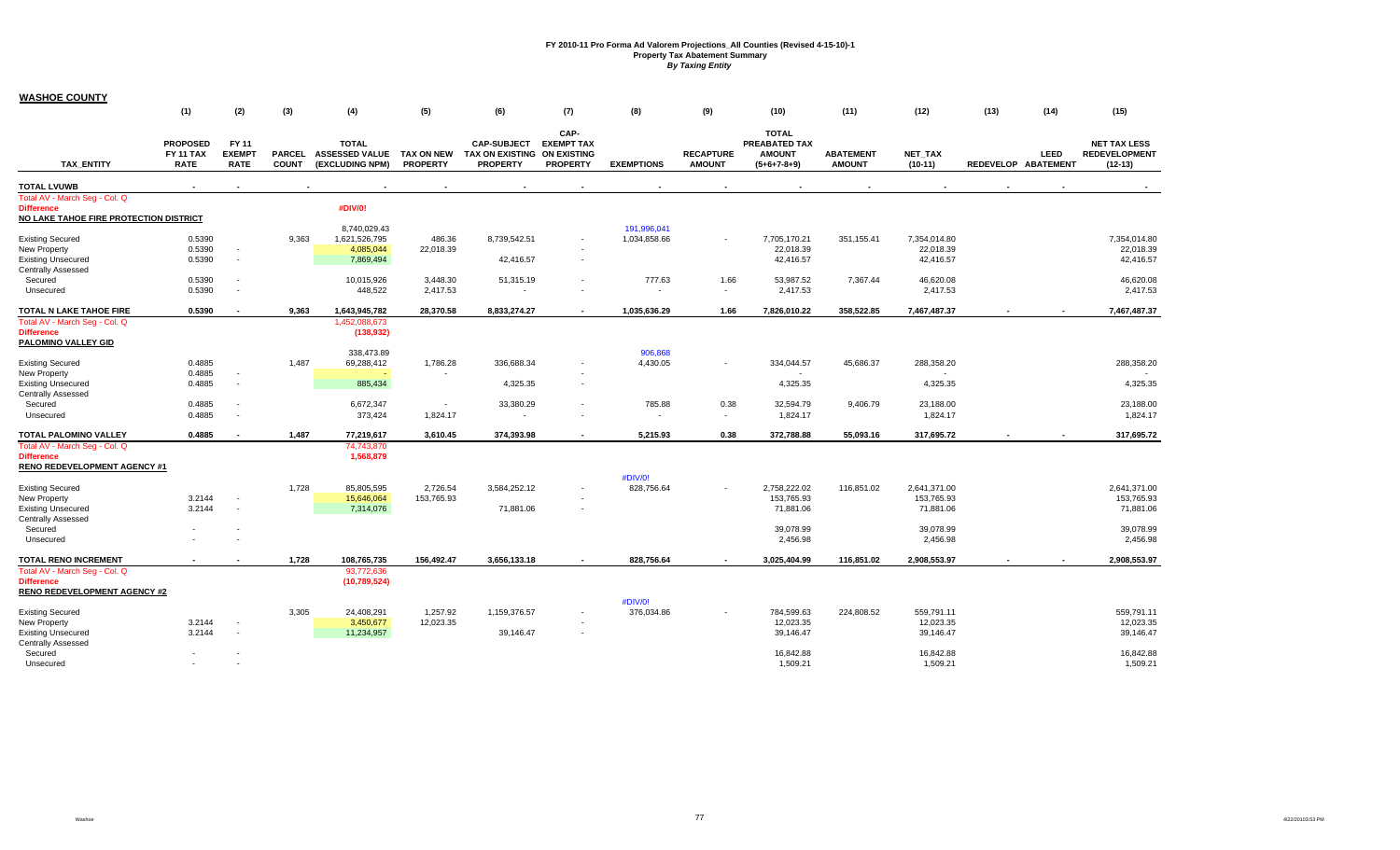| <b>WASHOE COUNTY</b>                                                                     |                                             |                                       |                               |                                                          |                                      |                                                                      |                                              |                   |                                   |                                                                 |                                   |                             |      |                             |                                                          |
|------------------------------------------------------------------------------------------|---------------------------------------------|---------------------------------------|-------------------------------|----------------------------------------------------------|--------------------------------------|----------------------------------------------------------------------|----------------------------------------------|-------------------|-----------------------------------|-----------------------------------------------------------------|-----------------------------------|-----------------------------|------|-----------------------------|----------------------------------------------------------|
|                                                                                          | (1)                                         | (2)                                   | (3)                           | (4)                                                      | (5)                                  | (6)                                                                  | (7)                                          | (8)               | (9)                               | (10)                                                            | (11)                              | (12)                        | (13) | (14)                        | (15)                                                     |
| <b>TAX ENTITY</b>                                                                        | <b>PROPOSED</b><br>FY 11 TAX<br><b>RATE</b> | FY 11<br><b>EXEMPT</b><br><b>RATE</b> | <b>PARCEL</b><br><b>COUNT</b> | <b>TOTAL</b><br><b>ASSESSED VALUE</b><br>(EXCLUDING NPM) | <b>TAX ON NEW</b><br><b>PROPERTY</b> | <b>CAP-SUBJECT</b><br>TAX ON EXISTING ON EXISTING<br><b>PROPERTY</b> | CAP-<br><b>EXEMPT TAX</b><br><b>PROPERTY</b> | <b>EXEMPTIONS</b> | <b>RECAPTURE</b><br><b>AMOUNT</b> | <b>TOTAL</b><br>PREABATED TAX<br><b>AMOUNT</b><br>$(5+6+7-8+9)$ | <b>ABATEMENT</b><br><b>AMOUNT</b> | <b>NET TAX</b><br>$(10-11)$ |      | LEED<br>REDEVELOP ABATEMENT | <b>NET TAX LESS</b><br><b>REDEVELOPMENT</b><br>$(12-13)$ |
| TOTAL RENO REDEVELOPMENT                                                                 |                                             | $\overline{\phantom{a}}$              | 3,305                         | 39,093,925                                               | 13,281.27                            | 1,198,523.04                                                         |                                              | 376,034.86        | $\overline{\phantom{a}}$          | 854,121.54                                                      | 224,808.52                        | 629,313.02                  |      |                             | 629,313.02                                               |
| Total AV - March Seg - Col. Q<br><b>Difference</b><br>SIERRA FOREST FIRE PROTECTION DIST |                                             |                                       |                               | 21,950,464<br>5,445,015                                  |                                      |                                                                      |                                              |                   |                                   |                                                                 |                                   |                             |      |                             |                                                          |
|                                                                                          |                                             |                                       |                               |                                                          |                                      |                                                                      |                                              | 178,767,485       |                                   |                                                                 |                                   |                             |      |                             |                                                          |
| <b>Existing Secured</b><br>New Property                                                  | 0.5200<br>0.5200                            | $\sim$                                | 8,577                         | 1,187,687,183<br>8,684,343                               | 4,304.76<br>45.158.58                | 6,171,669.62                                                         |                                              | 929,590.92        | $\overline{\phantom{a}}$          | 5,246,383.46<br>45,158.58                                       | 103,193.72                        | 5,143,189.74<br>45,158.58   |      |                             | 5,143,189.74<br>45,158.58                                |
| <b>Existing Unsecured</b>                                                                | 0.5200                                      | $\sim$                                |                               | 12,159,138                                               |                                      | 63,227.52                                                            |                                              |                   |                                   | 63,227.52                                                       |                                   | 63,227.52                   |      |                             | 63,227.52                                                |
| <b>Centrally Assessed</b>                                                                |                                             |                                       |                               |                                                          |                                      |                                                                      |                                              |                   |                                   |                                                                 |                                   |                             |      |                             |                                                          |
| Secured                                                                                  | 0.5200                                      |                                       |                               | 28,182,392                                               | 3,793.02                             | 145,390.70                                                           |                                              | 2,635.28          | 6.28                              | 146,554.72                                                      | 31,377.74                         | 115,176.98                  |      |                             | 115,176.98                                               |
| Unsecured                                                                                | 0.5200                                      | $\sim$                                |                               | 1,257,834                                                | 6,540.73                             |                                                                      |                                              |                   | $\overline{\phantom{a}}$          | 6,540.73                                                        |                                   | 6,540.73                    |      |                             | 6,540.73                                                 |
| <b>TOTAL SFFPD</b>                                                                       | 0.5200                                      |                                       | 8,577                         | 1,237,970,889                                            | 59,797.09                            | 6,380,287.84                                                         |                                              | 932,226.20        | 6.28                              | 5,507,865.01                                                    | 134,571.46                        | 5,373,293.55                |      |                             | 5,373,293.55                                             |
| Total AV - March Seq - Col. Q<br><b>Difference</b><br>SPARKS REDEVELOPMENT AGENCY        |                                             |                                       |                               | 1,028,071,722<br>31,131,682                              |                                      |                                                                      |                                              |                   |                                   |                                                                 |                                   |                             |      |                             |                                                          |
|                                                                                          |                                             |                                       |                               |                                                          |                                      |                                                                      |                                              | #DIV/0!           |                                   |                                                                 |                                   |                             |      |                             |                                                          |
| <b>Existing Secured</b>                                                                  |                                             |                                       | 1,772                         | 97,920,806                                               | 1,247.07                             | 3,507,727.58                                                         |                                              | 346,626.84        |                                   | 3,162,347.81                                                    | 114,827.74                        | 3,047,520.07                |      |                             | 3,047,520.07                                             |
| New Property                                                                             | 3.2294                                      |                                       |                               | 541,614                                                  | 13,174.02                            |                                                                      |                                              |                   |                                   | 13,174.02                                                       |                                   | 13,174.02                   |      |                             | 13,174.02                                                |
| <b>Existing Unsecured</b><br><b>Centrally Assessed</b>                                   | 3.2294                                      | $\sim$                                |                               | 11,428,862                                               |                                      | 277,991.61                                                           |                                              |                   |                                   | 277,991.61                                                      |                                   | 277,991.61                  |      |                             | 277,991.61                                               |
| Secured                                                                                  |                                             |                                       |                               |                                                          |                                      |                                                                      |                                              |                   |                                   | 102,310.24                                                      |                                   | 102,310.24                  |      |                             | 102,310.24                                               |
| Unsecured                                                                                |                                             |                                       |                               |                                                          |                                      |                                                                      |                                              |                   |                                   | 6,531.63                                                        |                                   | 6,531.63                    |      |                             | 6,531.63                                                 |
| TOTAL SPARKS REDEVELOPMEN'                                                               |                                             |                                       | 1,772                         | 109,891,282                                              | 14,421.09                            | 3,785,719.19                                                         |                                              | 346,626.84        |                                   | 3,562,355.31                                                    | 114,827.74                        | 3,447,527.57                |      |                             | 3,447,527.57                                             |
| Total AV - March Seg - Col. Q                                                            |                                             |                                       |                               | 109,958,206                                              |                                      |                                                                      |                                              |                   |                                   |                                                                 |                                   |                             |      |                             |                                                          |
| <b>Difference</b>                                                                        |                                             |                                       |                               | (10,800,399)                                             |                                      |                                                                      |                                              |                   |                                   |                                                                 |                                   |                             |      |                             |                                                          |
| <b>SPARKS REDEVELOPMENT AGENCY #2</b>                                                    |                                             |                                       |                               |                                                          |                                      |                                                                      |                                              |                   |                                   |                                                                 |                                   |                             |      |                             |                                                          |
|                                                                                          |                                             |                                       |                               |                                                          |                                      |                                                                      |                                              | #DIV/0!           |                                   |                                                                 |                                   |                             |      |                             |                                                          |
| <b>Existing Secured</b>                                                                  |                                             |                                       | 606                           | 78,297,309                                               | 1,645.78                             | 2,571,676.72                                                         |                                              | 44,720.33         |                                   | 2,528,602.17                                                    | 362,197.98                        | 2,166,404.19                |      |                             | 2,166,404.19                                             |
| New Property<br><b>Existing Unsecured</b>                                                | 3.2294<br>3.2294                            | $\sim$                                |                               | 11,792,045                                               | 208,894.58                           | 243,069.40                                                           |                                              |                   |                                   | 208,894.58<br>243,069.40                                        |                                   | 208,894.58<br>243,069.40    |      |                             | 208,894.58<br>243,069.40                                 |
| <b>Centrally Assessed</b>                                                                |                                             |                                       |                               | 13,721,204                                               |                                      |                                                                      |                                              |                   |                                   |                                                                 |                                   |                             |      |                             |                                                          |
| Secured                                                                                  |                                             |                                       |                               |                                                          |                                      |                                                                      |                                              |                   |                                   | 22,600.81                                                       |                                   | 22,600.81                   |      |                             | 22,600.81                                                |
| Unsecured                                                                                |                                             |                                       |                               |                                                          |                                      |                                                                      |                                              |                   |                                   | 1,562.05                                                        |                                   | 1,562.05                    |      |                             | 1,562.05                                                 |
| TOTAL SPARKS REDEVELOPMEN'                                                               |                                             |                                       | 606                           | 103,810,558                                              | 210,540.36                           | 2,814,746.12                                                         |                                              | 44,720.33         |                                   | 3,004,729.01                                                    | 362,197.98                        | 2,642,531.03                |      |                             | 2,642,531.03                                             |
| Total AV - March Seq - Col. Q                                                            |                                             |                                       |                               | 91,872,718                                               |                                      |                                                                      |                                              |                   |                                   |                                                                 |                                   |                             |      |                             |                                                          |
| <b>Difference</b>                                                                        |                                             |                                       |                               | 10,553,052                                               |                                      |                                                                      |                                              |                   |                                   |                                                                 |                                   |                             |      |                             |                                                          |
| <b>SUN VALLEY WATER &amp; SANITATION DISTRICT</b>                                        |                                             |                                       |                               |                                                          |                                      |                                                                      |                                              |                   |                                   |                                                                 |                                   |                             |      |                             |                                                          |
|                                                                                          |                                             |                                       |                               |                                                          |                                      |                                                                      |                                              | 8,613,912         |                                   |                                                                 |                                   |                             |      |                             |                                                          |
| <b>Existing Secured</b><br>New Property                                                  | 0.1457<br>0.1457                            |                                       | 6,068                         | 194,275,781<br>543,263                                   | 10.15<br>791.53                      | 283,050.45                                                           |                                              | 12,550.47         | $\blacksquare$                    | 270,510.13<br>791.53                                            | 3,317.18                          | 267,192.95<br>791.53        |      |                             | 267,192.95<br>791.53                                     |
| <b>Existing Unsecured</b>                                                                | 0.1457                                      |                                       |                               | 9,840,428                                                |                                      | 14,337.50                                                            |                                              |                   |                                   | 14,337.50                                                       |                                   | 14,337.50                   |      |                             | 14,337.50                                                |
| <b>Centrally Assessed</b>                                                                |                                             |                                       |                               |                                                          |                                      |                                                                      |                                              |                   |                                   |                                                                 |                                   |                             |      |                             |                                                          |
| Secured                                                                                  | 0.1457                                      |                                       |                               | 10,818,495                                               | 163.24                               | 16,170.25                                                            |                                              | 570.92            | 2.17                              | 15,764.74                                                       | 1,841.39                          | 13,923.35                   |      |                             | 13,923.35                                                |
| Unsecured                                                                                | 0.1457                                      |                                       |                               | 624,485                                                  | 761.97                               | 147.91                                                               |                                              |                   |                                   | 909.88                                                          |                                   | 909.88                      |      |                             | 909.88                                                   |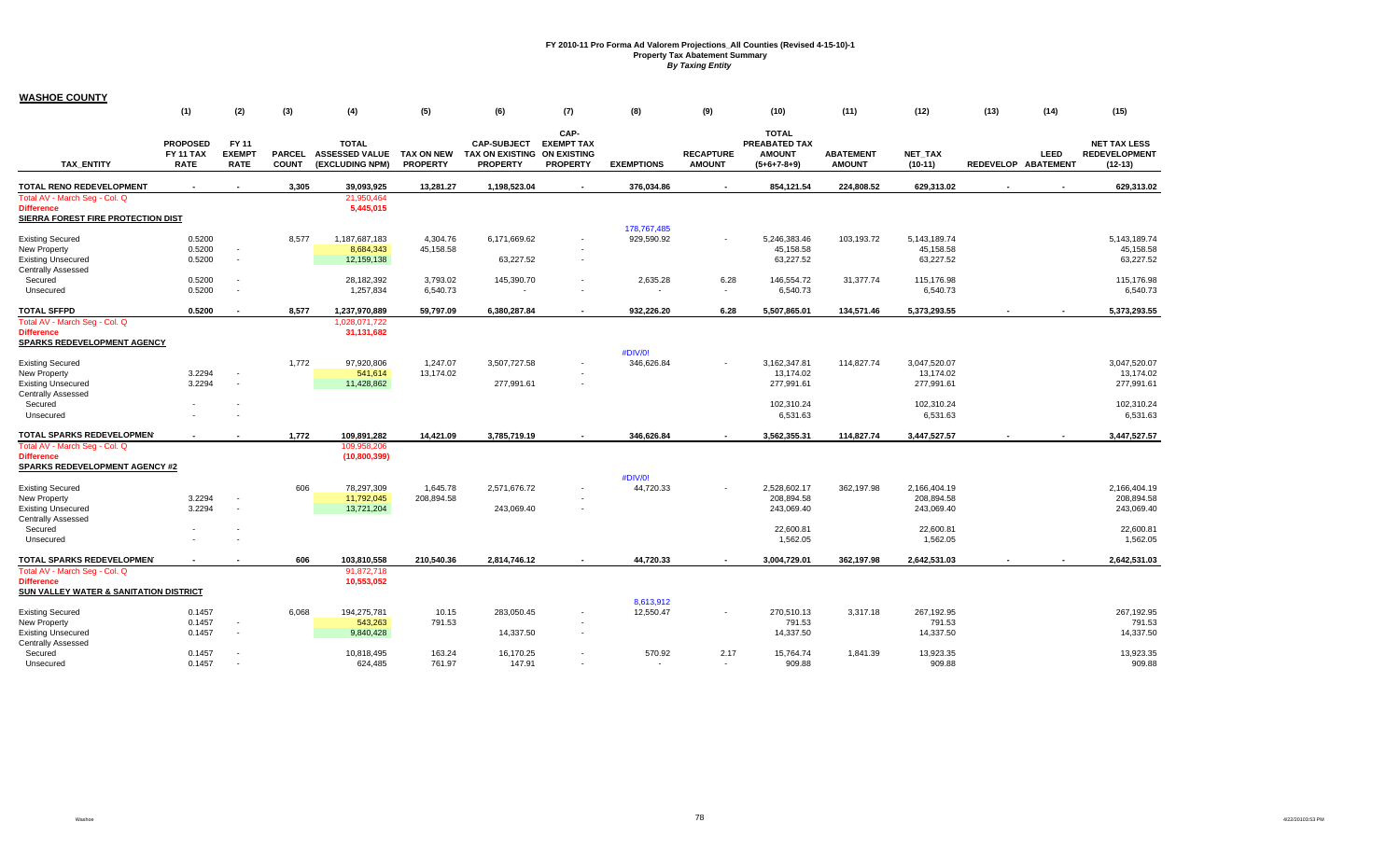| <b>WASHOE COUNTY</b>                                                                       |                                             |                                       |                               |                                                          |                                      |                                                                      |                                              |                   |                                   |                                                                 |                                   |                             |          |                             |                                                          |
|--------------------------------------------------------------------------------------------|---------------------------------------------|---------------------------------------|-------------------------------|----------------------------------------------------------|--------------------------------------|----------------------------------------------------------------------|----------------------------------------------|-------------------|-----------------------------------|-----------------------------------------------------------------|-----------------------------------|-----------------------------|----------|-----------------------------|----------------------------------------------------------|
|                                                                                            | (1)                                         | (2)                                   | (3)                           | (4)                                                      | (5)                                  | (6)                                                                  | (7)                                          | (8)               | (9)                               | (10)                                                            | (11)                              | (12)                        | (13)     | (14)                        | (15)                                                     |
| <b>TAX ENTITY</b>                                                                          | <b>PROPOSED</b><br>FY 11 TAX<br><b>RATE</b> | FY 11<br><b>EXEMPT</b><br><b>RATE</b> | <b>PARCEL</b><br><b>COUNT</b> | <b>TOTAL</b><br><b>ASSESSED VALUE</b><br>(EXCLUDING NPM) | <b>TAX ON NEW</b><br><b>PROPERTY</b> | <b>CAP-SUBJECT</b><br>TAX ON EXISTING ON EXISTING<br><b>PROPERTY</b> | CAP-<br><b>EXEMPT TAX</b><br><b>PROPERTY</b> | <b>EXEMPTIONS</b> | <b>RECAPTURE</b><br><b>AMOUNT</b> | <b>TOTAL</b><br>PREABATED TAX<br><b>AMOUNT</b><br>$(5+6+7-8+9)$ | <b>ABATEMENT</b><br><b>AMOUNT</b> | <b>NET TAX</b><br>$(10-11)$ |          | LEED<br>REDEVELOP ABATEMENT | <b>NET TAX LESS</b><br><b>REDEVELOPMENT</b><br>$(12-13)$ |
| TOTAL SUN VLLY WATER & SANI                                                                | 0.1457                                      | $\sim$                                | 6,068                         | 216,102,452                                              | 1,726.89                             | 313,706.11                                                           | $\sim$                                       | 13,121.39         | 2.17                              | 302,313.79                                                      | 5,158.57                          | 297,155.22                  |          | $\blacksquare$              | 297,155.22                                               |
| Total AV - March Seg - Col. Q<br><b>Difference</b><br>TRUCKEE MEADOWS FIRE PROTECTION DIST |                                             |                                       |                               | 207,335,599<br>152,941                                   |                                      |                                                                      |                                              |                   |                                   |                                                                 |                                   |                             |          |                             |                                                          |
|                                                                                            |                                             |                                       |                               |                                                          |                                      |                                                                      |                                              | 223,029,109       |                                   |                                                                 |                                   |                             |          |                             |                                                          |
| <b>Existing Secured</b>                                                                    | 0.4713                                      |                                       | 34,673                        | 2,412,135,733                                            | 10,454.88                            | 11,357,939.43                                                        |                                              | 1,051,136.19      | $\sim$                            | 10,317,258.12                                                   | 233,855.89                        | 10,083,402.23               |          |                             | 10,083,402.23                                            |
| New Property                                                                               | 0.4713                                      | $\sim$                                |                               | 14,443,049                                               | 68,070.09                            |                                                                      |                                              |                   |                                   | 68,070.09                                                       |                                   | 68,070.09                   |          |                             | 68,070.09                                                |
| <b>Existing Unsecured</b>                                                                  | 0.4713                                      | $\sim$                                |                               | 58,929,823                                               |                                      | 277,736.26                                                           | $\overline{\phantom{a}}$                     |                   |                                   | 277,736.26                                                      |                                   | 277,736.26                  |          |                             | 277,736.26                                               |
| Centrally Assessed                                                                         |                                             |                                       |                               |                                                          |                                      |                                                                      |                                              |                   |                                   |                                                                 |                                   |                             |          |                             |                                                          |
| Secured                                                                                    | 0.4713                                      | $\sim$                                |                               | 92,910,008                                               | 12,919.60                            | 443,396.94                                                           | $\overline{\phantom{a}}$                     | 18,431.55         | 60.43                             | 437,945.42                                                      | 57,422.63                         | 380,522.79                  |          |                             | 380,522.79                                               |
| Unsecured                                                                                  | 0.4713                                      | $\overline{\phantom{a}}$              |                               | 5,398,207                                                | 19,780.36                            | 5,661.38                                                             |                                              |                   | $\sim$                            | 25,441.74                                                       |                                   | 25,441.74                   |          |                             | 25,441.74                                                |
| <b>TOTAL TRUCKEE MEADOWS FIRE</b>                                                          | 0.4713                                      |                                       | 34,673                        | 2,583,816,821                                            | 111,224.93                           | 12,084,734.01                                                        |                                              | 1,069,567.74      | 60.43                             | 11,126,451.63                                                   | 291,278.52                        | 10,835,173.11               |          |                             | 10,835,173.11                                            |
| Total AV - March Seg - Col. Q<br><b>Difference</b><br>TRUCKEE MEADOWS UNDERGROUND WATER    |                                             |                                       |                               | 2,354,687,859<br>6,099,853                               |                                      |                                                                      |                                              |                   |                                   |                                                                 |                                   |                             |          |                             |                                                          |
|                                                                                            |                                             |                                       |                               |                                                          |                                      |                                                                      |                                              | 1,609,096,000     |                                   |                                                                 |                                   |                             |          |                             |                                                          |
| <b>Existing Secured</b>                                                                    | 0.0005                                      |                                       | 109,658                       | 10,094,194,709                                           | 41.01                                | 50,426.79                                                            |                                              | 8,045.48          | $\sim$                            | 42,422.32                                                       | 1,316.81                          | 41,105.51                   | 1,255.10 | 1.97                        | 39,848.44                                                |
| New Property                                                                               | 0.0005                                      | $\sim$                                |                               | 95,379,382                                               | 476.90                               |                                                                      |                                              |                   |                                   | 476.90                                                          |                                   | 476.90                      |          |                             | 476.90                                                   |
| <b>Existing Unsecured</b><br>Centrally Assessed                                            | 0.0005                                      | $\sim$                                |                               | 357,588,469                                              |                                      | 1,787.94                                                             |                                              |                   |                                   | 1,787.94                                                        |                                   | 1,787.94                    |          |                             | 1,787.94                                                 |
| Secured                                                                                    | 0.0005                                      | $\sim$                                |                               | 135,915,836                                              | 8.15                                 | 690.16                                                               |                                              | 18.68             | 1.23                              | 680.86                                                          | 215.05                            | 465.81                      | 20.82    |                             | 444.99                                                   |
| Unsecured                                                                                  | 0.0005                                      | $\sim$                                |                               | 6,932,445                                                | 33.99                                | 0.61                                                                 |                                              |                   | $\sim$                            | 34.60                                                           | 0.11                              | 34.49                       | 1.60     |                             | 32.89                                                    |
| TOTAL TRUCKEE MEADOWS UND                                                                  | 0.0005                                      |                                       | 109,658                       | 10,690,010,841                                           | 560.05                               | 52.905.50                                                            |                                              | 8,064.16          | 1.23                              | 45,402.62                                                       | 1,531.97                          | 43,870.65                   | 1,277.52 | 1.97                        | 42,591.16                                                |
| Total AV - March Seg - Col. Q                                                              |                                             |                                       |                               | 8,743,301,708                                            |                                      |                                                                      |                                              |                   |                                   |                                                                 |                                   |                             |          |                             |                                                          |
| <b>Difference</b>                                                                          |                                             |                                       |                               | 337,613,133                                              |                                      |                                                                      |                                              |                   |                                   |                                                                 |                                   |                             |          |                             |                                                          |
| <b>GERLACH GID</b>                                                                         |                                             |                                       |                               |                                                          |                                      |                                                                      |                                              |                   |                                   |                                                                 |                                   |                             |          |                             |                                                          |
|                                                                                            |                                             |                                       |                               |                                                          |                                      |                                                                      |                                              | 1,453,372         |                                   |                                                                 |                                   |                             |          |                             |                                                          |
| <b>Existing Secured</b>                                                                    | 0.2500                                      |                                       | 195                           | 3,817,394                                                | $\sim$                               | 9.543.73                                                             |                                              | 3,633.43          |                                   | 5,910.30                                                        | 1,320.30                          | 4,590.00                    |          |                             | 4,590.00                                                 |
| New Property                                                                               | 0.2500                                      | $\sim$                                |                               | 169,090                                                  | 422.73                               |                                                                      |                                              |                   |                                   | 422.73                                                          |                                   | 422.73                      |          |                             | 422.73                                                   |
| <b>Existing Unsecured</b>                                                                  | 0.2500                                      | $\overline{\phantom{a}}$              |                               | 232,193                                                  |                                      | 580.48                                                               |                                              |                   |                                   | 580.48                                                          |                                   | 580.48                      |          |                             | 580.48                                                   |
| <b>Centrally Assessed</b>                                                                  |                                             |                                       |                               |                                                          |                                      |                                                                      |                                              |                   |                                   |                                                                 |                                   |                             |          |                             |                                                          |
| Secured                                                                                    | 0.2500                                      | $\sim$                                |                               | 613,010                                                  | $\sim$                               | 1,539.49                                                             |                                              | 6.97              | 23.88                             | 1,556.40                                                        | 263.63                            | 1,292.77                    |          |                             | 1,292.77                                                 |
| Unsecured                                                                                  | 0.2500                                      | $\sim$                                |                               | 148,357                                                  | 370.90                               | $\sim$                                                               |                                              | $\sim$            | $\sim$                            | 370.90                                                          |                                   | 370.90                      |          |                             | 370.90                                                   |
| <b>TOTAL GERLACH GID</b>                                                                   | 0.2500                                      | $\overline{\phantom{a}}$              | 195                           | 4,980,044                                                | 793.63                               | 11,663.70                                                            |                                              | 3,640.40          | 23.88                             | 8,840.81                                                        | 1,583.93                          | 7,256.88                    |          |                             | 7,256.88                                                 |
| Total AV - March Seq - Col. Q                                                              |                                             |                                       |                               | 3,301,267                                                |                                      |                                                                      |                                              |                   |                                   |                                                                 |                                   |                             |          |                             |                                                          |
| <b>Difference</b>                                                                          |                                             |                                       |                               | 225.405                                                  |                                      |                                                                      |                                              |                   |                                   |                                                                 |                                   |                             |          |                             |                                                          |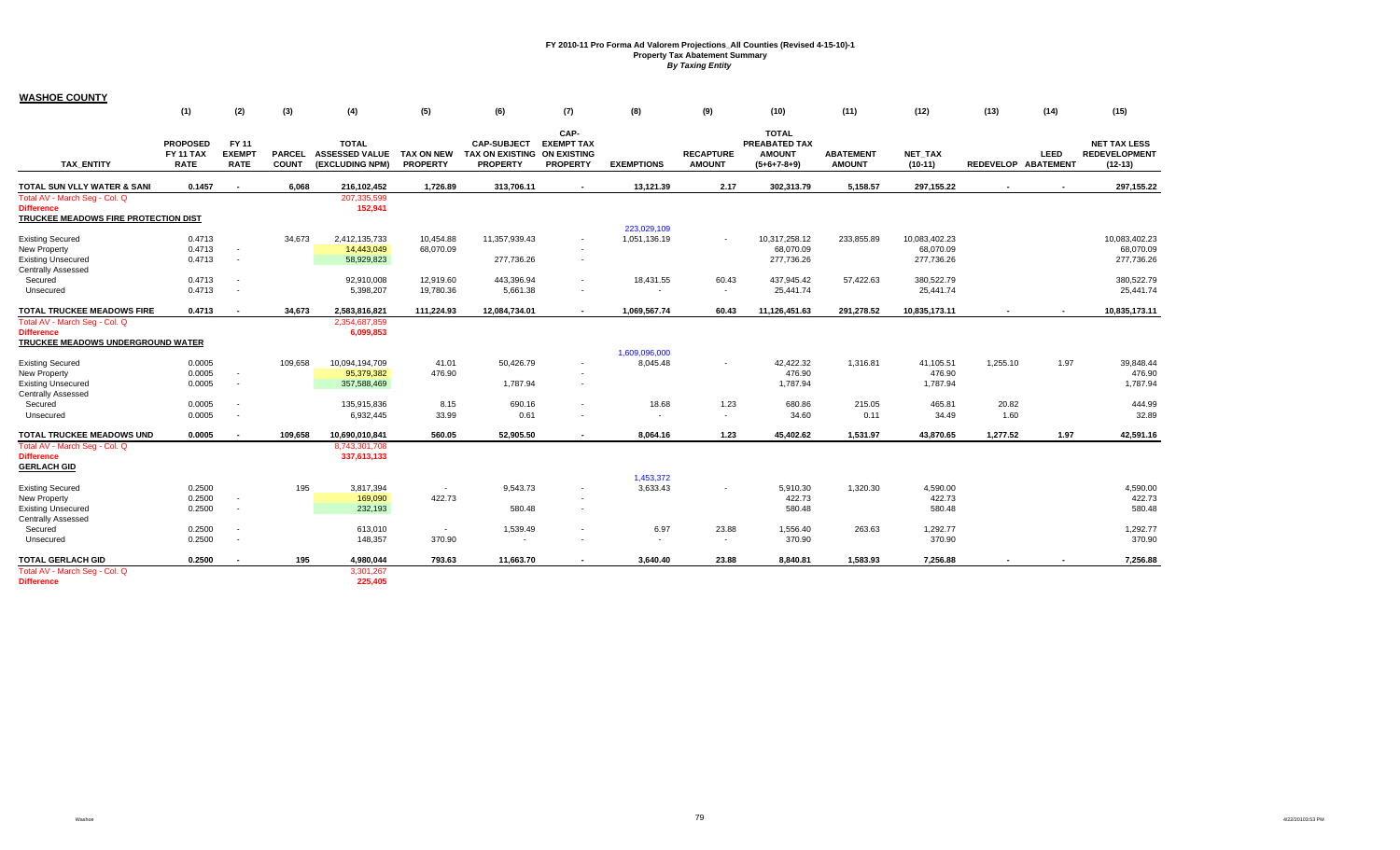| <b>WASHOE COUNTY</b> |                  |              |               |                        |                 |                             |                   |                   |                  |               |                  |                |                     |      |                      |
|----------------------|------------------|--------------|---------------|------------------------|-----------------|-----------------------------|-------------------|-------------------|------------------|---------------|------------------|----------------|---------------------|------|----------------------|
|                      | (1)              | (2)          | (3)           | (4)                    | (5)             | (6)                         | (7)               | (8)               | (9)              | (10)          | (11)             | (12)           | (13)                | (14) | (15)                 |
|                      |                  |              |               |                        |                 |                             | CAP-              |                   |                  | <b>TOTAL</b>  |                  |                |                     |      |                      |
|                      | <b>PROPOSED</b>  | FY 11        |               | <b>TOTAL</b>           |                 | <b>CAP-SUBJECT</b>          | <b>EXEMPT TAX</b> |                   |                  | PREABATED TAX |                  |                |                     |      | <b>NET TAX LESS</b>  |
|                      | <b>FY 11 TAX</b> | <b>EXEMP</b> | <b>PARCEL</b> | <b>ASSESSED VALUE</b>  | TAX ON NEW      | TAX ON EXISTING ON EXISTING |                   |                   | <b>RECAPTURE</b> | <b>AMOUNT</b> | <b>ABATEMENT</b> | <b>NET TAX</b> |                     | LEED | <b>REDEVELOPMENT</b> |
| <b>TAX ENTITY</b>    | <b>RATE</b>      | <b>RATE</b>  | <b>COUNT</b>  | <b>(EXCLUDING NPM)</b> | <b>PROPERTY</b> | <b>PROPERTY</b>             | <b>PROPERTY</b>   | <b>EXEMPTIONS</b> | <b>AMOUNT</b>    | $(5+6+7-8+9)$ | <b>AMOUNT</b>    | $(10-11)$      | REDEVELOP ABATEMENT |      | $(12-13)$            |

NOTE: Total existing secured value in column (4) represents gross assessed value whereas the assessed value from the segregation report is net of exemption.<br>To facilitate comparison of the two sets of data, the existing se

|                             | <b>Total Fair Share Revenue</b> | 3,492,241          |
|-----------------------------|---------------------------------|--------------------|
| Entity                      | % Share                         | <b>Rev. Amount</b> |
| <b>Washoe County</b>        | 66.66%                          | 2,327,802.62       |
| Reno                        | 15.25%                          | 532.732.74         |
| <b>Sparks</b>               | 7.62%                           | 266.018.24         |
| <b>Carson Truckee Water</b> | 0.13%                           | 4.669.61           |
| <b>Incline Village GID</b>  | 0.96%                           | 33.374.13          |
| North Lake Tahoe Fire       | 2.62%                           | 91.628.29          |
| <b>Palomino Valley GID</b>  | 0.18%                           | 6.137.71           |
| <b>Sierra Forest Fire</b>   | 1.64%                           | 57.294.03          |
| <b>Sun Valley Water</b>     | 0.12%                           | 4,343.58           |
| <b>Truckee Meadows Fire</b> | 4.67%                           | 162,950.81         |
| Verdi TV                    | 0.15%                           | 5,289.24           |
| Total                       | 100%                            | 3.492.241          |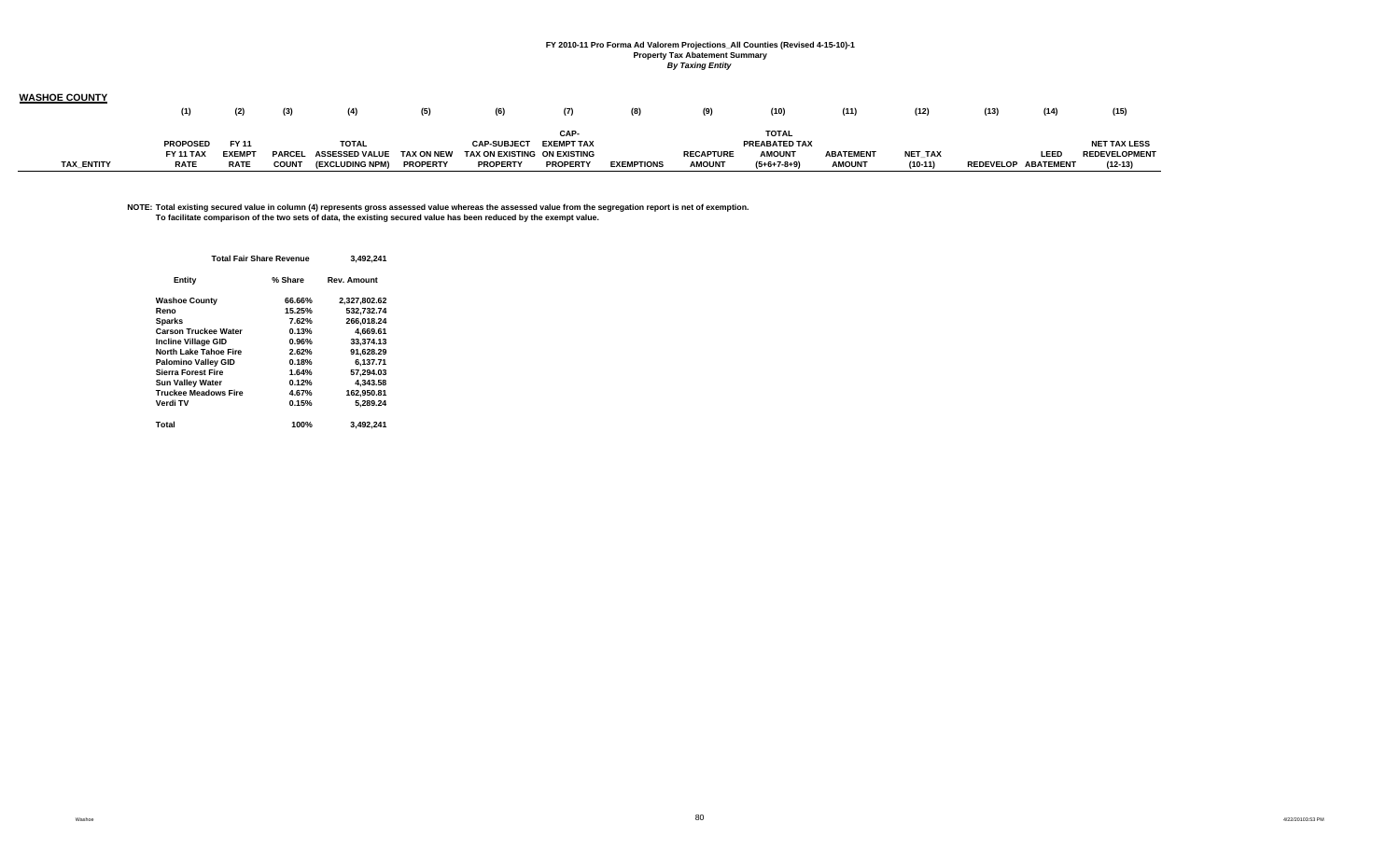| <b>WHITE PINE COUNTY</b>                                                                          |                                                    |                                                                        |                                  |                                                                              |                                                     |                                                                 |                                                                          |                                                 |                                     |                                                                        |                                                     |                                                            |                                        |                                                |                                                            |
|---------------------------------------------------------------------------------------------------|----------------------------------------------------|------------------------------------------------------------------------|----------------------------------|------------------------------------------------------------------------------|-----------------------------------------------------|-----------------------------------------------------------------|--------------------------------------------------------------------------|-------------------------------------------------|-------------------------------------|------------------------------------------------------------------------|-----------------------------------------------------|------------------------------------------------------------|----------------------------------------|------------------------------------------------|------------------------------------------------------------|
|                                                                                                   | (1)                                                | (2)                                                                    | (3)                              | (4)                                                                          | (5)                                                 | (6)                                                             | (7)                                                                      | (8)                                             | (9)                                 | (10)                                                                   | (11)                                                | (12)                                                       | (13)                                   | (14)                                           | (15)                                                       |
| <b>TAX ENTITY</b>                                                                                 | <b>PROPOSED</b><br><b>FY 11 TAX</b><br><b>RATE</b> | FY 11<br><b>EXEMPT</b><br><b>RATE</b>                                  | <b>PARCEL</b><br><b>COUNT</b>    | <b>TOTAL</b><br><b>ASSESSED</b><br><b>VALUE</b><br><b>(EXCLUDING</b><br>NPM) | <b>TAX ON NEW</b><br><b>PROPERTY</b>                | <b>CAP-SUBJECT</b><br><b>TAX ON EXISTING</b><br><b>PROPERTY</b> | <b>CAP-EXEMPT</b><br><b>TAX ON</b><br><b>EXISTING</b><br><b>PROPERTY</b> | <b>EXEMPTIONS</b>                               | <b>RECAPTURE</b><br><b>AMOUNT</b>   | <b>TOTAL</b><br><b>PREABATED TAX</b><br><b>AMOUNT</b><br>$(5+6+7-8+9)$ | <b>ABATEMENT</b><br><b>AMOUNT</b>                   | <b>NET TAX</b><br>$(10-11)$                                | <b>REDEVELOP</b>                       | <b>LEED</b><br><b>ABATEMEN</b><br>$\mathbf{T}$ | <b>NET TAX LESS</b><br><b>REDEVELOPMENT</b><br>$(12-13)$   |
| <b>ALL ENTITIES</b>                                                                               |                                                    |                                                                        |                                  |                                                                              |                                                     |                                                                 |                                                                          |                                                 |                                     |                                                                        |                                                     |                                                            |                                        |                                                |                                                            |
| STATE OF NEVADA<br><b>GENERAL COUNTY</b><br><b>SCHOOL DISTRICT</b><br>WHITE PINE CO HOSPITAL      | 0.1700<br>1.9510<br>0.9990<br>0.5400               | $\overline{\phantom{a}}$<br>$\sim$<br>$\blacksquare$<br>$\blacksquare$ | 7,764<br>7,764<br>7,764<br>7,764 | 220,555,501<br>219,651,575<br>220,555,484<br>220,555,475                     | 37,585.72<br>413,716.19<br>220,871.41<br>119,389.96 | 345,681.19<br>3,967,200.97<br>2,031,396.13<br>1,098,048.77      | $\sim$                                                                   | 8,179.85<br>93,886.63<br>48,079.29<br>25,986.61 | 45.05<br>509.88<br>260.54<br>140.67 | 375,132.11<br>4,287,540.41<br>2,204,448.79<br>1,191,592.79             | 38,782.01<br>452,373.03<br>227,815.01<br>123,188.92 | 336,350.10<br>3,835,167.38<br>1,976,633.78<br>1,068,403.87 | 162.79<br>2,042.25<br>785.09<br>565.31 | $\sim$<br>$\sim$                               | 336,187.31<br>3,833,125.13<br>1,975,848.69<br>1,067,838.56 |
| <b>TOTAL COUNTY</b>                                                                               |                                                    |                                                                        | 7,764                            | 220,555,501                                                                  | 791,563.29                                          | 7,442,327.05                                                    | $\sim$                                                                   | 176,132.38                                      | 956.14                              | 8,058,714.10<br><b>Abatement Percent</b>                               | 842,158.97<br>10.45%                                | 7,216,555.13                                               | 3,555.44                               | $\sim$                                         | 7,212,999.69                                               |
| <b>STATE OF NEVADA</b>                                                                            |                                                    |                                                                        |                                  |                                                                              | 1,312,329                                           |                                                                 |                                                                          |                                                 |                                     |                                                                        |                                                     |                                                            |                                        |                                                |                                                            |
| <b>Existing Secured</b><br>New Property<br><b>Existing Unsecured</b><br><b>Centrally Assessed</b> | 0.1700<br>0.1700<br>0.1700                         |                                                                        | 7,764                            | 156,422,113<br>12,152,497<br>26,055,288                                      | 2,230.96<br>20,659.24                               | 271,342.06<br>44,293.99                                         | $\overline{\phantom{a}}$                                                 | 7,512.71                                        | 44.05                               | 266,104.36<br>20,659.24<br>44,293.99                                   | 36,594.76                                           | 229,509.60<br>20,659.24<br>44,293.99                       | 162.79                                 |                                                | 229,346.81<br>20,659.24<br>44,293.99                       |
| Secured<br>Unsecured                                                                              | 0.1700<br>0.1700                                   |                                                                        |                                  | 25.289.196<br>636,408                                                        | 13,634.29<br>1,061.23                               | 30,024.47<br>20.67                                              |                                                                          | 667.14                                          | 1.00<br>$\sim$                      | 42.992.62<br>1,081.90                                                  | 2.187.25                                            | 40.805.37<br>1,081.90                                      |                                        |                                                | 40.805.37<br>1,081.90                                      |
| <b>TOTAL STATE OF NV</b>                                                                          | 0.1700                                             |                                                                        | 7,764                            | 220,555,501                                                                  | 37,585.72                                           | 345,681.19                                                      | $\sim$                                                                   | 8,179.85                                        | 45.05                               | 375,132.11                                                             | 38,782.01                                           | 336,350.10                                                 | 162.79                                 | $\blacksquare$                                 | 336,187.31                                                 |
| Total AV - March Seg - Col. Q<br><b>Difference</b><br><b>GENERAL COUNTY</b>                       |                                                    |                                                                        |                                  | 224,709,939<br>(4, 154, 438)                                                 |                                                     |                                                                 |                                                                          |                                                 |                                     |                                                                        |                                                     |                                                            |                                        |                                                |                                                            |
| <b>Existing Secured</b>                                                                           |                                                    |                                                                        |                                  |                                                                              |                                                     |                                                                 |                                                                          |                                                 |                                     |                                                                        |                                                     |                                                            |                                        |                                                |                                                            |
| <b>General Fund</b><br>Agriculture Dist. #13<br><b>Agriculture Extension</b>                      | 1.5786<br>0.0350<br>0.0100                         | $\sim$<br>$\blacksquare$                                               | 7.764<br>7,764<br>7,764          | 156,422,113<br>156,422,113<br>156,422,113                                    | 20.716.60<br>459.29<br>131.21                       | 2,519,644.75<br>55,857.73<br>15,959.38                          | $\sim$                                                                   | 69,766.71<br>1,544.12<br>442.12                 | 409.34<br>9.08<br>2.57              | 2,471,003.98<br>54,781.98<br>15,651.04                                 | 339,814.27<br>7,534.50<br>2,151.29                  | 2,131,189.71<br>47,247.48<br>13,499.75                     | 1,652.52<br>36.65<br>10.47             |                                                | 2,129,537.19<br>47,210.83<br>13,489.28                     |
| County Indigent<br>Senior Citizen<br><b>Emergency Medical Svc</b>                                 | 0.1000<br>0.0200<br>0.0350                         | $\overline{\phantom{a}}$<br>$\blacksquare$                             | 7,764<br>7,764<br>7,764          | 156,422,113<br>156,422,113<br>156,422,113                                    | 1,312.37<br>262.50<br>459.30                        | 159,613.89<br>31,922.44<br>55,869.24                            |                                                                          | 4,419.91<br>882.82<br>1,549.89                  | 25.97<br>5.24<br>9.08               | 156,532.32<br>31,307.36<br>54,787.73                                   | 21,527.01<br>4,305.41<br>7,533.68                   | 135,005.31<br>27,001.95<br>47,254.05                       | 104.69<br>20.98<br>36.63               |                                                | 134,900.62<br>26,980.97<br>47,217.42                       |
| State Indigent<br>Indigent Accident<br>China Springs                                              | 0.1000<br>0.0150<br>0.0074                         | $\blacksquare$<br>$\overline{\phantom{a}}$                             | 7,764<br>7,764<br>7,764          | 156,422,113<br>156,422,113<br>156,422,113                                    | 1,312.37<br>196.90<br>97.13                         | 159,613.97<br>23,947.27<br>11,815.07                            | $\overline{a}$                                                           | 4,419.91<br>665.70<br>329.02                    | 25.96<br>3.84<br>1.92               | 156,532.39<br>23,482.31<br>11,585.10                                   | 21,526.94<br>3,228.97<br>1,592.22                   | 135,005.45<br>20,253.34<br>9,992.88                        | 104.69<br>15.69<br>7.66                |                                                | 134,900.76<br>20,237.65<br>9,985.22                        |
| Capital Improvements                                                                              | 0.0500                                             | $\blacksquare$                                                         | 7,764                            | 156,422,113                                                                  | 656.19                                              | 79,806.34                                                       | $\overline{\phantom{a}}$                                                 | 2,209.97                                        | 12.93                               | 78,265.49                                                              | 10,763.41                                           | 67,502.08                                                  | 52.27                                  |                                                | 67,449.81                                                  |
| <b>GENERAL TOTAL</b>                                                                              | 1.9510                                             |                                                                        | 7,764                            | 156,422,113                                                                  | 25,603.86                                           | 3,114,050.08                                                    |                                                                          | 86,230.17                                       | 505.93                              | 3,053,929.70                                                           | 419,977.70                                          | 2,633,952.00                                               | 2,042.25                               |                                                | 2,631,909.75                                               |
| <b>New Property</b><br><b>Existing Unsecured</b><br><b>Centrally Assessed</b>                     | 1.9510<br>1.9510                                   |                                                                        |                                  | 11,248,570<br>26,055,288                                                     | 219,459.60                                          | 508,338.67                                                      | $\blacksquare$                                                           |                                                 |                                     | 219,459.60<br>508,338.67                                               |                                                     | 219,459.60<br>508,338.67                                   |                                        |                                                | 219,459.60<br>508.338.67                                   |
| Secured<br>Unsecured                                                                              | 1.9510<br>1.9510                                   |                                                                        |                                  | 25,289,196<br>636,408                                                        | 156,473.68<br>12,179.05                             | 344,574.95<br>237.27                                            | $\sim$<br>$\overline{\phantom{a}}$                                       | 7,656.46                                        | 3.95<br>$\sim$                      | 493,396.12<br>12,416.32                                                | 32,395.33                                           | 461,000.79<br>12,416.32                                    |                                        |                                                | 461,000.79<br>12,416.32                                    |
| TOTAL GENERAL COUNTY                                                                              | 1.9510                                             |                                                                        | 7,764                            | 219,651,575                                                                  | 413,716.19                                          | 3,967,200.97                                                    |                                                                          | 93,886.63                                       | 509.88                              | 4,287,540.41                                                           | 452,373.03                                          | 3,835,167.38                                               | 2,042.25                               |                                                | 3,833,125.13                                               |
| <b>March Assessors Report:</b><br>New secured<br><b>Existing Secured</b>                          |                                                    |                                                                        |                                  | 2,216,256<br>159,206,445                                                     |                                                     |                                                                 |                                                                          |                                                 |                                     |                                                                        |                                                     |                                                            |                                        |                                                |                                                            |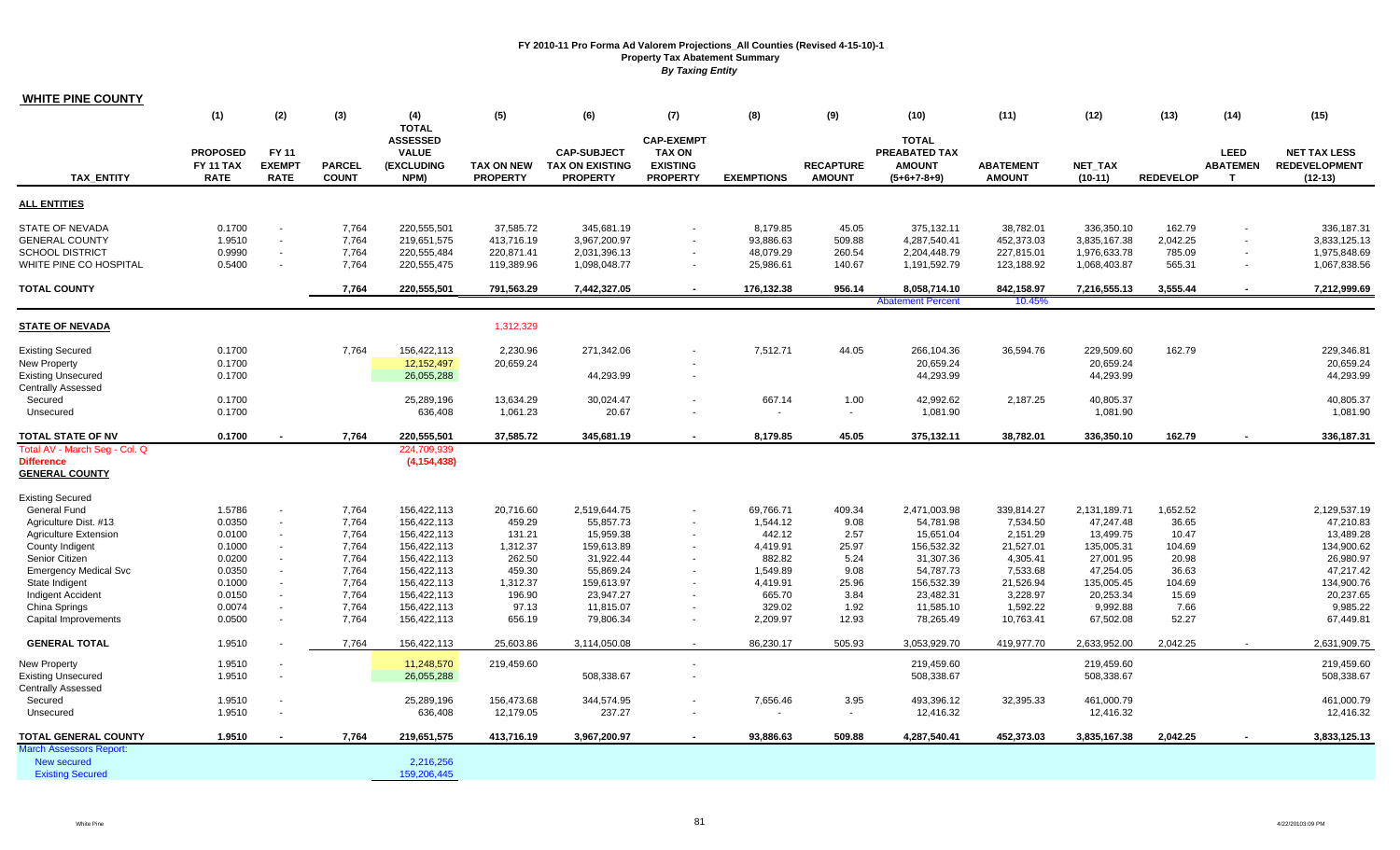| <b>WHITE PINE COUNTY</b>                                                                                                  |                                                    |                                            |                               |                                                                              |                                      |                                                                 |                                                                          |                   |                                   |                                                                 |                                   |                                         |                  |                                                |                                                          |
|---------------------------------------------------------------------------------------------------------------------------|----------------------------------------------------|--------------------------------------------|-------------------------------|------------------------------------------------------------------------------|--------------------------------------|-----------------------------------------------------------------|--------------------------------------------------------------------------|-------------------|-----------------------------------|-----------------------------------------------------------------|-----------------------------------|-----------------------------------------|------------------|------------------------------------------------|----------------------------------------------------------|
|                                                                                                                           | (1)                                                | (2)                                        | (3)                           | (4)                                                                          | (5)                                  | (6)                                                             | (7)                                                                      | (8)               | (9)                               | (10)                                                            | (11)                              | (12)                                    | (13)             | (14)                                           | (15)                                                     |
| <b>TAX ENTITY</b>                                                                                                         | <b>PROPOSED</b><br><b>FY 11 TAX</b><br><b>RATE</b> | FY 11<br><b>EXEMPT</b><br><b>RATE</b>      | <b>PARCEL</b><br><b>COUNT</b> | <b>TOTAL</b><br><b>ASSESSED</b><br><b>VALUE</b><br><b>(EXCLUDING</b><br>NPM) | <b>TAX ON NEW</b><br><b>PROPERTY</b> | <b>CAP-SUBJECT</b><br><b>TAX ON EXISTING</b><br><b>PROPERTY</b> | <b>CAP-EXEMPT</b><br><b>TAX ON</b><br><b>EXISTING</b><br><b>PROPERTY</b> | <b>EXEMPTIONS</b> | <b>RECAPTURE</b><br><b>AMOUNT</b> | <b>TOTAL</b><br>PREABATED TAX<br><b>AMOUNT</b><br>$(5+6+7-8+9)$ | <b>ABATEMENT</b><br><b>AMOUNT</b> | NET_TAX<br>$(10-11)$                    | <b>REDEVELOP</b> | <b>LEED</b><br><b>ABATEMEN</b><br>$\mathbf{T}$ | <b>NET TAX LESS</b><br><b>REDEVELOPMENT</b><br>$(12-13)$ |
| <b>Difference</b>                                                                                                         |                                                    |                                            |                               | 161,422,701<br>(5,000,588)                                                   | $-3.10%$                             |                                                                 |                                                                          |                   |                                   |                                                                 |                                   |                                         |                  |                                                |                                                          |
| Total AV - March Seg - Col. Q<br><b>Difference</b>                                                                        |                                                    |                                            |                               | 224,709,939<br>(5,058,364)                                                   |                                      |                                                                 |                                                                          |                   |                                   |                                                                 |                                   |                                         |                  |                                                |                                                          |
| <b>SCHOOL DISTRICT</b>                                                                                                    |                                                    |                                            |                               |                                                                              | 1,312,347                            |                                                                 |                                                                          |                   |                                   |                                                                 |                                   |                                         |                  |                                                |                                                          |
| <b>Existing Secured</b><br><b>New Property</b><br><b>Existing Unsecured</b><br><b>Centrally Assessed</b>                  | 0.7500<br>0.7500<br>0.7500                         | $\blacksquare$<br>$\sim$<br>$\blacksquare$ | 7,764                         | 156,422,113<br>12,152,479<br>26,055,288                                      | 9,842.60<br>91,143.60                | 1,197,101.89<br>195,414.66                                      | $\overline{\phantom{a}}$                                                 | 33,149.38         | 194.50                            | 1,173,989.61<br>91,143.60<br>195,414.66                         | 161,446.84                        | 1,012,542.77<br>91,143.60<br>195,414.66 | 785.09           |                                                | 1,011,757.68<br>91,143.60<br>195,414.66                  |
| Secured<br>Unsecured                                                                                                      | 0.7500<br>0.7500                                   | $\blacksquare$                             |                               | 25,289,196<br>636,408                                                        | 60,151.34<br>4,681.85                | 132,460.90<br>91.21                                             | $\overline{\phantom{a}}$<br>$\overline{\phantom{a}}$                     | 2,943.27          | 1.13<br>$\blacksquare$            | 189,670.10<br>4,773.06                                          | 9,585.51                          | 180,084.59<br>4,773.06                  |                  |                                                | 180,084.59<br>4,773.06                                   |
| <b>TOTAL SCHOOL OPERATING</b>                                                                                             | 0.7500                                             |                                            | 7,764                         | 220,555,484                                                                  | 165,819.38                           | 1,525,068.66                                                    | $\blacksquare$                                                           | 36,092.65         | 195.63                            | 1,654,991.02                                                    | 171,032.35                        | 1,483,958.67                            | 785.09           |                                                | 1,483,173.58                                             |
| <b>SCHOOL DEBT</b>                                                                                                        |                                                    |                                            |                               |                                                                              | 80,121.58<br>6,236.22                | 176,437.92<br>121.49                                            | $\sim$<br>$\blacksquare$                                                 | 3,920.44          | 1.51<br>$\sim$                    | 252,640.57<br>6,357.71                                          | 12,767.90<br>$\sim$               | 239,872.67<br>6,357.71                  | ÷.               |                                                | 239,872.67<br>6,357.71                                   |
| <b>Existing Secured</b><br><b>New Property</b><br><b>Existing Unsecured</b>                                               | 0.2490<br>0.2490<br>0.2490                         | $\overline{\phantom{a}}$<br>$\blacksquare$ | 7.764                         | 156,422,113<br>12,152,501<br>26,055,288                                      | 3,267.69<br>30,259.73                | 397,442.50<br>64,877.67                                         | $\sim$                                                                   | 11,009.47         | 64.53                             | 389,765.25<br>30,259.73<br>64,877.67                            | 53,600.27                         | 336,164.98<br>30,259.73<br>64,877.67    |                  |                                                | 336,164.98<br>30,259.73<br>64,877.67                     |
| <b>Centrally Assessed</b><br>Secured<br>Unsecured                                                                         | 0.2490<br>0.2490                                   | $\blacksquare$                             |                               | 25,289,196<br>636,408                                                        | 19,970.24<br>1,554.37                | 43,977.02<br>30.28                                              |                                                                          | 977.17            | 0.38<br>$\blacksquare$            | 62,970.47<br>1,584.65                                           | 3,182.39                          | 59,788.08<br>1,584.65                   |                  |                                                | 59,788.08<br>1,584.65                                    |
| <b>TOTAL SCHOOL DEBT</b>                                                                                                  | 0.2490                                             |                                            | 7,764                         | 220,555,506                                                                  | 55,052.03                            | 506,327.47                                                      |                                                                          | 11,986.64         | 64.91                             | 549,457.77                                                      | 56,782.66                         | 492,675.11                              |                  |                                                | 492,675.11                                               |
| <b>TOTAL SCHOOL DISTRICT</b><br>Total AV - March Seg - Col. Q<br><b>Difference</b><br>WHITE PINE COUNTY HOSPITAL DISTRICT | 0.9990                                             |                                            | 7,764                         | 220,555,484<br>224,709,939<br>(4, 154, 455)                                  | 220,871.41                           | 2,031,396.13                                                    |                                                                          | 48,079.29         | 260.54                            | 2,204,448.79                                                    | 227,815.01                        | 1,976,633.78                            | 785.09           |                                                | 1,975,848.69                                             |
| <b>Existing Secured</b><br><b>New Property</b><br><b>Existing Unsecured</b><br><b>Centrally Assessed</b>                  | 0.5400<br>0.5400<br>0.5400                         | $\sim$<br>$\sim$<br>$\blacksquare$         | 7,764                         | 156,422,113<br>12,152,470<br>26,055,288                                      | 7,086.72<br>65,623.34                | 861,912.70<br>140,698.56                                        | $\sim$                                                                   | 23,867.45         | 139.98                            | 845,271.95<br>65,623.34<br>140,698.56                           | 116,241.20                        | 729,030.75<br>65,623.34<br>140,698.56   | 565.31           |                                                | 728,465.44<br>65,623.34<br>140,698.56                    |
| Secured<br>Unsecured                                                                                                      | 0.5400<br>0.5400                                   | $\blacksquare$                             |                               | 25,289,196<br>636,408                                                        | 43,308.97<br>3,370.93                | 95,371.84<br>65.67                                              | $\sim$<br>$\blacksquare$                                                 | 2,119.16          | 0.69<br>$\sim$                    | 136,562.34<br>3,436.60                                          | 6,947.72                          | 129,614.62<br>3,436.60                  |                  |                                                | 129,614.62<br>3,436.60                                   |
| TOTAL WHITE PINE CO HOSPITAL                                                                                              | 0.5400                                             | $\overline{\phantom{a}}$                   | 7,764                         | 220,555,475                                                                  | 119,389.96                           | 1,098,048.77                                                    | $\overline{\phantom{a}}$                                                 | 25,986.61         | 140.67                            | 1,191,592.79                                                    | 123,188.92                        | 1,068,403.87                            | 565.31           |                                                | 1,067,838.56                                             |
| Total AV - March Seg - Col. Q<br><b>Difference</b>                                                                        |                                                    |                                            |                               | 224,709,939<br>(4, 154, 464)                                                 |                                      |                                                                 |                                                                          |                   |                                   |                                                                 |                                   |                                         |                  |                                                |                                                          |

**Note:**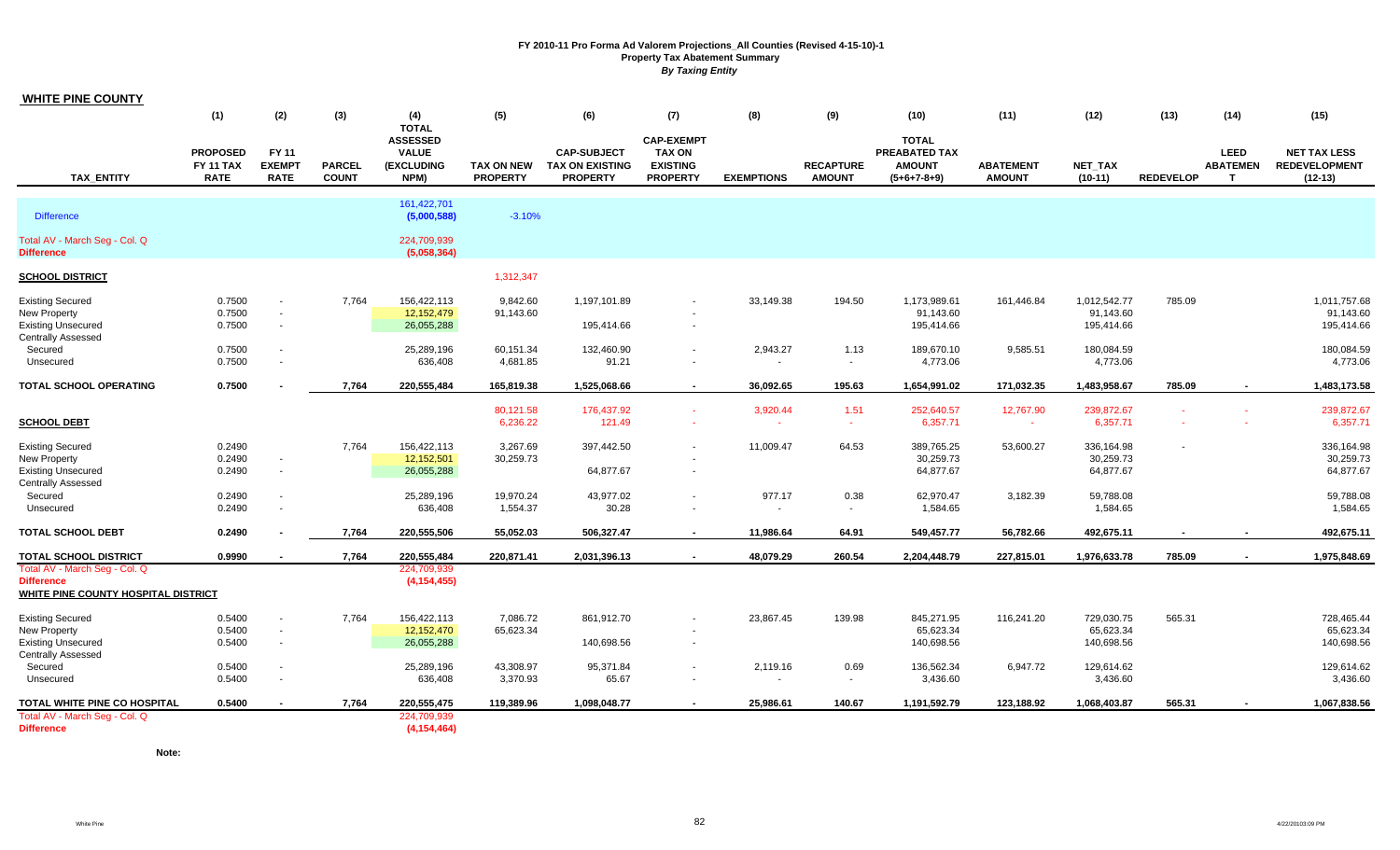## **2010-11 PROPERTY TAX ABATEMENT REPORT STATEWIDE TOTALS (March 2010)**

|                    | (1)                                         | (2)                                   | (3)                           | (4)                                                    | (5)                                  | (6)                                                             | (7)                                                               | (8)               | (9)                               | (10)                                                         | (11)                              | (12)                 | (13)             | (14)                            | (15)                                                     |
|--------------------|---------------------------------------------|---------------------------------------|-------------------------------|--------------------------------------------------------|--------------------------------------|-----------------------------------------------------------------|-------------------------------------------------------------------|-------------------|-----------------------------------|--------------------------------------------------------------|-----------------------------------|----------------------|------------------|---------------------------------|----------------------------------------------------------|
| <b>TAX ENTITY</b>  | <b>PROPOSED</b><br>FY 11 TAX<br><b>RATE</b> | FY 11<br><b>EXEMPT</b><br><b>RATE</b> | <b>PARCEL</b><br><b>COUNT</b> | <b>NET ASSESSED</b><br><b>VALUE</b><br>(EXCLUDING NPM) | <b>TAX ON NEW</b><br><b>PROPERTY</b> | <b>CAP-SUBJECT TAX</b><br><b>ON EXISTING</b><br><b>PROPERTY</b> | <b>CAP-EXEMPT</b><br>TAX ON<br><b>EXISTING</b><br><b>PROPERTY</b> | <b>EXEMPTIONS</b> | <b>RECAPTURE</b><br><b>AMOUNT</b> | <b>TOTAL PREABATED</b><br><b>TAX AMOUNT</b><br>$(5+6+7-8+9)$ | <b>ABATEMENT</b><br><b>AMOUNT</b> | NET_TAX<br>$(10-11)$ | <b>REDEVELOP</b> | <b>LEED</b><br><b>ABATEMENT</b> | <b>NET TAX LESS</b><br><b>REDEVELOPMENT</b><br>$(12-13)$ |
| <b>CARSON CITY</b> |                                             |                                       | 18,456                        | 1,760,856,255                                          | 226,960.85                           | 54,403,401.67                                                   |                                                                   | 116,156.60        | 1,297.62                          | 54,515,503.54                                                | 12,788,513.54                     | 41,726,990.00        | 1,959,989.45     | $\sim$                          | 39,767,000.55                                            |
| <b>CHURCHILL</b>   |                                             |                                       | 12,062                        | 779,115,058                                            | 2,045,592.60                         | 21,473,852.79                                                   | 231,404.90                                                        | 168,359.89        | 26.29                             | 23,582,516.69                                                | 1,081,775.92                      | 22,500,740.77        |                  | $\overline{\phantom{a}}$        | 22,500,740.77                                            |
| <b>CLARK</b>       |                                             |                                       | 730,749                       | 80,252,785,768                                         | 32,280,608.46                        | 2,374,358,088.53                                                |                                                                   | 421,790,589.14    | 300,786.01                        | 1,985,103,597.57                                             | 88,697,410.42                     | 1,896,406,187.15     | 706,346.78       | $\sim$                          | 1,895,699,840.37                                         |
| <b>DOUGLAS</b>     |                                             |                                       | 26,439                        | 3,081,411,774                                          | 1,121,574.60                         | 92,613,597.92                                                   | 633,899.61                                                        | 1,000,344.31      | 54.74                             | 93,368,782.56                                                | 22,555,214.86                     | 70,813,567.70        | 2,163,002.25     | $\sim$                          | 68,650,565.45                                            |
| <b>ELKO</b>        |                                             |                                       | 42,009                        | 1,201,360,718                                          | 2,374,056.02                         | 35,012,323.20                                                   | $\sim$                                                            | 1,097,713.37      | 2,410.02                          | 36,291,075.87                                                | 1,870,364.56                      | 34,420,711.31        | 88,470.19        | $\sim$                          | 34, 332, 241. 12                                         |
| <b>ESMERALDA</b>   |                                             |                                       | 2,526                         | 53,340,592                                             | 103,451.41                           | 1,543,236.75                                                    | $\sim$                                                            | 36,066.62         | 90.34                             | 1,610,711.88                                                 | 151,148.67                        | 1,459,563.21         |                  | $\sim$                          | 1,459,563.21                                             |
| <b>EUREKA</b>      |                                             |                                       | 3,830                         | 658,075,238                                            | 1,995,978.88                         | 14,061,906.63                                                   | $\sim$                                                            | 4,350,693.92      | 1,007.95                          | 11,708,199.55                                                | 80,502.42                         | 11,627,697.13        |                  | $\overline{\phantom{a}}$        | 11,627,697.13                                            |
| <b>HUMBOLDT</b>    |                                             |                                       | 15,045                        | 641,218,965                                            | 315,302.23                           | 17,344,843.68                                                   | $\sim$                                                            | 1,647,275.59      | 685.15                            | 16,013,555.47                                                | 956,012.81                        | 15,057,542.66        |                  | $\overline{\phantom{a}}$        | 15,057,542.66                                            |
| <b>LANDER</b>      |                                             |                                       | 6,502                         | 349,853,777                                            | 1,912,863.98                         | 10,908,949.79                                                   | $\sim$                                                            | 1,040,842.93      | 15.84                             | 11,780,986.68                                                | 400,048.04                        | 11,380,938.64        |                  | $\sim$                          | 11,380,938.64                                            |
| <b>LINCOLN</b>     |                                             |                                       | 4,576                         | 194,791,278                                            | 95,387.53                            | 6,107,355.19                                                    | $\sim$                                                            | 43,595.06         | 1,631.46                          | 6,160,779.11                                                 | 536,683.65                        | 5,624,095.46         |                  | $\sim$                          | 5,624,095.46                                             |
| <b>LYON</b>        |                                             |                                       | 32,104                        | 1,333,956,081                                          | 1,138,562.02                         | 40,350,722.22                                                   |                                                                   | 273,056.14        | 6,061.00                          | 41,222,289.10                                                | 1,902,692.69                      | 39,319,596.41        |                  | $\overline{\phantom{a}}$        | 39,319,596.41                                            |
| <b>MINERAL</b>     |                                             |                                       | 3,628                         | 96,617,202                                             | 119,517.63                           | 3,438,349.77                                                    | 58,310.32                                                         | 79,728.29         | 460.24                            | 3,536,909.67                                                 | 375,227.14                        | 3,161,682.53         |                  | $\overline{\phantom{a}}$        | 3,161,682.53                                             |
| <b>NYE</b>         |                                             |                                       | 57,179                        | 1,613,468,736                                          | 1,354,780.42                         | 50,362,709.53                                                   | $\sim$                                                            | 602,022.92        | 4,070.50                          | 51,119,537.53                                                | 6,858,616.93                      | 44,260,920.60        |                  | $\overline{\phantom{a}}$        | 44,260,920.60                                            |
| <b>PERSHING</b>    |                                             |                                       | 10,593                        | 188,788,038                                            | 380,604.05                           | 5,644,486.61                                                    | $\sim$                                                            | 57,113.10         | 146.58                            | 5,968,124.15                                                 | 619,896.47                        | 5,348,227.68         |                  | $\overline{\phantom{a}}$        | 5,348,227.68                                             |
| <b>STOREY</b>      |                                             |                                       | 4,967                         | 577,845,263                                            | 381,444.58                           | 20,026,990.72                                                   |                                                                   | 410,945.54        | 17.22                             | 19,997,506.98                                                | 2,019,468.36                      | 17,978,038.62        |                  |                                 | 17,978,038.62                                            |
| <b>WASHOE</b>      |                                             |                                       | 171,430                       | 16,320,370,404                                         | 6,562,358.30                         | 574,434,711.87                                                  | $\sim$                                                            | 82,082,089.42     | 3,078.45                          | 499,110,952.00                                               | 9,668,495.72                      | 489,442,456.28       | 8,521,870.51     | 80,660.75                       | 480,839,925.02                                           |
| <b>WHITE PINE</b>  |                                             |                                       | 7,764                         | 220,555,501                                            | 791,563.29                           | 7,442,327.05                                                    | $\sim$                                                            | 176,132.38        | 956.14                            | 8,058,714.10                                                 | 842,158.97                        | 7,216,555.13         | 3,555.44         |                                 | 7,212,999.69                                             |
| <b>STATE TOTAL</b> |                                             |                                       | 1,149,859                     | 109,324,410,647                                        | 53,200,606.86                        | 3,329,527,853.93                                                | 923,614.82                                                        | 514,972,725.22    | 322,795.55                        | 2,869,149,742.43                                             | 151,404,231.17                    | 2,717,745,511.26     | 13,443,234.62    | 80,660.75                       | 2,704,221,615.89                                         |
|                    |                                             |                                       |                               |                                                        |                                      |                                                                 |                                                                   |                   |                                   |                                                              |                                   |                      |                  |                                 |                                                          |

Abatement Percentt 5.28%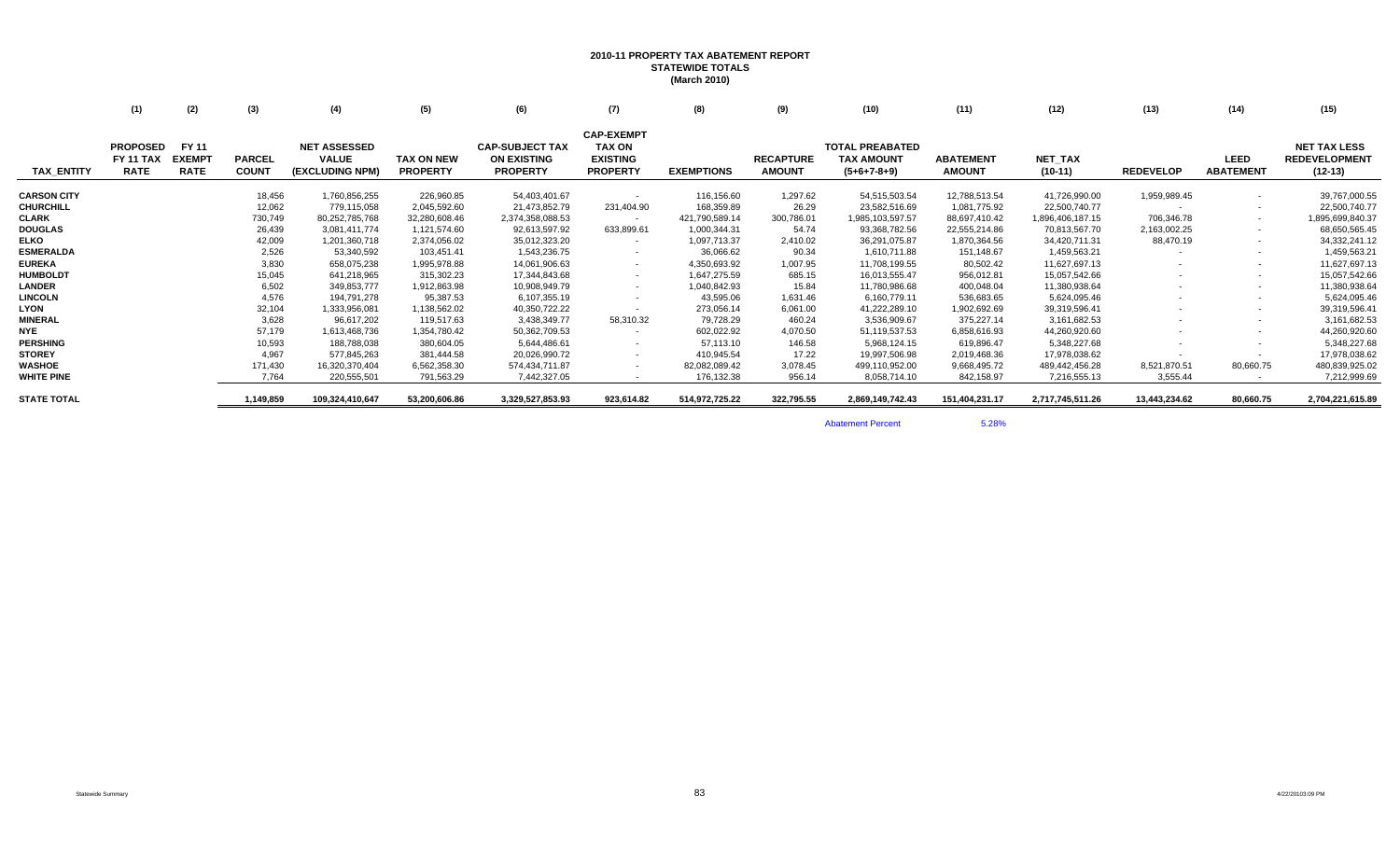## **2010-11 PROPERTY TAX ABATEMENT REPORT STATEWIDE TOTALS (March 2010)**

| <b>CAP-EXEMPT</b><br><b>PROPOSED</b><br><b>FY 11</b><br><b>TAX ON</b><br><b>TOTAL PREABATED</b><br><b>NET ASSESSED</b><br><b>CAP-SUBJECT TAX</b><br><b>EXEMPT</b><br><b>VALUE</b><br><b>FY 11 TAX</b><br><b>PARCEL</b><br><b>TAX ON NEW</b><br><b>ON EXISTING</b><br><b>EXISTING</b><br><b>ABATEMENT</b><br>NET_TAX<br><b>LEED</b><br><b>RECAPTURE</b><br><b>TAX AMOUNT</b><br>(EXCLUDING NPM)<br><b>PROPERTY</b><br><b>ABATEMENT</b><br><b>TAX ENTITY</b><br><b>RATE</b><br><b>RATE</b><br><b>COUNT</b><br><b>PROPERTY</b><br><b>PROPERTY</b><br><b>EXEMPTIONS</b><br><b>AMOUNT</b><br>$(10-11)$<br><b>REDEVELOP</b><br>$(12-13)$<br><b>AMOUNT</b><br>$(5+6+7-8+9)$<br><b>Existing Secured</b><br>100,510,435,975<br>655,337<br>167,711,658<br>28,938,116<br>14,943<br>5,737,221<br>631,282<br>5,469<br>139,443,823<br>133,706,602<br>1,114,204,779<br>1,894,148<br>1,894,148<br>1,894,148<br>$\overline{\phantom{a}}$<br>$\sim$<br>4,153,458,264<br>7,060,879<br>7,060,879<br>7,060,879<br>$\blacksquare$<br>$\overline{\phantom{a}}$<br>$\overline{\phantom{a}}$<br>604<br>44,361<br>Secured<br>3,336,770,156<br>118,436<br>5,789,186<br>235,112<br>5,673,113<br>1,444,717<br>4,228,396<br>209,541,472<br>325,687<br>30,533<br>356,220<br>356,220<br>5,221<br><b>Unsecured</b><br>$\Omega$<br>TOTAL STATE OF NV<br>109,324,410,647<br>2,993,608.34<br>180,592,255.42<br>29,173,228.07<br>15,546.91<br>154,428,182.60<br>7,181,937.23<br>147,246,245.37<br>680,863.76<br>$\overline{a}$<br>4.65%<br><b>Abatement Percent</b><br>18,456<br>103,831.02<br>1,760,856,255<br>12,462.35<br>2,987,391.08<br>6,438.44<br>64.02<br>2,993,479.01<br>411,143.44<br>2,582,335.57<br>12,062<br>117,444.94<br><b>CHURCHILL</b><br>779,115,058<br>1,216,431.81<br>9,369.97<br>0.79<br>1,324,507.57<br>53,396.22<br>1,271,111.35<br>$\sim$<br>730,749<br>80,252,785,768<br>131,487,208.65<br>24,371,132.72<br>108,959,491.65<br>4,745,696.36<br>104,174,957.39<br>1,829,084.63<br>14,331.09<br>104,213,795.29<br>38,837.90<br>26,439<br>3,081,411,774<br>62,672.78<br>5,238,301.40<br>62,509.20<br>0.20<br>5,238,465.18<br>659,161.20<br>4,579,303.98<br>124,166.05<br>42,009<br>1,201,360,718<br>1,979,820.35<br>2,042,748.67<br>112,520.40<br>1,930,228.27<br>136,284.47<br>73,490.15<br>134.00<br>5,037.44<br><b>ESMERALDA</b><br>86,885.87<br>2,526<br>53,340,592<br>5,824.38<br>2,030.77<br>5.08<br>90,684.55<br>8,509.89<br>82,174.66<br>$\sim$<br>$\overline{\phantom{a}}$<br>3,830<br>658,075,238<br>191,055.91<br>1,344,510.16<br>416,836.03<br>96.45<br>1,118,826.49<br>10,089.23<br>1,108,737.26<br>64,996.24<br>15,045<br>641,218,965<br>21,972.21<br>1,193,014.04<br>124,918.42<br>38.90<br>1,090,106.73<br>1,025,110.49<br>6,502<br>594,751.92<br>574,672.92<br>349,853,777<br>96,824.14<br>550,646.40<br>52,719.42<br>20,079.00<br>0.80<br><b>LINCOLN</b><br>4,576<br>328,356.40<br>85.33<br>28,767.24<br>302,477.93<br>194,791,278<br>5,207.80<br>2,404.36<br>331,245.17<br>32,104<br>1,333,956,081<br>62,162.98<br>2,220,553.46<br>14,986.54<br>347.94<br>2,268,077.84<br>93,840.64<br>2,174,237.20<br>3,628<br>96,617,202<br>5,598.01<br>162,365.88<br>3,702.09<br>21.70<br>164,283.50<br>17,541.25<br>146,742.25<br>57,179<br><b>NYE</b><br>72,131.37<br>2,701,020.75<br>2,743,094.73<br>357,389.93<br>2,385,704.80<br>1,613,468,736<br>30,274.45<br>217.07<br>10,593<br>188,788,038<br>20,772.81<br>303,235.73<br>3,070.53<br>5.65<br>320,943.66<br>28,151.67<br>292,791.99<br>4,967<br>18,737.69<br>100,674.18<br>577,845,263<br>983,784.64<br>20,186.53<br>0.86<br>982,336.66<br>881,662.48<br>22,944,511.43<br>171,430<br>16,320,370,404<br>297,786.14<br>3,970,978.60<br>151.98<br>23,790,007.15<br>431,198.33<br>23,358,808.82<br>408,828.56<br>5,468.83<br>27,463,047.63 | (1) | (2) | (3) | (4) | (5) | (6) | (7) | (8) | (9) | (10) | (11) | (12) | (13) | (14) | (15)                                        |
|---------------------------------------------------------------------------------------------------------------------------------------------------------------------------------------------------------------------------------------------------------------------------------------------------------------------------------------------------------------------------------------------------------------------------------------------------------------------------------------------------------------------------------------------------------------------------------------------------------------------------------------------------------------------------------------------------------------------------------------------------------------------------------------------------------------------------------------------------------------------------------------------------------------------------------------------------------------------------------------------------------------------------------------------------------------------------------------------------------------------------------------------------------------------------------------------------------------------------------------------------------------------------------------------------------------------------------------------------------------------------------------------------------------------------------------------------------------------------------------------------------------------------------------------------------------------------------------------------------------------------------------------------------------------------------------------------------------------------------------------------------------------------------------------------------------------------------------------------------------------------------------------------------------------------------------------------------------------------------------------------------------------------------------------------------------------------------------------------------------------------------------------------------------------------------------------------------------------------------------------------------------------------------------------------------------------------------------------------------------------------------------------------------------------------------------------------------------------------------------------------------------------------------------------------------------------------------------------------------------------------------------------------------------------------------------------------------------------------------------------------------------------------------------------------------------------------------------------------------------------------------------------------------------------------------------------------------------------------------------------------------------------------------------------------------------------------------------------------------------------------------------------------------------------------------------------------------------------------------------------------------------------------------------------------------------------------------------------------------------------------------------------------------------------------------------------------------------------------------------------------------------------------------------------------------------------------------------------------------------------------------------------------------------------------------------------------------------------------------------------------------------------------------------|-----|-----|-----|-----|-----|-----|-----|-----|-----|------|------|------|------|------|---------------------------------------------|
| Total State 17¢<br><b>New Property</b><br><b>Existing Unsecured</b><br><b>Centrally Assessed</b><br><b>STATE 17¢ BY COUNTY</b><br><b>CARSON CITY</b><br><b>CLARK</b><br><b>DOUGLAS</b><br><b>ELKO</b><br><b>EUREKA</b><br><b>HUMBOLDT</b><br><b>LANDER</b><br><b>LYON</b><br><b>MINERAL</b><br><b>PERSHING</b><br><b>STOREY</b><br><b>WASHOE</b>                                                                                                                                                                                                                                                                                                                                                                                                                                                                                                                                                                                                                                                                                                                                                                                                                                                                                                                                                                                                                                                                                                                                                                                                                                                                                                                                                                                                                                                                                                                                                                                                                                                                                                                                                                                                                                                                                                                                                                                                                                                                                                                                                                                                                                                                                                                                                                                                                                                                                                                                                                                                                                                                                                                                                                                                                                                                                                                                                                                                                                                                                                                                                                                                                                                                                                                                                                                                                                      |     |     |     |     |     |     |     |     |     |      |      |      |      |      | <b>NET TAX LESS</b><br><b>REDEVELOPMENT</b> |
|                                                                                                                                                                                                                                                                                                                                                                                                                                                                                                                                                                                                                                                                                                                                                                                                                                                                                                                                                                                                                                                                                                                                                                                                                                                                                                                                                                                                                                                                                                                                                                                                                                                                                                                                                                                                                                                                                                                                                                                                                                                                                                                                                                                                                                                                                                                                                                                                                                                                                                                                                                                                                                                                                                                                                                                                                                                                                                                                                                                                                                                                                                                                                                                                                                                                                                                                                                                                                                                                                                                                                                                                                                                                                                                                                                                       |     |     |     |     |     |     |     |     |     |      |      |      |      |      |                                             |
|                                                                                                                                                                                                                                                                                                                                                                                                                                                                                                                                                                                                                                                                                                                                                                                                                                                                                                                                                                                                                                                                                                                                                                                                                                                                                                                                                                                                                                                                                                                                                                                                                                                                                                                                                                                                                                                                                                                                                                                                                                                                                                                                                                                                                                                                                                                                                                                                                                                                                                                                                                                                                                                                                                                                                                                                                                                                                                                                                                                                                                                                                                                                                                                                                                                                                                                                                                                                                                                                                                                                                                                                                                                                                                                                                                                       |     |     |     |     |     |     |     |     |     |      |      |      |      |      | 133,069,851<br>1,894,148<br>7,060,879       |
|                                                                                                                                                                                                                                                                                                                                                                                                                                                                                                                                                                                                                                                                                                                                                                                                                                                                                                                                                                                                                                                                                                                                                                                                                                                                                                                                                                                                                                                                                                                                                                                                                                                                                                                                                                                                                                                                                                                                                                                                                                                                                                                                                                                                                                                                                                                                                                                                                                                                                                                                                                                                                                                                                                                                                                                                                                                                                                                                                                                                                                                                                                                                                                                                                                                                                                                                                                                                                                                                                                                                                                                                                                                                                                                                                                                       |     |     |     |     |     |     |     |     |     |      |      |      |      |      | 4,184,036                                   |
|                                                                                                                                                                                                                                                                                                                                                                                                                                                                                                                                                                                                                                                                                                                                                                                                                                                                                                                                                                                                                                                                                                                                                                                                                                                                                                                                                                                                                                                                                                                                                                                                                                                                                                                                                                                                                                                                                                                                                                                                                                                                                                                                                                                                                                                                                                                                                                                                                                                                                                                                                                                                                                                                                                                                                                                                                                                                                                                                                                                                                                                                                                                                                                                                                                                                                                                                                                                                                                                                                                                                                                                                                                                                                                                                                                                       |     |     |     |     |     |     |     |     |     |      |      |      |      |      | 350,999                                     |
|                                                                                                                                                                                                                                                                                                                                                                                                                                                                                                                                                                                                                                                                                                                                                                                                                                                                                                                                                                                                                                                                                                                                                                                                                                                                                                                                                                                                                                                                                                                                                                                                                                                                                                                                                                                                                                                                                                                                                                                                                                                                                                                                                                                                                                                                                                                                                                                                                                                                                                                                                                                                                                                                                                                                                                                                                                                                                                                                                                                                                                                                                                                                                                                                                                                                                                                                                                                                                                                                                                                                                                                                                                                                                                                                                                                       |     |     |     |     |     |     |     |     |     |      |      |      |      |      | 146,559,912.78                              |
|                                                                                                                                                                                                                                                                                                                                                                                                                                                                                                                                                                                                                                                                                                                                                                                                                                                                                                                                                                                                                                                                                                                                                                                                                                                                                                                                                                                                                                                                                                                                                                                                                                                                                                                                                                                                                                                                                                                                                                                                                                                                                                                                                                                                                                                                                                                                                                                                                                                                                                                                                                                                                                                                                                                                                                                                                                                                                                                                                                                                                                                                                                                                                                                                                                                                                                                                                                                                                                                                                                                                                                                                                                                                                                                                                                                       |     |     |     |     |     |     |     |     |     |      |      |      |      |      |                                             |
|                                                                                                                                                                                                                                                                                                                                                                                                                                                                                                                                                                                                                                                                                                                                                                                                                                                                                                                                                                                                                                                                                                                                                                                                                                                                                                                                                                                                                                                                                                                                                                                                                                                                                                                                                                                                                                                                                                                                                                                                                                                                                                                                                                                                                                                                                                                                                                                                                                                                                                                                                                                                                                                                                                                                                                                                                                                                                                                                                                                                                                                                                                                                                                                                                                                                                                                                                                                                                                                                                                                                                                                                                                                                                                                                                                                       |     |     |     |     |     |     |     |     |     |      |      |      |      |      | 2,478,504.55                                |
|                                                                                                                                                                                                                                                                                                                                                                                                                                                                                                                                                                                                                                                                                                                                                                                                                                                                                                                                                                                                                                                                                                                                                                                                                                                                                                                                                                                                                                                                                                                                                                                                                                                                                                                                                                                                                                                                                                                                                                                                                                                                                                                                                                                                                                                                                                                                                                                                                                                                                                                                                                                                                                                                                                                                                                                                                                                                                                                                                                                                                                                                                                                                                                                                                                                                                                                                                                                                                                                                                                                                                                                                                                                                                                                                                                                       |     |     |     |     |     |     |     |     |     |      |      |      |      |      | 1,271,111.35                                |
|                                                                                                                                                                                                                                                                                                                                                                                                                                                                                                                                                                                                                                                                                                                                                                                                                                                                                                                                                                                                                                                                                                                                                                                                                                                                                                                                                                                                                                                                                                                                                                                                                                                                                                                                                                                                                                                                                                                                                                                                                                                                                                                                                                                                                                                                                                                                                                                                                                                                                                                                                                                                                                                                                                                                                                                                                                                                                                                                                                                                                                                                                                                                                                                                                                                                                                                                                                                                                                                                                                                                                                                                                                                                                                                                                                                       |     |     |     |     |     |     |     |     |     |      |      |      |      |      | 4,455,137.93                                |
|                                                                                                                                                                                                                                                                                                                                                                                                                                                                                                                                                                                                                                                                                                                                                                                                                                                                                                                                                                                                                                                                                                                                                                                                                                                                                                                                                                                                                                                                                                                                                                                                                                                                                                                                                                                                                                                                                                                                                                                                                                                                                                                                                                                                                                                                                                                                                                                                                                                                                                                                                                                                                                                                                                                                                                                                                                                                                                                                                                                                                                                                                                                                                                                                                                                                                                                                                                                                                                                                                                                                                                                                                                                                                                                                                                                       |     |     |     |     |     |     |     |     |     |      |      |      |      |      | 1,925,190.83                                |
|                                                                                                                                                                                                                                                                                                                                                                                                                                                                                                                                                                                                                                                                                                                                                                                                                                                                                                                                                                                                                                                                                                                                                                                                                                                                                                                                                                                                                                                                                                                                                                                                                                                                                                                                                                                                                                                                                                                                                                                                                                                                                                                                                                                                                                                                                                                                                                                                                                                                                                                                                                                                                                                                                                                                                                                                                                                                                                                                                                                                                                                                                                                                                                                                                                                                                                                                                                                                                                                                                                                                                                                                                                                                                                                                                                                       |     |     |     |     |     |     |     |     |     |      |      |      |      |      | 82,174.66                                   |
|                                                                                                                                                                                                                                                                                                                                                                                                                                                                                                                                                                                                                                                                                                                                                                                                                                                                                                                                                                                                                                                                                                                                                                                                                                                                                                                                                                                                                                                                                                                                                                                                                                                                                                                                                                                                                                                                                                                                                                                                                                                                                                                                                                                                                                                                                                                                                                                                                                                                                                                                                                                                                                                                                                                                                                                                                                                                                                                                                                                                                                                                                                                                                                                                                                                                                                                                                                                                                                                                                                                                                                                                                                                                                                                                                                                       |     |     |     |     |     |     |     |     |     |      |      |      |      |      | 1,108,737.26                                |
|                                                                                                                                                                                                                                                                                                                                                                                                                                                                                                                                                                                                                                                                                                                                                                                                                                                                                                                                                                                                                                                                                                                                                                                                                                                                                                                                                                                                                                                                                                                                                                                                                                                                                                                                                                                                                                                                                                                                                                                                                                                                                                                                                                                                                                                                                                                                                                                                                                                                                                                                                                                                                                                                                                                                                                                                                                                                                                                                                                                                                                                                                                                                                                                                                                                                                                                                                                                                                                                                                                                                                                                                                                                                                                                                                                                       |     |     |     |     |     |     |     |     |     |      |      |      |      |      | 1,025,110.49                                |
|                                                                                                                                                                                                                                                                                                                                                                                                                                                                                                                                                                                                                                                                                                                                                                                                                                                                                                                                                                                                                                                                                                                                                                                                                                                                                                                                                                                                                                                                                                                                                                                                                                                                                                                                                                                                                                                                                                                                                                                                                                                                                                                                                                                                                                                                                                                                                                                                                                                                                                                                                                                                                                                                                                                                                                                                                                                                                                                                                                                                                                                                                                                                                                                                                                                                                                                                                                                                                                                                                                                                                                                                                                                                                                                                                                                       |     |     |     |     |     |     |     |     |     |      |      |      |      |      | 574,672.92                                  |
|                                                                                                                                                                                                                                                                                                                                                                                                                                                                                                                                                                                                                                                                                                                                                                                                                                                                                                                                                                                                                                                                                                                                                                                                                                                                                                                                                                                                                                                                                                                                                                                                                                                                                                                                                                                                                                                                                                                                                                                                                                                                                                                                                                                                                                                                                                                                                                                                                                                                                                                                                                                                                                                                                                                                                                                                                                                                                                                                                                                                                                                                                                                                                                                                                                                                                                                                                                                                                                                                                                                                                                                                                                                                                                                                                                                       |     |     |     |     |     |     |     |     |     |      |      |      |      |      | 302,477.93                                  |
|                                                                                                                                                                                                                                                                                                                                                                                                                                                                                                                                                                                                                                                                                                                                                                                                                                                                                                                                                                                                                                                                                                                                                                                                                                                                                                                                                                                                                                                                                                                                                                                                                                                                                                                                                                                                                                                                                                                                                                                                                                                                                                                                                                                                                                                                                                                                                                                                                                                                                                                                                                                                                                                                                                                                                                                                                                                                                                                                                                                                                                                                                                                                                                                                                                                                                                                                                                                                                                                                                                                                                                                                                                                                                                                                                                                       |     |     |     |     |     |     |     |     |     |      |      |      |      |      | 2,174,237.20                                |
|                                                                                                                                                                                                                                                                                                                                                                                                                                                                                                                                                                                                                                                                                                                                                                                                                                                                                                                                                                                                                                                                                                                                                                                                                                                                                                                                                                                                                                                                                                                                                                                                                                                                                                                                                                                                                                                                                                                                                                                                                                                                                                                                                                                                                                                                                                                                                                                                                                                                                                                                                                                                                                                                                                                                                                                                                                                                                                                                                                                                                                                                                                                                                                                                                                                                                                                                                                                                                                                                                                                                                                                                                                                                                                                                                                                       |     |     |     |     |     |     |     |     |     |      |      |      |      |      | 146,742.25                                  |
|                                                                                                                                                                                                                                                                                                                                                                                                                                                                                                                                                                                                                                                                                                                                                                                                                                                                                                                                                                                                                                                                                                                                                                                                                                                                                                                                                                                                                                                                                                                                                                                                                                                                                                                                                                                                                                                                                                                                                                                                                                                                                                                                                                                                                                                                                                                                                                                                                                                                                                                                                                                                                                                                                                                                                                                                                                                                                                                                                                                                                                                                                                                                                                                                                                                                                                                                                                                                                                                                                                                                                                                                                                                                                                                                                                                       |     |     |     |     |     |     |     |     |     |      |      |      |      |      | 2,385,704.80                                |
|                                                                                                                                                                                                                                                                                                                                                                                                                                                                                                                                                                                                                                                                                                                                                                                                                                                                                                                                                                                                                                                                                                                                                                                                                                                                                                                                                                                                                                                                                                                                                                                                                                                                                                                                                                                                                                                                                                                                                                                                                                                                                                                                                                                                                                                                                                                                                                                                                                                                                                                                                                                                                                                                                                                                                                                                                                                                                                                                                                                                                                                                                                                                                                                                                                                                                                                                                                                                                                                                                                                                                                                                                                                                                                                                                                                       |     |     |     |     |     |     |     |     |     |      |      |      |      |      | 292,791.99                                  |
|                                                                                                                                                                                                                                                                                                                                                                                                                                                                                                                                                                                                                                                                                                                                                                                                                                                                                                                                                                                                                                                                                                                                                                                                                                                                                                                                                                                                                                                                                                                                                                                                                                                                                                                                                                                                                                                                                                                                                                                                                                                                                                                                                                                                                                                                                                                                                                                                                                                                                                                                                                                                                                                                                                                                                                                                                                                                                                                                                                                                                                                                                                                                                                                                                                                                                                                                                                                                                                                                                                                                                                                                                                                                                                                                                                                       |     |     |     |     |     |     |     |     |     |      |      |      |      |      | 881,662.48                                  |
|                                                                                                                                                                                                                                                                                                                                                                                                                                                                                                                                                                                                                                                                                                                                                                                                                                                                                                                                                                                                                                                                                                                                                                                                                                                                                                                                                                                                                                                                                                                                                                                                                                                                                                                                                                                                                                                                                                                                                                                                                                                                                                                                                                                                                                                                                                                                                                                                                                                                                                                                                                                                                                                                                                                                                                                                                                                                                                                                                                                                                                                                                                                                                                                                                                                                                                                                                                                                                                                                                                                                                                                                                                                                                                                                                                                       |     |     |     |     |     |     |     |     |     |      |      |      |      |      |                                             |
| <b>WHITE PINE</b><br>7,764<br>220,555,501<br>37,585.72<br>345,681.19<br>8,179.85<br>45.05<br>375,132.11<br>38,782.01<br>336,350.10<br>162.79                                                                                                                                                                                                                                                                                                                                                                                                                                                                                                                                                                                                                                                                                                                                                                                                                                                                                                                                                                                                                                                                                                                                                                                                                                                                                                                                                                                                                                                                                                                                                                                                                                                                                                                                                                                                                                                                                                                                                                                                                                                                                                                                                                                                                                                                                                                                                                                                                                                                                                                                                                                                                                                                                                                                                                                                                                                                                                                                                                                                                                                                                                                                                                                                                                                                                                                                                                                                                                                                                                                                                                                                                                          |     |     |     |     |     |     |     |     |     |      |      |      |      |      | 336,187.31                                  |
| <b>STATE TOTAL</b><br>1,149,859<br>2.993.608.34<br>180,592,255.42<br>29,173,228.07<br>15,546.91<br>154,428,182.60<br>7,181,937.23<br>680,863.76<br>5,468.83<br>109,324,410,647<br>147,246,245.37                                                                                                                                                                                                                                                                                                                                                                                                                                                                                                                                                                                                                                                                                                                                                                                                                                                                                                                                                                                                                                                                                                                                                                                                                                                                                                                                                                                                                                                                                                                                                                                                                                                                                                                                                                                                                                                                                                                                                                                                                                                                                                                                                                                                                                                                                                                                                                                                                                                                                                                                                                                                                                                                                                                                                                                                                                                                                                                                                                                                                                                                                                                                                                                                                                                                                                                                                                                                                                                                                                                                                                                      |     |     |     |     |     |     |     |     |     |      |      |      |      |      | 146,559,912.78                              |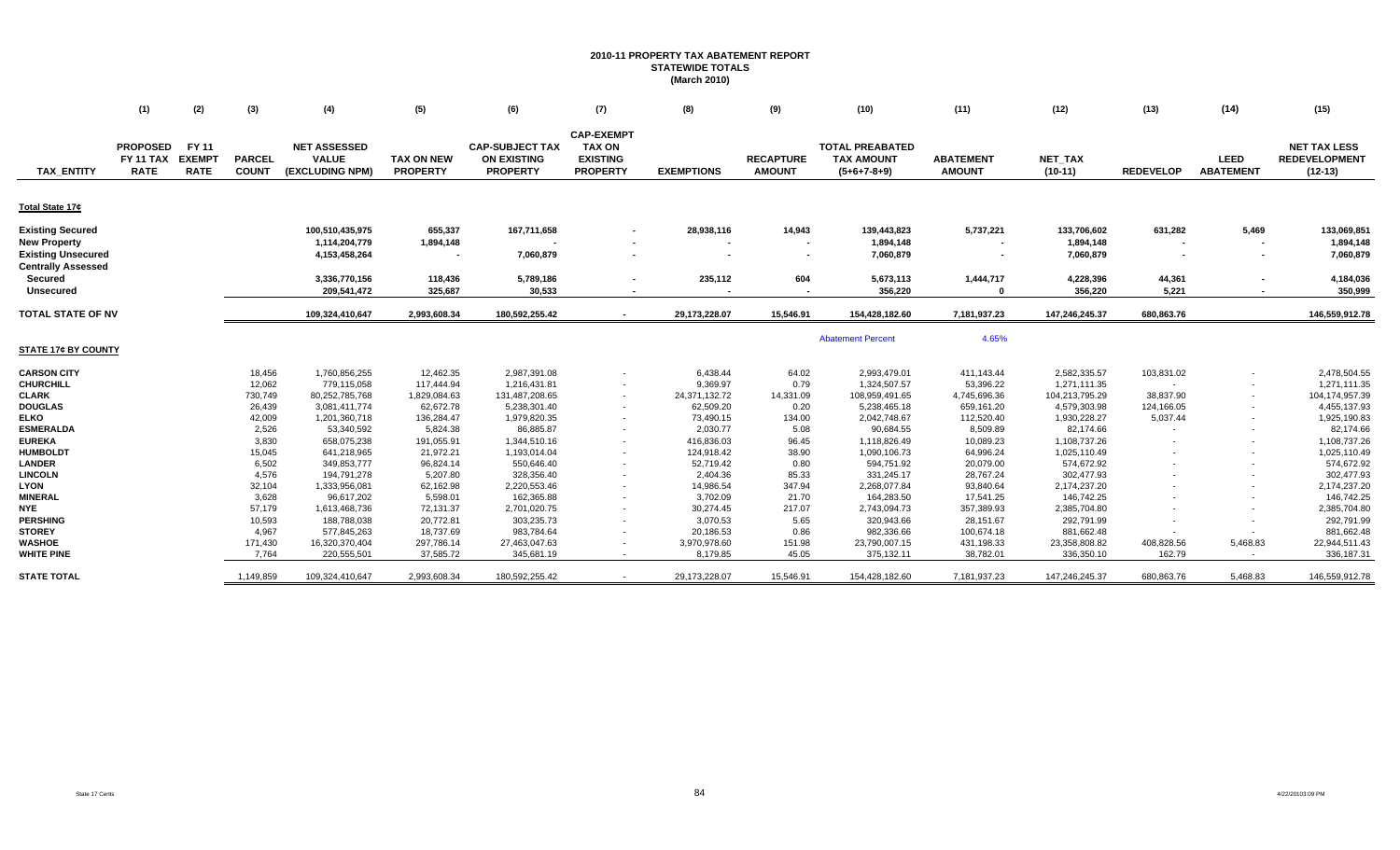#### **2010-11 PROPERTY TAX ABATEMENT REPORT SCHOOL DISTRICTS TOTALS (March 2010)**

#### **SCHOOLD DISTRICT OPERATING REVENUE**

|                                  | (1)                                                | (2)                                          | (3)                           | (4)                                                    | (5)                                  | (6)                                                             | (7)                                                                      | (8)               | (9)                               | (10)                                                         | (11)                              | (12)                        | (13)             | (14)                                 | (15)                                                     |
|----------------------------------|----------------------------------------------------|----------------------------------------------|-------------------------------|--------------------------------------------------------|--------------------------------------|-----------------------------------------------------------------|--------------------------------------------------------------------------|-------------------|-----------------------------------|--------------------------------------------------------------|-----------------------------------|-----------------------------|------------------|--------------------------------------|----------------------------------------------------------|
| <b>SCHOOL</b><br><b>DISTRICT</b> | <b>PROPOSED</b><br><b>FY 11 TAX</b><br><b>RATE</b> | <b>FY 11</b><br><b>EXEMPT</b><br><b>RATE</b> | <b>PARCEL</b><br><b>COUNT</b> | <b>NET ASSESSED</b><br><b>VALUE</b><br>(EXCLUDING NPM) | <b>TAX ON NEW</b><br><b>PROPERTY</b> | <b>CAP-SUBJECT TAX</b><br><b>ON EXISTING</b><br><b>PROPERTY</b> | <b>CAP-EXEMPT</b><br><b>TAX ON</b><br><b>EXISTING</b><br><b>PROPERTY</b> | <b>EXEMPTIONS</b> | <b>RECAPTURE</b><br><b>AMOUNT</b> | <b>TOTAL PREABATED</b><br><b>TAX AMOUNT</b><br>$(5+6+7-8+9)$ | <b>ABATEMENT</b><br><b>AMOUNT</b> | <b>NET TAX</b><br>$(10-12)$ | <b>REDEVELOP</b> | <b>LEED</b><br><b>ABATEME</b><br>NT. | <b>NET TAX LESS</b><br><b>REDEVELOPMENT</b><br>$(12-13)$ |
| <b>CARSON CITY</b>               | 0.7500                                             | $\overline{\phantom{a}}$                     | 18,456                        | 1,760,856,264                                          | 54,980.98                            | 13,179,662.96                                                   |                                                                          | 28,414.61         | 278.77                            | 13,206,508.10                                                | 1,810,476.22                      | 11,396,031.88               | 500,603.56       | $\sim$                               | 10,895,428.31                                            |
| <b>CHURCHILL</b>                 | 0.7500                                             | $\overline{\phantom{a}}$                     | 12,062                        | 779,115,076                                            | 518,139.45                           | 5,366,610.46                                                    |                                                                          | 41,346.95         | 1.68                              | 5,843,404.64                                                 | 228,388.69                        | 5,615,015.94                |                  | $\sim$                               | 5,615,015.94                                             |
| <b>CLARK</b>                     | 0.7500                                             |                                              | 730,749                       | 80,253,289,648                                         | 8,068,297.84                         | 578,692,555.01                                                  |                                                                          | 106,455,802.16    | 62,213.63                         | 480, 367, 264. 32                                            | 20,828,353.87                     | 459,538,910.45              | 171,344.39       | $\sim$                               | 459,367,566.06                                           |
| <b>DOUGLAS</b>                   | 0.7500                                             |                                              | 26,439                        | 3,081,411,774                                          | 276,497.87                           | 23,110,160.72                                                   |                                                                          | 275,792.67        | 0.87                              | 23,110,866.79                                                | 2,908,132.39                      | 20,202,734.40               | 598,381.56       | $\sim$                               | 19,604,352.84                                            |
| <b>ELKO</b>                      | 0.7500                                             | $\sim$                                       | 42,009                        | 1,201,360,792                                          | 601,255.02                           | 8,734,531.06                                                    |                                                                          | 324,227.31        | 591.36                            | 9,012,150.13                                                 | 496,385.82                        | 8,515,764.31                | 24,295.68        | $\sim$                               | 8,491,468.63                                             |
|                                  |                                                    |                                              |                               |                                                        |                                      |                                                                 |                                                                          |                   | 22.44                             |                                                              |                                   |                             |                  |                                      |                                                          |
| <b>ESMERALDA</b>                 | 0.7500                                             | $\sim$                                       | 2,526                         | 53,340,656                                             | 25,695.83                            | 383,317.37                                                      |                                                                          | 8,958.41          |                                   | 400,077.24                                                   | 37,543.05                         | 362,534.19                  |                  | $\sim$                               | 362,534.19                                               |
| <b>EUREKA</b>                    | 0.7500                                             | $\sim$                                       | 3,830                         | 658,075,238                                            | 842,893.77                           | 5,931,663.27                                                    |                                                                          | 1,838,982.91      | 425.95                            | 4,936,000.08                                                 | 18,774.48                         | 4,917,225.60                | $\sim$           | $\overline{\phantom{a}}$             | 4,917,225.60                                             |
| <b>HUMBOLDT</b>                  | 0.7500                                             | $\overline{\phantom{a}}$                     | 15,045                        | 641,218,976                                            | 96,936.15                            | 5,263,319.02                                                    |                                                                          | 551,114.44        | 171.64                            | 4,809,312.37                                                 | 286,751.32                        | 4,522,561.05                | $\sim$           | $\sim$                               | 4,522,561.05                                             |
| <b>LANDER</b>                    | 0.7500                                             |                                              | 6,502                         | 349,853,794                                            | 427,165.37                           | 2,429,324.20                                                    |                                                                          | 232,587.39        | 3.53                              | 2,623,905.71                                                 | 88,586.44                         | 2,535,319.27                |                  | $\sim$                               | 2,535,319.27                                             |
| <b>LINCOLN</b>                   | 0.7500                                             | $\overline{\phantom{a}}$                     | 4,576                         | 194,791,278                                            | 22,975.54                            | 1,448,631.67                                                    |                                                                          | 10,609.50         | 376.91                            | 1,461,374.62                                                 | 126,914.25                        | 1,334,460.37                |                  | $\sim$                               | 1,334,460.37                                             |
| <b>LYON</b>                      | 0.7500                                             |                                              | 32,104                        | 1,333,956,084                                          | 274,248.38                           | 9,796,551.17                                                    |                                                                          | 66,138.96         | 1,535.46                          | 10,006,196.05                                                | 414,024.03                        | 9,592,172.02                |                  | $\sim$                               | 9,592,172.02                                             |
| <b>MINERAL</b>                   | 0.7500                                             | $\sim$                                       | 3,628                         | 96,617,193                                             | 24,697.13                            | 716,322.86                                                      |                                                                          | 16,336.55         | 95.04                             | 724,778.48                                                   | 68,121.53                         | 656,656.95                  | $\sim$           | $\sim$                               | 656,656.95                                               |
| <b>NYE</b>                       | 0.7500                                             | $\sim$                                       | 57,179                        | 1,613,465,395                                          | 318,226.55                           | 11,916,320.37                                                   |                                                                          | 133,563.81        | 957.22                            | 12,101,940.33                                                | 1,576,653.82                      | 10,525,286.51               |                  | $\sim$                               | 10,525,286.51                                            |
| <b>PERSHING</b>                  | 0.7500                                             |                                              | 10,593                        | 188,788,048                                            | 91,644.73                            | 1,337,806.81                                                    |                                                                          | 13,548.30         | 38.94                             | 1,415,942.18                                                 | 152,647.94                        | 1,263,294.24                |                  |                                      | 1,263,294.24                                             |
| <b>STOREY</b>                    | 0.7500                                             | $\sim$                                       | 4,967                         | 577,845,260                                            | 82,666.37                            | 4,340,233.83                                                    |                                                                          | 89,059.81         | 3.75                              | 4,333,844.14                                                 | 444,154.12                        | 3,889,690.02                |                  | $\sim$                               | 3,889,690.02                                             |
| <b>WASHOE</b>                    | 0.7500                                             |                                              | 171,430                       | 16,320,370,552                                         | 1,313,762.06                         | 121,160,557.36                                                  |                                                                          | 17,519,055.06     | 670.61                            | 104,955,934.96                                               | 1,902,350.39                      | 103,053,584.58              | 1,513,911.51     |                                      | 101,539,673.07                                           |
| <b>WHITE PINE</b>                | 0.7500                                             |                                              | 7,764                         | 220,555,484                                            | 165,819.38                           | 1,525,068.66                                                    |                                                                          | 36,092.65         | 195.63                            | 1,654,991.02                                                 | 171,032.35                        | 1,483,958.67                | 785.09           |                                      | 1,483,173.58                                             |
| <b>TOTAL</b>                     |                                                    |                                              | 1,149,859                     | 109,324,911,512                                        | 13,205,902.40                        | 795,332,636.81                                                  |                                                                          | 127,641,631.50    | 67,583.44                         | 680,964,491.15                                               | 31,559,290.71                     | 649,405,200.43              | 2,809,321.79     |                                      | 646,595,878.64                                           |

Abatement Percent

4.63%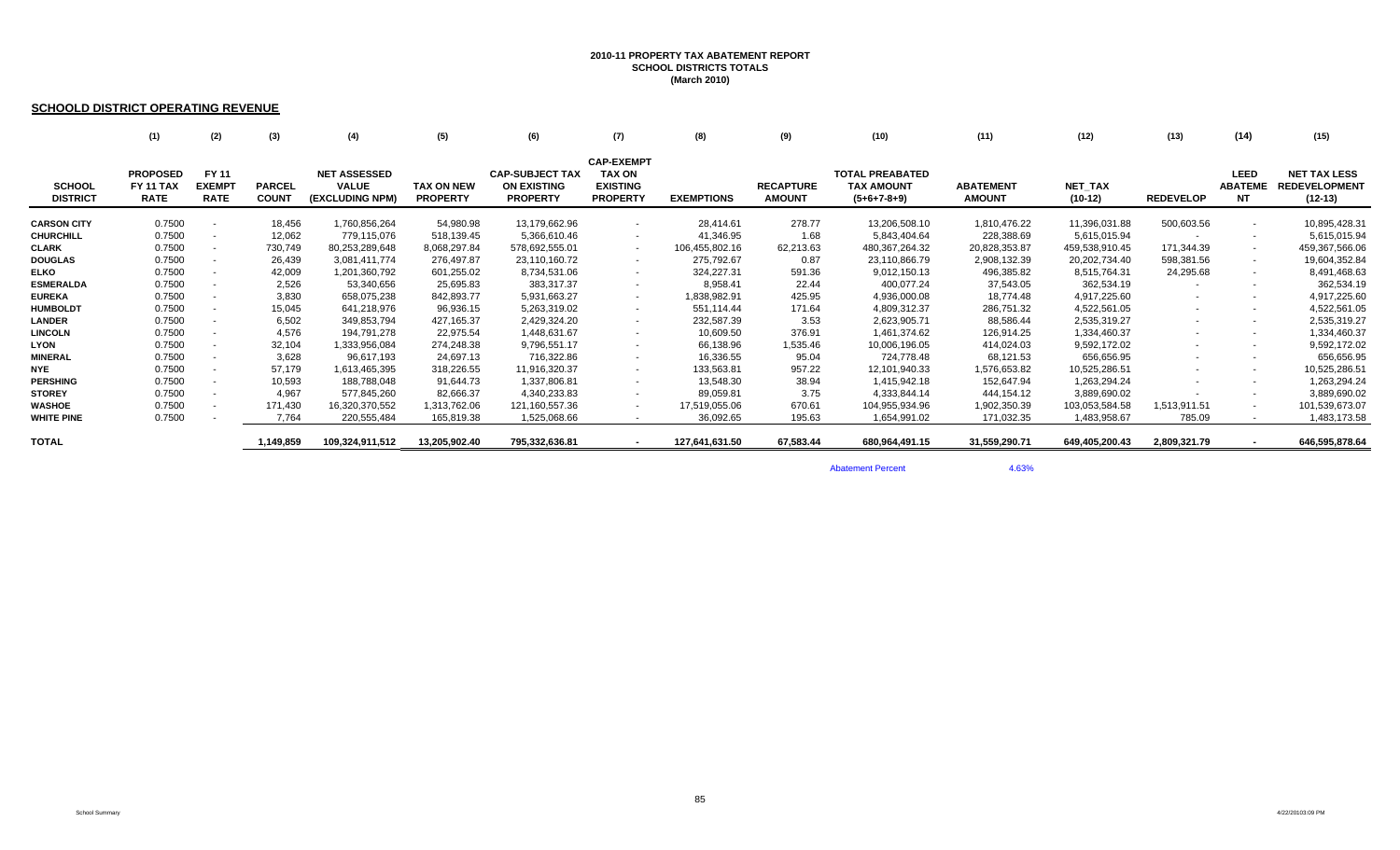## **2010-11 PROPERTY TAX ABATEMENT REPORT SCHOOL DISTRICTS TOTALS (March 2010)**

### **SCHOOL DISTRICT DEBT**

|                                  | (1)                                                | (2)                                          | (3)                           | (4)                                                    | (5)                                  | (6)                                                             | (7)                                                                      | (8)               | (9)                               | (10)                                                         | (11)                              | (12)                        | (13)             | (14)                                | (15)                                                     |
|----------------------------------|----------------------------------------------------|----------------------------------------------|-------------------------------|--------------------------------------------------------|--------------------------------------|-----------------------------------------------------------------|--------------------------------------------------------------------------|-------------------|-----------------------------------|--------------------------------------------------------------|-----------------------------------|-----------------------------|------------------|-------------------------------------|----------------------------------------------------------|
| <b>SCHOOL</b><br><b>DISTRICT</b> | <b>PROPOSED</b><br><b>FY 11 TAX</b><br><b>RATE</b> | <b>FY 11</b><br><b>EXEMPT</b><br><b>RATE</b> | <b>PARCEL</b><br><b>COUNT</b> | <b>NET ASSESSED</b><br><b>VALUE</b><br>(EXCLUDING NPM) | <b>TAX ON NEW</b><br><b>PROPERTY</b> | <b>CAP-SUBJECT TAX</b><br><b>ON EXISTING</b><br><b>PROPERTY</b> | <b>CAP-EXEMPT</b><br><b>TAX ON</b><br><b>EXISTING</b><br><b>PROPERTY</b> | <b>EXEMPTIONS</b> | <b>RECAPTURE</b><br><b>AMOUNT</b> | <b>TOTAL PREABATED</b><br><b>TAX AMOUNT</b><br>$(5+6+7-8+9)$ | <b>ABATEMENT</b><br><b>AMOUNT</b> | <b>NET TAX</b><br>$(10-12)$ | <b>REDEVELOP</b> | <b>LEED</b><br><b>ABATEME</b><br>NT | <b>NET TAX LESS</b><br><b>REDEVELOPMENT</b><br>$(12-13)$ |
| <b>CARSON CITY</b>               | 0.4300                                             | $\overline{\phantom{a}}$                     | 18,456                        | 1,760,856,264                                          | 31,522.43                            | 7,556,341.34                                                    |                                                                          | 16,293.29         | 159.81                            | 7,571,730.30                                                 | 1,038,010.47                      | 6,533,719.83                | 287,012.59       | $\sim$                              | 6,246,707.24                                             |
| <b>CHURCHILL</b>                 | 0.5500                                             | $\sim$                                       | 12,062                        | 779,115,081                                            | 379,968.93                           | 3,935,512.41                                                    | $\sim$                                                                   | 30,321.07         | 1.24                              | 4,285,161.50                                                 | 167,484.87                        | 4,117,676.63                | $\sim$           | $\sim$                              | 4,117,676.63                                             |
| <b>CLARK</b>                     | 0.5534                                             |                                              | 730,749                       | 80,248,498,583                                         | 5,961,697.93                         | 436,806,437.83                                                  | $\sim$                                                                   | 81,208,781.33     | 53,007.94                         | 361,612,362.36                                               | 16,130,089.38                     | 345,482,272.99              | 126,429.32       | $\sim$                              | 345, 355, 843.67                                         |
| <b>DOUGLAS</b>                   | 0.1000                                             |                                              | 26,439                        | 3,081,411,774                                          | 36,866.38                            | 3,081,355.04                                                    |                                                                          | 36,771.35         | 0.12                              | 3,081,450.19                                                 | 387,738.54                        | 2,693,711.65                | 45,437.07        | $\sim$                              | 2,648,274.58                                             |
| <b>ELKO</b>                      |                                                    |                                              |                               |                                                        |                                      |                                                                 |                                                                          |                   |                                   |                                                              |                                   |                             |                  |                                     |                                                          |
| <b>ESMERALDA</b>                 |                                                    |                                              |                               |                                                        |                                      |                                                                 |                                                                          |                   |                                   |                                                              |                                   |                             |                  |                                     |                                                          |
| <b>EUREKA</b>                    | $\sim$                                             |                                              |                               |                                                        |                                      |                                                                 |                                                                          | $\sim$            | $\sim$                            | $\sim$                                                       | $\sim$                            |                             |                  | $\sim$                              |                                                          |
| <b>HUMBOLDT</b>                  | 0.1350                                             |                                              | 15,045                        | 641,218,778                                            | 17,448.51                            | 947,397.31                                                      |                                                                          | 99,200.79         | 30.90                             | 865,675.92                                                   | 51,614.16                         | 814,061.76                  |                  |                                     | 814,061.76                                               |
| <b>LANDER</b>                    |                                                    |                                              |                               |                                                        |                                      |                                                                 |                                                                          |                   |                                   |                                                              |                                   |                             |                  |                                     |                                                          |
| <b>LINCOLN</b>                   | 0.2231                                             | $\overline{\phantom{a}}$                     | 4,576                         | 194,791,278                                            | 6,834.48                             | 430,919.24                                                      |                                                                          | 3,156.41          | 112.18                            | 434,709.49                                                   | 37,752.75                         | 396,956.74                  |                  | $\sim$                              | 396,956.74                                               |
| <b>LYON</b>                      | 0.5867                                             | $\sim$                                       | 32,104                        | 1,333,956,074                                          | 214,535.36                           | 7,663,525.95                                                    |                                                                          | 51,734.74         | 1,200.25                          | 7,827,526.82                                                 | 323,871.14                        | 7,503,655.68                |                  | $\sim$                              | 7,503,655.68                                             |
| <b>MINERAL</b>                   | 0.4500                                             | $\sim$                                       | 3,628                         | 96,617,200                                             | 14,818.28                            | 429,793.99                                                      |                                                                          | 9,801.93          | 57.03                             | 434,867.38                                                   | 40,872.67                         | 393,994.71                  |                  | $\sim$                              | 393,994.71                                               |
| <b>NYE</b>                       | 0.5850                                             | $\sim$                                       | 57,179                        | 1,610,465,285                                          | 230,666.71                           | 9,294,747.23                                                    | $\sim$                                                                   | 104,179.77        | 746.39                            | 9,421,980.56                                                 | 1,229,751.64                      | 8,192,228.91                |                  | $\sim$                              | 8,192,228.91                                             |
| <b>PERSHING</b>                  | 0.4000                                             | $\sim$                                       | 10,593                        | 188,788,073                                            | 48,877.19                            | 713,499.00                                                      | $\sim$                                                                   | 7,225.76          | 20.77                             | 755,171.20                                                   | 81,413.74                         | 673,757.46                  |                  | $\sim$                              | 673,757.46                                               |
| <b>STOREY</b>                    | 0.1447                                             |                                              | 4,967                         | 577,845,288                                            | 15,949.10                            | 837,376.08                                                      |                                                                          | 17,182.88         | 0.73                              | 836,143.02                                                   | 85,693.55                         | 750,449.47                  |                  | $\sim$                              | 750,449.47                                               |
| <b>WASHOE</b>                    | 0.3885                                             | $\overline{\phantom{0}}$                     | 171,430                       | 16,320,370,552                                         | 680,528.74                           | 62,761,168.71                                                   | $\sim$                                                                   | 9,074,870.52      | 347.38                            | 54, 367, 174. 31                                             | 985,417.50                        | 53,381,756.81               | 784,206.16       | $\sim$ 10 $\pm$                     | 52,597,550.65                                            |
| <b>WHITE PINE</b>                | 0.2490                                             | $\sim$                                       | 7,764                         | 220,555,506                                            | 55,052.03                            | 506,327.47                                                      | $\sim$                                                                   | 11,986.64         | 64.91                             | 549,457.77                                                   | 56,782.66                         | 492,675.11                  |                  | $\sim$                              | 492,675.11                                               |
| <b>TOTAL</b>                     |                                                    |                                              | 1,094,992                     | 107,054,489,737                                        | 7,694,766.07                         | 534,964,401.60                                                  |                                                                          | 90,671,506.47     | 55,749.64                         | 452,043,410.83                                               | 20,616,493.06                     | 431,426,917.77              | 1,243,085.14     |                                     | 430,183,832.63                                           |